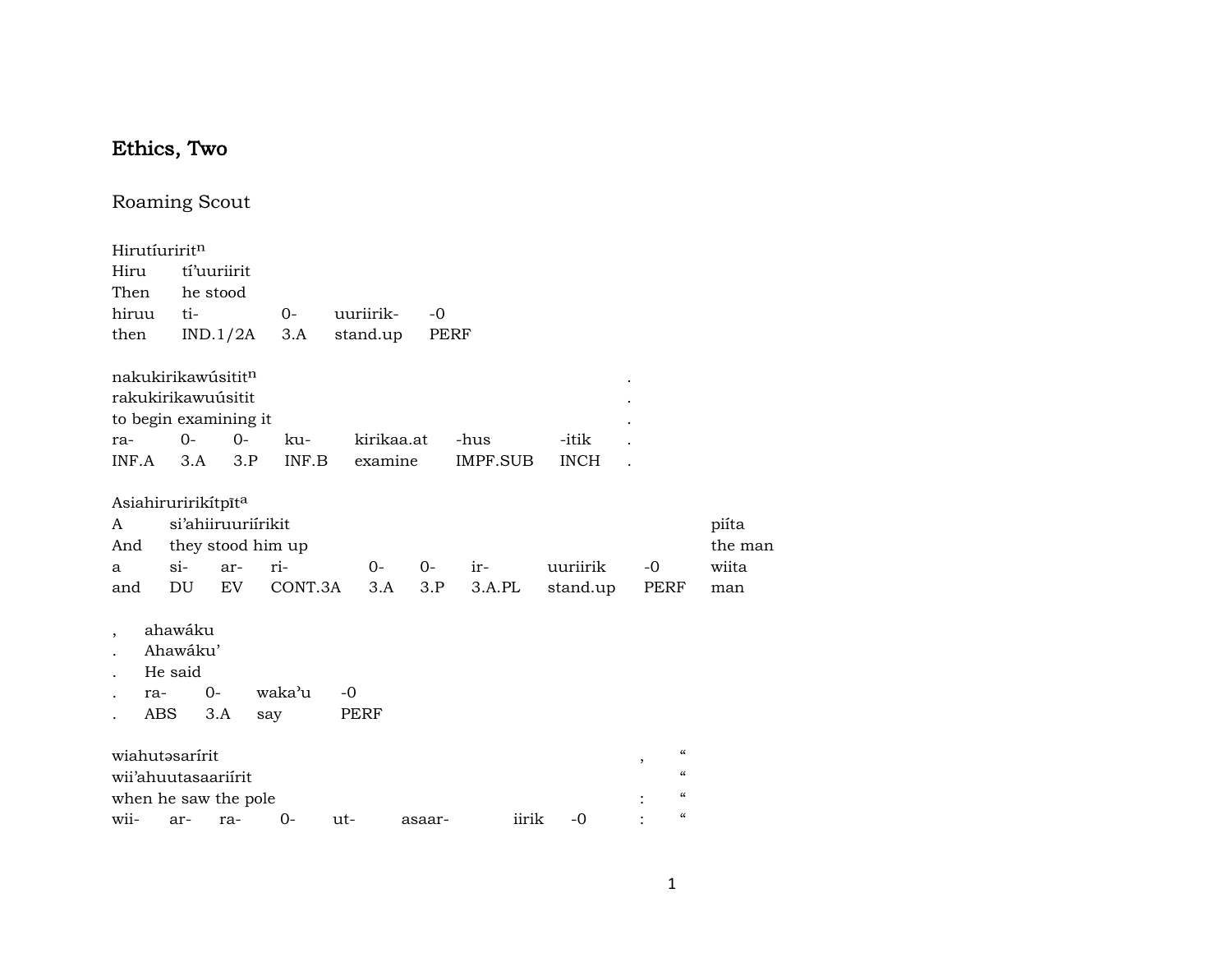now EV ABS 3.A PREV game.piece see PERF : "

| təskaru<br>Táskaru'                  |              |                          |        |             |             |      |                | $\blacksquare$<br>$\mathbf{H}$ |       |                          |   |
|--------------------------------------|--------------|--------------------------|--------|-------------|-------------|------|----------------|--------------------------------|-------|--------------------------|---|
| You won them                         |              |                          |        |             |             |      |                | $\mathbf{H}$                   |       |                          |   |
| ta-                                  | $S-$         | $0-$                     | ka-    |             | ra'uk       | $-0$ |                | $\pmb{\mathsf{H}}$             |       |                          |   |
| $IND.1/2A$ 2A                        |              | 3.P                      |        | <b>DIST</b> | win         | PERF |                | п                              |       |                          |   |
|                                      |              |                          |        |             |             |      |                |                                |       |                          |   |
| Ahawáku                              |              |                          |        |             |             |      |                |                                |       |                          |   |
| Ahawáku'                             |              |                          |        |             |             |      |                |                                |       |                          |   |
| He said                              |              |                          |        |             |             |      |                |                                |       |                          |   |
| ra-<br>ar-                           | $0-$         |                          | waka'u | $-0$        |             |      |                |                                |       |                          |   |
| EV                                   | ABS          | 3.A                      | say    |             | PERF        |      |                |                                |       |                          |   |
|                                      |              |                          |        |             |             |      |                |                                |       |                          |   |
| wiahutasarírit                       |              |                          |        |             |             |      |                |                                |       |                          | , |
| wi'ahuutasaariirit                   |              |                          |        |             |             |      |                |                                |       |                          |   |
| when he saw the pole                 |              |                          |        |             |             |      |                |                                |       |                          |   |
| wii-                                 | ar-          | ra-                      | $O-$   | asaar-      |             | ut-  |                | iirik                          | -0    |                          |   |
| when                                 | EV           | ABS                      | 3.A    |             | game.piece  | PREV |                | see                            | SUB.4 |                          |   |
| $\mathcal{C}\mathcal{C}$             |              |                          |        |             |             |      | $\blacksquare$ |                                |       |                          |   |
| táskaru                              |              |                          |        |             |             |      | п              |                                |       |                          |   |
| $\mathcal{C}\mathcal{C}$<br>Táskaru' |              |                          |        |             |             |      | $\blacksquare$ |                                |       |                          |   |
| $\mathcal{C}\mathcal{C}$             | You won them |                          |        |             |             |      | $\blacksquare$ |                                |       |                          |   |
| $\mathbf{H}$<br>ta-                  |              | $S-$                     |        | ka.ra'uk    | $-0$        |      |                |                                |       |                          |   |
| н                                    |              | $IND.1/2A$ 2.A make.PL.P |        |             | <b>PERF</b> |      | 11             |                                |       |                          |   |
| Hiruahiwákuihi                       |              |                          |        |             |             |      |                |                                |       |                          |   |
| Hiru                                 | ahiwáku'     |                          |        |             |             |      |                |                                | ihi   |                          |   |
| Then                                 | he said      |                          |        |             |             |      |                |                                | uh    |                          |   |
| hiruu                                | ar-          | ri-                      |        | $0 -$       | waka'u      | $-0$ |                | $\overline{\phantom{a}}$       | ihii  | $\overline{\phantom{a}}$ |   |
| then                                 | EV           | CONT.3A                  |        | 3.A         |             | PERF |                | ,                              | uh    | ,                        |   |
|                                      |              |                          |        |             | say         |      |                |                                |       | ,                        |   |

irikúahasarµ

iriikú'ahaasaaru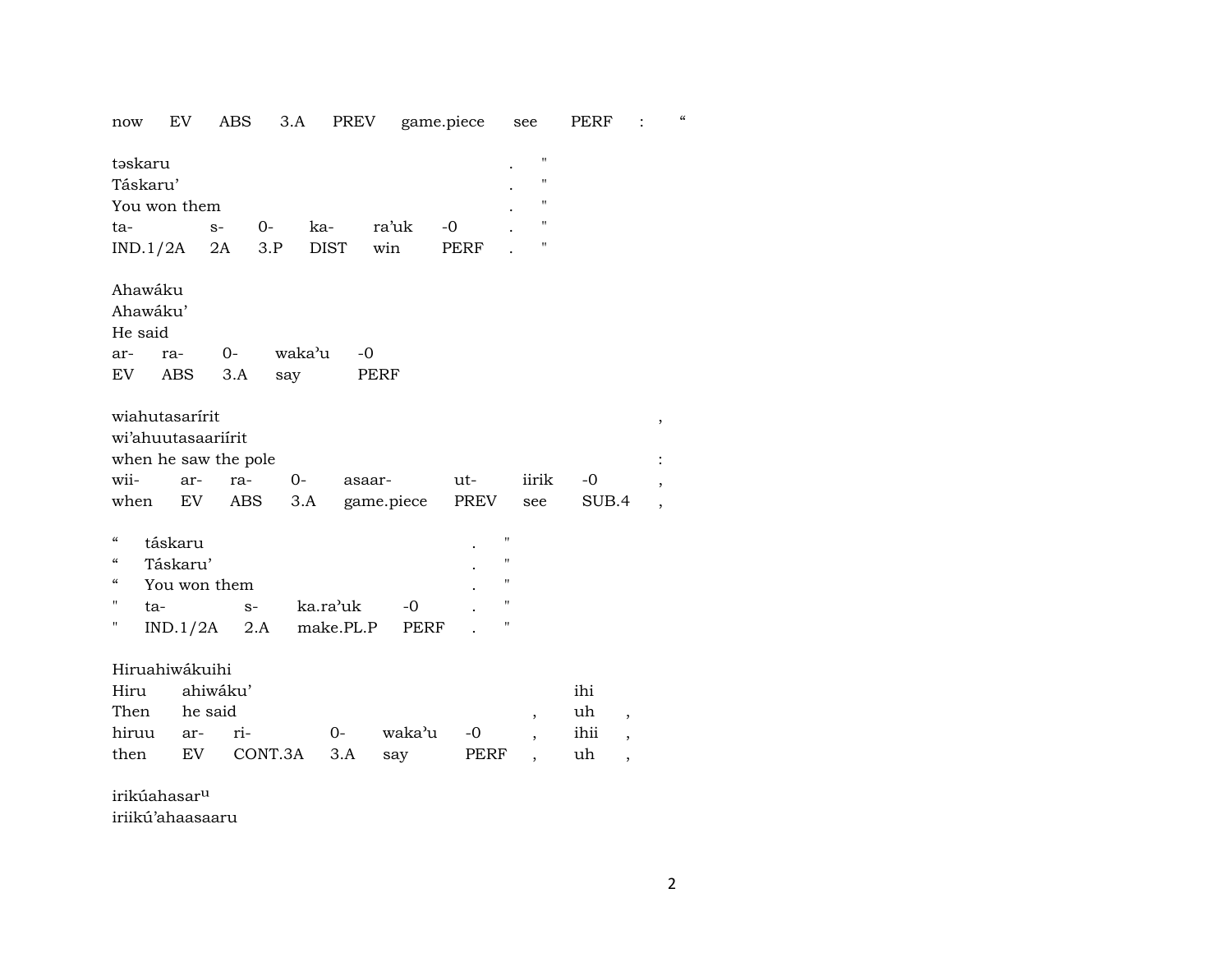|                          |                                        | the one who owned the pole     |              |                |      |             |             |                          |                 |                  |                      |       |            |           |                 |
|--------------------------|----------------------------------------|--------------------------------|--------------|----------------|------|-------------|-------------|--------------------------|-----------------|------------------|----------------------|-------|------------|-----------|-----------------|
| irii-                    |                                        | ku-                            | ar-          | ra-            | $0-$ | $a-$        |             | asaar-                   |                 | $\boldsymbol{0}$ | -u                   |       |            |           |                 |
| that                     |                                        | <b>INDF</b>                    | EV           | <b>ABS</b>     | 3.A  | POSS.3A     |             |                          | game.piece      | be               | SUB.D                |       |            |           |                 |
| $\bullet$                | $\epsilon\epsilon$                     | Irítawiratn                    |              |                |      |             |             | $\overline{\phantom{a}}$ |                 |                  |                      |       |            |           |                 |
|                          | $\boldsymbol{\mathcal{C}}$             | $\mathbf{I}$                   |              | riitáwirat     |      |             |             |                          |                 |                  |                      |       |            |           |                 |
| $\ddot{\cdot}$           | $\boldsymbol{\zeta}\boldsymbol{\zeta}$ | And                            |              | I did beat him |      |             |             |                          |                 |                  |                      |       |            |           |                 |
| $\overline{\phantom{a}}$ | $\pmb{\mathsf{H}}$                     | i.                             | rii-         | $t-$           |      | awirat      | $-0$        |                          |                 |                  |                      |       |            |           |                 |
| $^\mathrm{^\mathrm{o}}$  | $\pmb{\mathsf{H}}$                     | and                            | ASSR         | 1.A            |      | outdo       | PERF        |                          |                 |                  |                      |       |            |           |                 |
|                          |                                        | wirutatikáwutitn               |              |                |      |             |             |                          |                 |                  | $\pmb{\mathsf{H}}$   |       |            |           |                 |
|                          |                                        | Wiruutatikáwuutit              |              |                |      |             |             |                          |                 |                  | $\mathbf{H}$         |       |            |           |                 |
|                          |                                        | Now I won them                 |              |                |      |             |             |                          |                 |                  | $\pmb{\mathsf{H}}$   |       |            |           |                 |
| wii-                     |                                        | ruu-                           | ta-          |                | $t-$ | $i-$        | ka.wa.ut.ik |                          | $-0$            |                  | $\blacksquare$       |       |            |           |                 |
| now                      |                                        | then                           | IND.1/2A     |                | 1.A  | <b>SEQ</b>  | win.stakes  |                          | <b>PERF</b>     |                  | $\pmb{\mathsf{H}}$   |       |            |           |                 |
|                          |                                        | Hiruahiwakuirisiríhkaruku      |              |                |      |             |             |                          |                 |                  |                      |       |            |           |                 |
| Hiru                     |                                        | ahiwáku'                       |              |                |      |             |             |                          | iriisiríhkaruku |                  |                      |       |            |           |                 |
| Then                     |                                        | he said                        |              |                |      |             |             |                          |                 |                  | the one winning them |       |            |           |                 |
| hiruu                    |                                        | ar-                            | ri-          |                | $0-$ | waka'u      | $-0$        |                          | irii-           | $si-$            | ra-                  | $O -$ | ir-        | ka.ra'uk  | -hus            |
| then                     |                                        | ${\rm EV}$                     | CONT.3A      |                | 3.A  | say         | PERF        |                          | that            | DU               | <b>ABS</b>           | 3.A   | <b>OBV</b> | make.PL.P | <b>IMPF.SUB</b> |
|                          | $\boldsymbol{\mathcal{C}}$             | Šíru                           | $\mathbf{I}$ |                |      |             |             |                          |                 |                  |                      |       |            |           |                 |
|                          | $\pmb{\zeta}\pmb{\zeta}$               | Círu                           |              |                |      |             |             |                          |                 |                  |                      |       |            |           |                 |
| $\ddot{\cdot}$           | $\pmb{\zeta}\pmb{\zeta}$               | Yet                            |              |                |      |             |             |                          |                 |                  |                      |       |            |           |                 |
| ,                        | $\pmb{\mathsf{H}}$                     | ciru                           |              |                |      |             |             |                          |                 |                  |                      |       |            |           |                 |
| $\, ,$                   | 11                                     | still                          |              |                |      |             |             |                          |                 |                  |                      |       |            |           |                 |
|                          |                                        | sikarisuksuhurasakúsitn        |              |                |      |             |             |                          |                 |                  |                      |       |            |           |                 |
|                          |                                        | sikariisuksuhuurasaáhkusit     |              |                |      |             |             |                          |                 |                  |                      |       |            |           |                 |
|                          |                                        | don't pick up the pole for him |              |                |      |             |             |                          |                 |                  |                      |       |            |           |                 |
| $\sin$                   |                                        | kara-                          | $i-$         |                | $S-$ | uks-        | uhur-       |                          | asaar-          |                  | kusik                |       | $-0$       |           |                 |
| DU                       |                                        | ${\rm NEG}$                    |              | CONT.1/2A      | 2.A  | <b>JUSS</b> | now         |                          | game.piece      |                  | pick.up              |       | PERF       |           |                 |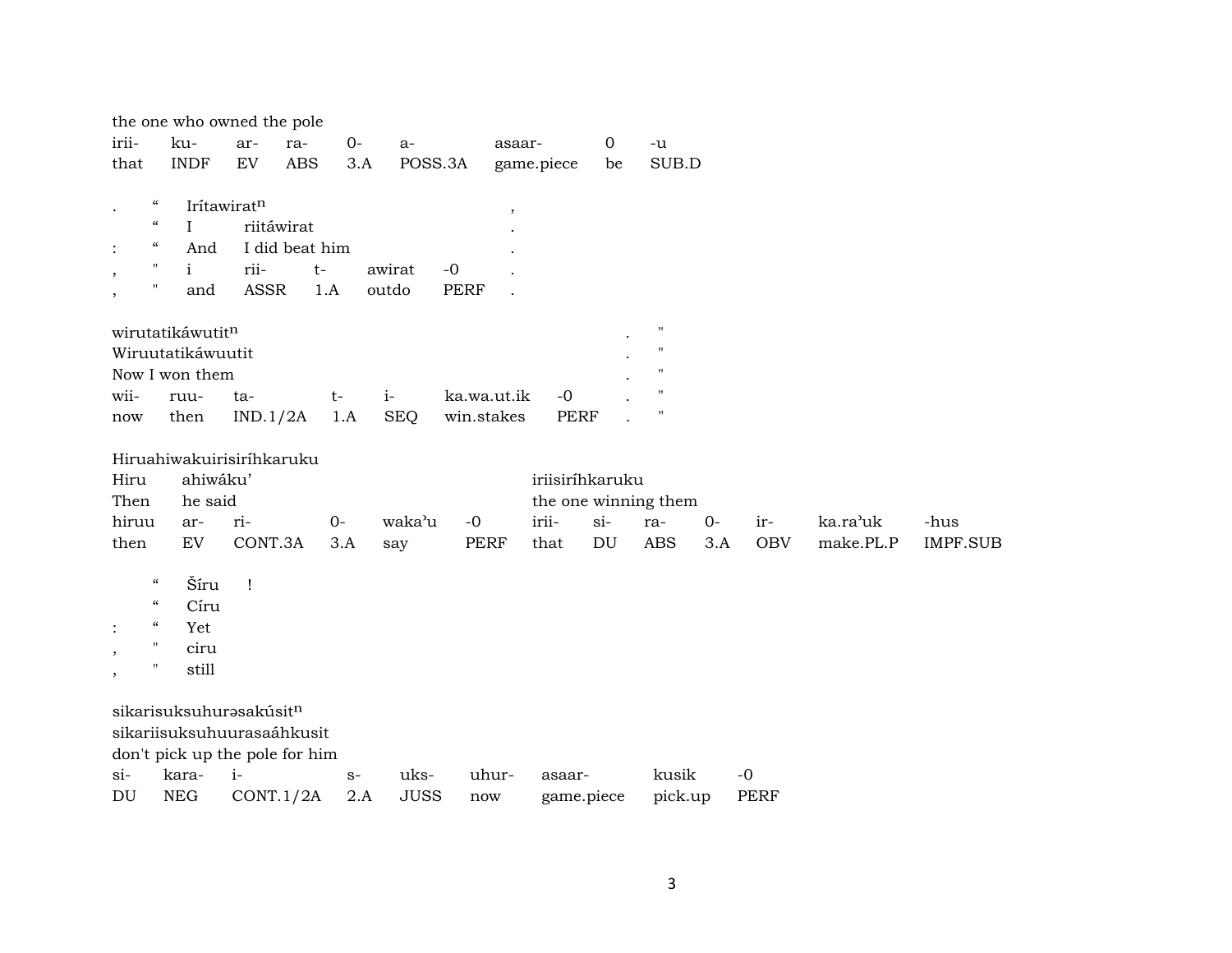|                  | Åka <sup>a</sup><br>Aáka'a<br>Oh my<br>aaka'a                              |                                                                                               | Ţ<br>$\overline{\phantom{a}}$                        |                                               |           |                                           |      |             |                                                                                        |                                                        |                                                                                                  |                          |              |
|------------------|----------------------------------------------------------------------------|-----------------------------------------------------------------------------------------------|------------------------------------------------------|-----------------------------------------------|-----------|-------------------------------------------|------|-------------|----------------------------------------------------------------------------------------|--------------------------------------------------------|--------------------------------------------------------------------------------------------------|--------------------------|--------------|
|                  | oh.my                                                                      |                                                                                               | $\overline{\phantom{a}}$<br>$\overline{\phantom{a}}$ |                                               |           |                                           |      |             |                                                                                        |                                                        |                                                                                                  |                          |              |
| irii-<br>that    | iriwitásikis                                                               | iriwitásihkiis<br>you are a liar<br>wi-<br>QUOT                                               |                                                      | ta-<br>IND.1/2A                               |           | $S-$<br>2.A                               | ir-  | PREV.1/2A   |                                                                                        | kiis                                                   |                                                                                                  | be.one.who.prevaricates  | -0<br>PERF   |
|                  | $\pmb{\mathsf{H}}$<br>$\pmb{\mathsf{H}}$<br>11<br>$\pmb{\mathsf{H}}$<br>11 | Cíkstit<br>Well<br>cikstik<br>well                                                            |                                                      | Šikstithíahauriritn<br>hi<br>and<br>hi<br>and | ar-<br>EV | aha'uuriirit<br>he stood up<br>ra-<br>ABS |      | $0-$<br>3.A |                                                                                        | uuri.arik<br>stand.upright                             |                                                                                                  | -0<br><b>PERF</b>        |              |
| ar-<br><b>EV</b> | ahawáku<br>Ahawáku'<br>He said                                             | ra-<br><b>ABS</b>                                                                             | $0-$<br>3.A                                          | say                                           | waka'u    | $-0$<br>PERF                              |      | :           | $\mathcal{C}\mathcal{C}$<br>$\boldsymbol{\mathcal{C}}$<br>$\epsilon\epsilon$<br>Н<br>Н | Áka <sup>a</sup><br>Aáka'a<br>Oh my<br>aaka'a<br>oh.my | $\mathbf{I}$<br>$\overline{\phantom{a}}$<br>$\overline{\phantom{a}}$<br>$\overline{\phantom{a}}$ |                          |              |
| irii-<br>that    |                                                                            | iriwitaskiskítaw <sup>i</sup><br>iriwitaskiiskítawi'<br>you are a leading liar<br>wi-<br>QUOT |                                                      | ta-<br>IND.1/2A                               |           | $S-$<br>2.A                               | kiis |             |                                                                                        | be.one.who.prevaricates                                |                                                                                                  | kita.wi<br>be.the.leader | $-0$<br>PERF |
| $\cdot$          | ku-                                                                        | kukakíkaru<br>Kukaakiikaru'                                                                   | kaaki-                                               | He did not win them                           | $0-$      | $i-$                                      |      |             | ka.ra'uk                                                                               | $-0$                                                   |                                                                                                  |                          |              |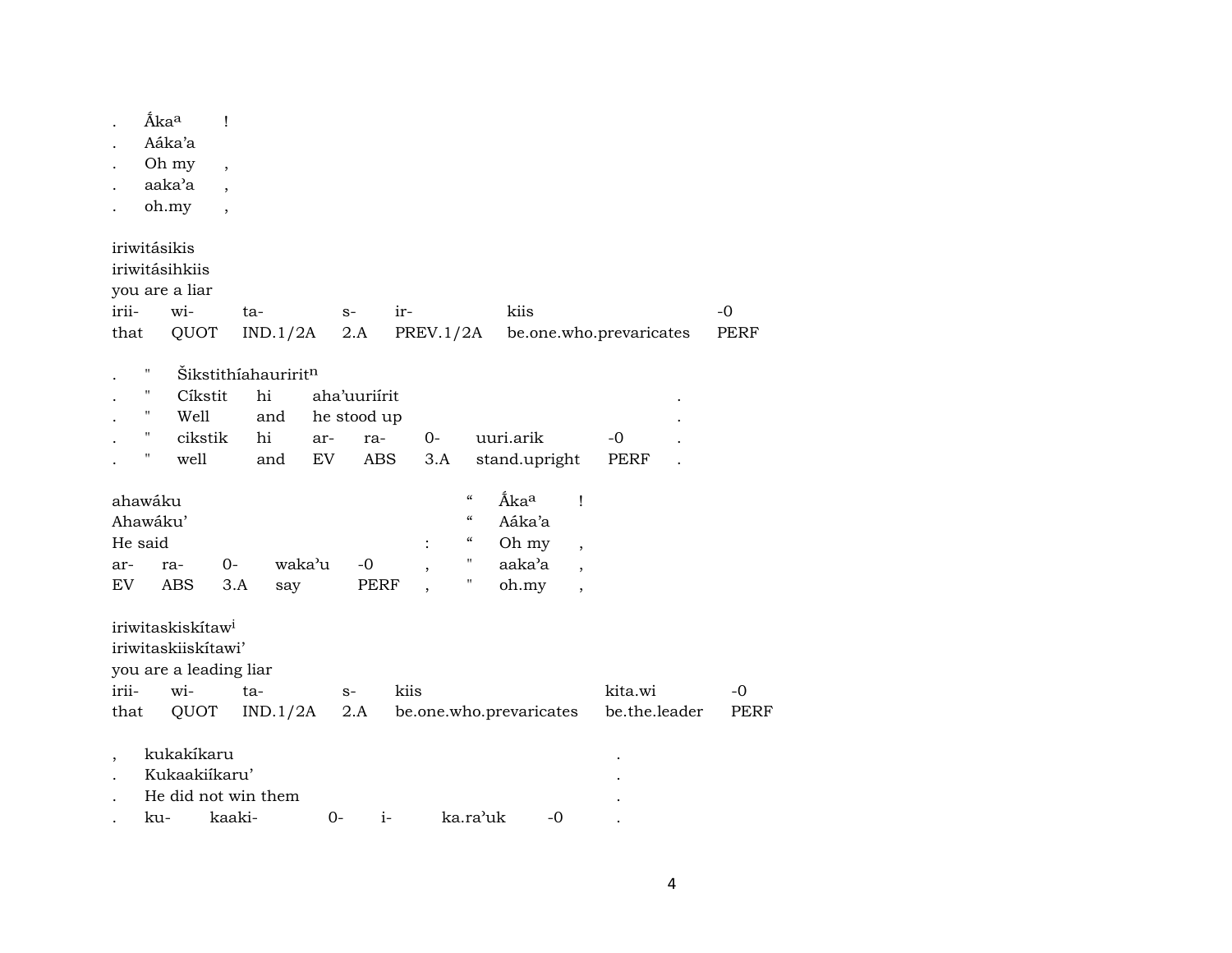## . INDF NEG.IND.3A 3.A SEQ make.PL.P PERF .

| Nahurikakíratihat <sup>n</sup> |                                              |          |  |             |      |  |  |  |  |  |
|--------------------------------|----------------------------------------------|----------|--|-------------|------|--|--|--|--|--|
| Raáhuri kaakíraatiihat         |                                              |          |  |             |      |  |  |  |  |  |
| It did not reach it            |                                              |          |  |             |      |  |  |  |  |  |
| raa.hurii kaaki-               |                                              | $\Omega$ |  | raa- tiihak | $-0$ |  |  |  |  |  |
|                                | far.off NEG.IND.3A 3.A way be.the.end PERF . |          |  |             |      |  |  |  |  |  |

Hiruahiwáku Hiru ahiwáku' he said hiruu ar- ri- 0- waka'u -0 then EV CONT.3A 3.A say PERF

| Ahárik <sup>u</sup> |                         |     |                               |           |  |
|---------------------|-------------------------|-----|-------------------------------|-----------|--|
| aháriku             |                         |     |                               |           |  |
|                     | the one sitting with it |     |                               |           |  |
|                     | ar- ra- 0-              | ri- | kus                           | $-\Omega$ |  |
| EV                  |                         |     | ABS 3.A PORT be sitting SUB.4 |           |  |
|                     |                         |     |                               |           |  |

iríahušuksasariríku irií'ahucuksasaariíriku the one seeing the pole irii- ar- ra- 0- ut- uks- asaar- iirik -hus that EV ABS 3.A PREV JUSS game.piece see IMPF.SUB

wiwitawíhakakµ wiwitaahwíhaahkaku

,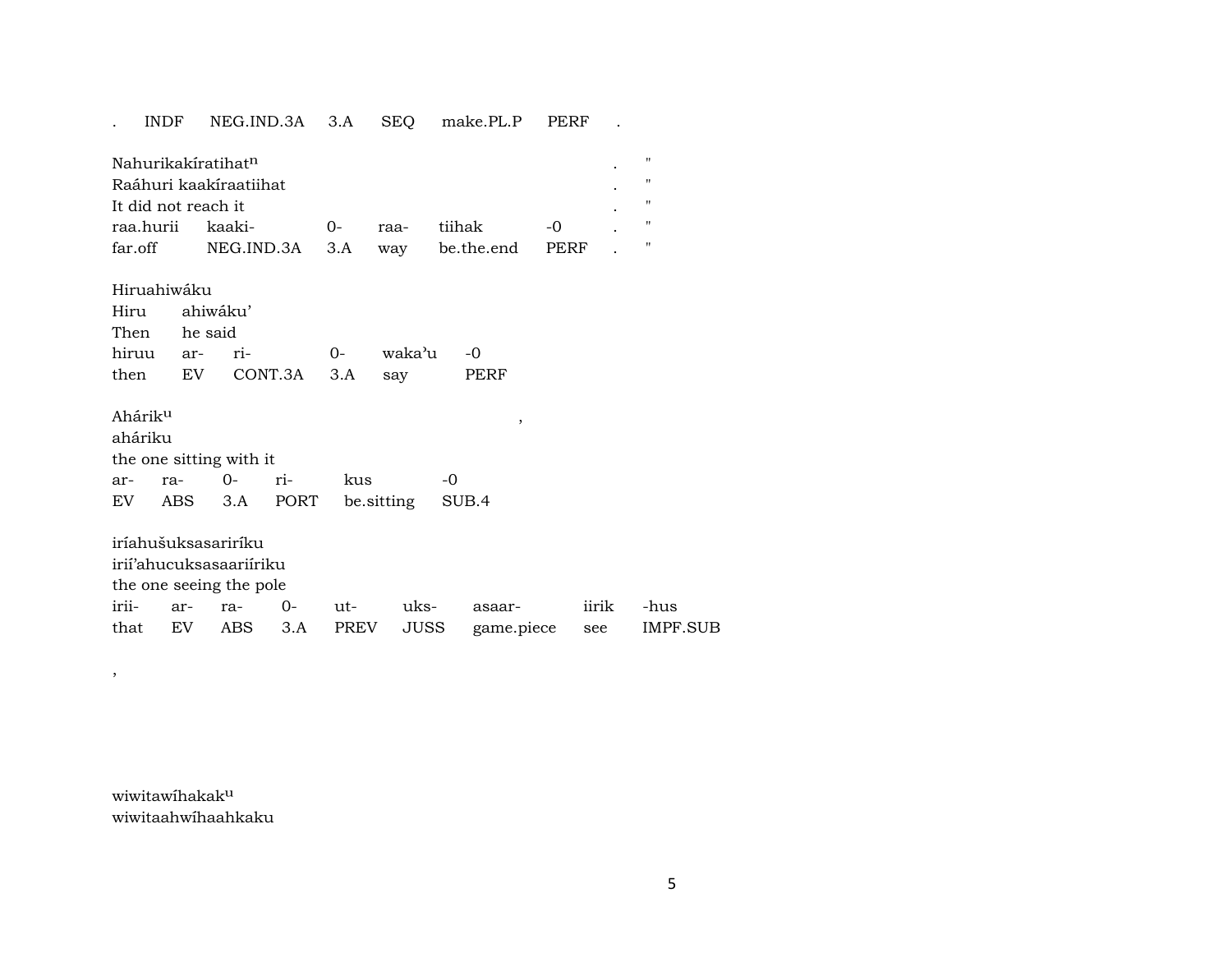|                                        | it was there on the game ground |                          |                      |     |           |             |                                        |                    |             |
|----------------------------------------|---------------------------------|--------------------------|----------------------|-----|-----------|-------------|----------------------------------------|--------------------|-------------|
| wii-                                   | wi-                             | ti-                      | $0-$                 | ar- | wi.haar-  |             | ka-                                    | kus                | $-0$        |
| now                                    | QUOT                            | IND.3A                   | 3.A                  | EV  |           | game.ground | on                                     | be.sitting         | PERF        |
|                                        |                                 |                          |                      |     |           |             |                                        |                    |             |
| $\pmb{\zeta}\pmb{\zeta}$               | xkaa                            | Ţ                        |                      |     |           |             |                                        |                    |             |
| $\zeta\zeta$                           | Iíka'a                          |                          |                      |     |           |             |                                        |                    |             |
| $\boldsymbol{\zeta}\boldsymbol{\zeta}$ | Oh my                           | $\overline{\phantom{a}}$ |                      |     |           |             |                                        |                    |             |
| $\pmb{\mathsf{H}}$                     | iika'a                          |                          |                      |     |           |             |                                        |                    |             |
| Π                                      | oh.my                           | $\overline{\phantom{a}}$ |                      |     |           |             |                                        |                    |             |
|                                        |                                 |                          |                      |     |           |             |                                        |                    |             |
| irúhkaru                               |                                 |                          |                      |     |           |             |                                        | $\mathbf{H}$       |             |
| iirúhkaru'                             |                                 |                          |                      |     |           |             |                                        | $\pmb{\mathsf{H}}$ |             |
|                                        | that one won them from you      |                          |                      |     |           |             |                                        | $\pmb{\mathsf{H}}$ |             |
| ii-                                    | ra-                             | $0-$<br>$a-$             | uur-                 |     | ka.ra'uk  |             | $-0$                                   | $\bar{\mathbf{H}}$ |             |
| that                                   | <b>ABS</b>                      | 3.A                      | 2.P<br>PREV          |     | make.PL.P |             | <b>PERF</b>                            | П                  |             |
|                                        |                                 |                          |                      |     |           |             |                                        |                    |             |
|                                        | Hipitaruahiwititn               |                          |                      |     |           |             |                                        |                    |             |
| Hi                                     | piíta                           |                          | ruu'ahiwiítit        |     |           |             |                                        |                    |             |
| And                                    | the man                         |                          | then he sat down     |     |           |             |                                        |                    |             |
| hi                                     | wiita                           | ruu-                     | ar-                  | ri- |           | $0-$        | wi.itik                                | -0                 |             |
| and                                    | man                             | then                     | EV                   |     | CONT.3A   | 3.A         | sit.down                               | PERF               |             |
|                                        |                                 |                          |                      |     |           |             |                                        |                    |             |
| hiruahiwáku                            |                                 |                          |                      |     |           |             | $\boldsymbol{\zeta}\boldsymbol{\zeta}$ |                    |             |
| Hiru                                   | ahiwáku'                        |                          |                      |     |           |             | $\epsilon$                             |                    |             |
| Then                                   | he said                         |                          |                      |     |           |             | $\boldsymbol{\zeta}\boldsymbol{\zeta}$ |                    |             |
| hiruu                                  | ar-                             | ri-                      | $O -$                |     | waka'u    | $-0$        | $\mathbf{H}$                           |                    |             |
| then                                   | EV                              | CONT.3A                  | 3.A                  | say |           | PERF        | $\blacksquare$                         |                    |             |
|                                        |                                 |                          |                      |     |           |             |                                        |                    |             |
|                                        | iihikaririsíwatiks              |                          |                      |     |           |             |                                        |                    |             |
| Ι                                      | ihi                             |                          | kariirisiíwattiks    |     |           |             |                                        |                    |             |
| And                                    | uh<br>$\overline{\phantom{a}}$  | $\overline{\phantom{a}}$ | you are not truthful |     |           |             |                                        |                    |             |
| i                                      | ihii                            |                          | karii-               |     | rii-      | $S-$        | $i-$                                   | wak.rik.his        | $-0$        |
| and                                    | uh                              |                          | EMPH.NEG             |     | ASSR      | 2.A         | <b>SEQ</b>                             | be.truthful        | <b>PERF</b> |
|                                        |                                 |                          |                      |     |           |             |                                        |                    |             |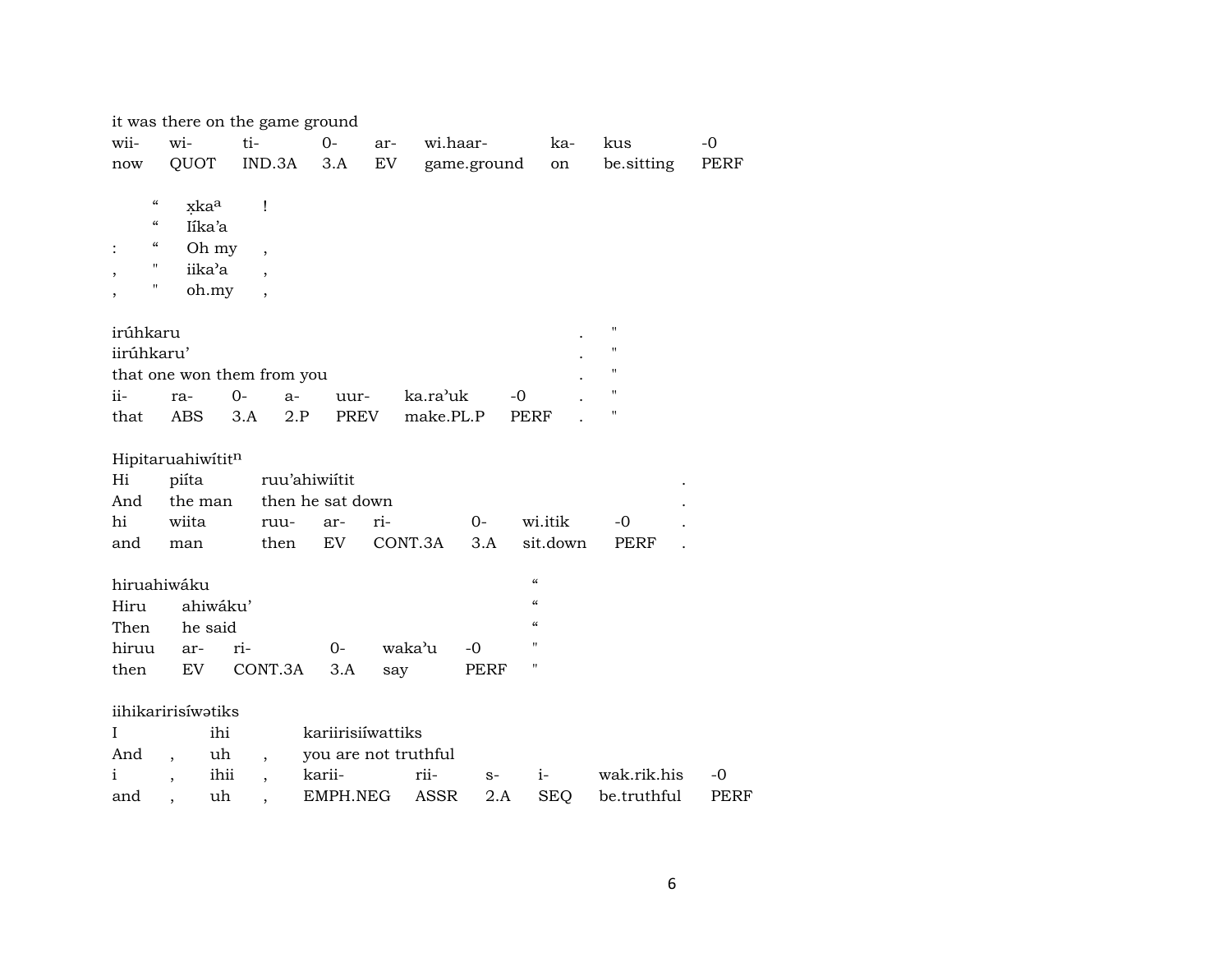| ;          |                    | kakíkaru                   |      |       |            |             |           |      |      |                   |       |                            |      |
|------------|--------------------|----------------------------|------|-------|------------|-------------|-----------|------|------|-------------------|-------|----------------------------|------|
|            |                    | Kaakiíkaru'                |      |       |            |             |           |      |      |                   |       |                            |      |
|            |                    | He did not win             |      |       |            |             |           |      |      |                   |       |                            |      |
|            |                    | kaaki-                     |      | $0 -$ | $i-$       |             | ka.ra'uk  | -0   |      |                   |       |                            |      |
|            |                    | NEG.IND.3A                 |      | 3.A   | <b>SEQ</b> |             | make.PL.P | PERF |      |                   |       |                            |      |
|            |                    | Hitiwirarurikúwiratn       |      |       |            |             |           |      |      |                   |       |                            |      |
| Hi         |                    | tiwiraaruriikuúwirat       |      |       |            |             |           |      |      |                   |       |                            |      |
| And        |                    | here he has just beat me   |      |       |            |             |           |      |      |                   |       |                            |      |
| hi         |                    | tii-                       | wii- | raa-  |            | ruu-        | rii-      | $0-$ |      | ku-               |       | awirat                     | $-0$ |
|            |                    |                            |      |       |            |             |           |      |      | 1.P               | outdo |                            | PERF |
| and        |                    | here                       | now  | just  |            | then        | ASSR      | 3.A  |      |                   |       |                            |      |
|            | $\pmb{\mathsf{H}}$ | Ahawáku                    |      |       |            |             |           |      |      |                   |       |                            |      |
|            | 11                 | Ahawáku'                   |      |       |            |             |           |      |      |                   |       |                            |      |
|            | "                  | He said                    |      |       |            |             |           |      |      |                   |       |                            |      |
|            | 11                 | ar-                        | ra-  | $0-$  |            | waka'u      | -0        |      |      |                   |       |                            |      |
|            | 11                 | EV                         | ABS  | 3.A   |            |             | PERF      |      |      |                   |       |                            |      |
|            |                    |                            |      |       |            | say         |           |      |      |                   |       |                            |      |
|            |                    | iriwirurakára <sup>u</sup> |      |       |            |             |           |      |      |                   |       | $\boldsymbol{\mathcal{C}}$ |      |
|            |                    | iriwiruurakára'u           |      |       |            |             |           |      |      |                   |       | $\epsilon$                 |      |
|            |                    |                            |      |       |            |             |           |      |      |                   |       | $\epsilon$                 |      |
|            |                    | (of) the one who won       |      |       |            |             |           |      |      |                   |       | 11                         |      |
| irii-      |                    | wii-                       | ruu- | ra-   |            | $0-$        | ka.ra'uk  |      | $-0$ |                   |       | 11                         |      |
| that       |                    | now                        | then | ABS   |            | 3.A         | make.PL.P |      |      | SUB <sub>.3</sub> |       |                            |      |
|            |                    |                            |      |       |            |             |           |      |      |                   |       |                            |      |
| Irúhkaru   |                    |                            |      |       |            |             |           |      |      |                   | ,     |                            |      |
| Iirúhkaru' |                    |                            |      |       |            |             |           |      |      |                   |       |                            |      |
|            |                    | That one won from you      |      |       |            |             |           |      |      |                   |       |                            |      |
| ii-        |                    | ra-                        | $0-$ | $a-$  |            | uur-        | ka.ra'uk  |      | $-0$ |                   |       |                            |      |
| that       |                    | ABS                        | 3.A  | 2.P   |            | PREV        | make.PL.P |      | PERF |                   |       |                            |      |
| irakáwutit |                    |                            |      |       |            |             |           |      |      | н                 |       |                            |      |
|            |                    | Iiraakáwuutit              |      |       |            |             |           |      |      | "                 |       |                            |      |
|            |                    | That one beat you          |      |       |            |             |           |      |      | "                 |       |                            |      |
|            |                    |                            |      |       |            |             |           |      |      | "                 |       |                            |      |
| ii-        |                    | ra-                        | 0-   | $a-$  |            | ka.wa.ut.ik | $-0$      |      |      |                   |       |                            |      |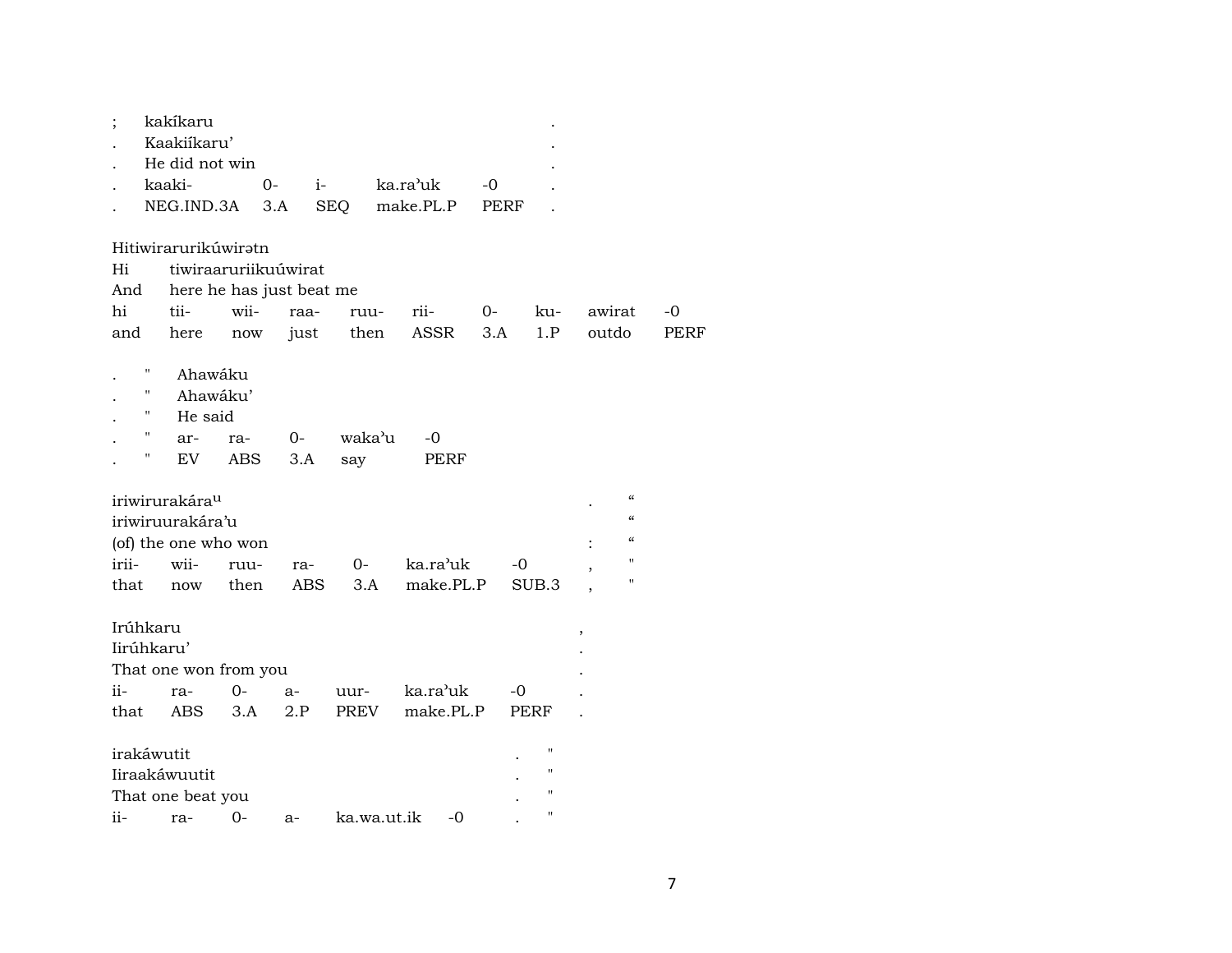| that                                                      | ABS                 | 3.A                                          | 2.P          |                                  | win.stakes    |             | PERF       |             |            |                                        |  |
|-----------------------------------------------------------|---------------------|----------------------------------------------|--------------|----------------------------------|---------------|-------------|------------|-------------|------------|----------------------------------------|--|
| Hiruahiwáku                                               |                     |                                              |              |                                  |               |             |            | píta        |            | $\pmb{\zeta}\pmb{\zeta}$               |  |
| Hiru                                                      |                     | ahiwáku'                                     |              |                                  |               |             |            | piíta       |            | $\boldsymbol{\zeta}\boldsymbol{\zeta}$ |  |
| Then                                                      |                     | he said                                      |              |                                  |               |             |            |             | the man    | $\boldsymbol{\zeta}\boldsymbol{\zeta}$ |  |
| hiruu                                                     | ar-                 | ri-                                          |              | $0-$                             | waka'u        |             | $-0$       | wiita       |            | 11                                     |  |
| then                                                      | EV                  |                                              | CONT.3A      | 3.A                              | say           |             | PERF       | man         |            | $\pmb{\mathsf{H}}$                     |  |
| Hawakarisiwáku                                            |                     |                                              |              |                                  |               |             |            |             |            | $\, ,$                                 |  |
| Hawá                                                      |                     | kariisiwáku'                                 |              |                                  |               |             |            |             |            |                                        |  |
| Also                                                      |                     | don't say it                                 |              |                                  |               |             |            |             |            |                                        |  |
| haawa                                                     |                     | kara-                                        | $i-$         |                                  | $S-$          | $i-$        |            | waka'u      | $-0$       |                                        |  |
| also                                                      |                     | NEG                                          | CONT.1/2A    |                                  | 2.A           | <b>SEQ</b>  | say        |             | PERF       |                                        |  |
| rurušukstaru<br>Ruurucukstáru'<br>Let that be all<br>ruu- | ri-                 |                                              | $0-$         | ut-                              | uks-          |             | raar-      |             | uu         | -0                                     |  |
| then                                                      |                     | CONT.3A                                      | 3.A          | PREV                             | JUSS          |             | 3PL.INAN.P |             | be         | PERF                                   |  |
| Ţ<br>hi                                                   | Hicta'aáhii'<br>and | Hištaahíahawaku<br>Nevertheless<br>cta'aahii | nevertheless | ahawáku'<br>he said<br>ar-<br>EV | ra-<br>ABS    | $0-$<br>3.A | say        | waka'u      | -0<br>PERF |                                        |  |
| pita                                                      |                     | "                                            | Iritíwatiks  |                                  |               |             |            |             |            |                                        |  |
| piíta                                                     |                     | $\boldsymbol{\mathcal{C}}$                   | I            |                                  | ritiíwattiks  |             |            |             |            |                                        |  |
| the man                                                   |                     | $\epsilon\epsilon$                           | And          |                                  | I am truthful |             |            |             |            |                                        |  |
| wiita                                                     |                     | н.<br>$\overline{ }$                         | i.           | rii-                             | $t-$          |             | $i-$       | wak.rik.his |            | -0                                     |  |
| man                                                       |                     | Ħ<br>,                                       | and          | ASSR                             |               | 1.A         | <b>SEQ</b> | be.truthful |            | PERF                                   |  |

. "

. "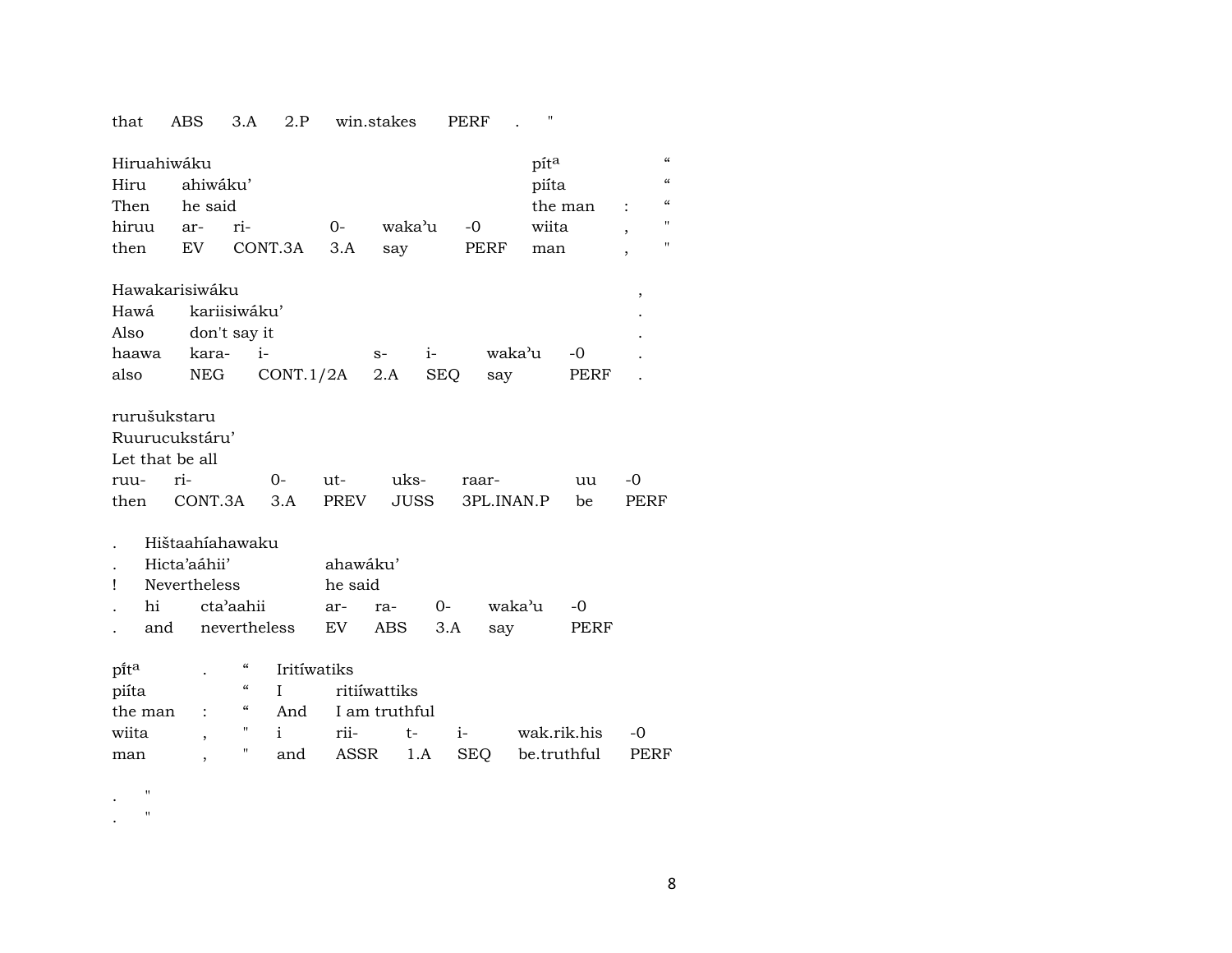| $^{\prime\prime}$<br>$^{\prime\prime}$<br>$^{\prime\prime}$ |                                                         |                |     |                            |             |      |               |                  |      |
|-------------------------------------------------------------|---------------------------------------------------------|----------------|-----|----------------------------|-------------|------|---------------|------------------|------|
|                                                             | Hiruahirušápit <sup>a</sup>                             |                |     |                            |             |      |               |                  |      |
| Hiru                                                        |                                                         | ahuucaá'       |     |                            |             |      |               | piíta            |      |
| Then                                                        |                                                         | he arose       |     |                            |             |      |               | the man          |      |
| hiruu                                                       | ar-                                                     | ra-            | 0-  | $a-$                       | uca.a       | -0   |               | wiita            |      |
| then                                                        | EV.                                                     | ABS.           | 3.A | PREV.3A                    | get.up      | PERF |               | man              |      |
| a<br>and                                                    | aahawiháhka <sup>a</sup>                                | ahaawihaáhkaa' |     | he came on the game ground |             |      |               |                  |      |
| a                                                           | ar-                                                     | ra-            | 0-  | $a-$                       | wi.haar-    |      | ka-           | a                | -0   |
| and                                                         | EV.                                                     | ABS            | 3.A | PREV.3A                    | game.ground |      | <sub>on</sub> | come             | PERF |
| $\overline{ }$                                              | iriahakúpit <sup>a</sup><br>irií'ahaaku<br>where he sat |                |     |                            |             |      |               | piíta<br>the man |      |

| where he sat         |  |  | the man                              |       |       |  |  |
|----------------------|--|--|--------------------------------------|-------|-------|--|--|
| irii- ar- ra- 0- kus |  |  |                                      | $-()$ | wiita |  |  |
|                      |  |  | where EV ABS 3.A besitting SUB.4 man |       |       |  |  |

| but and QUOT IND.3A 3.A arrive PERF |
|-------------------------------------|

| híahakawat <sup>n</sup> |          |                |          |                       |      | nišik <sup>i</sup> |      |  |
|-------------------------|----------|----------------|----------|-----------------------|------|--------------------|------|--|
| hi                      | ahakáwat |                |          |                       |      | riíciki            |      |  |
| and                     |          | he took it out |          |                       |      | a knife            |      |  |
| hi                      | ar-      | ra-            | $\Omega$ | kawat                 | $-O$ | riici              | -kis |  |
| and                     | EV       |                |          | ABS 3.A take.out PERF |      | knife              | DIM. |  |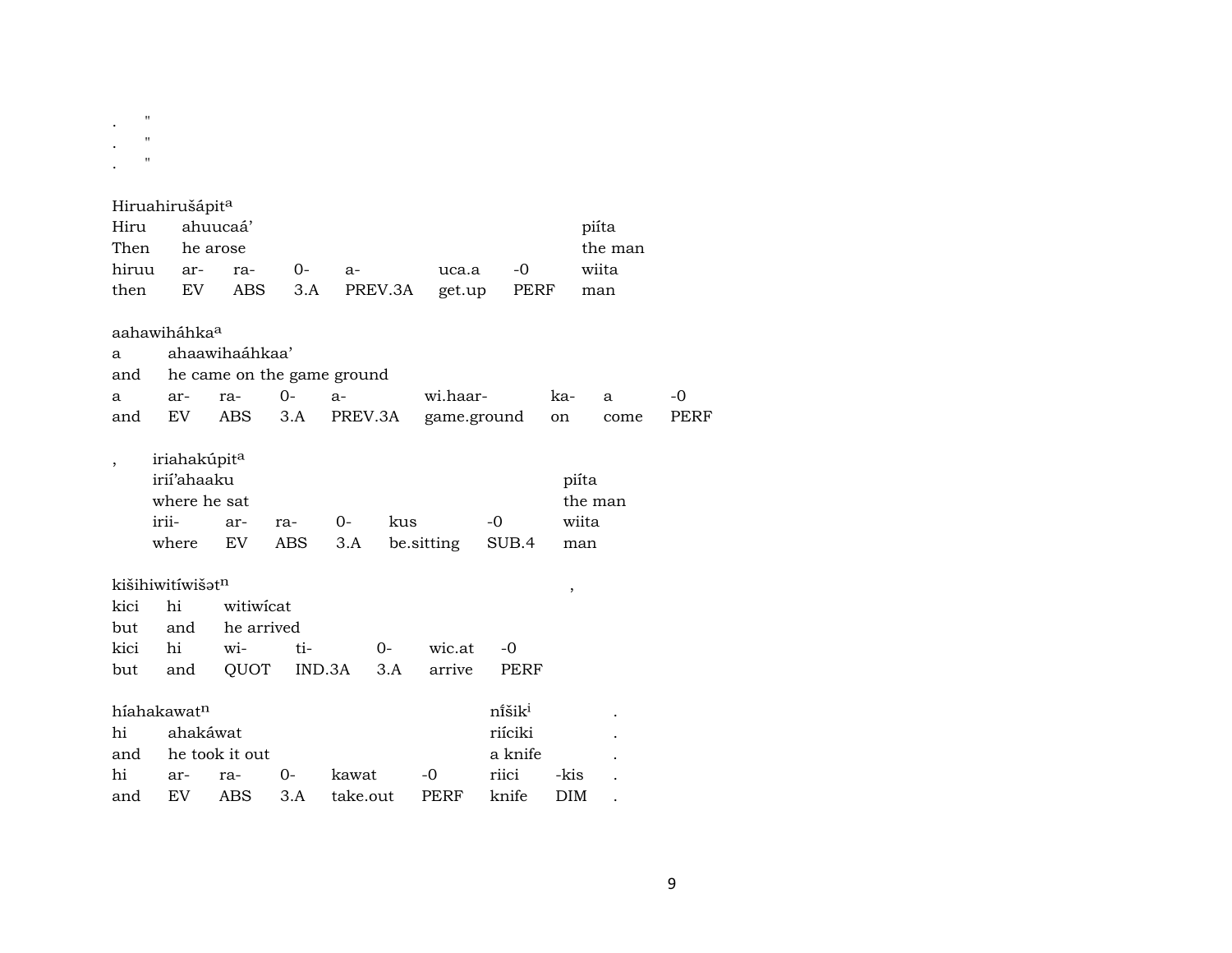| Aahirisahakatarúwa |       |            |                         |                                     |                                          |                   |             |                        |        |      |                            |             |             |      |             |
|--------------------|-------|------------|-------------------------|-------------------------------------|------------------------------------------|-------------------|-------------|------------------------|--------|------|----------------------------|-------------|-------------|------|-------------|
| A                  |       |            | ahiirisahahkataruúwaa'  |                                     |                                          |                   |             |                        |        |      |                            |             |             |      |             |
| And                |       |            |                         |                                     | he stabbed him several times in the ribs |                   |             |                        |        |      |                            |             |             |      |             |
| a                  | ar-   | ra-        | $0-$                    | $a-$                                | ir-                                      |                   | risat-      | raar-                  | kata-  |      |                            | ruu-        | wa-         | a    | $-0$        |
| and                | EV    | <b>ABS</b> | 3.A                     | PREV.3A                             |                                          | rib<br><b>OBV</b> |             | $\mathbf{P}\mathbf{L}$ |        |      | against.a.vertical.surface | <b>PORT</b> | <b>DIST</b> | come | <b>PERF</b> |
|                    |       |            |                         |                                     |                                          |                   |             |                        |        |      |                            |             |             |      |             |
| $\,$               |       |            |                         |                                     |                                          |                   |             |                        |        |      |                            |             |             |      |             |
|                    |       |            |                         |                                     |                                          |                   |             |                        |        |      |                            |             |             |      |             |
|                    |       |            |                         |                                     |                                          |                   |             |                        |        |      |                            |             |             |      |             |
|                    |       |            |                         |                                     |                                          |                   |             |                        |        |      |                            |             |             |      |             |
|                    |       |            |                         |                                     |                                          |                   |             |                        |        |      |                            |             |             |      |             |
|                    |       |            |                         |                                     |                                          |                   |             |                        |        |      |                            |             |             |      |             |
|                    |       |            | wihiruwitahkutpiháhkasa |                                     |                                          |                   |             |                        |        |      |                            |             |             |      |             |
| Wihiru             |       |            | witaahkutpihaáhkasa     |                                     |                                          |                   |             |                        |        |      |                            |             |             |      |             |
| Now then           |       |            |                         |                                     | he lay dead on the game ground           |                   |             |                        |        |      |                            |             |             |      |             |
| wii-               | hiruu | wii-       | ti-                     |                                     | $O -$                                    | ar-               | kuut-       | wi.haar-               |        | ka-  | sa                         | $-0$        |             |      |             |
| now                | then  | now        |                         | IND.3A                              | 3.A                                      | EV<br>dead        |             | game.ground            |        | on   | be.lying                   | <b>PERF</b> |             |      |             |
|                    |       |            |                         |                                     |                                          |                   |             |                        |        |      |                            |             |             |      |             |
| $\bullet$          |       |            |                         |                                     |                                          |                   |             |                        |        |      |                            |             |             |      |             |
| $\bullet$          |       |            |                         |                                     |                                          |                   |             |                        |        |      |                            |             |             |      |             |
|                    |       |            |                         |                                     |                                          |                   |             |                        |        |      |                            |             |             |      |             |
|                    |       |            |                         |                                     |                                          |                   |             |                        |        |      |                            |             |             |      |             |
|                    |       |            |                         |                                     |                                          |                   |             |                        |        |      |                            |             |             |      |             |
|                    |       |            |                         |                                     |                                          |                   |             |                        |        |      |                            |             |             |      |             |
| Hikišiahiruwáwaas  |       |            |                         |                                     |                                          |                   |             |                        |        |      |                            |             |             |      |             |
| Hi                 | kici  |            | ahiruuwaáwa'as          |                                     |                                          |                   |             |                        |        |      |                            |             |             |      |             |
| And                | but   |            |                         |                                     | they ran in different directions         |                   |             |                        |        |      |                            |             |             |      |             |
| hi                 | kici  | ar-        | ra-                     | $0-$                                | ir-                                      | uur-              | ruu-        |                        | waawa- | as-i | $-0$                       |             |             |      |             |
| and                | but   | EV         | <b>ABS</b>              | 3.A                                 | PL.3A                                    | <b>PREV</b>       | <b>DIST</b> | <b>DIST</b>            |        | run  | <b>PERF</b>                |             |             |      |             |
|                    |       |            |                         |                                     |                                          |                   |             |                        |        |      |                            |             |             |      |             |
| šahikstahkítu      |       |            |                         |                                     |                                          |                   |             |                        |        |      |                            |             |             |      |             |
| cahikstaahkituu'u' |       |            |                         |                                     |                                          |                   |             |                        |        |      |                            |             |             |      |             |
| everyone           |       |            |                         |                                     |                                          |                   |             |                        |        |      |                            |             |             |      |             |
| icaahiks           |       | raar-      | kituu                   | $-u$ <sup><math>\prime</math></sup> |                                          |                   |             |                        |        |      |                            |             |             |      |             |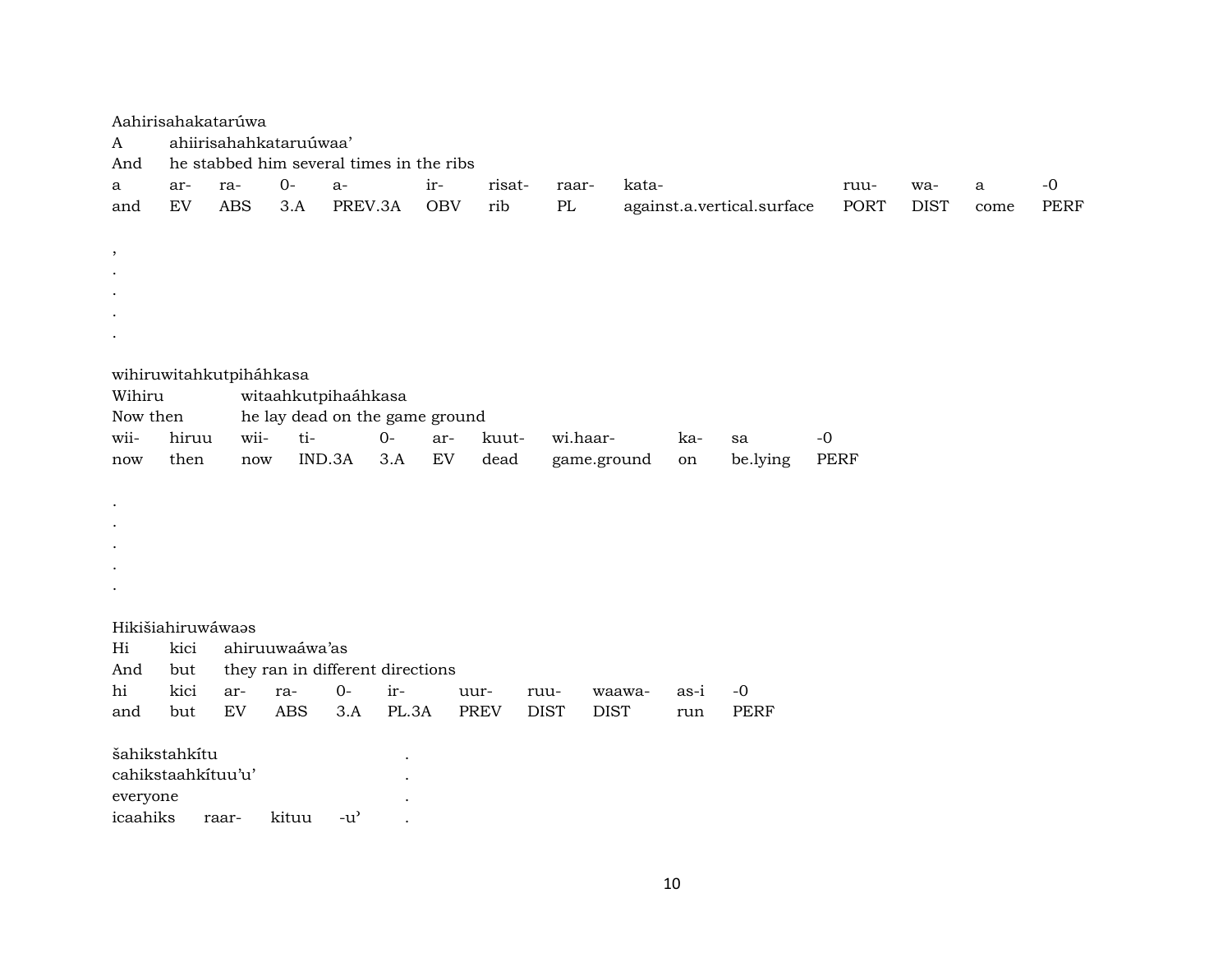| $0-$<br>3.A<br>ahawakárarut <sup>a</sup><br>ahawakaráruuta<br>when he called out<br>$0-$<br>3.A<br>Wiwititatarákut <sup>i</sup> tn<br>Wiwititataraákuutit<br>ta-<br>REFL | waka'u<br>say<br>wakaraar-<br>voice<br>We have killed one of our own<br>IND.1/2A | $-0$<br>$t-$<br>1.A                                                                                                           | $^\mathrm{^\mathrm{o}}$<br>PERF<br>u.at<br>$a-$<br>IN.PL.A | extend.in.a.line<br>rak-<br>$1/2$ .PL | -a<br>SUB.1 | $\, ,$<br>kuut.ik | $\boldsymbol{\mathcal{C}}$<br>$\epsilon$<br>$\boldsymbol{\zeta}\boldsymbol{\zeta}$<br>11<br>П<br>$-0$ |                                                               |
|--------------------------------------------------------------------------------------------------------------------------------------------------------------------------|----------------------------------------------------------------------------------|-------------------------------------------------------------------------------------------------------------------------------|------------------------------------------------------------|---------------------------------------|-------------|-------------------|-------------------------------------------------------------------------------------------------------|---------------------------------------------------------------|
|                                                                                                                                                                          |                                                                                  |                                                                                                                               |                                                            |                                       |             |                   |                                                                                                       |                                                               |
|                                                                                                                                                                          |                                                                                  |                                                                                                                               |                                                            |                                       |             |                   |                                                                                                       |                                                               |
|                                                                                                                                                                          |                                                                                  |                                                                                                                               |                                                            |                                       |             |                   |                                                                                                       |                                                               |
|                                                                                                                                                                          |                                                                                  |                                                                                                                               |                                                            |                                       |             |                   |                                                                                                       |                                                               |
|                                                                                                                                                                          |                                                                                  |                                                                                                                               |                                                            |                                       |             |                   |                                                                                                       |                                                               |
|                                                                                                                                                                          |                                                                                  |                                                                                                                               |                                                            |                                       |             |                   |                                                                                                       |                                                               |
|                                                                                                                                                                          |                                                                                  |                                                                                                                               |                                                            |                                       |             |                   |                                                                                                       |                                                               |
|                                                                                                                                                                          |                                                                                  |                                                                                                                               |                                                            |                                       |             |                   |                                                                                                       |                                                               |
|                                                                                                                                                                          |                                                                                  |                                                                                                                               |                                                            |                                       |             |                   |                                                                                                       |                                                               |
|                                                                                                                                                                          |                                                                                  |                                                                                                                               |                                                            |                                       |             | kill              | PERF                                                                                                  |                                                               |
|                                                                                                                                                                          |                                                                                  |                                                                                                                               |                                                            |                                       |             |                   |                                                                                                       |                                                               |
|                                                                                                                                                                          |                                                                                  |                                                                                                                               |                                                            |                                       |             |                   |                                                                                                       | $-0$                                                          |
|                                                                                                                                                                          |                                                                                  | IN.PL.A                                                                                                                       |                                                            |                                       |             |                   |                                                                                                       | SUB.4                                                         |
| ar-                                                                                                                                                                      |                                                                                  | Iriahatarakítkaharuhatn<br>Irii'ahataraakitkahaaruhat<br>Where our village extended<br>ra-<br>$t-$<br>EV<br><b>ABS</b><br>1.A | $a-$                                                       |                                       |             |                   | kitka.haar-<br>rak-                                                                                   | u.hak<br>$1/2$ .PL<br>earth.lodge.village<br>extend.in.a.line |

hi riísaaru'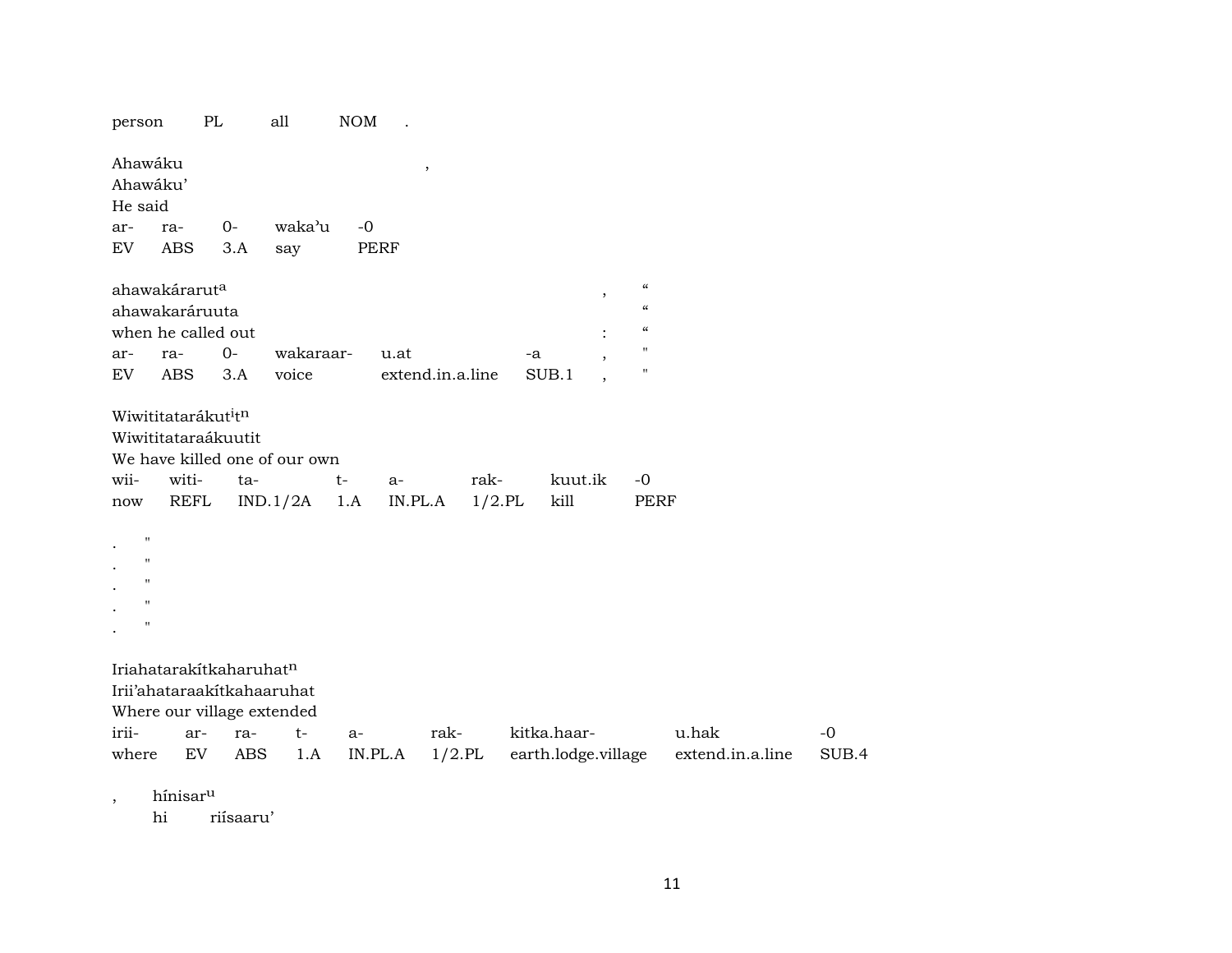| and | the chiefs |                |
|-----|------------|----------------|
| hi  | riisaar    | $-11^{\prime}$ |
| and | be.chief   | <b>NOM</b>     |

| áhihwak <sup>i</sup>       |                      |                          |               |        |                    |                          | $\mathcal{C}\mathcal{C}$ | Šíru                     | Ţ |
|----------------------------|----------------------|--------------------------|---------------|--------|--------------------|--------------------------|--------------------------|--------------------------|---|
| ahíhwaki'                  |                      |                          |               |        |                    |                          | "                        | Círu                     |   |
| they said                  |                      |                          |               |        |                    |                          | "                        | Wait                     | Ţ |
| ar-                        | ra-                  | $O -$                    | ir-           | waki   | $-0$               | $\overline{\phantom{a}}$ | п                        | ciru                     |   |
| EV.                        | <b>ABS</b>           | 3.A                      | PL.3A         | say.PL | PERF               | $\overline{\phantom{a}}$ | п                        | still                    |   |
| šírupahit <sup>u</sup>     |                      |                          |               | Ţ      | pahít <sup>u</sup> |                          | Ţ                        |                          |   |
| Círu                       |                      | Pahiitu'                 |               |        | Pahiítu'           |                          |                          |                          |   |
| Wait                       | Ţ                    | Quiet                    |               | Ţ      | Quiet              |                          | Ţ                        |                          |   |
| ciru                       |                      | pahiit                   | $-u^{\prime}$ |        | pahiit             | -u'                      |                          |                          |   |
| still                      | $\ddot{\phantom{a}}$ | be.quiet                 | NOM           |        | be.quiet           | <b>NOM</b>               |                          |                          |   |
| kararušuksuhú <sup>u</sup> |                      |                          |               |        |                    |                          |                          |                          | , |
|                            |                      | Kararuucuksuhú'u         |               |        |                    |                          |                          |                          |   |
| Let it be awhile           |                      |                          |               |        |                    |                          |                          |                          |   |
| kara-                      | ri-                  |                          | $0-$          | ut-    | uks-               | uhur-                    | 0                        | $\overline{\phantom{0}}$ |   |
| <b>NEG</b>                 |                      | CONT.3A                  | 3.A           | PREV   | JUSS               | awhile                   | be                       | EX                       |   |
| ruruksuhúhwari             |                      |                          |               |        |                    |                          |                          |                          |   |
|                            |                      | Ruuruksuhúhwari'         |               |        |                    |                          |                          |                          |   |
|                            |                      | Let him go around awhile |               |        |                    |                          |                          |                          |   |
|                            |                      |                          |               |        |                    |                          |                          |                          |   |

| ruu- ri- |  | 0- uks- uhur- warii |                                                       | -:hus |
|----------|--|---------------------|-------------------------------------------------------|-------|
|          |  |                     | then CONT.3A 3.A JUSS awhile be.going.about.IMPF IMPF |       |

- $\sim 1$  $\boldsymbol{\theta}$ Na  $\sim$
- Ra'  $\mathbf{u}$  $\sim$
- $\mathbf{I}$  $\sim 0$  $\operatorname{Now}$
- $\mathbf{u}$ rawa  $\sim$
- $\boldsymbol{\mathsf{u}}$  $\operatorname{now}$  $\mathcal{L}^{\pm}$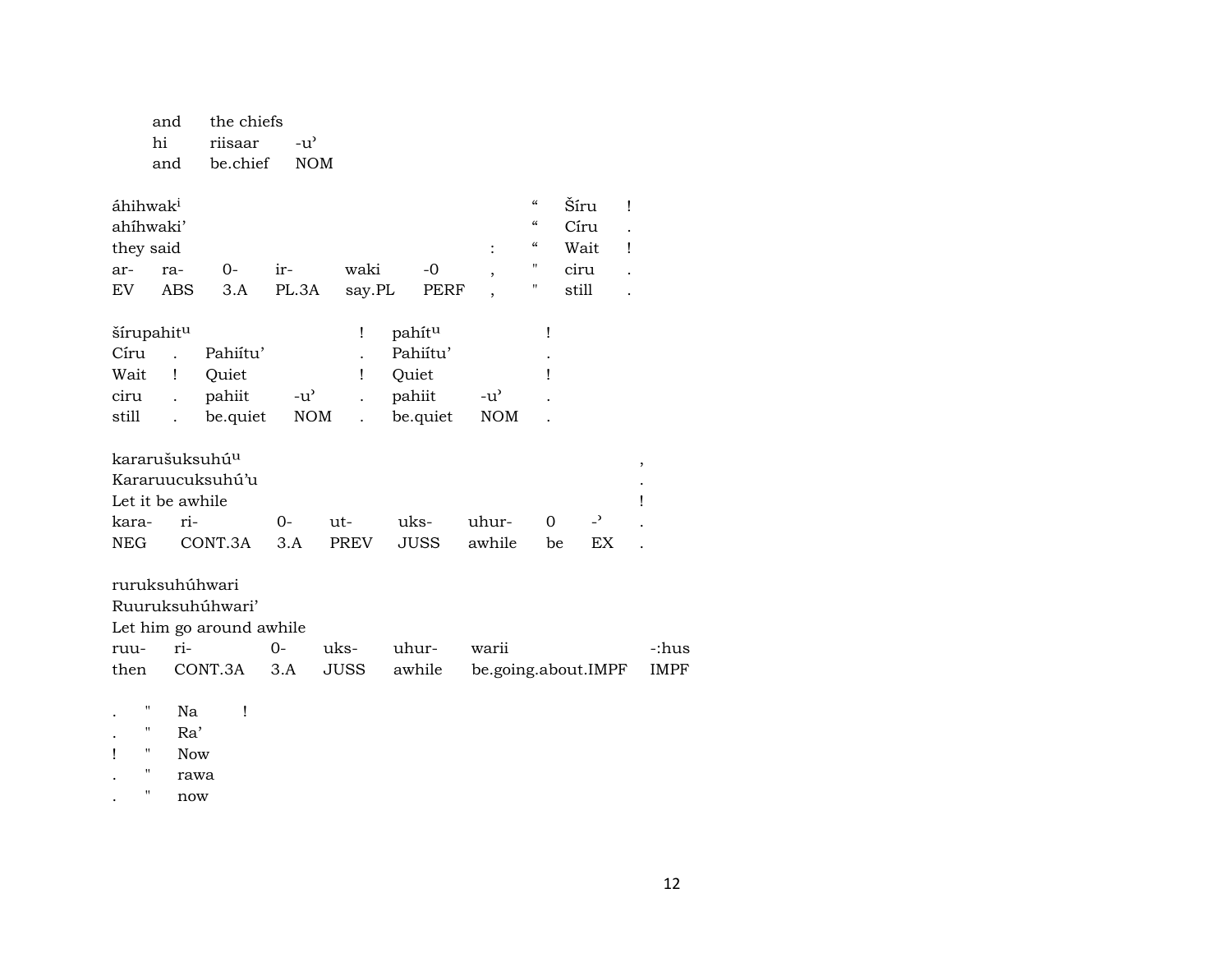|                          | nikuwitirúhkita<br>rikuwitiirúhkita |              |                         |      |                   |            |             |               |             |              |      |
|--------------------------|-------------------------------------|--------------|-------------------------|------|-------------------|------------|-------------|---------------|-------------|--------------|------|
|                          | those were the cause                |              |                         |      |                   |            |             |               |             |              |      |
| riku-                    | wi-                                 |              | ti-                     | $0-$ | $a-$              | ir-        |             | ri-           | uur-        | kita         | $-0$ |
| that.is                  |                                     | QUOT         | IND.3A                  | 3.A  | PREV.3A           | PL.3A      |             | PHYS.POSS     | <b>PREV</b> | be.the.cause | PERF |
| nísar <sup>u</sup>       |                                     |              |                         |      |                   |            |             |               |             |              |      |
| riísaaru'                |                                     |              |                         |      |                   |            |             |               |             |              |      |
|                          | the chiefs                          |              |                         |      |                   |            |             |               |             |              |      |
| riisaar                  | $-u$ <sup><math>\prime</math></sup> |              |                         |      |                   |            |             |               |             |              |      |
| be.chief                 |                                     | <b>NOM</b>   |                         |      |                   |            |             |               |             |              |      |
|                          |                                     |              |                         |      |                   |            |             |               |             |              |      |
|                          | sikarahirikútik <sup>a</sup>        |              |                         |      |                   |            |             |               |             |              |      |
|                          | sikaraahiriikuútika                 |              |                         |      |                   |            |             |               |             |              |      |
|                          | that they did not kill him          |              |                         |      |                   |            |             |               |             |              |      |
| $si-$                    | kara-                               | ar-          | ra-                     | 0-   | ir-               | $i-$       |             | kuut.ik<br>-a |             |              |      |
| DU                       | <b>NEG</b>                          | EV           | <b>ABS</b>              | 3.A  | PL.3A             | <b>SEQ</b> | kill        | SUB.1         |             |              |      |
|                          |                                     |              |                         |      |                   |            |             |               |             |              |      |
|                          | Karahirípak <sup>a</sup>            |              |                         |      |                   |            |             |               |             |              |      |
|                          | karaahiriípaka                      |              |                         |      |                   |            |             |               |             |              |      |
| $\overline{\phantom{a}}$ |                                     |              | that they did not fight |      |                   |            |             |               |             |              |      |
| $\cdot$                  | kara-                               | ar-          | ra-                     | $0-$ | ir-               | $i-$       | apak        | $-a$          |             |              |      |
| $\overline{ }$           | <b>NEG</b>                          | ${\rm EV}$   | <b>ABS</b>              | 3.A  | PL.3A             | <b>SEQ</b> | fight       | SUB.1         |             |              |      |
|                          |                                     |              |                         |      |                   |            |             |               |             |              |      |
|                          | Irikuháratihatn                     |              |                         |      |                   |            |             | $\, ,$        |             |              |      |
|                          | Iriikuuháraatiihat                  |              |                         |      |                   |            |             |               |             |              |      |
|                          | Whenever the time was               |              |                         |      |                   |            |             |               |             |              |      |
| irii-                    | kur-                                | ra-          | $0-$                    | raa- | tiihak            |            | $-0$        |               |             |              |      |
| that                     | <b>DUB</b>                          | ABS          | 3.A                     | way  | be.the.end        |            | <b>PERF</b> |               |             |              |      |
|                          |                                     |              |                         |      |                   |            |             |               |             |              |      |
|                          | hirukuhariškawiraatn                |              |                         |      |                   |            |             |               |             |              |      |
| hiru                     |                                     |              | kúhaarickawiíra'at      |      |                   |            |             |               |             |              |      |
| then                     |                                     | he went west |                         |      |                   |            |             |               |             |              |      |
| hiruu                    | kuur-                               |              | $O -$<br>ra-            |      | ickawiira-<br>ar- |            |             | at            | $-0$        |              |      |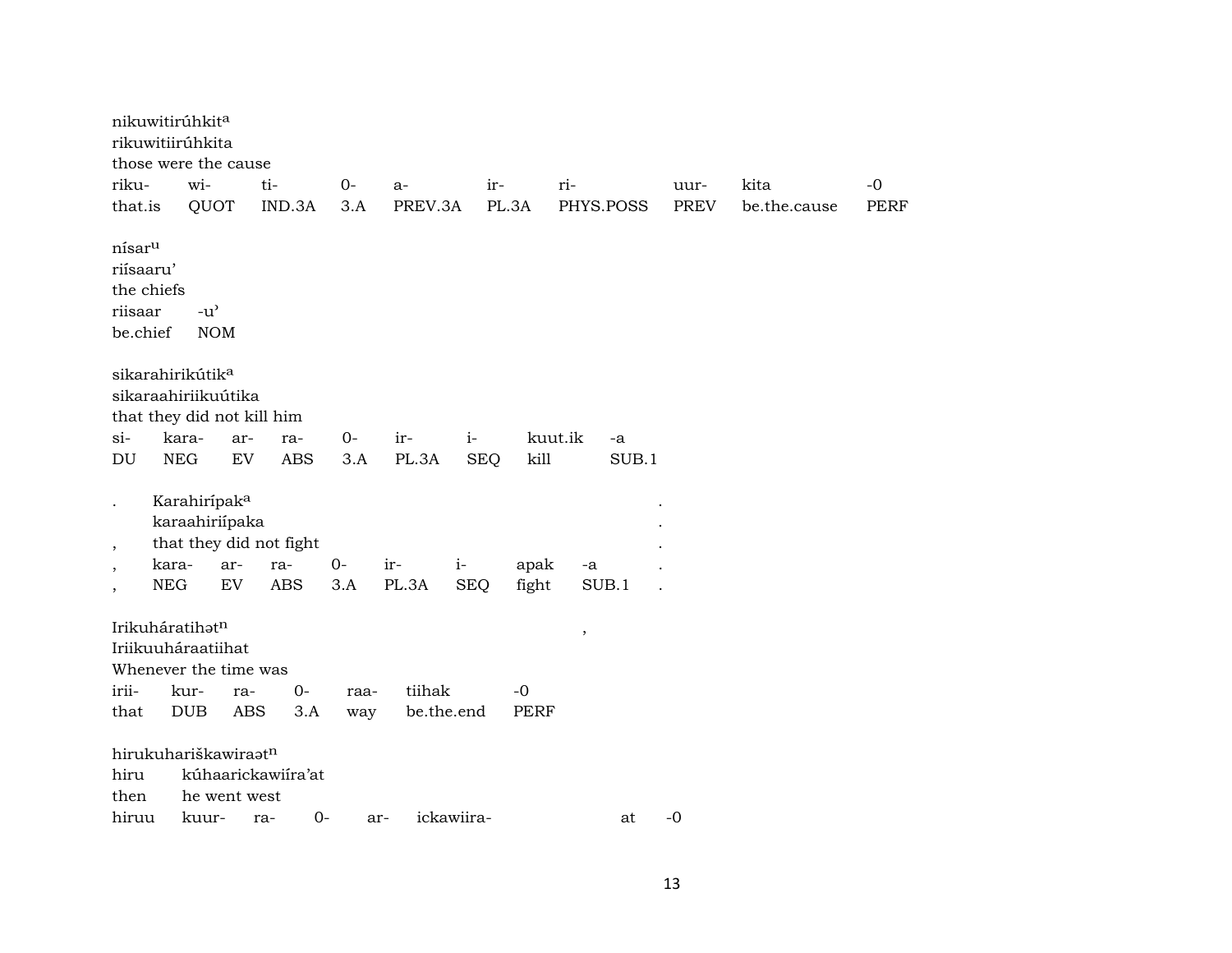|                                            |                                                                             |                    |                |                      |                   | m.a. webewara.an eenon  | ອຯ |      |
|--------------------------------------------|-----------------------------------------------------------------------------|--------------------|----------------|----------------------|-------------------|-------------------------|----|------|
| pi̇̃ta<br>piíta<br>the man<br>wiita<br>man |                                                                             |                    |                |                      |                   |                         |    |      |
|                                            | nuwitariškawíraatn<br>Ruuwitaarickawiíra'at<br>Then he went west            |                    |                |                      |                   |                         |    |      |
| ruu-                                       | wi-                                                                         | ti-                | $O-$           | ar-                  | ickawiira-        |                         | at | -0   |
| then                                       | QUOT                                                                        | IND.3A             | 3.A            | EV                   |                   | in.a.westward.direction | go | PERF |
|                                            | Kuháraki<br>Kuuháraakii<br>It was a long time<br>kuur-<br>ra-<br><b>DUB</b> | $0-$<br>ABS<br>3.A |                | raa.kiir<br>be.long  | ,<br>$-0$<br>PERF |                         |    |      |
| híkukawiš <sup>a</sup>                     |                                                                             |                    |                |                      |                   |                         |    |      |
| hi                                         | kúhaawica'                                                                  |                    |                |                      |                   |                         |    |      |
| and                                        | he came back                                                                |                    |                |                      |                   |                         |    |      |
| hi                                         | kuur-                                                                       | ra-                | 0-             | a-                   | wic.a             | $-0$                    |    |      |
| and                                        | <b>DUB</b>                                                                  | <b>ABS</b>         | 3.A            | PREV.3A              | arrive            | <b>PERF</b>             |    |      |
| He forgot it<br>kuur-<br><b>DUB</b>        | kuhašíksurahaš<br>Kúhaaciksuráhac<br>ra-<br>ABS                             | $0-$<br>3.P        | aciks-<br>mind | hurahac<br>disappear | $-0$<br>PERF      | $\,$                    |    |      |
| hikuháwiša                                 |                                                                             |                    |                |                      |                   |                         |    |      |
| hi                                         | kuhaáwica'                                                                  |                    |                |                      |                   |                         |    |      |
|                                            |                                                                             |                    |                |                      |                   |                         |    |      |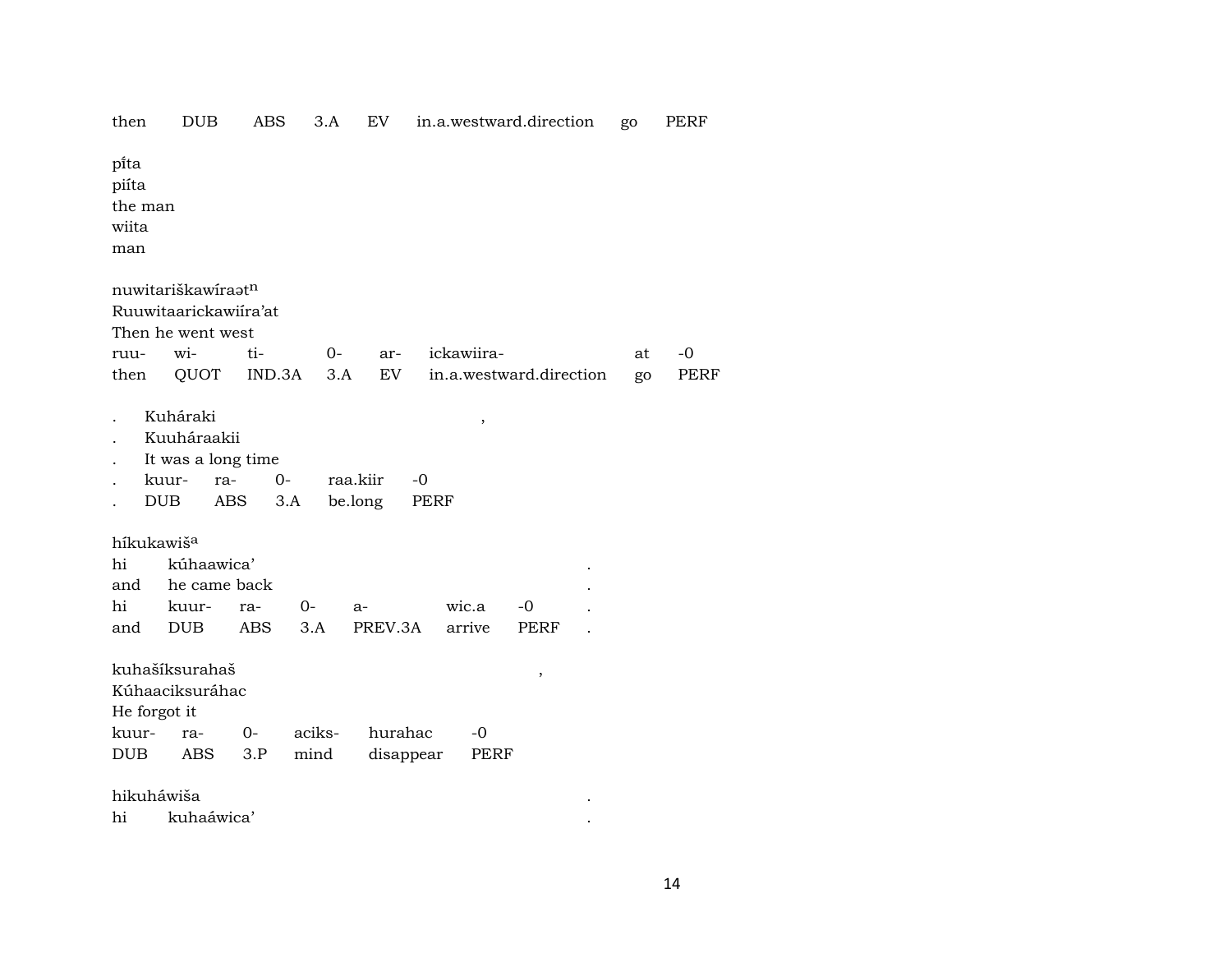| and                               |            | he came back |                          |                             |                        |                |         |               |      |        |             |
|-----------------------------------|------------|--------------|--------------------------|-----------------------------|------------------------|----------------|---------|---------------|------|--------|-------------|
| hi                                | kuur-      |              | ra-                      | 0-                          | a-                     |                | wic.a   | $-0$          |      |        |             |
| and                               | <b>DUB</b> |              | ABS                      | 3.A                         | PREV.3A                |                | arrive  | PERF          |      |        |             |
|                                   |            |              |                          |                             |                        |                |         |               |      |        |             |
| Hiruahiráwirakatn                 |            |              |                          |                             |                        |                |         |               |      |        |             |
| Hiru                              |            |              | ahiraáwiiraakat          |                             |                        |                |         |               |      |        |             |
| Then                              |            |              |                          | he went on the warpath      |                        |                |         |               |      |        |             |
| hiruu                             | ar-        | ri-          |                          | $0-$                        |                        | raawiiraak-    |         | at            | $-0$ |        |             |
| then                              | EV         |              | CONT.3A                  | 3.A                         |                        | on.the.warpath |         | go            | PERF |        |             |
| arusáaahakarikstíwiš <sup>a</sup> |            |              |                          |                             |                        |                |         |               |      |        |             |
| Aruúsa'                           |            | a            |                          | ahaakarikstíwica'           |                        |                |         |               |      |        |             |
| Horses                            |            | and          |                          |                             | he brought back a herd |                |         |               |      |        |             |
| aruusaa                           |            | a            | ar-                      | ra-                         | $0-$                   | $a-$           |         | kariiks-      | ri-  | wic.a  | -0          |
| horse                             |            | and          | <b>EV</b>                | ABS                         | 3.A                    |                | PREV.3A | herd          | PORT | arrive | PERF        |
|                                   |            |              |                          |                             |                        |                |         |               |      |        |             |
|                                   |            |              |                          |                             |                        |                |         |               |      |        |             |
|                                   |            |              |                          |                             |                        |                |         |               |      |        |             |
|                                   |            |              |                          |                             |                        |                |         |               |      |        |             |
|                                   |            |              |                          |                             |                        |                |         |               |      |        |             |
|                                   |            |              |                          |                             |                        |                |         |               |      |        |             |
| Siwitíkarikstiwiš <sup>a</sup>    |            |              |                          |                             |                        |                |         |               |      |        |             |
| Siwitiíkarikstiwica'              |            |              |                          |                             |                        |                |         |               |      |        |             |
|                                   |            |              | They brought back a herd |                             |                        |                |         |               |      |        |             |
| $\sin$                            | wi-        | ti-          |                          | $0 -$                       | a-                     |                | ir-     | kariiks-      | ri-  | wic.a  | $-0$        |
| DU                                | QUOT       |              | IND.3A                   | 3.A                         | PREV.3A                |                | PL.3A   | herd          | PORT | arrive | <b>PERF</b> |
|                                   |            |              |                          |                             |                        |                |         |               |      |        |             |
| hiirikuhahkitawi                  |            |              |                          |                             |                        |                |         |               |      | pita   |             |
| hi                                |            |              | irikuhaahkítawi'         |                             |                        |                |         |               |      | piíta  |             |
| and                               |            |              |                          | that one was leader of them |                        |                |         |               |      | man    |             |
| hi                                | irii-      |              | kuur-                    | ra-                         | $0-$                   | ar-            | kita.wi |               | -0   | wiita  |             |
| and                               | that       |              | <b>DUB</b>               | ABS                         | 3.A                    | EV <sub></sub> |         | be.the.leader | PERF | man    |             |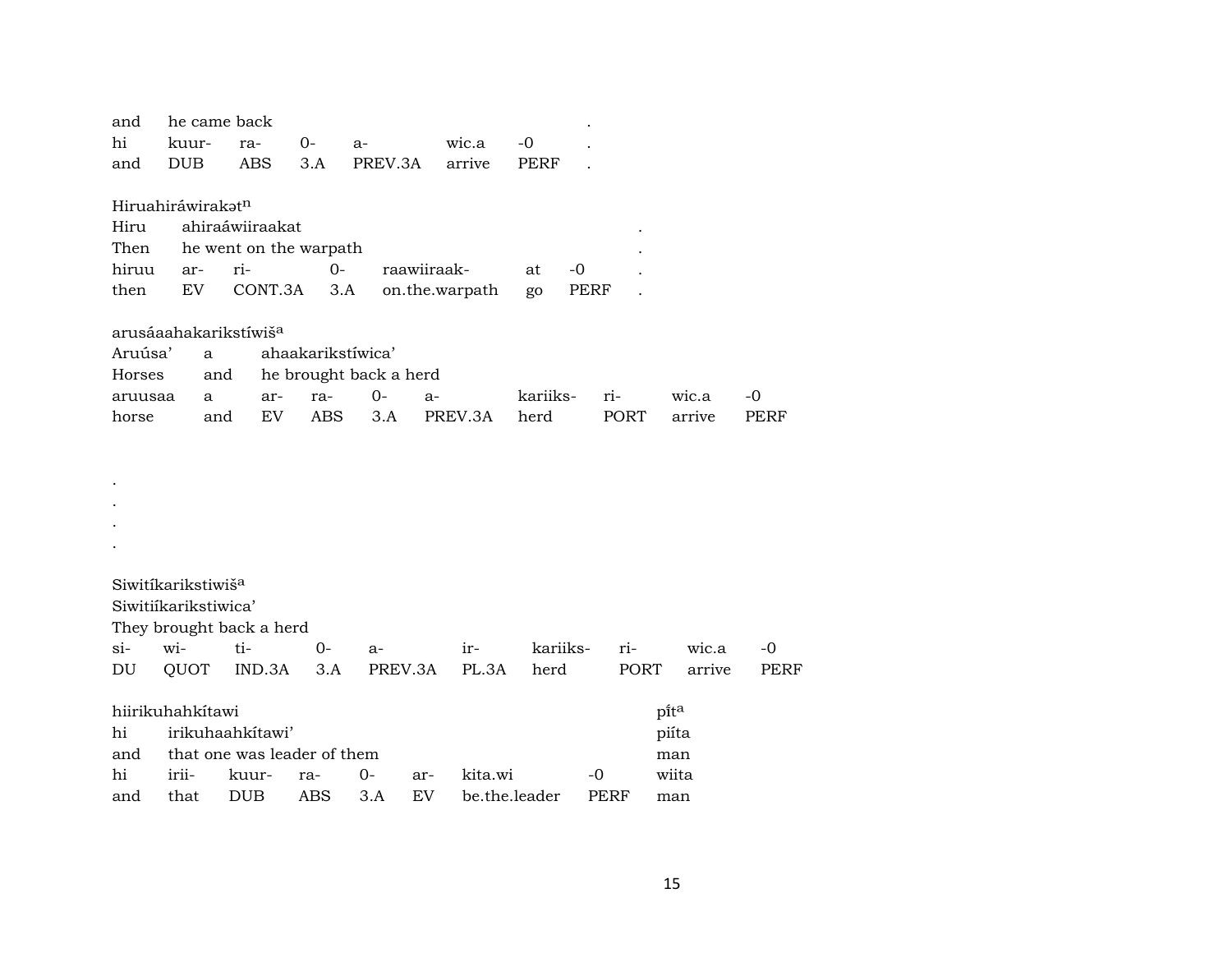| rii-                     | nikuhahírasa<br>Rikuuhaahirasa'<br>That one was the leader<br>kuur- | ra-        | $O -$ | $a-$    |       | hiras-      | a           | $-0$        |              |             |       |
|--------------------------|---------------------------------------------------------------------|------------|-------|---------|-------|-------------|-------------|-------------|--------------|-------------|-------|
| that                     | <b>DUB</b>                                                          | <b>ABS</b> | 3.A   | PREV.3A |       | in.the.lead | come        | <b>PERF</b> |              |             |       |
|                          |                                                                     |            |       |         |       |             |             |             |              |             |       |
|                          |                                                                     |            |       |         |       |             |             |             |              |             |       |
|                          |                                                                     |            |       |         |       |             |             |             |              |             |       |
|                          |                                                                     |            |       |         |       |             |             |             |              |             |       |
| Hi                       | Hiwisiríhkuhašikstawaw <sup>i</sup><br>wisiríhkuuhaacikstawaawi     |            |       |         |       |             |             |             |              |             |       |
| And                      | when they were watching over them                                   |            |       |         |       |             |             |             |              |             |       |
| hi                       | wii-                                                                | $si-$      | ra-   | $0-$    | ir-   | ku-         | ut-         | raa-        | aciks.ta     | -waa        | -wi   |
| and                      | when                                                                | DU         | INF.A | 3.A     | PL.3A | INF.B       | <b>PREV</b> | way         | watch.over   | <b>DIST</b> | SUB.L |
| $\overline{\phantom{a}}$ | šahikstáka                                                          |            |       |         |       |             |             |             |              |             |       |
|                          | cahíkstaaka                                                         |            |       |         |       |             |             |             |              |             |       |
|                          | the white men                                                       |            |       |         |       |             |             |             |              |             |       |
|                          | icaahiks                                                            | taakaar    |       |         |       |             |             |             |              |             |       |
|                          | person                                                              | be.white   |       |         |       |             |             |             |              |             |       |
|                          | wikuhuhakašíkstawa                                                  |            |       |         |       |             |             |             |              |             |       |
|                          | wikúhuuhaakacíkstawa                                                |            |       |         |       |             |             |             |              |             |       |
|                          | he was watching over them                                           |            |       |         |       |             |             |             |              |             |       |
| wii-                     | kuur-                                                               | ra-        | $0-$  | a-      | ut-   | rak-        | aciks.ta    |             | $-0$<br>-waa |             |       |

 $\overline{\phantom{a}}$  $\hat{\mathcal{A}}$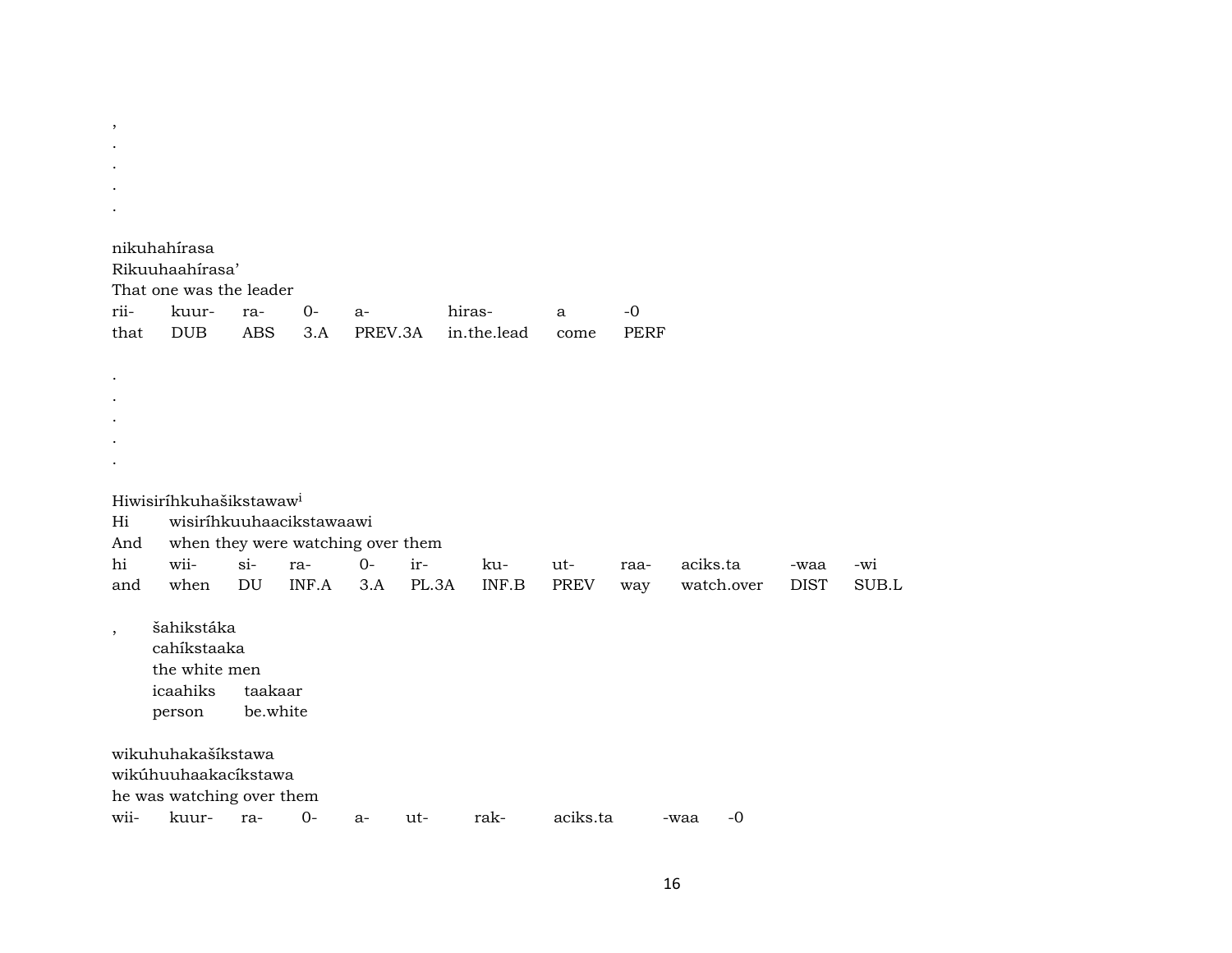| <b>DUB</b><br>now                                                         | ABS                                                                                                       | 3.A                                                                      | 2.P                                                    | PREV           | $1/2$ .PL          | watch.over                                                     | <b>DIST</b> |
|---------------------------------------------------------------------------|-----------------------------------------------------------------------------------------------------------|--------------------------------------------------------------------------|--------------------------------------------------------|----------------|--------------------|----------------------------------------------------------------|-------------|
| náhikuš <sup>u</sup><br>raáhikucu'<br>the braves<br>raahikuuc<br>be.brave | $\overline{\phantom{a}}$<br>$\overline{\phantom{a}}$<br>$-u$ <sup><math>\prime</math></sup><br><b>NOM</b> | kici<br>$\overline{ }$<br>but<br>kici<br>but<br>$\overline{\phantom{a}}$ | kišišahiksíšahiks<br>the Indians<br>icaahiks<br>person | cahiksícahiks  | icaahiks<br>person | a<br>a<br>and<br>a<br>and                                      |             |
| nisár <sup>u</sup><br>riisaáru'<br>a chief<br>riisaar<br>be.chief         | $-u^{\prime}$<br><b>NOM</b>                                                                               |                                                                          |                                                        |                |                    |                                                                |             |
| Wituksasá <sup>a</sup>                                                    |                                                                                                           |                                                                          |                                                        |                |                    | Hákararus                                                      |             |
| Wituksasá'a<br>He was named                                               |                                                                                                           |                                                                          |                                                        |                |                    | Haákararus<br>Beard                                            |             |
| wi-                                                                       | ti-<br>$0-$                                                                                               | uks-                                                                     | asar                                                   |                | 0                  | haaka-                                                         | raruus      |
| QUOT                                                                      | IND.3A<br>3.A                                                                                             | <b>AOR</b>                                                               |                                                        | be.named       | PERF               | mouth                                                          | be.furry    |
| Aháhwak <sup>i</sup><br>Ahíhwaki'<br>They said<br>ar-<br><b>EV</b>        | ri-<br>CONT.3A                                                                                            | $0-$<br>3.A                                                              | ir-<br>PL.3A                                           | waki<br>say.PL | $-0$<br>PERF       | $\pmb{\zeta}\pmb{\zeta}$<br>$\pmb{\zeta}\pmb{\zeta}$<br>н<br>П |             |
| šahíkstaka<br>Cahíkstaaka<br>A white man<br>icaahiks<br>person            | taakaar<br>be.white                                                                                       |                                                                          |                                                        |                |                    |                                                                |             |
| kukutíhara <sup>a</sup>                                                   |                                                                                                           |                                                                          |                                                        |                |                    |                                                                |             |
| kukutíhaara'a                                                             |                                                                                                           |                                                                          |                                                        |                |                    |                                                                |             |

PERF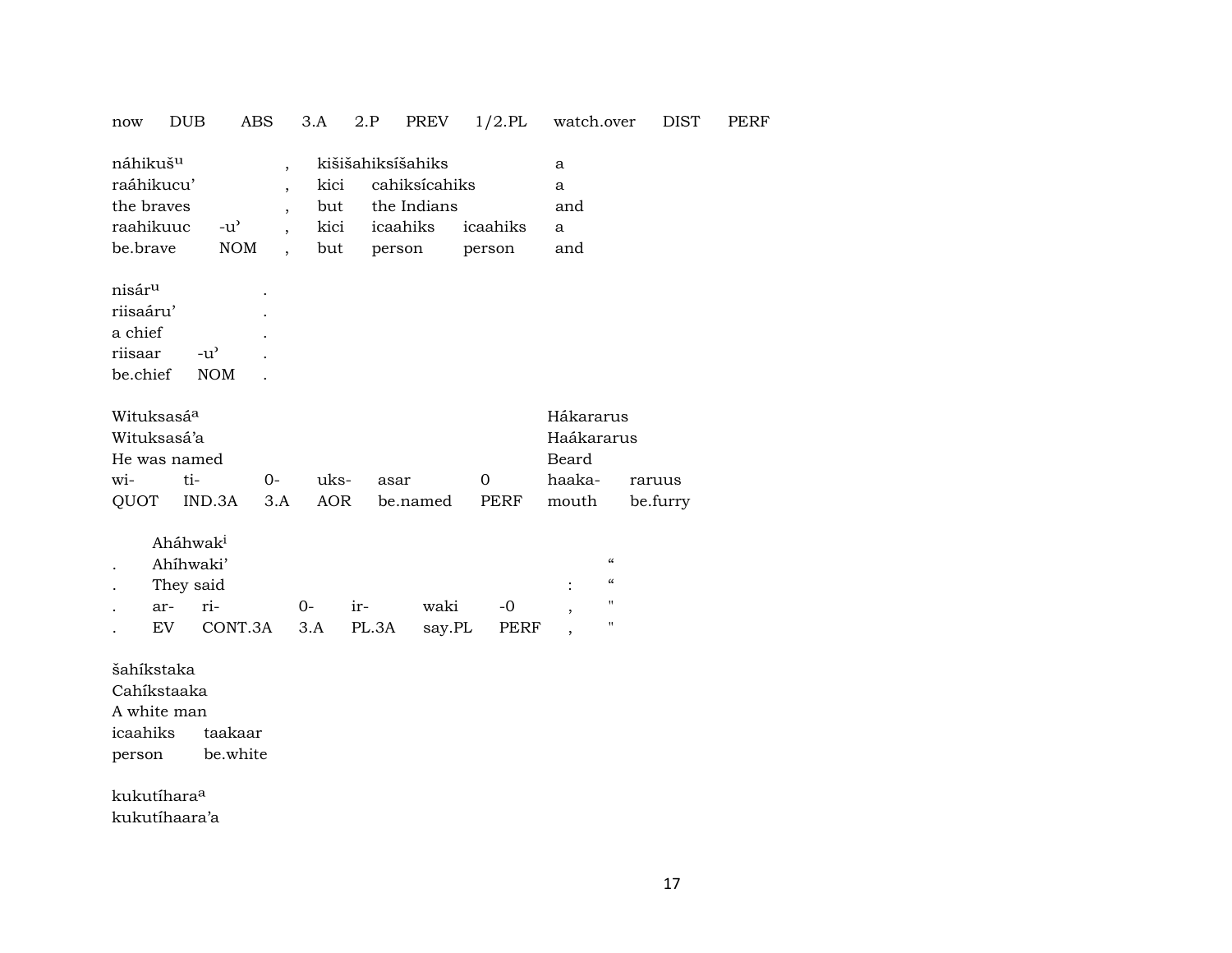|              | they are his                           |                    |             |               |           |                    |            |                               |          |        |             |             |
|--------------|----------------------------------------|--------------------|-------------|---------------|-----------|--------------------|------------|-------------------------------|----------|--------|-------------|-------------|
| ku-          | ku-                                    | tiir-              | ra-         | $O -$<br>$a-$ |           | raar-              |            | $\overline{a}$<br>$\mathbf 0$ |          |        |             |             |
| <b>INDF</b>  | <b>INDF</b>                            | <b>INFR</b>        | <b>ABS</b>  | 3.A           | POSS.3A   | 3PL.INAN.P         |            | EX<br>be                      |          |        |             |             |
| tirawáriki   |                                        |                    |             |               |           |                    |            |                               |          |        |             |             |
| tirawaáriki  |                                        |                    |             |               |           | $^{\prime}$        |            |                               |          |        |             |             |
| these        |                                        |                    |             |               |           |                    | П          |                               |          |        |             |             |
| tii-         | ra-                                    | $O -$              | wa-         | arik          | $-i$      | $\pmb{\mathsf{H}}$ |            |                               |          |        |             |             |
| this         | ABS                                    | 3.A                | <b>DIST</b> | be.standing   | SUB.2     | $\pmb{\mathsf{H}}$ |            |                               |          |        |             |             |
|              | Híruahiwaku                            |                    |             |               |           | Hákararus          |            |                               |          |        |             |             |
| Hiru         | ahiwáku'                               |                    |             |               |           |                    | Haákararus |                               |          |        |             |             |
| Then         | he said                                |                    |             |               |           | Beard              |            |                               |          |        |             |             |
| hiruu        | ar-                                    | ri-                | $O -$       | waka'u        | $-0$      | haaka-             |            | raruus                        |          |        |             |             |
| then         | $\mathop{\rm EV}\nolimits$             | CONT.3A            | 3.A         | say           | PERF      | mouth              |            | be.furry                      |          |        |             |             |
|              |                                        |                    |             |               |           |                    |            |                               |          |        |             |             |
|              | $\pmb{\zeta}\pmb{\zeta}$               |                    |             |               |           |                    |            |                               |          |        |             |             |
|              | $\pmb{\zeta}\pmb{\zeta}$               |                    |             |               |           |                    |            |                               |          |        |             |             |
|              | $\boldsymbol{\zeta}\boldsymbol{\zeta}$ |                    |             |               |           |                    |            |                               |          |        |             |             |
|              | $\mathbf{H}$                           |                    |             |               |           |                    |            |                               |          |        |             |             |
| $\,$         | $\pmb{\mathsf{H}}$                     |                    |             |               |           |                    |            |                               |          |        |             |             |
|              |                                        |                    |             |               |           |                    |            |                               |          |        |             |             |
|              | Hirusisišiksukširas <sup>a</sup>       |                    |             |               |           |                    |            |                               |          |        |             |             |
| Hiru         |                                        | sisiiciksakcírasa' |             |               |           |                    |            |                               |          |        |             |             |
| Then         |                                        | bring them here    |             |               |           |                    |            |                               |          |        |             |             |
| hiruu        | $si-$                                  | $i-$               |             | ir-<br>$S-$   |           | ut-                | $i-$       | uks-                          | ak-      | ciras- | $\mathbf a$ | $-0$        |
| then         | $\mathop{\rm DU}\nolimits$             | CONT.1/2A          |             | 2.A           | PREV.1/2A | PREV               | <b>SEQ</b> | <b>JUSS</b>                   | PL.AN.3P | COM    | come        | <b>PERF</b> |
|              |                                        |                    |             |               |           |                    |            |                               |          |        |             |             |
| $\bullet$    |                                        |                    |             |               |           |                    |            |                               |          |        |             |             |
| $\mathbf{H}$ |                                        |                    |             |               |           |                    |            |                               |          |        |             |             |

 $\langle \cdot \rangle$  $\langle 1 \rangle \equiv 2$  $\sim$   $^{-1}$  $\sim$   $\,$   $\,$  $\mathcal{L}^{\mathcal{L}}$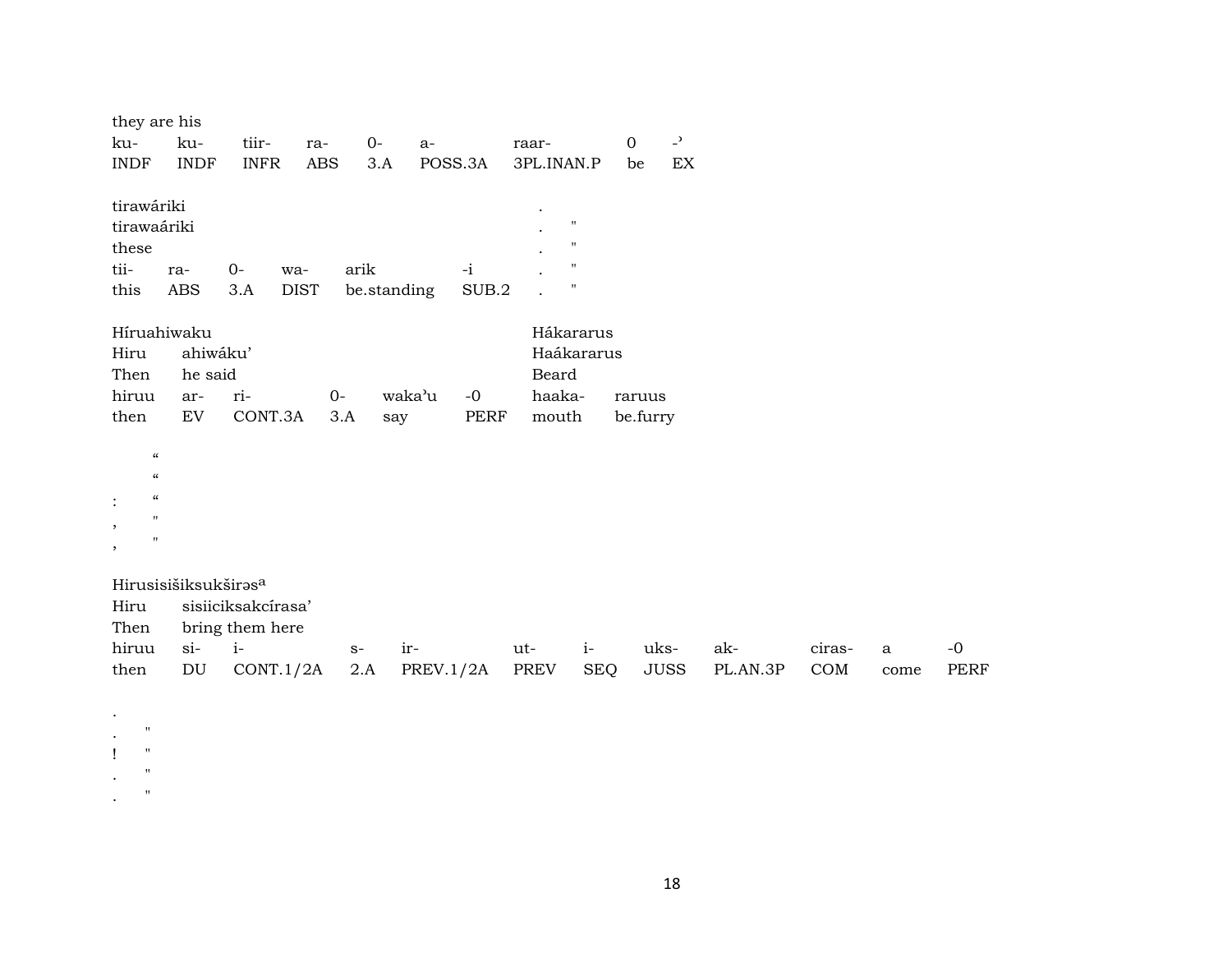|                            | Asiahirutašírasa                                                  |        |                      |                                                    |                                |       |            |                  |                          |        |      |             |
|----------------------------|-------------------------------------------------------------------|--------|----------------------|----------------------------------------------------|--------------------------------|-------|------------|------------------|--------------------------|--------|------|-------------|
| A                          |                                                                   |        | si'ahiiruutaccírasa' |                                                    |                                |       |            |                  |                          |        |      |             |
| And                        |                                                                   |        | they brought them    |                                                    |                                |       |            |                  |                          |        |      |             |
| a                          | si-                                                               | ar-    | ra-                  | $0-$                                               | $a-$                           | ir-   | ut-        |                  | ak-                      | ciras- | a    | $-0$        |
| and                        | <b>DU</b>                                                         | EV     | <b>ABS</b>           | 3.A                                                | PREV.3A                        | PL.3A |            | <b>PREV</b>      | PL.AN.3P                 | COM    | come | <b>PERF</b> |
| $\cdot$                    | iriahakárik <sup>u</sup><br>irii'ahaakáriku<br>where his home was |        |                      |                                                    |                                |       |            |                  |                          |        |      |             |
|                            | irii-                                                             | ar-    | ra-                  | $0-$                                               | akaar-                         | ri-   | kus        |                  | $-0$                     |        |      |             |
|                            | where                                                             | EV     | <b>ABS</b>           | 3.A                                                | dwelling                       | PORT  |            | be.sitting       | SUB.4                    |        |      |             |
| $\overline{ }$             | Hákararus<br>Haákararus<br>Beard                                  |        |                      | $\cdot$                                            | Ahawáku<br>Ahawáku'<br>He said |       |            |                  | $\, ,$                   |        |      |             |
|                            | haaka-                                                            | raruus |                      | $\cdot$<br>ar-                                     | ra-                            | $O -$ | waka'u     | $-0$             |                          |        |      |             |
|                            | mouth                                                             |        | be.furry             | $\ddot{\phantom{a}}$<br>EV<br>$\ddot{\phantom{0}}$ | <b>ABS</b>                     | 3.A   | say        |                  | PERF                     |        |      |             |
|                            |                                                                   |        |                      |                                                    |                                |       |            |                  | $\overline{\phantom{a}}$ |        |      |             |
| $\epsilon\epsilon$         | Tiwárikista                                                       |        |                      |                                                    |                                |       |            | titaku           |                          |        |      |             |
| $\boldsymbol{\mathcal{C}}$ | Tiwaárikista                                                      |        |                      |                                                    |                                |       |            | tiítaku          |                          |        |      |             |
| $\mathcal{C}\mathcal{C}$   | They are to stand                                                 |        |                      |                                                    |                                |       |            |                  | right here               |        |      |             |
| $\pmb{\mathsf{H}}$         | ti-                                                               | $0 -$  | waa-                 | arik                                               |                                | -his  | -ta        | tii-             | -taku                    |        |      |             |
| $\pmb{\mathsf{H}}$         | IND.3A                                                            | 3.A    | <b>DIST</b>          |                                                    | be.standing                    | PERF  | <b>INT</b> | here             | LOC                      |        |      |             |
|                            | šahíkstaka<br>Cahíkstaaka                                         |        |                      |                                                    |                                |       |            |                  |                          |        |      |             |
|                            | White men                                                         |        |                      |                                                    |                                |       |            |                  |                          |        |      |             |
|                            | icaahiks                                                          |        | taakaar              |                                                    |                                |       |            |                  |                          |        |      |             |
|                            | person                                                            |        | be.white             |                                                    |                                |       |            |                  |                          |        |      |             |
|                            |                                                                   |        |                      |                                                    |                                |       |            |                  |                          |        |      |             |
| kutirá <sup>a</sup>        |                                                                   |        |                      |                                                    |                                |       |            |                  |                          |        |      |             |
|                            | kutiirá'a                                                         |        |                      |                                                    |                                |       |            |                  |                          |        |      |             |
|                            | they are theirs                                                   |        |                      |                                                    |                                |       |            |                  |                          |        |      |             |
| ku-                        | ti-                                                               |        | $0-$<br>$a-$         |                                                    | ir-                            | raar- |            | $\boldsymbol{0}$ | $\overline{\phantom{0}}$ |        |      |             |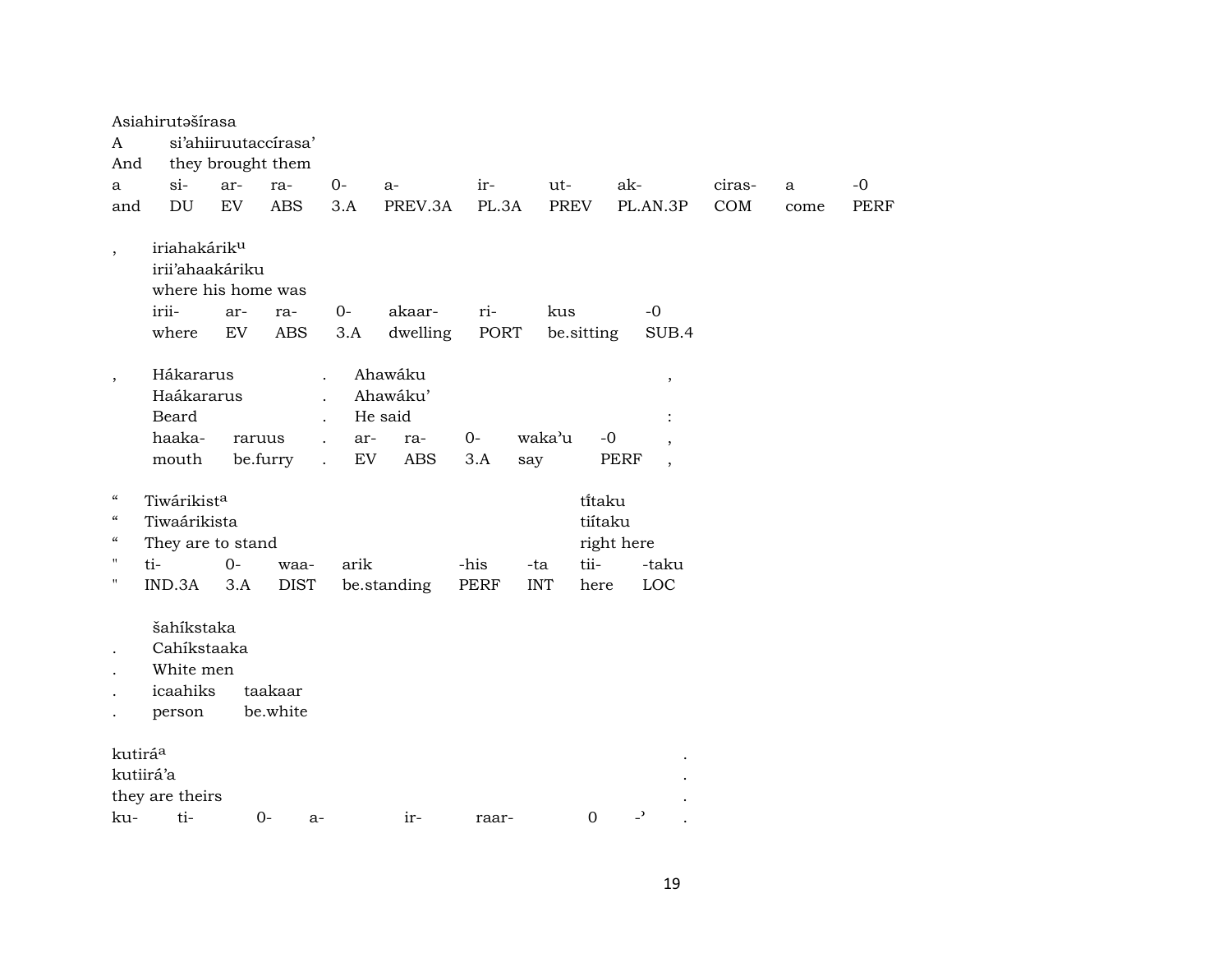INDF IND.3A 3.A POSS.3A PL.3A 3PL.INAN.P be EX .

|                      | Hirusikúsirit <sup>n</sup> tat |                     |            |        |                   |                          |                                                |      |      |      |  |  |  |
|----------------------|--------------------------------|---------------------|------------|--------|-------------------|--------------------------|------------------------------------------------|------|------|------|--|--|--|
| Hiru                 |                                | sikuúsirittat       |            |        |                   |                          |                                                |      |      |      |  |  |  |
| Then                 |                                | they will take them |            |        |                   |                          |                                                |      |      |      |  |  |  |
| hiruu                | $\sin$                         | kuus-               | $0-$       | ir-    | $i-$              | ak-                      |                                                | ra-  | at   | $-0$ |  |  |  |
| then                 | DU                             | POT.1/3A            | 3.A        |        | PL.3A             | SEQ                      | PL.AN.3P                                       | PORT | go   | PERF |  |  |  |
|                      |                                |                     |            |        |                   |                          |                                                |      |      |      |  |  |  |
|                      |                                | Asawakiwitítawi     |            |        |                   |                          |                                                |      |      |      |  |  |  |
| $\pmb{\mathsf{H}}$   |                                | Asaáwaki'           |            |        | wititawi'         |                          |                                                |      |      |      |  |  |  |
| $\pmb{\mathsf{H}}$   | A pinto                        |                     |            |        | it was among them |                          |                                                |      |      |      |  |  |  |
| $\pmb{\mathsf{H}}$   | asaa-                          | awakir              |            | wii-   | ti-               | $0 -$                    | tawi                                           | $-0$ |      |      |  |  |  |
| $\mathbf{H}$         | horse                          |                     | be.strange | now    | IND.3A            | 3.A                      | be.among                                       |      | PERF |      |  |  |  |
|                      |                                |                     |            |        |                   |                          |                                                |      |      |      |  |  |  |
|                      | ahawáku                        |                     |            |        |                   | pi̇̃ta                   | $\epsilon\epsilon$<br>$\,$                     |      |      |      |  |  |  |
|                      | Ahawáku'                       |                     |            |        |                   | piíta                    | $\boldsymbol{\zeta}\boldsymbol{\zeta}$         |      |      |      |  |  |  |
|                      | He said                        |                     |            |        |                   | the man                  | $\boldsymbol{\mathcal{C}}$                     |      |      |      |  |  |  |
| ar-                  | ra-                            | $0-$                | waka'u     | $-0$   |                   | wiita                    | $\pmb{\mathsf{H}}$<br>$\overline{\phantom{a}}$ |      |      |      |  |  |  |
| EV                   | ABS                            | 3.A                 | say        |        | PERF              | man                      | $\pmb{\mathsf{H}}$<br>$\overline{ }$           |      |      |      |  |  |  |
|                      |                                |                     |            |        |                   |                          |                                                |      |      |      |  |  |  |
| Kakátiška            |                                |                     |            |        |                   |                          |                                                |      |      |      |  |  |  |
|                      | Kaakaáticka'                   |                     |            |        |                   |                          |                                                |      |      |      |  |  |  |
|                      | I do not want                  |                     |            |        |                   |                          |                                                |      |      |      |  |  |  |
| kaaka-               |                                | $t-$                | wicka      | $-0$   |                   |                          |                                                |      |      |      |  |  |  |
|                      | NEG.ID.1/2A                    | 1.A                 | want       | PERF   |                   |                          |                                                |      |      |      |  |  |  |
|                      |                                |                     |            |        |                   |                          |                                                |      |      |      |  |  |  |
|                      | raskusirásat <sup>a</sup>      |                     |            |        |                   |                          | $\, ,$                                         |      |      |      |  |  |  |
|                      | raskucirásata                  |                     |            |        |                   |                          |                                                |      |      |      |  |  |  |
|                      | for you to take it             |                     |            |        |                   |                          |                                                |      |      |      |  |  |  |
| ra-                  | $S-$                           | ku-                 | ut-        | ciras- | at                | -a                       |                                                |      |      |      |  |  |  |
| INF.A                | 2.A                            | INF.B               | PREV       | COM    | go                | SUB.1                    |                                                |      |      |      |  |  |  |
|                      |                                |                     |            |        |                   |                          |                                                |      |      |      |  |  |  |
| tírarik <sup>i</sup> |                                |                     |            |        |                   | $\overline{\phantom{a}}$ | asáwaki                                        |      |      |      |  |  |  |
| tíraariki            |                                |                     |            |        |                   |                          | asaáwaki'                                      |      |      |      |  |  |  |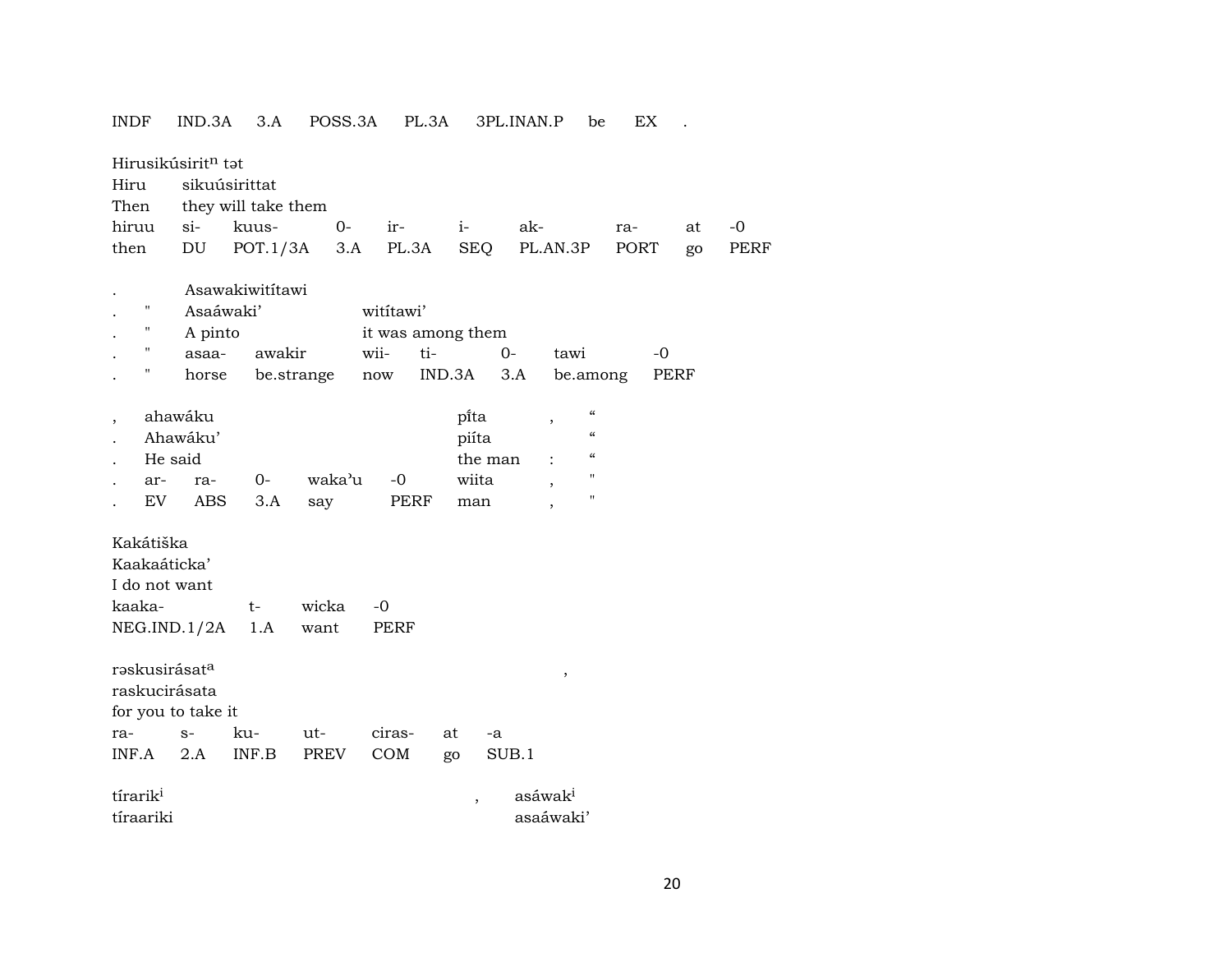|                                        | this one           |                               |           |             |             |           | pinto      |                                      |      |            |
|----------------------------------------|--------------------|-------------------------------|-----------|-------------|-------------|-----------|------------|--------------------------------------|------|------------|
| tii-                                   |                    | ra-                           | $0-$      | arik        | $-i$        |           | asaa-      | awakir                               |      |            |
| this                                   |                    | ABS                           | 3.A       | be.standing |             | SUB.2     | horse      | be.strange                           |      |            |
|                                        |                    |                               |           |             |             |           |            |                                      |      |            |
| $\,$                                   |                    |                               |           |             |             |           |            |                                      |      |            |
|                                        |                    |                               |           |             |             |           |            |                                      |      |            |
|                                        |                    |                               |           |             |             |           |            |                                      |      |            |
|                                        |                    |                               |           |             |             |           |            |                                      |      |            |
|                                        |                    |                               |           |             |             |           |            |                                      |      |            |
|                                        |                    |                               |           |             |             |           |            |                                      |      |            |
|                                        |                    | tátirirarikista               |           |             |             |           |            |                                      |      |            |
|                                        |                    | Tátiriirarikista              |           |             |             |           |            |                                      |      |            |
| ta-                                    |                    | I am going to keep it<br>$t-$ | ir-       |             | ri-         |           | uur-       | arik                                 | -his | -ta        |
|                                        |                    | $IND.1/2A$ 1.A                |           | PREV.1/2A   |             | PHYS.POSS | POSS.A     | be.standing                          | PERF | <b>INT</b> |
|                                        |                    |                               |           |             |             |           |            |                                      |      |            |
|                                        |                    | Ahawáku                       |           |             |             |           | Hákararus  | $\overline{\phantom{a}}$             |      |            |
|                                        | $\pmb{\mathsf{H}}$ | Ahawáku'                      |           |             |             |           | Haákararus |                                      |      |            |
|                                        | $\pmb{\mathsf{H}}$ | He said                       |           |             |             |           | Beard      | $\ddot{\cdot}$                       |      |            |
|                                        | $\pmb{\mathsf{H}}$ | ar-                           | ra-       | $0-$        | waka'u      | $-0$      | haaka-     | raruus<br>$\overline{\phantom{a}}$   |      |            |
|                                        | 11                 | EV                            | ABS       | 3.A         | say         | PERF      | mouth      | be.furry<br>$\overline{\phantom{a}}$ |      |            |
|                                        |                    |                               |           |             |             |           |            |                                      |      |            |
| $\mathcal{C}\mathcal{C}$               | irítiška           |                               |           |             |             |           |            |                                      |      |            |
| $\boldsymbol{\zeta}\boldsymbol{\zeta}$ | $\mathbf{I}$       |                               | riíticka' |             |             |           |            |                                      |      |            |
| $\mathcal{C}\mathcal{C}$<br>11         | And                |                               | I want    |             |             |           |            |                                      |      |            |
| 11                                     | $\mathbf{i}$       | rii-                          | $t-$      | wicka       | $-0$        |           |            |                                      |      |            |
|                                        | and                |                               | ASSR      | 1.A<br>want | <b>PERF</b> |           |            |                                      |      |            |
|                                        |                    | ratkuširásata                 |           |             |             |           |            | $\pmb{\mathsf{H}}$                   |      |            |
|                                        |                    | ratkucirásata                 |           |             |             |           |            | $\pmb{\mathsf{H}}$                   |      |            |
|                                        |                    | for me to take it             |           |             |             |           |            | н                                    |      |            |
| ra-                                    |                    | $t-$                          | ku-       | ut-         | ciras-      | at        | -a         | 11                                   |      |            |
| INF.A                                  |                    | 1.A                           | INF.B     | <b>PREV</b> | COM         | go        | SUB.1      | 11                                   |      |            |
|                                        |                    |                               |           |             |             |           |            |                                      |      |            |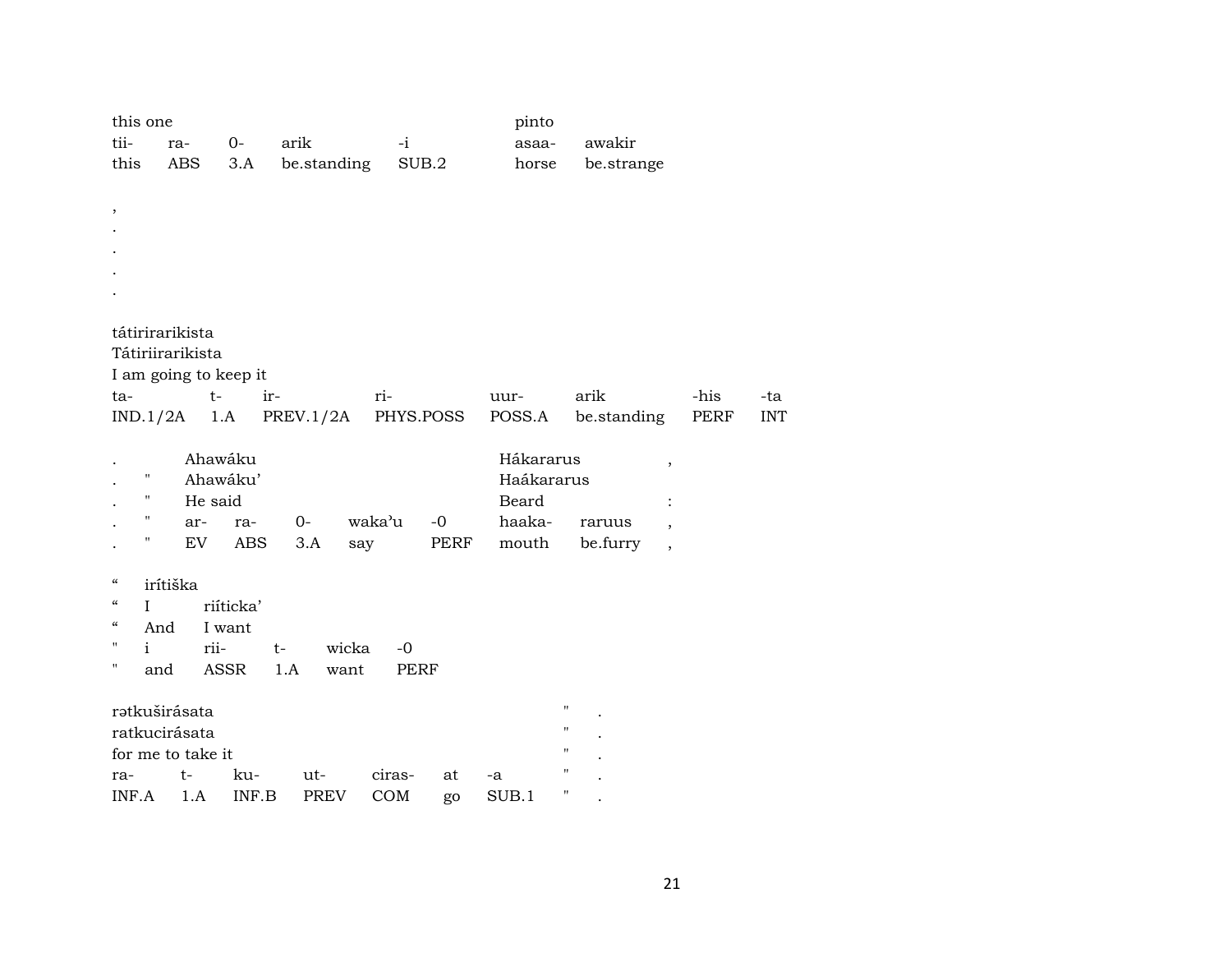| Kuruharasákipu                    |         |               |                          |        |       |               |               |           |      |
|-----------------------------------|---------|---------------|--------------------------|--------|-------|---------------|---------------|-----------|------|
| Kuruuhaaracákipu                  |         |               |                          |        |       |               |               |           |      |
| Thereupon he called them together |         |               |                          |        |       |               |               |           |      |
| kuruur-                           |         | ra-           | $0-$                     | ar-    | raar- |               |               | takik.wuh | $-0$ |
| <b>DUB</b>                        |         | ABS           | 3.A                      | EV     |       | 3PL.INAN.P    | gather        |           | PERF |
|                                   |         |               |                          |        |       |               |               |           |      |
| naripákus <sup>u</sup>            |         |               |                          |        |       |               |               | ,         |      |
| raaripákusu'                      |         |               |                          |        |       |               |               |           |      |
| the soldiers                      |         |               |                          |        |       |               |               |           |      |
| raa-                              | ri.apak |               |                          |        | -hus  |               | $-u^{\prime}$ |           |      |
| way                               |         |               | oppose.relinquishing     |        |       | IMPF.SUB      | <b>NOM</b>    |           |      |
|                                   |         |               |                          |        |       |               |               |           |      |
| Hákarárus                         |         |               |                          |        |       |               |               |           |      |
| Haákararus                        |         |               |                          |        |       |               |               |           |      |
| Beard                             |         |               |                          |        |       |               |               |           |      |
| haaka-                            |         | raruus        |                          |        |       |               |               |           |      |
| mouth                             |         | be.furry      |                          |        |       |               |               |           |      |
|                                   |         |               |                          |        |       |               |               |           |      |
| níkuwitikitawi                    |         |               |                          |        |       |               |               |           |      |
| rikuwitikitawi'                   |         |               |                          |        |       |               |               |           |      |
| that one was leader               |         |               |                          |        |       |               |               |           |      |
| riku-                             |         | wi-           | ti-                      |        | 0-    | kita.wi       |               | $-0$      |      |
| that.is                           |         | QUOT          |                          | IND.3A | 3.A   | be.the.leader |               | PERF      |      |
|                                   |         |               |                          |        |       |               |               |           |      |
| nisár <sup>u</sup>                |         |               | ,                        |        |       |               |               |           |      |
| riisaáru'                         |         |               |                          |        |       |               |               |           |      |
| the chief                         |         |               | $\overline{\phantom{a}}$ |        |       |               |               |           |      |
| riisaar                           |         | $-u^{\prime}$ |                          |        |       |               |               |           |      |
| be.chief                          |         | <b>NOM</b>    |                          |        |       |               |               |           |      |
|                                   |         |               |                          |        |       |               |               |           |      |
| hirikuaharašákipu                 |         |               |                          |        |       |               |               |           |      |
| hi                                |         |               | riku'aharacákipu         |        |       |               |               |           |      |
| and                               |         |               | that one gathered them   |        |       |               |               |           |      |
| hi                                | riku-   |               | ar-                      | ra-    | 0-    | raar-         |               | takik.wuh | -0   |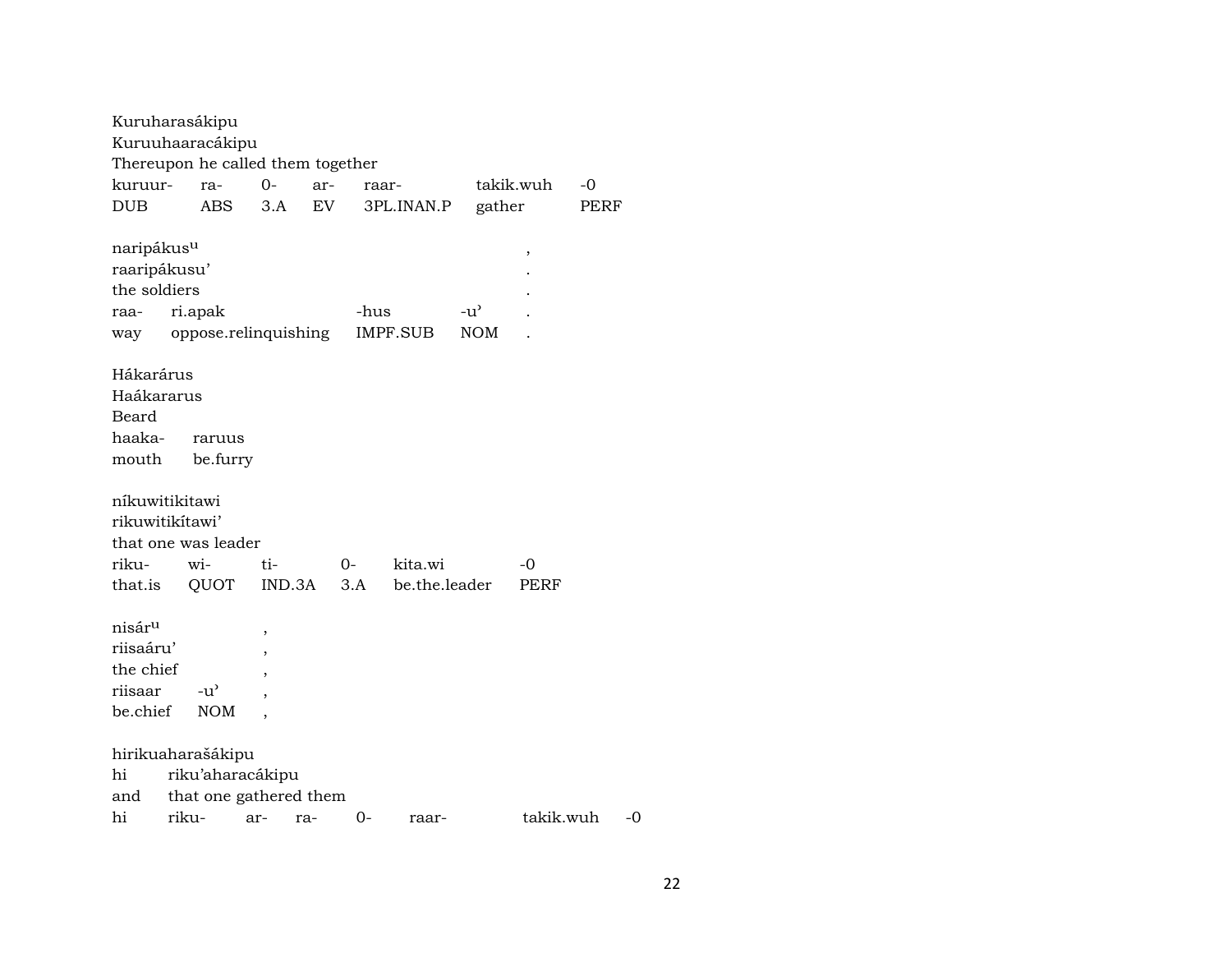| and                                                    | that.is              | EV     | ABS   | 3.A             | 3PL.INAN.P |            | gather                   |                          | PERF       |
|--------------------------------------------------------|----------------------|--------|-------|-----------------|------------|------------|--------------------------|--------------------------|------------|
| naripákus <sup>u</sup><br>raaripákusu'<br>the soldiers |                      |        |       |                 |            | ۰          |                          |                          |            |
| raa-                                                   | ri.apak              |        |       | -hus            |            | -u'        |                          |                          |            |
| way                                                    | oppose.relinquishing |        |       | <b>IMPF.SUB</b> |            | <b>NOM</b> |                          |                          |            |
| Awitawaku                                              |                      |        |       |                 |            |            | ,                        | $\epsilon$               | Náwa       |
| A                                                      | witaahwáku'          |        |       |                 |            |            |                          | $\mathcal{C}\mathcal{C}$ | Ráwa       |
| And                                                    | he would say         |        |       |                 |            |            | ٠                        | "                        | <b>Now</b> |
| a                                                      | wi-                  | ti-    | $O -$ | ar-             | waka'u     | -0         | $\overline{\phantom{a}}$ | п                        | rawa       |
| and                                                    | <b>OUOT</b>          | IND.3A | 3.A   | EV              | say        | PERF       | ,                        | п                        | now        |

 $\overline{\phantom{a}}$ 

 $\alpha$ 

| hirusisišiširas |                                                        |                     |  |  |      |
|-----------------|--------------------------------------------------------|---------------------|--|--|------|
|                 | hiru sisiiciccírasa'                                   |                     |  |  |      |
| then bring it   |                                                        |                     |  |  |      |
|                 |                                                        | ir- ut- i- ciras- a |  |  | $-0$ |
|                 | then DU CONT.1/2A 2.A PREV.1/2A PREV SEQ COM come PERF |                     |  |  |      |

|   | Pitawitawáku         |             |               |      |     |        |      |
|---|----------------------|-------------|---------------|------|-----|--------|------|
| " | Piíta                | witaahwáku' |               |      |     |        |      |
| π | The man he would say |             |               |      |     |        |      |
| " | wiita                | wi-         | ti-           | $0-$ | ar- | waka'u | -0   |
| " | man                  | OUOT        | IND.3A 3.A EV |      |     | say    | PERF |

23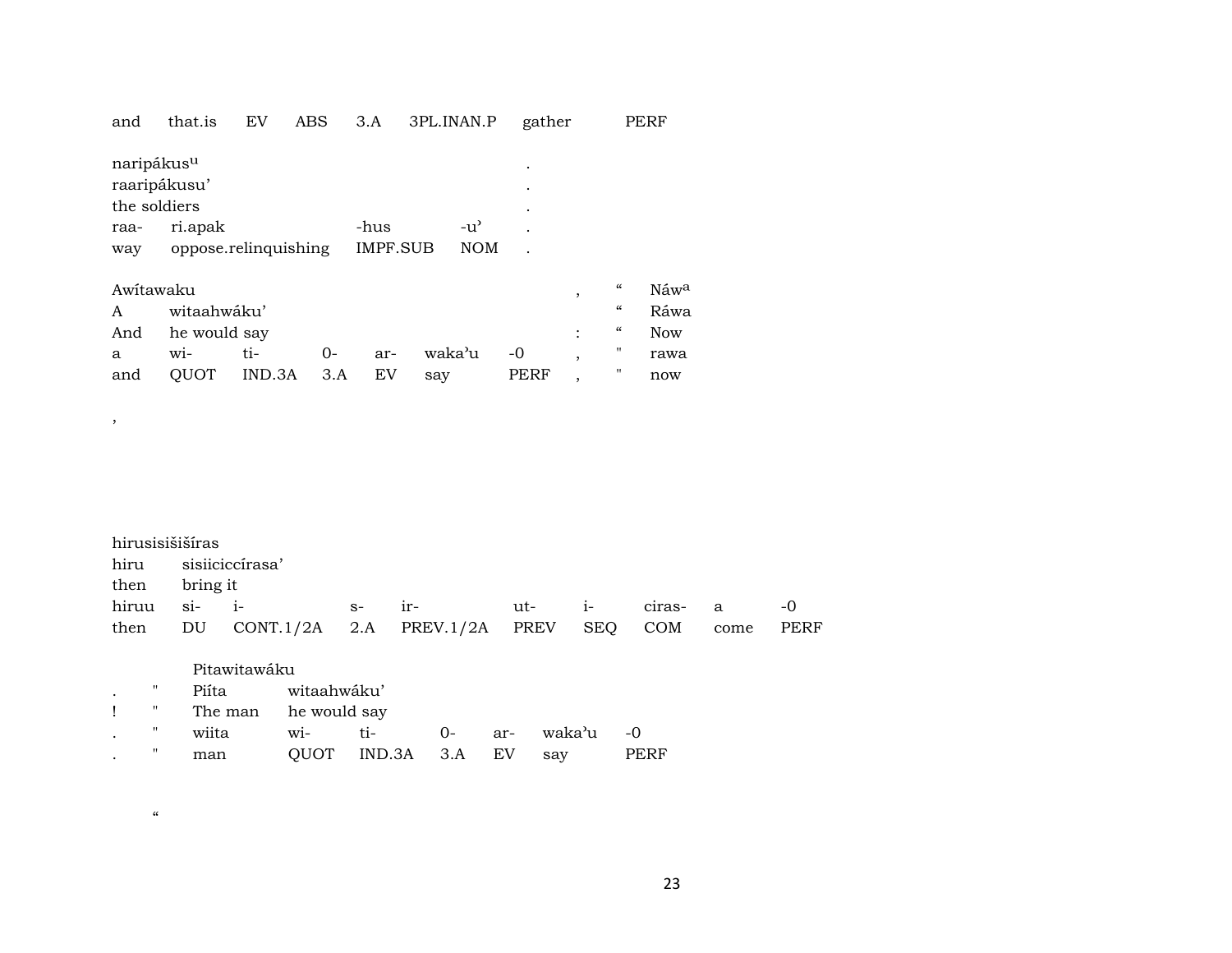| $\ddot{\cdot}$ | $\epsilon$  |  |
|----------------|-------------|--|
| ,              | п           |  |
| ,              | $^{\prime}$ |  |

 $\ddot{\phantom{a}}$ 

 $\ddot{\phantom{a}}$ 

 $\bullet$ 

 $\bullet$ 

 $\cdot$ 

 $\mathbf{u}$ 

 $\mathbf{u}$ 

 $\boldsymbol{\mathsf{H}}$ 

 $\mathbf{u}$ 

| tatituriátirarik <sup>i</sup> |    |                               |     |          |      |      |      |           |       |             |       |  |
|-------------------------------|----|-------------------------------|-----|----------|------|------|------|-----------|-------|-------------|-------|--|
| Tatiiturí'a'                  |    |                               |     |          |      |      |      | tiraáriki |       |             |       |  |
| I came for it                 |    |                               |     |          |      |      |      | this one  |       |             |       |  |
| ta-                           | t- | $ir-$                         | ut- | huri     | a    | $-0$ | tii- | ra-       | $O -$ | arik        | $-1$  |  |
|                               |    | $IND.1/2A$ 1.A PREV.1/2A PREV |     | wait.for | come | PERF | this | ABS 3.A   |       | be.standing | SUB.2 |  |

| Hiwitawákupita |
|----------------|
|----------------|

| Hi                         | witaahwáku'                      |                              |      |      |        |            |        | piíta   |            |
|----------------------------|----------------------------------|------------------------------|------|------|--------|------------|--------|---------|------------|
| And                        | he would say                     |                              |      |      |        |            |        | the man |            |
| hi                         | wii-                             | ti-                          | $0-$ | ar-  | waka'u | -0         |        | wiita   |            |
| and                        | now                              | IND.3A                       | 3.A  | EV   | say    | PERF       |        | man     |            |
|                            |                                  |                              |      |      |        |            |        |         |            |
| $\boldsymbol{\mathcal{C}}$ |                                  |                              |      |      |        |            |        |         |            |
| $\boldsymbol{\mathcal{C}}$ |                                  |                              |      |      |        |            |        |         |            |
| $\boldsymbol{\mathcal{C}}$ |                                  |                              |      |      |        |            |        |         |            |
| $\mathbf{H}$               |                                  |                              |      |      |        |            |        |         |            |
| $\mathbf{H}$               |                                  |                              |      |      |        |            |        |         |            |
|                            |                                  |                              |      |      |        |            |        |         |            |
|                            | Ikaririsušiširəsuht <sup>a</sup> |                              |      |      |        |            |        |         |            |
| $\mathbf{I}$               |                                  | kariiriisucicirásuhta        |      |      |        |            |        |         |            |
| And                        |                                  | you are not going to take it |      |      |        |            |        |         |            |
| $\mathbf{i}$               | karii-                           | rii-                         |      | $S-$ | ut-    | $i-$       | ciras- | uh      | -ta        |
| and                        | EMPH.NEG                         |                              | ASSR | 2.A  | PREV   | <b>SEQ</b> | COM    | go.INT  | <b>INT</b> |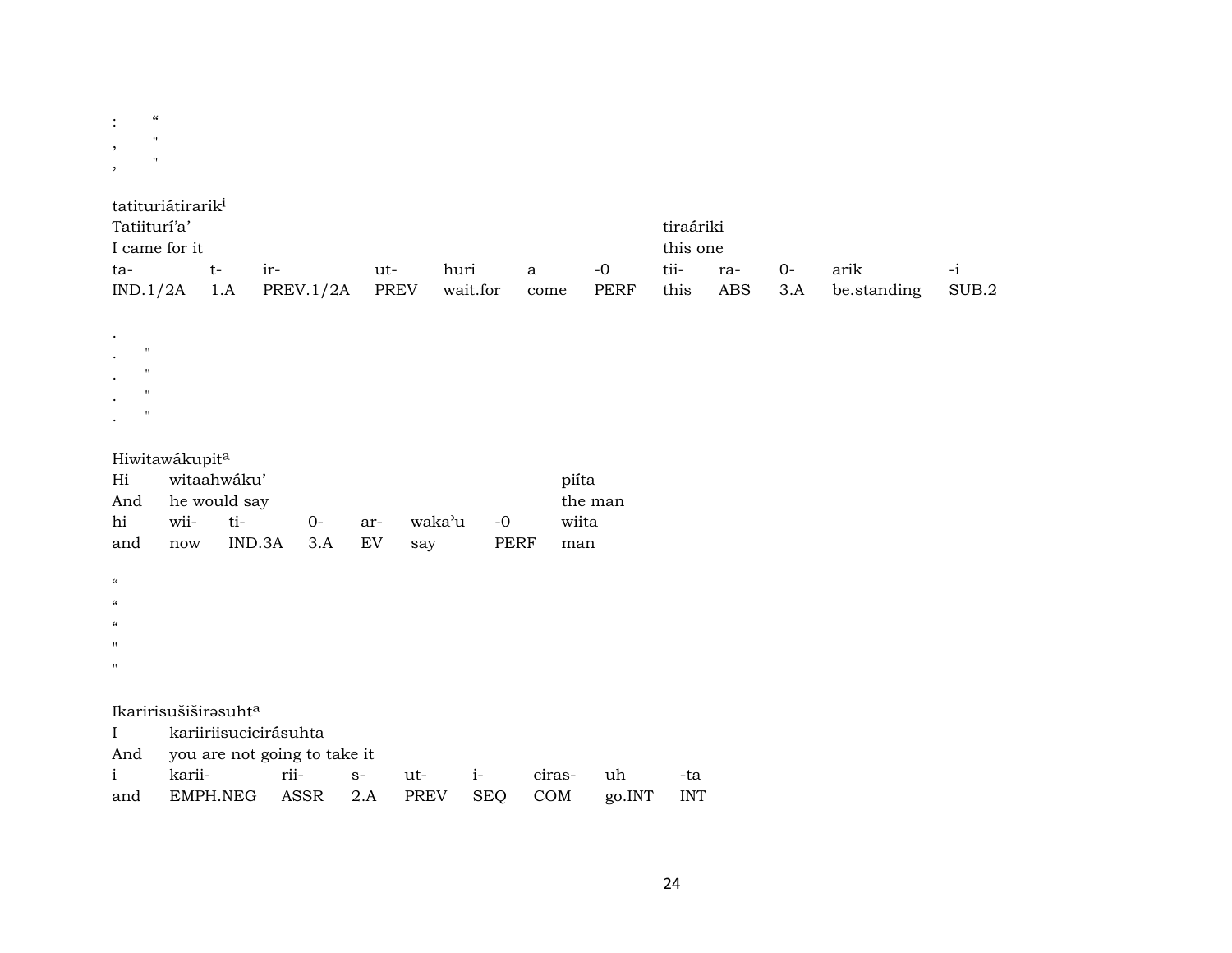| hiruruksáihi |                                          |  |  |  |  |  |  |      |  |
|--------------|------------------------------------------|--|--|--|--|--|--|------|--|
| Hiru rúksa'  |                                          |  |  |  |  |  |  | ihi  |  |
|              | Then let him come                        |  |  |  |  |  |  |      |  |
|              | hiruu ri- $0$ - a- uks- a $-0$ ,         |  |  |  |  |  |  | ihii |  |
|              | then CONT.3A 3.A PREV.3A JUSS come PERF, |  |  |  |  |  |  | uh   |  |

| katáratitkuš <sup>u</sup> |           |        |   | $^{\prime}$ |
|---------------------------|-----------|--------|---|-------------|
| Kaatáratiitkucu'          |           |        | ٠ | $^{\prime}$ |
| Big Charred Axe           |           |        |   | "           |
| kaatara-                  | tiit-     | -kucuu |   | "           |
| aх                        | eye.of.ax | AUG    |   | "           |

## Hiruwitáwaku

. . . .

| Hiru witaahwáku' |                            |  |  |                                  |      |  |  |  |  |
|------------------|----------------------------|--|--|----------------------------------|------|--|--|--|--|
|                  | Then he would say          |  |  |                                  |      |  |  |  |  |
|                  |                            |  |  | hiruu wii- ti-  0- ar- waka'u -0 |      |  |  |  |  |
|                  | then now IND.3A 3.A EV say |  |  |                                  | PERF |  |  |  |  |

| wirahkuwišata   |  |  |                                      |  |            |
|-----------------|--|--|--------------------------------------|--|------------|
| wiraahkuwicata  |  |  |                                      |  | $\epsilon$ |
| when he arrived |  |  |                                      |  |            |
|                 |  |  | wii- ra- 0- ar- ku- wic.at -a        |  |            |
|                 |  |  | when INF.A 3.A EV INF.B arrive SUB.1 |  |            |

| Tiwákahu      |    |      |       |  |
|---------------|----|------|-------|--|
| Tiwákaahu'    |    |      |       |  |
| He was saying |    |      |       |  |
| ti-           | O- | waka | -:hus |  |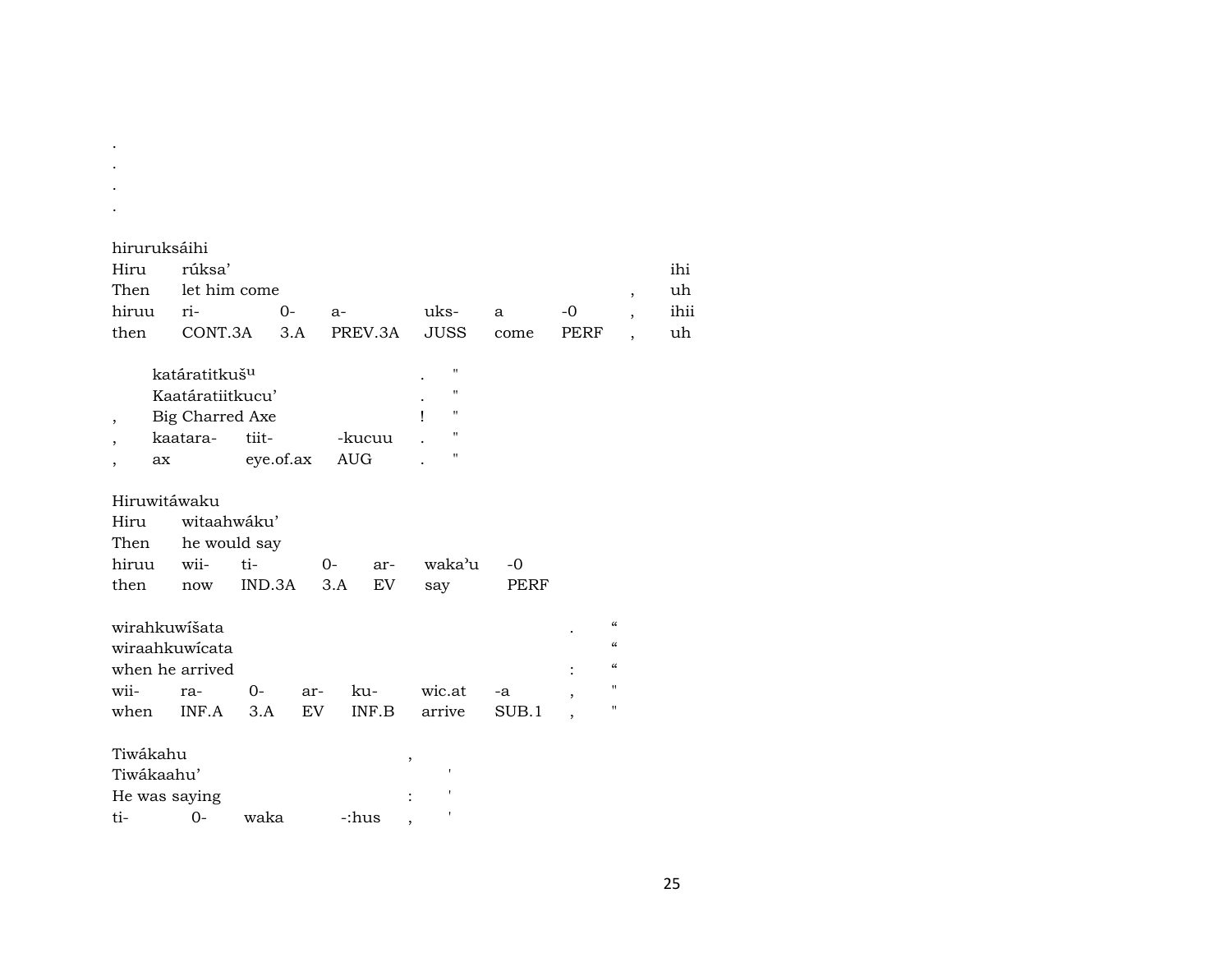$IND.3A$  3.A say.IMPF IMPF ,

| hiruruksáarisit                                                                                                    |  |
|--------------------------------------------------------------------------------------------------------------------|--|
| rúksa'<br>Hiru<br>ariísit                                                                                          |  |
| Then<br>let him come<br>himself                                                                                    |  |
| ariisit<br>hiruu<br>ri-<br>$0-$<br>uks-<br>$-0$<br>$a-$<br>a                                                       |  |
| CONT.3A<br><b>JUSS</b><br>then<br>3.A<br>PREV.3A<br><b>PERF</b><br>one's.own<br>come                               |  |
|                                                                                                                    |  |
| $\mathcal{C}\mathcal{C}$<br>π<br>Ahawáku<br>Náwa<br>$\,$                                                           |  |
| $\boldsymbol{\mathcal{C}}$<br>$\pmb{\mathsf{I}}$<br>Ahawáku'<br>Ráwa                                               |  |
| $\mathbf{r}$<br>$\boldsymbol{\mathcal{C}}$<br>Ţ<br>He said<br><b>Now</b><br>$\ddot{\cdot}$                         |  |
| $\pmb{\mathsf{H}}$<br>$\pmb{\mathsf{r}}$<br>Π.<br>waka'u<br>$-0$<br>0-<br>ra-<br>ar-<br>rawa                       |  |
| 11<br>Ħ<br>EV<br><b>ABS</b><br>3.A<br>PERF<br>say<br>now                                                           |  |
| $\pmb{\mathsf{H}}$                                                                                                 |  |
| rutušíra <sup>u</sup><br>$\pmb{\mathsf{H}}$                                                                        |  |
| ruutucíraa'u'<br>11                                                                                                |  |
| that is alright<br>$\pmb{\mathsf{H}}$<br>ti-<br>$-0$                                                               |  |
| $0-$<br>$i-$<br>ut-<br>ruu-<br>raa.uu<br>$\pmb{\mathsf{H}}$<br>PREV<br>that<br>IND.3A<br>3.A<br><b>SEQ</b><br>PERF |  |
| way.to.be.thus                                                                                                     |  |
| Hiruahúša                                                                                                          |  |
| ahuúcaa'<br>Hiru                                                                                                   |  |
| Then<br>he arose                                                                                                   |  |
| hiruu<br>$O -$<br>$-0$<br>ar-<br>ra-<br>uca.a<br>$a-$                                                              |  |
| EV<br><b>ABS</b><br>PREV.3A<br>then<br>3.A<br><b>PERF</b><br>get.up                                                |  |
|                                                                                                                    |  |
| Hákararus                                                                                                          |  |
| Haákararus                                                                                                         |  |
| Beard                                                                                                              |  |
| haaka-<br>raruus                                                                                                   |  |
| be.furry<br>mouth                                                                                                  |  |
|                                                                                                                    |  |
| wihiruaharatn                                                                                                      |  |
| Wihiru<br>ahaárat                                                                                                  |  |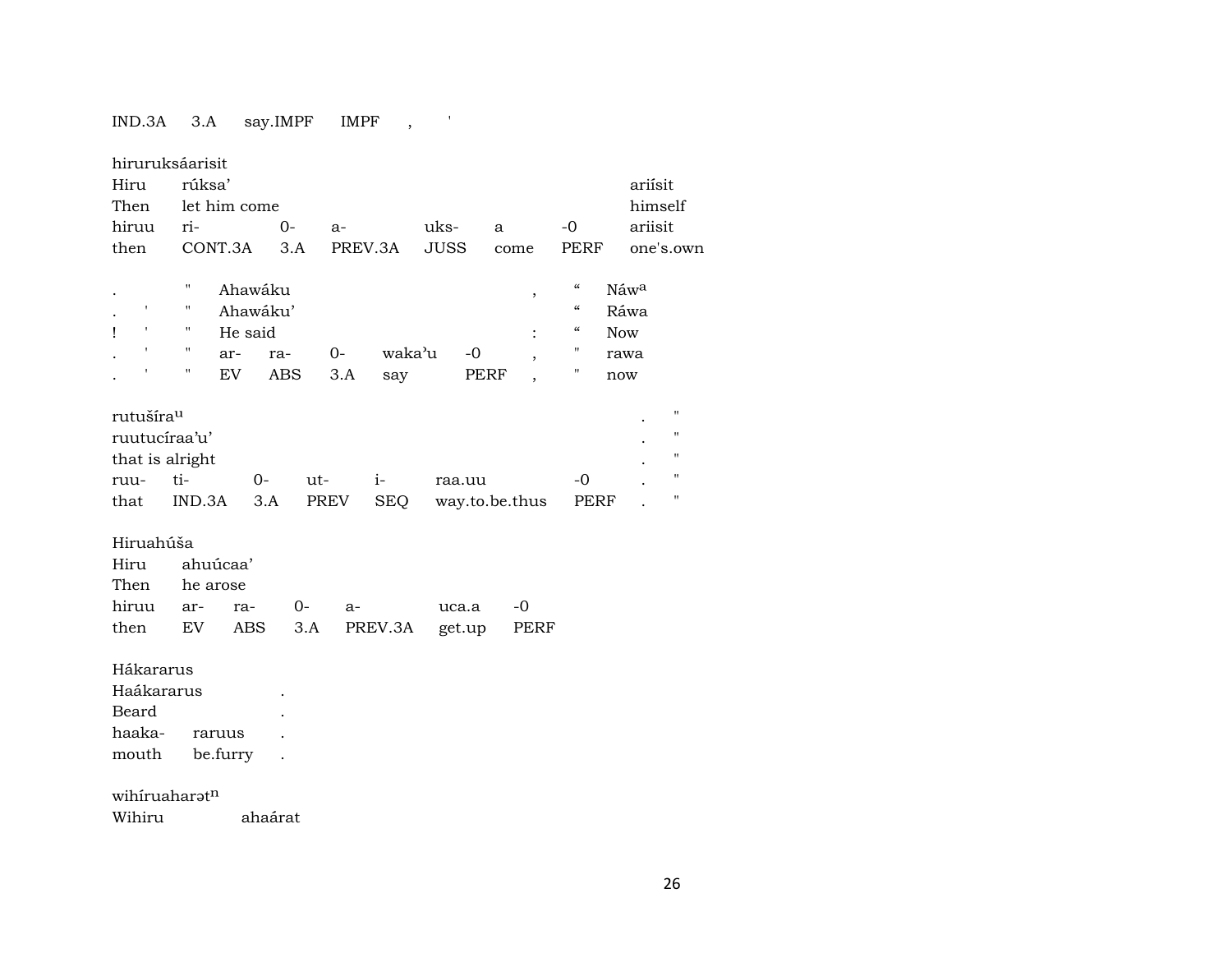| Now then             |            |                             | he went over there |         |             |           |                          |                            |             |                          |        |             |       |
|----------------------|------------|-----------------------------|--------------------|---------|-------------|-----------|--------------------------|----------------------------|-------------|--------------------------|--------|-------------|-------|
| wii-                 | hiruu      | ar-                         | ra-                | $0-$    | ar-         | at        | $-0$                     |                            |             |                          |        |             |       |
| now                  | then       | ${\rm EV}$                  | <b>ABS</b>         | 3.A     | ${\rm EV}$  | go        |                          | <b>PERF</b>                |             |                          |        |             |       |
|                      |            | iriaharutatširasáriki       |                    |         |             |           |                          |                            |             |                          |        |             |       |
|                      |            | irii'aharuutaccirasáriki    |                    |         |             |           |                          |                            |             |                          |        |             |       |
|                      |            | where he stood holding them |                    |         |             |           |                          |                            |             |                          |        |             |       |
| irii-                | ar-        | ra-                         | $0-$               | $a-$    |             | ri-       |                          |                            | ut-         | ak-                      | ciras- | arik        | $-i$  |
| where                | ${\rm EV}$ | ABS                         | 3.A                | POSS.3A |             | PHYS.POSS |                          |                            | <b>PREV</b> | $\rm PL. AN. 3P$         | COM    | be.standing | SUB.2 |
|                      | pita       | $\overline{\phantom{a}}$    | arús <sup>a</sup>  |         |             |           |                          |                            |             |                          |        |             |       |
| $^\mathrm{,}$        | piíta      |                             | aruúsa'            |         |             |           |                          |                            |             |                          |        |             |       |
|                      | the man    |                             | the horses         |         |             |           |                          |                            |             |                          |        |             |       |
|                      | wiita      |                             | aruusaa            |         |             |           |                          |                            |             |                          |        |             |       |
|                      | man        |                             | horse              |         |             |           |                          |                            |             |                          |        |             |       |
|                      |            |                             |                    |         |             |           |                          |                            |             |                          |        |             |       |
| Aaháwišatn           |            |                             |                    |         |             |           |                          |                            |             |                          |        |             |       |
| $\mathbf{A}$         | ahawicat   |                             |                    |         |             |           |                          |                            |             |                          |        |             |       |
| And                  | he arrived |                             |                    |         |             |           |                          |                            |             |                          |        |             |       |
| a                    | ar-        | ra-                         | 0-                 | wic.at  | $-0$        |           |                          |                            |             |                          |        |             |       |
| and                  | EV         | <b>ABS</b>                  | 3.A                | arrive  | <b>PERF</b> |           |                          |                            |             |                          |        |             |       |
| Aahawáku             |            |                             |                    |         |             |           |                          |                            | Ihi         |                          |        |             |       |
| A                    | ahawáku'   |                             |                    |         |             |           |                          | $\boldsymbol{\mathcal{C}}$ | Ihi         | $\overline{\phantom{a}}$ |        |             |       |
| And                  | he said    |                             |                    |         |             |           | $\ddot{\cdot}$           | $\boldsymbol{\mathcal{G}}$ | Uh          | $\overline{\phantom{a}}$ |        |             |       |
| a                    | ar-        | ra-                         | 0-                 | waka'u  | $-0$        |           | $\overline{\phantom{a}}$ | $\pmb{\mathsf{H}}$         | ihii        | $\,$                     |        |             |       |
| and                  | EV         | <b>ABS</b>                  | 3.A                | say     |             | PERF      | $\overline{\phantom{a}}$ | $\pmb{\mathsf{H}}$         | uh          | $\overline{\phantom{a}}$ |        |             |       |
| náw <sup>a</sup>     |            |                             |                    |         |             |           |                          |                            |             |                          |        |             |       |
| ráwa                 |            |                             |                    |         |             |           |                          |                            |             |                          |        |             |       |
| $\operatorname{now}$ |            |                             |                    |         |             |           |                          |                            |             |                          |        |             |       |
| rawa                 |            |                             |                    |         |             |           |                          |                            |             |                          |        |             |       |
| now                  |            |                             |                    |         |             |           |                          |                            |             |                          |        |             |       |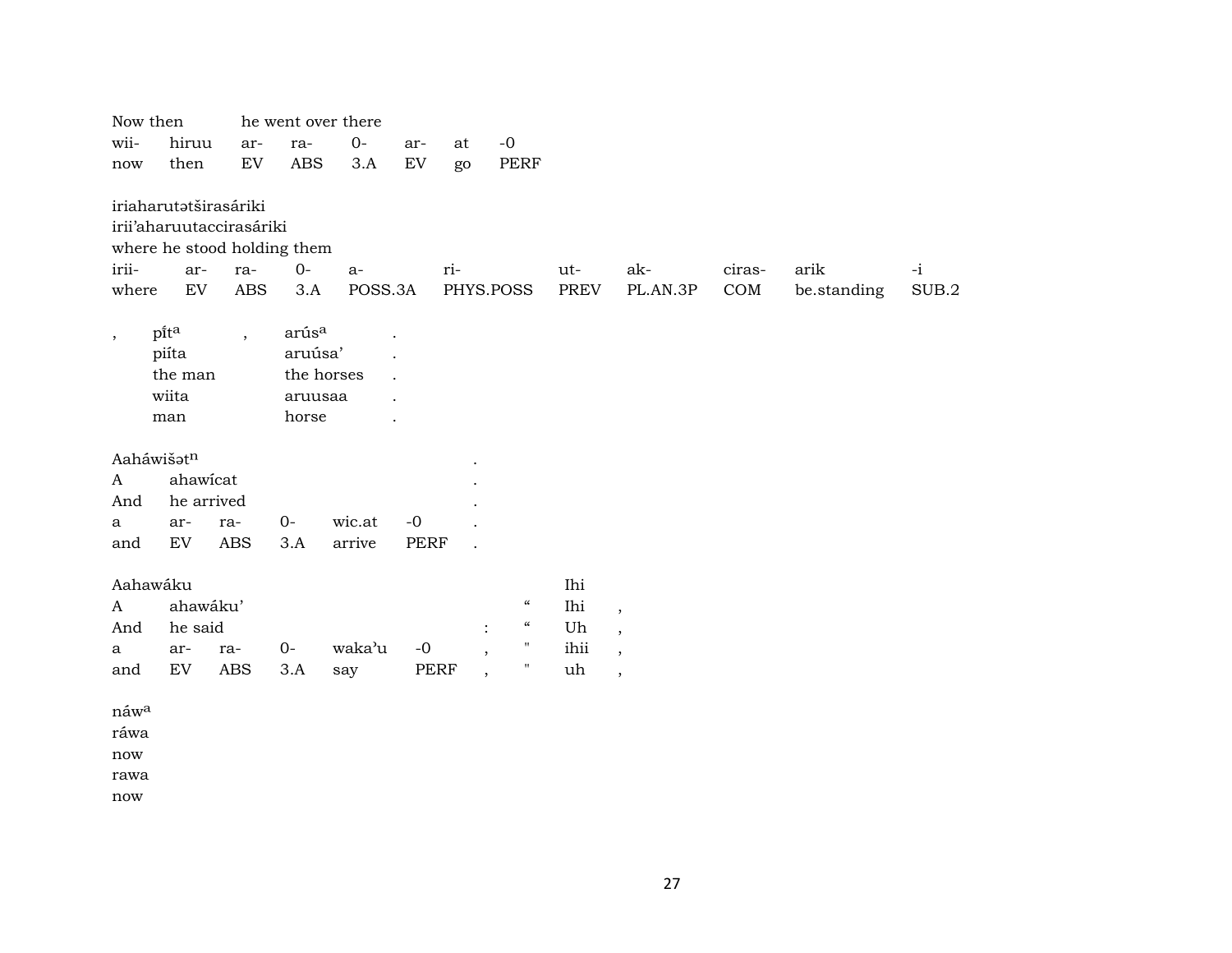| tatituriátirariki   |             |              |                  |                                         |                      |                                                |               |              |            |      |             |       |
|---------------------|-------------|--------------|------------------|-----------------------------------------|----------------------|------------------------------------------------|---------------|--------------|------------|------|-------------|-------|
| tatiitúri'a'        |             |              |                  |                                         |                      |                                                |               | tiraáriki    |            |      |             |       |
| I came for it       |             |              |                  |                                         |                      |                                                |               | this one     |            |      |             |       |
| ta-                 |             | $t-$         | ir-              | ut-                                     | huri                 | $\mathbf{a}$                                   | $-0$          | tii-         | ra-        | $0-$ | arik        | $-i$  |
| IND.1/2A            |             | 1.A          | <b>PREV.1/2A</b> | <b>PREV</b>                             | wait.for             | come                                           | <b>PERF</b>   | this         | <b>ABS</b> | 3.A  | be.standing | SUB.2 |
| asawáki             |             |              | $\bullet$        |                                         |                      |                                                |               |              |            |      |             |       |
| asaawáki'           |             |              | $\mathbf{H}$     |                                         |                      |                                                |               |              |            |      |             |       |
| pinto               |             |              | $\mathbf H$      |                                         |                      |                                                |               |              |            |      |             |       |
| asaa-               |             | awakir       | $\mathbf{H}$     |                                         |                      |                                                |               |              |            |      |             |       |
| horse               |             | be.strange   | $\mathbf{H}$     |                                         |                      |                                                |               |              |            |      |             |       |
| Ahawáku             |             |              |                  |                                         | pi̇̃ta               | $\epsilon\epsilon$                             |               |              |            |      |             |       |
| Ahawáku'            |             |              |                  |                                         | piíta                | $\mathcal{C}$                                  |               |              |            |      |             |       |
| He said             |             |              |                  |                                         | the man              | $\boldsymbol{\zeta}\boldsymbol{\zeta}$         |               |              |            |      |             |       |
| ar-                 | ra-         | $0-$         | waka'u           | $-{\bf 0}$                              | wiita                | $\pmb{\mathsf{H}}$<br>$\overline{\phantom{a}}$ |               |              |            |      |             |       |
| EV                  | <b>ABS</b>  | 3.A          | say              | PERF                                    | man                  | $\pmb{\mathsf{H}}$<br>$\overline{\phantom{a}}$ |               |              |            |      |             |       |
| Irikúritpaku        |             |              |                  |                                         |                      | $\overline{\phantom{a}}$                       |               |              |            |      |             |       |
| Irikúriitpáku'      |             |              |                  |                                         |                      |                                                |               |              |            |      |             |       |
| That is what I said |             |              |                  |                                         |                      |                                                |               |              |            |      |             |       |
| irii-               | ku-         | rii-         | $t-$             | waka'u                                  | $-0$                 |                                                |               |              |            |      |             |       |
| that                | <b>INDF</b> |              | ASSR<br>1.A      | say                                     | PERF                 |                                                |               |              |            |      |             |       |
| tətpáku             |             |              |                  | $\,$                                    |                      |                                                |               |              |            |      |             |       |
| Tatpáku'            |             |              |                  |                                         | ,                    |                                                |               |              |            |      |             |       |
| I said              |             |              |                  | $\ddot{\cdot}$                          |                      |                                                |               |              |            |      |             |       |
| ta-                 |             | $t-$         | waka'u           | $-0$<br>$\overline{\phantom{a}}$        | $\pmb{\mathsf{I}}$   |                                                |               |              |            |      |             |       |
| IND.1/2A            |             | 1.A          | say              | <b>PERF</b><br>$\overline{\phantom{a}}$ | $\,$ 1               |                                                |               |              |            |      |             |       |
| hirúruksa           |             |              |                  |                                         |                      |                                                |               |              |            |      |             |       |
| Hiru                | rúksa'      |              |                  |                                         |                      |                                                |               | $\mathsf{I}$ |            |      |             |       |
| Then                |             | let him come |                  |                                         |                      |                                                | $\mathbf{I}%$ | $\mathsf I$  |            |      |             |       |
| hiruu               | ri-         |              | $0-$<br>a-       |                                         | uks-<br>$\mathbf{a}$ | $-0$                                           |               |              |            |      |             |       |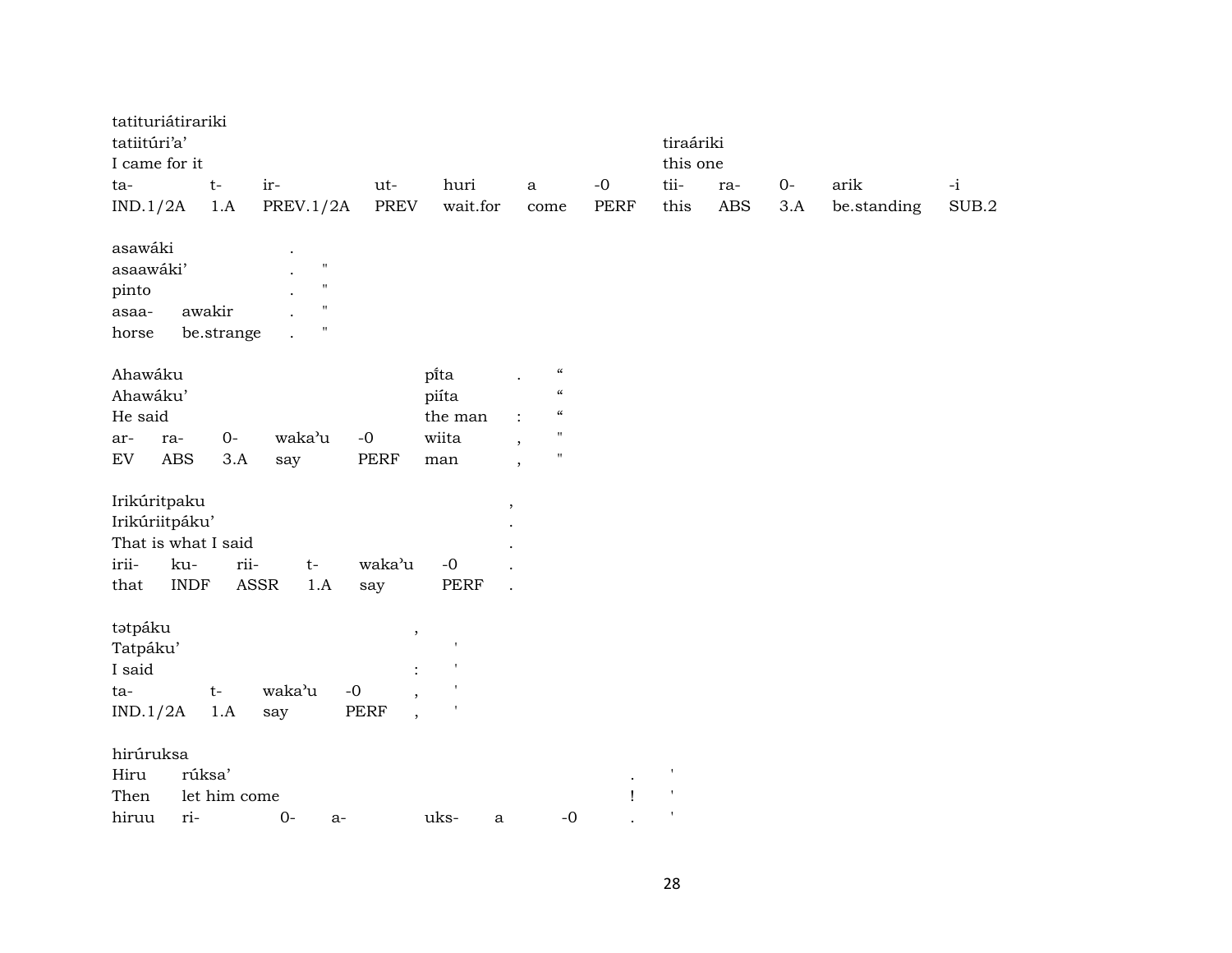| then                                                                               |                    | CONT.3A             | 3.A                                          | PREV.3A  |               | <b>JUSS</b>         | come                     |                          | <b>PERF</b> |                                        |  |
|------------------------------------------------------------------------------------|--------------------|---------------------|----------------------------------------------|----------|---------------|---------------------|--------------------------|--------------------------|-------------|----------------------------------------|--|
| Nišikutš <sup>u</sup><br>Riícikucu'<br>Big Knife                                   |                    |                     | arusírasot<br>a ruucírasat<br>he can take it |          |               |                     |                          |                          |             |                                        |  |
|                                                                                    |                    |                     |                                              |          |               |                     |                          |                          |             |                                        |  |
| riici                                                                              | -kucuu             |                     | a                                            | ra-      | $0-$          | ut-                 | ciras-                   |                          | at          | $-0$                                   |  |
| knife                                                                              | <b>AUG</b>         |                     | and                                          | ABS      | 3.A           | <b>PREV</b>         | COM                      |                          | go          | PERF                                   |  |
| arís <sup>i</sup> t <sup>n</sup><br>ariísit                                        |                    | $\pmb{\mathsf{H}}$  | Ahawáku                                      | Ahawáku' |               |                     |                          |                          |             | $\epsilon\epsilon$<br>$\epsilon$       |  |
| himself                                                                            |                    | 11                  | He said                                      |          |               |                     |                          |                          |             | $\boldsymbol{\zeta}\boldsymbol{\zeta}$ |  |
| ariisit                                                                            |                    | $\pmb{\mathsf{H}}$  | ar-                                          | ra-      | $O-$          | waka'u              |                          | -0                       |             | 11                                     |  |
| one's.own                                                                          |                    | Ħ                   | EV                                           | ABS      | 3.A           | say                 |                          | PERF                     |             | $\pmb{\mathsf{H}}$                     |  |
| Irikurítišk <sup>a</sup><br>Irikuriíticka'<br>That is what I want<br>irii-<br>that | ku-<br><b>INDF</b> | rii-<br><b>ASSR</b> | $t-$<br>1.A                                  |          | wicka<br>want | $-0$<br><b>PERF</b> |                          | 11<br>"<br>н<br>П<br>П   |             |                                        |  |
| Ahawákupita                                                                        |                    |                     |                                              |          |               |                     |                          | $\pmb{\zeta}\pmb{\zeta}$ |             |                                        |  |
| Ahawáku'                                                                           |                    |                     |                                              |          |               | piíta               |                          | $\pmb{\zeta}\pmb{\zeta}$ |             |                                        |  |
| He said                                                                            |                    |                     |                                              |          |               | the man             |                          | $\mathcal{C}$            |             |                                        |  |
| ar-                                                                                | ra-                | $0-$                | waka'u                                       | $-0$     |               | wiita               | $\overline{\phantom{a}}$ | $\pmb{\mathsf{H}}$       |             |                                        |  |
| EV                                                                                 | ABS                | 3.A                 | say                                          |          | PERF          | man                 | ,                        | $\pmb{\mathsf{H}}$       |             |                                        |  |
| ríkutatišk <sup>a</sup><br>Rikutáticka'<br>That is what I want<br>riku-            | ta-                |                     | $t-$                                         | wicka    |               | $-0$                |                          |                          |             |                                        |  |
|                                                                                    |                    |                     | 1.A                                          |          |               | PERF                |                          |                          |             |                                        |  |
| that.is                                                                            |                    | IND.1/2A            |                                              | want     |               |                     |                          |                          |             |                                        |  |
| rasíhkua                                                                           |                    |                     |                                              |          |               |                     |                          | ,                        |             |                                        |  |

rasíhku'a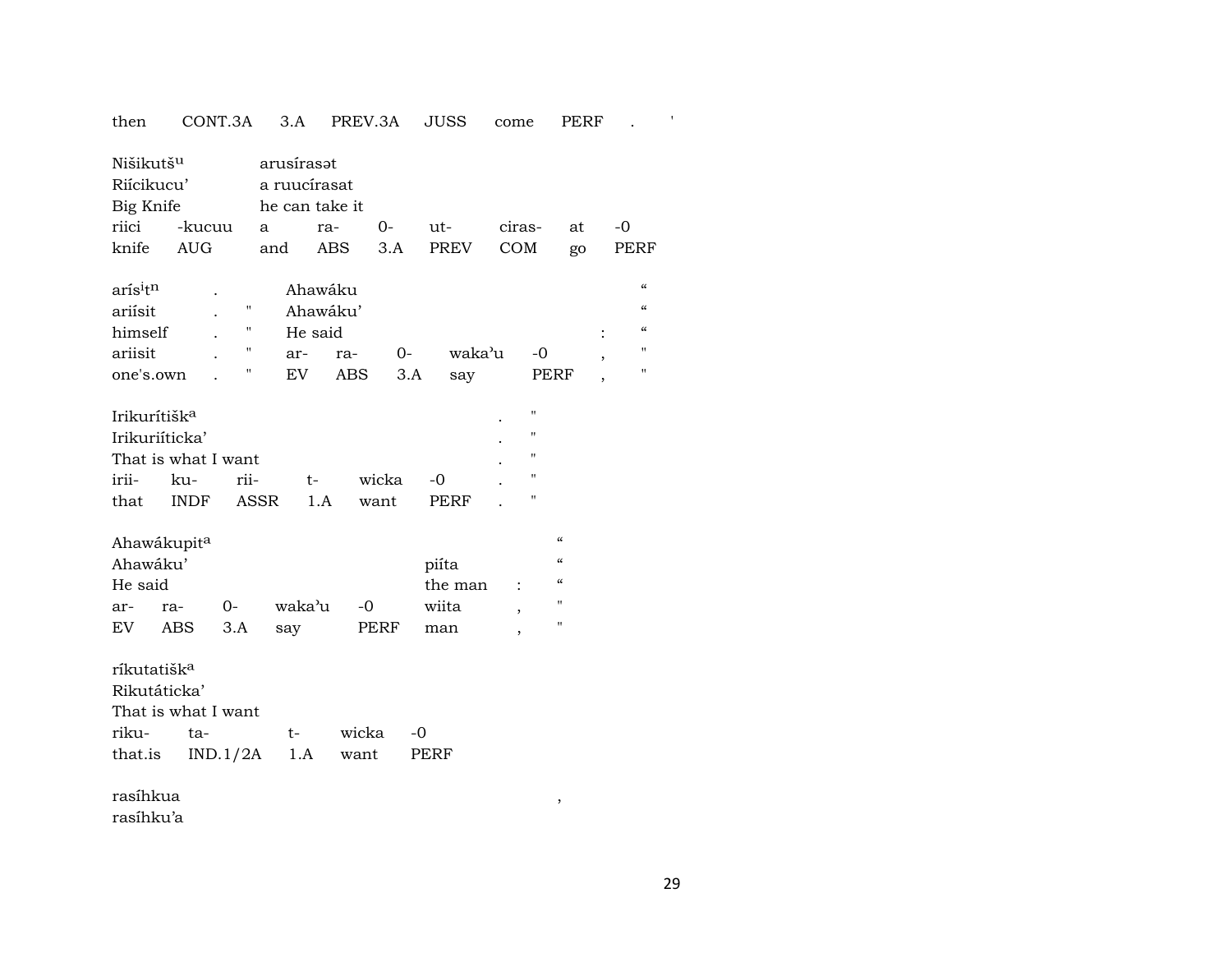| for you to come                                                                                                |                     |
|----------------------------------------------------------------------------------------------------------------|---------------------|
| $-0$<br>$S-$<br>ir-<br>ku-<br>ra-<br>a                                                                         |                     |
| INF.B<br>INF.A<br>PREV.1/2A<br>SUB.4<br>2.A<br>come                                                            |                     |
|                                                                                                                |                     |
| $\pmb{\mathsf{H}}$<br>tiiriratárik <sup>i</sup>                                                                |                     |
| $\pmb{\mathsf{H}}$<br>ti'iriiraatáriki                                                                         |                     |
| $^{\prime}$<br>here where I am standing                                                                        |                     |
| irii-<br>tii-<br>$-i$<br>arik<br>ra-<br>$t-$                                                                   |                     |
| $\pmb{\mathsf{H}}$<br>be.standing<br>SUB.2<br>where<br><b>ABS</b><br>1.A<br>here                               |                     |
| Akiiriwirukutisíurikatn                                                                                        |                     |
| Aki<br>iriwiruukutiicí'uurikut                                                                                 |                     |
| And here<br>thereupon he took hold of him                                                                      |                     |
| ki<br>irii-<br>wii-<br>$i-$<br>ku-<br>ti-<br>$0-$<br>ir-<br>ut-<br>ruu-<br>a-                                  | $-0$<br>uurikuk     |
| <b>SEQ</b><br>there<br>then<br>then<br><b>INDF</b><br>IND.3A<br>3.A<br><b>OBV</b><br><b>PREV</b><br>and<br>now | hold<br><b>PERF</b> |
|                                                                                                                |                     |
| Hakarárus<br>$\cdot$                                                                                           |                     |
| Haákararus                                                                                                     |                     |
| Beard                                                                                                          |                     |
| haaka-<br>raruus                                                                                               |                     |
| be.furry<br>mouth                                                                                              |                     |
|                                                                                                                |                     |
| Ahituríkatn                                                                                                    |                     |
| Ahiituuríkut                                                                                                   |                     |
| He took hold of him                                                                                            |                     |
| uurikuk<br>$0-$<br>ir-<br>$ut-$<br>$-0$<br>ar-<br>ra-                                                          |                     |
| <b>ABS</b><br><b>OBV</b><br><b>PREV</b><br>hold<br>EV<br>3.A<br><b>PERF</b>                                    |                     |
| Kuharíkskawatn                                                                                                 |                     |
| $\overline{\phantom{a}}$<br>Kúhaaríkskawatat                                                                   |                     |
| (One of) his hand(s) got free                                                                                  |                     |
| $O -$<br>kawatak<br>kuur-<br>ra-<br>iks-<br>$-0$<br>ar-                                                        |                     |
| EV<br><b>ABS</b><br><b>DUB</b><br>3.A<br><b>PERF</b><br>hand<br>get.out                                        |                     |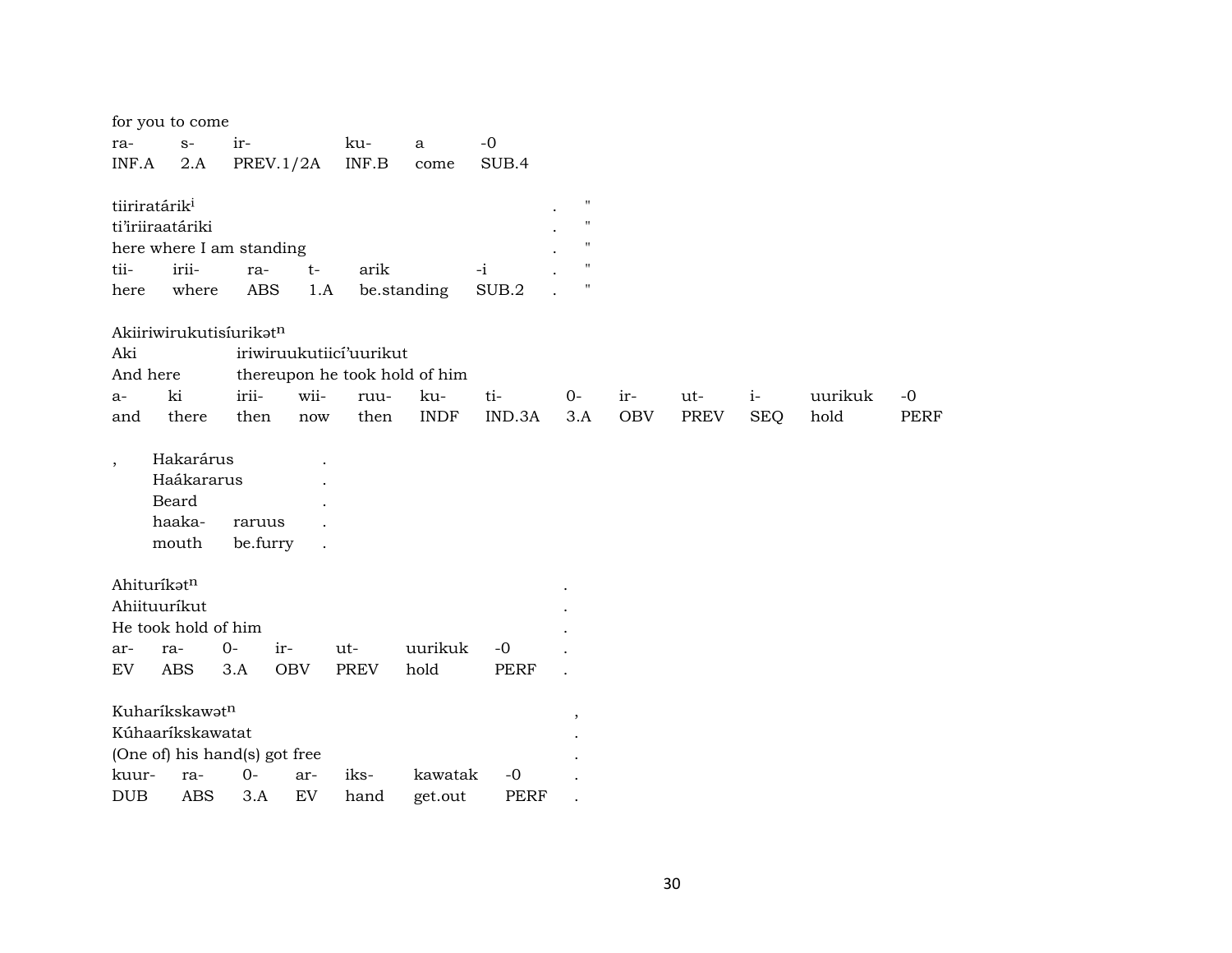|                          |     | kuhirašikskawarúšat <sup>n</sup> |                             |                                                     |                                        |         |             |       |             |             |              |      |
|--------------------------|-----|----------------------------------|-----------------------------|-----------------------------------------------------|----------------------------------------|---------|-------------|-------|-------------|-------------|--------------|------|
| Kuhiiracikskawaaruúcat   |     |                                  |                             |                                                     |                                        |         |             |       |             |             |              |      |
|                          |     |                                  |                             | He stabbed him repeatedly at the base of the throat |                                        |         |             |       |             |             |              |      |
| kuur-                    |     | ra-                              | $0-$                        | ir-                                                 | aciks-                                 |         | ka.cak      |       | -waa        | -ruu        | -0           |      |
| <b>DUB</b>               |     | <b>ABS</b>                       | 3.A                         | <b>OBV</b>                                          |                                        | trachea | stick       |       | <b>DIST</b> | <b>DIST</b> | <b>PERF</b>  |      |
|                          |     |                                  |                             |                                                     |                                        |         |             |       |             |             |              |      |
| $\, ,$                   |     |                                  |                             |                                                     |                                        |         |             |       |             |             |              |      |
|                          |     |                                  |                             |                                                     |                                        |         |             |       |             |             |              |      |
|                          |     |                                  |                             |                                                     |                                        |         |             |       |             |             |              |      |
|                          |     |                                  |                             |                                                     |                                        |         |             |       |             |             |              |      |
|                          |     |                                  |                             |                                                     |                                        |         |             |       |             |             |              |      |
|                          |     |                                  |                             |                                                     |                                        |         |             |       |             |             |              |      |
|                          |     | raruwitáhkutpiat                 |                             |                                                     |                                        |         |             |       |             |             |              |      |
|                          |     | Raaruuwitaáhkutpii'at            |                             |                                                     |                                        |         |             |       |             |             |              |      |
|                          |     |                                  | Then he just fell over dead |                                                     |                                        |         |             |       |             |             |              |      |
| raa-                     |     | ruu-                             | wi-                         | ti-                                                 |                                        | $0-$    | ar-         | kuut- |             | wii.at      |              | -0   |
| just                     |     | then                             | QUOT                        | IND.3A                                              |                                        | 3.P     | EV          | dead  |             |             | bend.forward | PERF |
|                          |     |                                  |                             |                                                     |                                        |         |             |       |             |             |              |      |
|                          |     | Híahiras                         |                             |                                                     |                                        |         |             |       |             |             | $\,$         |      |
| hi                       |     | ahiíras                          |                             |                                                     |                                        |         |             |       |             |             |              |      |
| ,                        | and | they ran                         |                             |                                                     |                                        |         |             |       |             |             |              |      |
| hi                       |     | ar-                              | ra-                         | $0-$                                                | ir-                                    |         | uur-        |       | as-i        | -0          |              |      |
| $\overline{\phantom{a}}$ | and | EV                               | ABS                         | 3.A                                                 |                                        | PL.3A   | <b>PREV</b> |       | run         | PERF        |              |      |
|                          |     |                                  |                             |                                                     | $\boldsymbol{\zeta}\boldsymbol{\zeta}$ |         |             |       |             |             |              |      |
| túhkitu<br>tuhkítuu'u'   |     |                                  |                             | $\overline{\phantom{a}}$                            | $\mathcal{C}\mathcal{C}$               |         |             |       |             |             |              |      |
|                          |     |                                  |                             |                                                     | $\epsilon\epsilon$                     |         |             |       |             |             |              |      |
| ituur-                   |     | the entire village<br>kituu      | $-u^{\prime}$               |                                                     | $\pmb{\mathsf{H}}$                     |         |             |       |             |             |              |      |
|                          |     |                                  |                             |                                                     | н                                      |         |             |       |             |             |              |      |
| village                  |     | all                              | <b>NOM</b>                  |                                                     |                                        |         |             |       |             |             |              |      |
|                          |     |                                  |                             |                                                     |                                        |         |             |       |             |             |              |      |
|                          |     | Ihawatatakurákutitn              |                             |                                                     |                                        |         |             |       |             |             |              |      |
| L<br>And                 |     | hawá<br>also                     |                             | tatakuraákuutit<br>he killed ours                   |                                        |         |             |       |             |             |              |      |
|                          |     |                                  |                             |                                                     |                                        |         |             |       |             |             |              |      |
| i                        |     | haawa                            | ta-                         |                                                     | t-                                     | a-      |             | ku-   | rak-        |             | kuut.ik      | $-0$ |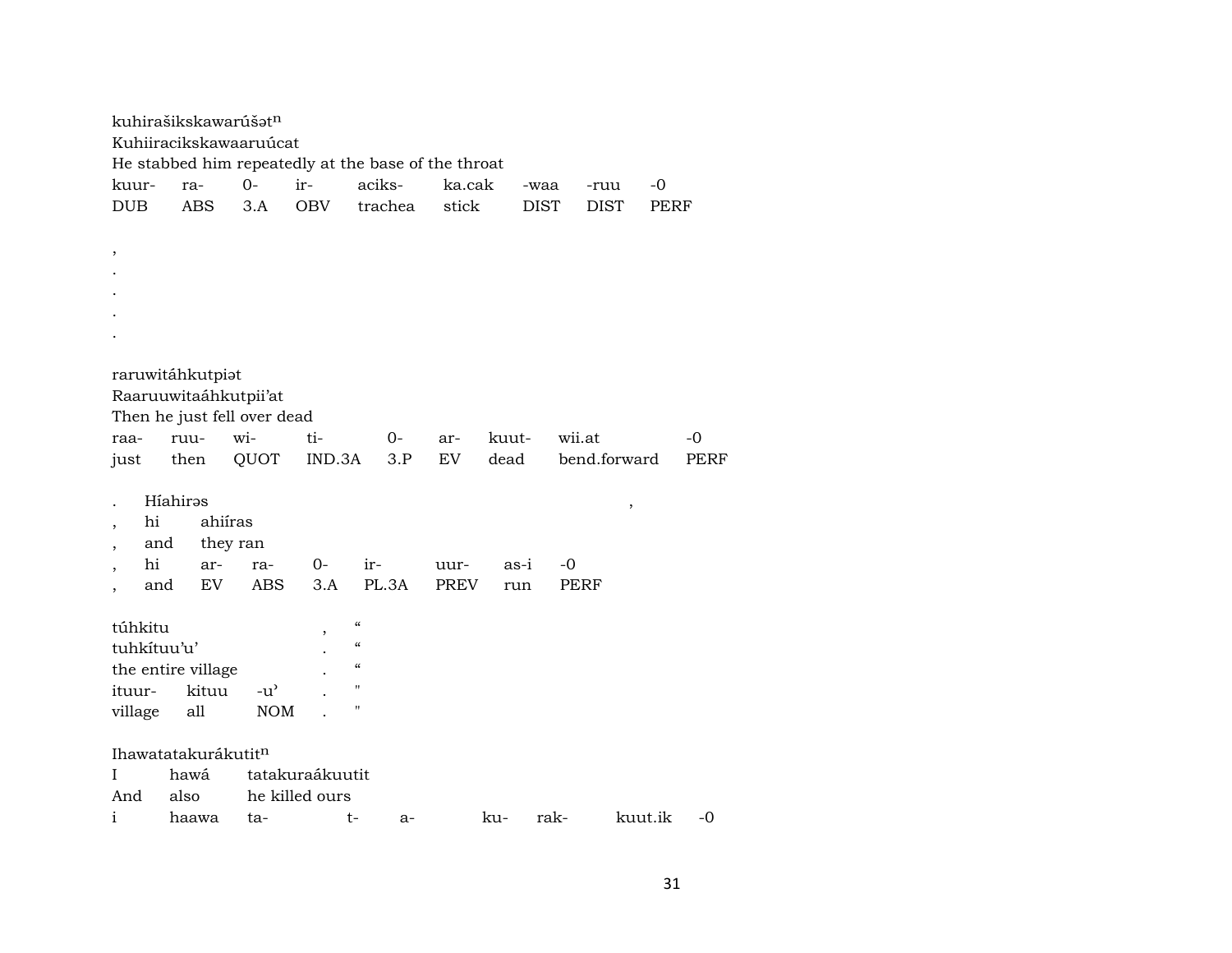| and                                                                                 | also                                                       | IND.1/2A             | 1.A          | IN.PL.A      | 1.P         | $1/2$ .PL       | kill                                                   | PERF         |                      |
|-------------------------------------------------------------------------------------|------------------------------------------------------------|----------------------|--------------|--------------|-------------|-----------------|--------------------------------------------------------|--------------|----------------------|
| $\mathbf{H}$<br>,<br>11<br>$\mathbf{H}$<br>$\pmb{\mathsf{H}}$<br>$\bar{\mathbf{H}}$ |                                                            |                      |              |              |             |                 |                                                        |              |                      |
|                                                                                     | Skatakawitúksasa <sup>a</sup>                              |                      |              |              |             |                 |                                                        |              |                      |
| Ckataáka                                                                            |                                                            | witúksasa'a          |              |              |             |                 |                                                        |              |                      |
| White Face                                                                          |                                                            | he was named         |              |              |             |                 |                                                        |              |                      |
| icka-                                                                               | taakaar                                                    | wi-                  | ti-          | $0-$         | uks-        | asar            | $\overline{a}$                                         |              |                      |
| face                                                                                | be.white                                                   | QUOT                 | IND.3A       | 3.A          | AOR         | be.named        | EX                                                     |              |                      |
| Hi<br>And<br>hi<br>and                                                              | Hiahírastuhkitu<br>ahiíras<br>they ran<br>ar-<br>ra-<br>EV | $O-$<br>ABS<br>3.A   | ir-<br>PL.3A | uur-<br>PREV | as-i<br>run | $-0$<br>PERF    | tuhkítuu'u'<br>the entire village<br>ituur-<br>village | kituu<br>all | $-u^{\prime}$<br>NOM |
| $\boldsymbol{\mathcal{C}}$<br>$\overline{\phantom{a}}$                              | Wisitíhkutitn                                              |                      |              |              |             |                 |                                                        |              |                      |
| $\boldsymbol{\mathcal{C}}$                                                          | Wisitíhkuutit                                              |                      |              |              |             |                 |                                                        |              |                      |
| $\epsilon\epsilon$                                                                  |                                                            | They have killed him |              |              |             |                 |                                                        |              |                      |
| п.                                                                                  | wii-                                                       | $si-$<br>ti-         | $0-$         | ir-          |             | kuut.ik<br>$-0$ |                                                        |              |                      |
| 11                                                                                  | now                                                        | DU<br>IND.3A         | 3.A          | PL.3A        | kill        |                 | <b>PERF</b>                                            |              |                      |
| nišíkuš <sup>u</sup>                                                                |                                                            | 11                   |              |              |             |                 |                                                        |              |                      |
| Riicíkucu'                                                                          |                                                            | $\pmb{\mathsf{H}}$   |              |              |             |                 |                                                        |              |                      |
| Big Knife                                                                           |                                                            | 11                   |              |              |             |                 |                                                        |              |                      |
| riici                                                                               | -kucuu                                                     | 11                   |              |              |             |                 |                                                        |              |                      |
| knife                                                                               | <b>AUG</b>                                                 | "                    |              |              |             |                 |                                                        |              |                      |
|                                                                                     | Akikutuháhkusak <sup>u</sup>                               |                      |              |              |             |                 |                                                        |              |                      |

Aki kutuuhaáhkusaahku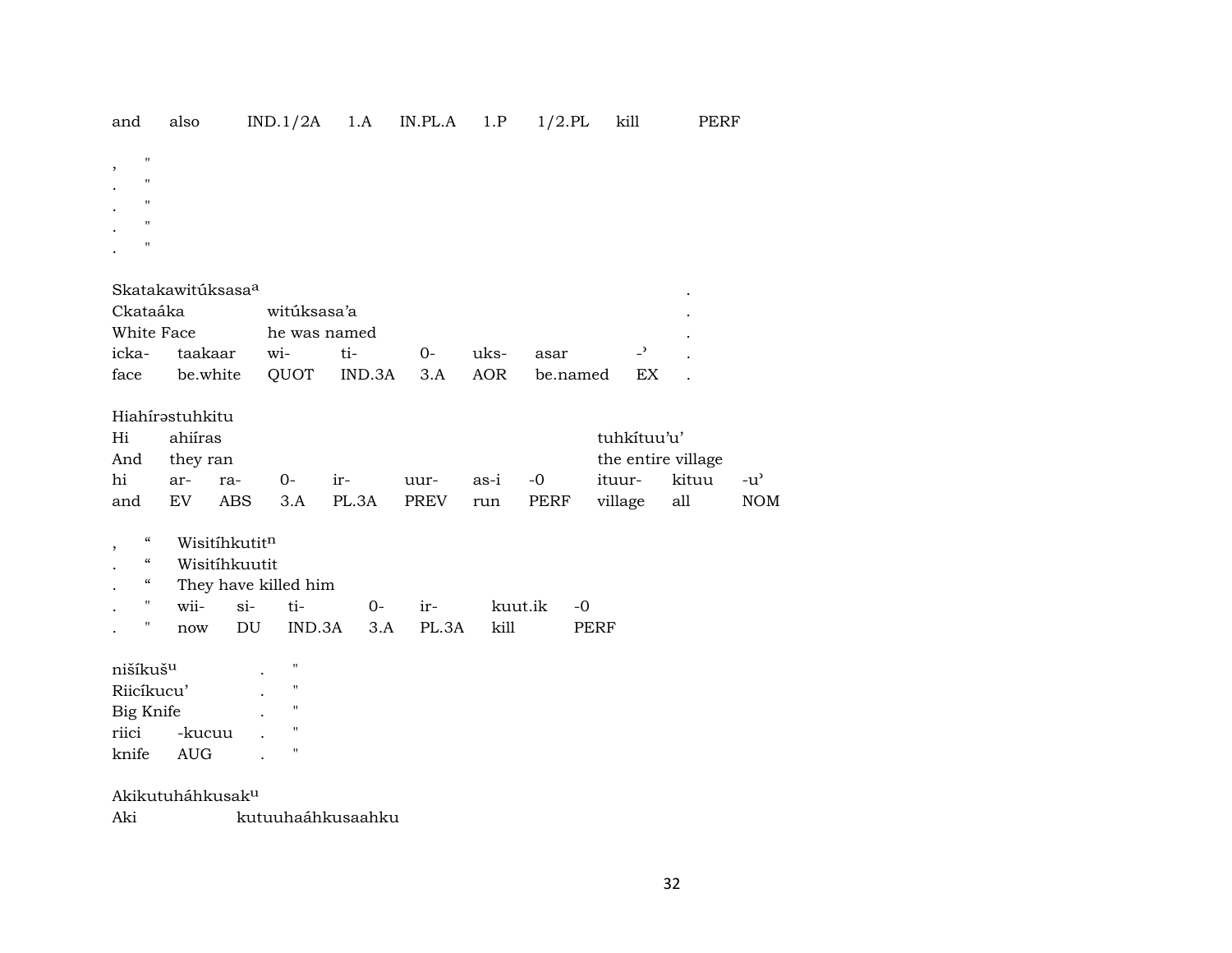| And here a group was waiting |  |  |  |                                               |               |                 |       |
|------------------------------|--|--|--|-----------------------------------------------|---------------|-----------------|-------|
|                              |  |  |  | raar-                                         | kus.haar- kus |                 | $-()$ |
|                              |  |  |  | and there INDF IND.3A 3.A PREV PL.INDV.A seat |               | be.sitting PERF |       |

| irikuhutakíšis <sup>u</sup><br>iriikúhuutaakíciisu'<br>the ones related to him |                                         |     |      |             |          |               |             |  |  |  |  |
|--------------------------------------------------------------------------------|-----------------------------------------|-----|------|-------------|----------|---------------|-------------|--|--|--|--|
| irii-                                                                          | kuur-                                   | ra- | $0-$ | ut-         | ak-      | icis          | -:hus       |  |  |  |  |
| that                                                                           | <b>DUB</b>                              | ABS | 3.A  | <b>PREV</b> | PL.AN.3P | be.related.to | <b>IMPF</b> |  |  |  |  |
|                                                                                | Na<br>Ráwa<br><b>Now</b><br>rawa<br>now |     |      |             |          |               |             |  |  |  |  |
| iriruwitiripatn                                                                |                                         |     |      |             |          |               |             |  |  |  |  |

,

iriruuwítiriipat

. . . . .

thereupon they fought<br>irii- ruu- wi-

irii- ruu- wi- ti- 0- ir- i- apak -0 then then QUOT IND.3A 3.A PL.3A SEQ fight PERF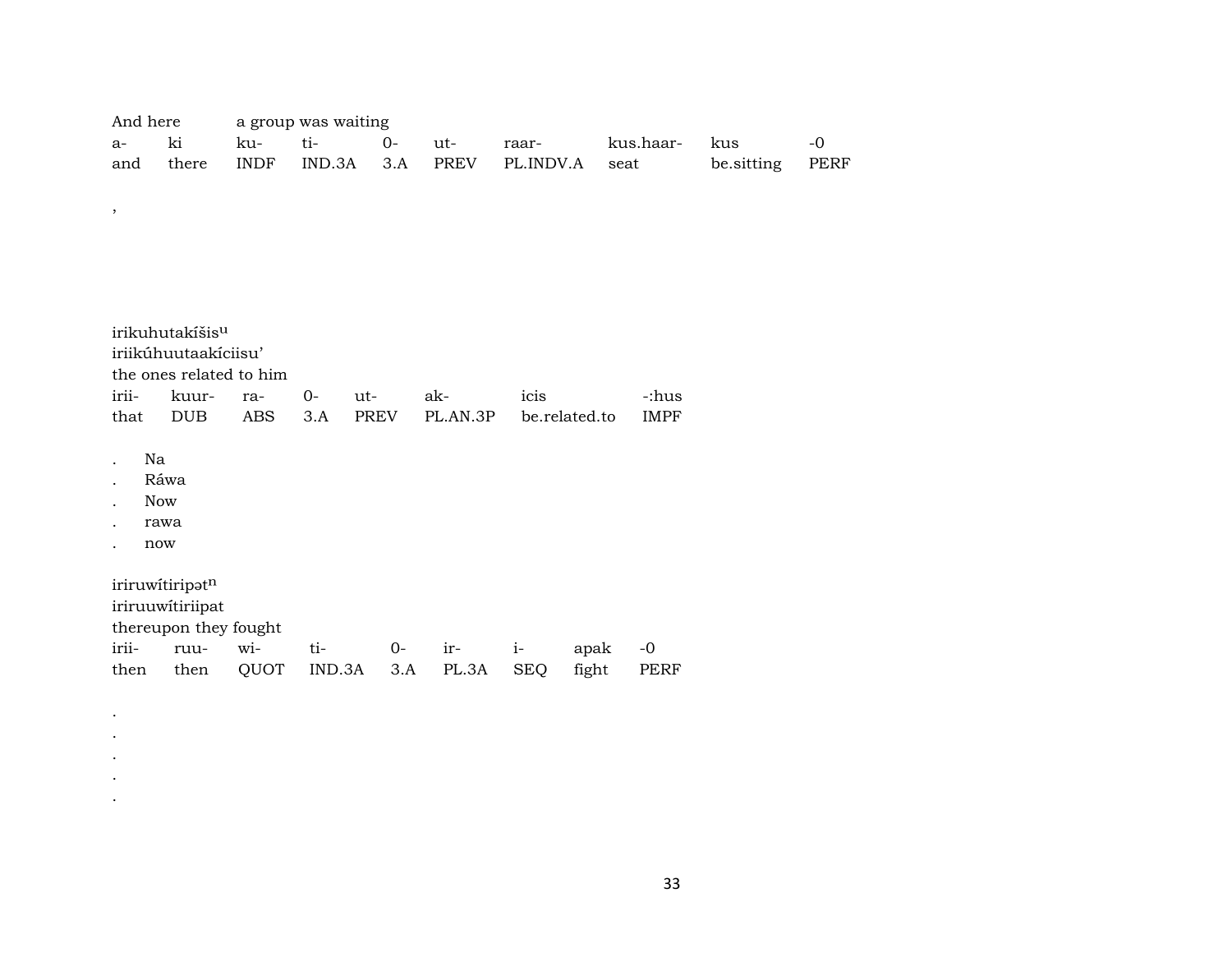| Irar <sup>i</sup> |           |                            |         |        |                      |      | $\, ,$                   |          |       |       |
|-------------------|-----------|----------------------------|---------|--------|----------------------|------|--------------------------|----------|-------|-------|
| Iraári'           |           |                            |         |        |                      |      | ,                        |          |       |       |
| <b>Brother</b>    |           |                            |         |        |                      |      | ,                        |          |       |       |
| $i-$              |           | -raar-                     |         |        | -ri'                 |      | $\overline{\phantom{a}}$ |          |       |       |
| 3.POSS.A          |           | same.sex.sibling           |         |        | 3.POSS.B             |      | $\overline{\phantom{a}}$ |          |       |       |
| kakúrahi          |           |                            |         |        |                      |      |                          |          |       |       |
| kaakúraahi        |           |                            |         |        |                      |      |                          |          | ,     |       |
| it was not good   |           |                            |         |        |                      |      |                          |          |       |       |
| kaaki-            |           | 0-                         | uur-    |        | raa-                 | hiir |                          | -0       |       |       |
| NEG.IND.3A        |           | 3.A                        | PREV    |        | way                  |      | be.good                  |          | PERF  |       |
| hiarísit          |           |                            | siía    |        |                      |      |                          |          |       |       |
| hi                | ariísit   |                            | si'ii'a |        |                      |      |                          |          |       |       |
| and               |           | themselves                 |         |        | if it were they (du) |      |                          |          |       |       |
| hi                | ariisit   |                            | $\sin$  | $ii-$  |                      | $0-$ |                          | $\Omega$ | -a    |       |
| and one's.own     |           |                            | DU      |        | SUBJ.3A              |      | 3.A                      | be       | SUB.1 |       |
| hisiípaku         |           |                            |         |        |                      |      |                          |          |       |       |
| hi                | si'iípaku |                            |         |        |                      |      |                          |          |       |       |
| and               |           | if they (du) were fighting |         |        |                      |      |                          |          |       |       |
| hi                | $si$ -    | ii-                        |         | $0-$   | apak -hus            |      |                          |          |       |       |
| and               | DU        | SUBJ.3A                    |         | 3.A    | fight                |      | IMPF.SUB                 |          |       |       |
|                   |           |                            |         |        |                      |      |                          |          |       |       |
| Iriruwitíripatn   |           |                            |         |        |                      |      |                          |          |       |       |
| Iriruuwitiriipat  |           |                            |         |        |                      |      |                          |          |       |       |
|                   |           | Thereupon they fought      |         |        |                      |      |                          |          |       |       |
| irii-             | ruu-      | wi-                        |         | ti-    | $O-$                 |      | ir-                      |          | $i-$  | apak  |
| then then         |           | QUOT                       |         | IND.3A |                      | 3.A  | PL.3A                    |          | SEQ   | fight |
|                   |           |                            |         |        |                      |      |                          |          |       |       |

 $\sim$  $\sim$  $\sim$  $\sim$ 

 $34$ 

 $\mbox{-}0$ PERF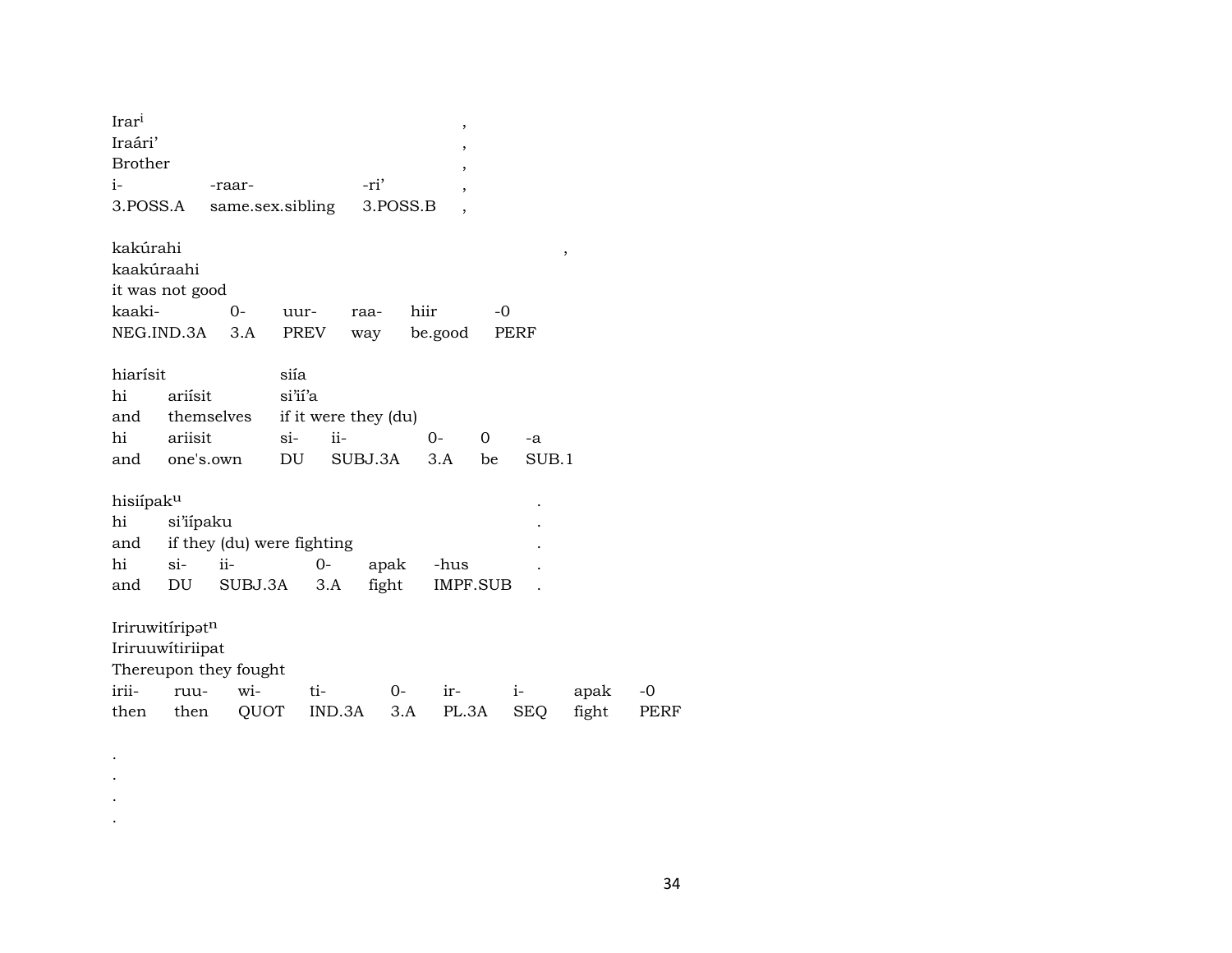| A<br>And          |                                                                                        |                 | Asiahiratahukiwihkaúkut<br>si'ahiirattaahuhkiwihka'uukut<br>they chased them onto a sandbar |               |         |             |                          |         |                 |                      |                                     |          |     |             |             |
|-------------------|----------------------------------------------------------------------------------------|-----------------|---------------------------------------------------------------------------------------------|---------------|---------|-------------|--------------------------|---------|-----------------|----------------------|-------------------------------------|----------|-----|-------------|-------------|
| a                 | $si$ -                                                                                 | ar-             | ra-                                                                                         | $0-$          | ir-     |             | ak-                      |         | raa.uhuur-      |                      |                                     | kiwihk-  | ka- | uukuk       | $-0$        |
| and               | DU                                                                                     | EV              | <b>ABS</b>                                                                                  | 3.A           |         | PL.3A       | PL.AN.3P                 |         | way             |                      |                                     | sandbar  | on  | get.into    | <b>PERF</b> |
|                   | Iríahau<br>Irii'aha'u<br>The one<br>irii-<br>that                                      | ar-<br>EV       | ra-<br><b>ABS</b>                                                                           | $0-$<br>3.A   | 0<br>be | -u<br>SUB.D |                          |         |                 |                      |                                     |          |     |             |             |
| a<br>and          | asiahihkásap <sup>i</sup> t <sup>n</sup>                                               | si'ahihkaásapit | they broke his leg                                                                          |               |         |             |                          |         |                 |                      | $\cdot$<br>$\overline{\phantom{a}}$ |          |     |             |             |
| a                 | $si$ -                                                                                 | ar-             | ra-                                                                                         | $O-$          | ir-     |             | kaas-                    |         | apic.k          | $-0$                 |                                     |          |     |             |             |
| and               | DU                                                                                     | EV              | <b>ABS</b>                                                                                  | 3.A           |         | PL.3A       | leg                      |         | break           | <b>PERF</b>          | $\overline{\phantom{a}}$            |          |     |             |             |
|                   | asiahihkutukiwihkauš                                                                   |                 |                                                                                             |               |         |             |                          |         |                 |                      |                                     |          |     |             |             |
| a                 |                                                                                        |                 | si'ahihkuutuukiwihka'uc                                                                     |               |         |             |                          |         |                 |                      |                                     |          |     |             |             |
| and               |                                                                                        |                 | they left him dead on the sand                                                              |               |         |             |                          |         |                 |                      |                                     |          |     |             |             |
| a                 | $si$ -                                                                                 | ar-             | ra-                                                                                         | $0 -$         | ir-     |             | kuut-                    |         | huukiwihk-      |                      | ka-                                 | uc       |     | $-0$        |             |
| and               | DU                                                                                     | EV              | <b>ABS</b>                                                                                  | 3.A           |         | PL.3A       | dead                     |         | sandbar         |                      | on                                  | lay.SG.P |     | <b>PERF</b> |             |
|                   | Kusiwitirahú <sup>u</sup><br>Kusiwitiirahú'u<br>They treated him<br>ku-<br><b>INDF</b> | $si-$<br>DU     | wi-<br>QUOT                                                                                 | ti-<br>IND.3A |         | $0-$<br>3.A | ir-<br>PL.3A             |         | rahur<br>grieve | $\overline{a}$<br>EX | $\, ,$<br>$\cdot$                   |          |     |             |             |
| irár <sup>i</sup> |                                                                                        |                 |                                                                                             |               |         |             | $\overline{\phantom{a}}$ | kátahka |                 |                      |                                     |          |     |             |             |
| iraári'           |                                                                                        |                 |                                                                                             |               |         |             |                          | kátahka |                 |                      |                                     |          |     |             |             |

.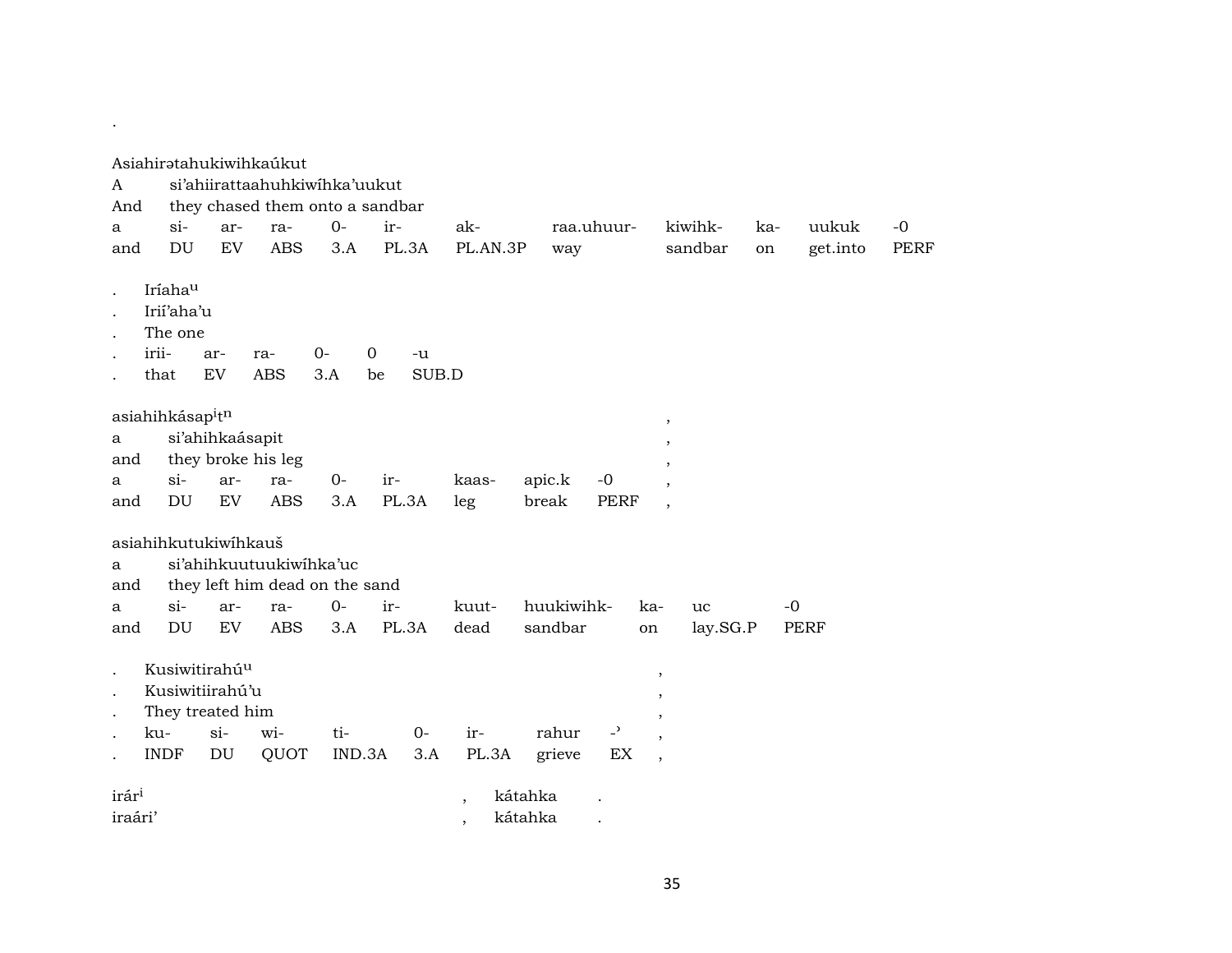| brother<br>$i-$<br>-raar-<br>3.POSS.A<br>same.sex.sibling                                       |                                         |                                                                           | -ri'              | 3.POSS.B                                 | $\overline{\phantom{a}}$<br>enemy | an enemy<br>katahkaa |                                   |                                     |                     |
|-------------------------------------------------------------------------------------------------|-----------------------------------------|---------------------------------------------------------------------------|-------------------|------------------------------------------|-----------------------------------|----------------------|-----------------------------------|-------------------------------------|---------------------|
| Kitusiahihpakskiškahúkar <sup>u</sup><br>Kítuu'u'<br>All<br>kituu<br>$-u'$<br><b>NOM</b><br>all |                                         | they smashed his head<br>$si-$<br>ar-<br>$\mathop{\rm DU}\nolimits$<br>EV | ra-<br><b>ABS</b> | si'ahihpakskickahuúkaru'<br>$O -$<br>3.A | ir-<br>PL.3A                      | paks-<br>head        | kic.kahuu<br>be.crushed           | -ka.ra <sup>,</sup> uk<br>CAUS.PL.P | $-0$<br><b>PERF</b> |
| Hihírawu<br>Hi<br>And<br>hi<br>and                                                              | hiíraawu<br>the others<br>hii-<br>other | ra-<br>ABS                                                                | $0-$<br>3.A       | wuu<br>go.IMPF                           | -hus<br><b>IMPF.SUB</b>           |                      |                                   |                                     |                     |
| hisiahirakápah <sup>a</sup><br>hi<br>and<br>$si-$<br>hi<br>DU<br>and                            | ar-<br>EV                               | si'ahiiraakapáhaa'<br>they chased them<br>ra-<br><b>ABS</b>               | 0-<br>3.A         | a-<br>PREV.3A                            | ir-<br>PL.3A                      |                      | aak.apaha.a<br>$-0$<br>drive.back | PERF                                |                     |
| Kúšihi<br>Kici<br>But<br>kici<br>but                                                            | ihi<br>$\cdot$<br>$\cdot$               | uh,<br>$\cdot$<br>ihii<br>uh<br>$\overline{\phantom{a}}$                  |                   |                                          |                                   |                      |                                   |                                     |                     |
| wiruwitirikaúkatn<br>wiruuwitiríka'uukut<br>then they drove them into the woods<br>wii-<br>ruu- | wi-                                     | ti-                                                                       |                   | $0-$<br>ir-                              | ri-                               |                      | ka-                               | uukuk<br>$-0$                       |                     |
| then<br>now                                                                                     |                                         | QUOT                                                                      | IND.3A            | 3.A                                      | PL.3A                             | <b>PORT</b>          | in.the.brush                      | get.into                            | PERF                |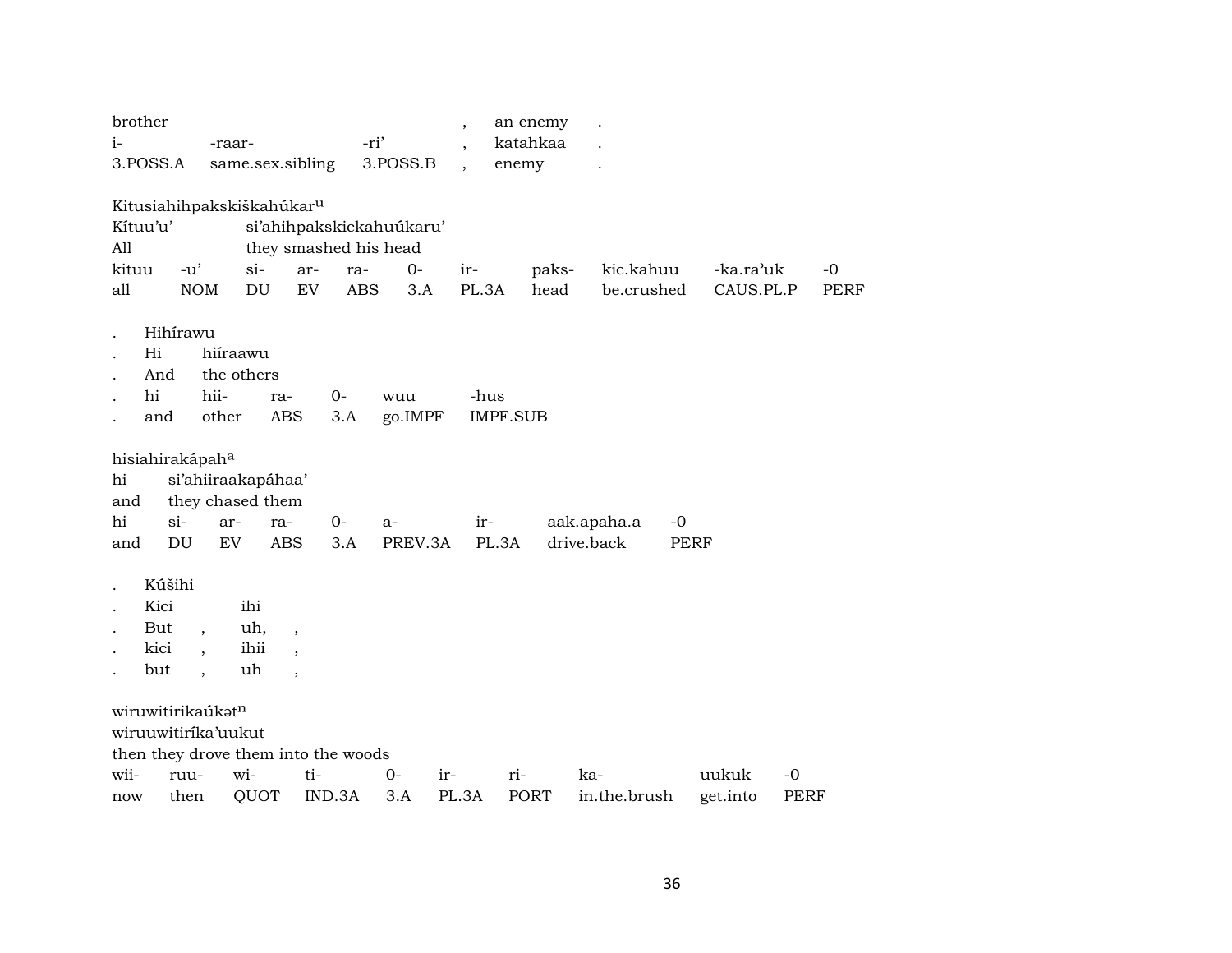|                  |                             |      |                      | kahurahkišúšiskət <sup>n</sup> |          |                  |      | hihawáasku |          |    |                          |  |
|------------------|-----------------------------|------|----------------------|--------------------------------|----------|------------------|------|------------|----------|----|--------------------------|--|
|                  |                             |      |                      | kahuraahkicuúciskat            |          |                  |      | hi         | hawá     |    | ásku                     |  |
|                  | in thick woods              |      |                      |                                |          |                  |      | and        | also     |    | one                      |  |
|                  | ka.huraar-                  |      |                      |                                | kicuucis |                  | -kat | hi         | haawa    |    | asku                     |  |
|                  |                             |      |                      | be.a.brushy.area               | be.dense |                  | LOC  | and        | also     |    | one                      |  |
|                  |                             |      |                      |                                |          |                  |      |            |          |    |                          |  |
|                  | siahitišárikitn             |      |                      |                                |          |                  |      |            |          |    |                          |  |
|                  | si'ahiiticaárikit           |      |                      |                                |          |                  |      |            |          |    |                          |  |
|                  | they shot him all over      |      |                      |                                |          |                  |      |            |          |    |                          |  |
| $si-$            | ar-                         |      | ra-                  | 0-                             | ir-      |                  |      |            |          |    |                          |  |
| DU               | EV                          |      | <b>ABS</b>           | 3.A                            | PL.3A    |                  |      |            |          |    |                          |  |
|                  |                             |      |                      |                                |          |                  |      |            |          |    |                          |  |
| $\setminus$      | Náw <sup>a</sup>            |      |                      | irar <sup>i</sup>              |          |                  |      |            |          |    | $\, ,$                   |  |
| $\setminus$      | Ráwa                        |      | $\ddot{\phantom{0}}$ | iraári'                        |          |                  |      |            |          |    | ,                        |  |
| $\backslash$     | Now                         |      |                      | brother                        |          |                  |      |            |          |    |                          |  |
| $\setminus$      | rawa                        |      |                      | $i-$                           |          | -raar-           |      | -ri'       |          |    |                          |  |
| $\setminus$      | now                         |      |                      | 3.POSS.A                       |          | same.sex.sibling |      |            | 3.POSS.B |    | $\overline{\phantom{a}}$ |  |
|                  |                             |      |                      |                                |          |                  |      |            |          |    |                          |  |
|                  | karawitúrahi                |      |                      |                                |          |                  |      |            |          |    |                          |  |
|                  | karawitúraahi               |      |                      |                                |          |                  |      |            |          |    |                          |  |
|                  | it was not good             |      |                      |                                |          |                  |      |            |          |    |                          |  |
| kara-            |                             | wi-  |                      | ti-                            | 0-       | uur-             |      | raa-       | hiir     |    | -0                       |  |
| <b>NEG</b>       |                             | QUOT |                      | IND.3A                         | 3.A      | PREV             |      | way        | be.good  |    | PERF                     |  |
|                  |                             |      |                      |                                |          |                  |      |            |          |    |                          |  |
| Náw <sup>a</sup> |                             |      | aháwa                |                                |          |                  |      |            |          |    |                          |  |
| Ráwa             |                             |      | a                    |                                | haáwa'   |                  |      |            |          |    |                          |  |
| <b>Now</b>       |                             |      | and                  | also                           |          |                  |      |            |          |    |                          |  |
| rawa             |                             |      | a                    |                                | haawa    |                  |      |            |          |    |                          |  |
| now              |                             |      | and                  | also                           |          |                  |      |            |          |    |                          |  |
|                  |                             |      |                      |                                |          |                  |      |            |          |    |                          |  |
|                  | witiahahakútit <sup>n</sup> |      |                      |                                |          |                  |      |            |          |    |                          |  |
|                  | witi'ahaahakuutit           |      |                      |                                |          |                  |      |            |          |    |                          |  |
|                  | we killed our own           |      |                      |                                |          |                  |      |            |          |    |                          |  |
| witi-            |                             |      | ar- ra-              | 0-                             | t-       | rak-             |      | kuut.ik    |          | -0 |                          |  |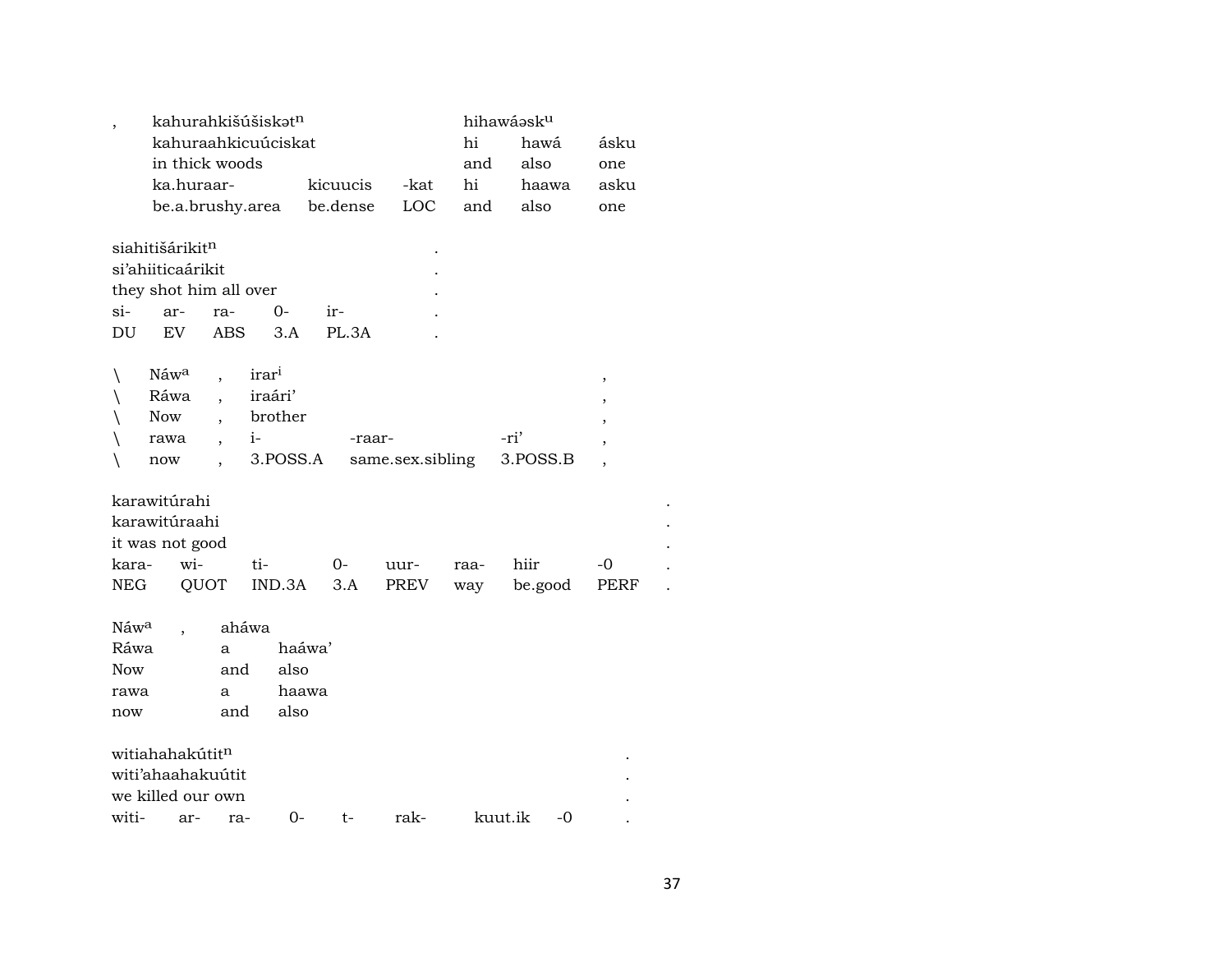| REFL                                                                                                   | EV                     | ABS               |             | 3.A   | 1.A         | $1/2$ .PL   | kill             |              | PERF        |                          |      |                     |                                |             |
|--------------------------------------------------------------------------------------------------------|------------------------|-------------------|-------------|-------|-------------|-------------|------------------|--------------|-------------|--------------------------|------|---------------------|--------------------------------|-------------|
| Hiaharurákit <sup>a</sup>                                                                              |                        |                   |             |       |             |             |                  |              |             |                          |      |                     |                                |             |
| Hi                                                                                                     |                        | aharuuraákita     |             |       |             |             |                  |              |             |                          |      |                     |                                |             |
| And                                                                                                    |                        | it was the reason |             |       |             |             |                  |              |             |                          |      |                     |                                |             |
| hi                                                                                                     | ar-                    | ra-               | $0-$        |       | $a-$        | ri-         |                  |              | uur-        | raa-                     | kita |                     |                                | $-0$        |
| and                                                                                                    | EV                     | ABS               | 3.A         |       | PREV.3A     |             | PHYS.POSS        |              | PREV        | way                      |      | be.the.reason       |                                | <b>PERF</b> |
| atawátiks <sup>a</sup>                                                                                 |                        |                   |             |       |             |             |                  |              | ihi         | $\overline{\phantom{a}}$ |      |                     |                                |             |
| aatawáttiksa                                                                                           |                        |                   |             |       |             |             |                  | $\cdot$      | Ihi         | $\overline{\phantom{a}}$ |      |                     |                                |             |
| I want to be truthful                                                                                  |                        |                   |             |       |             |             |                  |              | Uh          | $\ddot{\phantom{0}}$     |      |                     |                                |             |
| aa-                                                                                                    |                        | $t-$              | $a-$        |       | wak.rik.his | -a          |                  | $\mathbf{r}$ | ihii        |                          |      |                     |                                |             |
| SUBJ.1/2A                                                                                              |                        | 1.A               | 2.P         |       | be.truthful |             | SUB.1            |              | uh          | $\overline{\phantom{a}}$ |      |                     |                                |             |
| witukskarikstiwišápit <sup>a</sup><br>witukskarikstíwica'<br>he had arrived with a herd<br>wi-<br>QUOT | ti-                    | IND.3A            | $0-$<br>3.A | $a-$  | PREV.3A     | uks-<br>AOR | kariiks-<br>herd |              | ri-<br>PORT | wic.a<br>arrive          |      | $-0$<br><b>PERF</b> | piíta<br>a man<br>wiita<br>man |             |
| $\overline{\phantom{a}}$                                                                               | wituksasá <sup>a</sup> |                   |             |       |             |             |                  |              |             |                          |      |                     |                                |             |
|                                                                                                        | Wituksasá'a            |                   |             |       |             |             |                  |              |             |                          |      |                     |                                |             |
|                                                                                                        | He was named           |                   |             |       |             |             |                  |              |             |                          |      |                     |                                |             |
| wi-                                                                                                    |                        | ti-               |             | $O -$ | uks-        | asar        |                  | $\mathbf 0$  |             |                          |      |                     |                                |             |
|                                                                                                        | <b>QUOT</b>            | IND.3A            |             | 3.A   | <b>AOR</b>  | be.named    |                  | <b>PERF</b>  |             |                          |      |                     |                                |             |
| Skiriškatáka                                                                                           |                        |                   |             |       |             |             |                  |              |             |                          |      |                     |                                |             |
| Ckirickataáka                                                                                          |                        |                   |             |       |             |             |                  |              |             |                          |      |                     |                                |             |
| White Faced Wolf                                                                                       |                        |                   |             |       |             |             |                  |              |             |                          |      |                     |                                |             |
| ickirir-                                                                                               |                        | icka-             | taakaar     |       |             |             |                  |              |             |                          |      |                     |                                |             |
| wolf                                                                                                   | face                   |                   | be.white    |       |             |             |                  |              |             |                          |      |                     |                                |             |
|                                                                                                        |                        |                   |             |       |             |             |                  |              |             |                          |      |                     |                                |             |

Hiahúhasikstawa

Hi ahúhaacikstawa .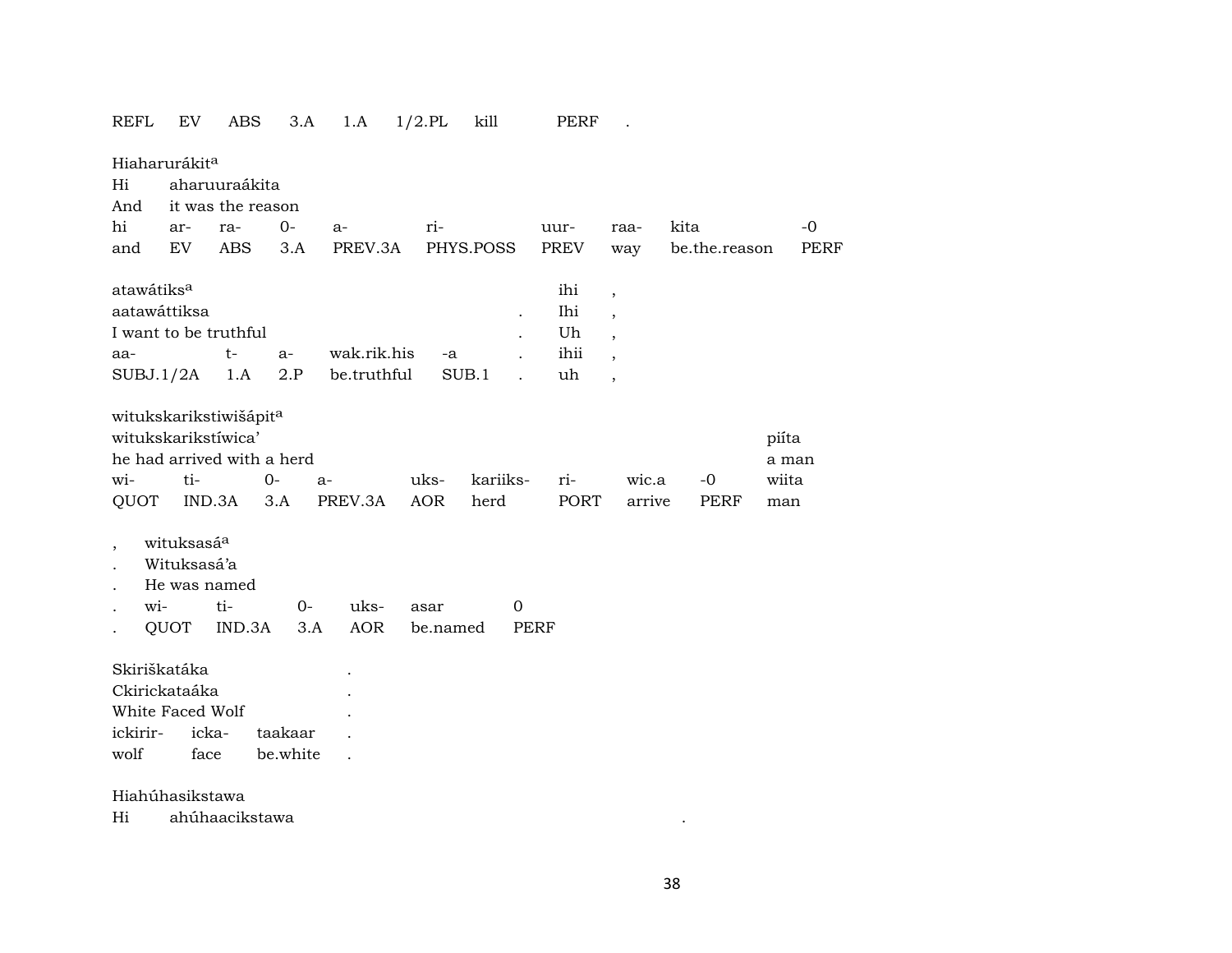| And                                      |                                                                                      |            | he watched everything |                    |                  |                          |                                                                   |                                            | $\bullet$           |                 |                      |                      |
|------------------------------------------|--------------------------------------------------------------------------------------|------------|-----------------------|--------------------|------------------|--------------------------|-------------------------------------------------------------------|--------------------------------------------|---------------------|-----------------|----------------------|----------------------|
| hi                                       | ar-                                                                                  | ra-        | $0-$                  | ut-                | raa-             | aciks.ta                 | -waa                                                              | $-0$                                       |                     |                 |                      |                      |
| and                                      | ${\rm EV}$                                                                           | <b>ABS</b> | 3.A                   | <b>PREV</b>        | way              | watch                    | <b>DIST</b>                                                       | PERF                                       |                     |                 |                      |                      |
| wituksasáa<br>Wituksasá'a<br>wi-<br>QUOT | He was named<br>ti-<br>IND.3A                                                        |            | $O -$<br>3.A          | uks-<br><b>AOR</b> | asar<br>be.named | $\boldsymbol{0}$<br>PERF | nišíkuš <sup>u</sup><br>Riicíkucu'<br>Big Knife<br>riici<br>knife | -kucuu<br>$\mathbf{A}\mathbf{U}\mathbf{G}$ |                     |                 |                      |                      |
|                                          | Sahíkstaka<br>Cahíkstaaka<br>White men<br>icaahiks<br>person                         |            | taakaar<br>be.white   |                    |                  |                          |                                                                   |                                            |                     |                 |                      |                      |
| wii-<br>now                              | wikuhaririratapirihuu<br>wikúhaaririirattaapírihu'u<br>he loved them<br>kuur-<br>DUB | ra-        | $0-$<br><b>ABS</b>    | a-<br>3.A          | PREV.3A          | ri-<br>PHYS.POSS         | ri-                                                               | PHYS.POSS                                  | uur-<br><b>PREV</b> | ak-<br>PL.AN.3P | raapi.rihur<br>value | $\overline{a}$<br>EX |
|                                          |                                                                                      |            |                       |                    |                  |                          |                                                                   |                                            |                     |                 |                      |                      |
| Nikuwitiháa                              | Rikuwitiihá'a<br>Those were the cause of it                                          |            |                       |                    |                  |                          |                                                                   |                                            |                     |                 |                      |                      |
| riku-                                    | wi-                                                                                  |            | ti-                   | $O -$              | ir-              | ut-                      | raar                                                              | $\overline{\phantom{0}}$                   |                     |                 |                      |                      |
| that.is                                  | QUOT                                                                                 |            | IND.3A                | 3.A                | PL.3A            | <b>PREV</b>              | be.the.cause                                                      |                                            | EX                  |                 |                      |                      |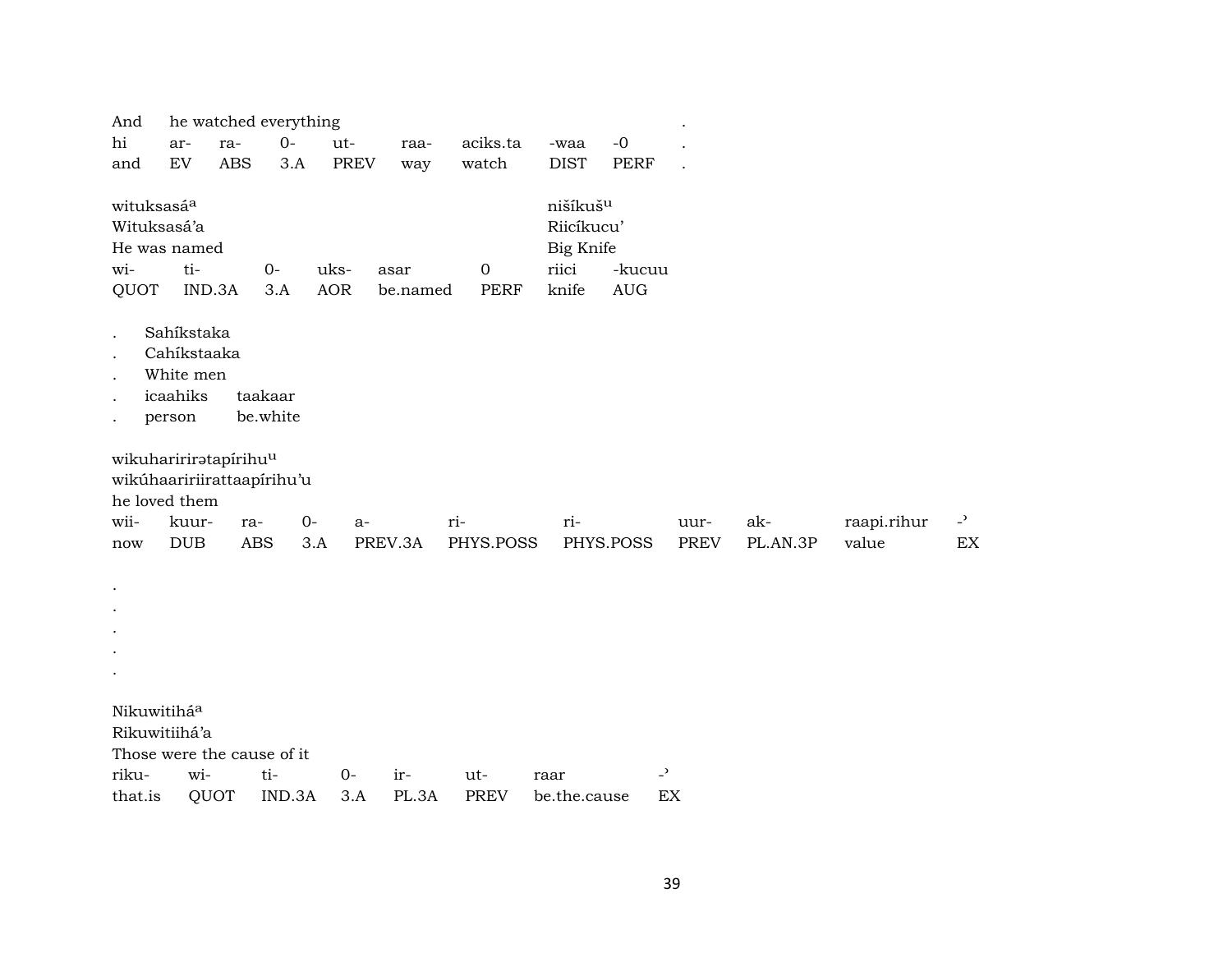|               | Nawa                       | $\overline{\phantom{a}}$ | írasa                                |                           |        |                 |                |       |           |                                     |           |             |
|---------------|----------------------------|--------------------------|--------------------------------------|---------------------------|--------|-----------------|----------------|-------|-----------|-------------------------------------|-----------|-------------|
|               | Ráwa                       |                          | íraasa                               |                           |        |                 |                |       |           |                                     |           |             |
|               | <b>Now</b>                 |                          |                                      | that one lying            |        |                 |                |       |           |                                     |           |             |
|               | rawa                       | $\cdot$                  | $ii -$                               | ra-                       | $0-$   | sa              | $-0$           |       |           |                                     |           |             |
|               | now                        | $\ddot{\phantom{0}}$     | that                                 | <b>ABS</b>                | 3.A    | be.lying        | SUB.4          |       |           |                                     |           |             |
|               | iwirakawášaks <sup>u</sup> |                          |                                      |                           |        |                 |                |       | $\, ,$    |                                     |           |             |
|               | iwirakawaácaksu            |                          |                                      |                           |        |                 |                |       |           |                                     |           |             |
|               |                            |                          | when he was stabbed                  |                           |        |                 |                |       |           |                                     |           |             |
| ii-           |                            | wii-                     | ra-                                  | $0-$                      | ka.cak | -waa            | -his           | -u    |           |                                     |           |             |
| when          |                            | when                     | <b>ABS</b>                           | 3.A                       | stick  | <b>DIST</b>     | <b>PERF</b>    | SUB.D |           |                                     |           |             |
|               | akikutikísikiit            |                          |                                      |                           |        |                 |                |       |           |                                     |           |             |
| aki           |                            |                          |                                      | kutikísiki'it             |        |                 |                |       |           |                                     |           |             |
|               | and here                   |                          |                                      | he was alive              |        |                 |                |       |           |                                     |           |             |
| a-            | ki                         |                          | ku-                                  | ti-                       | $0-$   | kisikit         | $\overline{a}$ |       |           |                                     |           |             |
| and           |                            | there                    | <b>INDF</b>                          | IND.3A                    | 3.A    | be.alive        | EX             |       |           |                                     |           |             |
|               | Hisikuhirušaríkut          |                          |                                      |                           |        |                 |                |       |           |                                     |           |             |
| Hi            |                            |                          | sikuhiiruhcaríkut                    |                           |        |                 |                |       |           |                                     |           |             |
| And           |                            |                          |                                      | they took it out from him |        |                 |                |       |           |                                     |           |             |
| hi            | si-                        |                          | kuur-                                | ra-                       | $0-$   | $a-$            | ir-            | ri-   |           | uur-                                | ca.ri.kuk | $-0$        |
| and           | $\mathop{\rm DU}\nolimits$ |                          | <b>DUB</b>                           | <b>ABS</b>                | 3.A    | PREV.3A         | PL.3A          |       | PHYS.POSS | PREV                                | pull.out  | <b>PERF</b> |
| $\, ,$        |                            |                          |                                      |                           |        |                 |                |       |           |                                     |           |             |
|               |                            |                          |                                      |                           |        |                 |                |       |           |                                     |           |             |
| $\, ,$        |                            |                          |                                      |                           |        |                 |                |       |           |                                     |           |             |
| $\,$          |                            |                          |                                      |                           |        |                 |                |       |           |                                     |           |             |
| $^\mathrm{,}$ |                            |                          |                                      |                           |        |                 |                |       |           |                                     |           |             |
|               |                            |                          | hikuhahkíškara wiritpat <sup>u</sup> |                           |        |                 |                |       |           |                                     |           |             |
| hi            |                            |                          | kuhaahkickaraawirit                  |                           |        |                 |                |       | paátu'    |                                     |           |             |
| and           |                            |                          | the liquid ran out                   |                           |        |                 |                |       | blood     |                                     |           |             |
| hi            |                            | kuur-                    | ra-                                  | $0-$                      | ar-    | kic.karaa.wirik |                | $-0$  | paat-     | $-u$ <sup><math>\prime</math></sup> |           |             |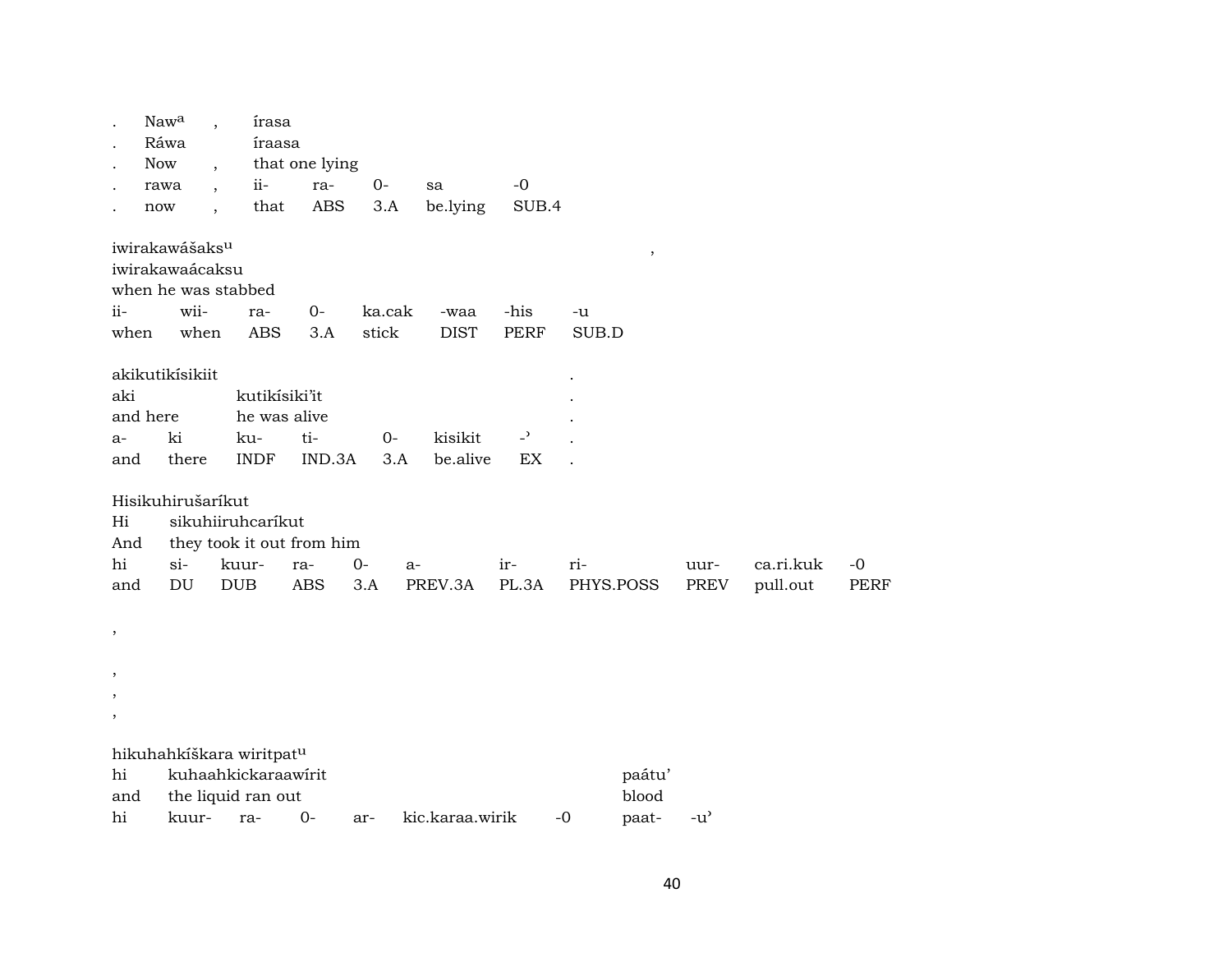| and                      |                        | <b>DUB</b>                                   | ABS                                                             | 3.A          | EV                         |                     | liquid.to.run.out | PERF                        | blood       | <b>NOM</b>  |
|--------------------------|------------------------|----------------------------------------------|-----------------------------------------------------------------|--------------|----------------------------|---------------------|-------------------|-----------------------------|-------------|-------------|
|                          |                        | Sikuhiriripítatn<br>Sikúhiiriripiítat        | They turned him over face down                                  |              |                            |                     |                   |                             |             |             |
|                          | $si-$                  | kuur-                                        | ra-                                                             | $0 -$        | ir-                        |                     | irik.wiitat.k     |                             | $-0$        |             |
|                          | DU                     | ${\rm DUB}$                                  | <b>ABS</b>                                                      | 3.A          |                            | PL.3A               |                   | turn.on.the.stomach         | <b>PERF</b> |             |
| ,                        |                        |                                              |                                                                 |              |                            |                     |                   |                             |             |             |
|                          |                        |                                              |                                                                 |              |                            |                     |                   |                             |             |             |
| ,                        |                        |                                              |                                                                 |              |                            |                     |                   |                             |             |             |
|                          |                        |                                              | hikitukuharašiksuhurítit <sup>n</sup>                           |              |                            |                     |                   |                             |             |             |
| hi<br>and                | all                    | kítuu'u'                                     |                                                                 | he revived   |                            | kuhaaraciksúhuritit |                   |                             |             |             |
| hi                       |                        | kituu                                        | $-u'$                                                           | kuur-        | ra-                        | $0-$                | ar-               | aciks.uhur.itik             |             | $-0$        |
| and                      | all                    |                                              | <b>NOM</b>                                                      | <b>DUB</b>   | <b>ABS</b>                 | 3.A                 | <b>EV</b>         | revive                      |             | <b>PERF</b> |
| $\overline{\phantom{a}}$ | hi<br>and<br>hi<br>and | hirawitakaráhis <sup>u</sup><br>raa-<br>just | raawiitakaaraáhisu'<br>suddenly<br>wii-<br>$\operatorname{now}$ |              | takaaraahis<br>all.at.once | $-u^{\prime}$       | <b>NOM</b>        |                             |             |             |
|                          | ahataparúpaš           | ahataparuúpac<br>he moved around             |                                                                 |              |                            |                     |                   |                             |             |             |
| ar-                      | ra-                    |                                              | $0-$                                                            | tap.aruu.pac |                            | $-0$                |                   |                             |             |             |
| EV                       | <b>ABS</b>             |                                              | 3.A                                                             | move.DIST    |                            | <b>PERF</b>         |                   |                             |             |             |
|                          |                        |                                              |                                                                 |              |                            |                     |                   |                             |             |             |
| hi                       | hiahakisikíta          | ahakisikíta                                  |                                                                 |              |                            |                     |                   | $N$ áw <sup>a</sup><br>Ráwa |             |             |
|                          |                        |                                              |                                                                 |              |                            |                     |                   |                             |             |             |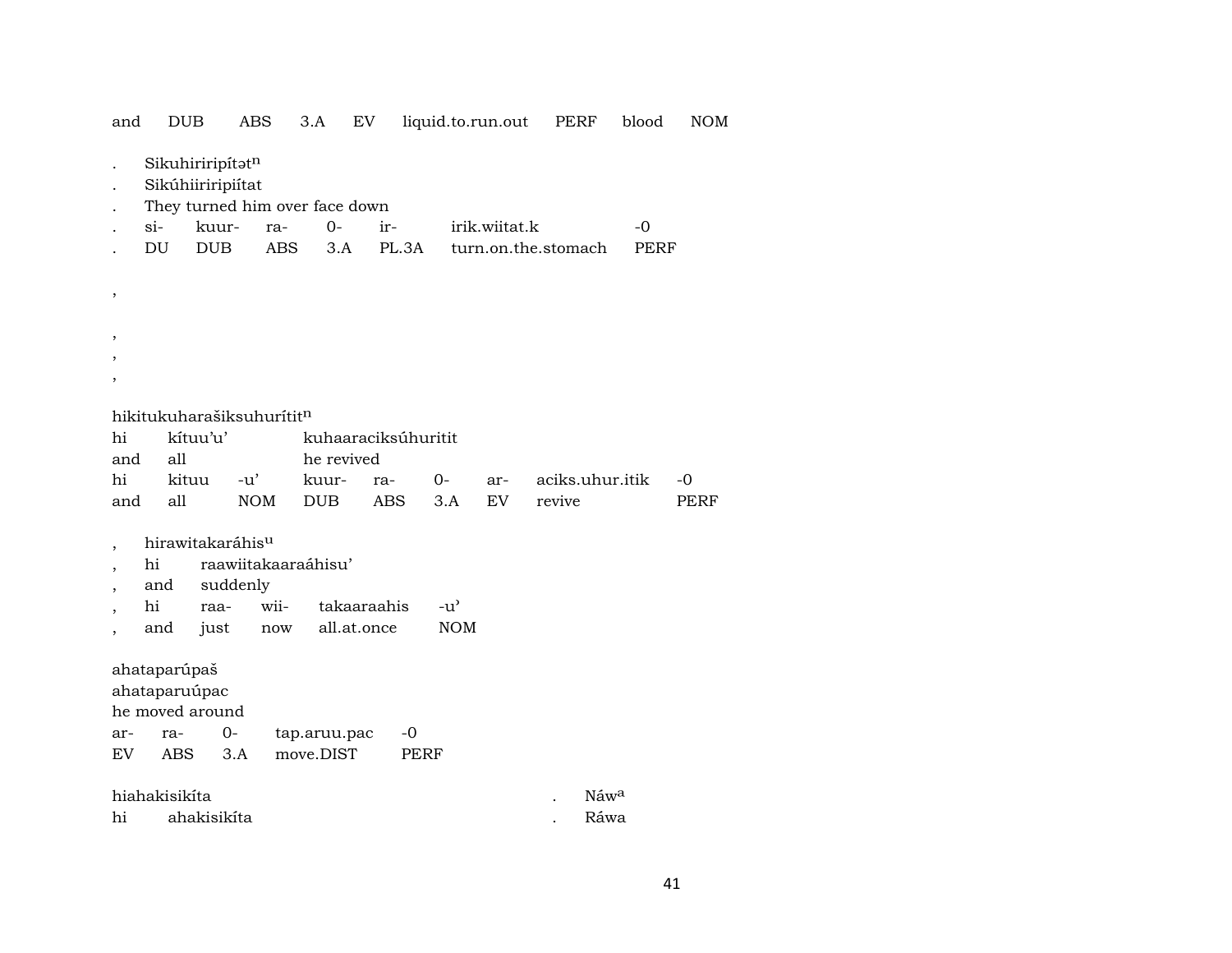| and              |                    | he became alive        |                 |          |          |             |            |            |      | <b>Now</b> |      |      |
|------------------|--------------------|------------------------|-----------------|----------|----------|-------------|------------|------------|------|------------|------|------|
| hi               | ar-                | ra-                    | 0-              | kisikit  |          | -aar        |            | $-0$       |      | rawa       |      |      |
| and              | EV                 | <b>ABS</b>             | 3.A             | be.alive |          | <b>INCH</b> |            | PERF       |      | now        |      |      |
|                  |                    |                        |                 |          |          |             |            |            |      |            |      |      |
|                  | akikarahihuráhaš   |                        |                 |          |          |             |            |            |      |            |      |      |
| aki              |                    |                        | karaahiihuráhac |          |          |             |            |            |      |            |      |      |
| and here         |                    |                        | he did not die  |          |          |             |            |            |      |            |      |      |
| $a-$             | ki                 | kara-                  | ar-             | ri-      |          |             | $0-$       | $i-$       |      | hurahac    |      | $-0$ |
| and              | there              | NEG                    | EV              |          | CONT.3A  |             | 3.P        | <b>SEQ</b> |      | die        |      | PERF |
|                  |                    |                        |                 |          |          |             |            |            |      |            |      |      |
|                  | Ihárəsa            |                        |                 |          |          |             |            |            |      |            |      |      |
|                  | Iháraasa           |                        |                 |          |          |             |            |            |      |            |      |      |
|                  |                    | That (other) one lying |                 |          |          |             |            |            |      |            |      |      |
| ii-              |                    | haa-                   | ra-             | $0-$     | sa       |             | -0         |            |      |            |      |      |
|                  | that               | here                   | ABS             | 3.A      | be.lying |             |            | SUB.4      |      |            |      |      |
|                  |                    |                        |                 |          |          |             |            |            |      |            |      |      |
|                  | škárawisitíhkutitn |                        |                 |          |          |             |            |            |      |            |      |      |
| ckára            |                    | wisitihkuutit          |                 |          |          |             |            |            |      |            |      |      |
| alone            |                    | they killed him        |                 |          |          |             |            |            |      |            |      |      |
| ckara            | wii-               | $si$ -                 | ti-             |          | $0-$     | ir-         |            | kuut.ik    |      | -0         |      |      |
| alone            | now                | DU                     |                 | IND.3A   | 3.A      | PL.3A       |            | kill       |      | PERF       |      |      |
|                  |                    |                        |                 |          |          |             |            |            |      |            |      |      |
| Náw <sup>a</sup> |                    | nikuwitúksasa          |                 |          |          |             |            |            |      |            |      |      |
| Ráwa             |                    | rikuwitúksasa'         |                 |          |          |             |            |            |      |            |      |      |
| <b>Now</b>       |                    | that one was named     |                 |          |          |             |            |            |      |            |      |      |
| rawa             | riku-              | wi-                    |                 | ti-      |          | 0-          | uks-       |            | asar |            | $-0$ |      |
| now              | that.is            |                        | QUOT            | IND.3A   |          | 3.A         | <b>AOR</b> |            |      | be.named   | PERF |      |
|                  |                    |                        |                 |          |          |             |            |            |      |            |      |      |
| škiriškatáka     |                    |                        |                 |          |          |             |            |            |      |            |      |      |
|                  | Ckirickataáka      |                        |                 |          |          |             |            |            |      |            |      |      |
|                  | White Faced Wolf   |                        |                 |          |          |             |            |            |      |            |      |      |
| ickirir-         | icka-              |                        | taakaar         |          |          |             |            |            |      |            |      |      |

wolf face be.white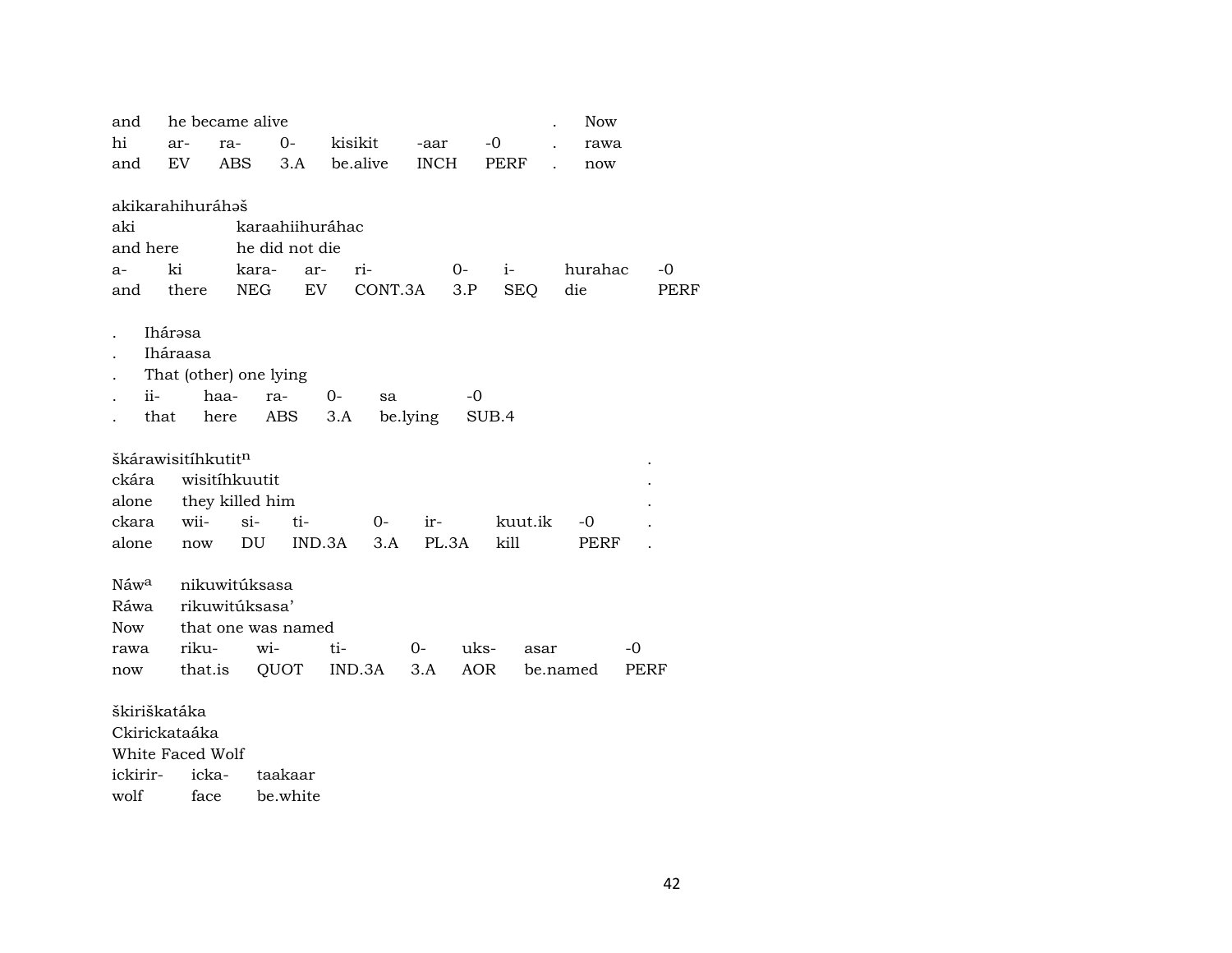|              | iwisirihkútik <sup>a</sup>                                         |                          |                             |             |                     |                 |                          |                          |              |                           |       |            |          |       |
|--------------|--------------------------------------------------------------------|--------------------------|-----------------------------|-------------|---------------------|-----------------|--------------------------|--------------------------|--------------|---------------------------|-------|------------|----------|-------|
|              | iwisirihkuútika                                                    |                          |                             |             |                     |                 |                          |                          |              |                           |       |            |          |       |
|              | the one they killed                                                |                          |                             |             |                     |                 |                          |                          |              |                           |       |            |          |       |
| $ii-$        | wii-                                                               | $si-$                    | ra-                         | $0-$        | ir-                 | kuut.ik         | $\mbox{-a}$              |                          |              |                           |       |            |          |       |
| that         | now                                                                | DU                       | <b>ABS</b>                  | 3.A         | PL.3A               | kill            | SUB.1                    |                          |              |                           |       |            |          |       |
| $\setminus$  | Náwa                                                               |                          | irár <sup>i</sup>           |             |                     |                 |                          |                          | a            |                           |       |            |          |       |
| $\backslash$ | Ráwa                                                               | $\overline{\phantom{a}}$ | iraári'                     |             |                     |                 |                          |                          | a            |                           |       |            |          |       |
| $\setminus$  | <b>Now</b>                                                         | $\overline{ }$ ,         | brother                     |             |                     |                 |                          | $\overline{\phantom{a}}$ | and          |                           |       |            |          |       |
|              | rawa                                                               | $\overline{\phantom{a}}$ | $i-$                        | -raar-      |                     | -ri'            |                          |                          | $\mathbf{a}$ |                           |       |            |          |       |
| $\setminus$  | now                                                                | $\overline{\phantom{a}}$ | 3.POSS.A                    |             | same.sex.sibling    |                 | 3.POSS.B                 | $\cdot$                  | and          |                           |       |            |          |       |
|              |                                                                    | $\ddot{\phantom{0}}$     |                             |             |                     |                 |                          |                          |              |                           |       |            |          |       |
| $\cdot$      | irirəsuharíhku                                                     |                          |                             |             |                     |                 |                          | $\vdots$                 |              |                           |       |            |          |       |
|              | iriirasuuhaaríhku                                                  |                          |                             |             |                     |                 |                          | --                       |              |                           |       |            |          |       |
|              | that which you mean                                                |                          |                             |             |                     |                 |                          |                          |              |                           |       |            |          |       |
|              | irii-                                                              | ra-                      | $S-$                        | ut-         | raa.ra'ihk          | -hus            |                          |                          |              |                           |       |            |          |       |
|              | that                                                               | <b>ABS</b>               | 2.A                         | <b>PREV</b> | mean                |                 | <b>IMPF.SUB</b>          | $\overline{\phantom{a}}$ |              |                           |       |            |          |       |
| pack         | <b>atakuhúru</b><br>attakuhuúru'<br>a moving party<br>aktaku.huur- |                          | $-u^{\prime}$<br><b>NOM</b> |             |                     |                 |                          |                          |              |                           |       |            |          |       |
|              | rakúwaririhkuráraspi                                               |                          |                             |             |                     |                 |                          |                          |              |                           |       |            |          |       |
| rakúwari     |                                                                    |                          |                             |             |                     |                 |                          |                          | rihkuráraspi |                           |       |            |          |       |
|              | when it went about                                                 |                          |                             |             |                     |                 |                          |                          |              | when they looked for them |       |            |          |       |
| ra-          | $0-$                                                               |                          | ku-                         | warii       |                     | -hus            |                          | ra-                      | $0-$         | ir-                       | ku-   | raar-      | raspii   | $-0$  |
| INF.A        | 3.A                                                                |                          | INF.B                       |             | be.going.about.IMPF | <b>IMPF.SUB</b> |                          | INF.A                    | 3.A          | PL.3A                     | INF.B | 3PL.INAN.P | look.for | SUB.4 |
| táraha       | $\ddot{\phantom{a}}$                                               |                          | Irari                       |             |                     |                 | $\overline{\phantom{a}}$ |                          |              |                           |       |            |          |       |
| táraha'      | $\overline{\phantom{a}}$                                           |                          | iraári'                     |             |                     |                 |                          |                          |              |                           |       |            |          |       |
| buffalo      |                                                                    |                          | brother                     |             |                     |                 |                          |                          |              |                           |       |            |          |       |
| tarahaa      | $\ddot{\phantom{0}}$                                               | $i-$                     |                             | -raar-      |                     | -ri'            | $\cdot$                  |                          |              |                           |       |            |          |       |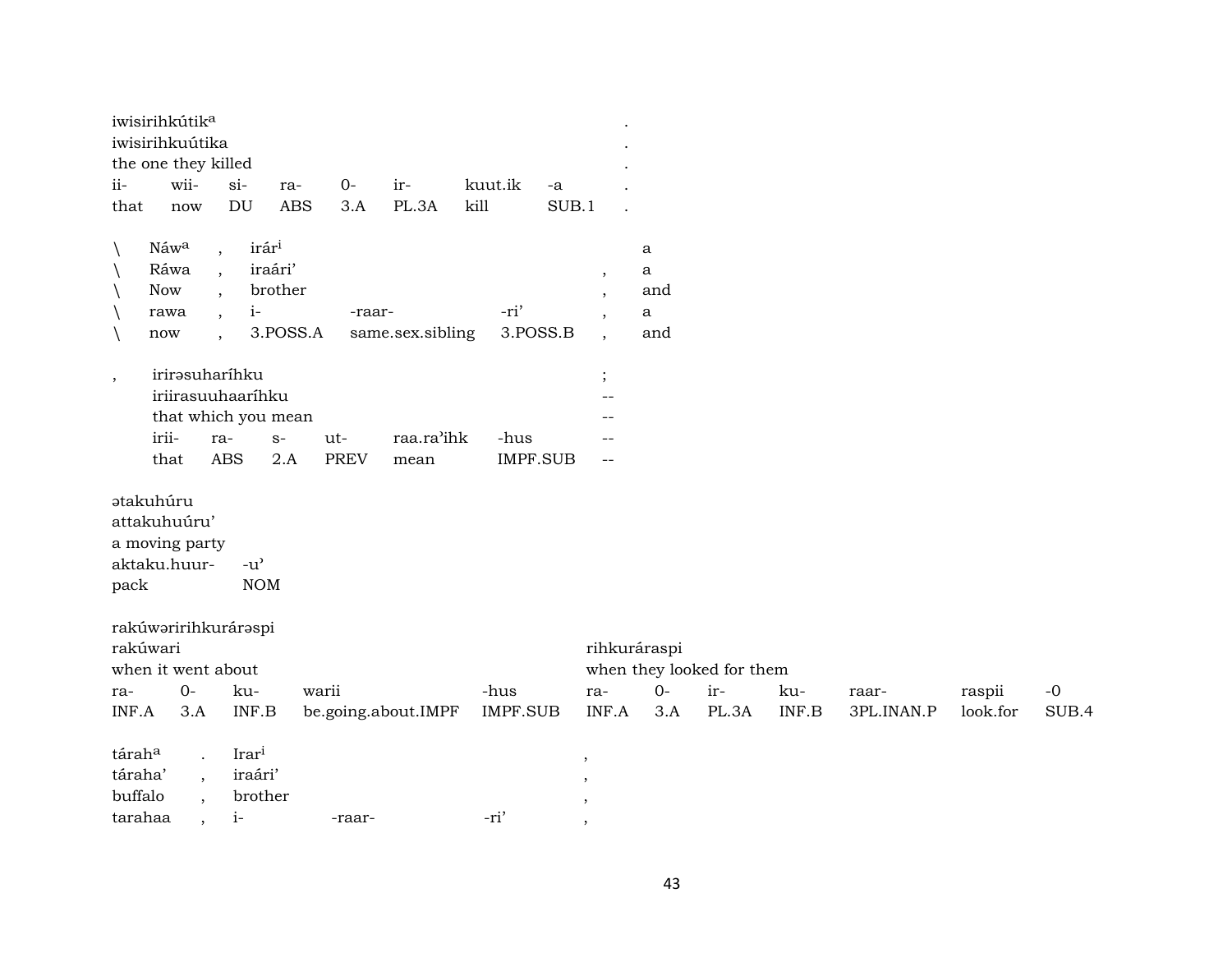| it was bad<br>kara-                                               | karawiturúkstahi<br>karawituurúkstaahi<br>wi- | ti-                      | $0-$                                                     | uur-                 | uks-                        | raa-         | hiir                                        | $-0$        |
|-------------------------------------------------------------------|-----------------------------------------------|--------------------------|----------------------------------------------------------|----------------------|-----------------------------|--------------|---------------------------------------------|-------------|
| NEG                                                               | QUOT                                          | IND.3A                   | 3.A                                                      | PREV                 | <b>AOR</b>                  | way          | be.good                                     | <b>PERF</b> |
| hišəsk <sup>i</sup><br>,<br>hi<br>and<br>hi<br>and                | caskí<br>a little<br>caskii<br>a.little       | I saw it<br>rii-<br>ASSR | ritúhairit <sup>n</sup><br>rituúhaa'iirit<br>$t-$<br>1.A | $ut-$<br><b>PREV</b> | raa-<br>way                 | iirik<br>see | $-0$<br>PERF                                | ,           |
| kakúrahi<br>Kaakúraahi<br>It was not good<br>kaaki-<br>NEG.IND.3A | $0-$<br>3.A                                   | uur-<br><b>PREV</b>      | raa-<br>way                                              | hiir<br>be.good      | $-0$                        | PERF         |                                             |             |
| Naripákusu<br>Raaripákusu'<br>Soldiers<br>raa-<br>way             | ri.apak<br>oppose.relinquishing               |                          | -hus                                                     | <b>IMPF.SUB</b>      | $-u^{\prime}$<br><b>NOM</b> |              |                                             |             |
| wirakuwárik <sup>i</sup><br>wirakuwaáriki<br>wii-<br>when         | when they were posted<br>ra-<br>INF.A         | $0-$<br>3.A              | ku-<br>INF.B                                             | waa-<br>DIST         | arik<br>be.standing         | -i           | ,<br>,<br>SUB.2<br>$\overline{\phantom{a}}$ |             |
| naripákus <sup>u</sup>                                            |                                               |                          |                                                          |                      |                             |              |                                             |             |

buffalo , 3.POSS.A same.sex.sibling 3.POSS.B ,

raaripákusu'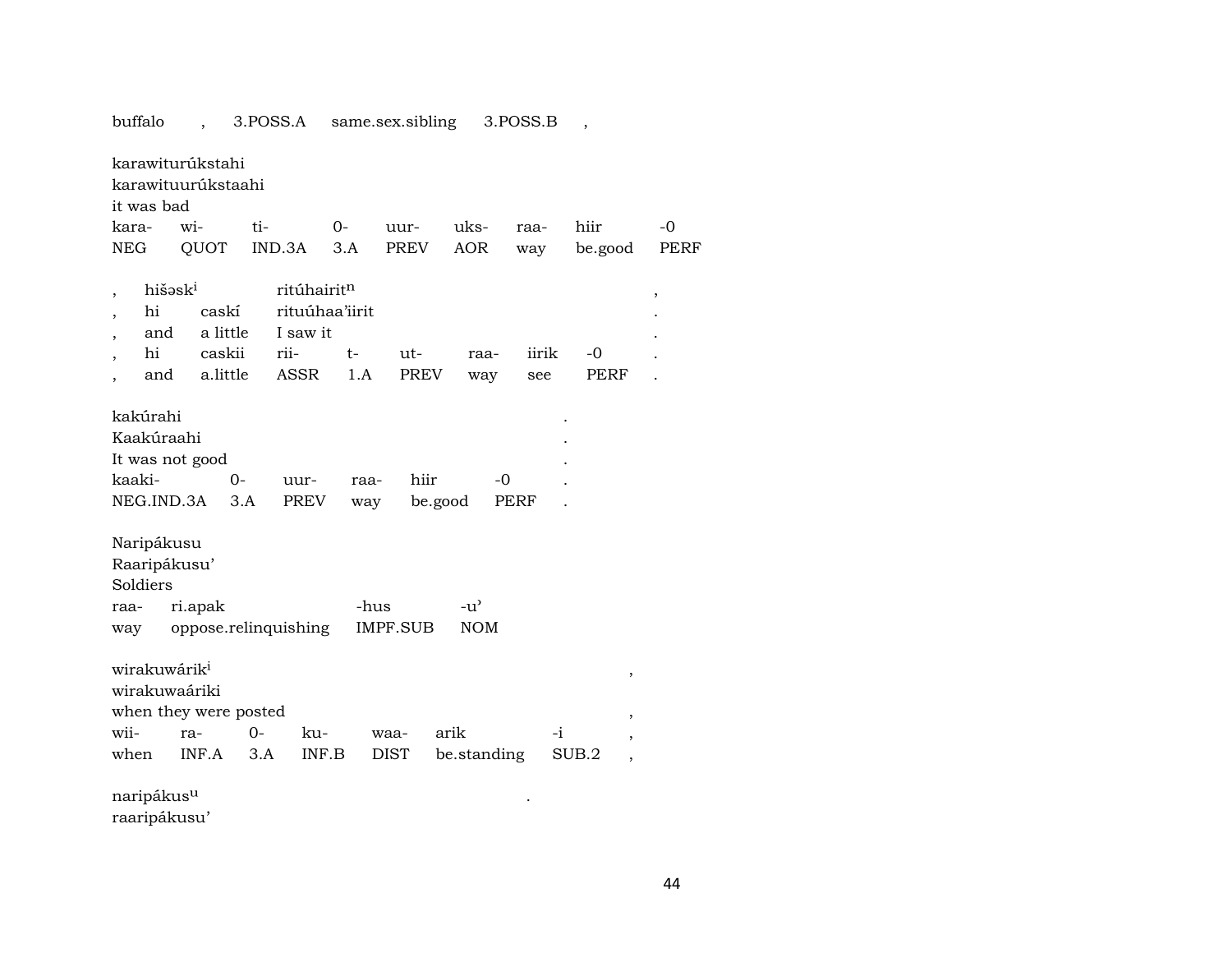| soldiers                 |         |                      |       |                 |             |               |                    |            |                      |             |      |       |             |
|--------------------------|---------|----------------------|-------|-----------------|-------------|---------------|--------------------|------------|----------------------|-------------|------|-------|-------------|
| raa-                     | ri.apak |                      |       | -hus            |             | $-u^{\prime}$ |                    |            |                      |             |      |       |             |
| way                      |         | oppose.relinquishing |       | <b>IMPF.SUB</b> |             | <b>NOM</b>    |                    |            |                      |             |      |       |             |
| Hawakakítaku             |         |                      |       |                 |             |               |                    | hítaku     |                      |             |      |       |             |
| hawá                     | kaakí'  |                      |       |                 |             | táku'         |                    | hiítaku    |                      |             |      |       |             |
| also                     |         | it was not           |       |                 |             |               | someone            | over there |                      |             |      |       |             |
| haawa                    | kaaki-  |                      | $0-$  | $\mathbf 0$     | $-0$        | taku          |                    | hii-       |                      | -taku       |      |       |             |
| also                     |         | NEG.IND.3A           | 3.A   | be              | <b>PERF</b> |               | someone            | other      |                      | LOC         |      |       |             |
| raruít <sup>a</sup>      |         |                      |       |                 |             |               |                    |            |                      |             |      |       |             |
| raaruu'iíta              |         |                      |       |                 |             |               |                    |            |                      |             |      |       |             |
| were he just to go       |         |                      |       |                 |             |               |                    |            |                      |             |      |       |             |
| raa-                     | ruu-    | ii-                  | $O -$ | at              | -a          |               |                    |            |                      |             |      |       |             |
| just                     | then    | SUBJ.3A              | 3.A   | go              | SUB.1       |               |                    |            |                      |             |      |       |             |
| rakurakútik <sup>a</sup> |         |                      |       |                 |             |               | kírik <sup>u</sup> |            |                      |             |      |       |             |
| rakuraakuútika           |         |                      |       |                 |             |               | kíriku'            |            |                      |             |      |       |             |
| to kill them             |         |                      |       |                 |             |               | anything           |            |                      |             |      |       |             |
| ra-                      | $0-$    | ku-                  | raa-  | kuut.ik         | $-a$        |               | kirikuu            |            |                      |             |      |       |             |
| INF.A                    | 3.A     | INF.B                | way   | kill            |             | SUB.1         | anything           |            | $\ddot{\phantom{a}}$ |             |      |       |             |
| Niát                     |         |                      |       |                 |             |               |                    |            |                      |             |      |       |             |
| Ri'aát                   |         |                      |       |                 |             |               |                    |            |                      |             |      |       |             |
| Summer                   |         |                      |       |                 |             |               |                    |            |                      |             |      |       |             |
| ri'aat                   |         |                      |       |                 |             |               |                    |            |                      |             |      |       |             |
| summer                   |         |                      |       |                 |             |               |                    |            |                      |             |      |       |             |
| tihitatúhairitn          |         |                      |       |                 |             |               |                    |            |                      |             |      |       |             |
| tiíhi'                   |         |                      |       |                 |             |               | Tatuúhaa'iirit     |            |                      |             |      |       |             |
| it was                   |         |                      |       |                 |             |               | I saw it           |            |                      |             |      |       |             |
| ti-                      | $0 -$   | ihii                 |       |                 | $-0$        |               | ta-                |            | $t-$                 | ut-         | raa- | iirik | $-0$        |
| IND.3A                   | 3.A     | be.in.a.place/time   |       |                 | <b>PERF</b> |               | IND.1/2A           |            | 1.A                  | <b>PREV</b> | way  | see   | <b>PERF</b> |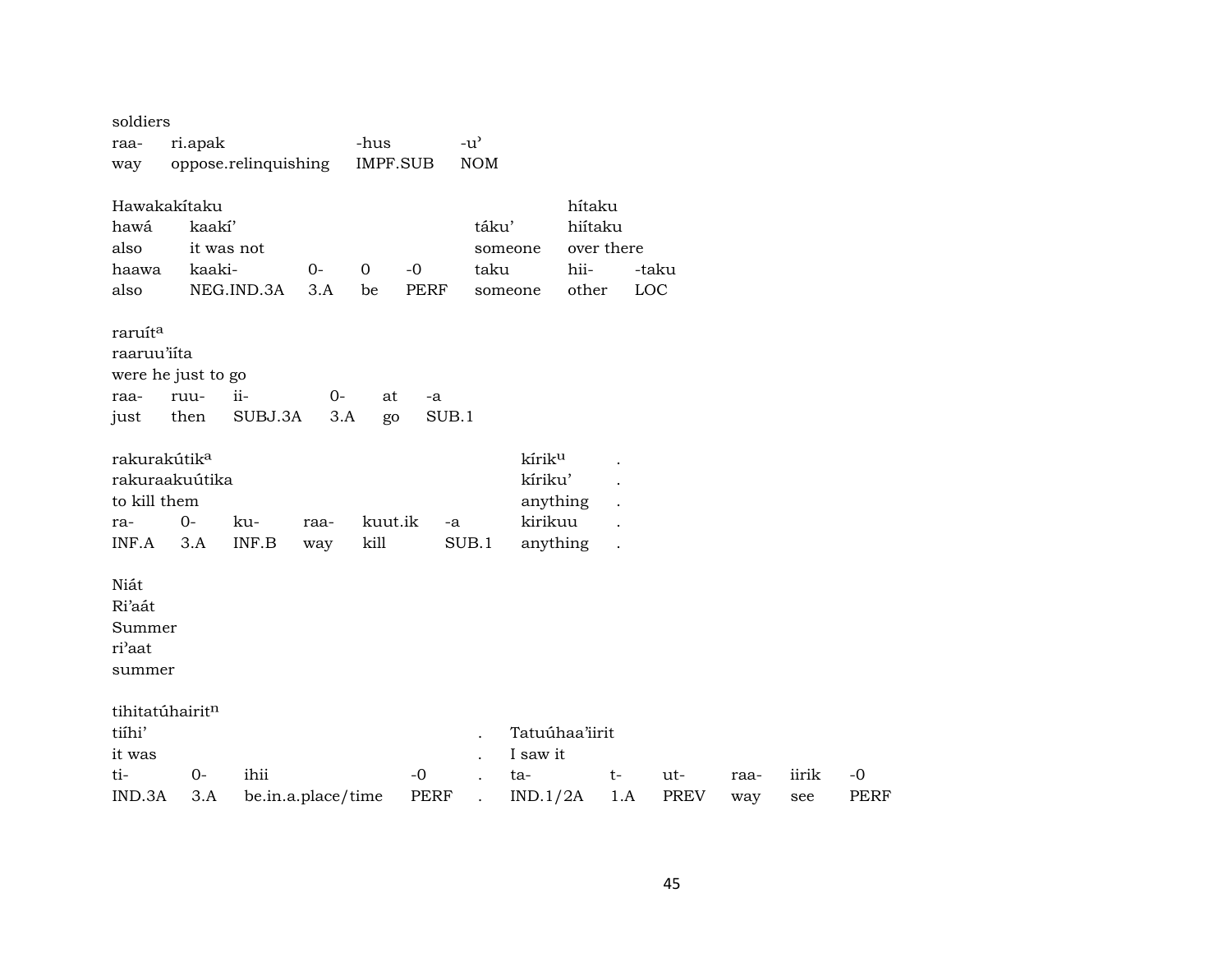|                                                          | Niáttihi<br>Ri'aát<br>Summer                                     | tiíhi'<br>it was            |       |           |                    |                  |                                        |      |   |    |
|----------------------------------------------------------|------------------------------------------------------------------|-----------------------------|-------|-----------|--------------------|------------------|----------------------------------------|------|---|----|
|                                                          | ri'aat                                                           | ti-                         | $0-$  | ihii      |                    |                  | $-0$                                   |      |   |    |
|                                                          | summer                                                           | IND.3A                      | 3.A   |           | be.in.a.place/time |                  | PERF                                   |      |   |    |
|                                                          |                                                                  |                             |       |           |                    |                  |                                        |      |   |    |
| Hiríhwak <sup>i</sup>                                    |                                                                  |                             |       |           |                    |                  |                                        |      |   |    |
| Hi                                                       | ríhwaki'                                                         |                             |       |           |                    | ,                | $\epsilon\epsilon$                     |      |   |    |
| And                                                      | they said                                                        |                             |       |           |                    |                  | $\boldsymbol{\zeta}\boldsymbol{\zeta}$ |      |   |    |
| hi                                                       | ra-                                                              | $O -$                       | ir-   | waki      | $-0$               |                  | $\pmb{\mathsf{H}}$                     |      |   |    |
| and                                                      | ABS                                                              | 3.A                         | PL.3A | say.PL    | PERF               |                  | $\pmb{\mathsf{H}}$                     |      |   |    |
|                                                          |                                                                  |                             |       |           |                    |                  |                                        |      |   |    |
| Kíwiku<br>Kíwiiku'<br>kiwiik                             | Buffalo bulls<br>buffalo.bull                                    | $-u^{\prime}$<br><b>NOM</b> |       |           |                    |                  |                                        |      |   |    |
|                                                          | tihariraráhatn<br>tihaariiraárahat<br>they were passing by there |                             |       |           |                    |                  |                                        |      |   |    |
| tii-                                                     | haa-                                                             | rii-                        | $O -$ | raar-     |                    | a.hak            |                                        | -0   |   |    |
| here                                                     | here                                                             | ASSR                        | 3.A   | PL.INDV.A |                    | extend.in.a.line |                                        | PERF |   |    |
| kísašk <sup>i</sup><br>Kísacki<br>Meat<br>kisaac<br>meat | -kis<br>DIM                                                      |                             |       |           |                    |                  |                                        |      |   |    |
|                                                          | kusiríhkura <sup>a</sup>                                         |                             |       |           |                    |                  |                                        |      |   |    |
|                                                          | kusirihkúra'a                                                    |                             |       |           |                    |                  |                                        |      |   |    |
|                                                          | you will bring it                                                |                             |       |           |                    |                  |                                        |      |   |    |
| ku-                                                      | $si-$                                                            | ra-                         | $0-$  | $a-$      | ir-                |                  | ku-                                    | ra-  | a | -0 |
|                                                          |                                                                  |                             |       |           |                    |                  |                                        |      |   |    |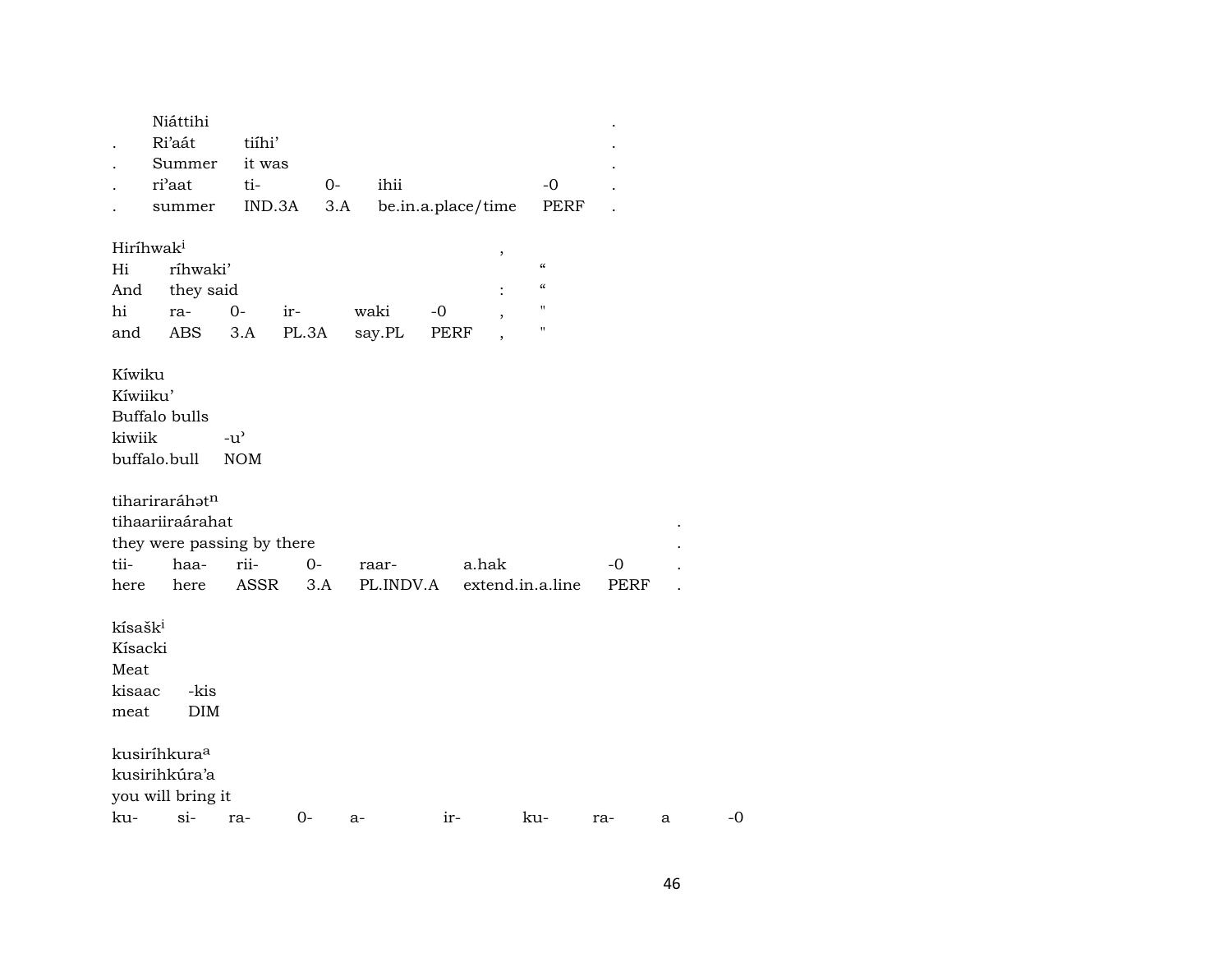**INDF** DU INF.A 3.A PREV.3A 3.INDF INF.B PORT SUB.3 come

| $\bullet$<br>$\cdot$ | $\mathbf{H}$<br>$^{\prime}$<br>$\mathbf{H}$<br>$\mathbf{H}$ |             |                                                              |                            |                  |             |
|----------------------|-------------------------------------------------------------|-------------|--------------------------------------------------------------|----------------------------|------------------|-------------|
|                      | Náwa<br>Ráwa<br><b>Now</b><br>rawa<br>now                   | ,<br>,<br>, | irár <sup>i</sup><br>iraári'<br>brother<br>$1 -$<br>3.POSS.A | -raar-<br>same.sex.sibling | -ri'<br>3.POSS.B | ,<br>٠<br>, |

## hikišipitakuharawarúkstir $^{\rm u}$

|  |                                 | hi kici piíta kuuharaawaarúkstiiru' |  |  |                                                      |  |  |  |  |  |
|--|---------------------------------|-------------------------------------|--|--|------------------------------------------------------|--|--|--|--|--|
|  | and but a man he consecrated it |                                     |  |  |                                                      |  |  |  |  |  |
|  |                                 |                                     |  |  | hi kici wiita kuur- ra- 0- raa- waarukstii -ra'uk -0 |  |  |  |  |  |
|  |                                 |                                     |  |  | and but man DUB ABS 3.A way be.holy CAUS PERF        |  |  |  |  |  |

| irirušúksahu |                       |        |             |            |    |       |          | ٠ |  |
|--------------|-----------------------|--------|-------------|------------|----|-------|----------|---|--|
|              | iriirucúksahu         |        |             |            |    |       |          | ٠ |  |
|              | the way it used to be |        |             |            |    |       |          | ٠ |  |
| irii-        | ra-                   | $()$ - | $ut-$       | $11ks - 0$ |    | -а    | -hus     |   |  |
| that         | ABS                   | 3.A    | <b>PREV</b> | AOR        | be | SUB.1 | IMPF.SUB |   |  |

Hinaripákus<sup>u</sup>

| Hi  | raaripákusu'                      |      |                    |  |  |  |  |  |  |  |
|-----|-----------------------------------|------|--------------------|--|--|--|--|--|--|--|
|     | And soldiers                      |      |                    |  |  |  |  |  |  |  |
| hi  | raa- ri.apak                      | -hus | $-11$ <sup>2</sup> |  |  |  |  |  |  |  |
| and | way oppose.relinquishing IMPF.SUB |      | NOM                |  |  |  |  |  |  |  |

wiriwár $\mathfrak{i}\mathfrak{t}^n$ 

wiiriiwaárit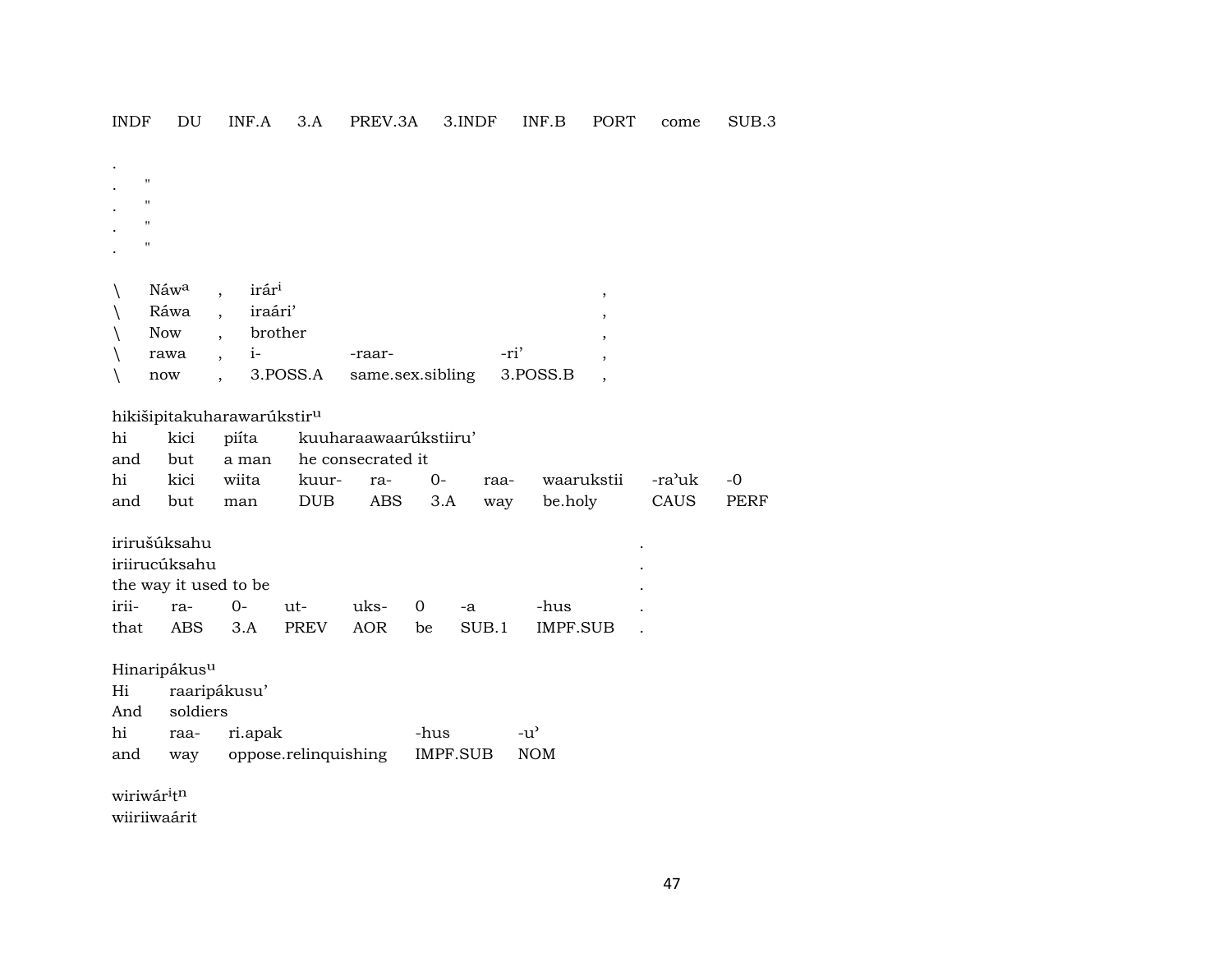|                            | they now stood                   |            |                          |                |        |              |             |       |
|----------------------------|----------------------------------|------------|--------------------------|----------------|--------|--------------|-------------|-------|
| wii-                       | rii-                             | $0-$       | waa-                     | arik           |        | $-0$         |             |       |
| now                        | ASSR                             | 3.A        | <b>DIST</b>              | be.standing    |        | PERF         |             |       |
|                            |                                  |            |                          |                |        |              |             |       |
|                            | kararakuhuriwáw <sup>i</sup>     |            |                          |                |        |              |             |       |
|                            | kararakuuhuriiwaáwi              |            |                          |                |        |              |             |       |
|                            | their not going around           |            |                          |                |        |              |             |       |
| kara-                      | ra-                              | $O -$      | ku-                      | $i-$           | hurii  |              | -waa        | $-wi$ |
| NEG                        | INF.A                            | 3.A        | INF.B                    | <b>SEQ</b>     |        | go.around.PL | <b>DIST</b> | SUB.L |
| kírik <sup>u</sup>         |                                  |            | Hikišíkiwik <sup>u</sup> |                |        |              |             |       |
| kíriku'                    |                                  | Hi         | kici                     | kíwiiku'       |        |              |             |       |
|                            | anything<br>$\ddot{\phantom{a}}$ | And        | but                      | a buffalo bull |        |              |             |       |
| kirikuu                    | $\ddot{\phantom{a}}$             | hi         | kici                     | kiwiik         |        | -น'          |             |       |
|                            | anything<br>$\ddot{\phantom{a}}$ | and        | but                      | buffalo.bull   |        | <b>NOM</b>   |             |       |
|                            |                                  |            |                          |                |        |              |             |       |
|                            | sikuhihahkahúhurəs               |            |                          |                |        |              |             |       |
|                            | sikúhiihaahkahúhuras             |            |                          |                |        |              |             |       |
|                            | they found it in a hollow        |            |                          |                |        |              |             |       |
| $\sin$                     | kuur-                            | ra-        | 0-                       | ir-            |        | haahka.huur- | huras       | -0    |
| $\mathop{\rm DU}\nolimits$ | <b>DUB</b>                       | ABS        | 3.A                      | PL.3A          | hollow |              | find        | PERF  |
|                            |                                  |            |                          |                |        |              |             |       |
|                            | Sikuhíhkutitn                    |            |                          |                |        |              |             |       |
|                            | Sikuuhíhkuutit                   |            |                          |                |        |              |             |       |
|                            | They killed it                   |            |                          |                |        |              |             |       |
|                            | $\sin$<br>kuur-                  | ra-        | $O-$                     | $ir-$          |        | kuut.ik      | -0          |       |
|                            | DU<br><b>DUB</b>                 | <b>ABS</b> | 3.A                      | PL.3A          | kill   |              | PERF        |       |
|                            | iriwiruriwišat <sup>a</sup>      |            |                          |                |        |              |             |       |
|                            | iriwiruuriwicata                 |            |                          |                |        |              |             |       |
|                            | whereupon he arrived there       |            |                          |                |        |              |             |       |
| irii-                      | wii-                             | ruu-       | ri-                      |                | 0-     | wic.at       | -a          |       |
| when                       | when                             | there      |                          | CONT.3A        | 3.A    | arrive       | SUB.1       |       |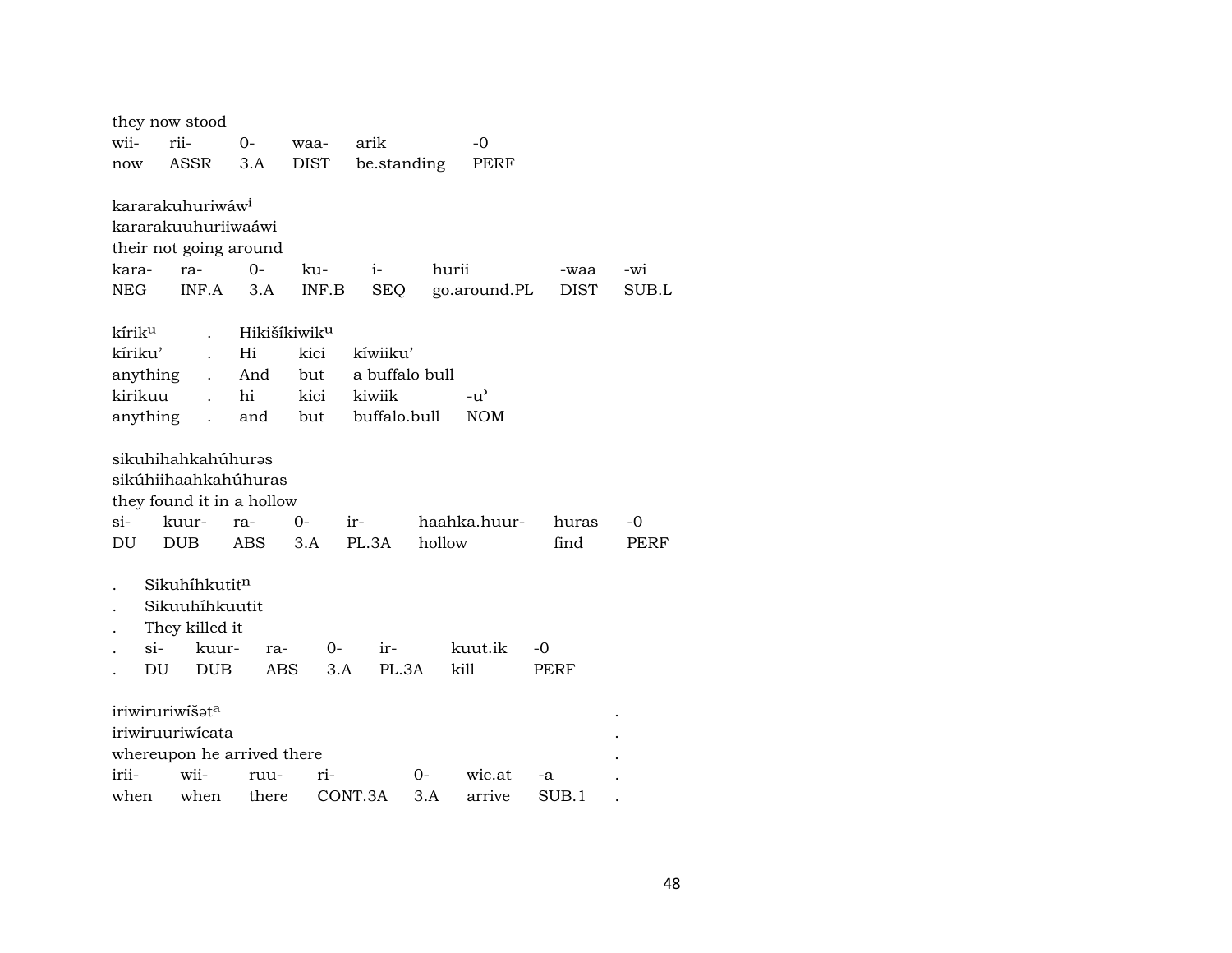|                      | Kišiwitatiráit <sup>a</sup>      |                             |          |                    |      |             |            |           |               | $\, ,$ |             |
|----------------------|----------------------------------|-----------------------------|----------|--------------------|------|-------------|------------|-----------|---------------|--------|-------------|
| Kici                 |                                  | witatiraá'iita              |          |                    |      |             |            |           |               |        |             |
| But                  |                                  | I knew of it                |          |                    |      |             |            |           |               |        |             |
|                      | kici wii-                        | ta-                         |          |                    | $t-$ | ir-         |            | raa.iita  | $-0$          |        |             |
| but                  | $\operatorname{now}$             |                             | IND.1/2A |                    | 1.A  | PREV.1/2A   |            | know      | PERF          |        |             |
|                      | hikišikaratašikskas <sup>a</sup> |                             |          |                    |      |             |            |           | šíru          | Ţ      |             |
| hi                   | kici                             |                             |          | karaátacikskasa    |      |             |            |           | círu          |        |             |
| and                  | but                              |                             |          | I was not sensible |      |             |            |           | yet           |        |             |
| hi                   | kici                             | ka-                         |          | ra-                | $t-$ | aciks.ka.sa |            | -0        | ciruu         |        |             |
| and                  | but                              | NEG                         |          | ABS                | 1.A  | be.sensible |            | PERF      | yet           |        |             |
|                      | Nihuksutatuhákirik <sup>u</sup>  |                             |          |                    |      |             |            |           |               |        |             |
|                      | Ríhuksu'                         |                             |          | tatuuhaákiriku     |      |             |            |           |               |        |             |
| Only                 |                                  |                             |          | I looked at it     |      |             |            |           |               |        |             |
| rihuks               |                                  | $-u^{\prime}$               | ta-      |                    | t-   | ut-         | rak-       |           | kirik.kus     | -0     |             |
| alone                |                                  | <b>NOM</b>                  |          | IND.1/2A           |      | 1.A<br>PREV |            | $1/2$ .PL | look.at       | PERF   |             |
|                      |                                  |                             |          |                    |      |             |            |           |               |        |             |
| $\bullet$            |                                  |                             |          |                    |      |             |            |           |               |        |             |
|                      |                                  |                             |          |                    |      |             |            |           |               |        |             |
|                      |                                  |                             |          |                    |      |             |            |           |               |        |             |
|                      |                                  |                             |          |                    |      |             |            |           |               |        |             |
|                      |                                  |                             |          |                    |      |             |            |           |               |        |             |
|                      |                                  |                             |          |                    |      |             |            |           |               |        |             |
|                      | Hisikuhihakákuskus               |                             |          |                    |      |             |            |           |               |        |             |
| Hi                   |                                  | sikúhiihaahkákuskus         |          |                    |      |             |            |           |               |        |             |
| And                  |                                  | they set the parfleche down |          |                    |      |             |            |           |               |        |             |
| hi                   | $\sin$                           | kuur-                       |          | ra-                | $0-$ | ir-         | ut-        |           | raar.ka.kus-  | kus.k  | $-0$        |
| and                  | DU                               | <b>DUB</b>                  |          | ABS                | 3.A  | PL.3A       | <b>BEN</b> |           | parfleche     | put    | <b>PERF</b> |
| $\ddot{\phantom{0}}$ | Hinaripákus <sup>u</sup>         |                             |          |                    |      |             |            |           |               |        |             |
|                      | Hi                               | raaripákusu'                |          |                    |      |             |            |           |               |        |             |
|                      | And                              | the soldiers                |          |                    |      |             |            |           |               |        |             |
|                      | hi                               | raa-                        |          | ri.apak            |      |             | -hus       |           | $-u^{\prime}$ |        |             |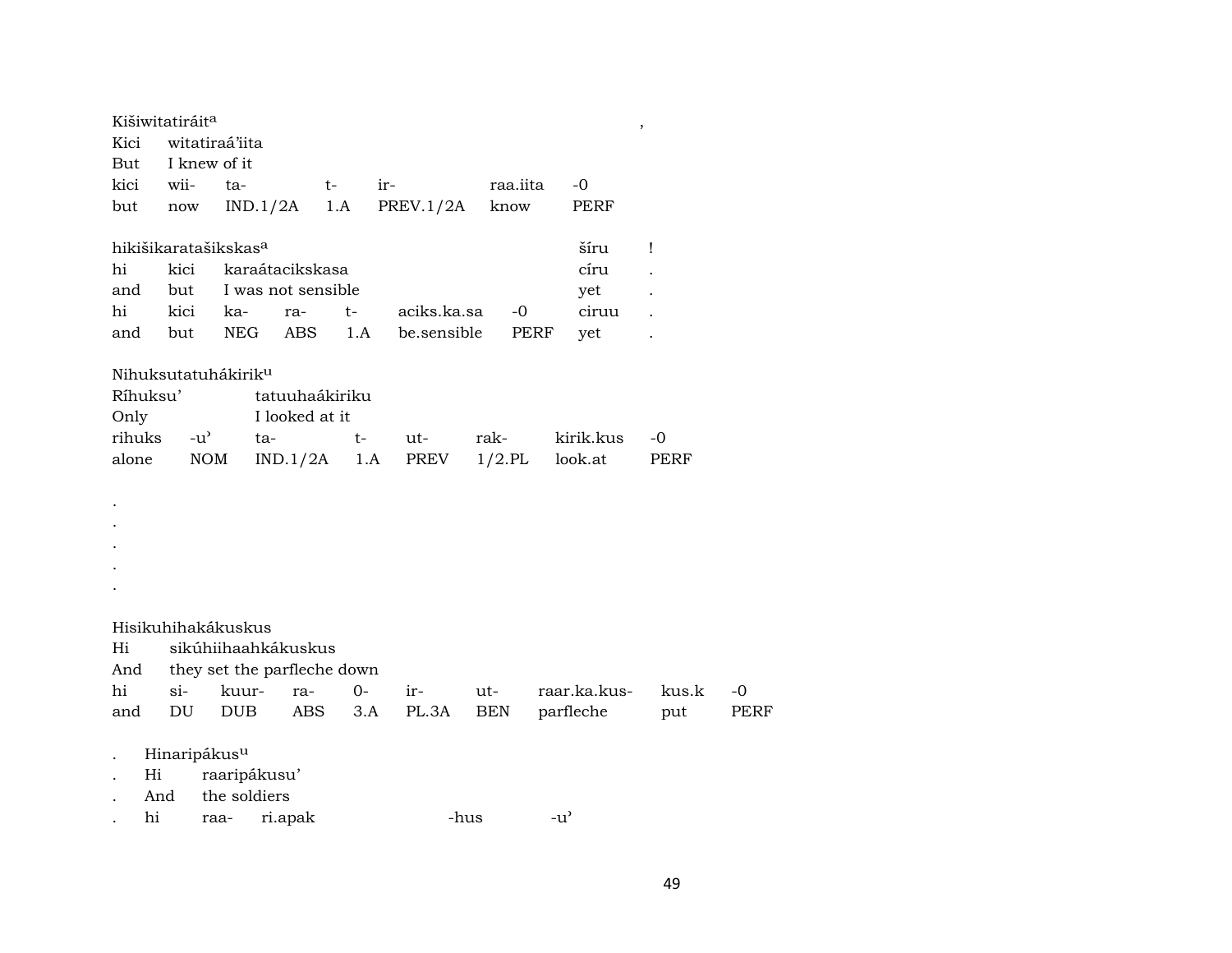| and                                                                          | way               |                     | oppose.relinquishing                                              |           | IMPF.SUB                                                                            | <b>NOM</b>                                        |                                |                                            |
|------------------------------------------------------------------------------|-------------------|---------------------|-------------------------------------------------------------------|-----------|-------------------------------------------------------------------------------------|---------------------------------------------------|--------------------------------|--------------------------------------------|
| riwârít <sup>n</sup><br>riiwaárit<br>they stood<br>rii-<br>ASSR              | 0-<br>3.A         | waa-<br><b>DIST</b> | arik<br>be.standing                                               | -0        | PERF                                                                                |                                                   |                                |                                            |
| Tihwakíah <sup>u</sup><br>Tihwakí'aahu'<br>They were saying<br>ti-<br>IND.3A | $0-$<br>3.A       | ir-<br>PL.3A        | waki.a<br>say.PL.IMPF                                             |           | $\overline{\phantom{a}}$<br>$\bullet$<br>-:hus<br>$\cdot$<br><b>IMPF</b><br>$\cdot$ | $\epsilon$<br>$\epsilon$<br>$\epsilon$<br>11<br>" |                                |                                            |
| Asakípiriru<br>Asaakípiriiru'<br>A Young Dog<br>asaa-<br>dog                 | kipiriir<br>young | -น'<br>NOM          | tíka <sup>a</sup><br>tiíkaa'a<br>it is the lodge<br>ti-<br>IND.3A | 0-<br>3.A | akaa                                                                                | be.a.dwelling                                     | $\overline{\phantom{0}}$<br>ЕX | $^{\prime}$<br>$^{\prime}$<br>11<br>Ħ<br>Π |

## $N$ ihuksuraripákus $^{\text{u}}$

| Ríhuksu' |        |          | raaripákusu'             |          |        |  |
|----------|--------|----------|--------------------------|----------|--------|--|
| Only     |        | soldiers |                          |          |        |  |
| rihuks   | $-11'$ |          | raa- ri.apak             | -hus     | $-11'$ |  |
| alone    | NOM    |          | way oppose.relinquishing | IMPF.SUB | NOM.   |  |

Hi̇̃pitk<sup>u</sup><br>Hi

pítku<br>two And hi pitku and two

 ${\bf s}$ ikuruhirikúsit $^{\rm n}$ 

sikuruuhiriikúsit .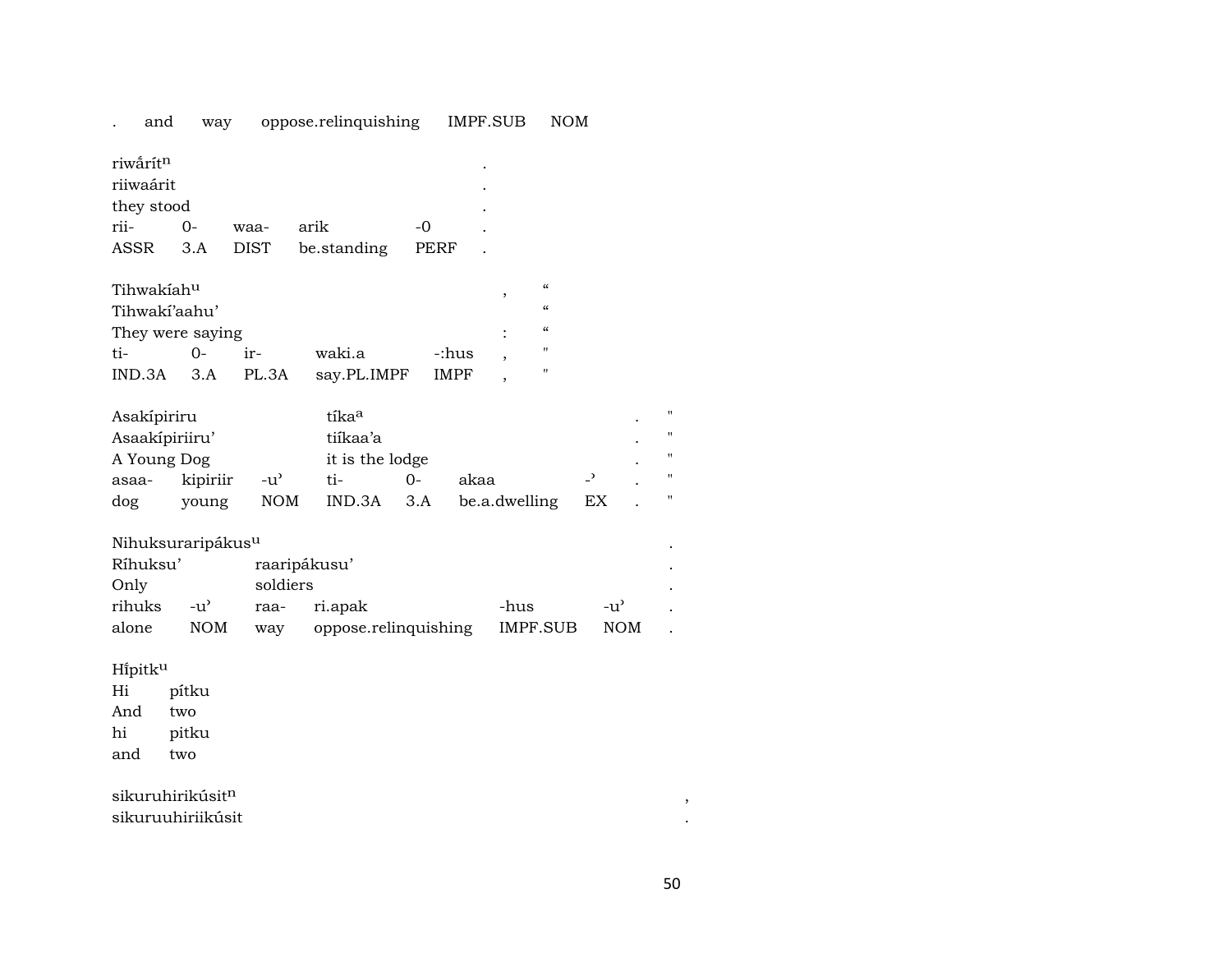|                                              |                                                              | then they selected them (du)      |                      |                  |                                     |                                                                                      |             |             |             |      |             |                           |            |
|----------------------------------------------|--------------------------------------------------------------|-----------------------------------|----------------------|------------------|-------------------------------------|--------------------------------------------------------------------------------------|-------------|-------------|-------------|------|-------------|---------------------------|------------|
| $si-$                                        | kuruur-                                                      | ri-                               | $0-$                 | ir-              | $i-$                                | kusik                                                                                | $-0$        |             |             |      |             |                           |            |
| DU                                           | $\rm DUB$                                                    | CONT.3A                           | 3.A                  | PL.3A            | <b>SEQ</b>                          | pick.up                                                                              | <b>PERF</b> |             |             |      |             |                           |            |
| $\boldsymbol{\mathcal{C}}$                   | Kuhihwaki<br>Kuuhíhwaki'<br>They said<br>kuur-<br><b>DUB</b> | $0-$<br>ra-<br><b>ABS</b><br>3.A  | ir-<br>PL.3A         | waki<br>say.PL   | $-0$<br><b>PERF</b>                 |                                                                                      |             |             |             |      |             |                           |            |
|                                              | naripákus <sup>u</sup>                                       |                                   |                      |                  |                                     | $\pmb{\zeta}\pmb{\zeta}$                                                             |             |             |             |      |             |                           |            |
|                                              | raaripákusu'                                                 |                                   |                      |                  |                                     | $\boldsymbol{\mathcal{C}}$                                                           |             |             |             |      |             |                           |            |
|                                              | the soldiers                                                 |                                   |                      |                  |                                     | $\boldsymbol{\zeta}\boldsymbol{\zeta}$                                               |             |             |             |      |             |                           |            |
| raa-                                         | ri.apak                                                      |                                   | -hus                 |                  | $-u$ <sup><math>\prime</math></sup> | $^{\prime\prime}$                                                                    |             |             |             |      |             |                           |            |
| way                                          |                                                              | oppose.relinquishing              |                      | <b>IMPF.SUB</b>  | <b>NOM</b>                          | $\pmb{\mathsf{H}}$                                                                   |             |             |             |      |             |                           |            |
| Hiru<br>Then<br>hiruu                        | hirusikstaktarakísašk <sup>i</sup><br>bring it<br>$i-$       | síkstaktaraa'<br>$S-$             | ir-                  |                  | uks-                                | rak-                                                                                 | raar-       |             | ra-         | a    | $-0$        | kísacki<br>meat<br>kisaac | -kis       |
| then                                         | CONT.1/2A                                                    | $2.A$                             |                      | <b>PREV.1/2A</b> | <b>JUSS</b>                         | $1/2$ .PL                                                                            | 3PL.INAN.P  |             | <b>PORT</b> | come | <b>PERF</b> | meat                      | <b>DIM</b> |
| áharuš <sup>i</sup><br>áharuuci<br>ar-<br>EV | its lying over yonder<br>ra-<br><b>ABS</b>                   | $0 -$<br>ar-<br>3.A<br>${\rm EV}$ | ra.uc<br>be.lying.PL | $-i$             | SUB.2                               | $^{\prime}$<br>$^{\prime\prime}$<br>$\pmb{\mathsf{H}}$<br>$^{\prime}$<br>$^{\prime}$ |             |             |             |      |             |                           |            |
|                                              | Pitkurusikuruhirikúsitn                                      |                                   |                      |                  |                                     |                                                                                      |             |             |             |      |             |                           |            |
| Pítku                                        |                                                              | síkuruuhiriikúsit                 |                      |                  |                                     |                                                                                      |             |             |             |      |             |                           |            |
| Two                                          |                                                              | then they selected them (du)      |                      |                  |                                     |                                                                                      |             |             |             |      |             |                           |            |
| pitku                                        | $si-$                                                        | kuruur-                           | ri-                  | $0-$             | ir-                                 | $i-$                                                                                 | kusik       | $-0$        |             |      |             |                           |            |
| two                                          | DU                                                           | <b>DUB</b>                        | CONT.3A              | 3.A              | PL.3A                               | <b>SEQ</b>                                                                           | pick.up     | <b>PERF</b> |             |      |             |                           |            |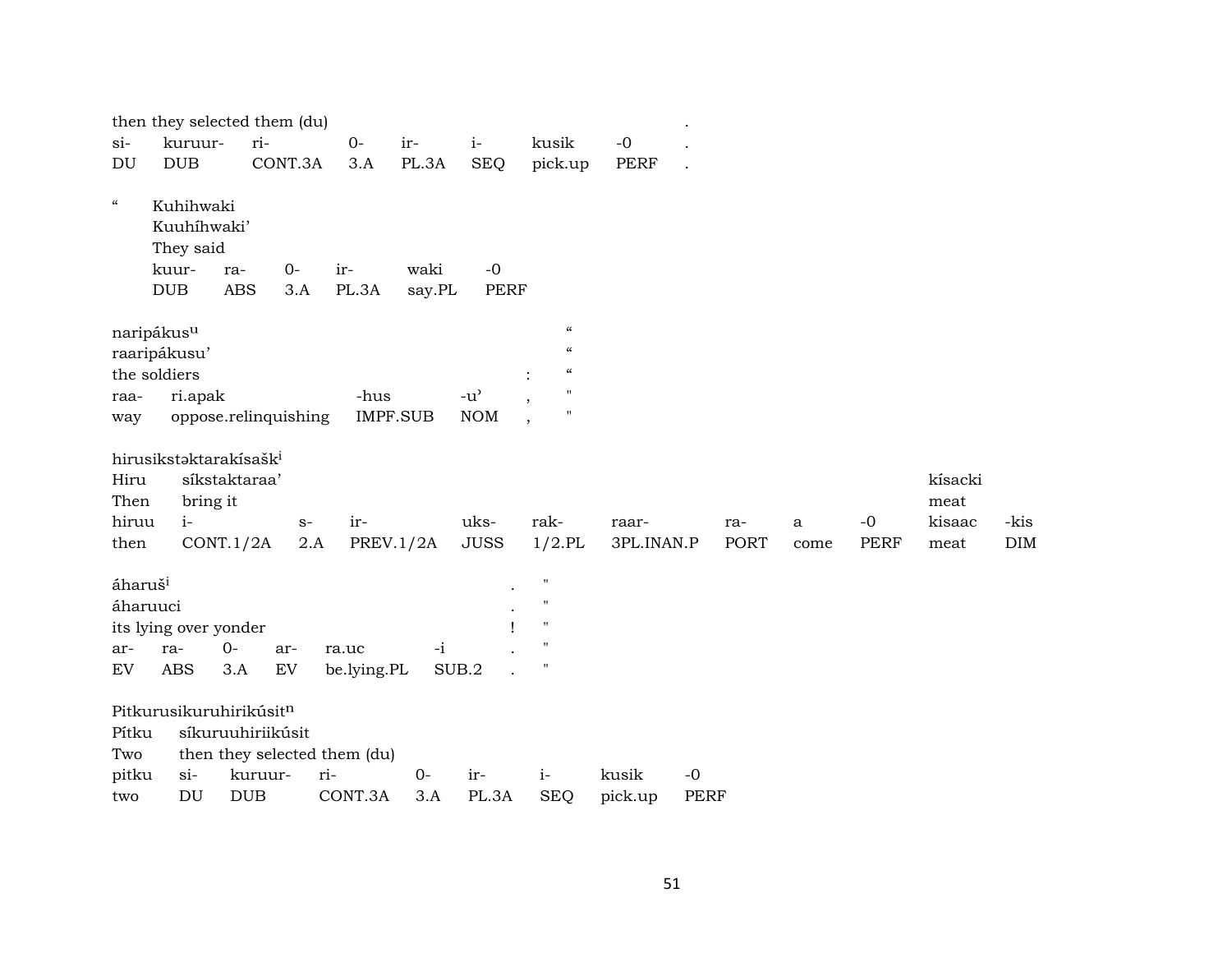|                |                            |                          | sikararakukirikáhur <sup>u</sup> |                     |            |         |                |       |                |  |
|----------------|----------------------------|--------------------------|----------------------------------|---------------------|------------|---------|----------------|-------|----------------|--|
|                |                            |                          | sikararakuukirikaáhuuru          |                     |            |         |                |       |                |  |
| $\overline{ }$ |                            |                          | ones (du) who were mean          |                     |            |         |                |       |                |  |
|                | $\sin$                     | kara-                    | ra-                              | 0-                  | ku-        |         | kirik.kaa.huur | -u    |                |  |
|                | DU                         | <b>NEG</b>               | INF.A                            | 3.A                 | INF.B      | be.kind |                |       | SUB.D          |  |
|                |                            |                          |                                  |                     |            |         |                |       |                |  |
|                | Hitakaráhis <sup>u</sup>   |                          |                                  | ríhwak <sup>i</sup> |            |         |                |       |                |  |
| Hi             |                            | takaaraáhisu'            |                                  | ríhwaki'            |            |         |                |       |                |  |
| And            |                            | suddenly                 |                                  | they said           |            |         |                |       |                |  |
| hi             |                            | takaaraahis              | -u'                              | ra-                 | $0-$       | ir-     | waki           |       | -0             |  |
| and            |                            | all.at.once              | <b>NOM</b>                       | <b>ABS</b>          | 3.A        | PL.3A   | say.PL         |       | PERF           |  |
|                |                            |                          |                                  |                     |            |         |                |       |                |  |
|                | $\boldsymbol{\mathcal{C}}$ | Witirapot                |                                  |                     |            |         |                |       | $\blacksquare$ |  |
|                | $\pmb{\zeta}\pmb{\zeta}$   | Witiirapat               |                                  |                     |            |         |                |       | "              |  |
|                | "                          |                          | They are fighting                |                     |            |         |                |       | "              |  |
|                | $\pmb{\mathsf{H}}$         | wi-                      | ti-                              | 0-                  | ir-        | apak    | -0             |       | $\blacksquare$ |  |
|                | н                          | <b>TOUQ</b>              | IND.3A                           | 3.A                 | PL.3A      | fight   | <b>PERF</b>    |       | "              |  |
|                |                            |                          |                                  |                     |            |         |                |       |                |  |
| Akiíraku       |                            |                          |                                  |                     |            |         |                | pīta  |                |  |
| Aki            |                            |                          | íraaku                           |                     |            |         |                | piíta |                |  |
|                | And here                   |                          | that one                         |                     |            |         |                | man   |                |  |
| $a-$           | ki                         | $ii -$                   | ra-                              | 0-                  | kus        |         | -0             | wiita |                |  |
| and            | there                      |                          | that<br>ABS                      | 3.A                 | be.sitting |         | SUB.4          |       |                |  |
|                |                            |                          |                                  |                     |            |         |                | man   |                |  |
|                |                            |                          |                                  |                     |            |         |                |       |                |  |
|                | irikúrəra <sup>u</sup>     |                          |                                  |                     |            |         |                |       |                |  |
|                | iriikuráraa'u              |                          |                                  |                     |            |         |                |       |                |  |
|                |                            | the one who owned it     |                                  |                     |            |         |                |       |                |  |
| irii-          | ku-                        | ra-                      | 0-                               | $a-$                |            | raa-    | 0<br>-u        |       |                |  |
| that           | <b>INDF</b>                |                          | ABS<br>3.A                       | POSS.3A             |            | way     | SUB.D<br>be    |       |                |  |
|                |                            |                          |                                  |                     |            |         |                |       |                |  |
|                | wiahuhahúkat <sup>a</sup>  |                          |                                  |                     |            |         |                |       |                |  |
|                |                            | wi'ahuhaáhuukata         |                                  |                     |            |         |                |       |                |  |
|                |                            | after they rushed inside |                                  |                     |            |         |                |       |                |  |
| wii-           | ar-                        | ra-                      | 0-                               | ut-                 | raar-      |         | huuk-          | at    | -a             |  |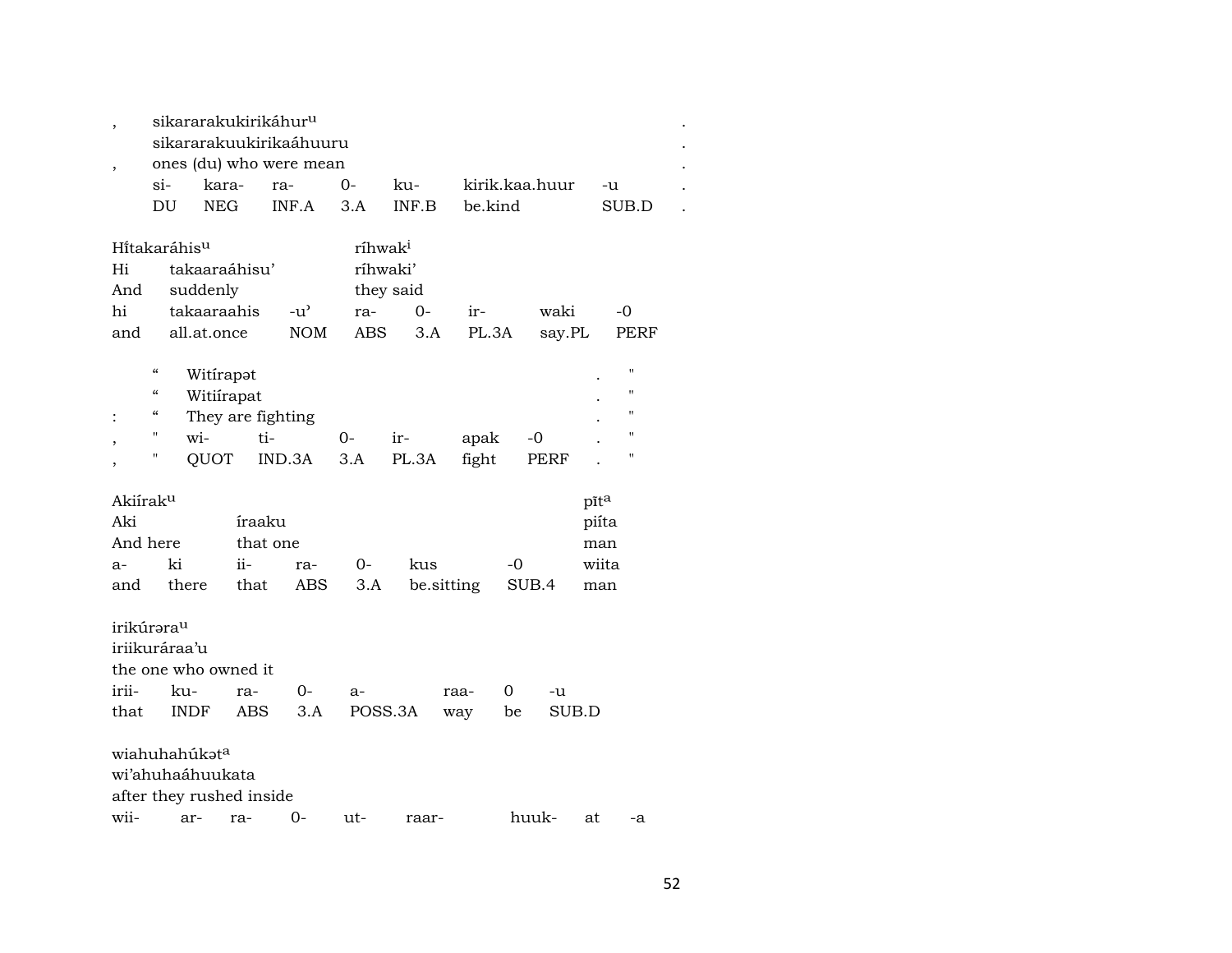|  |  |  |  |  | when EV ABS 3.A BEN PL.INDV.A into go SUB.1 |  |  |  |
|--|--|--|--|--|---------------------------------------------|--|--|--|
|--|--|--|--|--|---------------------------------------------|--|--|--|

| ahíhwak <sup>i</sup> |     |          |           |        |      | $\epsilon$ |
|----------------------|-----|----------|-----------|--------|------|------------|
| ahíhwaki'            |     |          |           |        |      | $\epsilon$ |
| they said            |     |          |           |        |      | $\epsilon$ |
| ar-                  | ra- | $\Omega$ | $ir-$     | waki   | -0   |            |
| EV                   | ABS |          | 3.A PL.3A | say.PL | PERF | п          |

## Kisaškitatíhatar<sup>a</sup>

| Kísacki<br>Meat      |        |                      |        | tatiíhattaara'<br>we came for it |      |       |           |         |                    |                |                                        |           |     |           |        |            |      |
|----------------------|--------|----------------------|--------|----------------------------------|------|-------|-----------|---------|--------------------|----------------|----------------------------------------|-----------|-----|-----------|--------|------------|------|
| kisaac               |        | -kis                 | ta-    |                                  | t-   | ir-   |           |         |                    | ut-            |                                        | rak-      |     | raar-     |        | a          | $-0$ |
|                      |        | DIM                  |        |                                  |      |       | PREV.1/2A |         |                    | <b>BEN</b>     |                                        | $1/2$ .PL |     | PL.INDV.A |        |            | PERF |
| meat                 |        |                      |        | $IND.1/2A$ 1.A                   |      |       |           |         |                    |                |                                        |           |     |           |        | come       |      |
| tíraruš <sup>i</sup> |        |                      |        |                                  |      |       |           |         |                    |                |                                        |           |     |           |        |            |      |
| tíraruuci            |        |                      |        |                                  |      |       |           |         | $\mathbf{H}$       |                |                                        |           |     |           |        |            |      |
| this lying           |        |                      |        |                                  |      |       |           |         | $\mathbf{H}$       |                |                                        |           |     |           |        |            |      |
| tii-                 | ra-    |                      | 0-     | ra.uc                            |      | $-i$  |           |         | $\pmb{\mathsf{H}}$ |                |                                        |           |     |           |        |            |      |
|                      |        |                      |        |                                  |      |       |           |         | $\pmb{\mathsf{H}}$ |                |                                        |           |     |           |        |            |      |
| this                 | ABS    |                      | 3.A    | be.lying.PL                      |      | SUB.2 |           |         |                    |                |                                        |           |     |           |        |            |      |
| Ahawákupīta          |        |                      |        |                                  |      |       |           |         |                    |                | $\boldsymbol{\zeta}\boldsymbol{\zeta}$ |           |     |           |        |            |      |
| Ahawáku'             |        |                      |        |                                  |      |       |           |         |                    | $^\mathrm{,}$  | $\mathcal{C}$                          |           |     |           |        |            |      |
|                      |        |                      |        |                                  |      |       | piíta     |         |                    |                | $\epsilon\epsilon$                     |           |     |           |        |            |      |
| He said              |        |                      |        |                                  |      |       |           | the man |                    | $\ddot{\cdot}$ | $\pmb{\mathsf{H}}$                     |           |     |           |        |            |      |
| ar-                  | ra-    | $0-$                 |        | waka'u                           | -0   |       | wiita     |         |                    | $\cdot$        |                                        |           |     |           |        |            |      |
| EV                   | ABS    |                      | 3.A    | say                              | PERF |       | man       |         |                    | $\overline{ }$ | "                                      |           |     |           |        |            |      |
|                      |        |                      |        |                                  |      |       |           |         |                    |                |                                        |           |     |           |        |            |      |
|                      |        | Isikaririsiraráhuhta |        |                                  |      |       |           |         |                    |                |                                        |           |     |           |        |            |      |
| L                    |        |                      |        | sikariirisiiraráhuhta            |      |       |           |         |                    |                |                                        |           |     |           |        |            |      |
| And                  |        |                      |        | you (du) cannot take it          |      |       |           |         |                    |                |                                        |           |     |           |        |            |      |
| $\mathbf{i}$         | $\sin$ |                      | karii- |                                  | rii- | $S-$  |           | $i-$    |                    | raar-          |                                        |           | ra- |           | uh     | -ta        |      |
| and                  | DU     |                      |        | EMPH.NEG                         | ASSR | 2.A   |           | SEQ     |                    | 3PL.INAN.P     |                                        |           |     | PORT      | go.INT | <b>INT</b> |      |
|                      |        |                      |        |                                  |      |       |           |         |                    |                |                                        |           |     |           |        |            |      |

tirawáruksti  $\cdot$ 

 $\begin{array}{cc} \star & & \\ \star & & \end{array}$ Tiraawaáruksti'  $\cdot$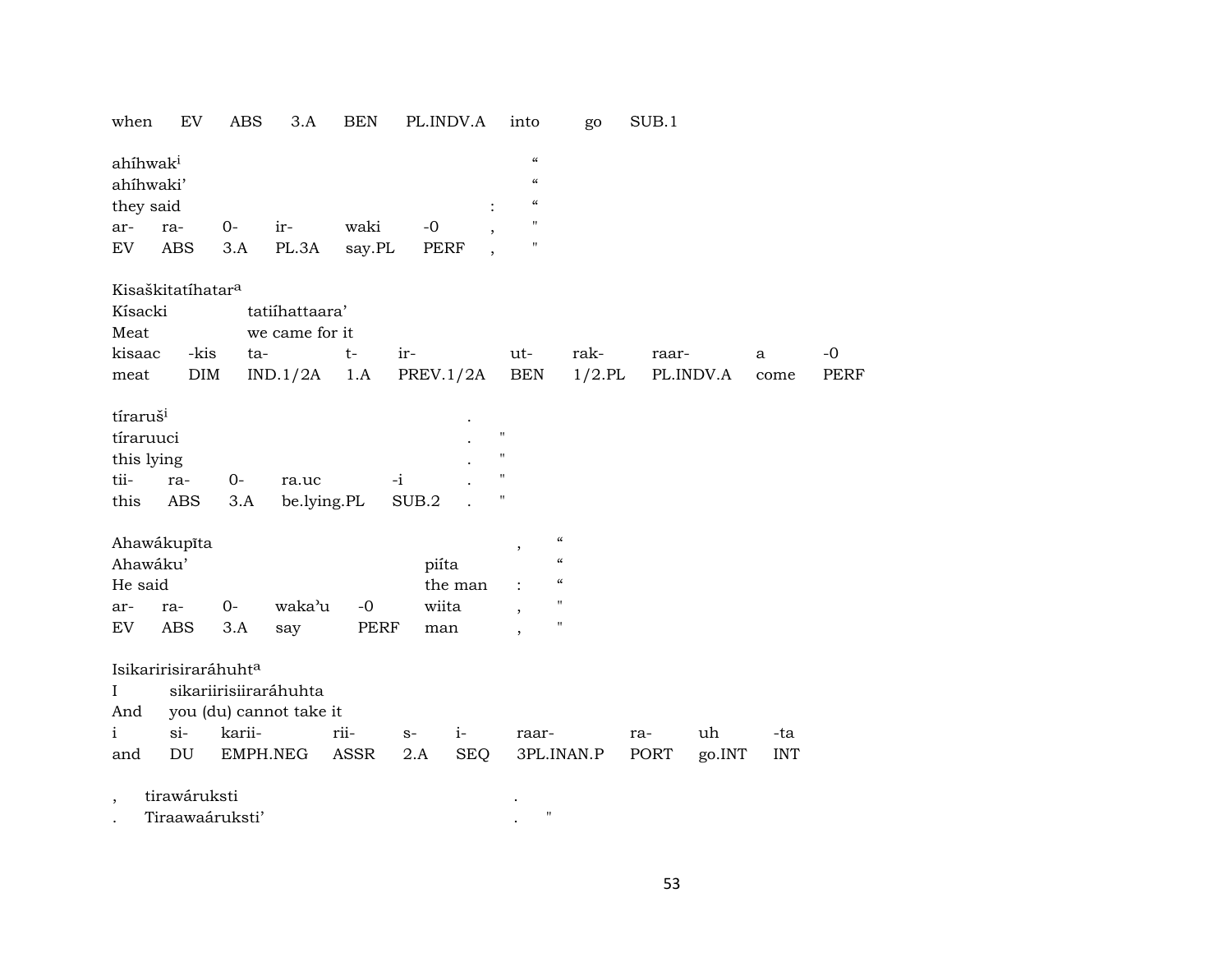|                    | It is holy                      |                |                               |              |             |                            |        | $\pmb{\mathsf{H}}$                     |       |             |                                                      |       |
|--------------------|---------------------------------|----------------|-------------------------------|--------------|-------------|----------------------------|--------|----------------------------------------|-------|-------------|------------------------------------------------------|-------|
|                    | ti-                             | $O-$           | raa-                          |              | waarukstii  | $-0$                       |        | $^{\prime\prime}$                      |       |             |                                                      |       |
|                    | IND.3A                          | 3.A            | way                           | be.holy      |             | PERF                       |        |                                        |       |             |                                                      |       |
|                    |                                 |                |                               |              |             | $\boldsymbol{\mathcal{C}}$ |        |                                        |       |             |                                                      |       |
|                    | Ahawáku<br>Ahawáku'             |                |                               |              |             | $\epsilon$                 |        |                                        |       |             |                                                      |       |
| He said            |                                 |                |                               |              |             | $\mathcal{C}\mathcal{C}$   |        |                                        |       |             |                                                      |       |
| ar-                | ra-                             | $0-$           | waka'u                        | $-0$         |             | $\pmb{\mathsf{H}}$         |        |                                        |       |             |                                                      |       |
| EV                 | <b>ABS</b>                      | 3.A            | say                           |              | PERF        | $\pmb{\mathsf{H}}$         |        |                                        |       |             |                                                      |       |
|                    |                                 |                |                               |              |             |                            |        |                                        |       |             |                                                      |       |
|                    | Isiriharáhuhta                  |                |                               |              |             |                            |        |                                        |       |             |                                                      |       |
| Ι                  |                                 | siriiharáhuhta |                               |              |             |                            |        |                                        |       |             |                                                      |       |
| And                |                                 |                | we are going to take it       |              |             |                            |        |                                        |       |             | Ţ                                                    |       |
| $\mathbf{i}$       | $si-$                           | rii-           | $t-$                          | raar-        |             | ra-                        |        | uh                                     |       | -ta         |                                                      |       |
| and                | DU                              | ASSR           | 1.A                           |              | 3PL.INAN.P  | PORT                       |        | go.INT                                 |       | <b>INT</b>  |                                                      |       |
|                    | Náwa                            |                | nikurihwakiáhu                |              |             |                            |        |                                        |       |             |                                                      |       |
| п                  | Ráwa                            |                | rikurihwakí'aahu'             |              |             |                            |        |                                        |       |             | $\, ,$                                               |       |
| $\blacksquare$     | Now                             |                | that is what they were saying |              |             |                            |        |                                        |       |             |                                                      |       |
| $\pmb{\mathsf{H}}$ | rawa                            | riku-          | ra-                           | $0 -$        | ir-         |                            | waki.a |                                        |       | -:hus       | $\, ,$                                               |       |
| $\pmb{\mathsf{H}}$ | now                             | that.is        | ABS                           | 3.A          | PL.3A       |                            |        | say.PL.IMPF                            |       | <b>IMPF</b> | $\overline{\phantom{a}}$<br>$\overline{\phantom{a}}$ |       |
|                    |                                 |                |                               |              |             |                            |        |                                        |       |             |                                                      |       |
|                    | tiraíwatn                       |                |                               |              |             |                            |        |                                        |       |             |                                                      |       |
|                    | tiiraa'iiwat                    |                |                               |              |             |                            |        | $\boldsymbol{\zeta}\boldsymbol{\zeta}$ |       |             |                                                      |       |
|                    | they were telling (ie agreeing) |                |                               |              |             |                            |        | $\pmb{\mathsf{H}}$                     |       |             |                                                      |       |
| ti-                | $0-$                            | ir-            |                               | raa.iiwaat   | $-0$        |                            |        | $\pmb{\mathsf{H}}$                     |       |             |                                                      |       |
|                    | IND.3A<br>3.A                   | PL.3A          |                               | tell.a.story |             | <b>PERF</b>                |        | п                                      |       |             |                                                      |       |
|                    | Karurakuwišat <sup>a</sup>      |                |                               |              |             |                            |        |                                        |       |             |                                                      |       |
|                    | Karú' ratkuwícata               |                |                               |              |             |                            |        |                                        |       |             |                                                      |       |
|                    | Can I get there                 |                |                               |              |             |                            |        |                                        |       |             |                                                      |       |
| ka-                |                                 | ra-            | $0-$                          | uu           | -0          | ra-                        |        | t-                                     | ku-   |             | wic.at                                               | -a    |
|                    | Y/N.INTER                       | ABS            | 3.A                           | be           | <b>PERF</b> | INF.A                      |        | 1.A                                    | INF.B |             | arrive                                               | SUB.1 |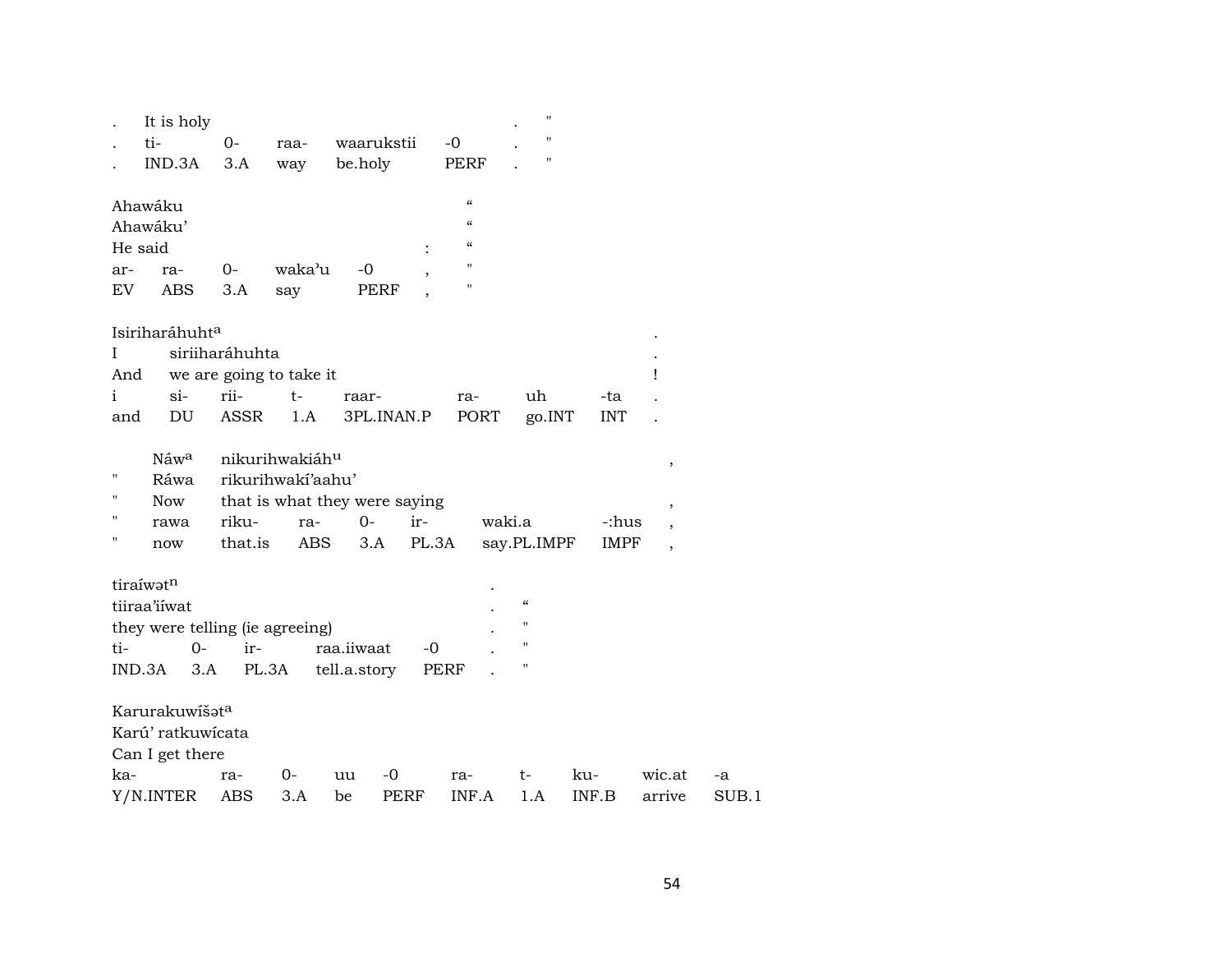| $\bullet$<br>5. | Tatiraitaríhuksa<br>Tatiraá'iita<br>I knew of it                    |             |                              |             |                                     |                     | ríhuksu'<br>just                          |                                                                                                |                        |       |
|-----------------|---------------------------------------------------------------------|-------------|------------------------------|-------------|-------------------------------------|---------------------|-------------------------------------------|------------------------------------------------------------------------------------------------|------------------------|-------|
| $\cdot$         | ta-                                                                 | $t-$        | ir-                          |             | raa.iita                            | $-0$                | rihuks                                    | $-u^{\prime}$                                                                                  |                        |       |
| $\bullet$       | IND.1/2A                                                            | 1.A         | PREV. $1/2A$                 |             | know                                | <b>PERF</b>         | alone                                     | <b>NOM</b>                                                                                     |                        |       |
| $\bullet$       | tatúhairitn<br>Tatuúhaa'iirit<br>I saw it<br>ta-<br>IND.1/2A        | $t-$<br>1.A | ut-<br><b>PREV</b>           | raa-<br>way | iirik<br>see                        | $-0$<br><b>PERF</b> |                                           |                                                                                                |                        |       |
|                 | hišikarurakutaitukút <sup>a</sup>                                   |             |                              |             |                                     |                     |                                           |                                                                                                |                        |       |
| kici            | karú' rakutá'ituukuuta                                              |             |                              |             |                                     |                     |                                           |                                                                                                |                        |       |
| but             |                                                                     |             | can he get through the crowd |             |                                     |                     |                                           |                                                                                                |                        |       |
| kici            | ka-                                                                 | ra-         | $0-$                         | uu          | $-0$                                | ra-                 | $0-$                                      | ku-                                                                                            | ta'ituuku.at           | -a    |
| but             | Y/N.INTER                                                           |             | <b>ABS</b><br>3.A            | be          | PERF                                | INF.A               | 3.A                                       | INF.B                                                                                          | make.one's.way.through | SUB.1 |
| P               | $\pmb{\mathsf{H}}$<br>$\pmb{\mathsf{H}}$<br>$\pmb{\mathsf{H}}$<br>" |             |                              |             |                                     |                     |                                           |                                                                                                |                        |       |
|                 | Arawitak <sup>a</sup> ráhis <sup>u</sup>                            |             |                              |             |                                     |                     |                                           |                                                                                                |                        |       |
| A               | raawiitakaaraáhisu'                                                 |             |                              |             |                                     |                     |                                           |                                                                                                |                        |       |
| And             | suddenly                                                            |             |                              |             |                                     |                     |                                           |                                                                                                |                        |       |
| a               | raa-                                                                | wii-        | takaaraahis                  |             | $-u$ <sup><math>\prime</math></sup> |                     |                                           |                                                                                                |                        |       |
| and             | just                                                                | now         | all.at.once                  |             | <b>NOM</b>                          |                     |                                           |                                                                                                |                        |       |
|                 | áhirapot<br>áhiirapat<br>they fought (over it)                      |             |                              |             |                                     | $\pmb{\mathsf{H}}$  | Naw <sup>a</sup> há<br>Ráwa<br><b>Now</b> | $\overline{\phantom{a}}$<br>haa<br>$\overline{\phantom{a}}$<br>see<br>$\overline{\phantom{a}}$ |                        |       |
| ar-             | $0-$<br>ra-                                                         | ir-         |                              | apak        | $-0$                                |                     | rawa                                      | haa<br>$\cdot$                                                                                 |                        |       |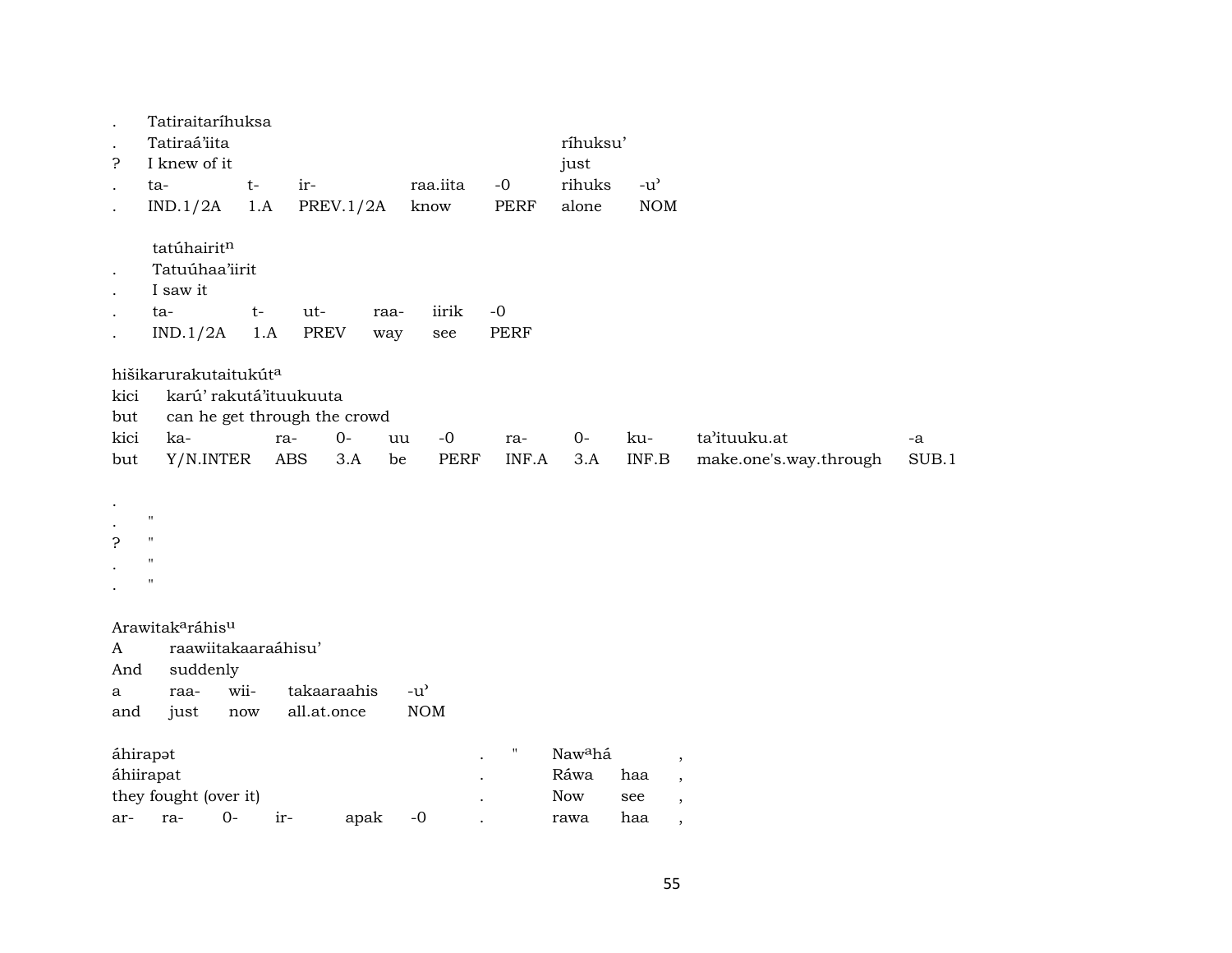EV ABS 3.A PL.3A fight PERF . now see , irár³ , iraári' , brother i- -raar- -ri' , 3.POSS.A same.sex.sibling 3.POSS.B , kakúrahi kaakúraahi . it was not good kaaki- 0- uur- raa- hiir -0 . NEG.IND.3A 3.A PREV way be.good PERF níšik $^{\rm i}$ Riíciki Knives riici -kis knife DIM hikuhirahkáruwat<sup>n</sup> hi kuuhiraahkáruuwat and they took them out hi kuur- ra- 0- ir- raar- kawat -ruu -0 and DUB ABS 3.A PL.3A 3PL.INAN.P take.out DIST PERF . Tirarikípit<sup>a</sup> . Tiraáriki piíta This one man . tii- ra- 0- arik -i wiita . this ABS 3.A be.standing SUB.2 man

hisikuhihkákawakatn

hi sikuuhihkákawaakat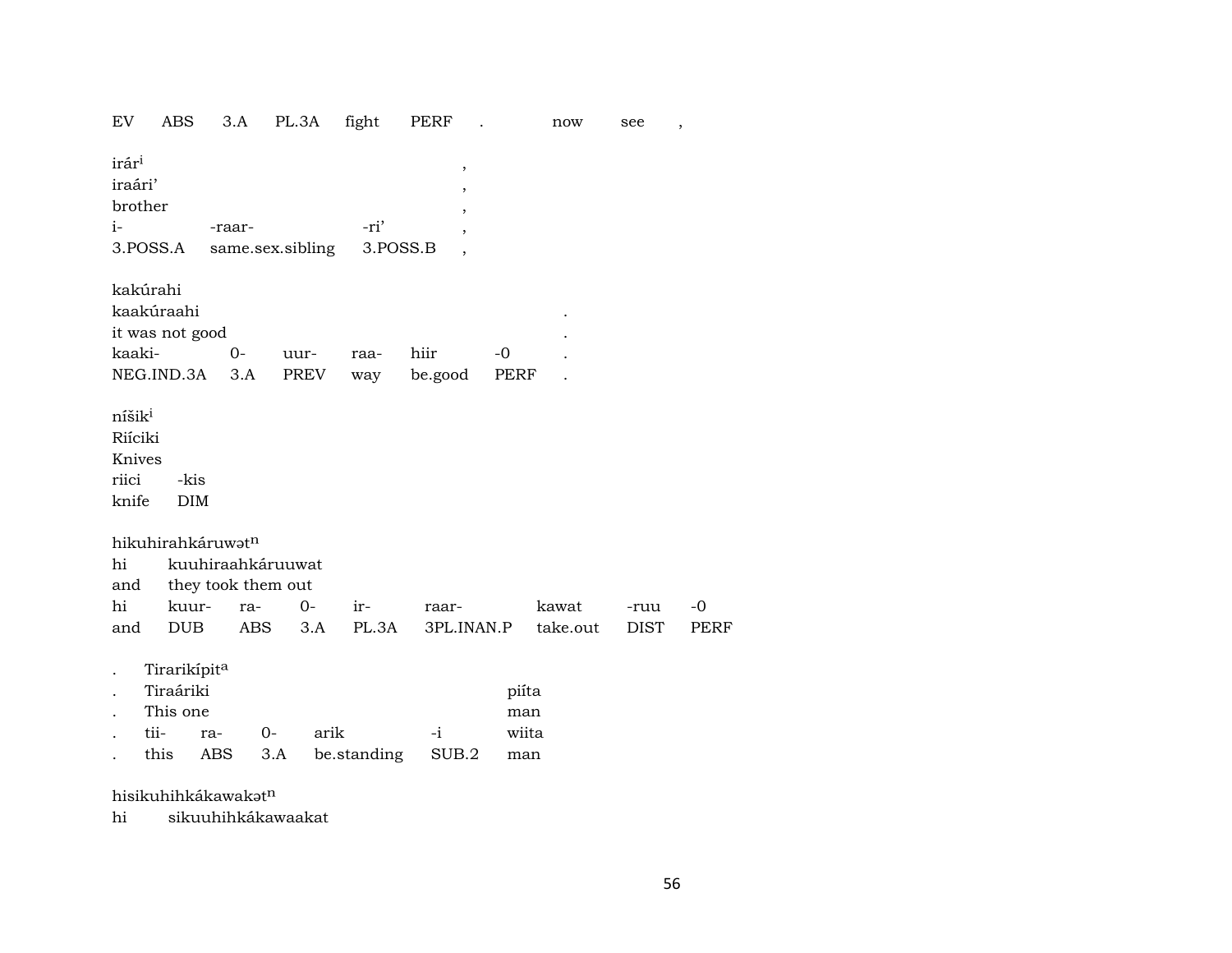| and                                      | they stabbed him several times |                      |     |       |         |             |                 |             |      |  |  |  |
|------------------------------------------|--------------------------------|----------------------|-----|-------|---------|-------------|-----------------|-------------|------|--|--|--|
| hi                                       | $\sin$                         | kuur-                | ra- | 0-    | ir-     | ka-         | ka.ukac.k       | -waa        | -0   |  |  |  |
| and                                      | DU                             | <b>DUB</b>           | ABS | 3.A   | PL.3A   | <b>ITER</b> | cut.up          | <b>DIST</b> | PERF |  |  |  |
|                                          |                                |                      |     |       |         |             |                 |             |      |  |  |  |
| $\cdot$                                  |                                |                      |     |       |         |             |                 |             |      |  |  |  |
|                                          |                                |                      |     |       |         |             |                 |             |      |  |  |  |
| $\cdot$                                  |                                |                      |     |       |         |             |                 |             |      |  |  |  |
| $\, ,$                                   |                                |                      |     |       |         |             |                 |             |      |  |  |  |
| $\cdot$                                  |                                |                      |     |       |         |             |                 |             |      |  |  |  |
|                                          |                                |                      |     |       |         |             |                 |             |      |  |  |  |
| hiirirurárih <sup>i</sup> t <sup>n</sup> |                                |                      |     |       |         |             |                 |             |      |  |  |  |
| hi                                       |                                | iriruuraárihit       |     |       |         |             |                 |             |      |  |  |  |
| and                                      |                                | that one being alone |     |       |         |             |                 |             |      |  |  |  |
| hi                                       | irii-                          | ruu-                 | ra- | $O -$ | $a-$    | $1-$        | rihik           |             | -0   |  |  |  |
| and                                      | that                           | then                 | ABS | 3.A   | PREV.3A | <b>SEQ</b>  | be.the.only.one |             | PERF |  |  |  |

| hi  |                     | iritaaruurikstá'uukut        |      |            |        |      |      |          |      |
|-----|---------------------|------------------------------|------|------------|--------|------|------|----------|------|
| and |                     | that one would reach for his |      |            |        |      |      |          |      |
| hi  | $\cdots$<br>$1r11-$ | ti-                          | $0-$ | ar-        | uur-   | iks- | ra-  | uukuk    | -0   |
| and | that                | $IND.3A$ $3.A$               |      | ${\rm EV}$ | POSS.P | hand | PORT | get.into | PERF |

| $\mathbf{a}$ | taahkákat                    |  |      | ٠ |  |
|--------------|------------------------------|--|------|---|--|
|              | and he would stab him        |  |      |   |  |
| $\mathbf{a}$ |                              |  |      |   |  |
| and          | $IND.3A$ $3.A$ $EV$ $cut.up$ |  | PERF |   |  |

 $\overline{\phantom{a}}$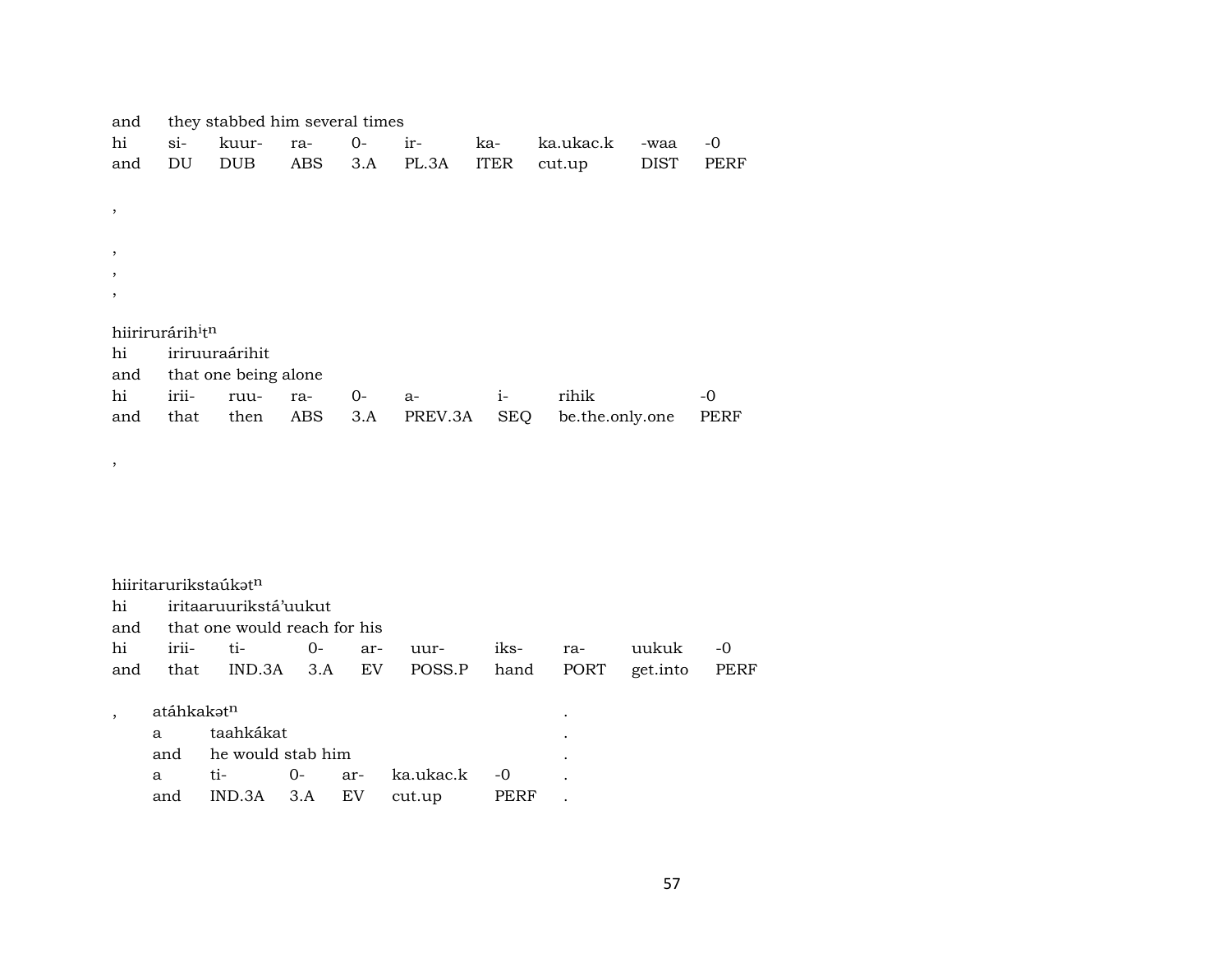|             |      |               | Takarahisurirápət                   |       |             |             |         |             |             | $\,$                     |
|-------------|------|---------------|-------------------------------------|-------|-------------|-------------|---------|-------------|-------------|--------------------------|
|             |      | Takaaraáhisu' |                                     |       | riirápat    |             |         |             |             |                          |
| Suddenly    |      |               |                                     |       | they fought |             |         |             |             | $\cdot$                  |
|             |      | takaaraahis   | $-u$ <sup><math>\prime</math></sup> | rii-  |             | $0-$        | ir-     | apak        | $-0$        | $\overline{\phantom{a}}$ |
| all.at.once |      |               | <b>NOM</b>                          |       | ASSR        | 3.A         | PL.3A   | fight       | PERF        |                          |
|             |      |               |                                     |       |             |             |         |             |             |                          |
|             |      |               | hiririkaruwátatn                    |       |             |             |         |             |             | šápatn                   |
| hi          |      |               | riirikáruuwatat                     |       |             |             |         |             |             | cápaat                   |
| and         |      |               | they ran outside                    |       |             |             |         |             |             | the women                |
| hi          |      | rii-          | $0-$                                | ir-   |             | ri.kawatak  |         | -ruu        | -0          | icapaak                  |
| and         |      | <b>ASSR</b>   | 3.A                                 | PL.3A |             | run.outside |         | <b>DIST</b> | <b>PERF</b> | woman                    |
|             |      |               |                                     |       |             |             |         |             |             |                          |
|             |      |               | rutirahkíkatn                       |       |             |             |         |             |             |                          |
|             |      |               | Ruutíraahkikat                      |       |             |             |         |             | $\, ,$      |                          |
|             |      |               |                                     |       |             |             |         |             |             |                          |
|             |      |               | Then they cried                     |       |             |             |         |             |             |                          |
|             | ruu- |               | ti-                                 | 0-    |             | raar-       |         | kikak<br>-0 |             |                          |
|             | then |               | IND.3A                              | 3.A   |             | PL.INDV.A   | cry     |             | PERF        |                          |
|             |      |               |                                     |       |             |             |         |             |             |                          |
| pírau       |      |               | $\cdot$                             |       |             |             |         |             |             |                          |
| piíra'u'    |      |               |                                     |       |             |             |         |             |             |                          |
|             |      | the children  |                                     |       |             |             |         |             |             |                          |
| piira       |      | $-u^{\prime}$ |                                     |       |             |             |         |             |             |                          |
| child       |      | <b>NOM</b>    |                                     |       |             |             |         |             |             |                          |
|             |      |               |                                     |       |             |             |         |             |             |                          |
|             |      |               | rutatikukstawiat                    |       |             |             |         |             |             | $\blacksquare$           |
|             |      |               | Ruutatikukstawi'at                  |       |             |             |         |             |             |                          |
|             |      |               | Then I ran among them               |       |             |             |         |             |             |                          |
| ruu-        |      | ta-           |                                     | t-    | $i-$        |             | kuks-   | tawi        | at          | $-0$                     |
| then        |      |               | IND.1/2A                            | 1.A   | <b>SEQ</b>  |             | fleeing | be.among    | go          | PERF                     |
|             |      |               |                                     |       |             |             |         |             |             |                          |
|             |      | Hírirapot     |                                     |       |             |             |         |             |             |                          |
|             | Hi   |               |                                     |       |             |             |         |             |             |                          |
|             |      |               | riirápat                            |       |             |             |         |             |             |                          |
|             | And  |               | they fought                         |       |             |             |         |             |             |                          |
|             | hi   |               | rii-                                | 0-    | ir-         |             | apak    | $-0$        |             |                          |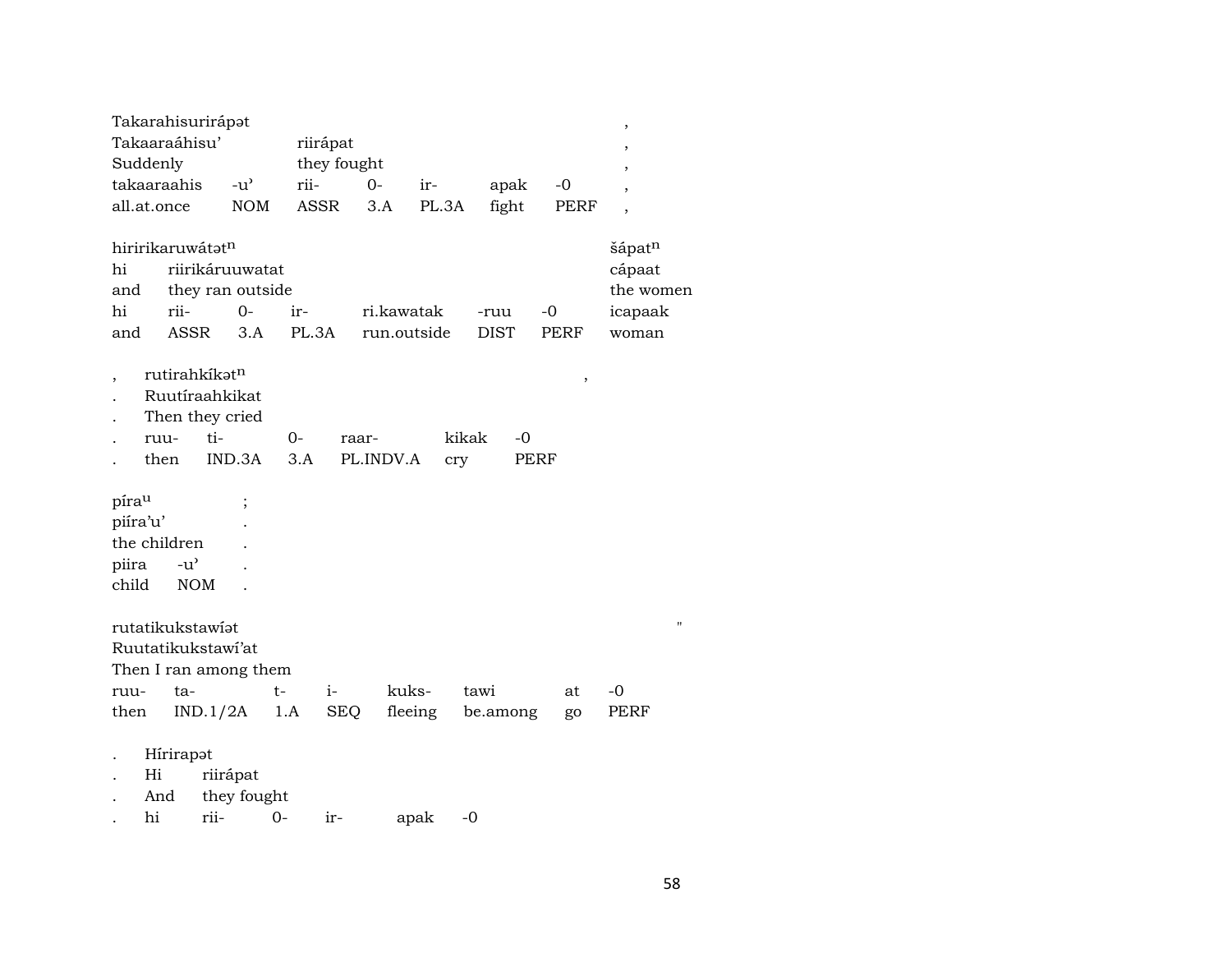## . and ASSR 3.A PL.3A fight PERF

| irírutahu   |              |                          |                               |                               |            |              |            |             |                    |            |      |
|-------------|--------------|--------------------------|-------------------------------|-------------------------------|------------|--------------|------------|-------------|--------------------|------------|------|
| iriíruutahu |              |                          |                               |                               |            |              |            |             |                    |            |      |
|             |              |                          | the way it used to be         |                               |            |              |            |             |                    |            |      |
| irii-       |              | ra-                      | 0-                            | ut-                           | 0          | -a           |            | -hus        |                    |            |      |
| that        |              | <b>ABS</b>               | 3.A                           | <b>PREV</b>                   | be         | SUB.1        |            | IMPF.SUB    |                    |            |      |
|             |              |                          |                               |                               |            |              |            |             |                    |            |      |
|             |              |                          | Wiruwiturahkúrit <sup>a</sup> |                               |            |              |            |             |                    |            |      |
|             |              |                          | Wiruuwitiirahkúrita           |                               |            |              |            |             |                    |            |      |
|             |              |                          |                               | Now they were bloody all over |            |              |            |             |                    |            |      |
| wii-        |              | ruu-                     | wi-                           | ti-                           |            | $0-$<br>$i-$ |            | raar-       | kurita             |            | $-0$ |
| now         |              | then                     | QUOT                          |                               | IND.3A     | 3.A          | <b>SEQ</b> | PL.INDV.A   |                    | be.bloody  | PERF |
|             | Tirára       |                          |                               |                               |            |              |            |             | níšik <sup>i</sup> |            |      |
|             | Tírara       |                          |                               |                               |            |              |            |             | riíciki            |            |      |
|             |              |                          | They had them                 |                               |            |              |            |             | knives             |            |      |
|             | ti-          |                          | $0 -$                         | ir-                           | raar-      |              | raah       | $-0$        | riici              | -kis       |      |
|             | IND.3A       |                          | 3.A                           | PL.3A                         |            | 3PL.INAN.P   | have       | <b>PERF</b> | knife              | <b>DIM</b> |      |
|             |              |                          | ikirikirutárist <sup>a</sup>  |                               |            |              |            |             |                    |            |      |
| ,           | $\mathbf{i}$ |                          |                               | kiriki ruutárista             |            |              |            |             |                    |            |      |
|             | and          |                          |                               | who could do anything         |            |              |            |             |                    | ς          |      |
|             | $\mathbf{i}$ |                          | kirikii                       | ra-                           | $0-$       | ut-          | aar        | -his        | -ta                |            |      |
|             |              |                          | what                          | <b>ABS</b>                    | 3.A        | <b>PREV</b>  | do         | <b>PERF</b> | <b>INT</b>         |            |      |
|             | and          |                          |                               |                               |            |              |            |             |                    |            |      |
|             |              |                          | nahkurikskáwatat <sup>n</sup> |                               |            |              |            |             |                    | ,          |      |
|             |              |                          | Raahkuurikskáwatat            |                               |            |              |            |             |                    |            |      |
|             |              |                          | When he dropped his knife     |                               |            |              |            |             |                    |            |      |
| ra-         |              | $0-$                     | ar-                           | ku-                           | $i-$       | riiks-       |            | kawatak     | $-0$               |            |      |
| INF.A       |              | 3.A                      | EV                            | INF.B                         | <b>SEQ</b> | arrow        |            | get.out     | SUB.4              |            |      |
|             |              |                          |                               |                               |            |              |            |             |                    |            |      |
|             |              | arutíhkakət <sup>n</sup> |                               |                               |            |              |            |             |                    |            |      |
| а           |              |                          | ruutíhkakat                   |                               |            |              |            |             |                    |            |      |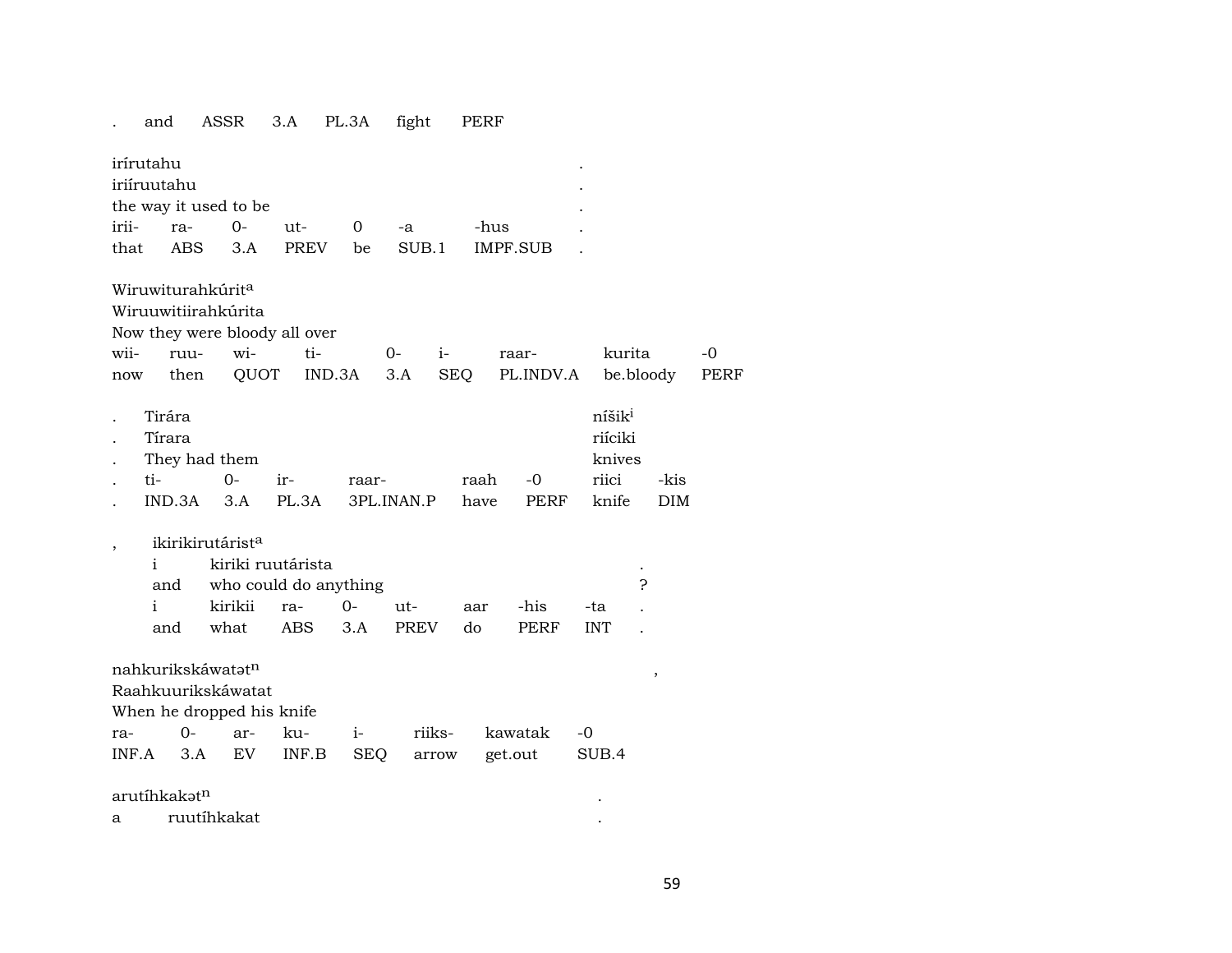| and                      |                                     | then he was cut by him     |      |                                 |             |                          |                    |     |                         |            |             |             |
|--------------------------|-------------------------------------|----------------------------|------|---------------------------------|-------------|--------------------------|--------------------|-----|-------------------------|------------|-------------|-------------|
| a                        | ruu-                                | ti-                        | $0-$ | ir-                             |             | ka.ukac.k                | $-0$               |     |                         |            |             |             |
| and                      | then                                | IND.3A                     | 3.A  | <b>OBV</b>                      | cut.up      |                          | <b>PERF</b>        |     |                         |            |             |             |
|                          |                                     |                            |      |                                 |             |                          |                    |     |                         |            |             |             |
|                          | Hikuháwišat                         |                            |      |                                 |             | $\overline{\phantom{a}}$ | nísar <sup>u</sup> |     | $^\mathrm{^\mathrm{o}}$ |            |             |             |
| Hi                       | kuuháwicat                          |                            |      |                                 |             |                          | riísaaru'          |     |                         |            |             |             |
| And                      | he arrived                          |                            |      |                                 |             |                          | the chief          |     |                         |            |             |             |
| hi                       | kuur-                               | ra-                        | $0-$ | wic.at                          | $-0$        |                          | riisaar            |     | $-u^{\prime}$           |            |             |             |
| and                      | <b>DUB</b>                          | <b>ABS</b>                 | 3.A  | arrive                          | <b>PERF</b> |                          | be.chief           |     | <b>NOM</b>              |            |             |             |
| $\zeta\zeta$             | Náwa                                |                            |      |                                 |             |                          |                    |     |                         |            |             |             |
|                          | Ráwa                                |                            |      |                                 |             |                          |                    |     |                         |            |             |             |
|                          | <b>Now</b>                          |                            |      |                                 |             |                          |                    |     |                         |            |             |             |
|                          | rawa                                |                            |      |                                 |             |                          |                    |     |                         |            |             |             |
|                          | now                                 |                            |      |                                 |             |                          |                    |     |                         |            |             |             |
|                          |                                     |                            |      |                                 |             |                          |                    |     |                         |            |             |             |
|                          | nisarúwitirirarupapákusititn        |                            |      |                                 |             |                          |                    |     |                         |            |             |             |
| riísaaru'                |                                     |                            |      | witiriiraaruupaapákusitit       |             |                          |                    |     |                         |            |             |             |
| the chief                |                                     |                            |      | he began to stop their fighting |             |                          |                    |     |                         |            |             |             |
| riisaar                  | $-u$ <sup><math>\sim</math></sup>   | witi-                      | rii- |                                 | $O -$       | raar-                    | ruu-               |     | apaa.apak               |            | -:hus       | -itik       |
| be.chief                 | <b>NOM</b>                          | <b>REFL</b>                |      | <b>ASSR</b>                     | 3.A         | 3PL.INAN.P               | <b>DIST</b>        |     | fight.DIST              |            | <b>IMPF</b> | <b>INCH</b> |
|                          |                                     |                            |      |                                 |             |                          |                    |     |                         |            |             |             |
| $\overline{\phantom{a}}$ | náhikuš <sup>u</sup><br>raáhikuucu' |                            |      |                                 |             |                          |                    |     |                         |            |             |             |
|                          | the braves                          |                            |      |                                 |             |                          |                    |     |                         |            |             |             |
|                          | raahikuuc                           | $-u^{\prime}$              |      |                                 |             |                          |                    |     |                         |            |             |             |
|                          | be.brave                            | <b>NOM</b>                 |      |                                 |             |                          |                    |     |                         |            |             |             |
|                          |                                     |                            |      |                                 |             |                          |                    |     |                         |            |             |             |
|                          | Ákaririripatn                       |                            |      |                                 |             |                          |                    |     |                         |            |             |             |
| A                        |                                     | kariiriiríriipat           |      |                                 |             |                          |                    |     |                         |            |             |             |
| And                      |                                     | they did not fight anymore |      |                                 |             |                          |                    |     |                         |            |             |             |
| a                        | karii-                              |                            | rii- | $0-$                            | ir-         | ri-                      |                    | ri- |                         | $i-$       | apak        | $-0$        |
| and                      | EMPH.NEG                            |                            | ASSR | 3.A                             | PL.3A       | PHYS.POSS                |                    |     | PHYS.POSS               | <b>SEQ</b> | fight       | PERF        |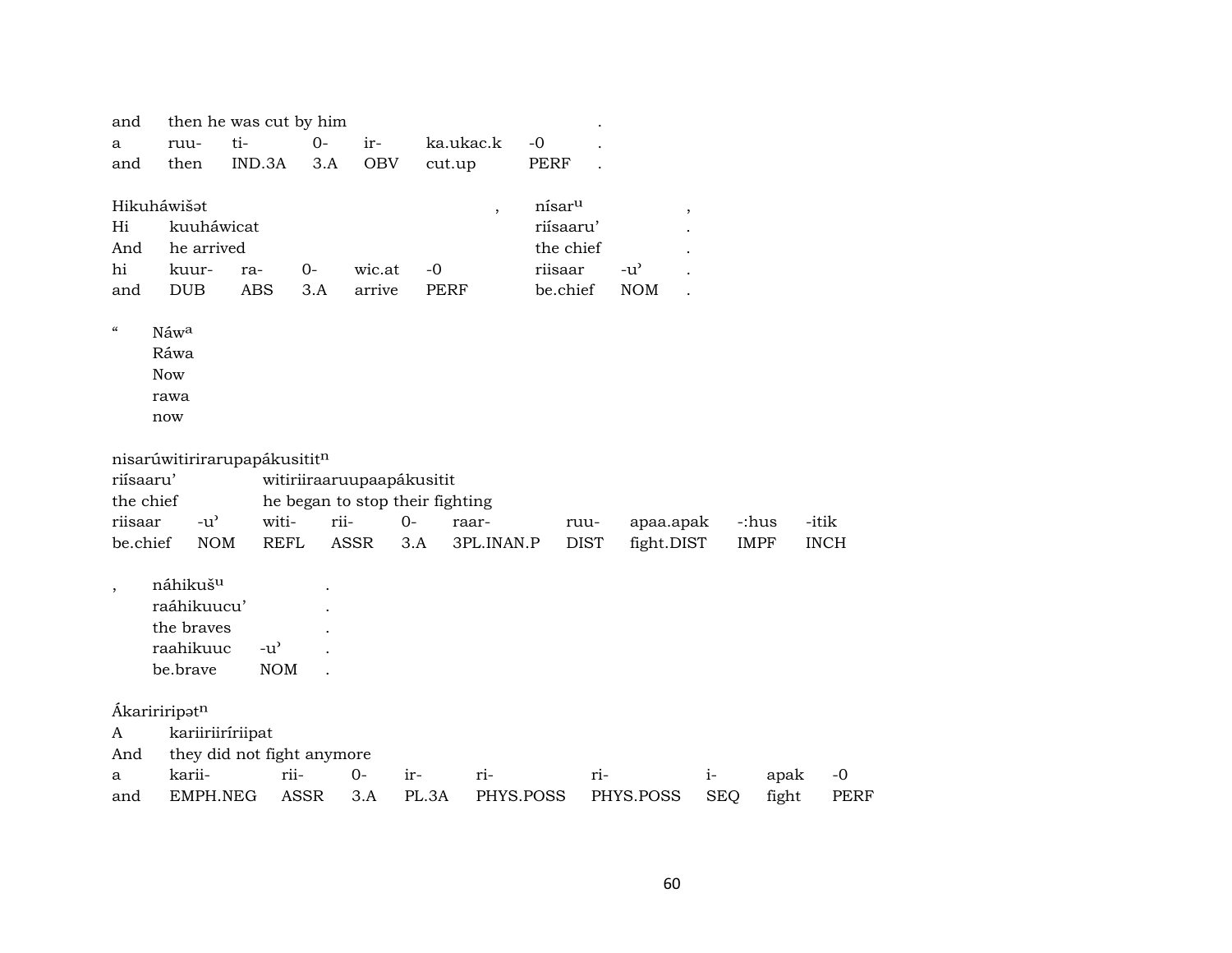|                            | Irári<br>Iraári'<br><b>Brother</b><br>$i-$<br>3.POSS.A                                                          | -raar-<br>same.sex.sibling                                                      |                                                               | -ri'<br>3.POSS.B             | $\, ,$<br>$\cdot$<br>$\overline{\phantom{a}}$ |                                              |                             |                          |              |
|----------------------------|-----------------------------------------------------------------------------------------------------------------|---------------------------------------------------------------------------------|---------------------------------------------------------------|------------------------------|-----------------------------------------------|----------------------------------------------|-----------------------------|--------------------------|--------------|
| a<br>and<br>a<br>and       | awitikariririkáwutitn<br>witi-<br><b>REFL</b>                                                                   | witikariiriiririikáwuutit<br>they did not kill each other<br>karii-<br>EMPH.NEG | rii-<br>ASSR                                                  | ir-<br>PL.3A                 | ri-<br>PHYS.POSS                              | ri-<br>PHYS.POSS                             | $i-$<br><b>SEQ</b>          | ka.wa.ut.ik<br>kill.DIST | $-0$<br>PERF |
|                            |                                                                                                                 |                                                                                 |                                                               |                              |                                               |                                              |                             |                          |              |
| Only<br>rihuks<br>alone    | Ríhuksu'<br>$-u^{\prime}$<br><b>NOM</b>                                                                         | Nihuksuwititihkákawakatn<br>witi-<br><b>REFL</b>                                | wititihkákawaakat<br>they stabbed each other<br>ti-<br>IND.3A | $O -$<br>ir-<br>3.A<br>PL.3A | ka-<br><b>ITER</b>                            | ka.ukac.k<br>cut.up                          | $-0$<br>-waa<br><b>DIST</b> | PERF                     |              |
|                            |                                                                                                                 |                                                                                 |                                                               |                              |                                               |                                              |                             |                          |              |
| $\setminus$<br>$\setminus$ | Náwa<br>$\overline{\phantom{a}}$<br>Ráwa<br>$\overline{\phantom{a}}$<br>Now<br>rawa<br>$\overline{\phantom{a}}$ | irár <sup>i</sup><br>iraári'<br>brother<br>$i-$                                 | -raar-                                                        |                              | -ri'                                          | $\, ,$<br>$\cdot$<br>$^\mathrm{^\mathrm{o}}$ |                             |                          |              |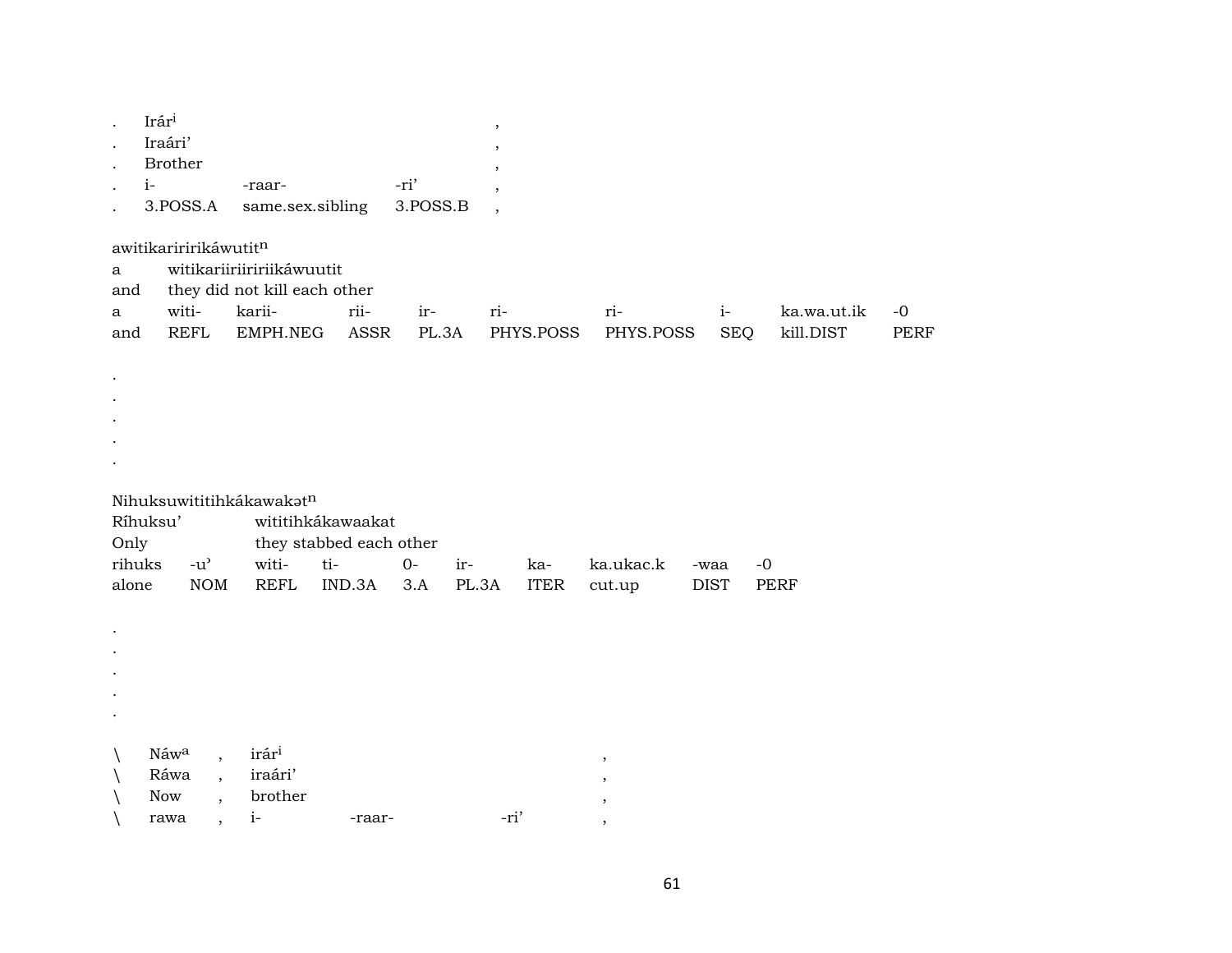| $\setminus$<br>now                                                 |                     |             | 3.POSS.A    |            | same.sex.sibling    |         | 3.POSS.B   | ,               |             |
|--------------------------------------------------------------------|---------------------|-------------|-------------|------------|---------------------|---------|------------|-----------------|-------------|
| kakúrahi<br>kaakúraahi<br>it was not good                          |                     |             |             |            |                     |         |            | $\, ,$          |             |
| kaaki-                                                             |                     | 0-          | uur-        | raa-       | hiir                |         | -0         |                 |             |
| NEG.IND.3A                                                         |                     | 3.A         | <b>PREV</b> |            |                     | be.good | PERF       |                 |             |
|                                                                    |                     |             |             | way        |                     |         |            |                 |             |
| kakurúkstahi<br>Kaakuurúkstaahi<br>It was not good                 |                     |             |             |            |                     |         |            |                 |             |
| kaaki-                                                             |                     | $0-$        | uur-        | uks-       | raa-                |         | hiir       | $-0$            |             |
| NEG.IND.3A                                                         |                     | 3.A         | <b>PREV</b> | <b>AOR</b> | way                 |         | be.good    | <b>PERF</b>     |             |
| ákitar <sup>u</sup><br>ákitaaru'<br>the tribe<br>akitaar-<br>tribe | $-u'$<br><b>NOM</b> |             |             |            |                     |         |            |                 |             |
| tiratúkspari                                                       |                     |             |             |            |                     |         |            |                 |             |
| tiratúkspari                                                       |                     |             |             |            |                     |         |            |                 |             |
| when I was living                                                  |                     |             |             |            |                     |         |            |                 |             |
| tii-                                                               | ra-                 | $t-$        | uks-        | warii      |                     |         |            | -hus            |             |
| when                                                               | <b>ABS</b>          | 1.A         | <b>AOR</b>  |            | be.going.about.IMPF |         |            | <b>IMPF.SUB</b> |             |
| Hiruwitiratakú<br>Hiru<br>Then                                     | witiraátaku         | it happened |             |            |                     |         |            |                 |             |
| hiruu                                                              | wi-                 | ti-         |             | $0-$       | raa-                | ta      |            | kus             | $-0$        |
| then                                                               | QUOT                |             | IND.3A      | 3.A        | way                 |         | be.hanging | be sitting      | <b>PERF</b> |
| áwitn                                                              |                     |             |             |            |                     |         |            |                 |             |

áwit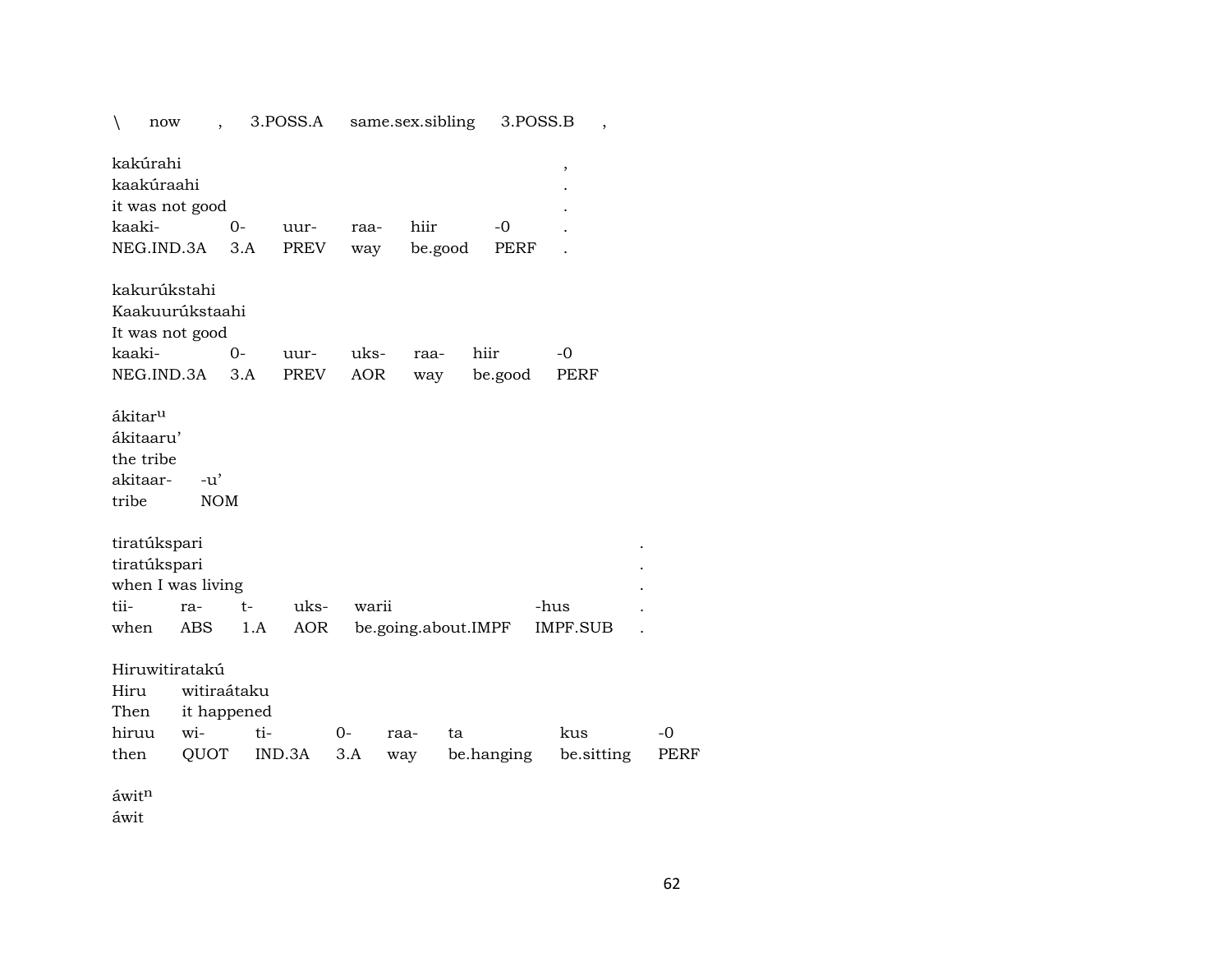first awit first

, . . . .

|                                                | nakurariruar <sup>a</sup>         |                |                                |                                                                                                 |               |             |       | $\bullet$ |             |          |
|------------------------------------------------|-----------------------------------|----------------|--------------------------------|-------------------------------------------------------------------------------------------------|---------------|-------------|-------|-----------|-------------|----------|
|                                                | rakuraríru'aara                   |                |                                |                                                                                                 |               |             |       |           |             |          |
|                                                | when they became frightened       |                |                                |                                                                                                 |               |             |       |           |             |          |
| ra-                                            | 0-                                | ku-            | raar-                          |                                                                                                 | riru          | -aar        | -a    |           |             |          |
| INF.A                                          | 3.P                               | INF.B          |                                | PL.INDV.P                                                                                       | be.frightened | <b>INCH</b> | SUB.1 |           |             |          |
| Piraski<br>Piíraski<br>A boy<br>piiras-<br>boy | -kis<br><b>DIM</b>                | $\overline{ }$ | ihi<br>ihi<br>uh<br>ihii<br>uh | áwit<br>$\overline{\phantom{a}}$<br>áwit<br>first<br>$\overline{ }$<br>awit<br>$\cdot$<br>first |               |             |       |           |             |          |
| kukúhiiparit                                   | kukúhipāritn<br>he shot something |                |                                |                                                                                                 |               |             |       |           |             |          |
| ku-                                            | kuur-                             | ra-            | $0-$                           | $i-$                                                                                            | ak-           | warik       | $-0$  |           |             |          |
| <b>INDF</b>                                    | <b>DUB</b>                        | ABS            | 3.A                            | <b>SEQ</b>                                                                                      | PL.AN.3P      | shoot       | PERF  |           |             |          |
|                                                | hikuruharárahiras                 |                |                                |                                                                                                 |               |             |       |           |             |          |
| hi                                             | kuruuhaararaa'                    |                |                                |                                                                                                 |               |             |       |           |             | híras    |
| and                                            | he brought it                     |                |                                |                                                                                                 |               |             |       |           |             | at night |
| hi                                             | kuruur-                           | ri-            |                                | 0-                                                                                              | $a-$          | raar-       | ra-   | a         | -0          | hiras    |
| and                                            | <b>DUB</b>                        |                | CONT.3A                        | 3.A                                                                                             | PREV.3A       | 3PL.INAN.P  | PORT  | come      | <b>PERF</b> | at.night |

63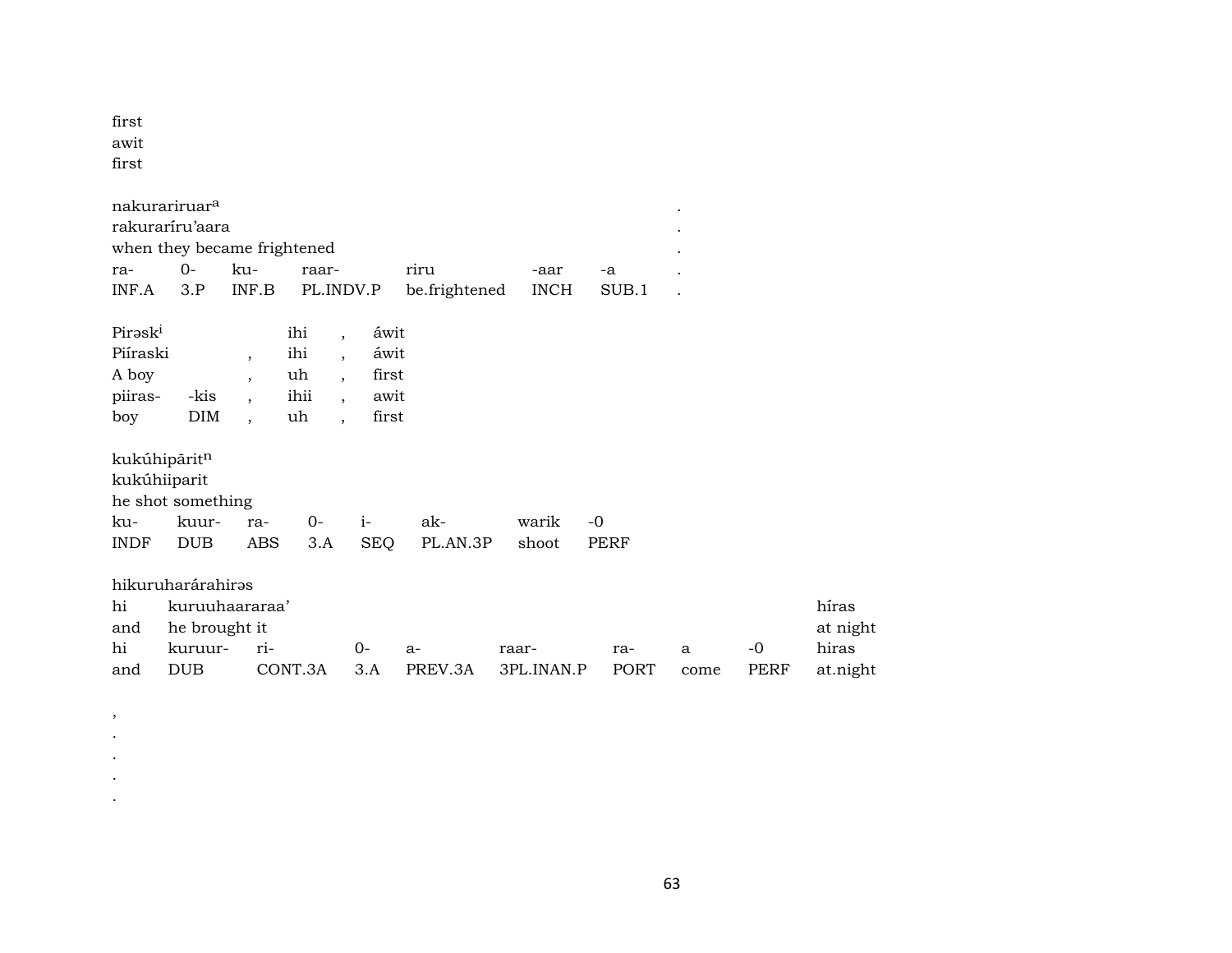| hirasakuhararíwiša               |              |                   |                           |               |             |                          |                          |                    |             |              |
|----------------------------------|--------------|-------------------|---------------------------|---------------|-------------|--------------------------|--------------------------|--------------------|-------------|--------------|
| Híras                            | a            |                   | kuuhaararíwica'           |               |             |                          |                          |                    |             |              |
| At night                         | and          |                   | he arrived with it (meat) |               |             |                          |                          |                    |             |              |
| hiras                            | $\mathbf{a}$ | kuur-             | ra-                       | $0-$          | $a-$        | raar-                    |                          | ri-                | wic.a       | $-0$         |
| at.night                         | and          | <b>DUB</b>        | <b>ABS</b>                | 3.A           | PREV.3A     | 3PL.INAN.P               |                          | PORT               | arrive      | <b>PERRF</b> |
|                                  |              |                   |                           |               |             |                          |                          |                    |             |              |
|                                  |              |                   |                           |               |             |                          |                          |                    |             |              |
|                                  |              |                   |                           |               |             |                          |                          |                    |             |              |
|                                  |              |                   |                           |               |             |                          |                          |                    |             |              |
|                                  |              |                   |                           |               |             |                          |                          |                    |             |              |
|                                  |              |                   |                           |               |             |                          |                          |                    |             |              |
| Arihikuhihíšis                   |              |                   |                           |               |             |                          |                          |                    |             |              |
| Ári'                             | hi           | kuhiíhiicis       |                           |               |             |                          |                          |                    |             |              |
| Why<br>$\overline{\phantom{a}}$  | and          |                   | they found out            |               |             |                          |                          |                    |             |              |
| arii<br>$\overline{\phantom{a}}$ | hi           | kuur-             | ra-                       | $0-$          | ir-         | $ut-$                    | riicis                   |                    | $-0$        |              |
| oh<br>$\overline{\phantom{a}}$   | and          | <b>DUB</b>        | <b>ABS</b>                | 3.A           | PL.3A       | <b>PREV</b>              | learn.about              |                    | <b>PERF</b> |              |
|                                  |              |                   |                           |               |             |                          |                          |                    |             |              |
|                                  | kuhíhwaku    |                   |                           |               |             |                          | $\epsilon\epsilon$       |                    |             |              |
|                                  | Kuuhíhwaki'  |                   |                           |               |             |                          | $\mathcal{C}$            |                    |             |              |
| They said                        |              |                   |                           |               |             |                          | $\mathcal{C}\mathcal{C}$ |                    |             |              |
| kuur-                            | ra-          | $0-$              | ir-                       | waki          | $-0$        | $\overline{\phantom{a}}$ | н<br>$\pmb{\mathsf{H}}$  |                    |             |              |
| DUB                              | <b>ABS</b>   | 3.A               | PL.3A                     | say.PL        | <b>PERF</b> | $\overline{\phantom{a}}$ |                          |                    |             |              |
| tiharákaw <sup>i</sup>           |              |                   |                           |               |             | kísašk <sup>i</sup>      |                          |                    |             |              |
| Tihaarákaawi                     |              |                   |                           |               |             | kísacki                  |                          |                    |             |              |
| This lodge                       |              |                   |                           |               |             | meat                     |                          |                    |             |              |
| tii-<br>haa-                     | ra-          | $0-$              | akaa                      |               | -wi         | kisaac                   | -kis                     |                    |             |              |
| this<br>here                     |              | <b>ABS</b><br>3.A |                           | be.a.dwelling | SUB.L       | meat                     | DIM                      |                    |             |              |
|                                  |              |                   |                           |               |             |                          |                          |                    |             |              |
| tiharihwáwa <sup>a</sup>         |              |                   |                           |               |             |                          |                          |                    |             |              |
| tihaarihwaáwa'a                  |              |                   |                           |               |             |                          |                          | $\pmb{\mathsf{H}}$ |             |              |
| they are eating here             |              |                   |                           |               |             |                          |                          | п                  |             |              |
| tii-<br>haa-                     |              | $0-$<br>ra-       | ir-                       |               | waawa-<br>a | $-0$                     |                          | п                  |             |              |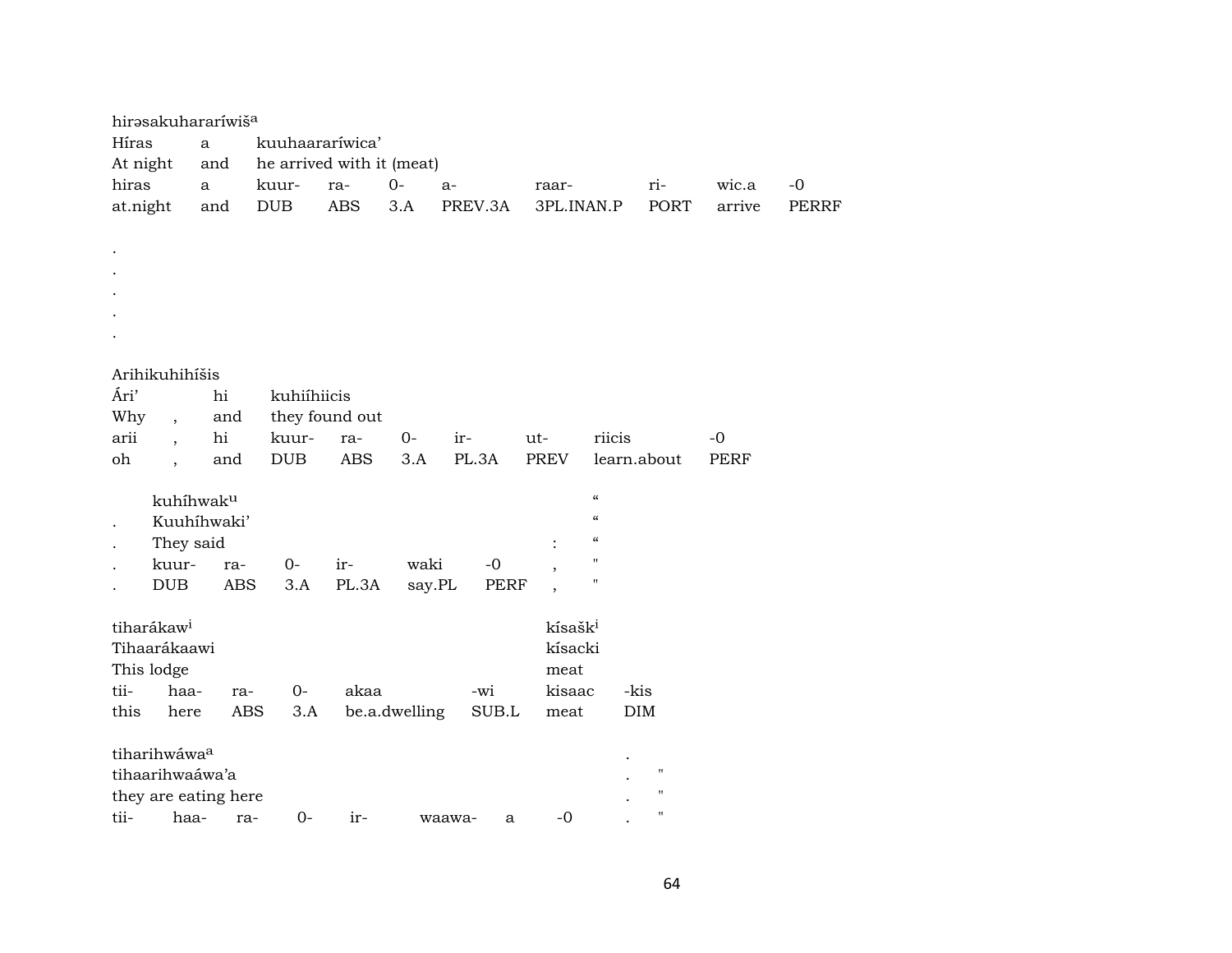| here                     | here                                   | ABS               | 3.A            | PL.3A    | DIST          | eat             | PERF                                   | ,,     |      |
|--------------------------|----------------------------------------|-------------------|----------------|----------|---------------|-----------------|----------------------------------------|--------|------|
| Kuruhiríwak <sup>i</sup> | Kuruuhiriíwaki'                        |                   |                |          |               |                 |                                        |        |      |
|                          | Then they said                         |                   |                |          |               |                 |                                        |        |      |
| kuruur-                  | ri-                                    |                   | $O-$           | ir-      | $i-$          | waki            | $-0$                                   |        |      |
| <b>DUB</b>               |                                        | CONT.3A           | 3.A            | PL.3A    | <b>SEQ</b>    | say.PL          | PERF                                   |        |      |
| naripákus <sup>u</sup>   |                                        |                   |                |          |               |                 |                                        |        |      |
| raaripákusu'             |                                        |                   |                |          |               |                 | $\pmb{\zeta}\pmb{\zeta}$               |        |      |
| the soldiers             |                                        |                   |                |          |               |                 | $\boldsymbol{\zeta}\boldsymbol{\zeta}$ |        |      |
| raa-                     | ri.apak                                |                   |                | -hus     | $-u^{\prime}$ |                 | н                                      |        |      |
|                          | way oppose.relinquishing               |                   |                | IMPF.SUB |               | <b>NOM</b>      | н                                      |        |      |
|                          |                                        |                   |                |          |               |                 |                                        |        |      |
|                          | Hirukístatahwišatn                     |                   |                |          |               |                 |                                        |        |      |
| Hiru                     |                                        | kístattahwicat    |                |          |               |                 |                                        |        |      |
| There                    |                                        | you (pl) go there |                |          |               |                 |                                        |        |      |
| hiruu                    | kii-                                   | i-                |                | $S-$     | rak-          | raar-           |                                        | wic.at | -0   |
| there                    | HORT                                   |                   | CONT.1/2A      | 2.A      | $1/2$ .PL     | PL.INDV.A       |                                        | arrive | PERF |
|                          |                                        |                   |                |          |               |                 |                                        |        |      |
|                          |                                        | Hikuruhiráratn    |                |          |               |                 |                                        |        |      |
| П                        | Hi                                     |                   | kuruuhiraárat  |          |               |                 |                                        |        |      |
| н<br>ı                   | And                                    |                   | then they went |          |               |                 |                                        |        |      |
| П                        | hi                                     | kuruur-           |                | ri-      | $0-$          | raar-           | at                                     | $-0$   |      |
| н                        | and                                    | <b>DUB</b>        |                | CONT.3A  | 3.A           | PL.INDV.A       | go                                     | PERF   |      |
|                          |                                        |                   |                |          |               |                 |                                        |        |      |
| naripákus <sup>u</sup>   |                                        |                   |                |          |               |                 |                                        |        |      |
| raaripákusu'             |                                        |                   |                |          |               |                 |                                        |        |      |
| the soldiers             |                                        |                   |                |          |               |                 |                                        |        |      |
| raa-                     | ri.apak                                |                   |                | -hus     |               | $-u^{\prime}$   |                                        |        |      |
| way                      | oppose.relinquishing                   |                   |                | IMPF.SUB |               | <b>NOM</b>      |                                        |        |      |
|                          |                                        |                   |                |          |               |                 |                                        |        |      |
|                          | Hiwihirukisaškiraahíriwik <sup>u</sup> |                   |                |          |               |                 |                                        |        |      |
| Hi                       | wihiru                                 |                   | kísacki        |          |               | raa'ahiiriwiiku |                                        |        |      |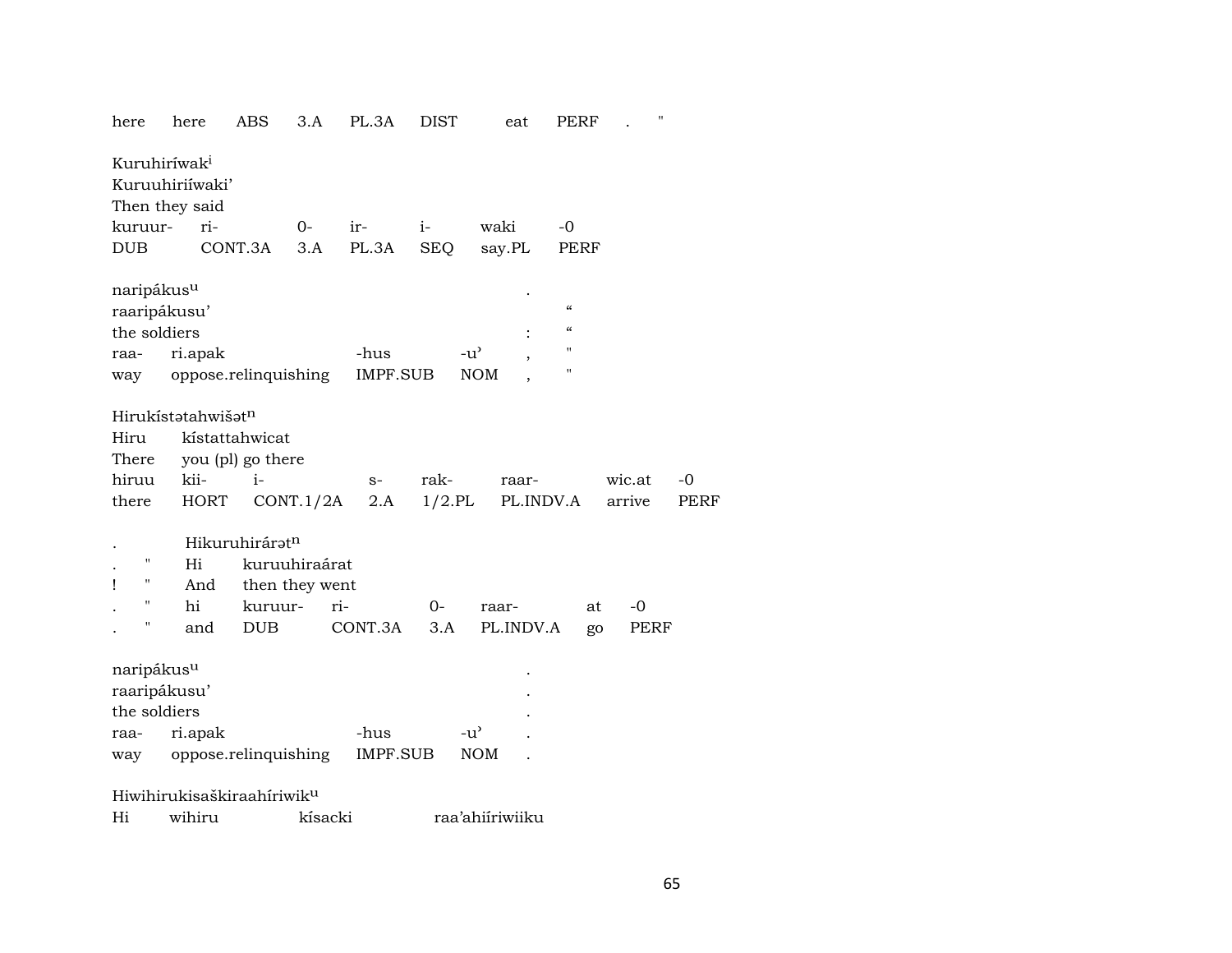| And           | now                      |                    | meat                    |            |                            |                          | there was just a pile |      |                 |      |  |  |
|---------------|--------------------------|--------------------|-------------------------|------------|----------------------------|--------------------------|-----------------------|------|-----------------|------|--|--|
| hi            | wii-                     | hiruu              | kisaac                  | -kis       | raa-                       | ar-                      | rii-                  | $0-$ | riwii.kus       | $-0$ |  |  |
| and           | now                      | then               | meat                    | <b>DIM</b> | just                       | EV                       | ASSR                  | 3.A  | be.a.large.pile | PERF |  |  |
|               |                          |                    |                         |            |                            |                          |                       |      |                 |      |  |  |
| $\bullet$     | Irári                    |                    |                         |            |                            | $\, ,$                   |                       |      |                 |      |  |  |
| $\bullet$     | Iraári'                  |                    |                         |            |                            |                          |                       |      |                 |      |  |  |
|               | Brother                  |                    |                         |            |                            | $^\mathrm{^\mathrm{o}}$  |                       |      |                 |      |  |  |
| $i-$          |                          | -raar-             |                         | -ri'       |                            | $\, ,$                   |                       |      |                 |      |  |  |
| $\bullet$     | 3.POSS.A                 |                    | same.sex.sibling        |            | 3.POSS.B                   | $\cdot$                  |                       |      |                 |      |  |  |
| $\bullet$     |                          |                    |                         |            |                            | $\overline{\phantom{a}}$ |                       |      |                 |      |  |  |
|               |                          |                    |                         |            |                            |                          |                       |      |                 |      |  |  |
|               | aahuháhukatn             |                    |                         |            |                            |                          |                       |      |                 |      |  |  |
| a             |                          | ahuhaáhuukat       |                         |            |                            |                          |                       |      |                 |      |  |  |
| and           |                          | they rushed inside |                         |            |                            |                          |                       |      |                 |      |  |  |
| a             | ar-                      | ra-                | $O -$<br>ut-            | raar-      |                            | huuk-                    | at                    | $-0$ |                 |      |  |  |
| and           | EV                       | ABS                | PREV<br>3.A             |            | PL.INDV.A                  | into                     | go                    | PERF |                 |      |  |  |
|               |                          |                    |                         |            |                            |                          |                       |      |                 |      |  |  |
| $^\mathrm{,}$ |                          |                    |                         |            |                            |                          |                       |      |                 |      |  |  |
| $\bullet$     |                          |                    |                         |            |                            |                          |                       |      |                 |      |  |  |
| $\bullet$     |                          |                    |                         |            |                            |                          |                       |      |                 |      |  |  |
| $\bullet$     |                          |                    |                         |            |                            |                          |                       |      |                 |      |  |  |
|               |                          |                    |                         |            |                            |                          |                       |      |                 |      |  |  |
|               |                          |                    |                         |            |                            |                          |                       |      |                 |      |  |  |
|               | kituásiahirakakakawakatn |                    |                         |            |                            |                          |                       |      |                 |      |  |  |
| Kítuu'u'      |                          |                    |                         |            | si'ahiiraakakaahkákawaakat |                          |                       |      |                 |      |  |  |
|               |                          | a                  |                         |            |                            |                          |                       |      |                 |      |  |  |
| All           |                          | and                | they cut up their lodge |            |                            |                          |                       |      |                 |      |  |  |

. . . . .

kituu -u' a si- ar- ra- 0- ir- uur- ak- akaar- ka- ka.ukac.k -waa -0 all NOM and DU EV ABS 3.A PL.3A POSS.P PL.AN.3P dwelling ITER cut.up DIST PERF

66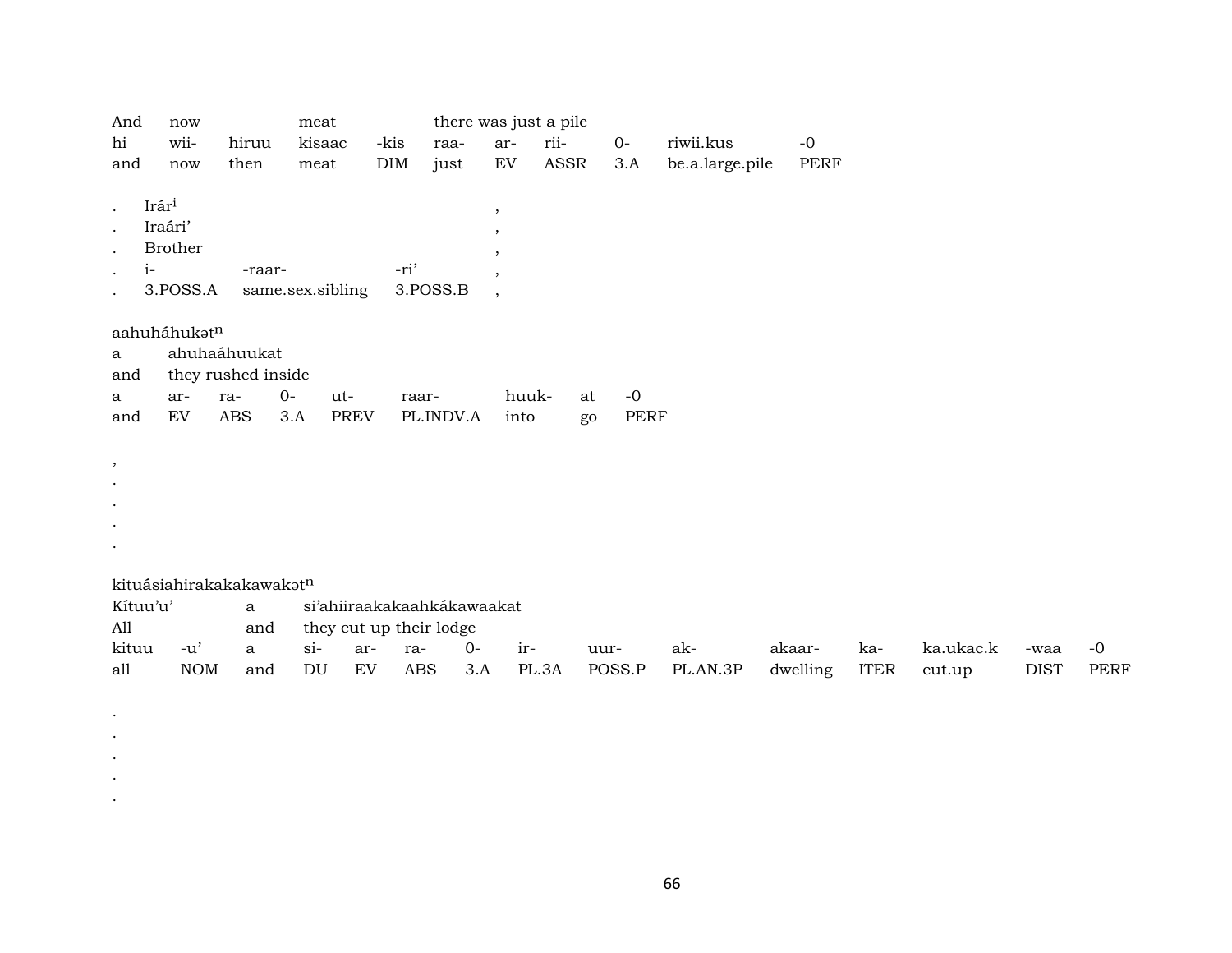|                          | Kituasiahíhkapitn    |                                |                              |                                                                         |            |      |            |                 |           |       |  |  |  |
|--------------------------|----------------------|--------------------------------|------------------------------|-------------------------------------------------------------------------|------------|------|------------|-----------------|-----------|-------|--|--|--|
| Kítuu'u'<br>$\mathbf{a}$ |                      |                                | si'ahihkapit                 |                                                                         |            |      |            |                 |           |       |  |  |  |
| All                      |                      | and                            |                              | they broke it up                                                        |            |      |            |                 |           |       |  |  |  |
| kituu                    | $-u'$                | a                              | $\sin$                       | ar-                                                                     | ra-        | $O-$ | ir-        |                 | ka.apic.k | -0    |  |  |  |
| all                      | <b>NOM</b>           | and                            | DU                           | EV                                                                      | <b>ABS</b> | 3.A  |            | PL.3A           | break.up  | PERF  |  |  |  |
|                          |                      |                                |                              |                                                                         |            |      |            |                 |           |       |  |  |  |
| tírak <sup>u</sup>       |                      | a                              |                              | tírak <sup>i</sup> s<br>pírask <sup>i</sup><br>$\overline{\phantom{a}}$ |            |      |            |                 |           |       |  |  |  |
| tíraaku'                 |                      | a                              | tíraakis                     |                                                                         |            |      | piíraski   |                 |           |       |  |  |  |
| the gun                  |                      | and                            | the bow                      |                                                                         |            |      | the boy    |                 |           |       |  |  |  |
| tiraak                   | $-u^{\prime}$        | a                              |                              | tiraak<br>-kis                                                          |            |      |            | piiras-<br>-kis |           |       |  |  |  |
| gun                      | <b>NOM</b>           | and                            | bow                          |                                                                         | <b>DIM</b> |      | boy        | DIM             |           |       |  |  |  |
|                          |                      |                                |                              |                                                                         |            |      |            |                 |           |       |  |  |  |
| Asakuhíhkutut            |                      |                                |                              |                                                                         |            |      |            |                 |           |       |  |  |  |
| sikuuhihkuutuc<br>A      |                      |                                |                              |                                                                         |            |      |            |                 |           |       |  |  |  |
| And                      |                      | they whipped him until he fell |                              |                                                                         |            |      |            |                 |           |       |  |  |  |
| a                        | $\sin$               | kuur-                          | ra-                          | $0 -$                                                                   | ir-        |      | kuut.uc    |                 | $-0$      |       |  |  |  |
| and                      | DU                   | <b>DUB</b>                     | ABS                          | 3.A                                                                     | PL.3A      |      |            | whip.severely   | PERF      |       |  |  |  |
|                          |                      |                                |                              |                                                                         |            |      |            |                 |           |       |  |  |  |
| Rarakítaw <sup>i</sup>   |                      |                                |                              |                                                                         |            |      |            |                 |           |       |  |  |  |
| raraakítawi              |                      |                                |                              |                                                                         |            |      |            |                 |           |       |  |  |  |
|                          | its being the reason |                                |                              |                                                                         |            |      |            |                 |           |       |  |  |  |
| ra-                      | $O-$                 | raa-                           | kita                         |                                                                         | -wi        |      |            |                 |           |       |  |  |  |
| ABS                      | 3.A                  | way                            | be.the.reason                |                                                                         | SUB.L      |      |            |                 |           |       |  |  |  |
|                          |                      |                                |                              |                                                                         |            |      |            |                 |           |       |  |  |  |
|                          |                      | áwittukukaraasihakáwaas        |                              |                                                                         |            |      |            |                 |           |       |  |  |  |
| áwit                     | táku'                |                                | kara'aasihaákawa'ac          |                                                                         |            |      |            |                 |           |       |  |  |  |
| first                    | someone              |                                | their not wanting him to eat |                                                                         |            |      |            |                 |           |       |  |  |  |
| awit                     | taku                 | kara-                          | aa-                          |                                                                         |            | $S-$ | $i-$       |                 | haakawahc | -0    |  |  |  |
| first                    | someone              | NEG                            |                              | SUBJ.1/2A                                                               |            | 2.A  | <b>SEQ</b> | eat             |           | SUB.4 |  |  |  |
|                          |                      |                                |                              |                                                                         |            |      |            |                 |           |       |  |  |  |

 $\bullet$  $\bullet$  $\bullet$  $\bullet$ 

67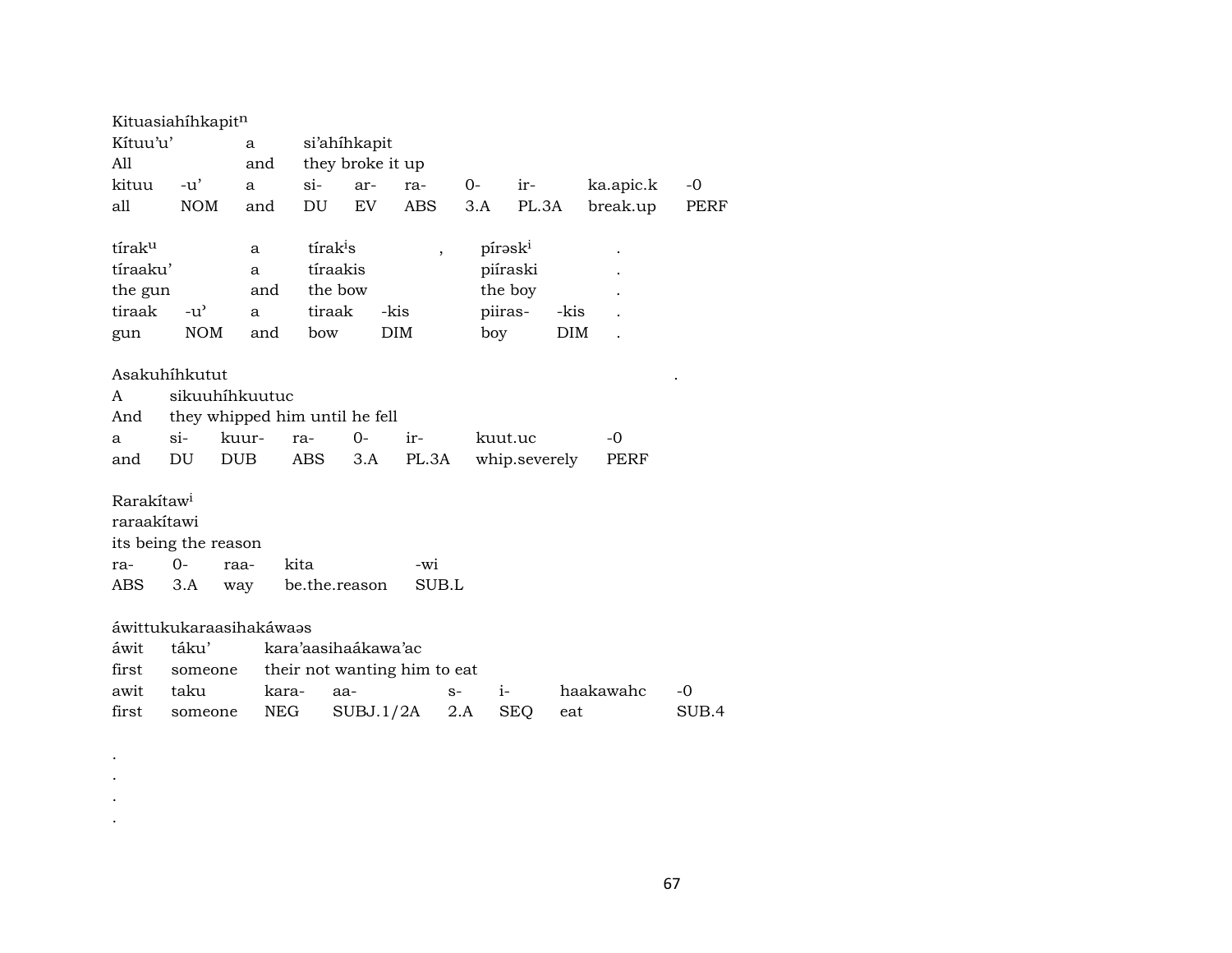| Rikutisikstarúruut<br>Rikutiicikstaarúruu'ut<br>That is what they used to do |                                |                   |                   |                  |       |             |                     |                                     |                 |    |             |             |
|------------------------------------------------------------------------------|--------------------------------|-------------------|-------------------|------------------|-------|-------------|---------------------|-------------------------------------|-----------------|----|-------------|-------------|
| riku-                                                                        | ti-                            | $O -$             | ir-               | ut-              | $i-$  |             | uks-                | raaruur-                            |                 | uu | -uk         | $-0$        |
| that.is                                                                      | IND.3A                         | 3.A               | PL.3A             | <b>PREV</b>      |       | <b>SEQ</b>  | <b>AOR</b>          | deed                                |                 | be | <b>DIST</b> | <b>PERF</b> |
|                                                                              |                                |                   |                   |                  |       |             |                     |                                     |                 |    |             |             |
|                                                                              |                                |                   |                   |                  |       |             |                     |                                     |                 |    |             |             |
|                                                                              |                                |                   |                   |                  |       |             |                     |                                     |                 |    |             |             |
|                                                                              |                                |                   |                   |                  |       |             |                     |                                     |                 |    |             |             |
|                                                                              |                                |                   |                   |                  |       |             |                     |                                     |                 |    |             |             |
|                                                                              |                                |                   |                   |                  |       |             |                     |                                     |                 |    |             |             |
|                                                                              |                                |                   |                   |                  |       |             |                     |                                     |                 |    |             |             |
| Náwa                                                                         | $\overline{\phantom{a}}$       | irár <sup>i</sup> |                   |                  |       |             |                     | $\,$                                |                 |    |             |             |
| Ráwa                                                                         | $\overline{\phantom{a}}$       | iraári'           |                   |                  |       |             |                     |                                     |                 |    |             |             |
| <b>Now</b>                                                                   | $\ddot{\phantom{0}}$           | brother           |                   |                  |       |             |                     | $\cdot$                             |                 |    |             |             |
| rawa                                                                         | $\overline{\phantom{a}}$       | $i-$              |                   | -raar-           |       | -ri'        |                     | $^\mathrm{,}$                       |                 |    |             |             |
| now                                                                          |                                | 3.POSS.A          |                   | same.sex.sibling |       |             | 3.POSS.B            | $\cdot$<br>$\overline{\phantom{a}}$ |                 |    |             |             |
|                                                                              |                                |                   |                   |                  |       |             |                     |                                     |                 |    |             |             |
| nikutíhuta                                                                   |                                |                   |                   |                  |       |             |                     |                                     |                 |    |             |             |
| rikutíhuuta                                                                  |                                |                   |                   |                  |       |             |                     |                                     |                 |    |             |             |
|                                                                              | this is what He must have done |                   |                   |                  |       |             |                     |                                     |                 |    |             |             |
| riku-                                                                        | tiir-                          | ra-               | $0-$              | $ut-$            | aar   | $-0$        |                     |                                     |                 |    |             |             |
| that.is                                                                      | <b>INFR</b>                    | ABS               | 3.A               | <b>PREV</b>      | do    | <b>PERF</b> |                     |                                     |                 |    |             |             |
|                                                                              |                                |                   |                   |                  |       |             |                     |                                     |                 |    |             |             |
| akitarutíratpari                                                             |                                |                   |                   |                  |       |             |                     |                                     |                 |    |             |             |
| ákitaaru'                                                                    |                                | tirátpari         |                   |                  |       |             |                     |                                     |                 |    |             |             |
| tribe                                                                        |                                |                   | when I went about |                  |       |             |                     |                                     |                 |    |             |             |
| akitaar-                                                                     | $-u'$                          | tii-              | ra-               | $t-$             | warii |             |                     |                                     | -hus            |    |             |             |
|                                                                              | <b>NOM</b>                     |                   |                   |                  |       |             |                     |                                     |                 |    |             |             |
| tribe                                                                        |                                | this              | <b>ABS</b>        | 1.A              |       |             | be.going.about.IMPF |                                     | <b>IMPF.SUB</b> |    |             |             |
|                                                                              |                                |                   |                   |                  |       |             |                     |                                     |                 |    |             |             |

. Aharatiwawárik° .

.

. Aharaatiiwaawárika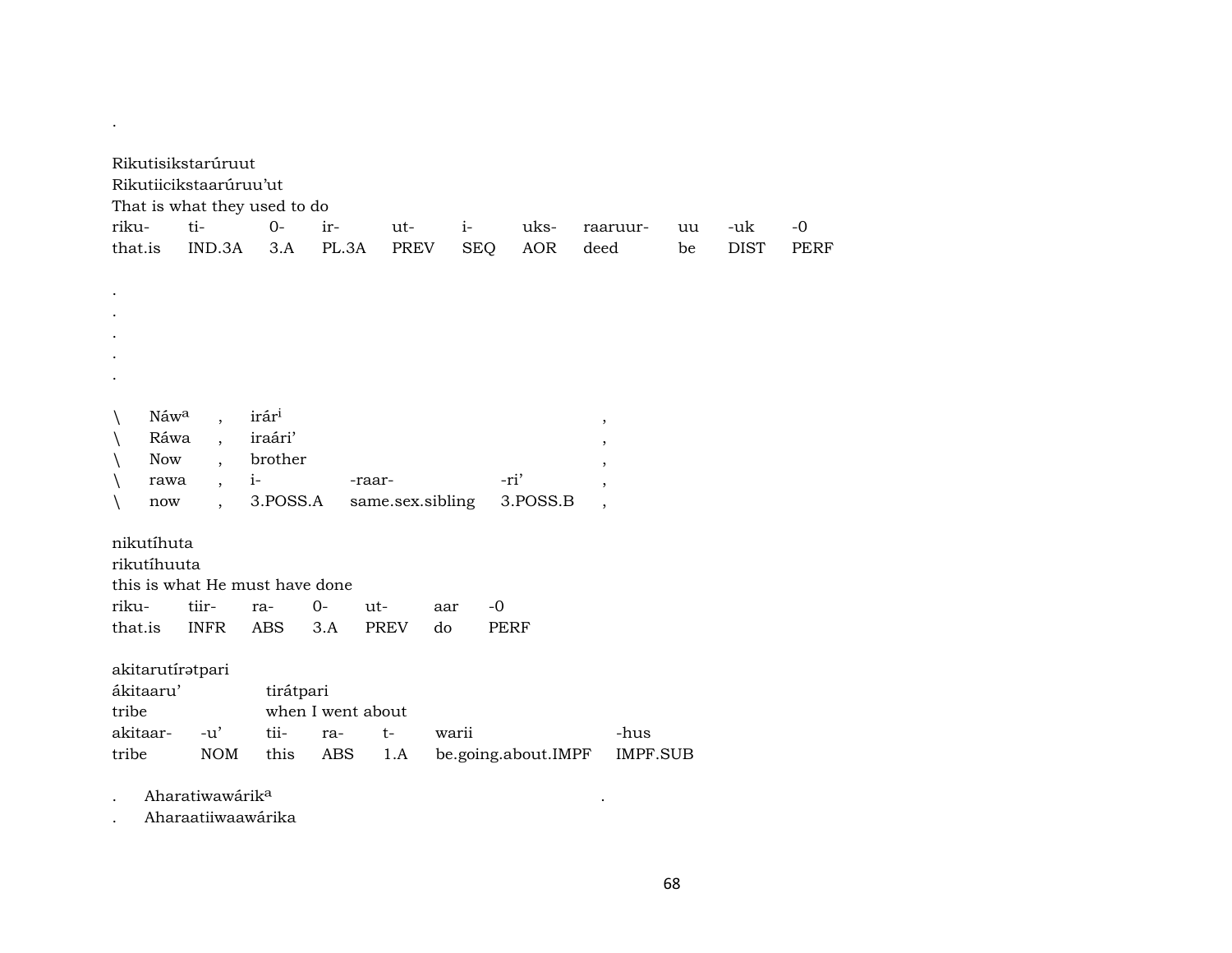|                   |                            | Things could happen     |                  |       |         |                         |       |             |          |    |       |  |  |
|-------------------|----------------------------|-------------------------|------------------|-------|---------|-------------------------|-------|-------------|----------|----|-------|--|--|
|                   | ar-                        | ra-                     | $O -$            | raa-  |         | tii.warik               |       | -waa        | -a       |    |       |  |  |
|                   | EV                         | ABS                     | 3.A              | way   |         | measure                 |       | <b>DIST</b> | SUB.1    |    |       |  |  |
|                   |                            |                         |                  |       |         |                         |       |             |          |    |       |  |  |
|                   | Kararakúrahir <sup>a</sup> |                         |                  |       |         |                         |       |             |          |    |       |  |  |
|                   |                            | kararakúraahiira        |                  |       |         |                         |       |             |          |    |       |  |  |
|                   | its not being good         |                         |                  |       |         |                         |       |             |          |    |       |  |  |
| kara-             |                            | ra-                     | $0-$             | ku-   |         | uur-                    |       | raa-        | hiir     |    | -a    |  |  |
| NEG               |                            | INF.A                   | 3.A              | INF.B |         | PREV                    |       | way         | be.good  |    | SUB.1 |  |  |
|                   |                            |                         |                  |       |         |                         |       |             |          |    |       |  |  |
|                   |                            | arakúrahir <sup>a</sup> |                  |       |         |                         |       |             |          |    |       |  |  |
| rakúraahiira<br>a |                            |                         |                  |       |         |                         |       |             |          |    |       |  |  |
| and               |                            | its being good          |                  |       |         |                         |       |             |          |    |       |  |  |
| a                 |                            | ra-                     | $0 -$            | ku-   |         | uur-                    | raa-  |             | hiir     | -a |       |  |  |
| and               |                            | INF.A                   | 3.A              | INF.B |         | PREV                    | way   |             | be.good  |    | SUB.1 |  |  |
| Irar <sup>i</sup> |                            |                         |                  |       |         |                         |       |             |          |    |       |  |  |
| Iraári'           |                            |                         |                  |       |         |                         |       | ,           |          |    |       |  |  |
|                   | <b>Brother</b>             |                         |                  |       |         |                         |       |             |          |    |       |  |  |
| $i-$              |                            | -raar-                  |                  |       |         | -ri'                    |       |             |          |    |       |  |  |
|                   | 3.POSS.A                   |                         | same.sex.sibling |       |         | 3.POSS.B                |       |             |          |    |       |  |  |
|                   |                            |                         |                  |       |         |                         |       |             |          |    |       |  |  |
|                   |                            | wihirutirátawi          |                  |       |         |                         |       |             |          |    |       |  |  |
| wihiru            |                            |                         | tiiraátawi'      |       |         |                         |       |             |          |    |       |  |  |
| now               |                            |                         |                  |       |         | it was the way among us |       |             |          |    |       |  |  |
| wii-              |                            | hiruu                   | ti-              |       | $0-$    | $i-$                    |       | raa-        | tawi     |    | -0    |  |  |
| now               |                            | then                    | IND.3A           |       | 3.A     | <b>SEQ</b>              |       | way         | be.among |    | PERF  |  |  |
|                   |                            |                         |                  |       |         |                         |       |             |          |    |       |  |  |
|                   |                            | tirikurasahatn          |                  |       |         |                         |       |             |          |    |       |  |  |
|                   |                            | tirikurásahat           |                  |       |         |                         |       |             |          |    |       |  |  |
|                   |                            | when I grew up          |                  |       |         |                         |       |             |          |    |       |  |  |
| tii-              |                            | ri-                     |                  | ku-   |         | rasahat                 | $-0$  |             |          |    |       |  |  |
| when              |                            | CONT.3A                 |                  | 1.P   | grow.up |                         | SUB.4 |             |          |    |       |  |  |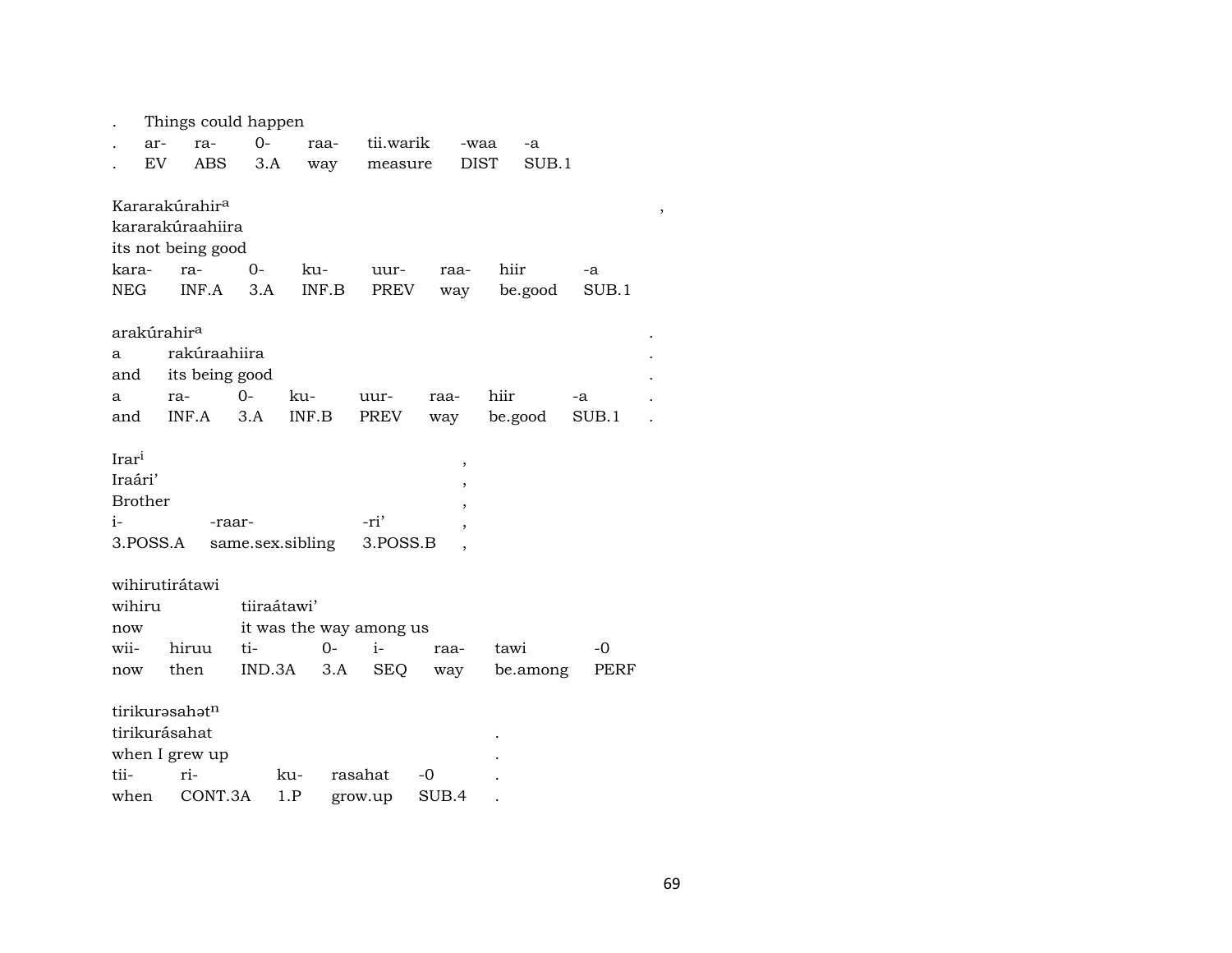|                                     | wihirutirátawi              |                                 |            |                    |        |                                 |             | $\, ,$        |       |             |
|-------------------------------------|-----------------------------|---------------------------------|------------|--------------------|--------|---------------------------------|-------------|---------------|-------|-------------|
| Wihiru<br>tiiraátawi'               |                             |                                 |            |                    |        |                                 |             |               |       |             |
| it was the way among us<br>Now then |                             |                                 |            |                    |        |                                 |             |               |       |             |
| wii-                                | hiruu                       | ti-                             | $0-$       | $i-$               | raa-   | tawi                            | $-0$        |               |       |             |
| now                                 | then                        | IND.3A                          | 3.A        | <b>SEQ</b>         | way    | be.among                        | <b>PERF</b> |               |       |             |
| šápat                               |                             |                                 |            |                    |        |                                 |             |               |       |             |
| cápaat                              | $\overline{\phantom{a}}$    |                                 |            |                    |        |                                 |             |               |       |             |
| a woman                             |                             |                                 |            |                    |        |                                 |             |               |       |             |
| icapaak                             |                             |                                 |            |                    |        |                                 |             |               |       |             |
| woman                               |                             |                                 |            |                    |        |                                 |             |               |       |             |
|                                     |                             |                                 |            |                    |        |                                 |             |               |       |             |
|                                     | nihkurítpiua                |                                 |            |                    |        |                                 |             |               |       |             |
|                                     | rihkuritpí'uu'a             |                                 |            |                    |        |                                 |             |               |       |             |
|                                     | if she favored him          |                                 |            |                    |        |                                 |             |               |       |             |
| ra-                                 | $0-$                        | $a-$                            | ir-        | ku-                | ri-    |                                 | ut-         | wi.uu         | -a    |             |
| INF.A                               | 3.A                         | PREV.3A                         | <b>OBV</b> | INF.B              |        | PHYS.POSS                       | <b>PREV</b> | favor         | SUB.1 |             |
|                                     |                             |                                 |            |                    |        |                                 |             |               |       |             |
| pi̇̃ta                              | $\overline{\phantom{a}}$    |                                 |            |                    |        |                                 |             |               |       |             |
| piíta                               | $\overline{\phantom{a}}$    |                                 |            |                    |        |                                 |             |               |       |             |
| a man                               | $\overline{\phantom{a}}$    |                                 |            |                    |        |                                 |             |               |       |             |
| wiita                               | $\overline{\phantom{a}}$    |                                 |            |                    |        |                                 |             |               |       |             |
| man                                 | $\overline{\phantom{a}}$    |                                 |            |                    |        |                                 |             |               |       |             |
|                                     |                             |                                 |            |                    |        |                                 |             |               |       |             |
|                                     |                             | hi[ru]aparusiwititahkituru      |            |                    |        |                                 |             |               |       |             |
| hiru                                | apaáru'                     |                                 |            | siwititaahkituuru' |        |                                 |             |               |       |             |
| then                                | secretly                    |                                 |            |                    |        | they (du) would meet each other |             |               |       |             |
| hiruu                               | apaar-                      | $-u^{\prime}$                   | $si-$      | witi-              | ti-    | $0 -$                           | ar-         | kituu.ra'uk   |       | $-0$        |
| then                                | secret                      | <b>NOM</b>                      | DU         | <b>REFL</b>        | IND.3A | 3.A                             | EV          | come.together |       | <b>PERF</b> |
|                                     |                             |                                 |            |                    |        |                                 |             |               |       |             |
| $\overline{\phantom{a}}$            | siwititahkitur <sup>u</sup> |                                 |            |                    |        |                                 |             |               |       |             |
|                                     | Siwititaahkituuru'          |                                 |            |                    |        |                                 |             |               |       |             |
|                                     |                             | They (du) would meet each other |            |                    |        |                                 |             |               |       |             |

. si- witi- ti- 0- ar- kituu.ra"uk -0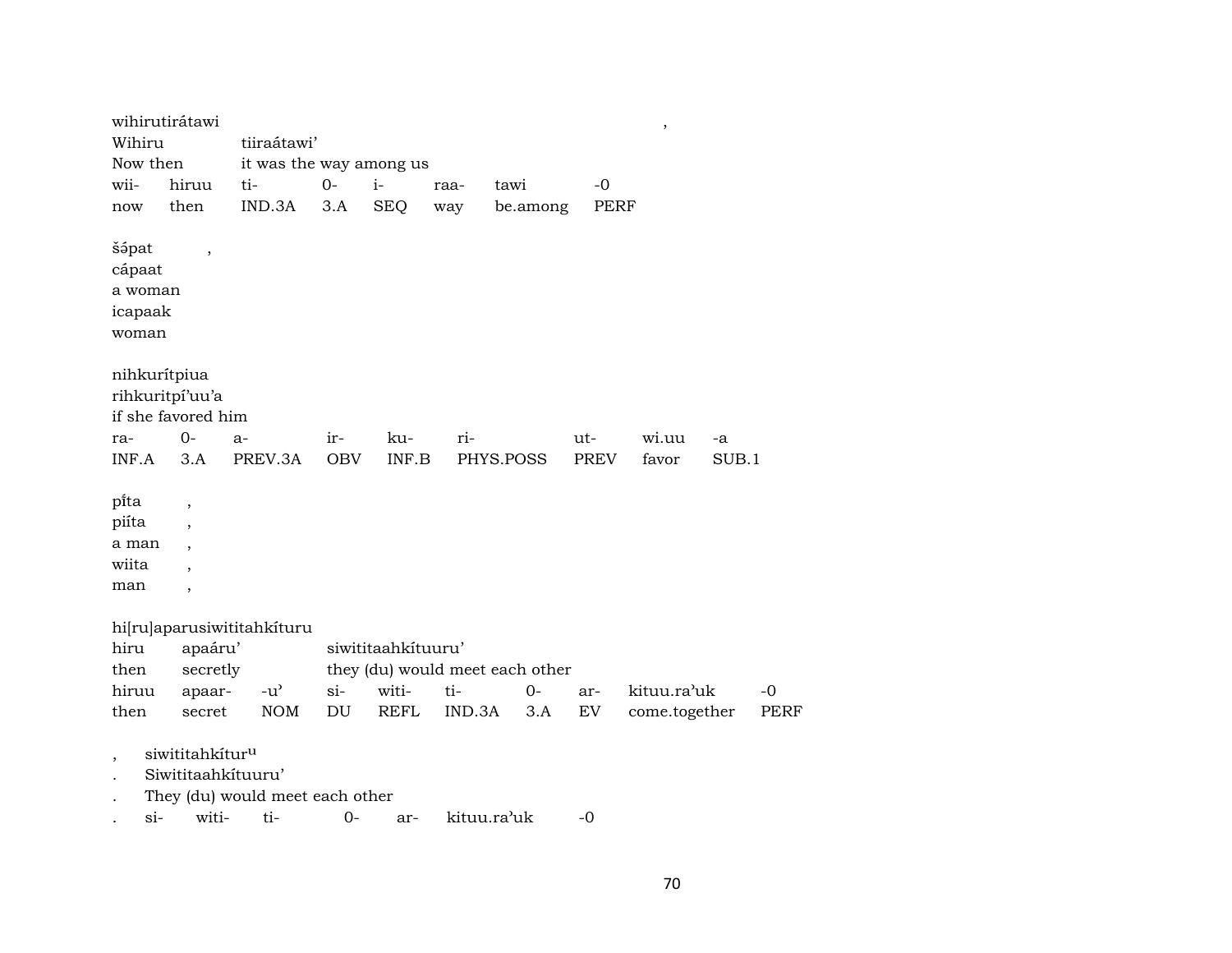|      | DU                                                           | <b>REFL</b>                                                          |                                                                      | IND.3A                               | 3.A                    | ${\rm EV}$       | come.together       |                                  | <b>PERF</b>               |                                      |                   |              |          |             |
|------|--------------------------------------------------------------|----------------------------------------------------------------------|----------------------------------------------------------------------|--------------------------------------|------------------------|------------------|---------------------|----------------------------------|---------------------------|--------------------------------------|-------------------|--------------|----------|-------------|
|      | ápar <sup>u</sup><br>ápaaru'<br>secretly<br>apaar-<br>secret | $-u$ <sup><math>\sim</math></sup><br>$\rm{NOM}$                      | $\ddot{\phantom{0}}$<br>$\ddot{\phantom{0}}$<br>$\ddot{\phantom{a}}$ | Kišihi<br>Kici<br>But<br>kici<br>but | hi<br>and<br>hi<br>and |                  |                     |                                  |                           |                                      |                   |              |          |             |
| ka-  | kararaá'iita<br><b>NEG</b>                                   | kararaitapitárar <sup>u</sup><br>he didn't know<br>ra-<br><b>ABS</b> | $0-$<br>3.A                                                          | $a-$<br>PREV.3A                      |                        | raa.iita<br>know | $-0$<br><b>PERF</b> | piitára'u<br>wiita<br>man        | the husband<br>ra-<br>ABS | $0-$<br>3.A                          | $\mathbf 0$<br>be | -u<br>SUB.D  |          |             |
| $\,$ |                                                              |                                                                      |                                                                      |                                      |                        |                  |                     |                                  |                           |                                      |                   |              |          |             |
|      |                                                              |                                                                      |                                                                      |                                      |                        |                  |                     |                                  |                           |                                      |                   |              |          |             |
| ka-  | Kararaá'iita<br><b>NEG</b>                                   | kararaitapitarákuku<br>He didn't know<br>ra-<br><b>ABS</b>           | $0-$<br>3.A                                                          | a-<br>PREV.3A                        |                        | raa.iita<br>know | $-0$<br><b>PERF</b> | piíta<br>the man<br>wiita<br>man |                           | rákuuku<br>his being<br>ra-<br>INF.A | 0-<br>3.A         | ku-<br>INF.B | uk<br>be | -u<br>SUB.D |
|      |                                                              |                                                                      |                                                                      |                                      |                        |                  |                     |                                  |                           |                                      |                   |              |          |             |

Akiaparusitarutári

.

ápaaru' sitaruutári'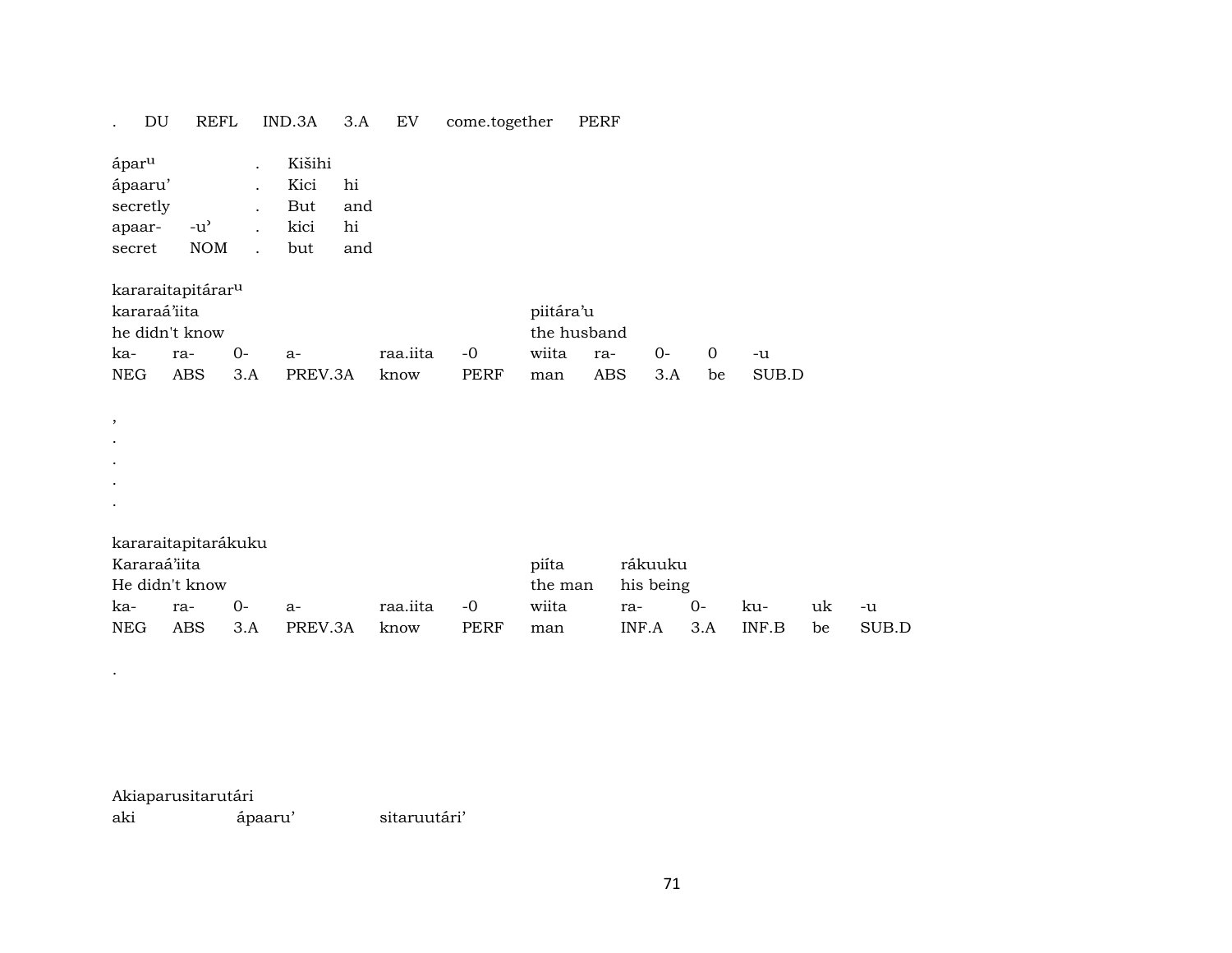| and here<br>a-<br>and                         | ki<br>there                                  | secretly<br>apaar-<br>secret                                      | $-u^{\prime}$<br><b>NOM</b> | si-<br>DU   | they (du) were doing it<br>ti-<br>IND.3A | $0-$<br>3.A          | ut-<br>ar-<br>EV<br>PREV | aar<br>do                                                                  | $-i$<br><b>IMPF</b> |
|-----------------------------------------------|----------------------------------------------|-------------------------------------------------------------------|-----------------------------|-------------|------------------------------------------|----------------------|--------------------------|----------------------------------------------------------------------------|---------------------|
| Hi<br>And<br>hi                               | Hírahir <sup>i</sup><br>and                  | raahiíri<br>finally<br>raahiirit<br>finally                       |                             |             |                                          |                      |                          |                                                                            |                     |
| ti-<br>IND.3A                                 | tirutuhurašíkstawititn<br>$0-$               | tiiruutuhuuracíkstawiitit<br>he finally began watching her<br>ir- | ar-                         | ut-<br>PREV | uhur-                                    | aciks.ta             | -wi                      | -itik                                                                      |                     |
| pitáirihi<br>piíta<br>man<br>wiita<br>man     | 3.A<br>irihii<br>that other<br>irii-<br>that | OBV<br>hii<br>other                                               | EV                          |             | finally                                  | watch                | SUB.L                    | <b>INCH</b>                                                                |                     |
| iríratakuu<br>iriirattaku'u<br>$ii -$<br>that | her husband<br>ra-<br>ABS                    | 0-<br>3.A                                                         | a-<br>POSS.3A               | ir-<br>OBV  | aktaku                                   | have.as.a.wife       | -u<br>SUB.D              | $\vdots$<br>$\, ,$<br>$^\mathrm{,}$<br>$\cdot$<br>$\overline{\phantom{a}}$ |                     |
| hítirutirit<br>hi<br>and<br>hi<br>and         | tiiruutiírit<br>he saw him<br>ti-<br>IND.3A  | 0-<br>3.A                                                         | ir-<br><b>OBV</b>           | ar-<br>EV   | ut-<br><b>PREV</b>                       | iirik<br>$-0$<br>see | PERF                     |                                                                            |                     |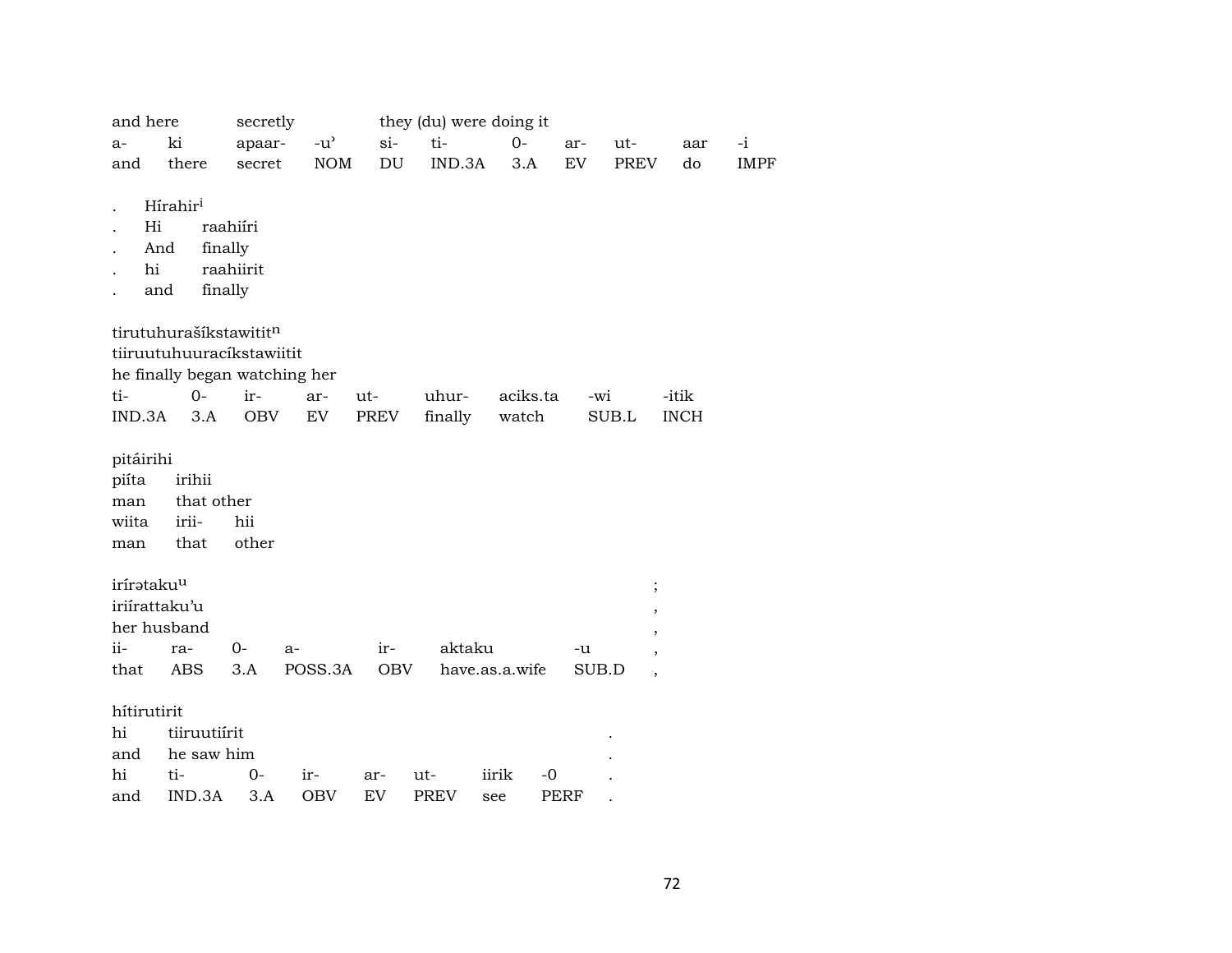| níhuksu<br>Ríhuksu'<br>Only<br>rihuks<br>alone | $-u^{\prime}$<br><b>NOM</b>                  | ,              |                    |            |             |          |                |                    |
|------------------------------------------------|----------------------------------------------|----------------|--------------------|------------|-------------|----------|----------------|--------------------|
|                                                |                                              |                |                    |            |             |          |                |                    |
| atírutirit                                     |                                              |                |                    |            |             |          |                |                    |
| a                                              | tiiruutiirit                                 |                |                    |            |             |          |                |                    |
| and                                            | he saw him                                   |                |                    |            |             |          |                |                    |
| a                                              | ti-                                          | 0-             | ir-                | ar-        | ut-         | iirik    | -0             |                    |
| and                                            | IND.3A                                       | 3.A            | <b>OBV</b>         | EV.        | <b>PREV</b> | see      | PERF           |                    |
|                                                |                                              |                |                    |            |             |          | $\mathcal{C}$  |                    |
| hirutahwiška                                   |                                              |                |                    |            |             | ,        | $\epsilon$     |                    |
| hiru                                           | taahwicka'                                   | he would think |                    |            |             |          | $\epsilon$     |                    |
| then<br>hiruu                                  | ti-                                          | 0-             |                    | wicka      | -0          |          | П              |                    |
| then                                           | IND.3A                                       | 3.A            | ar-<br>EV          | think      | PERF        |          | $\blacksquare$ |                    |
|                                                |                                              |                |                    |            |             |          |                |                    |
|                                                | Tukskiriwiskírar <sup>i</sup> t <sup>n</sup> |                |                    |            |             |          |                | 11                 |
|                                                | Tukskíriwiski'                               |                |                    |            |             | raárit   |                | $^{\prime}$        |
|                                                | Let me trick him                             |                |                    |            |             | really   | $\mathbf{I}$   | $\pmb{\mathsf{H}}$ |
| $i-$                                           |                                              | t-             | uks-               | kiriwis.ki | -0          | raarit   |                | $\pmb{\mathsf{H}}$ |
|                                                | CONT.1/2A                                    | 1.A            | <b>JUSS</b>        | cheat      | PERF        | really   |                | п                  |
|                                                |                                              |                |                    |            |             |          |                |                    |
| Átirutašikst <sup>a</sup>                      |                                              |                |                    |            |             |          |                |                    |
| A                                              | tiiruutaciksta                               |                |                    |            |             |          |                |                    |
| And                                            | he watched her                               |                |                    |            |             |          |                |                    |
| a                                              | ti-                                          | $0-$           | $ir-$              | ar-        | ut-         | aciks.ta | -0             |                    |
| and                                            | IND.3A                                       | 3.A            | <b>OBV</b>         | EV         | PREV        | watch    | PERF           |                    |
| hiháwataru                                     |                                              |                |                    |            |             |          |                |                    |
| hi                                             | haáwa'                                       |                | táruu[tiirit]      |            |             |          |                | ,                  |
| and                                            | also                                         |                | he would [see him] |            |             |          |                |                    |
| hi                                             | haawa                                        | ti-            | $0-$               | ar-        | ut-         | iirik    | $-0$           |                    |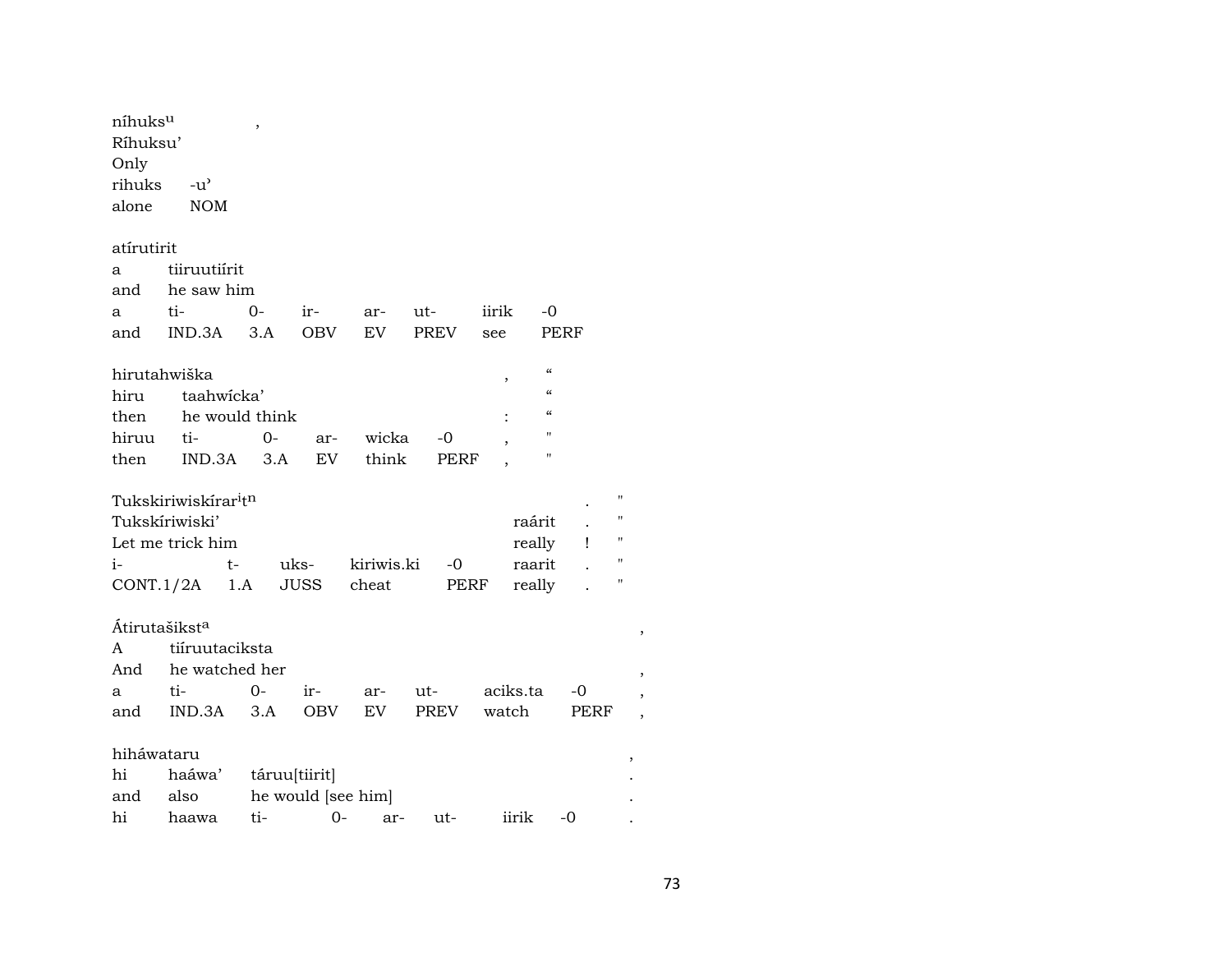| and          | also                     | IND.3A                 |         | 3.A       | EV                          |       | <b>PREV</b> | see         | PERF    |          |
|--------------|--------------------------|------------------------|---------|-----------|-----------------------------|-------|-------------|-------------|---------|----------|
| hítarutiritn |                          |                        |         |           |                             |       |             |             | pita    |          |
| Hi           | táruutiirit              |                        |         |           |                             |       |             |             | piíta   |          |
| And          |                          | he would see him       |         |           |                             |       |             |             | the man |          |
| hi           | ti-                      | $O -$                  | ar-     | ut-       |                             | iirik |             | $-0$        | wiita   |          |
| and          | IND.3A                   | 3.A                    | EV      |           | <b>PREV</b>                 | see   |             | PERF        | man     |          |
|              | Hihiruirirutáratn        |                        |         |           |                             |       |             |             |         |          |
| Hi           | hiru                     | iriruutaárat           |         |           |                             |       |             |             |         |          |
| And          | then                     | he would go over there |         |           |                             |       |             |             |         |          |
| hi           | hiruu                    | irii-                  | ruu-    |           | ti-                         |       | 0-          | ar-         | at      | -0       |
| and          | then                     | there                  | there   |           | IND.3A                      |       | 3.A         | EV          | go      | PERF     |
|              |                          |                        |         |           |                             |       |             |             |         |          |
| pi̇̃ta       | $\overline{\phantom{a}}$ | hípīta                 |         |           |                             |       |             |             |         |          |
| piíta        |                          | Hi                     | piíta   |           |                             |       |             |             |         |          |
| the man      | $\ddot{\phantom{a}}$     | And                    | the man |           |                             |       |             |             |         |          |
| wiita        |                          | hi                     | wiita   |           |                             |       |             |             |         |          |
| man          |                          | and                    | man     |           |                             |       |             |             |         |          |
| irirútaratn  |                          |                        |         |           |                             |       |             |             |         |          |
| iriruútaarat |                          |                        |         |           |                             |       |             |             | ,       |          |
|              | he would go over there   |                        |         |           |                             |       |             |             |         |          |
| irii-        | ruu-                     | ti-                    | $0-$    |           | ar-                         | at    | $-0$        |             |         |          |
| there        | there                    | IND.3A                 |         | 3.A       | EV                          | go    |             | PERF        |         |          |
|              |                          |                        |         |           |                             |       |             |             |         |          |
|              | iriaparusirahtári        |                        |         |           |                             |       |             |             |         |          |
| irii         | ápaaru'                  |                        |         | siruutári |                             |       |             |             |         |          |
| where        | secretly                 |                        |         |           | they (du) would be doing it |       |             |             |         |          |
| irii         | apaar-                   | $-u^{\prime}$          |         | si-       | ra-                         | $0-$  |             | ut-         | aar     | $-i$     |
| where        | secret                   | <b>NOM</b>             |         | DU        | <b>ABS</b>                  |       | 3.A         | <b>PREV</b> | do      | IMPF.SUB |

. Náw<sup>a</sup>

. Ráwa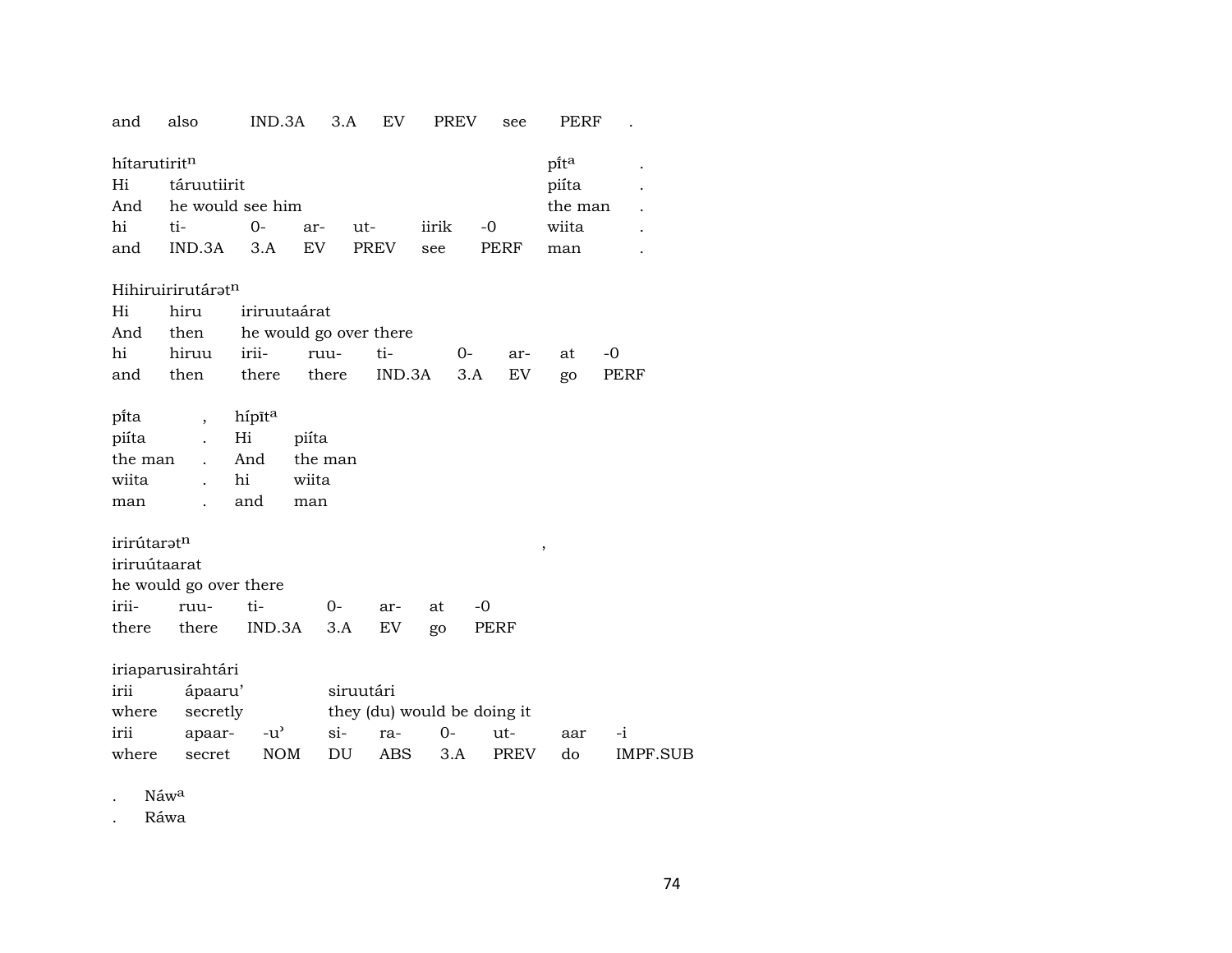|                                                   | <b>Now</b><br>rawa<br>now       |                                                                |        |                                           |           |                     |                    |                     |                     |               |
|---------------------------------------------------|---------------------------------|----------------------------------------------------------------|--------|-------------------------------------------|-----------|---------------------|--------------------|---------------------|---------------------|---------------|
| wisirahkúsaw <sup>a</sup><br>wii-<br>when         | $si-$<br>DU                     | wisiraahkuúsawa<br>when they (du) lay together<br>ra-          | INF.A  | $0 -$<br>3.A                              | ar-<br>EV | ku-<br>INF.B        | $i-$<br><b>SEQ</b> | sa<br>be.lying      | -waa<br><b>DIST</b> | $-0$<br>SUB.4 |
|                                                   | ka.huraar-                      | kahúrahkatn<br>kahúraahkat<br>in the woods<br>be.a.brushy.area |        | -kat<br>LOC                               |           |                     |                    |                     |                     |               |
| rúksihik <sup>i</sup><br>rúksihiiki<br>ra-<br>ABS | $0-$<br>3.A                     | where there were places<br>uks-<br>AOR                         |        | ihii<br>be.in.a.place                     |           | -ik<br><b>DIST</b>  | $-i$<br>SUB.2      | ,<br>$\overline{ }$ |                     |               |
| hisitahkásawa<br>hi<br>and<br>hi<br>and           | $\sin$<br>DU                    | sitaahkásawa<br>ti-                                            | IND.3A | they (du) lay in the woods<br>$0-$<br>3.A | ar-<br>EV | ka-<br>in.the.brush |                    | sa<br>be.lying      | -waa<br><b>DIST</b> | -0<br>PERF    |
| $\overline{\phantom{a}}$<br>hi<br>$\overline{ }$  | híkiš <sup>i</sup><br>and<br>hi | kici<br>but<br>kici                                            | ti-    | táhwišatn<br>taáhwicat<br>he would arrive | 0-        | ar-                 | wic.at             | -0                  |                     |               |

, and but IND.3A 3.A EV arrive PERF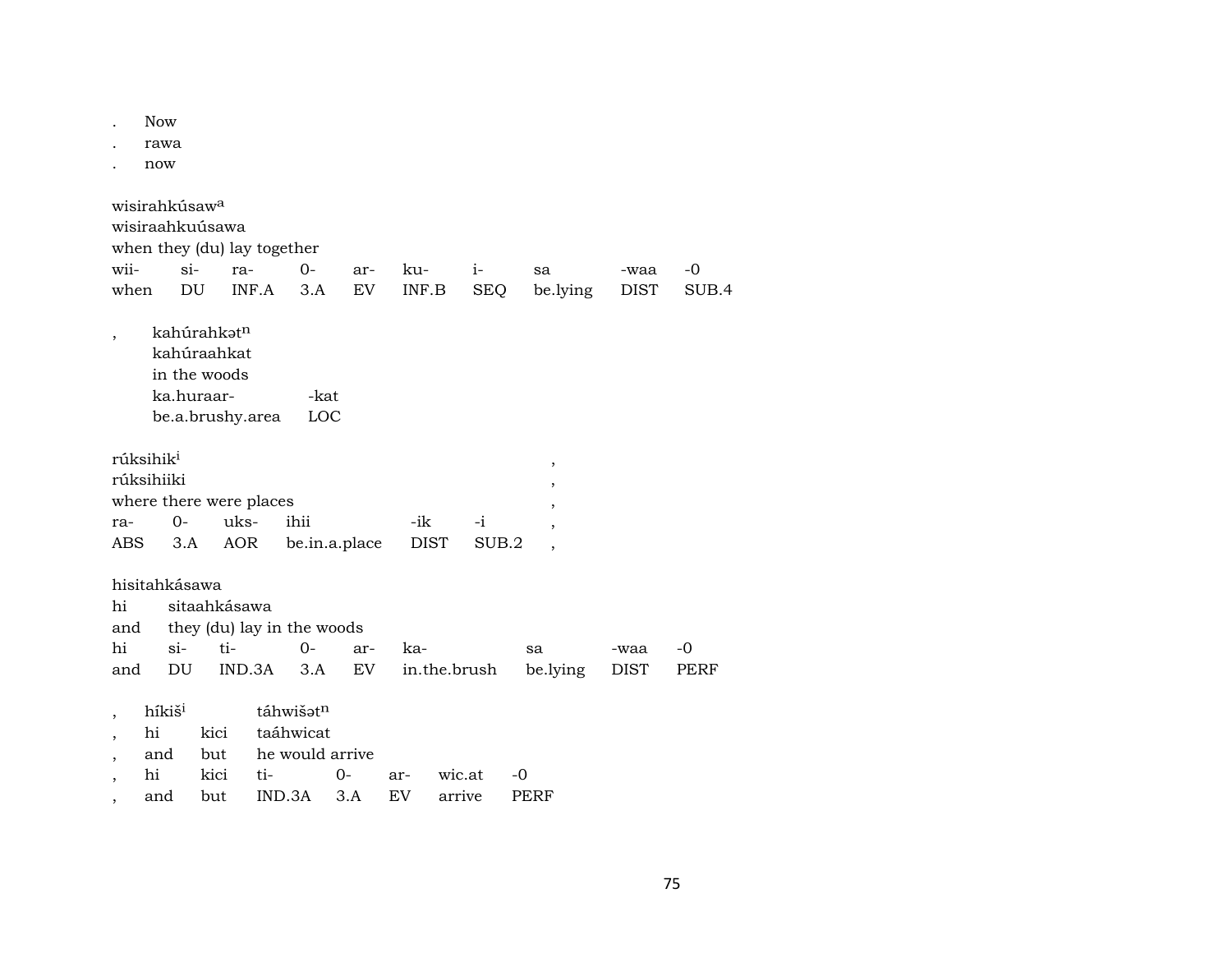|              | irirírətaku <sup>u</sup>   |                          |                             |                  |        |                     |                          |  |
|--------------|----------------------------|--------------------------|-----------------------------|------------------|--------|---------------------|--------------------------|--|
|              | iririirattaku'u            |                          |                             |                  |        |                     |                          |  |
|              |                            |                          | the one who was her husband |                  |        |                     |                          |  |
| irii-        | ra-                        | 0-                       | $a-$                        | ir-              | aktaku |                     | -u                       |  |
| that         | <b>ABS</b>                 | 3.A                      | POSS.3A                     | <b>OBV</b>       |        | have.as.a.wife      | SUB.D                    |  |
|              |                            |                          |                             |                  |        |                     |                          |  |
|              | Hitáhwišatn                |                          |                             |                  |        |                     |                          |  |
| Hi           | taáhwicat                  |                          |                             |                  |        |                     |                          |  |
| And          |                            | he would arrive          |                             |                  |        |                     |                          |  |
| hi           | ti-                        | 0-                       | ar-                         | wic.at           | -0     |                     |                          |  |
| and          | IND.3A                     | 3.A                      | EV                          | arrive           | PERF   |                     |                          |  |
|              |                            |                          |                             |                  |        |                     |                          |  |
| $\backslash$ | Náw <sup>a</sup>           | irár <sup>1</sup>        |                             |                  |        |                     | $\overline{\phantom{a}}$ |  |
| $\backslash$ | Ráwa                       | $\overline{\phantom{a}}$ | iraári'                     |                  |        |                     |                          |  |
| ∖            | <b>Now</b>                 |                          | brother                     |                  |        |                     |                          |  |
|              | rawa                       | $i-$                     |                             | -raar-           |        | -ri'                |                          |  |
| ∖            | now                        |                          | 3.POSS.A                    | same.sex.sibling |        | 3.POSS.B            |                          |  |
|              |                            |                          |                             |                  |        |                     |                          |  |
|              | kakurúkstahi               |                          |                             |                  |        |                     |                          |  |
|              | kaakuurúkstaahi            |                          |                             |                  |        |                     |                          |  |
|              | it was not good            |                          |                             |                  |        |                     |                          |  |
| kaaki-       |                            | $0 -$                    | uur-                        | uks-             | raa-   | hiir                | -0                       |  |
|              | NEG.IND.3A                 | 3.A                      | PREV                        | AOR              | way    | be.good             | PERF                     |  |
|              |                            |                          |                             |                  |        |                     |                          |  |
|              | hirútahakirit              |                          |                             |                  |        |                     |                          |  |
| Hiru         |                            | taahaakirit              |                             |                  |        |                     |                          |  |
| Then         |                            | he picked up a club      |                             |                  |        |                     |                          |  |
| hiruu        | ti-                        | $0-$                     | ar-                         | haak-            | iriik  |                     | $-0$                     |  |
| then         |                            | IND.3A                   | 3.A<br>EV                   | wood             |        | pick.up.long.object | PERF                     |  |
|              |                            |                          |                             |                  |        |                     |                          |  |
|              | irikuraúšapat <sup>n</sup> |                          |                             |                  |        |                     |                          |  |
|              | iriikúraa'u                |                          |                             |                  |        |                     | cápaat                   |  |
|              | the one who had her        |                          |                             |                  |        |                     | the woman                |  |
| irii-        | ku-                        | ra-                      | 0-                          | a-               | 0      | -u                  | icapaak                  |  |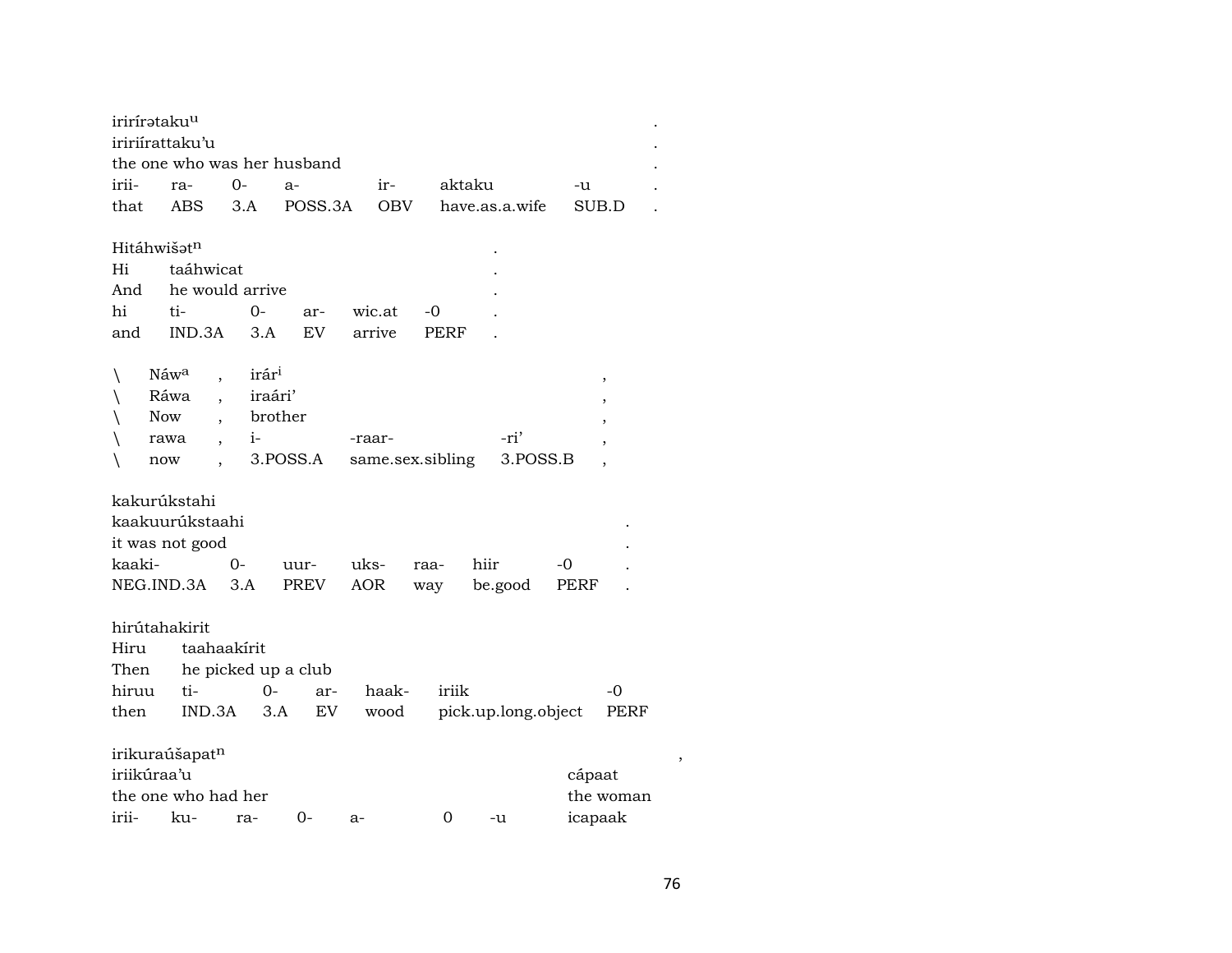that INDF ABS 3.A POSS.3A be SUB.D woman pitáiriruratáhurahas piíta iriruurattáhurahac man the one who eloped with her wiita irii- ruu- ra- 0- ak- ra- hurahac -0 man that then ABS 3.A PL.AN.3P PORT disappear SUB.4 , ararutahpákspir<sup>u</sup> a raaruutaahpákspiru' and then he just whipped his head a raa- ruu- ti- 0- ar- paks- piru -0 and just then IND.3A 3.A EV head whip PERF . Atarakahtarihú<sup>u</sup> . A taaraakatárihu'u . And it was a terrible thing a ti- 0- ar- raa- kata.rihur -<sup>5</sup> . and IND.3A 3.A EV way be.wide EX nahkutahukákatka raahkutahuhkákatka . when he cut his pate up ra- 0- ar- ku- tahuur- ka.ukac.k -a . INF.A 3.A EV INF.B tough.skin cut.up SUB.1 . Hítarašiksta° Hi taaracíksta'a And he hurt his feelings hi ti- 0- ar- aciks- ra.aar -0 and IND.3A 3.A EV mind hurt PERF  $i$ riwisirihkútik $^a$ 

iriwisirihkuútika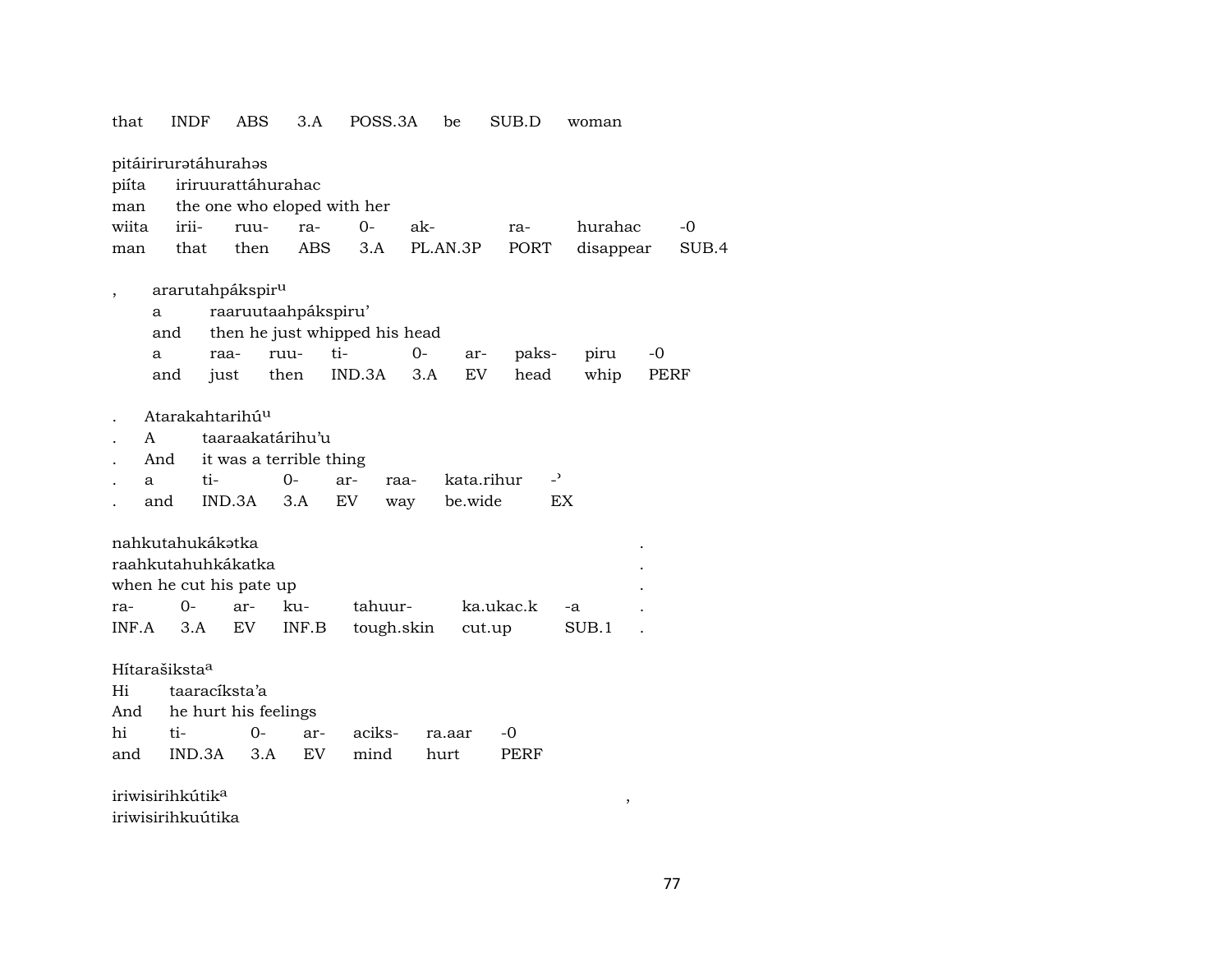| when that one was beaten |       |                |                      |                   |         |             |             |                    |        | $\overline{\phantom{a}}$ |             |
|--------------------------|-------|----------------|----------------------|-------------------|---------|-------------|-------------|--------------------|--------|--------------------------|-------------|
| irii-                    | wii-  |                | $si-$                | ra-               | $0-$    | ir-         | kuut.ik     |                    | -a     | ,                        |             |
| that                     | when  |                | DU                   | ABS               | 3.A     | <b>OBV</b>  | beat        |                    | SUB.1  |                          |             |
|                          |       |                |                      |                   |         |             |             |                    |        |                          |             |
| hitáhwiška               |       |                |                      |                   |         |             | $\, ,$      |                    |        |                          |             |
| hi                       |       | taáhwicka'     |                      |                   |         |             |             | $\epsilon\epsilon$ |        |                          |             |
| and                      |       | he thought     |                      |                   |         |             |             |                    |        |                          |             |
| hi                       | ti-   |                | $0-$                 | ar-               | wicka   | $-0$        |             | Н                  |        |                          |             |
| and                      |       | IND.3A         | 3.A                  | EV                | think   |             | PERF        | п                  |        |                          |             |
|                          |       |                |                      |                   |         |             |             |                    |        |                          |             |
| ipítaritn                |       |                |                      |                   |         |             |             | $\mathbf{H}$       |        |                          |             |
| I                        | piíta |                | rit<br>I am          |                   |         |             |             | П                  |        |                          |             |
| And<br>i                 | wiita | a man          | rii-                 |                   | 0       | $-0$        |             | П                  |        |                          |             |
|                          |       |                | <b>ASSR</b>          | t-<br>1.A         | be      | <b>PERF</b> |             | $\pmb{\mathsf{H}}$ |        |                          |             |
| and                      | man   |                |                      |                   |         |             |             |                    |        |                          |             |
| Hitarišárisa             |       |                |                      |                   |         |             |             |                    |        |                          |             |
| Hi                       |       | taaricárisa    |                      |                   |         |             |             |                    |        |                          |             |
| And                      |       |                | he became angry      |                   |         |             |             |                    |        |                          |             |
| hi                       | ti-   |                | $O -$                | ar-               | icaris  |             | -aar        | -0                 |        |                          |             |
| and                      |       | IND.3A         | 3.A                  | EV                | be.mean |             | <b>INCH</b> | PERF               |        |                          |             |
|                          |       |                |                      |                   |         |             |             |                    |        |                          |             |
| Hitiirikúra <sup>u</sup> |       |                |                      |                   |         |             |             |                    |        |                          |             |
| Hi                       |       | ti'iriikúraa'u |                      |                   |         |             |             |                    |        |                          |             |
| And                      |       |                | this one who had her |                   |         |             |             |                    |        |                          |             |
| hi                       | tii-  |                | irii-                | ku-               | ra-     | $0-$        | a-          |                    | 0      | -u                       |             |
| and                      | this  |                | that                 | INDF              | ABS     | 3.A         | POSS.3A     |                    | be     | SUB.D                    |             |
|                          |       |                |                      |                   |         |             |             |                    |        |                          |             |
| šápat <sup>n</sup>       |       |                | hiirirutawáku        |                   |         |             |             |                    |        |                          |             |
| cápaat                   |       | hi             |                      | iriruutaahwáku'   |         |             |             |                    |        |                          |             |
| woman                    |       | and            |                      | then he would say |         |             |             |                    |        |                          |             |
| icapaak                  |       | hi             | irii-                | ruu-              | ti-     |             | $O-$        | ar-                | waka'u |                          | -0          |
| woman                    |       | and            | then                 | then              |         | IND.3A      | 3.A         | EV                 | say    |                          | <b>PERF</b> |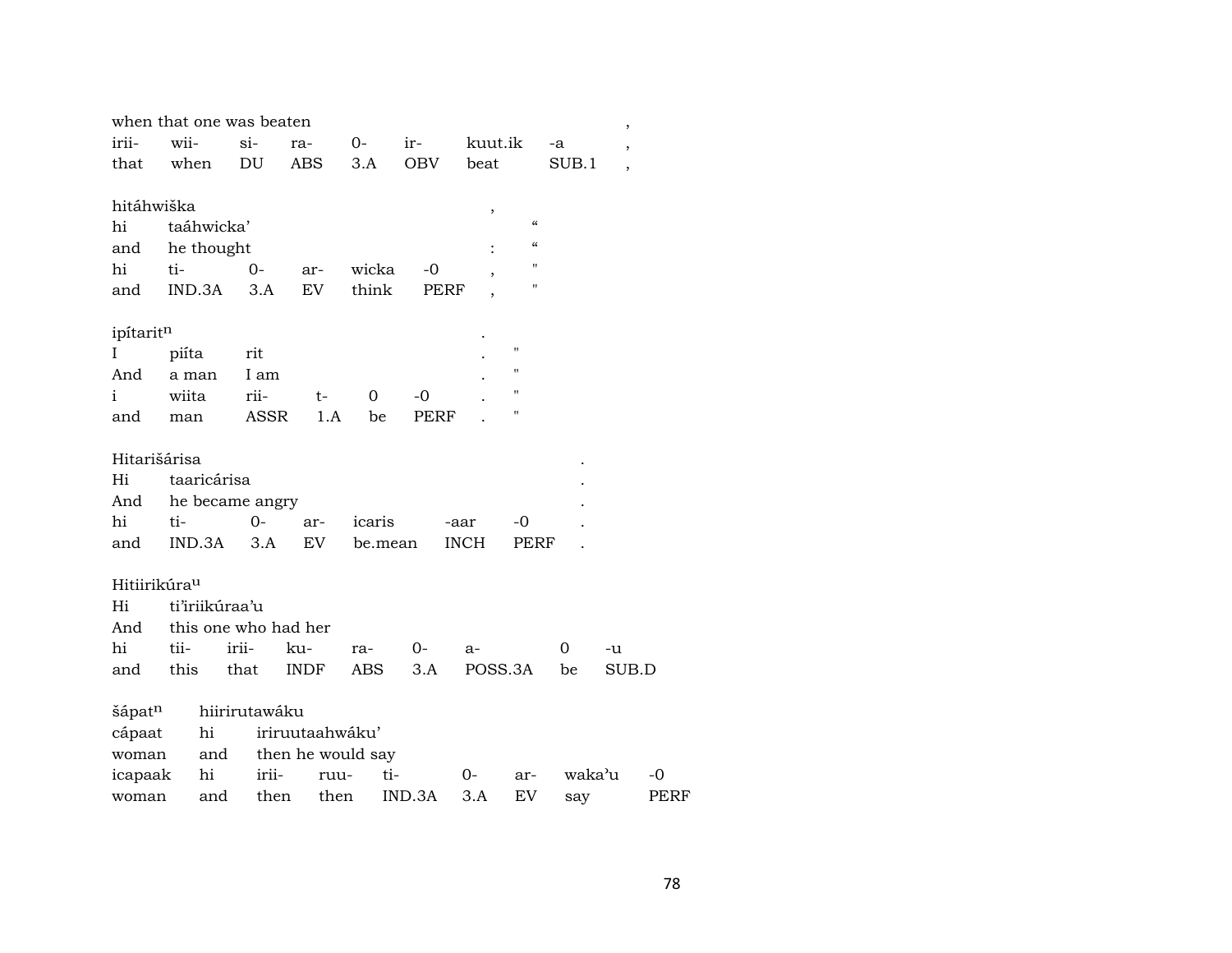|                                                            | $\boldsymbol{\zeta}\boldsymbol{\zeta}$<br>$\epsilon$ | Náw <sup>a</sup>                                                                                                  |                 | wiritákutitn<br>wiriitákuutit |             |              |                                                                                  |                                     |                 |             |                        |                     |
|------------------------------------------------------------|------------------------------------------------------|-------------------------------------------------------------------------------------------------------------------|-----------------|-------------------------------|-------------|--------------|----------------------------------------------------------------------------------|-------------------------------------|-----------------|-------------|------------------------|---------------------|
|                                                            | $\boldsymbol{\zeta}\boldsymbol{\zeta}$               | Ráwa                                                                                                              |                 |                               |             |              |                                                                                  |                                     |                 |             |                        |                     |
|                                                            | $\pmb{\mathsf{H}}$                                   | <b>Now</b>                                                                                                        |                 | I'll whip you                 |             |              |                                                                                  |                                     |                 |             |                        |                     |
| ,                                                          | Ħ                                                    | rawa                                                                                                              |                 | wii-                          | rii-        | $t-$         | a-                                                                               |                                     | kuut.ik         | $-0$        |                        |                     |
| ,                                                          |                                                      | now                                                                                                               |                 | now                           | <b>ASSR</b> | 1.A          | 2.P                                                                              |                                     | beat            | <b>PERF</b> |                        |                     |
| $\pmb{\mathsf{H}}$                                         |                                                      | Hiirirutahkáwatn                                                                                                  |                 |                               |             |              |                                                                                  |                                     |                 |             |                        |                     |
| $\pmb{\mathsf{H}}$                                         | Hi                                                   |                                                                                                                   | iriruutaahkáwat |                               |             |              |                                                                                  |                                     |                 |             |                        |                     |
| $\pmb{\mathsf{H}}$                                         | And                                                  |                                                                                                                   |                 | thereupon he took it out      |             |              |                                                                                  |                                     |                 |             |                        |                     |
| $\pmb{\mathsf{H}}$                                         | hi                                                   | irii-                                                                                                             | ruu-            | ti-                           |             | $0-$         | ar-                                                                              | kawat                               |                 | -0          |                        |                     |
| 11                                                         | and                                                  | then                                                                                                              | then            |                               | IND.3A      | 3.A          | <b>EV</b>                                                                        |                                     | take.out        | PERF        |                        |                     |
| níšik <sup>i</sup><br>riíciki<br>a knife<br>riici<br>knife |                                                      | -kis<br><b>DIM</b>                                                                                                |                 |                               |             |              |                                                                                  |                                     |                 |             |                        |                     |
| Irari<br>Iraári'                                           | <b>Brother</b>                                       |                                                                                                                   |                 |                               |             |              | $\overline{\phantom{a}}$<br>$\overline{\phantom{a}}$<br>$\overline{\phantom{a}}$ | híšikstit <sup>u</sup><br>hi<br>and | cíkstit<br>well |             |                        |                     |
| i-                                                         |                                                      | -raar-                                                                                                            |                 |                               | -ri'        |              | $\ddot{\phantom{0}}$                                                             | hi                                  | cikstik         |             |                        |                     |
|                                                            | 3.POSS.A                                             |                                                                                                                   |                 | same.sex.sibling              | 3.POSS.B    |              |                                                                                  | and                                 | well            |             |                        |                     |
| irii-<br>then                                              |                                                      | irirutarurara huríruhš <sup>i</sup><br>iriruutaruuraarahuriruhci'<br>thereupon he did it severely<br>ruu-<br>then | ti-<br>IND.3A   | $0-$<br>3.A                   | ar-<br>EV   | uur-<br>PREV |                                                                                  | raa-<br>way                         | rahur-<br>do    |             | riruhci<br>be.powerful | $-0$<br><b>PERF</b> |
|                                                            |                                                      | nakuškakákawakatka<br>rakuckakákawaakatka                                                                         |                 |                               |             |              |                                                                                  |                                     |                 |             |                        |                     |
|                                                            |                                                      | when he cut his face up                                                                                           |                 |                               |             |              |                                                                                  |                                     |                 |             |                        |                     |
| ra-                                                        |                                                      | $O -$                                                                                                             | ku-             | icka-                         | ka-         |              | ka.ukac.k                                                                        |                                     | -waa            | -a          |                        |                     |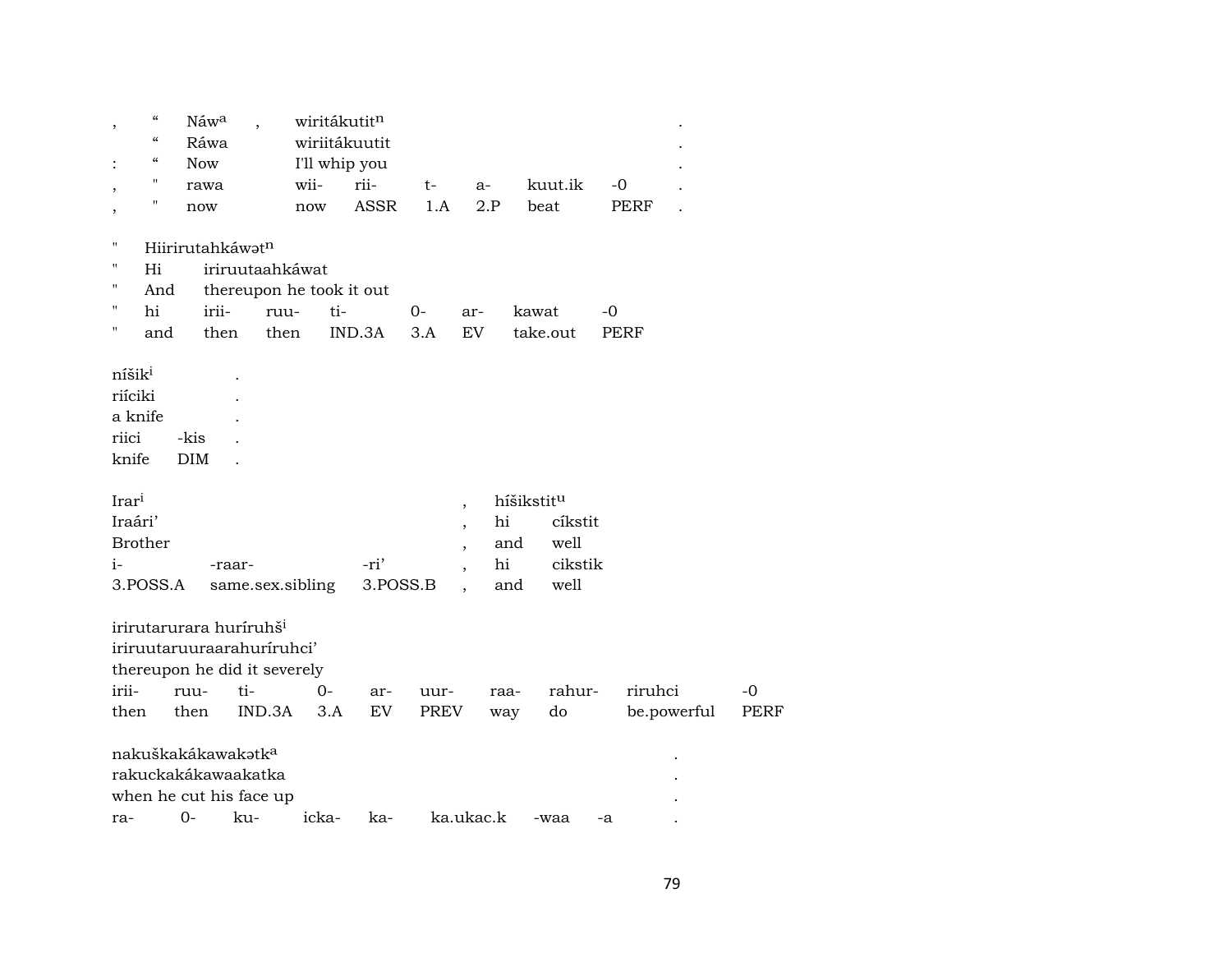| INF.A                                                                          | 3.A                                         | INF.B               | face                      | <b>ITER</b>  | cut.up                     |                | DIST  | SUB.1           |      |
|--------------------------------------------------------------------------------|---------------------------------------------|---------------------|---------------------------|--------------|----------------------------|----------------|-------|-----------------|------|
| Nikutukstakítawa<br>Rikutukstaakítawa<br>That is what was the reason           |                                             |                     |                           |              |                            |                |       |                 |      |
| riku-                                                                          | ti-                                         |                     | $0-$                      | uks-<br>raa- | kita                       |                |       | -waa            | $-0$ |
| that.is                                                                        |                                             | IND.3A              | 3.A                       | AOR<br>way   |                            | be.the.reason  |       | DIST            | PERF |
| $\overline{ }$                                                                 | rihkuwákihu<br>rihkúwakihu<br>when they say | $O -$               |                           | ku-          | waki.a                     |                | -hus  |                 |      |
| ra-                                                                            | INF.A                                       | 3.A                 | ir-<br>PL.3A              | INF.B        | say.PL.IMPF                |                |       | <b>IMPF.SUB</b> |      |
|                                                                                |                                             |                     |                           |              |                            |                |       |                 |      |
| iraškakíšis <sup>u</sup><br>iraackakíciisu<br>that scarred face<br>ii-<br>that | ra-<br><b>ABS</b>                           | $0-$<br>3.A         | icka-<br>face             | kiciis       | be.a.scarred.area          | -u             | SUB.D | ,               |      |
| tiháa                                                                          |                                             | tiruhú <sup>u</sup> |                           |              |                            |                | ,     |                 |      |
| Tiihaá'a                                                                       |                                             | tiruuhú'u           |                           |              |                            |                |       |                 |      |
| This                                                                           |                                             |                     | it was the reason         |              |                            |                |       |                 |      |
| tii-                                                                           | haa                                         | ti-                 | $0-$                      | raa.uhur     |                            | $\overline{a}$ |       |                 |      |
| this                                                                           | here                                        | IND.3A              | 3.A                       |              | be.the.reason              | EX             |       |                 |      |
| tiruhúšapatn<br>Tiruuhú'<br>She was the reason<br>ti-<br>IND.3A                | $0-$<br>3.A                                 |                     | raa.uhur<br>be.the.reason | $-0$<br>PERF | cápaat<br>icapaak<br>woman | the woman      |       |                 |      |
|                                                                                |                                             |                     |                           |              |                            |                |       |                 |      |

Akihirikuahukstakítawa

Aki hi riku'ahukstaakítawa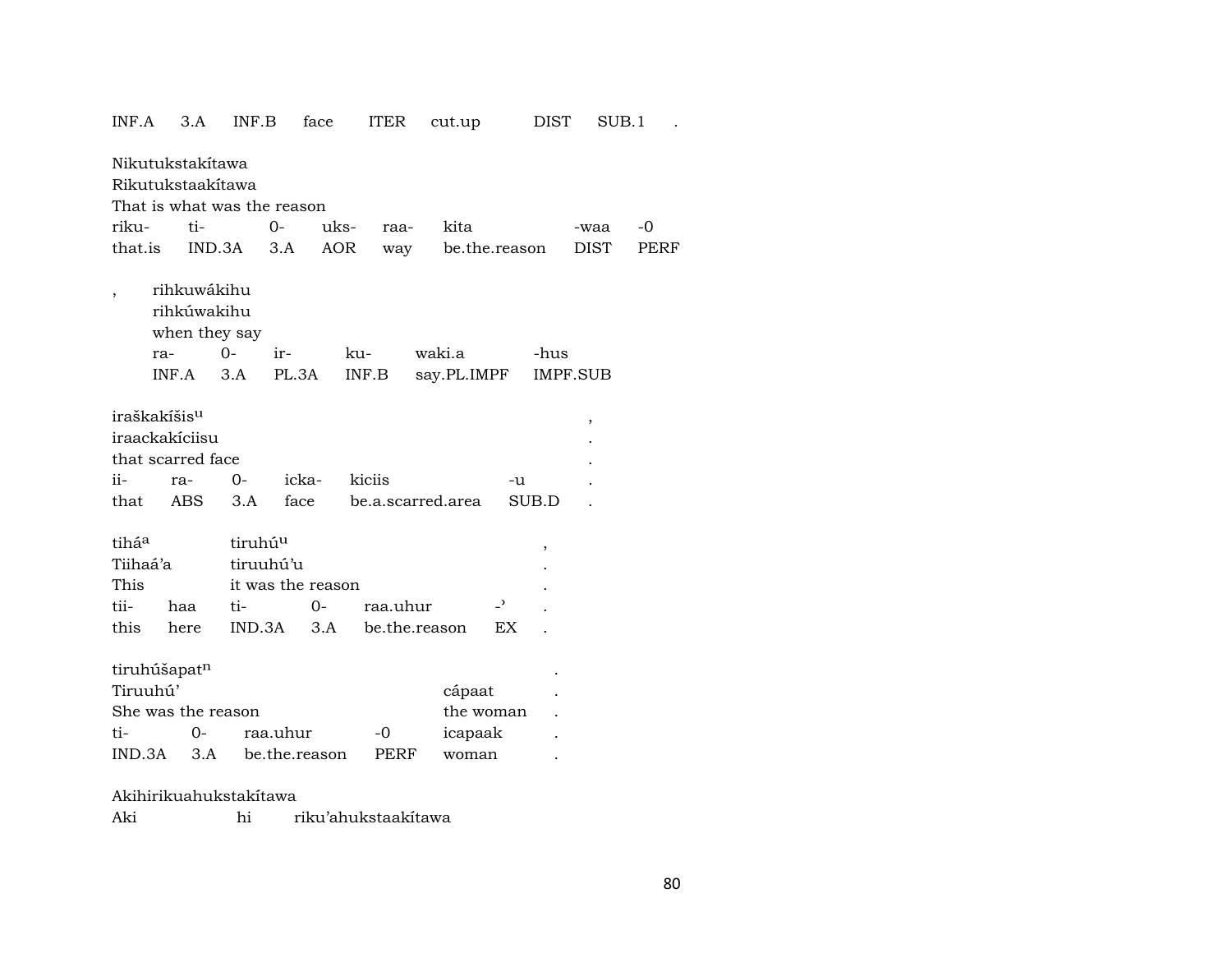| And here    |                              | and               | this is what the reason was |       |            |             |         |            |             |      |               |             |             |
|-------------|------------------------------|-------------------|-----------------------------|-------|------------|-------------|---------|------------|-------------|------|---------------|-------------|-------------|
| a-          | ki                           | hi                | riku-                       | ar-   | ra-        | $0 -$       | uks-    |            | raa-        | kita |               | -waa        | $-0$        |
| and         | there                        | and               | that.is                     | EV    | <b>ABS</b> | 3.A         |         | <b>AOR</b> | way         |      | be.the.reason | <b>DIST</b> | <b>PERF</b> |
|             |                              |                   |                             |       |            |             |         |            |             |      |               |             |             |
|             | Šápatn                       |                   |                             |       |            |             |         |            |             |      |               |             |             |
|             | Cápaat<br>The woman          |                   |                             |       |            |             |         |            |             |      |               |             |             |
|             |                              |                   |                             |       |            |             |         |            |             |      |               |             |             |
|             | icapaak<br>woman             |                   |                             |       |            |             |         |            |             |      |               |             |             |
|             |                              |                   |                             |       |            |             |         |            |             |      |               |             |             |
|             | hawaawitáhkutitn             |                   |                             |       |            |             |         |            |             |      |               |             |             |
| hawá        | $\mathbf{a}$                 |                   | witaáhkuutit                |       |            |             |         |            |             |      |               |             |             |
| also        | and                          |                   | he whipped her              |       |            |             |         |            |             |      |               |             |             |
| haawa       | a                            | wi-               | ti-                         |       | $0-$       | ar-         | kuut.ik |            | $-0$        |      |               |             |             |
| also        | and                          | QUOT              | IND.3A                      |       | 3.A        | ${\rm EV}$  | beat    |            | <b>PERF</b> |      |               |             |             |
|             | Apašhawawitukstátawi         |                   |                             |       |            |             |         |            |             |      |               |             |             |
| Ápac        | hawá                         |                   | witukstaátawi'              |       |            |             |         |            |             |      |               |             |             |
| <b>Both</b> | also                         |                   | it was the custom           |       |            |             |         |            |             |      |               |             |             |
| apac        | haawa                        | wi-               | ti-                         |       | $0-$       | uks-        | raa-    |            | tawi        | $-0$ |               |             |             |
| both        | also                         | QUOT              | IND.3A                      |       | 3.A        | <b>AOR</b>  | way     |            | be.among    |      | <b>PERF</b>   |             |             |
|             | apašsirakukútik <sup>a</sup> |                   |                             |       |            |             |         |            |             |      |               |             |             |
| ápac        |                              | sirakukuútika     |                             |       |            |             |         |            |             |      |               |             |             |
| both        |                              | to whip them (du) |                             |       |            |             |         |            |             |      |               |             |             |
| apac        | $si-$                        | ra-               | $O -$                       | ku-   | kuut.ik    |             | -a      |            |             |      |               |             |             |
| both        | DU                           | INF.A             | 3.A                         | INF.B | beat       |             | SUB.1   |            |             |      |               |             |             |
|             | Kakatuharáihku               |                   |                             |       |            |             |         |            |             |      |               |             |             |
|             | Kaakatuuhaará'ihku'          |                   |                             |       |            |             |         |            |             |      |               |             |             |
|             | I do not mean it             |                   |                             |       |            |             |         |            |             |      |               |             |             |
| kaaka-      |                              | $t-$              | ut-                         |       | raa.ra'ihk | -:hus       |         |            |             |      |               |             |             |
|             | NEG.IND.1/2A                 | 1.A               | PREV                        | mean  |            | <b>IMPF</b> |         |            |             |      |               |             |             |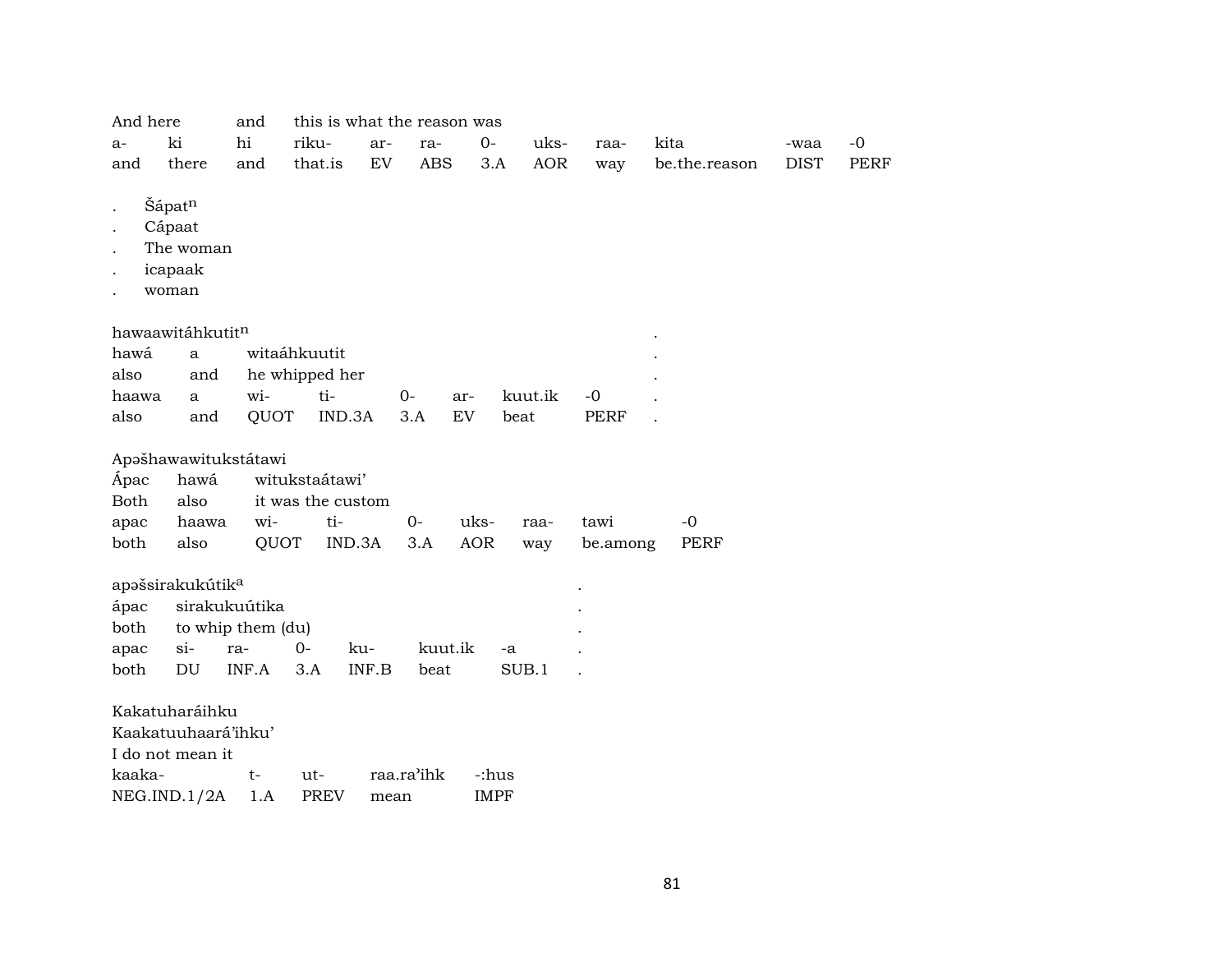| kuharíksis <sup>u</sup> |  |                                         |    |  |
|-------------------------|--|-----------------------------------------|----|--|
| kuuhaariksisu           |  |                                         |    |  |
| to be real              |  |                                         |    |  |
| ra- 0-                  |  | ku- kuut- raariks -his                  | -u |  |
|                         |  | INF.A 3.A INF.B dead be.true PERF SUB.D |    |  |

širíhuksu<br>ci ríhu ci ríhuksu' but just ci rihuks -u" but alone

|                     | sirahkurawákisa             |  |  |  |                               |       |  |  |  |  |  |
|---------------------|-----------------------------|--|--|--|-------------------------------|-------|--|--|--|--|--|
| siraahkuraawaáhkisa |                             |  |  |  |                               |       |  |  |  |  |  |
|                     | for him to bruise them (du) |  |  |  |                               |       |  |  |  |  |  |
|                     |                             |  |  |  | si- ra- 0- ar- ku- raawaahkis | -а    |  |  |  |  |  |
| DU                  | INF.A 3.A EV INF.B          |  |  |  | abuse                         | SUB.1 |  |  |  |  |  |

|     |  | Híapəš rusitaruhuráhət <sup>n</sup> |  |                                    |  |  |                                             |      |  |  |  |
|-----|--|-------------------------------------|--|------------------------------------|--|--|---------------------------------------------|------|--|--|--|
|     |  | Hi ápac ruusitaaruhuráhat           |  |                                    |  |  |                                             |      |  |  |  |
|     |  |                                     |  | And both then he let them (du) go  |  |  |                                             |      |  |  |  |
|     |  |                                     |  |                                    |  |  | hi apac ruu- si- ti-  0- ar- uhur.ra.hak -0 |      |  |  |  |
| and |  |                                     |  | both then DU IND.3A 3.A EV release |  |  |                                             | PERF |  |  |  |

| $\cdot$ | píta                     |                   | a   | šápotn    |      |                          |
|---------|--------------------------|-------------------|-----|-----------|------|--------------------------|
|         | piíta                    |                   | a   | cápaat    |      |                          |
|         | the man                  |                   | and | the woman |      |                          |
|         | wiita                    |                   | a   | icapaak   |      |                          |
|         | man                      |                   | and | woman     |      |                          |
|         |                          |                   |     |           |      |                          |
| A       |                          | irár <sup>i</sup> |     |           |      | $\overline{ }$           |
| A       |                          | iraári'           |     |           |      | $\overline{\phantom{a}}$ |
| And     |                          | brother           |     |           |      | ,                        |
| a       | $\overline{\phantom{a}}$ | i-                |     | -raar-    | -ri' | ,                        |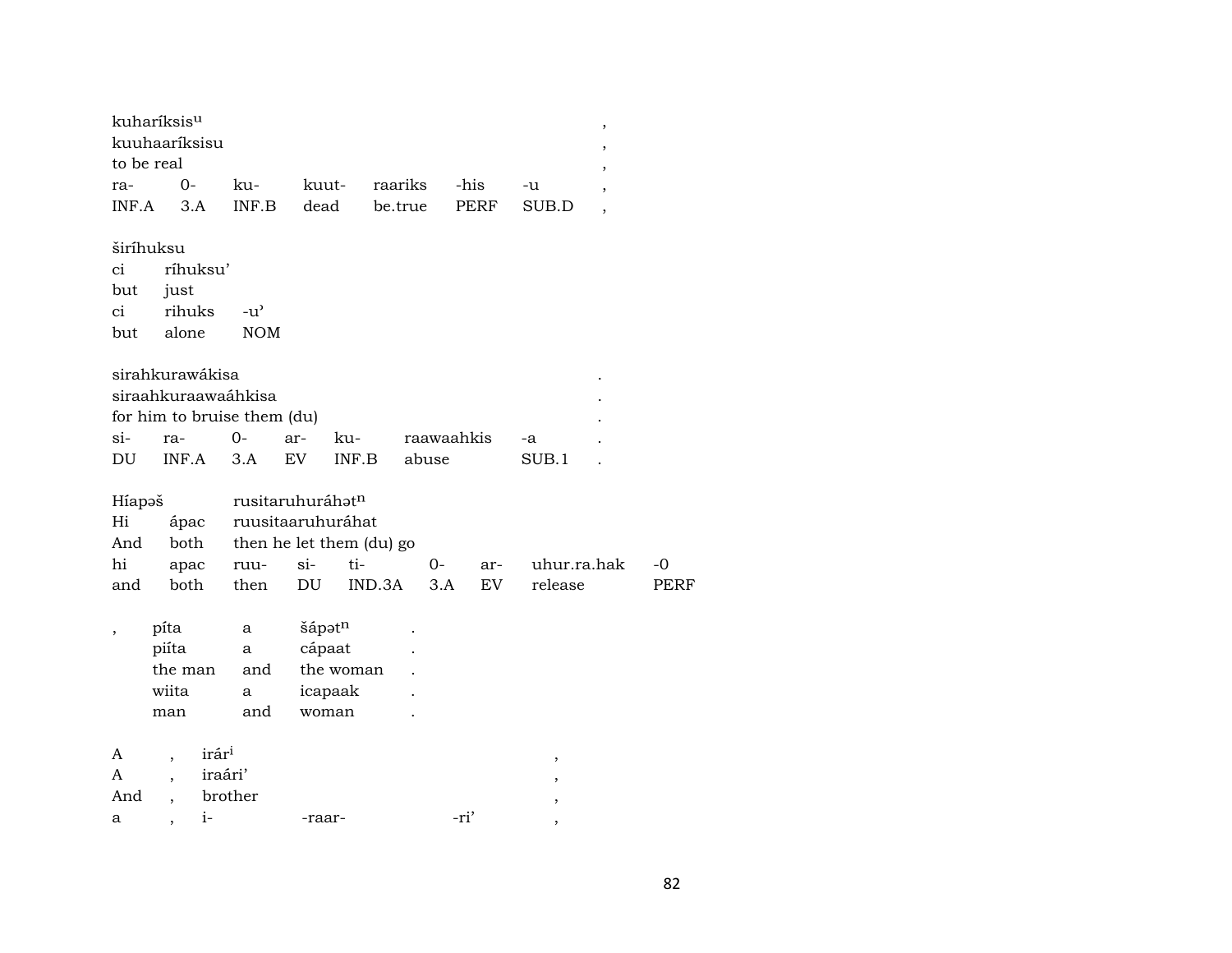## and , 3.POSS.A same.sex.sibling 3.POSS.B ,

|                          |                             | awihirukariruráhihaw <sup>a</sup> |             |                 |             |                 |             |             |         |      |       |
|--------------------------|-----------------------------|-----------------------------------|-------------|-----------------|-------------|-----------------|-------------|-------------|---------|------|-------|
| a                        | wihiru                      |                                   |             | kariirúraahi    |             |                 |             |             |         |      | haáwa |
| and                      | now                         |                                   |             | it was not good |             |                 |             |             |         |      | also  |
| a                        | wii-                        | hiruu                             | karii-      |                 | ra-         | $0-$            | uur-        | raa-        | hiir    | $-0$ | haawa |
| and                      | now                         | then                              | EMPH.NEG    |                 | ABS         | 3.A             | <b>PREV</b> | way         | be.good | PERF | also  |
|                          |                             |                                   |             |                 |             |                 |             |             |         |      |       |
| $\overline{\phantom{a}}$ | hírukakurahi                |                                   |             |                 |             |                 |             |             |         |      |       |
| $\overline{ }$           | hiru                        | kaakúraahi                        |             |                 |             |                 |             |             |         |      |       |
| $\overline{ }$           | then                        | it was not good                   |             |                 |             |                 |             |             |         |      |       |
| $\overline{\phantom{a}}$ | hiruu                       | kaaki-                            | $0-$        |                 | uur-        | raa-            | hiir        | $-0$        |         |      |       |
| $\bullet$                | then                        | NEG.IND.3A                        |             | 3.A             | <b>PREV</b> | way             | be.good     | <b>PERF</b> |         |      |       |
|                          |                             |                                   |             |                 |             |                 |             |             |         |      |       |
|                          | tirikuwíšuksar <sup>a</sup> |                                   |             |                 |             |                 | šápatn      |             |         |      |       |
|                          | tirikuwicaksaara            |                                   |             |                 |             |                 | cápaat      |             |         |      |       |
|                          |                             | when I became aware               |             |                 |             |                 | a woman     |             |         |      |       |
| tii-                     | ri-                         |                                   | ku-         | wicaks.aar      |             | -a              | icapaak     |             |         |      |       |
| when                     |                             | CONT.3A                           | 1.P         | come.to.mind    |             | SUB.1           | woman       |             |         |      |       |
|                          |                             |                                   |             |                 |             |                 |             |             |         |      |       |
|                          | iriiratuúhaarihku           | iriratuharihkúšapat <sup>n</sup>  |             |                 |             |                 |             |             |         |      |       |
|                          |                             |                                   |             |                 |             |                 |             |             |         |      |       |
| irii-                    | what I mean                 |                                   | ut-         | raa.ra'ihk      |             | -hus            |             |             |         |      |       |
|                          | ra-                         | $t-$                              |             |                 |             |                 |             |             |         |      |       |
| what                     | <b>ABS</b>                  | 1.A                               | <b>PREV</b> | mean            |             | <b>IMPF.SUB</b> |             |             |         |      |       |
|                          | nakuwiška <sup>a</sup>      |                                   |             |                 |             |                 |             |             |         |      |       |
|                          | rakuwicka'a                 |                                   |             |                 |             |                 |             |             |         |      |       |
|                          | when one wanted             |                                   |             |                 | ,           |                 |             |             |         |      |       |
|                          | $0-$                        | ku-                               | wicka       |                 |             |                 |             |             |         |      |       |
| ra-<br><b>ABS</b>        | 3.A                         | INF.B                             |             | -a<br>SUB.1     | ,           |                 |             |             |         |      |       |
|                          |                             |                                   | want        |                 |             |                 |             |             |         |      |       |
|                          |                             |                                   |             |                 |             |                 |             |             |         |      |       |

aturəktipãrára aatuuraktipaaraára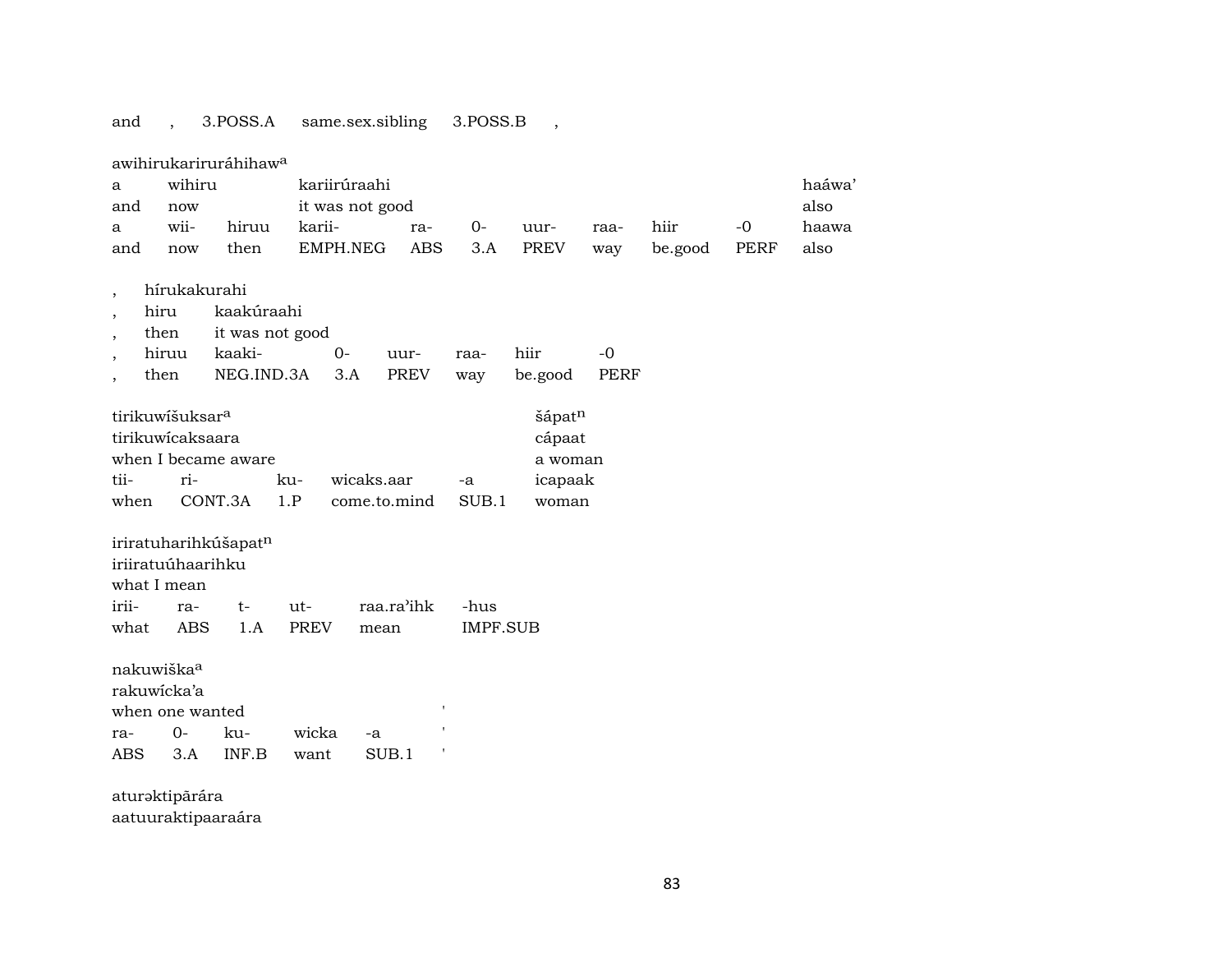|            | that I hide you from them |                                                |                |                          |          |          |               |          |       |
|------------|---------------------------|------------------------------------------------|----------------|--------------------------|----------|----------|---------------|----------|-------|
| aa-        |                           | $t-$                                           | $a-$           | uur-                     | ak-      |          | ri-           | paar.aar | -a    |
|            | SUBJ.1/2A                 | 1.A                                            | 2.P            | PREV                     |          | PL.AN.3P | PORT          | hide     | SUB.1 |
|            |                           |                                                |                |                          |          |          |               |          |       |
|            | pi̇̃ta                    | $\overline{\phantom{a}}$                       |                |                          |          |          |               |          |       |
|            | piíta                     |                                                |                |                          |          |          |               |          |       |
|            | a man                     |                                                |                |                          |          |          |               |          |       |
|            | wiita                     |                                                |                |                          |          |          |               |          |       |
|            | man                       | $\overline{\phantom{a}}$                       |                |                          |          |          |               |          |       |
|            |                           |                                                |                |                          |          |          |               |          |       |
| hitáripara |                           |                                                |                |                          |          |          |               |          |       |
| hi         | taáripaara                |                                                |                |                          |          |          |               |          |       |
| and        |                           | she would hide him                             |                |                          |          |          |               |          |       |
| hi         | ti-                       |                                                | $0-$<br>ar-    | ri-                      |          | paar.aar | $-0$          |          |       |
| and        | IND.3A                    | 3.A                                            | EV             | PORT                     | hide     |          | PERF          |          |       |
|            |                           |                                                |                |                          |          |          |               |          |       |
|            | Hihirurutíhwaki           |                                                |                |                          |          |          |               |          |       |
| Hi         | hiru                      |                                                | ruutíhwaki'    |                          |          |          |               |          |       |
| And        | then                      |                                                | then they said |                          |          |          |               |          |       |
| hi         | hiruu                     | ruu-                                           | ti-            |                          | $0-$     | ir-      | waki          | $-0$     |       |
| and        | then                      | then                                           |                | IND.3A                   | 3.A      | PL.3A    | say.PL        | PERF     |       |
|            |                           |                                                |                |                          |          |          |               |          |       |
|            | irirutakišisu             |                                                |                |                          |          |          |               |          |       |
|            | iriruutaakícisu           |                                                |                |                          |          |          |               |          |       |
|            | the ones related to her   |                                                |                |                          |          |          |               |          |       |
| irii-      | ra-                       | $0-$                                           | ut-            | ak-                      |          | icis     |               | -hus     |       |
| that       | <b>ABS</b>                | 3.A                                            | PREV           |                          | PL.AN.3P |          | be.related.to | IMPF.SUB |       |
|            |                           |                                                |                |                          |          |          |               |          |       |
| šápatn     |                           | $\epsilon\epsilon$<br>$\overline{\phantom{a}}$ | Ihi            |                          |          |          |               |          |       |
| cápaat     |                           | $\boldsymbol{\mathcal{C}}$                     | Ihi            | $\overline{\phantom{a}}$ |          |          |               |          |       |
|            | the woman                 | $\epsilon\epsilon$                             | Uh             | ,                        |          |          |               |          |       |
| icapaak    |                           | Ħ<br>$\overline{\phantom{a}}$                  | ihii           | ,                        |          |          |               |          |       |

woman , " uh ,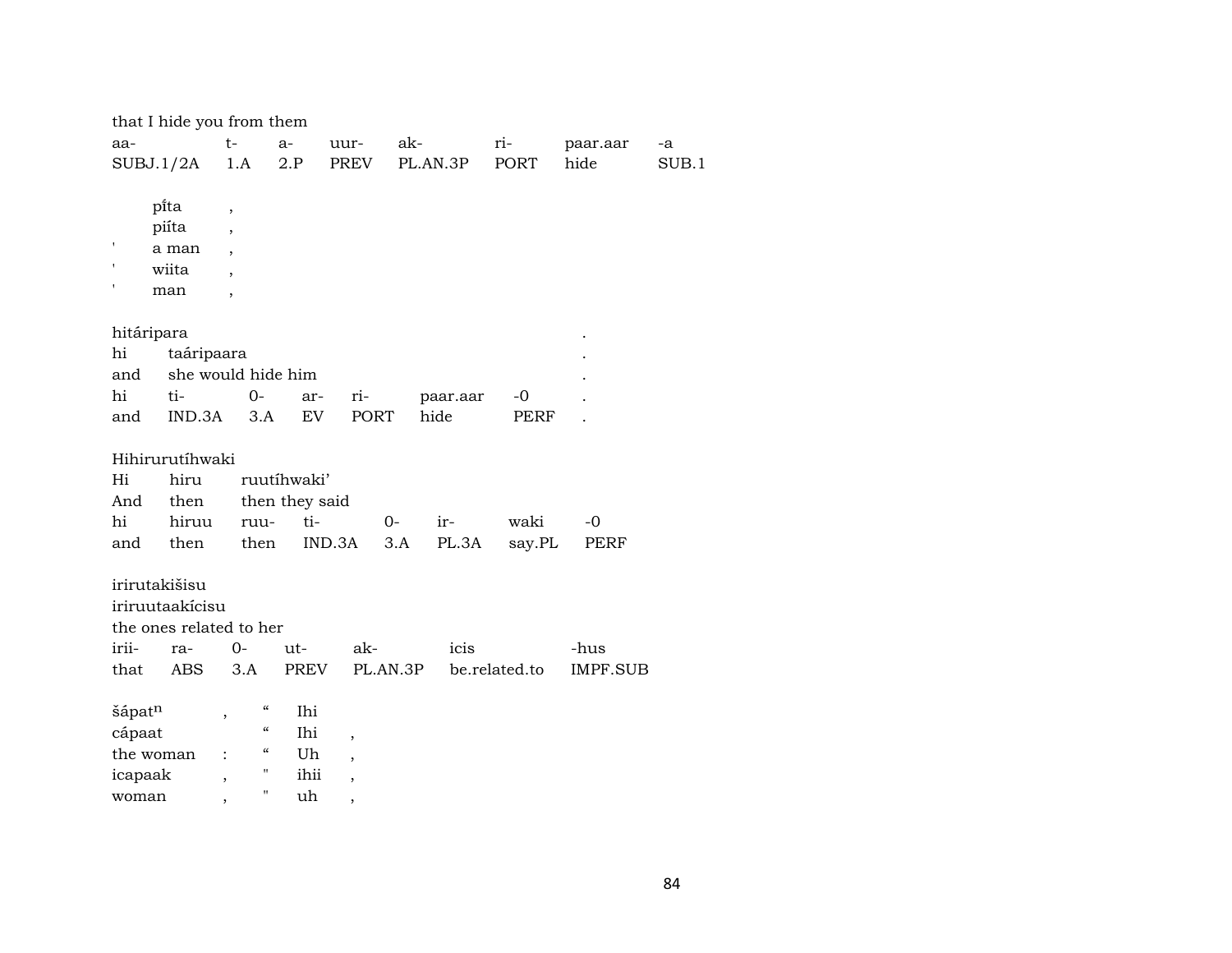| hirusisišitšírasu<br>hiru          |                            | sisiiciccírasa'         |       |       |     |            |             |      |            |        |     |              |    |             |
|------------------------------------|----------------------------|-------------------------|-------|-------|-----|------------|-------------|------|------------|--------|-----|--------------|----|-------------|
| then                               | bring him                  |                         |       |       |     |            |             |      |            |        |     |              |    |             |
| hiruu                              | $si-$                      | $i-$                    | $S-$  |       | ir- |            | ut-         |      | $i-$       | ciras- |     | $\mathbf{a}$ |    | $-0$        |
| then                               | $\mathop{\rm DU}\nolimits$ | CONT.1/2A               |       | 2.A   |     | PREV.1/2A  |             | PREV | <b>SEQ</b> | COM    |     | come         |    | <b>PERF</b> |
|                                    |                            |                         |       |       |     |            |             |      |            |        |     |              |    |             |
| $\bullet$                          |                            |                         |       |       |     |            |             |      |            |        |     |              |    |             |
| $\cdot$                            |                            |                         |       |       |     |            |             |      |            |        |     |              |    |             |
| $\mathbf{I}$                       |                            |                         |       |       |     |            |             |      |            |        |     |              |    |             |
|                                    |                            |                         |       |       |     |            |             |      |            |        |     |              |    |             |
|                                    |                            |                         |       |       |     |            |             |      |            |        |     |              |    |             |
| Hirušisišitšíras <sup>a</sup>      |                            |                         |       |       |     |            |             |      |            |        |     |              |    |             |
| Hiru                               |                            | sisiiciccírasa'         |       |       |     |            |             |      |            |        |     |              |    |             |
| Then                               | bring him                  |                         |       |       |     |            |             |      |            |        |     |              |    |             |
| hiruu                              | $si-$                      | $i-$                    | $S-$  |       | ir- |            | ut-         |      | $i-$       | ciras- |     | $\mathbf{a}$ |    | $-0$        |
| then                               | $\mathop{\rm DU}\nolimits$ | CONT.1/2A               |       | 2.A   |     | PREV.1/2A  |             | PREV | <b>SEQ</b> | COM    |     | come         |    | <b>PERF</b> |
|                                    |                            |                         |       |       |     |            |             |      |            |        |     |              |    |             |
| н<br>п                             | Náwa                       |                         |       |       |     |            |             |      |            |        |     |              |    |             |
| $\mathbf{I}$<br>$\pmb{\mathsf{H}}$ | Ráwa<br><b>Now</b>         |                         |       |       |     |            |             |      |            |        |     |              |    |             |
| п                                  | rawa                       |                         |       |       |     |            |             |      |            |        |     |              |    |             |
| п                                  | now                        |                         |       |       |     |            |             |      |            |        |     |              |    |             |
|                                    |                            |                         |       |       |     |            |             |      |            |        |     |              |    |             |
| hirusitirušíhuratn                 |                            |                         |       |       |     |            |             |      |            |        |     |              |    |             |
| hiru                               |                            | sitiiruucíhurat         |       |       |     |            |             |      |            |        |     |              |    |             |
| then                               |                            | they would go after him |       |       |     |            |             |      |            |        |     |              |    |             |
| hiruu                              | $si$ -                     | ti-                     | $O -$ | ir-   |     | ar-        | ut-         | $i-$ |            | uhur-  | ra- |              | at | $-0$        |
| then                               | $\mathop{\rm DU}\nolimits$ | IND.3A                  | 3.A   | PL.3A |     | ${\rm EV}$ | <b>PREV</b> |      | <b>SEQ</b> | now    |     | PORT         | go | <b>PERF</b> |
|                                    |                            |                         |       |       |     |            |             |      |            |        |     |              |    |             |

, . . .

85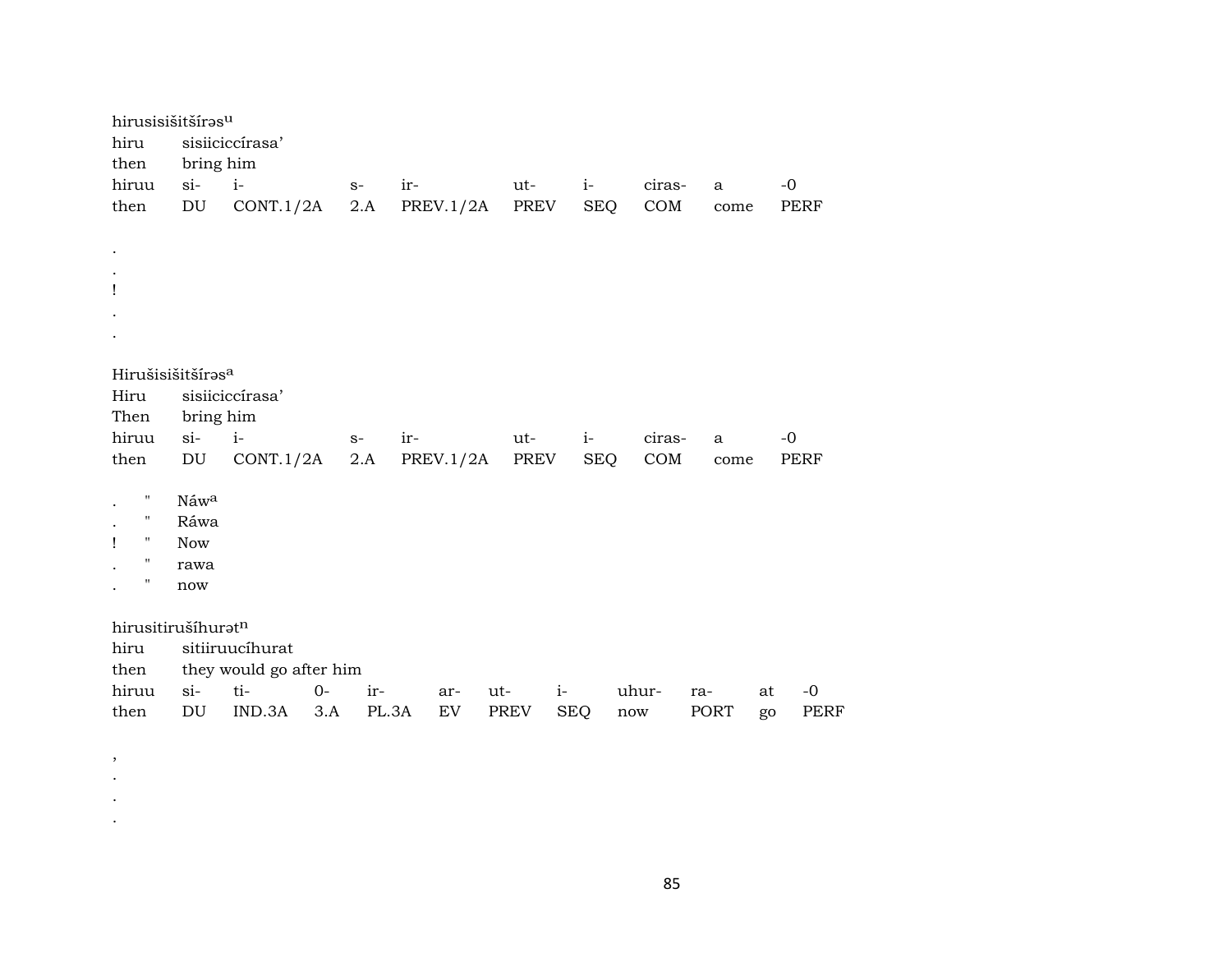| Pītahikaráwitira                 |                          |                         |                   |                  |        |             |                          |            |      |              |             |
|----------------------------------|--------------------------|-------------------------|-------------------|------------------|--------|-------------|--------------------------|------------|------|--------------|-------------|
| Piíta                            | hi                       | karáwitiira'            |                   |                  |        |             |                          |            |      |              |             |
| The man                          | and                      |                         | he would not come |                  |        |             |                          |            |      |              |             |
| wiita                            | hi                       | kara-                   | wi-               | ti-              |        | $0-$        | $a-$                     | ir-        | ar-  | $\mathbf{a}$ | $-0$        |
| man                              | and                      | <b>NEG</b>              | QUOT              |                  | IND.3A | 3.A         | PREV.3A                  | <b>OBV</b> | EV   | come         | <b>PERF</b> |
|                                  |                          |                         |                   |                  |        |             |                          |            |      |              |             |
|                                  |                          |                         |                   |                  |        |             |                          |            |      |              |             |
|                                  |                          |                         |                   |                  |        |             |                          |            |      |              |             |
|                                  |                          |                         |                   |                  |        |             |                          |            |      |              |             |
|                                  |                          |                         |                   |                  |        |             |                          |            |      |              |             |
|                                  |                          |                         |                   |                  |        |             |                          |            |      |              |             |
|                                  |                          |                         |                   |                  |        |             |                          |            |      |              |             |
| Naw <sup>a</sup><br>$\backslash$ | $\overline{\phantom{a}}$ | irár <sup>i</sup>       |                   |                  |        |             | $\,$                     |            |      |              |             |
| Ráwa                             |                          | iraári'                 |                   |                  |        |             | $\overline{\phantom{a}}$ |            |      |              |             |
| <b>Now</b>                       |                          | brother                 |                   |                  |        |             | $^\mathrm{^\mathrm{o}}$  |            |      |              |             |
| rawa                             | $\overline{\phantom{a}}$ | $i-$                    |                   | -raar-           |        | -ri'        | $\overline{\phantom{a}}$ |            |      |              |             |
| now                              | $\ddot{\phantom{0}}$     | 3.POSS.A                |                   | same.sex.sibling |        |             | 3.POSS.B<br>$\cdot$      |            |      |              |             |
|                                  |                          |                         |                   |                  |        |             |                          |            |      |              |             |
| hirusitirušíhuratn               |                          |                         |                   |                  |        |             |                          |            |      |              |             |
| hiru                             |                          | sitiiruucíhurat         |                   |                  |        |             |                          |            |      |              |             |
| then                             |                          | they would go after him |                   |                  |        |             |                          |            |      |              |             |
| hiruu                            | $\sin$                   | ti-                     | $O -$             | ir-              | ar-    | ut-         | $i-$                     | uhur-      | ra-  | at           | $-0$        |
| then                             | DU                       | IND.3A                  | 3.A               | PL.3A            | EV     | PREV        | <b>SEQ</b>               | now        | PORT | go           | PERF        |
|                                  |                          |                         |                   |                  |        |             |                          |            |      |              |             |
| hirútawaku<br>$\overline{ }$     |                          |                         |                   |                  |        |             | pírask <sup>i</sup>      |            |      |              |             |
| hiru<br>$\overline{\phantom{a}}$ |                          | taahwáku'               |                   |                  |        |             | piíraski                 |            |      |              |             |
| then<br>,                        |                          | he would say            |                   |                  |        |             | the boy                  |            |      |              |             |
| hiruu                            | ti-                      | $0-$                    | ar-               | waka'u           |        | $-0$        | piiras-                  | -kis       |      |              |             |
| then<br>,                        |                          | IND.3A                  | EV<br>3.A         | say              |        | <b>PERF</b> | boy                      | <b>DIM</b> |      |              |             |

, " Náw<sup>a</sup>

.

" Ráwa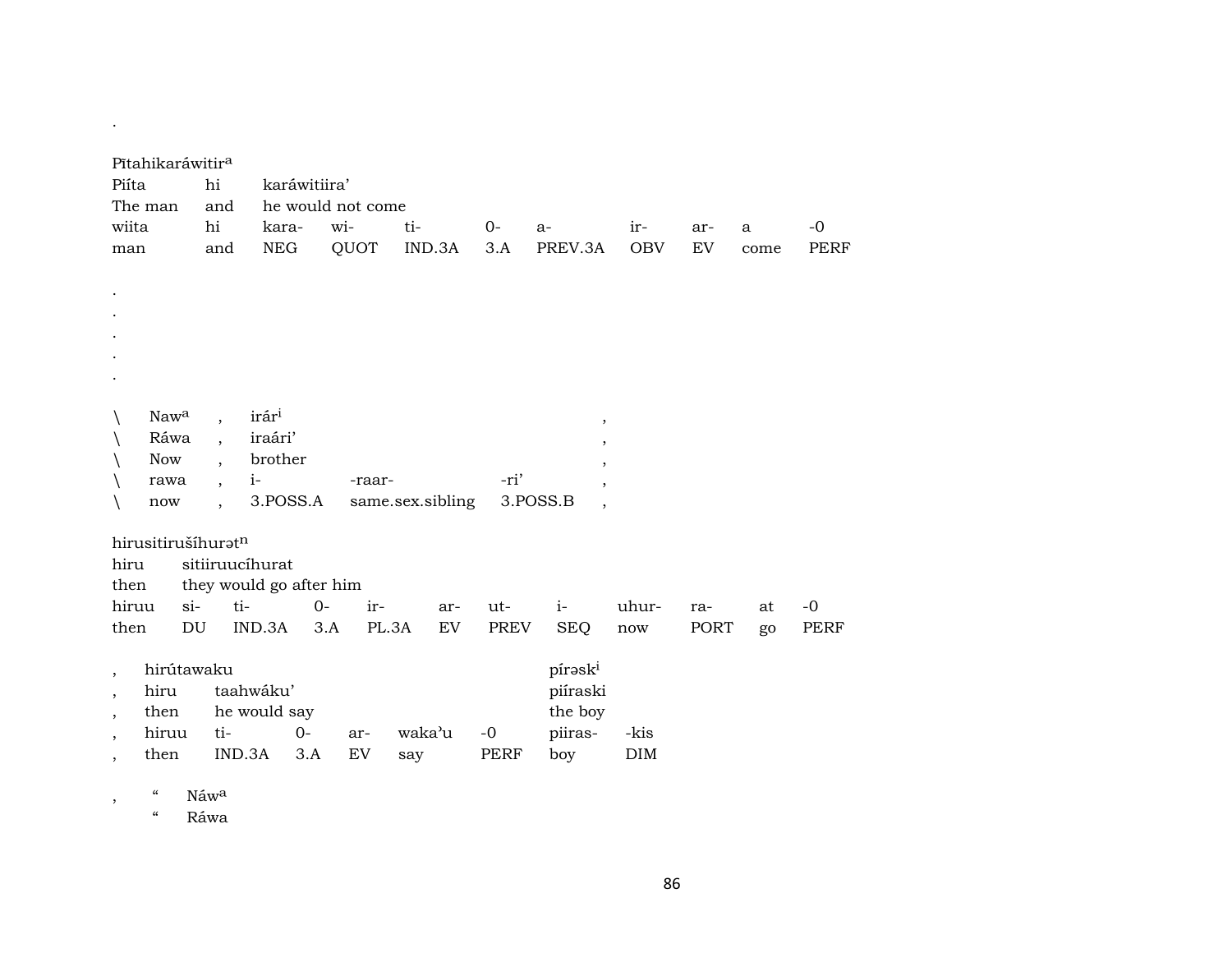| $\boldsymbol{\zeta}\boldsymbol{\zeta}$<br>11<br>$\pmb{\mathsf{H}}$<br>$\overline{ }$ | <b>Now</b><br>rawa<br>now            |                                                                 |                                     |                    |              |                     |                   |                                                                     |                                         |                     |          |               |          |              |
|--------------------------------------------------------------------------------------|--------------------------------------|-----------------------------------------------------------------|-------------------------------------|--------------------|--------------|---------------------|-------------------|---------------------------------------------------------------------|-----------------------------------------|---------------------|----------|---------------|----------|--------------|
| hiru<br>then<br>hiruu<br>then                                                        | take her<br>wii-<br>now              | hiruwirusisišutšírasatn<br>wiruusiisicuccírasat<br>ruu-<br>then | $si-$<br>$\mathop{\rm DU}\nolimits$ | $i-$<br>CONT.1/2A  |              | $S-$<br>2.A         | ir-<br><b>OBV</b> |                                                                     | ut-<br>PREV                             | uks-<br><b>JUSS</b> |          | ciras-<br>COM | at<br>go | $-0$<br>PERF |
| náwa<br>$\cdot$<br>Ráwa<br><b>Now</b><br>Ţ<br>rawa<br>now                            |                                      | kústiatn<br>kústi'at<br>I will go<br>kuus-<br>POT.1/3A          | $t-$<br>1.A                         | $i-$<br><b>SEQ</b> | at<br>go     | $-0$<br><b>PERF</b> |                   | π<br>$\pmb{\mathsf{H}}$<br>11<br>$\pmb{\mathsf{H}}$<br>$\mathbf{H}$ | Awitn<br>Áwit<br>First<br>awit<br>first |                     |          |               |          |              |
| šúraki<br>cuúraki<br>the girl<br>icuura-<br>girl                                     | -kis<br>$\rm{DIM}$                   |                                                                 |                                     |                    |              |                     |                   |                                                                     |                                         |                     |          |               |          |              |
| asiwitirušírasat<br>a<br>and<br>a<br>and                                             | $\sin$<br>$\mathop{\rm DU}\nolimits$ | siwitiiruucírasat<br>they would take her<br>wi-<br>QUOT         | ti-<br>IND.3A                       | $0-$<br>3.A        | ir-<br>PL.3A | ar-<br>EV           | ut-               | PREV                                                                | ciras-<br>COM                           |                     | at<br>go | $-0$<br>PERF  |          |              |
| hirúirirutakíšis <sup>u</sup><br>hiru<br>then<br>hiruu                               | irii-                                | iriruutaakicisu<br>the ones related to her<br>ra-               | $O -$                               | ut-                | ak-          |                     | icis              |                                                                     |                                         | -hus                |          |               |          |              |

then that ABS 3.A PREV PL.AN.3P be.related.to IMPF.SUB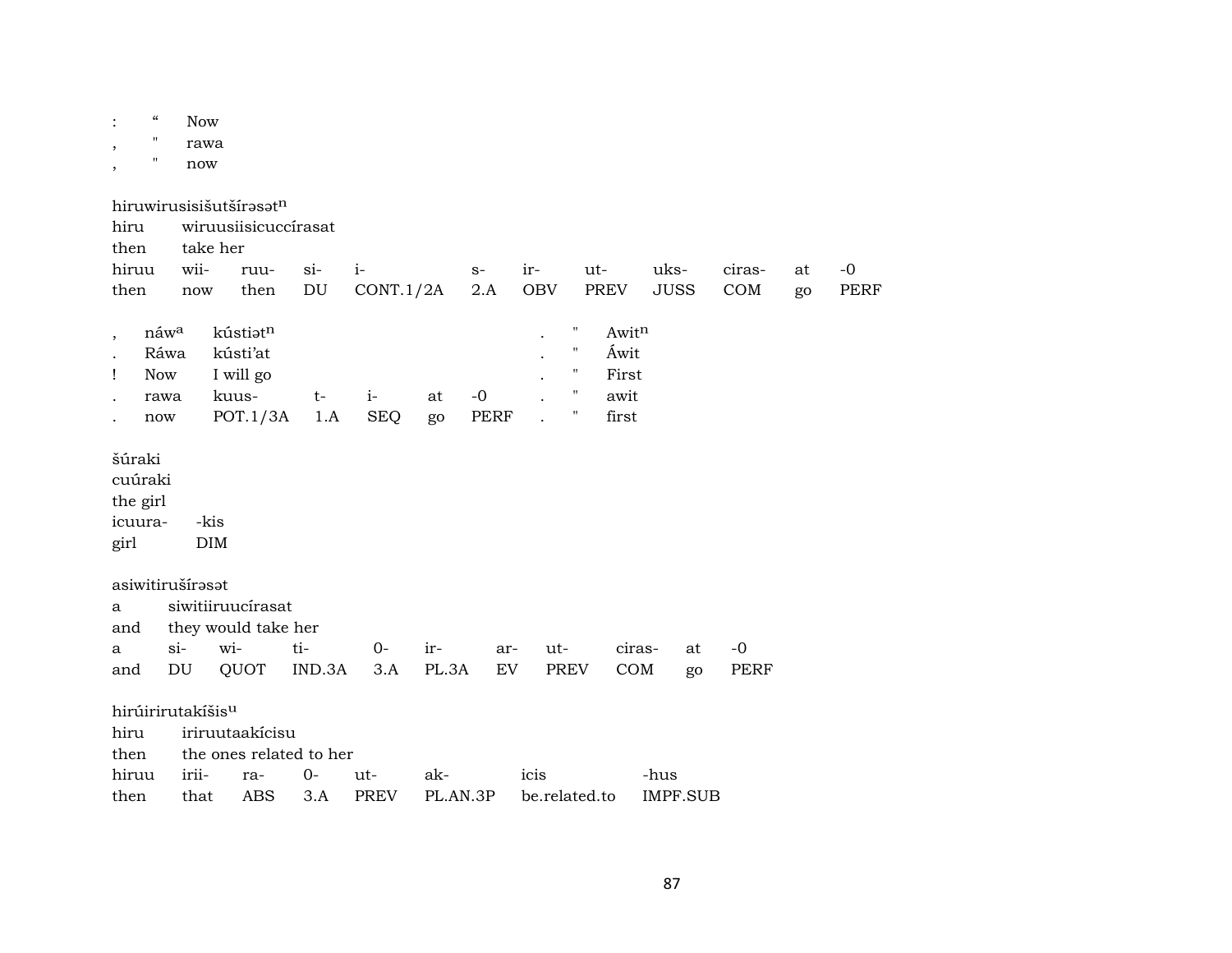| šúraki<br>cuúraki<br>the girl                                                    |                 |                  |                  |                                                                 |     |                |                         |             |
|----------------------------------------------------------------------------------|-----------------|------------------|------------------|-----------------------------------------------------------------|-----|----------------|-------------------------|-------------|
| icuura-                                                                          | -kis            |                  |                  |                                                                 |     |                |                         |             |
| girl                                                                             | <b>DIM</b>      |                  |                  |                                                                 |     |                |                         |             |
| Nakurúhwihat<br>raakurúhwihat<br>where hers lived<br>$0-$<br>ra-<br>INF.A<br>3.A | $a-$            | POSS.3A          | ku-<br>INF.B     | ri-<br>PHYS.POSS                                                |     | uur-<br>POSS.A | wi.hak<br>be.sitting.PL | -0<br>SUB.4 |
| irášt <sup>i</sup><br>iraácti'<br>her brother<br>$i-$<br>3.POSS.A                | raac<br>brother | -ri <sup>3</sup> | 3.POSS.B         | $^\mathrm{,}$<br>$\cdot$<br>$\overline{\phantom{a}}$<br>$\cdot$ |     |                |                         |             |
| ipakt <sup>i</sup>                                                               |                 |                  |                  |                                                                 | a   |                |                         |             |
| ipaákti'                                                                         |                 |                  |                  |                                                                 | a   |                |                         |             |
| her grandfather                                                                  |                 |                  |                  | $\, ,$<br>$\overline{\phantom{a}}$                              | and |                |                         |             |
| $i-$                                                                             | paak            |                  | -ri <sup>3</sup> |                                                                 | a   |                |                         |             |
| 3.POSS.A                                                                         | grandfather     |                  | 3.POSS.B         |                                                                 | and |                |                         |             |
| híasti<br>hí'aasti'<br>her father<br>$i-$<br>3.POSS.A                            | as<br>father    | -ri <sup>3</sup> | 3.POSS.B         |                                                                 |     |                |                         |             |
| Kirikurakúhir <sup>a</sup>                                                       |                 |                  |                  |                                                                 |     |                |                         |             |
| Kíriku'                                                                          | rakúhiira       |                  |                  |                                                                 |     |                |                         |             |
| Perhaps                                                                          |                 | its being nights |                  |                                                                 |     |                |                         |             |
| kirikuu                                                                          | ra-             | $0-$             | ku-              | hiir                                                            |     |                | -a                      |             |
|                                                                                  |                 |                  |                  |                                                                 |     |                |                         |             |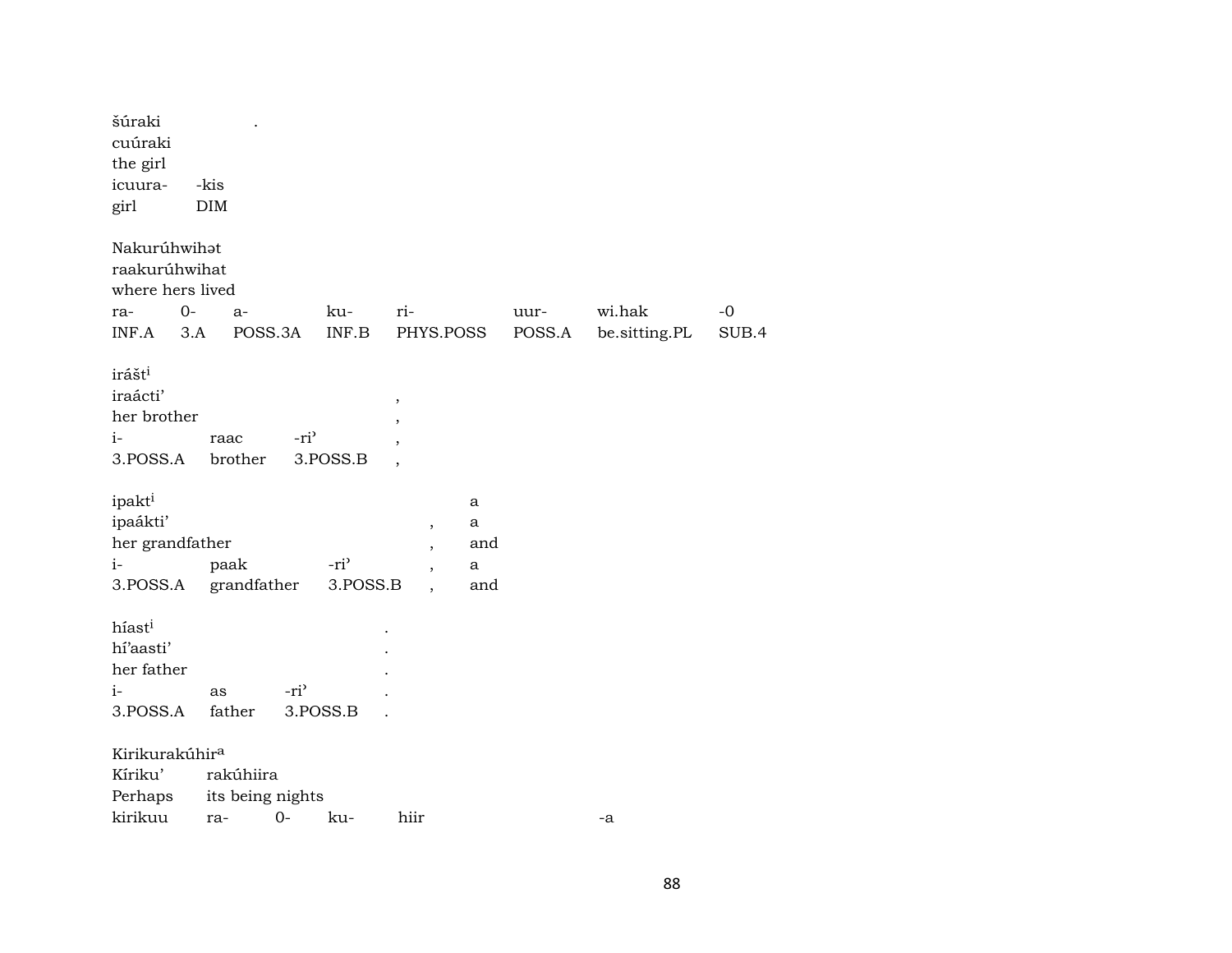| anything                                                                                                   |                                                                                                                   | INF.A                               | 3.A                                    | INF.B      |      | be.a.night.that.elapses |               |      |              | SUB.1 |            |             |
|------------------------------------------------------------------------------------------------------------|-------------------------------------------------------------------------------------------------------------------|-------------------------------------|----------------------------------------|------------|------|-------------------------|---------------|------|--------------|-------|------------|-------------|
| pitku<br>pítku<br>two<br>pitku<br>two                                                                      | ,<br>$\overline{\phantom{a}}$<br>$\overline{\phantom{a}}$<br>$\overline{\phantom{a}}$<br>$\overline{\phantom{a}}$ |                                     |                                        |            |      |                         |               |      |              |       |            |             |
| hisiwitirúturatn                                                                                           |                                                                                                                   |                                     |                                        |            |      |                         |               |      |              |       |            |             |
| hi                                                                                                         |                                                                                                                   | siwitiiruúturat                     |                                        |            |      |                         |               |      |              |       |            |             |
| and                                                                                                        |                                                                                                                   | they would go after him             |                                        |            |      |                         |               |      |              |       |            |             |
| hi                                                                                                         | si-                                                                                                               | wi-                                 | ti-                                    |            | $0-$ | ir-                     |               | ar-  | ut-          |       | huur.ra.at | $-o$        |
| and                                                                                                        | DU                                                                                                                | QUOT                                |                                        | IND.3A     | 3.A  |                         | PL.3A         | EV   | PREV         |       | go.to.get  | <b>PERF</b> |
| $\overline{\phantom{a}}$<br>hi<br>and<br>hi<br>and                                                         | hiwitahwaku<br>wi-                                                                                                | witaahwáku'<br>he would say<br>QUOT | ti-<br>IND.3A                          | $0-$       | 3.A  | ar-<br><b>EV</b>        | waka'u<br>say |      | $-0$<br>PERF |       |            |             |
| pírask <sup>i</sup>                                                                                        |                                                                                                                   | ,                                   | $\epsilon\epsilon$                     | Náwa       |      | kústiatn                |               |      |              |       |            |             |
| piíraski                                                                                                   |                                                                                                                   |                                     | $\boldsymbol{\zeta}\boldsymbol{\zeta}$ | Ráwa       |      | kústi'at                |               |      |              |       |            |             |
| the boy                                                                                                    |                                                                                                                   |                                     | $\boldsymbol{\zeta}\boldsymbol{\zeta}$ | <b>Now</b> |      | I will go               |               |      |              |       |            |             |
| piiras-                                                                                                    | -kis                                                                                                              |                                     | Η,                                     | rawa       |      | kuus-                   |               | $t-$ | $i-$         | at    | $-0$       |             |
| boy                                                                                                        | DIM                                                                                                               |                                     | Ħ                                      | now        |      | POT.1/3A                |               | 1.A  | <b>SEQ</b>   | go    | PERF       |             |
| $\pmb{\mathsf{H}}$<br>$\pmb{\mathsf{H}}$<br>$\pmb{\mathsf{H}}$<br>$\pmb{\mathsf{H}}$<br>$\pmb{\mathsf{H}}$ |                                                                                                                   |                                     |                                        |            |      |                         |               |      |              |       |            |             |

### Hikárawitir<sup>a</sup>

Hi kárawitiira'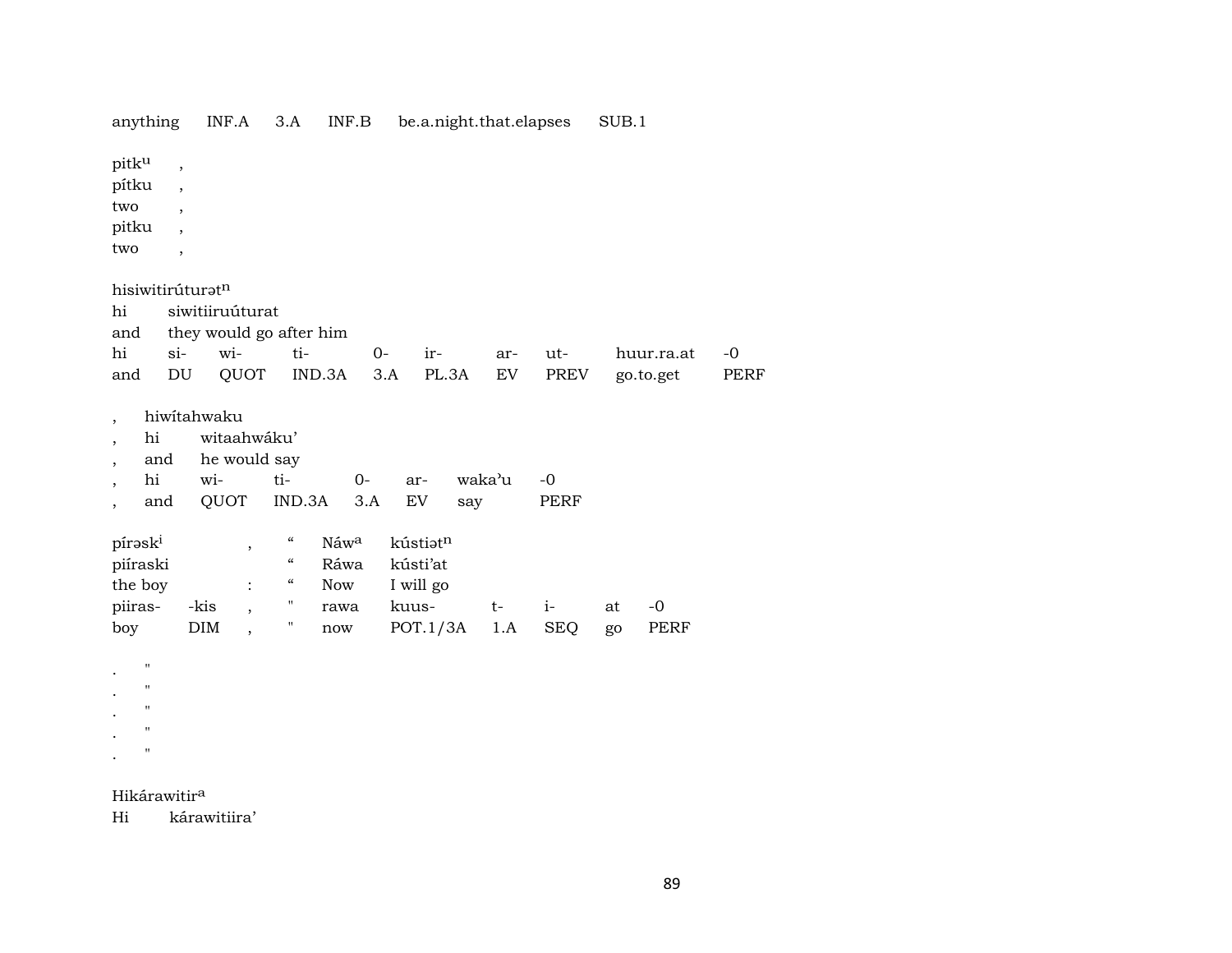| And                              |                  | he would not come              |                         |                                         |     |              |            |         |       |             |      |             |
|----------------------------------|------------------|--------------------------------|-------------------------|-----------------------------------------|-----|--------------|------------|---------|-------|-------------|------|-------------|
| hi                               | kara-            | wi-                            | ti-                     | $0-$                                    | a-  |              | $ir-$      | ar-     | a     | $-0$        |      |             |
| and                              | NEG              | QUOT                           |                         | IND.3A<br>3.A                           |     | PREV.3A      | <b>OBV</b> | EV      | come  | <b>PERF</b> |      |             |
|                                  |                  |                                |                         |                                         |     |              |            |         |       |             |      |             |
|                                  | Náw <sup>a</sup> |                                |                         |                                         |     |              |            |         |       |             |      |             |
|                                  | Ráwa             | $\overline{\phantom{a}}$       |                         |                                         |     |              |            |         |       |             |      |             |
| <b>Now</b>                       |                  |                                |                         |                                         |     |              |            |         |       |             |      |             |
| rawa                             |                  |                                |                         |                                         |     |              |            |         |       |             |      |             |
| now                              |                  | $\overline{\phantom{a}}$       |                         |                                         |     |              |            |         |       |             |      |             |
|                                  |                  |                                |                         |                                         |     |              |            |         |       |             |      |             |
| hirusitirušíhurat                |                  |                                |                         |                                         |     |              |            |         |       |             |      |             |
| hiru                             |                  | sitiiruucíhurat                |                         |                                         |     |              |            |         |       |             |      |             |
| then                             |                  |                                | they would go after him |                                         |     |              |            |         |       |             |      |             |
| hiruu                            | $\sin$           | ti-                            | $0-$                    | ir-                                     | ar- | ut-          | $i-$       | uhur-   |       | ra-         | at   | $-0$        |
| then                             | DU               | IND.3A                         | 3.A                     | PL.3A                                   | EV  | PREV         | <b>SEQ</b> | now     |       | PORT        | go   | <b>PERF</b> |
|                                  |                  |                                |                         |                                         |     |              |            |         |       |             |      |             |
|                                  |                  | hawakararakúrahir <sup>a</sup> |                         |                                         |     |              |            |         |       |             |      |             |
| hawá                             |                  | kararakúraahiira               |                         |                                         |     |              |            |         |       |             |      |             |
| also                             |                  | its not being good             |                         |                                         |     |              |            |         |       |             |      |             |
| haawa                            | kara-            | ra-                            | $0-$                    | ku-                                     |     | uur-<br>raa- | hiir       |         | -a    |             |      |             |
| also                             | <b>NEG</b>       |                                | INF.A                   | INF.B<br>3.A                            |     | PREV<br>way  |            | be.good | SUB.1 |             |      |             |
|                                  |                  |                                |                         |                                         |     |              |            |         |       |             |      |             |
|                                  | Náwa             |                                | rirúhiri                |                                         |     |              |            |         |       |             |      |             |
|                                  | Ráwa             | $\ddot{\phantom{a}}$           | rirúhiri'               |                                         |     |              |            |         |       |             |      |             |
| <b>Now</b>                       |                  |                                | by means of fright      |                                         |     |              |            |         |       |             |      |             |
| rawa                             |                  | riru<br>$\ddot{\phantom{0}}$   |                         | -hiri <sup>3</sup>                      |     |              |            |         |       |             |      |             |
| now                              |                  | $\ddot{\phantom{0}}$           | be.frightened           | LOC                                     |     |              |            |         |       |             |      |             |
|                                  |                  |                                |                         |                                         |     |              |            |         |       |             |      |             |
| asitirúširəsišákaət <sup>n</sup> |                  |                                |                         |                                         |     |              |            |         |       |             |      |             |
| a                                |                  |                                | sitiiruucirasicáhka'at  |                                         |     |              |            |         |       |             |      |             |
| and                              |                  |                                |                         | they would take him through the village |     |              |            |         |       |             |      |             |
| a                                | $si-$            | ti-                            | $O -$                   | ir-                                     | ar- | ut-          | ciras-     | icahka- |       | at          | $-0$ |             |
| and                              | DU               | IND.3A                         | 3.A                     | PL.3A                                   | EV  | PREV         | COM        | village |       | go          | PERF |             |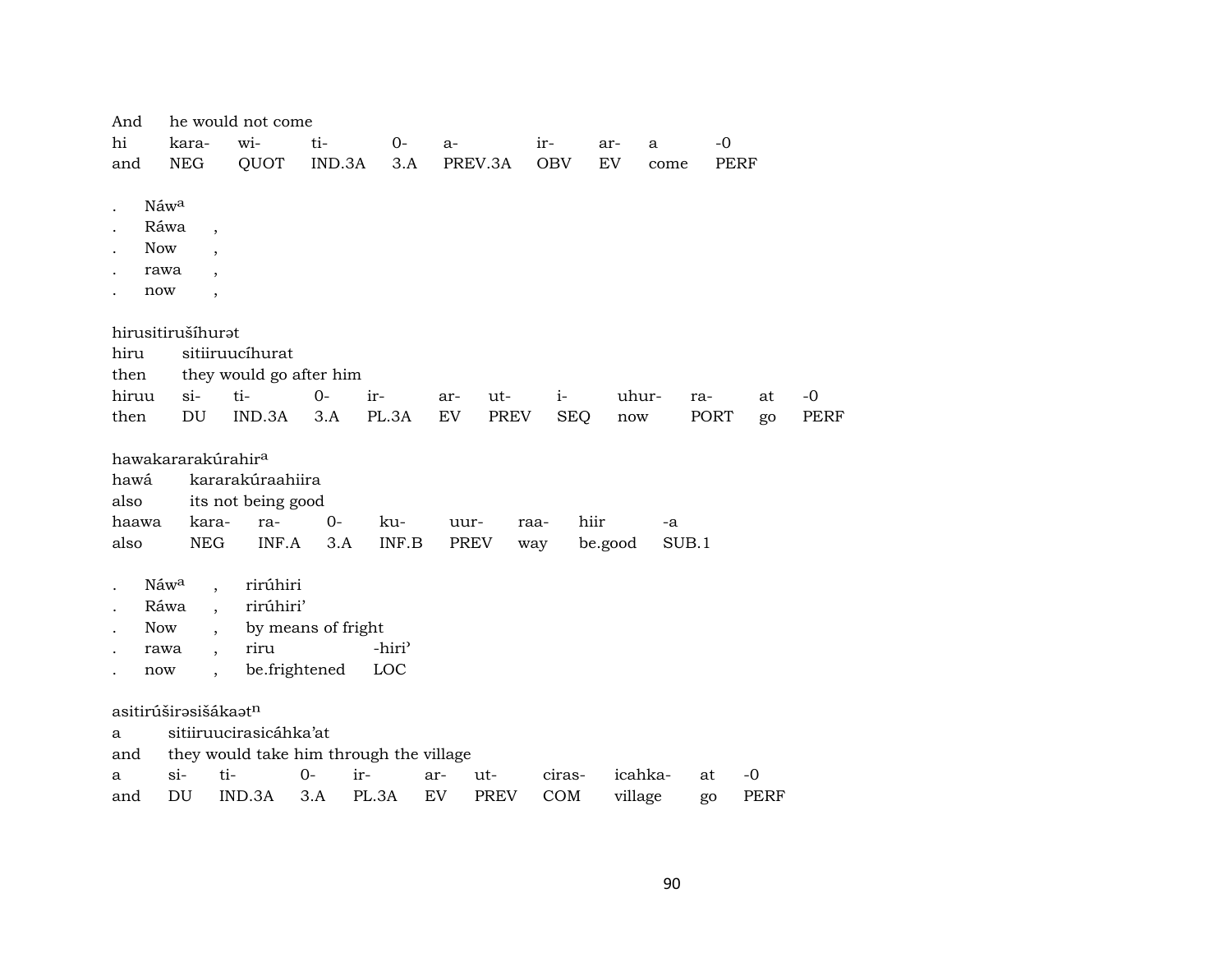| $\mathbf{A}$<br>$\cdot$<br>a                       | Asiwitíhkus<br>And<br>and           | siwitihkus<br>$si-$<br>DU | they set him down<br>wi-<br>QUOT   | ti-                                           | IND.3A             | $O -$<br>3.A      | ir-<br>PL.3A      | kus.k<br>put |                     | $-0$<br>PERF | $\vdots$                                                                                                                      |                                                                 |              |                    |                 |                       |                         |
|----------------------------------------------------|-------------------------------------|---------------------------|------------------------------------|-----------------------------------------------|--------------------|-------------------|-------------------|--------------|---------------------|--------------|-------------------------------------------------------------------------------------------------------------------------------|-----------------------------------------------------------------|--------------|--------------------|-----------------|-----------------------|-------------------------|
| asiwitihkus<br>$\mathbf{A}$<br>And<br>a<br>and     | $si-$<br>$\mathop{\rm DU}\nolimits$ | siwitihkus<br>wi-         | they set him down<br>QUOT          | $ti-$<br>IND.3A                               | $0-$<br>3.A        | ir-<br>PL.3A      | kus.k<br>put      |              | $-0$<br><b>PERF</b> |              |                                                                                                                               |                                                                 |              |                    |                 |                       |                         |
| Awiwitáhku<br>$\mathbf{A}$<br>And<br>a<br>and      | wii-<br>now                         | wiwitaáhku<br>wi-         | now he would sit there<br>QUOT     | ti-<br>IND.3A                                 | $0-$<br>3.A        | ar-<br>${\rm EV}$ | kus<br>be.sitting |              | $-0$<br><b>PERF</b> |              |                                                                                                                               |                                                                 |              |                    |                 |                       |                         |
| Hi<br>And<br>hi<br>and                             | wii-<br>now                         | witaáraahka<br>ti-        | Hiwitárahkairirutakišišu<br>IND.3A | now they would be inside<br>ar-<br>${\rm EV}$ | raar-<br>PL.INDV.A |                   | kaa<br>be.inside  |              | $-0$<br><b>PERF</b> |              | irii-<br>that                                                                                                                 | iriruutaakicisu<br>the ones related to her<br>ra-<br><b>ABS</b> | $O -$<br>3.A | ut-<br><b>PREV</b> | ak-<br>PL.AN.3P | icis<br>be.related.to | -hus<br><b>IMPF.SUB</b> |
| šúraki<br>cuúraki<br>the girl<br>icuura-<br>girl   |                                     | -kis<br>DIM               |                                    |                                               |                    |                   |                   |              |                     |              |                                                                                                                               |                                                                 |              |                    |                 |                       |                         |
| Hiruwitíhwak <sup>i</sup><br>Hiru<br>Then<br>hiruu | wi-                                 | witihwaki'<br>they said   | ti-                                | $0-$                                          | ir-                |                   | waki              | $-0$         |                     |              | $\mathcal{C}\mathcal{C}$<br>$\pmb{\zeta}\pmb{\zeta}$<br>$\boldsymbol{\varsigma} \boldsymbol{\varsigma}$<br>$\pmb{\mathsf{H}}$ |                                                                 |              |                    |                 |                       |                         |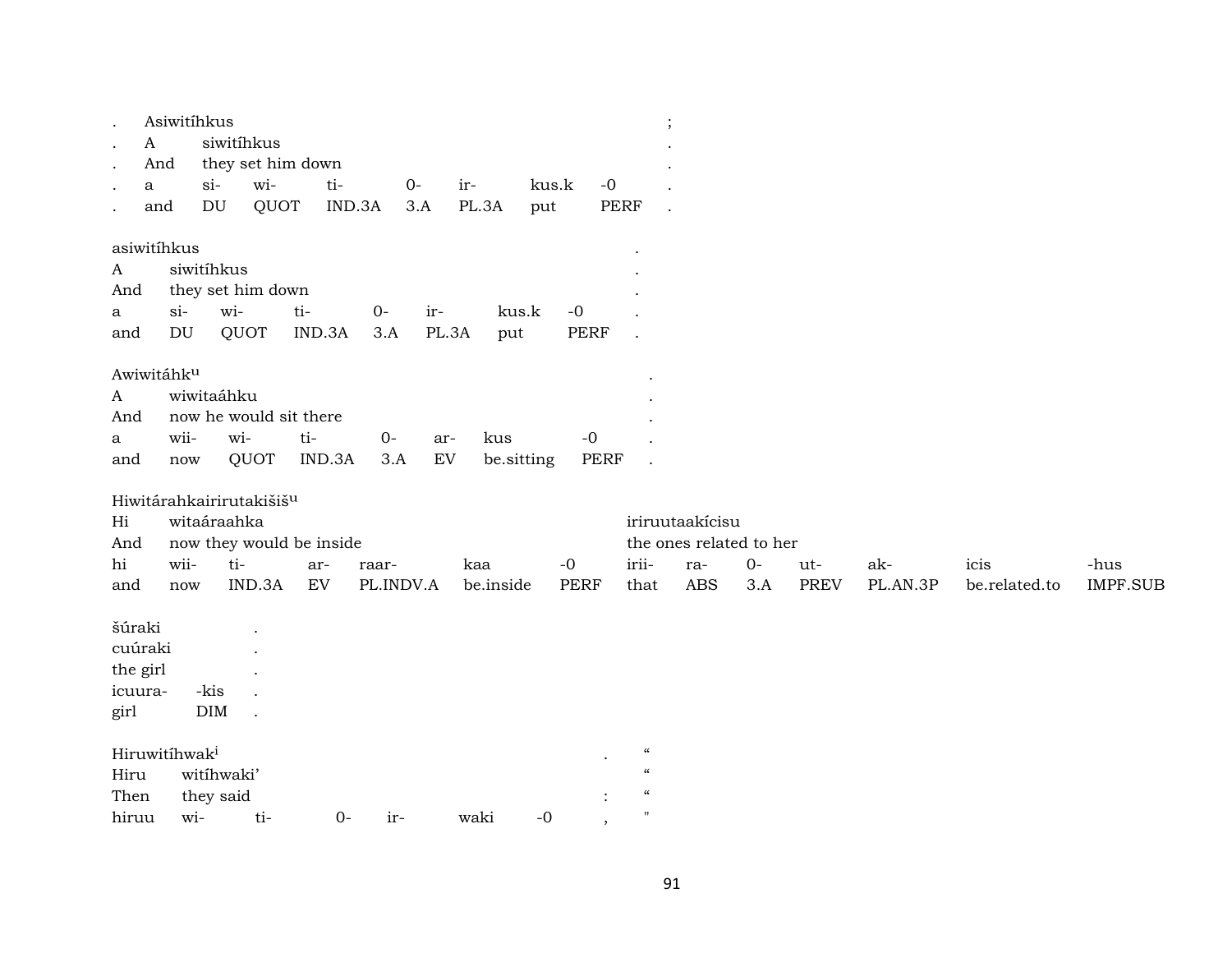| then                                      |                                                                                                                                          | QUOT                                                                       | IND.3A      | 3.A         | PL.3A     | say.PL            | <b>PERF</b>             | $\pmb{\mathsf{H}}$ |      |          |       |
|-------------------------------------------|------------------------------------------------------------------------------------------------------------------------------------------|----------------------------------------------------------------------------|-------------|-------------|-----------|-------------------|-------------------------|--------------------|------|----------|-------|
| Náwa<br>Ráwa<br><b>Now</b><br>rawa<br>now | $\overline{\phantom{a}}$<br>$\overline{\phantom{a}}$<br>$\overline{\phantom{a}}$<br>$\overline{\phantom{a}}$<br>$\overline{\phantom{a}}$ |                                                                            |             |             |           |                   |                         |                    |      |          |       |
|                                           |                                                                                                                                          | rikutatukstápišk <sup>a</sup>                                              |             |             |           |                   |                         | $\vdots$           |      |          |       |
|                                           |                                                                                                                                          | rikutatukstaápicka'                                                        |             |             |           |                   |                         |                    |      |          |       |
|                                           |                                                                                                                                          | this is what we want                                                       |             |             |           |                   |                         |                    |      |          |       |
| riku-                                     |                                                                                                                                          | ta-                                                                        | $t-$        | uks-        | rak-      | wicka             | $-0$                    |                    |      |          |       |
| that.is                                   |                                                                                                                                          | IND.1/2A                                                                   | 1.A         | <b>JUSS</b> | $1/2$ .PL | want              | PERF                    |                    |      |          |       |
| We want                                   | tatukstapišk <sup>a</sup><br>Tatukstaápicka'                                                                                             |                                                                            |             |             |           |                   |                         |                    |      |          |       |
| ta-                                       |                                                                                                                                          | $t-$                                                                       | uks-        | rak-        | wicka     | $-0$              |                         |                    |      |          |       |
| IND.1/2A                                  |                                                                                                                                          | 1.A                                                                        | <b>JUSS</b> | $1/2$ .PL   | want      | <b>PERF</b>       |                         |                    |      |          |       |
| tíraaku<br>this one                       |                                                                                                                                          | tirakutíahostiparara                                                       |             |             |           | tí'ahastipaaraara | this one whom you stole |                    |      |          |       |
| tii-                                      | ra-                                                                                                                                      | $O -$                                                                      | kus         | $-0$        |           | tii-<br>ar-       | ra-                     | $S-$               | ri-  | paar.aar | -a    |
| this                                      | <b>ABS</b>                                                                                                                               | 3.A                                                                        | be.sitting  |             | SUB.4     | this<br>EV        | <b>ABS</b>              | 2.A                | PORT | hide     | SUB.1 |
| $^\mathrm{,}$                             | ra-                                                                                                                                      | nəskušírəsah <sup>a</sup><br>raskucírasaaha<br>for you to take her<br>$S-$ | ku-         | ut-         | ciras-    | aah               | -a                      |                    |      |          |       |
|                                           | INF.A                                                                                                                                    | 2.A                                                                        | INF.B       | PREV        | COM       | be                | SUB.1                   |                    |      |          |       |
|                                           |                                                                                                                                          |                                                                            |             |             |           |                   |                         |                    |      |          |       |
|                                           | rásihkutaku <sup>u</sup><br>rásihkuttaku'u                                                                                               |                                                                            |             |             |           |                   |                         |                    |      |          |       |
|                                           |                                                                                                                                          |                                                                            |             |             |           |                   |                         |                    |      |          |       |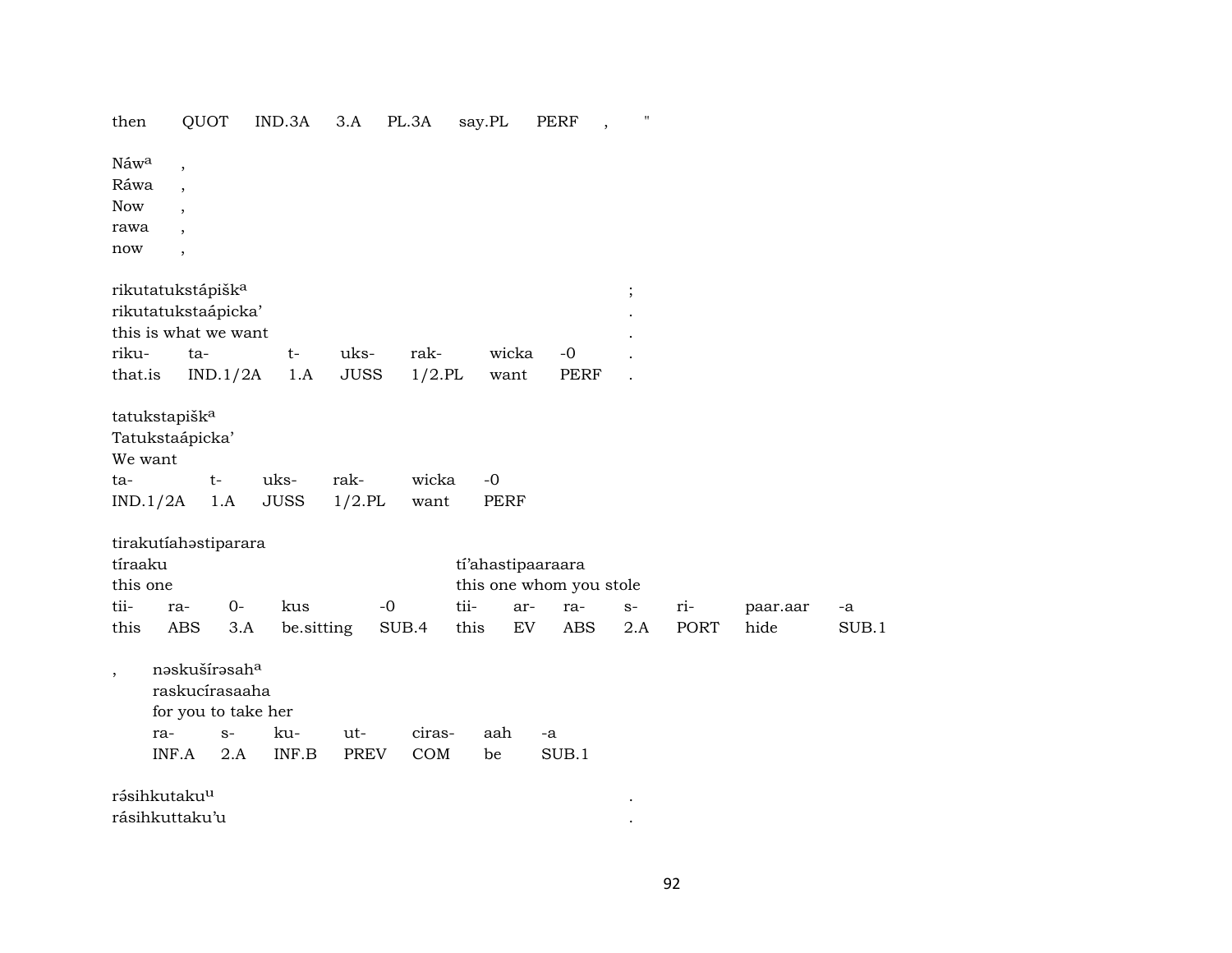|                |     | for you to marry her              |                            |                        |             |        |        |                |         |           |         |             |                          |
|----------------|-----|-----------------------------------|----------------------------|------------------------|-------------|--------|--------|----------------|---------|-----------|---------|-------------|--------------------------|
| ra-            |     | $S-$                              | ir-                        |                        | ku-         |        | aktaku |                |         | -u        |         |             |                          |
| INF.A          |     | 2.A                               |                            | POSS.1/2A              | INF.B       |        |        | have.as.a.wife |         |           | SUB.D   |             |                          |
|                |     |                                   |                            |                        |             |        |        |                |         |           |         |             |                          |
|                |     | Nikutatukstápišk <sup>a</sup>     |                            |                        |             |        |        |                |         |           |         |             |                          |
|                |     | Rikutatukstaápicka'               |                            |                        |             |        |        |                |         |           |         |             |                          |
|                |     |                                   | That is what we wanted     |                        |             |        |        |                |         |           |         |             |                          |
| riku-          |     | ta-                               |                            | $t-$                   | uks-        |        | rak-   |                | wicka   |           | $-0$    |             |                          |
| that.is        |     |                                   | IND.1/2A                   | 1.A                    | <b>JUSS</b> |        |        | $1/2$ .PL      | want    |           | PERF    |             |                          |
|                |     | kišiwikariritirápišk <sup>a</sup> |                            |                        |             |        |        |                |         |           |         |             |                          |
| kici           |     |                                   | wikariiritiiraápicka'      |                        |             |        |        |                |         |           |         |             |                          |
| but            |     |                                   | now we do not want it      |                        |             |        |        |                |         |           |         |             |                          |
| kici           |     | wii-                              | karii-                     |                        | rii-        | $t-$   |        | $i-$           |         | rak-      |         | wicka       | -0                       |
| but            |     | now                               | EMPH.NEG                   |                        | <b>ASSR</b> |        | 1.A    | SEQ            |         | $1/2$ .PL |         | want        | PERF                     |
|                |     |                                   |                            |                        |             |        |        |                |         |           |         |             |                          |
|                |     |                                   | Asiwitihkútik <sup>u</sup> |                        |             |        |        |                |         |           |         |             |                          |
|                | П   | A                                 |                            | siwitihkuútiku'        |             |        |        |                |         |           |         |             |                          |
|                | н   | And                               |                            | they were whipping him |             |        |        |                |         |           |         |             |                          |
|                | н   | a                                 | $\sin$                     | wi-                    | ti-         |        |        | $0-$           | ir-     |           | kuut.ik |             | -:hus                    |
|                | П   | and                               | DU                         | QUOT                   |             | IND.3A |        | 3.A            | PL.3A   |           | beat    |             | IMPF                     |
|                |     |                                   |                            |                        |             |        |        |                |         |           |         |             |                          |
|                |     | asiwitihkútik <sup>u</sup>        |                            |                        |             |        |        |                |         |           |         |             | $\,$                     |
| ,              | a   |                                   | siwitihkuútiku'            |                        |             |        |        |                |         |           |         |             | $\, ,$                   |
| $\overline{ }$ | and |                                   | they were whipping him     |                        |             |        |        |                |         |           |         |             | $\overline{\phantom{a}}$ |
|                | a   | $\sin$                            | wi-                        |                        | ti-         |        | $O-$   | ir-            |         | kuut.ik   |         | -:hus       | $\overline{ }$           |
|                | and | DU                                |                            | QUOT                   | IND.3A      |        | 3.A    | PL.3A          |         | beat      |         | <b>IMPF</b> | $\overline{\phantom{a}}$ |
|                |     | hiwitarúhkuksas                   |                            |                        |             |        |        |                |         |           |         |             |                          |
| hi             |     |                                   | witarúhkuksas              |                        |             |        |        |                |         |           |         |             |                          |
| and            |     |                                   | he would run away          |                        |             |        |        |                |         |           |         |             |                          |
| hi             |     | wi-                               | ti-                        | 0-                     |             | ar-    | uur-   |                | kuks-   |           | as-i    | -0          |                          |
| and            |     | QUOT                              | IND.3A                     |                        | 3.A         | EV     |        | PREV           | fleeing |           | run     | PERF        |                          |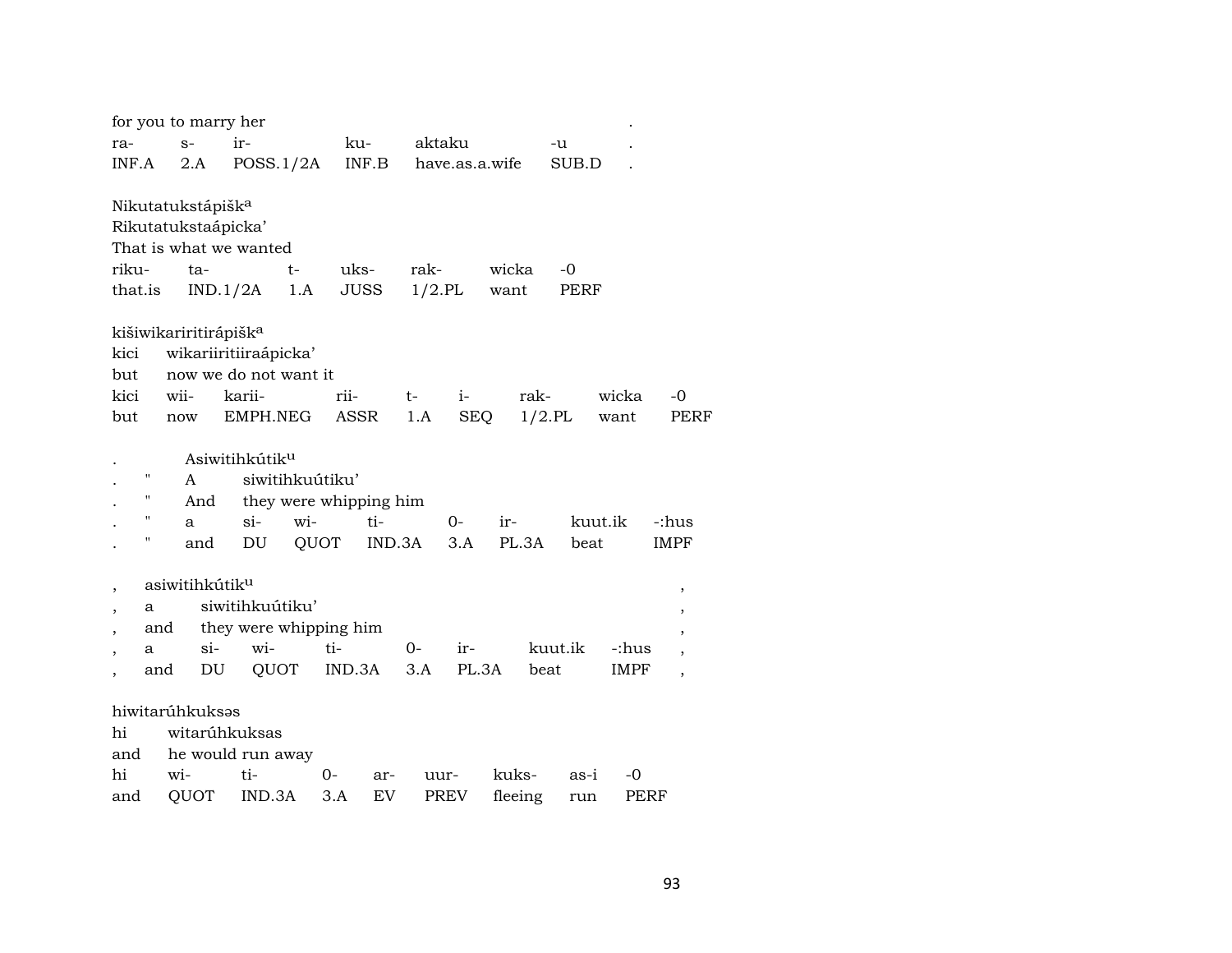pïta . piíta . the man . wiita man . Asiwitihkutíkusititn A siwitihkuutíkusitit And they began to whip him a si- wi- ti- 0- ir- kuut.ik -:hus -itik and DU QUOT IND.3A 3.A PL.3A beat IMPF INCH , ; ; , ,  $[asivitihkutíkusitit<sup>n</sup>,]$ a siwitihkuutíkusitit and they began to whip him a si- wi- ti- 0- ir- kuut.ik -:hus -itik and DU QUOT IND.3A 3.A PL.3A beat IMPF INCH ; ; , , asiwitirurahuríruš<sup>i</sup> a siwitiiruurahuuríruhci' and they did it excessively a si- wi- ti- 0- ir- ar- uur- rahur- riruhci -0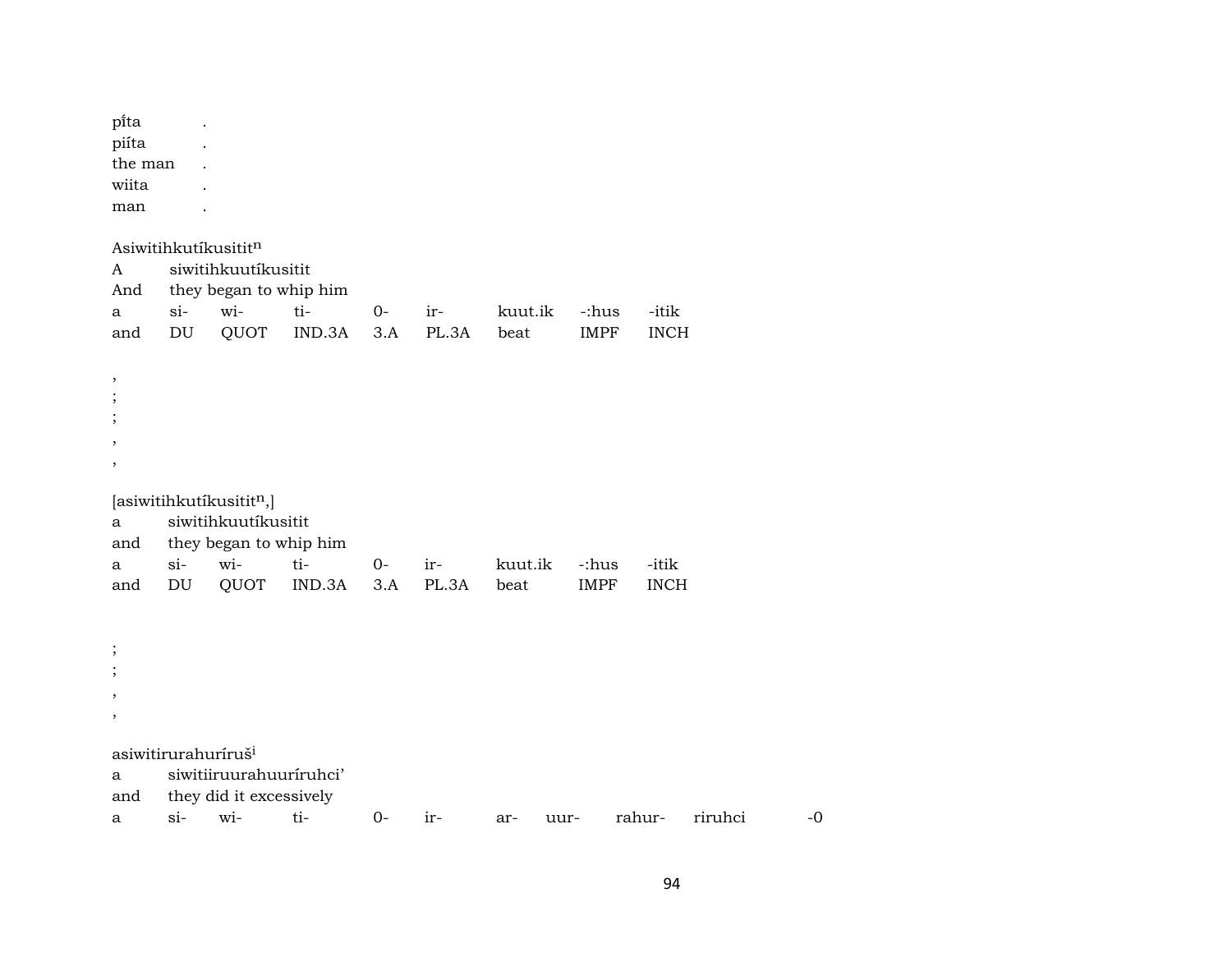| and       | DU | QUOT                             |             | IND.3A | 3.A | PL.3A         | EV                                                          | <b>PREV</b> | do |     | be.powerful | <b>PERF</b>                         |       |
|-----------|----|----------------------------------|-------------|--------|-----|---------------|-------------------------------------------------------------|-------------|----|-----|-------------|-------------------------------------|-------|
|           |    |                                  |             |        |     |               |                                                             |             |    |     |             |                                     |       |
| $\bullet$ |    |                                  |             |        |     |               |                                                             |             |    |     |             |                                     |       |
| $\bullet$ |    |                                  |             |        |     |               |                                                             |             |    |     |             |                                     |       |
| $\bullet$ |    |                                  |             |        |     |               |                                                             |             |    |     |             |                                     |       |
| $\bullet$ |    |                                  |             |        |     |               |                                                             |             |    |     |             |                                     |       |
|           |    |                                  |             |        |     |               |                                                             |             |    |     |             |                                     |       |
|           |    |                                  |             |        |     |               |                                                             |             |    |     |             |                                     |       |
|           |    | Karawitiraruurataripaka          |             |        |     |               |                                                             |             |    |     |             |                                     |       |
|           |    | Karawití' raaruu'uúrattaarípaka  |             |        |     |               |                                                             |             |    |     |             |                                     |       |
|           |    | One could not stop them doing it |             |        |     |               |                                                             |             |    |     |             |                                     |       |
| kara- wi- |    | ti-                              | $0 - 0 - 0$ |        |     | raa- ruu- ii- |                                                             | 0- uur-     |    | ak- |             | raa- ripak                          | $-a$  |
| NEG       |    |                                  |             |        |     |               | QUOT IND.3A 3.A be PERF just then SUBJ.3A 3.A PREV PL.AN.3P |             |    |     |             | way oppose.someone.having.something | SUB.1 |
|           |    |                                  |             |        |     |               |                                                             |             |    |     |             |                                     |       |
| $\cdot$   |    |                                  |             |        |     |               |                                                             |             |    |     |             |                                     |       |

| nišuksawaštairiku           |                      |  |  |  |  |  |  |                                                      |  |  |
|-----------------------------|----------------------|--|--|--|--|--|--|------------------------------------------------------|--|--|
|                             | ricuksawactaa'iiriku |  |  |  |  |  |  |                                                      |  |  |
| even if they were seeing it |                      |  |  |  |  |  |  |                                                      |  |  |
|                             |                      |  |  |  |  |  |  | -hus                                                 |  |  |
|                             |                      |  |  |  |  |  |  | CONT.3A 3.A PL.3A PREV JUSS even.if way see IMPF.SUB |  |  |

Upirúwiturawarit<sup>n</sup><br>Uupiíru'

. . . . .

wituuráwarit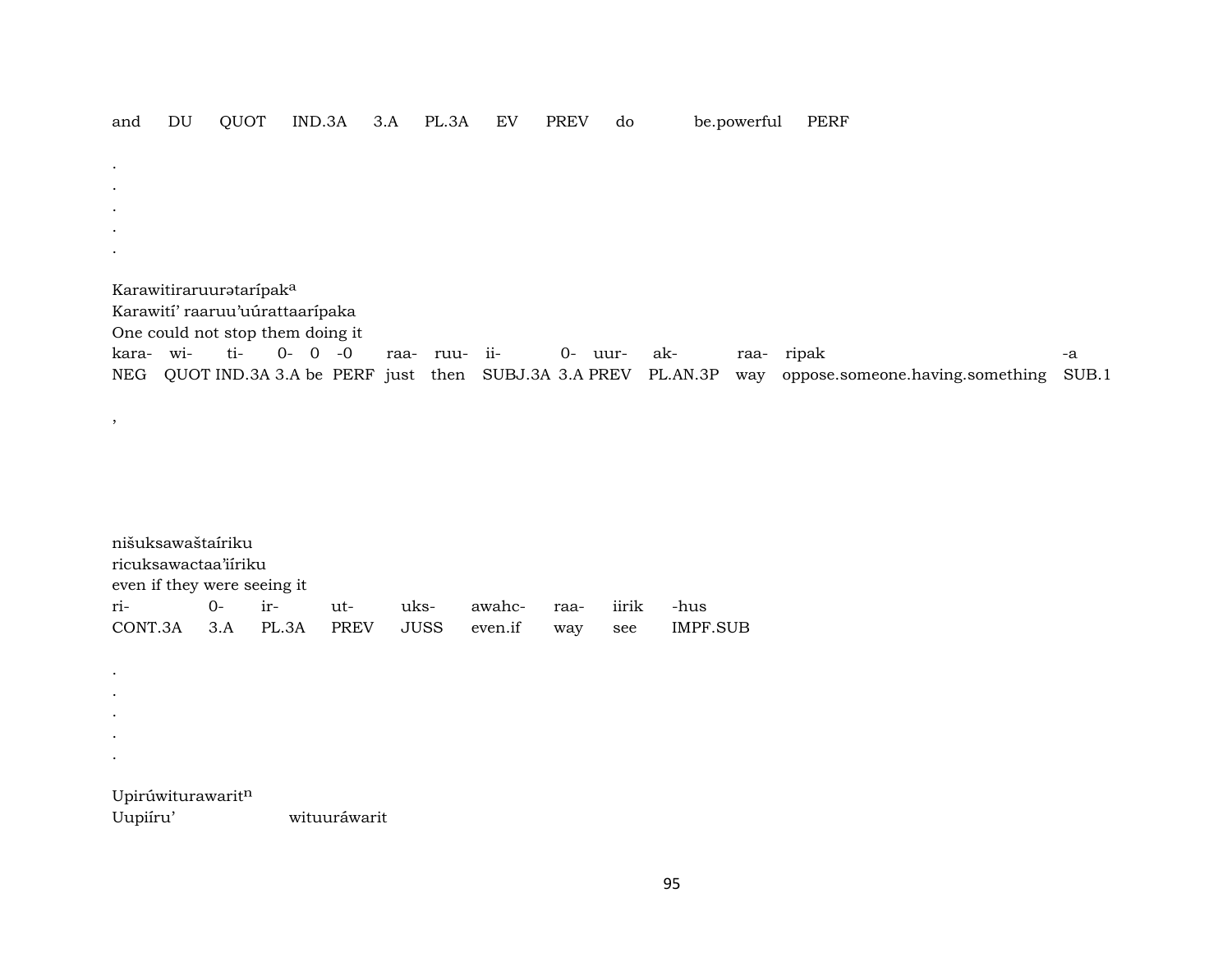| Wrong<br>uupir                                                         | $-u$ <sup><math>\sim</math></sup> | he did<br>wi- | ti-           | $0-$         | uur-        | a.warik                           | $-0$        |         |             |
|------------------------------------------------------------------------|-----------------------------------|---------------|---------------|--------------|-------------|-----------------------------------|-------------|---------|-------------|
| be.different                                                           | <b>NOM</b>                        | QUOT          | IND.3A        | 3.A          | <b>PREV</b> | throw                             | <b>PERF</b> |         |             |
| píraski<br>piíraski<br>the boy<br>piiras-<br>-kis<br>$\rm{DIM}$<br>boy | $^\mathrm{,}$                     |               |               |              |             |                                   |             |         |             |
| piraskíupiruwituráwarit                                                |                                   |               |               |              |             |                                   |             |         |             |
| Piíraski                                                               | uupiíru'                          |               |               | wituuráwarit |             |                                   |             |         |             |
| The boy                                                                | wrong                             |               |               | he did       |             |                                   |             |         |             |
| piiras-<br>-kis                                                        | uupir                             |               | $-u^{\prime}$ | wi-          | ti-         | $O -$                             | uur-        | a.warik | $-0$        |
| <b>DIM</b><br>boy                                                      |                                   | be.different  | <b>NOM</b>    | QUOT         | IND.3A      | 3.A                               | <b>PREV</b> | throw   | <b>PERF</b> |
| Arihkuwíška <sup>a</sup>                                               |                                   |               |               |              |             |                                   |             |         |             |
| A                                                                      | rihkuwicka'a                      |               |               |              |             | $\, ,$                            |             |         |             |
| And                                                                    | when they wanted                  |               |               |              |             | ,                                 |             |         |             |
| a<br>ra-                                                               | $0 -$                             | ir-           | ku-           | wicka        | -a          |                                   |             |         |             |
| and                                                                    | INF.A<br>3.A                      | PL.3A         | INF.B         | want         |             | SUB.1<br>$\overline{\phantom{a}}$ |             |         |             |
|                                                                        |                                   |               |               |              |             |                                   |             |         |             |
| asitikisíkir <sup>u</sup>                                              |                                   |               |               |              |             |                                   |             |         |             |
| a                                                                      | sitihkisíkiihu'                   |               |               |              |             |                                   |             |         |             |
| and<br>$si-$<br>a                                                      | they revived him<br>ti-           | $0-$          | ir-           | kisikit      | -ra'uk      | $-0$                              |             |         |             |
| $\mathop{\rm DU}\nolimits$<br>and                                      | IND.3A                            | 3.A           | PL.3A         | be.alive     | CAUS        | <b>PERF</b>                       |             |         |             |
|                                                                        |                                   |               |               |              |             |                                   |             |         |             |
| Náwa<br>$\overline{\phantom{a}}$                                       | híkisi                            |               |               |              |             |                                   |             |         |             |
| Ráwa<br>$\overline{\phantom{a}}$                                       | hi                                | kici          |               |              |             |                                   |             |         |             |
| <b>Now</b><br>,                                                        | and                               | but           |               |              |             |                                   |             |         |             |
| rawa<br>$\overline{\phantom{a}}$                                       | hi<br>kici                        |               |               |              |             |                                   |             |         |             |
| and                                                                    | and<br>but                        |               |               |              |             |                                   |             |         |             |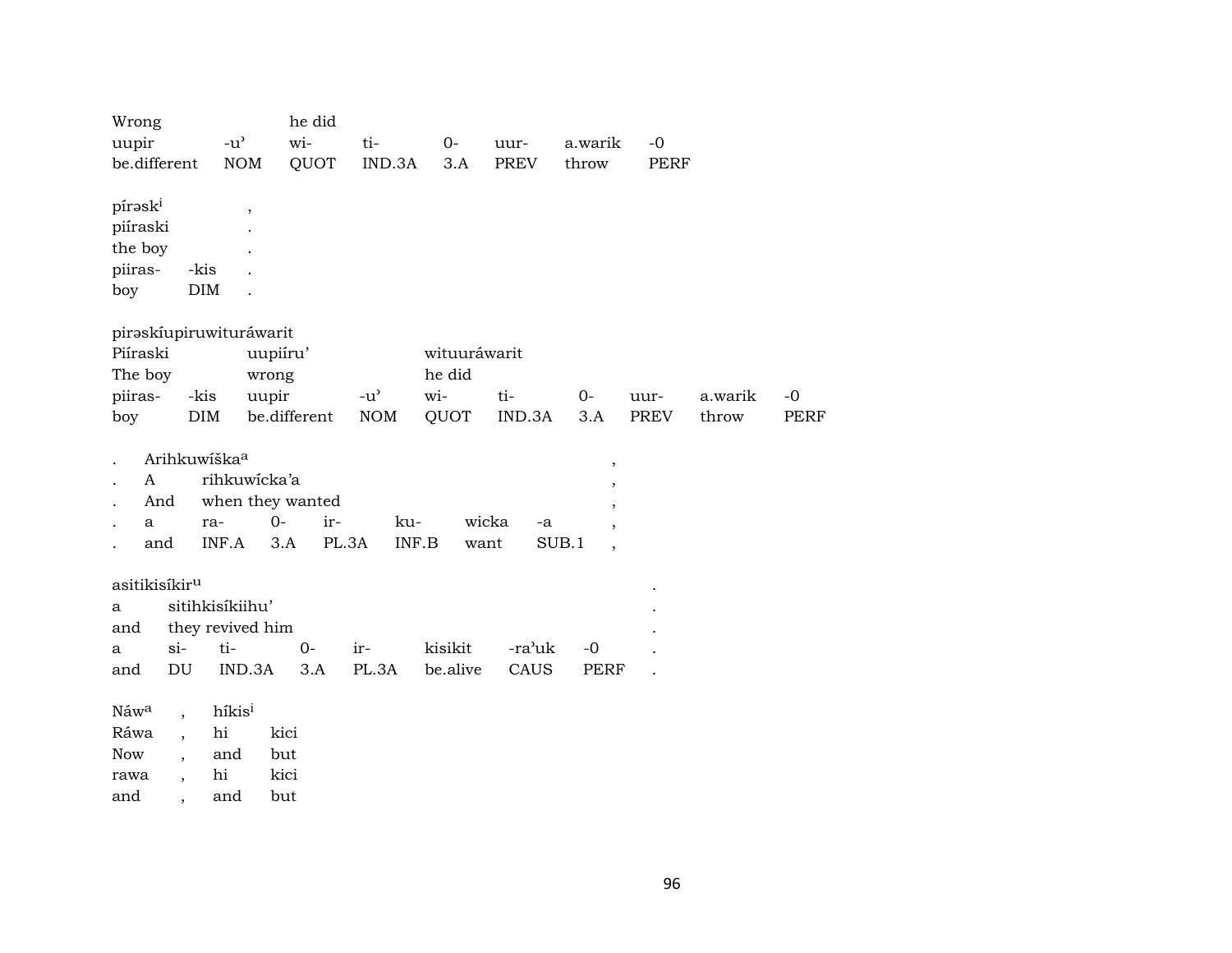| siwitirúwa <sup>a</sup>           | wiwitiiruúwa'a<br>they hurt him                                   |                                                |                                                         |                    |                    |                         |                                 |            |      |         |
|-----------------------------------|-------------------------------------------------------------------|------------------------------------------------|---------------------------------------------------------|--------------------|--------------------|-------------------------|---------------------------------|------------|------|---------|
| wii-                              | wi-                                                               | ti-                                            | $0-$                                                    | ir-                | ra.aar             | -wa                     | $-0$                            |            |      |         |
| now                               | QUOT                                                              | IND.3A                                         | 3.A                                                     | PL.3A              | hurt               | <b>DIST</b>             | PERF                            |            |      |         |
| riku-<br>that.is                  | Nikuwitusuks<br>Rikuwitucuks<br>That is how it was<br>wi-<br>QUOT | ti-                                            | $0-$<br>IND.3A<br>3.A                                   | ut-<br><b>PREV</b> | uks-<br><b>AOR</b> | 0<br>be                 | $-0$<br><b>PERF</b>             |            |      |         |
| tírahakitatn<br>tii-<br>this      | tírahaakitat<br>(in) this our village<br>ra-<br>ABS               | $0-$<br>3.A                                    | rak-<br>$t-$<br>1.A                                     | $1/2$ .PL          | itak<br>be.a.camp  | -0<br>SUB.4             |                                 |            |      |         |
| Šúraki<br>Cuúraki                 |                                                                   |                                                | nakuwiška <sup>a</sup><br>rakuwicka'a<br>when he wanted |                    |                    |                         | pírask <sup>i</sup><br>piíraski |            |      |         |
| A girl<br>icuura                  | -kis                                                              | ra-                                            | $0-$                                                    | ku-                | wicka              | -a                      | a boy<br>piiras-                | -kis       |      |         |
| female                            | <b>DIM</b>                                                        | INF.A                                          | 3.A                                                     | INF.B              | want               | SUB.1                   | boy                             | <b>DIM</b> |      |         |
| $\,$ I<br>$\pmb{\mathsf{I}}$<br>ı | káraatata<br>kara'átaata<br>that I not go<br>kara-<br>NEG         | aa-<br>SUBJ.1/2A<br>witírahkutasiksuhurihúrari | t-<br>1.A                                               | at<br>go           | -a<br>SUB.1        | $^\mathrm{^\mathrm{o}}$ |                                 |            |      |         |
|                                   |                                                                   |                                                | witíraahkuutaciksuhurihúraari                           |                    |                    |                         |                                 |            |      |         |
| witi-                             | ra-                                                               | when he thinks of himself<br>$0-$              | ar-                                                     | ku-                | ut-                | aciks-                  | uhuur-                          | rihur      | -aar | $^{-1}$ |
|                                   |                                                                   |                                                |                                                         |                    |                    |                         |                                 |            |      |         |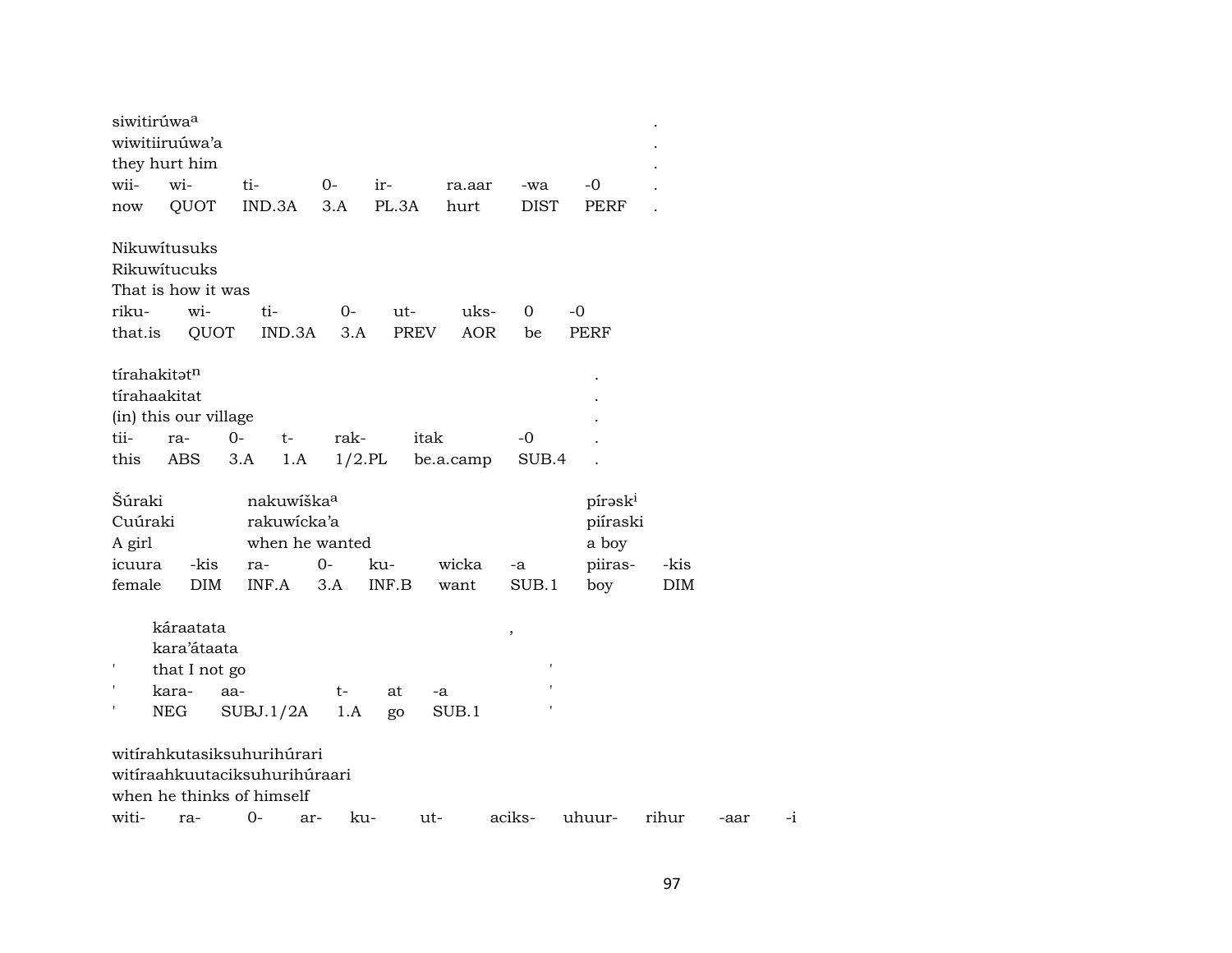|                                                                                   | REFL<br>INF.A                                                                                           | 3.A                                      | EV                                                                        | INF.B        | <b>PREV</b>                                                                                                  | mind              | way                                   | be.big                   | <b>INCH</b> | IMPF.SUB    |
|-----------------------------------------------------------------------------------|---------------------------------------------------------------------------------------------------------|------------------------------------------|---------------------------------------------------------------------------|--------------|--------------------------------------------------------------------------------------------------------------|-------------------|---------------------------------------|--------------------------|-------------|-------------|
| $\cdot$<br>$\overline{\phantom{a}}$<br>$\cdot$<br>$\overline{ }$<br>$^\mathrm{,}$ | šápatn<br>cápaat<br>a woman<br>icapaak<br>woman                                                         | ra-<br>INF.A                             | nakuksáwaš <sup>u</sup><br>rakuksáwahcu<br>even if it were<br>$0-$<br>3.A | ku-<br>INF.B | uks-<br><b>JUSS</b>                                                                                          | awahc-<br>even    | $\mathbf 0$<br>be                     | -u<br>SUB.D              |             |             |
| $\, ,$<br>$\,$<br>$\cdot$<br>$\overline{\phantom{a}}$                             | šápat<br>cápaat<br>a woman<br>icapaak<br>woman                                                          | a<br>$\mathbf{a}$<br>or<br>a<br>or       | šúrak <sup>i</sup><br>cuúraki<br>the girl<br>icuura-<br>girl              | -kis<br>DIM  | $\overline{\phantom{a}}$<br>$\overline{\phantom{a}}$<br>$\overline{\phantom{a}}$<br>$\overline{\phantom{a}}$ |                   |                                       |                          |             |             |
| a girl<br>girl                                                                    | šurakiráku <sup>u</sup><br>cuúraki<br>-kis<br>icuura-<br><b>DIM</b><br>širusikararikuktúku <sup>u</sup> | ra-                                      | ráku'u<br>her being<br>$O -$<br>INF.A<br>3.A                              | ku-<br>INF.B | $\mathbf 0$<br>be                                                                                            | -u<br>SUB.D       | $\,$<br>,<br>$\overline{\phantom{a}}$ |                          |             |             |
| ciru<br>yet<br>ciruu<br>yet                                                       | $\sin$<br>DU                                                                                            | sikararikuktáku'u<br>kara-<br><b>NEG</b> | her not being married<br>ra-<br>INF.A                                     | $0-$<br>3.A  | $a-$<br>POSS.3A                                                                                              | ir-<br><b>OBV</b> | ku-<br>INF.B                          | aktaku<br>have.as.a.wife |             | -u<br>SUB.D |
| $\cdot$                                                                           | hiwitárahurahəš<br>hi<br>and<br>hi<br>wi-<br>and                                                        | witaaráhurahac<br>QUOT                   | he would elope with her<br>ti-<br>IND.3A                                  | $0-$<br>3.A  | ar-<br>ra-<br>EV<br>PORT                                                                                     |                   | hurahac<br>disappear                  | $-0$<br><b>PERF</b>      |             |             |

, hítarahurahəš

, hi taaráhurahac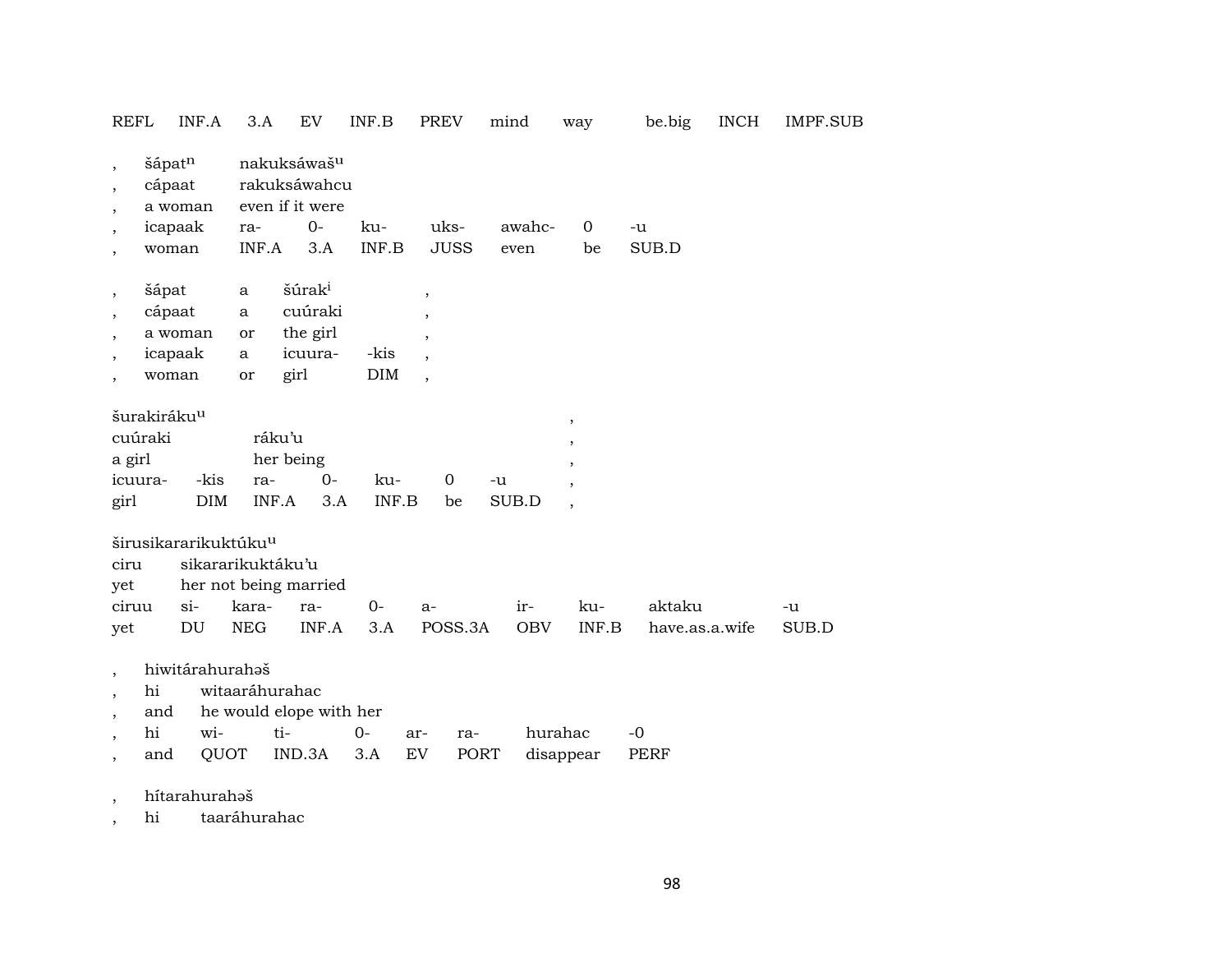| and<br>$\overline{\phantom{a}}$ |                          |                          | he would elope with her |                  |             |             |                          |            |            |             |
|---------------------------------|--------------------------|--------------------------|-------------------------|------------------|-------------|-------------|--------------------------|------------|------------|-------------|
| hi<br>$\overline{\phantom{a}}$  | ti-                      |                          | $0-$<br>ar-             | ra-              | hurahac     |             | $-0$                     |            |            |             |
| and<br>$\cdot$                  |                          | IND.3A                   | EV<br>3.A               | PORT             |             | disappear   | PERF                     |            |            |             |
| pírask <sup>i</sup>             |                          | $\overline{\phantom{a}}$ | pírask <sup>i</sup>     |                  |             |             |                          |            |            |             |
| piíraski                        |                          |                          | Piíraski                |                  |             |             |                          |            |            |             |
| the boy                         |                          |                          | The boy                 |                  |             |             |                          |            |            |             |
| piiras-                         | -kis                     |                          | piiras-                 | -kis             |             |             |                          |            |            |             |
| boy                             | DIM                      |                          | boy                     | DIM              |             |             |                          |            |            |             |
| awitaráhurahaš                  |                          |                          |                         |                  |             |             |                          |            |            |             |
| a                               |                          | witaaráhurahac           |                         |                  |             |             |                          |            |            |             |
| and                             |                          |                          | he would elope with her |                  |             |             |                          |            |            |             |
| a                               | wi-                      | ti-                      | $0 -$                   | ar-              | ra-         | hurahac     | $-0$                     |            |            |             |
| and                             | QUOT                     | IND.3A                   | 3.A                     | EV               | PORT        | disappear   | <b>PERF</b>              |            |            |             |
| Náwa<br>$\backslash$            |                          | irár <sup>i</sup>        |                         |                  |             |             | $\, ,$                   |            |            |             |
| Ráwa                            |                          | iraári'                  |                         |                  |             |             | $\, ,$                   |            |            |             |
| Now                             |                          | brother                  |                         |                  |             |             | $\overline{ }$           |            |            |             |
| rawa                            | $\overline{\phantom{a}}$ | $i-$                     |                         | -raar-           |             | -ri'        | $\cdot$                  |            |            |             |
| now                             |                          |                          | 3.POSS.A                | same.sex.sibling |             | 3.POSS.B    |                          |            |            |             |
|                                 |                          |                          |                         |                  |             |             |                          |            |            |             |
| nikutihwakiahu                  |                          |                          |                         |                  |             |             | $\overline{\phantom{a}}$ |            |            |             |
| rikutihwakí'aahu'               |                          |                          |                         |                  |             |             |                          |            |            |             |
| that is what they say           |                          |                          |                         |                  |             |             |                          |            |            |             |
| riku-                           | ti-                      | $0 -$                    | ir-                     | waki.a           |             | -:hus       |                          |            |            |             |
| that.is                         | IND.3A                   | 3.A                      | PL.3A                   |                  | say.PL.IMPF | <b>IMPF</b> |                          |            |            |             |
| hirusiwitirušíhuratn            |                          |                          |                         |                  |             |             |                          |            |            |             |
| hiru                            |                          | siwitiiruucíhurat        |                         |                  |             |             |                          |            |            |             |
| then                            |                          |                          | they would go after him |                  |             |             |                          |            |            |             |
| hiruu                           | $si-$                    | wi-                      | ti-                     | $0-$             | ir-         | ar-         | ut-                      | $i-$       | huur.ra.at | $-0$        |
| then                            | DU                       | QUOT                     | IND.3A                  | 3.A              | PL.3A       | EV          | <b>PREV</b>              | <b>SEQ</b> | go.to.get  | <b>PERF</b> |
|                                 |                          |                          |                         |                  |             |             |                          |            |            |             |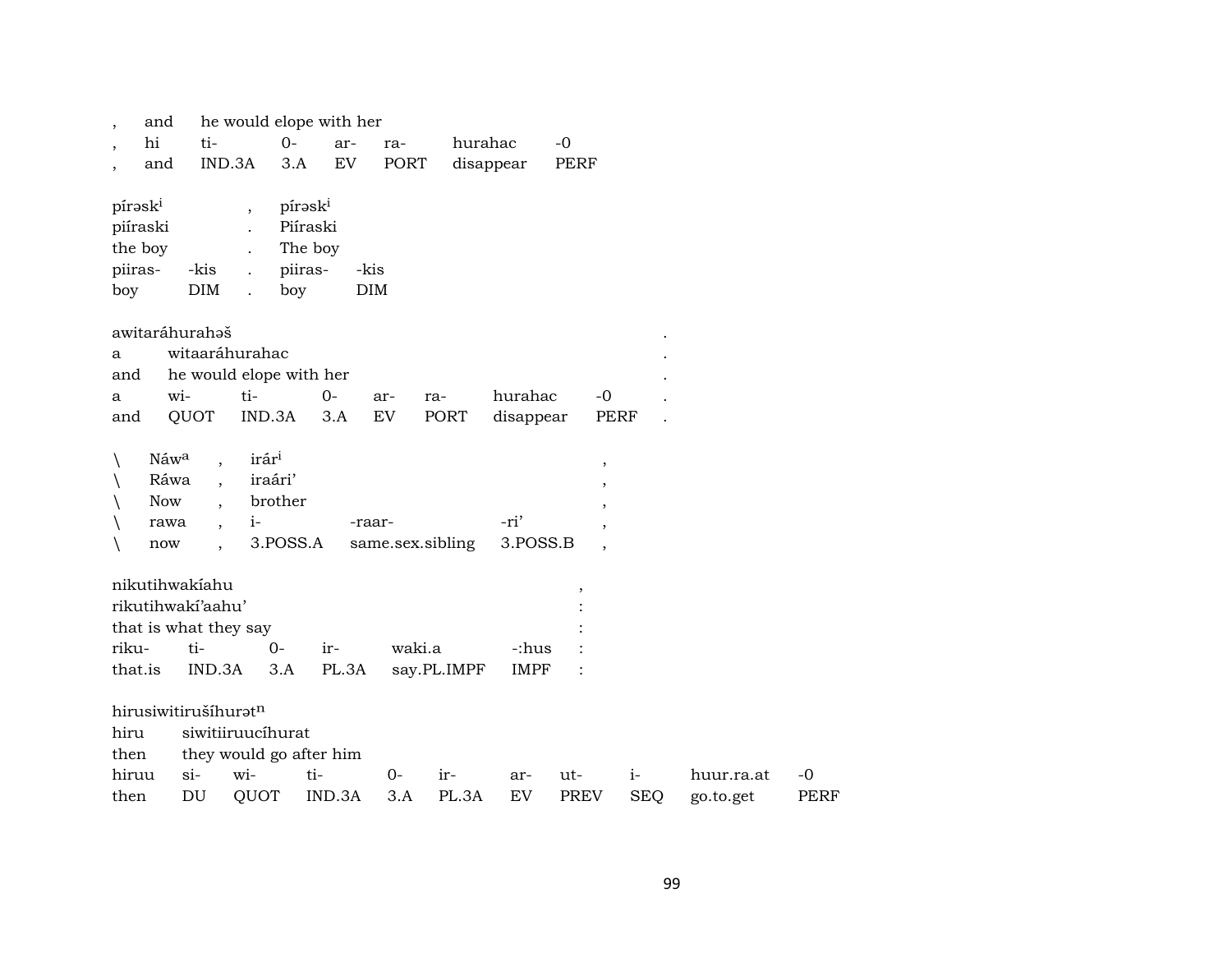| $\sim$ | Awitíhwak <sup>i</sup> |            |                                       |      |                   |         |  |  | ihi  |  |
|--------|------------------------|------------|---------------------------------------|------|-------------------|---------|--|--|------|--|
|        | $\mathbf{A}$           | witíhwaki' |                                       |      |                   |         |  |  |      |  |
|        |                        |            | . And they said                       |      |                   |         |  |  |      |  |
|        | $\mathbf{a}$           | wi-        | $t_i$                                 | $O-$ | $\frac{1}{2}$ ir- | waki -0 |  |  | ihii |  |
|        |                        |            | and QUOT IND.3A 3.A PL.3A say.PL PERF |      |                   |         |  |  | uh   |  |

| $\cdot$                     |        |                          |                            |     |     |            |       |
|-----------------------------|--------|--------------------------|----------------------------|-----|-----|------------|-------|
| wisirihkutúrat <sup>a</sup> |        |                          |                            |     |     |            |       |
| wisirihkuutúrata            |        |                          |                            |     |     |            |       |
|                             |        | when they went after him |                            |     |     |            |       |
| wii-                        | $\sin$ | ra- 0-                   | $ir-$                      | ku- | ut- | huur.ra.at | -a    |
| when                        | DU.    |                          | INF.A 3.A PL.3A INF.B PREV |     |     | go.to.get  | SUB.1 |

|            | náwaihi |     |
|------------|---------|-----|
| $\epsilon$ | Ráwa    | ihi |
| $\epsilon$ | Now     | uh  |

|  | 19 U VV | uu   |  |
|--|---------|------|--|
|  | rawa    | ihii |  |
|  | now     | uh   |  |

siwitásiwahist $^{\rm a}$ 

, ,

siwitásihwaahista

you (du) are going to come

|  |  | DU QUOT IND.1/2A 2.A PREV.1/2A DIST come PERF INT |  |  |
|--|--|---------------------------------------------------|--|--|

|             |     | pírask <sup>i</sup> |      |
|-------------|-----|---------------------|------|
| $^{\prime}$ |     | piíraski            |      |
| $^{\prime}$ | And | the boy             |      |
| $^{\prime}$ |     | piiras-             | -kis |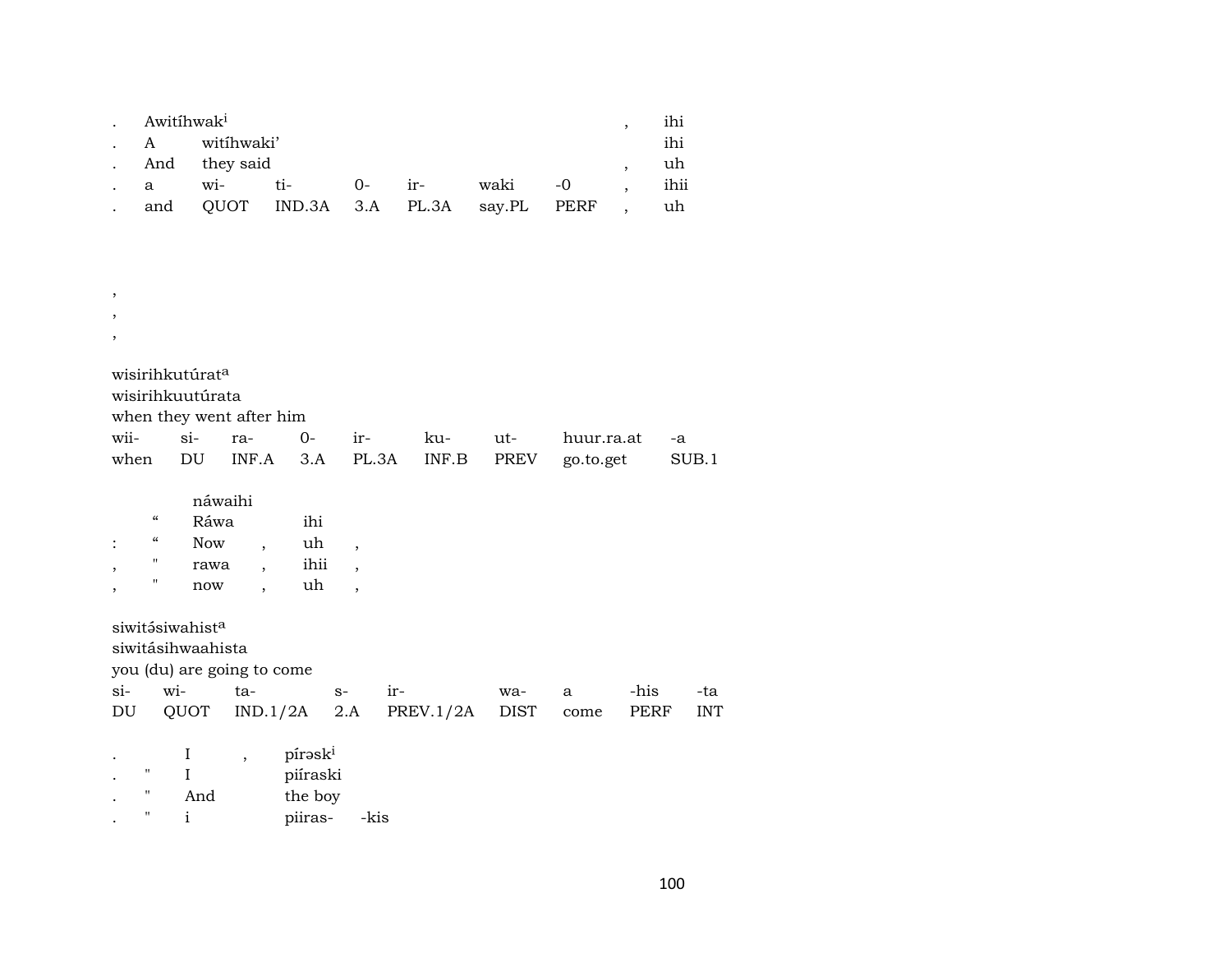# . " and boy DIM

|                     | karakatawitíkstahaw <sup>a</sup> |                 |                                          |  |  |  |  |  |  |
|---------------------|----------------------------------|-----------------|------------------------------------------|--|--|--|--|--|--|
|                     | karakatawiitiksta                |                 |                                          |  |  |  |  |  |  |
| he would not refuse |                                  | also            |                                          |  |  |  |  |  |  |
|                     |                                  |                 | ka- ra- 0- kata.wi.itik -his -ta , haawa |  |  |  |  |  |  |
| NEG ABS 3.A refuse  |                                  | PERF INT . also |                                          |  |  |  |  |  |  |
|                     |                                  |                 |                                          |  |  |  |  |  |  |

| asiwitahw <sup>a</sup> |                        |     |                                      |        |     |     |       |  |  |  |
|------------------------|------------------------|-----|--------------------------------------|--------|-----|-----|-------|--|--|--|
| a siwitaahwa'          |                        |     |                                      |        |     |     |       |  |  |  |
|                        | and they (du) would go |     |                                      |        |     |     |       |  |  |  |
| a a                    | si                     | wi- | $t_{1-}$                             | $()$ - | ar- | war | $-$ O |  |  |  |
|                        |                        |     | and DU QUOT IND.3A 3.A EV go.DU PERF |        |     |     |       |  |  |  |

| <i>Súrak<sup>i</sup></i> |      | širuráhku <sup>u</sup> |                     |  |                        |     |       |
|--------------------------|------|------------------------|---------------------|--|------------------------|-----|-------|
| Cuúraki                  |      | ciru                   | raáhku'u            |  |                        |     |       |
| A girl                   |      |                        | yet if she would be |  |                        |     |       |
| icuura                   | -kis |                        |                     |  | ciruu ra- 0- ar- ku- 0 |     | $-11$ |
| female DIM               |      | vet                    |                     |  | INF.A 3.A EV INF.B     | be. | SUB.D |

| nakurahúrahəs |        |                         |     |                 |      | Náw <sup>a</sup> |  |
|---------------|--------|-------------------------|-----|-----------------|------|------------------|--|
| rakurahúrahac |        | ráwa                    |     |                 |      |                  |  |
|               |        | when he eloped with her |     |                 |      | now              |  |
| ra-           | $()$ - | ku-                     | ra- | hurahac         | $-0$ | rawa             |  |
| INF.A         |        | 3.A INF.B PORT          |     | disappear SUB.4 |      | now              |  |

### asitírəktaku

a sitiíraktaku'

and they (du) married

|  |  |  | and DU IND.3A 3.A POSS.3A OBV have.as.a.wife PERF |  |
|--|--|--|---------------------------------------------------|--|

### $,$  nutušíra $^{\mathrm{u}}$  ,  $^{\mathrm{u}}$ . Ruutucíraa'u' .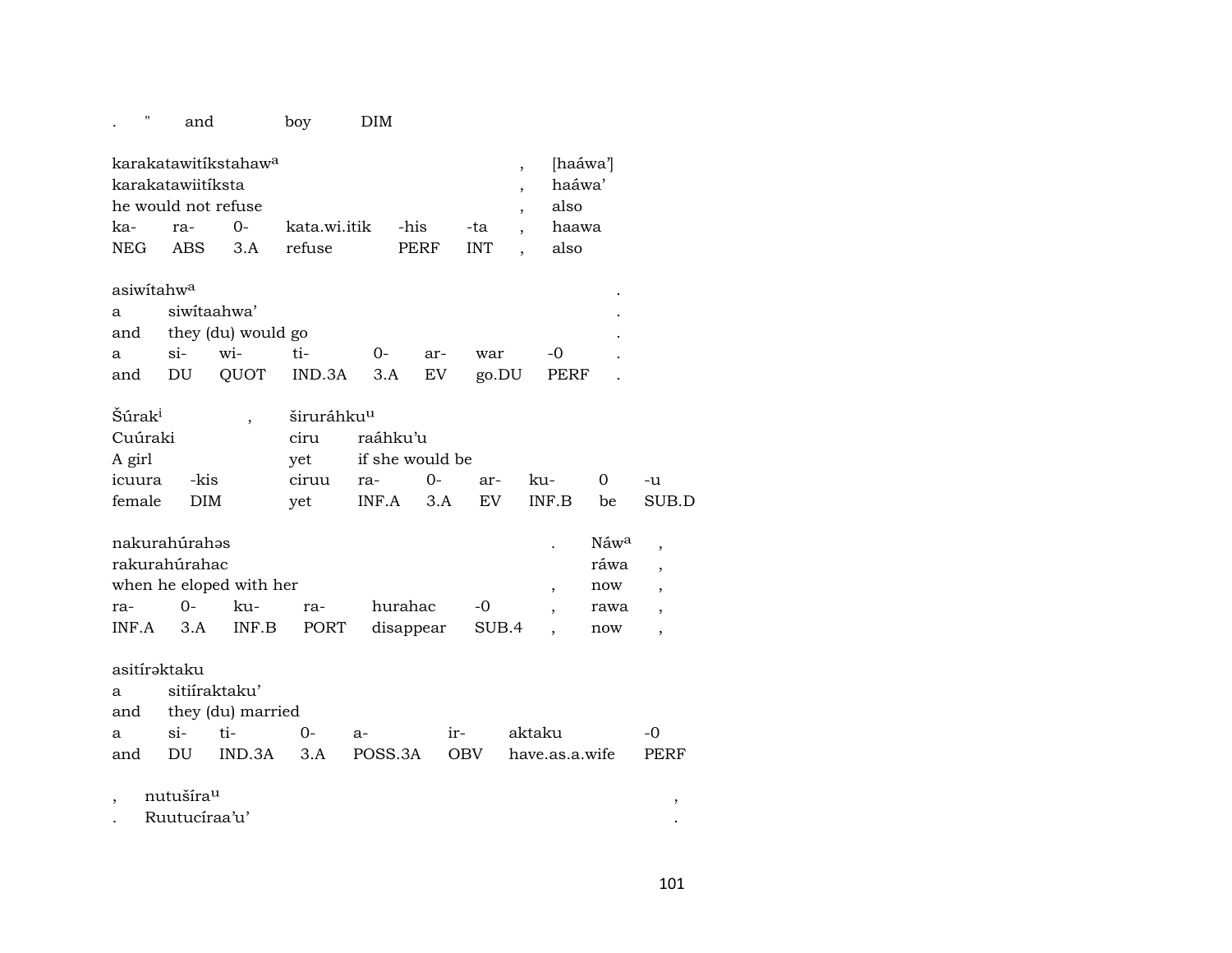|                          | Then it was alright         |                          |                   |                      |         |              |                  |        |                |   |          |      |
|--------------------------|-----------------------------|--------------------------|-------------------|----------------------|---------|--------------|------------------|--------|----------------|---|----------|------|
|                          | ruu-                        | ti-                      |                   | $O -$                | ut-     |              | $i-$             |        | raa.uu         |   | $-0$     |      |
|                          | that                        | IND.3A                   |                   | 3.A                  | PREV    |              | <b>SEQ</b>       |        | way.to.be.thus |   | PERF     |      |
|                          |                             |                          |                   |                      |         |              |                  |        |                |   |          |      |
|                          | rutušíra <sup>u</sup>       |                          |                   |                      |         |              |                  |        |                |   |          |      |
|                          | Ruutucíraa'u'               |                          |                   |                      |         |              |                  |        |                |   |          |      |
|                          | Then it was fine            |                          |                   |                      |         |              |                  |        |                |   |          |      |
| ruu-                     | ti-                         |                          | $0-$              | $ut-$                |         | $\mathbf{i}$ |                  | raa.uu |                |   | -0       |      |
| that                     |                             | IND.3A                   | 3.A               |                      | PREV    | SEQ          |                  |        | way.to.be.thus |   | PERF     |      |
|                          |                             |                          |                   |                      |         |              |                  |        |                |   |          |      |
|                          | atiráktaku                  |                          |                   |                      |         |              |                  |        |                |   |          |      |
| a                        |                             | tiiráktaku'              |                   |                      |         |              |                  |        |                |   |          |      |
| and                      |                             | he married her           |                   |                      |         |              |                  |        |                |   |          |      |
| a                        | ti-                         |                          | $0-$              | $a-$                 |         | ir-          |                  | aktaku |                |   | -0       |      |
| and                      | IND.3A                      |                          | 3.A               |                      | POSS.3A |              | <b>OBV</b>       |        | have.as.a.wife |   | PERF     |      |
|                          |                             |                          |                   |                      |         |              |                  |        |                |   |          |      |
| ∖                        | Nawa                        | $\ddot{\phantom{0}}$     | irár <sup>i</sup> |                      |         |              |                  |        |                |   | ,        |      |
| ∖                        | Ráwa                        | $\overline{\phantom{a}}$ | iraári'           |                      |         |              |                  |        |                |   |          |      |
|                          | Now                         | $\overline{\phantom{a}}$ | brother           |                      |         |              |                  |        |                |   |          |      |
|                          | rawa                        | $\overline{\phantom{a}}$ | $i-$              |                      |         | -raar-       |                  |        | -ri'           |   |          |      |
|                          | now                         | $\ddot{\phantom{0}}$     |                   | 3.POSS.A             |         |              | same.sex.sibling |        | 3.POSS.B       |   |          |      |
|                          |                             |                          |                   |                      |         |              |                  |        |                |   |          |      |
|                          | kararahkuwiška <sup>a</sup> |                          |                   |                      |         |              |                  |        |                |   | pírəski  |      |
|                          | kararaahkúwicka'a           |                          |                   |                      |         |              |                  |        |                |   | piíraski |      |
|                          | if he would not want to     |                          |                   |                      |         |              |                  |        |                |   | a boy    |      |
| kara-                    | ra-                         |                          | 0-                | ar-                  |         | ku-          | wicka            |        | $-a$           |   | piiras-  | -kis |
| <b>NEG</b>               |                             | INF.A                    | 3.A               | EV                   |         | INF.B        | want             |        | SUB.1          |   | boy      | DIM  |
|                          |                             |                          |                   |                      |         |              |                  |        |                |   |          |      |
|                          | hikakáhwiška                |                          |                   |                      |         |              |                  |        |                | , |          |      |
| $\overline{\phantom{a}}$ | hi                          |                          | kaakaáhwicka'     |                      |         |              |                  |        |                |   |          |      |
|                          | and                         |                          |                   | he would not want to |         |              |                  |        |                |   |          |      |
|                          | hi                          | kaaki-                   |                   |                      | $0-$    | ar-          |                  | wicka  | -0             |   |          |      |
|                          | and                         |                          | NEG.IND.3A        |                      | 3.A     | EV           | want             |        | PERF           |   |          |      |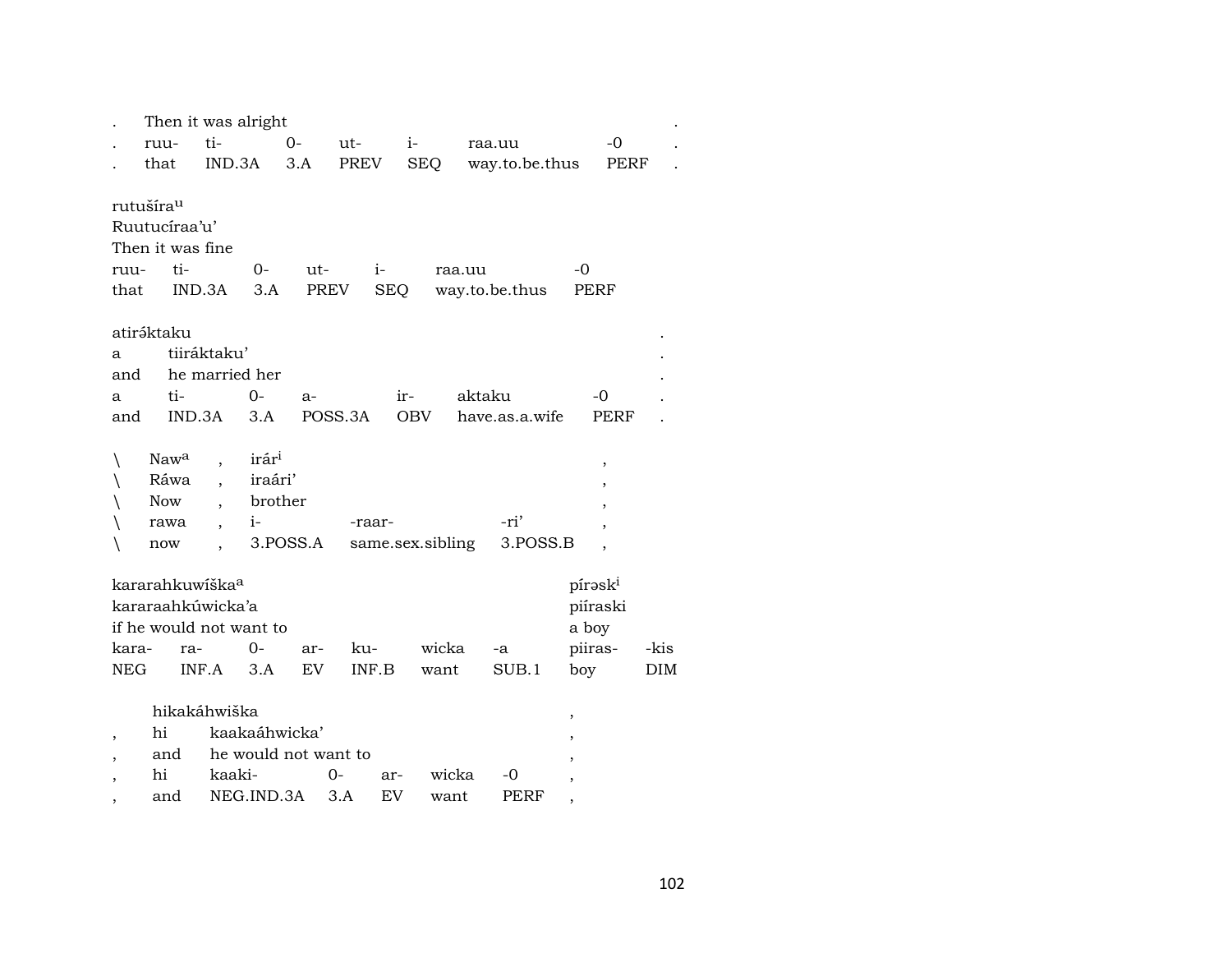| ríkuwitusuks      |                                         |            |          |        |                               |                     |             |         | $^\mathrm{,}$            |     |        |    |             |         |             |
|-------------------|-----------------------------------------|------------|----------|--------|-------------------------------|---------------------|-------------|---------|--------------------------|-----|--------|----|-------------|---------|-------------|
| ríkuwitucuks      |                                         |            |          |        |                               |                     |             |         | $\cdot$                  |     |        |    |             |         |             |
|                   | that is how it was                      |            |          |        |                               |                     |             |         |                          |     |        |    |             |         |             |
| riku-             | wi-                                     | ti-        | $0-$     | ut-    |                               | uks-<br>$\mathbf 0$ | $-0$        |         | $\cdot$                  |     |        |    |             |         |             |
| that.is           | QUOT                                    | IND.3A     | 3.A      |        | <b>PREV</b>                   | <b>AOR</b><br>be    | <b>PERF</b> |         | $\cdot$                  |     |        |    |             |         |             |
|                   | hikituusiwitirúhkariks kúsit            |            |          |        |                               |                     |             |         |                          |     |        |    |             |         |             |
| hi                | kítuu'u'                                |            |          |        | ruusiwitiirúhkarikskusit      |                     |             |         |                          |     |        |    |             |         |             |
| and               | all                                     |            |          |        | then they would take his herd |                     |             |         |                          |     |        |    |             |         |             |
| hi                | kituu                                   | $-u'$      | ruu-     | $\sin$ | wi-                           | ti-                 | $0 -$       | ir-     |                          | ar- | uur-   |    | kariiks-    | kusik   | $-0$        |
| and               | all                                     | <b>NOM</b> | then     | DU     | QUOT                          | IND.3A              | 3.A         |         | PL.3A                    | EV  | POSS.P |    | herd        | pick.up | <b>PERF</b> |
| árus <sup>a</sup> |                                         | Arusakítu  |          |        |                               |                     |             |         |                          |     |        |    |             |         |             |
| áruusa'           | $\ddot{\phantom{a}}$                    | Aruusa'    | kítuu'u' |        |                               |                     |             |         |                          |     |        |    |             |         |             |
| horses            |                                         | Horses     | all      |        |                               |                     |             |         |                          |     |        |    |             |         |             |
| aruusaa           |                                         | aruusaa    | kituu    | $-u'$  |                               |                     |             |         |                          |     |        |    |             |         |             |
| horse             | $\cdot$                                 | horse      | all      |        | <b>NOM</b>                    |                     |             |         |                          |     |        |    |             |         |             |
|                   |                                         |            |          |        |                               |                     |             |         |                          |     |        |    |             |         |             |
| asiwitirúraratn   |                                         |            |          |        |                               |                     |             |         |                          |     |        |    |             |         |             |
| a                 | siwitiiruúrarat                         |            |          |        |                               |                     |             |         |                          |     |        |    |             |         |             |
| and               | they would take them away from him      |            |          |        |                               |                     |             |         |                          |     |        |    |             |         |             |
| a                 | wi-<br>$\sin$                           | ti-        |          | $0-$   | ir-                           | ar-                 | uur-        | raar-   |                          |     | ra-    | at | $-0$        |         |             |
| and               | $\mathop{\rm DU}\nolimits$<br>QUOT      |            | IND.3A   | 3.A    | PL.3A                         | ${\rm EV}$          | <b>PREV</b> |         | 3PL.INAN.P               |     | PORT   | go | <b>PERF</b> |         |             |
|                   |                                         |            |          |        |                               |                     |             |         |                          |     |        |    |             |         |             |
|                   | Awitihwak <sup>i</sup>                  |            |          |        |                               |                     |             | $\,$    | $\mathcal{C}\mathcal{C}$ |     |        |    |             |         |             |
| A<br>$\bullet$    | witihwaki'                              |            |          |        |                               |                     |             |         | $\mathcal{C}$            |     |        |    |             |         |             |
| And               | they said                               |            |          |        |                               |                     |             |         | $\pmb{\zeta}\pmb{\zeta}$ |     |        |    |             |         |             |
| a                 | wi-                                     | ti-        |          | $O -$  | ir-                           | waki                | $-0$        | $\cdot$ | п                        |     |        |    |             |         |             |
| and               | QUOT                                    | IND.3A     |          | 3.A    | PL.3A                         | say.PL              | <b>PERF</b> |         | 11                       |     |        |    |             |         |             |
|                   | Kakasiratakúkst <sup>a</sup>            |            |          |        |                               |                     |             |         |                          |     |        |    |             |         |             |
|                   | Kaakasiirattakúksta                     |            |          |        |                               |                     |             |         |                          |     |        |    |             |         |             |
|                   | You are not going to get married to her |            |          |        |                               |                     |             |         |                          |     |        |    |             |         |             |
| kaaka-            |                                         | $S-$       | ir-      |        | aktaku                        |                     | uk          | -his    | -ta                      |     |        |    |             |         |             |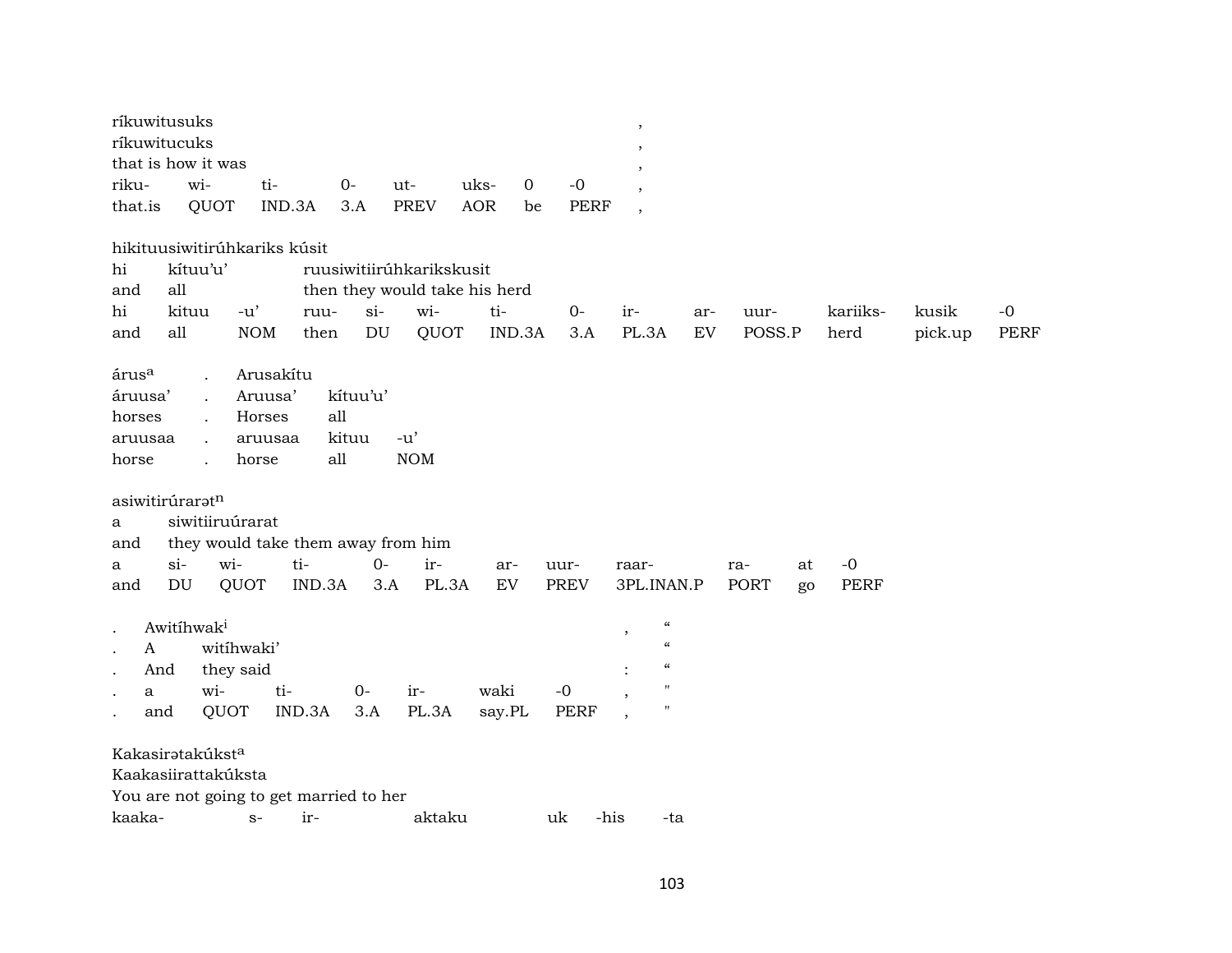| NEG.ID.1/2A                                      |                            | 2.A                                                                                                     | PREV.1/2A                                                                                                     |              | have.as.a.wife | be            | PERF                         | <b>INT</b>               |             |
|--------------------------------------------------|----------------------------|---------------------------------------------------------------------------------------------------------|---------------------------------------------------------------------------------------------------------------|--------------|----------------|---------------|------------------------------|--------------------------|-------------|
| háwa<br>haáwa'<br>again<br>haawa<br>also         |                            | π<br>Níhuksu<br>н<br>Ríhuksu'<br>П<br>Only<br>rihuks<br>Ħ<br>alone                                      | $-u^{\prime}$<br>$\rm{NOM}$                                                                                   |              |                |               |                              |                          |             |
| asiwitihkípistu                                  |                            |                                                                                                         |                                                                                                               |              |                |               |                              |                          |             |
| a                                                | siwitihkípistu'            |                                                                                                         |                                                                                                               |              |                |               |                              |                          |             |
| and                                              |                            |                                                                                                         | they took everything from him                                                                                 |              |                |               |                              |                          |             |
| a                                                | $si-$                      | wi-                                                                                                     | ti-<br>$O -$                                                                                                  |              | ir-            | kipis.ra'uk   |                              |                          | $-0$        |
| and                                              | $\mathop{\rm DU}\nolimits$ | QUOT                                                                                                    | IND.3A                                                                                                        | 3.A          | PL.3A          |               | strip.someone.of.possessions |                          | <b>PERF</b> |
| pírəski<br>piíraski<br>the boy<br>piiras-<br>boy | -kis<br>$\rm{DIM}$         | $\ddot{\phantom{a}}$<br>$\ddot{\phantom{0}}$<br>$\cdot$<br>$\ddot{\phantom{a}}$<br>$\ddot{\phantom{a}}$ | Kararakuwiška <sup>a</sup><br>Kararakuwicka'a<br>If he did not want to<br>kara-<br>ra-<br>INF.A<br><b>NEG</b> | $O -$<br>3.A | ku-<br>INF.B   | wicka<br>want | -a<br>SUB.1                  |                          |             |
| nakutáku                                         |                            |                                                                                                         |                                                                                                               |              |                |               |                              |                          |             |
| raakuttáku'                                      |                            |                                                                                                         |                                                                                                               |              |                |               |                              |                          |             |
| to be married                                    |                            |                                                                                                         |                                                                                                               |              |                |               |                              |                          |             |
| ra-                                              | $0-$                       | $a-$                                                                                                    | ku-<br>INF.B                                                                                                  | aktaku       |                | -u<br>SUB.D   |                              |                          |             |
| INF.A                                            | 3.A                        | POSS.3A                                                                                                 |                                                                                                               |              | have.as.a.wife |               |                              |                          |             |
| Hawasiwitíhpiru                                  |                            |                                                                                                         |                                                                                                               |              |                |               |                              | $^\mathrm{,}$            |             |
| Hawá                                             |                            | siwitíhpiru'                                                                                            |                                                                                                               |              |                |               |                              |                          |             |
| Also                                             |                            | they whipped him                                                                                        |                                                                                                               |              |                |               |                              |                          |             |
| haawa                                            | $si-$                      | wi-                                                                                                     | ti-                                                                                                           | $0-$         | ir-            | piru          | $-0$                         |                          |             |
| also                                             | $\mathop{\rm DU}\nolimits$ | QUOT                                                                                                    | IND.3A                                                                                                        | 3.A          | PL.3A          | whip          | <b>PERF</b>                  | $\overline{\phantom{a}}$ |             |
| siwitíhpiru                                      |                            |                                                                                                         |                                                                                                               |              |                |               | Kátu                         |                          |             |
| siwitíhpiru'                                     |                            |                                                                                                         |                                                                                                               |              |                |               | Kaátu'                       |                          |             |
|                                                  |                            |                                                                                                         |                                                                                                               |              |                |               |                              |                          |             |

104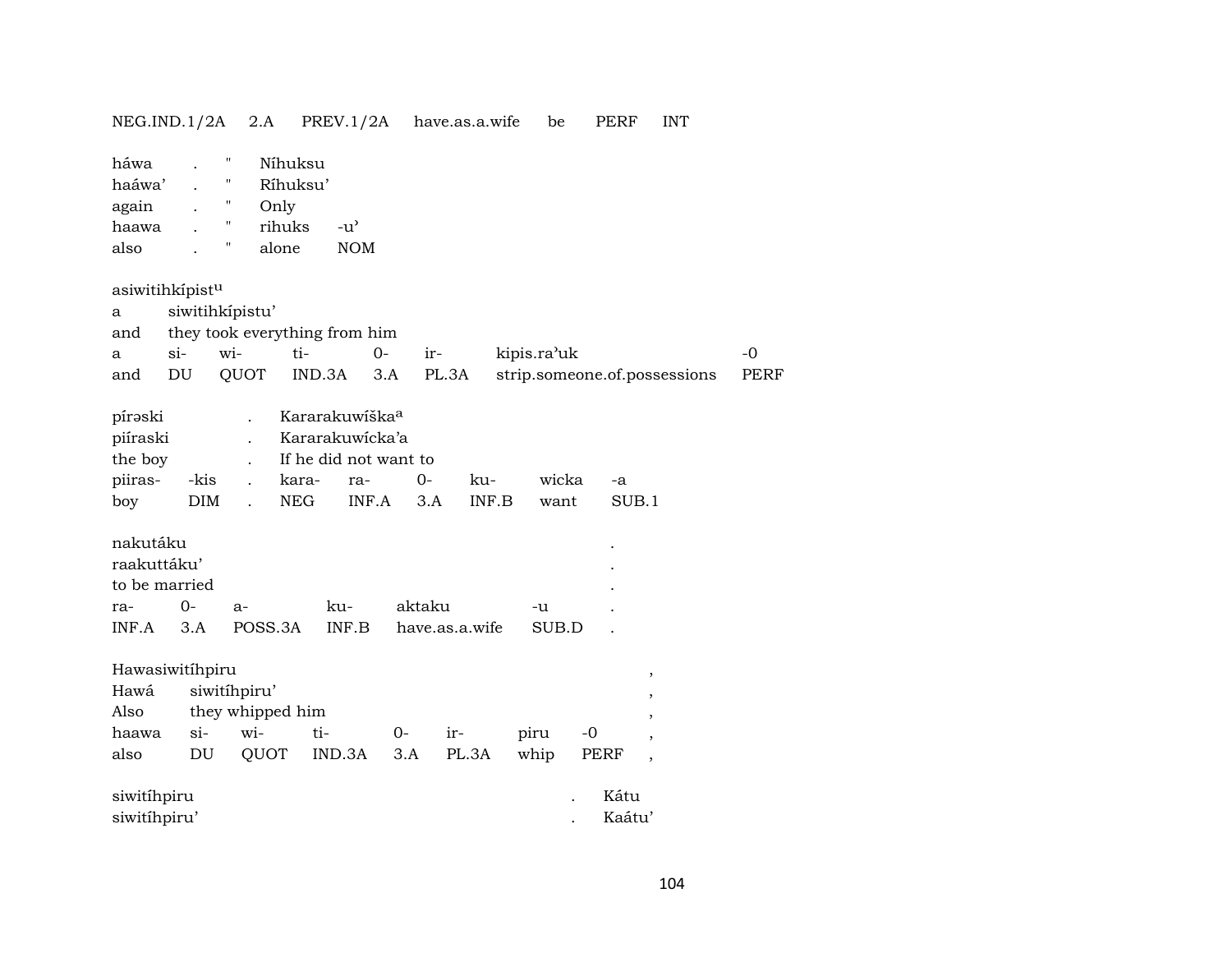|                          | they whipped him                                                                       |                     |                                                                 |                   |            |              |                     | Because           |      |       |
|--------------------------|----------------------------------------------------------------------------------------|---------------------|-----------------------------------------------------------------|-------------------|------------|--------------|---------------------|-------------------|------|-------|
| $si-$                    | wi-                                                                                    | ti-                 | $0-$                                                            | ir-               | piru       | $-0$         |                     | kaatu <sup></sup> |      |       |
| DU                       | QUOT                                                                                   | IND.3A              | 3.A                                                             | PL.3A             | whip       | PERF         |                     | because           |      |       |
|                          | wituratahukapak <sup>i</sup> s<br>wituurattahuhkápaakis<br>he wronged theirs           |                     |                                                                 |                   |            |              |                     |                   |      |       |
| wi-                      | ti-                                                                                    |                     | $0-$<br>uur-                                                    |                   | ak-        | rahur-       |                     | kaapaakis         | $-0$ |       |
| QUOT                     |                                                                                        | IND.3A              | 3.A                                                             | POSS.P            | PL.AN.3P   | do           |                     | be.pitiful        | PERF |       |
| šúraki<br>the girl       | cuúraki                                                                                |                     | Tukstarihú <sup>u</sup><br>Tukstaárihu'u<br>It was a big matter |                   |            |              |                     |                   |      |       |
| icuura-                  |                                                                                        | -kis                | ti-                                                             | $0-$              | uks-       | raa-         | rihur               | $\overline{a}$    |      |       |
| girl                     |                                                                                        | <b>DIM</b>          | IND.3A                                                          | 3.A               | <b>AOR</b> | way          | be.big              | EX                |      |       |
| $\sin$                   | sirihkurakukata<br>sírihkuurakuukata<br>ra-                                            | $0-$                | when they went into a lodge for her<br>ir-                      | ku-               | uur-       | ak-          |                     | huuk-             | at   | -a    |
| DU                       | INF.A                                                                                  | 3.A                 | PL.3A                                                           | INF.B             | POSS.P     |              | PL.AN.3P            | into              | go   | SUB.1 |
| tii-<br>when             | tiratukstakuriwáwi<br>tiratukstaákuriiwaáwi<br>when we used to go around<br>ra-<br>ABS | $t-$<br>1.A         | uks-<br><b>AOR</b>                                              | rak-<br>$1/2$ .PL | hurii      | go.around.PL | -waa<br><b>DIST</b> | -wi<br>SUB.L      |      |       |
| $\overline{\phantom{a}}$ | nikuwitúkstárihu <sup>u</sup>                                                          | Rikuwitukstaárihu'u | That used to be a big matter                                    |                   |            |              |                     |                   |      |       |
|                          | riku-                                                                                  | wi-                 | ti-                                                             | $0-$              | uks-       | raa-         | rihur               | $\overline{a}$    |      |       |
|                          | that.is                                                                                | QUOT                | IND.3A                                                          | 3.A               | <b>AOR</b> | way          | be.big              | ЕX                |      |       |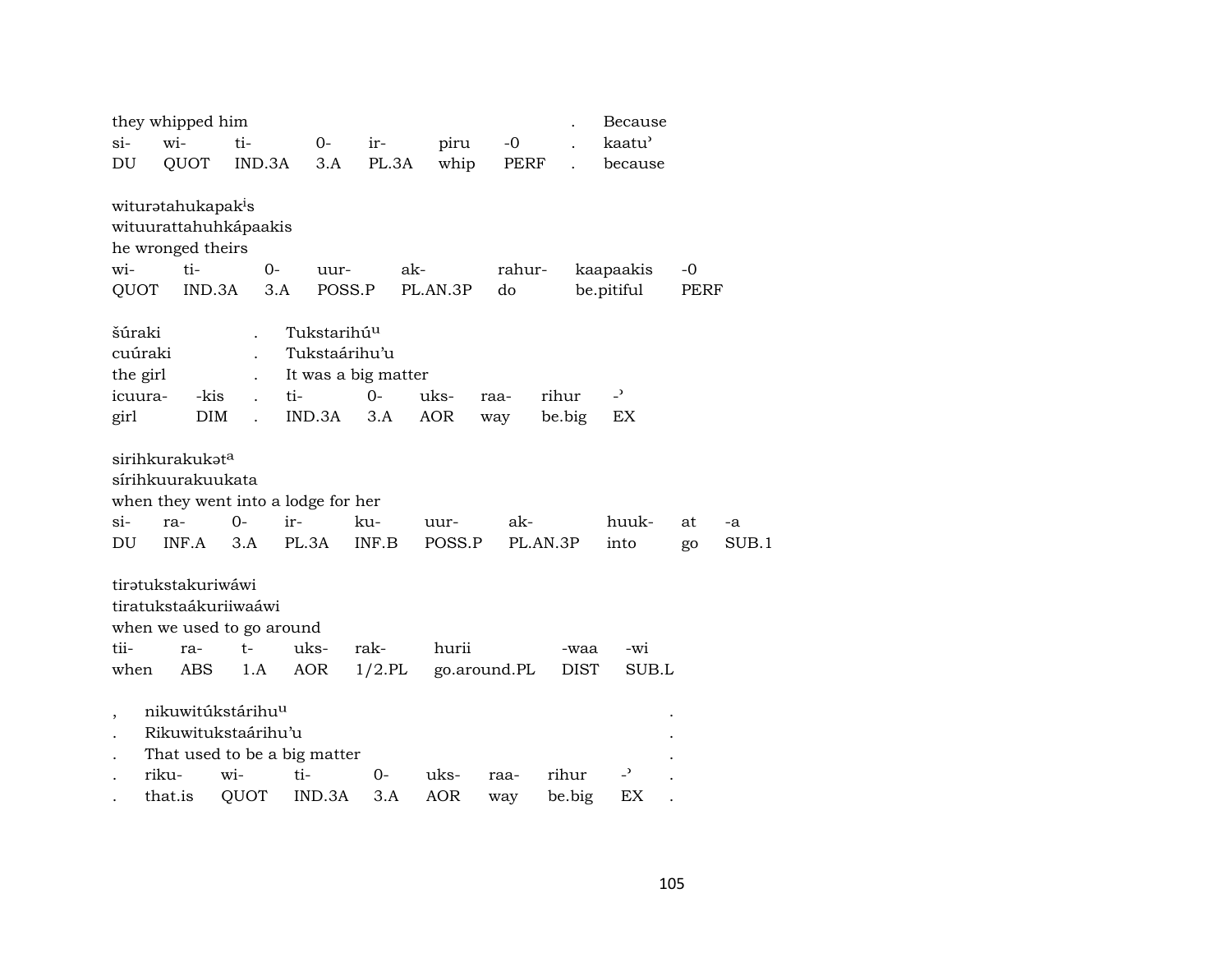| I<br>I                                         | $\check{\mathrm{s}}$ əs $\mathrm{k}^{\mathrm{i}}$<br>caskí                   |              | ritúhawíritn<br>rituúhaawiirit   |               |             |                                          |                                                                                                              |      |      |             |       |  |
|------------------------------------------------|------------------------------------------------------------------------------|--------------|----------------------------------|---------------|-------------|------------------------------------------|--------------------------------------------------------------------------------------------------------------|------|------|-------------|-------|--|
| And<br>i                                       | a little<br>caskii                                                           | rii-         | I saw it<br>$t-$                 | ut-           | raa-        | wa-                                      | iirik                                                                                                        | $-0$ |      |             |       |  |
| and                                            | a.little                                                                     | ASSR         | 1.A                              | PREV          | way         | <b>DIST</b>                              | see                                                                                                          | PERF |      |             |       |  |
|                                                | Nakuwíšká <sup>a</sup><br>rakuwicka'a<br>when he wanted<br>ra-<br><b>ABS</b> | $O -$<br>3.A | ku-<br>$\textsf{INF}.\textsf{B}$ | wicka<br>want | -a<br>SUB.1 | pi̇̃ta<br>piíta<br>a man<br>wiita<br>man | $\overline{\phantom{a}}$<br>$\overline{\phantom{a}}$<br>$\overline{\phantom{a}}$<br>$\overline{\phantom{a}}$ |      |      |             |       |  |
| šúraki<br>cuúraki<br>a girl<br>icuura-<br>girl | -kis<br>$\rm{DIM}$                                                           |              |                                  |               |             |                                          |                                                                                                              |      |      |             |       |  |
|                                                | sirikutakúksar <sup>a</sup><br>sirikuttakúksaara                             |              |                                  |               |             |                                          |                                                                                                              |      |      |             |       |  |
| si-                                            | for them (du) to get married<br>ra-                                          | $0-$         | $a-$                             | ir-           | ku-         | aktaku                                   |                                                                                                              | uk   | -his | -aar        | -a    |  |
| DU                                             | INF.A                                                                        | 3.A          | PREV.3A                          | OBV           | INF.B       |                                          | have.as.a.wife                                                                                               | be   | PERF | <b>INCH</b> | SUB.1 |  |
| ,<br>,                                         |                                                                              |              |                                  |               |             |                                          |                                                                                                              |      |      |             |       |  |
| ,<br>,                                         |                                                                              |              |                                  |               |             |                                          |                                                                                                              |      |      |             |       |  |
|                                                | sirikutakáksar <sup>a</sup><br>sirikuttakúksaara                             |              |                                  |               |             |                                          |                                                                                                              |      |      |             |       |  |
|                                                | for them (du) to get married                                                 |              |                                  |               |             |                                          |                                                                                                              |      |      |             |       |  |
| si-                                            | ra-                                                                          | $O -$        | a-                               | ir-           | ku-         | aktaku                                   |                                                                                                              | uk   | -his | -aar        | -a    |  |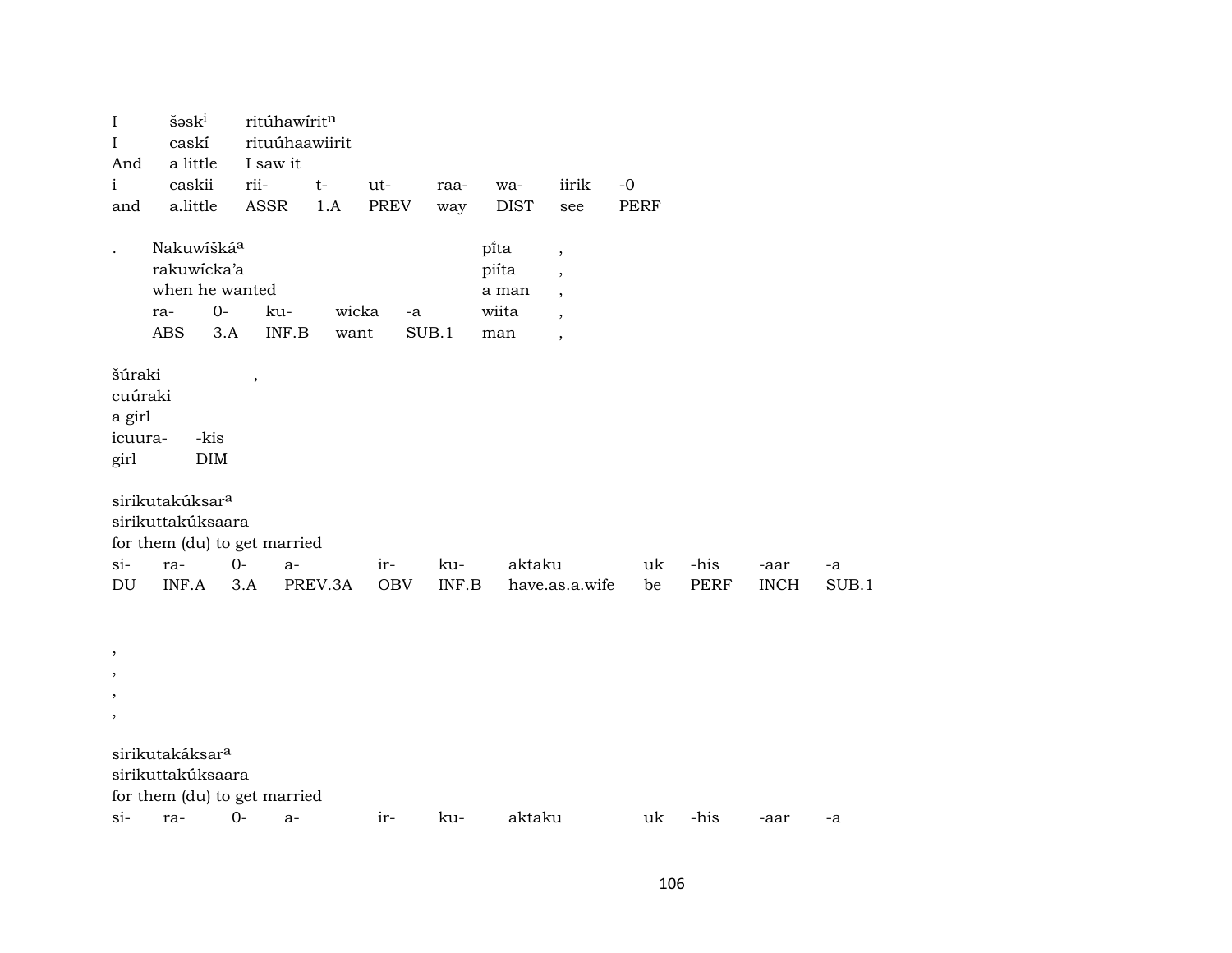| DU<br>INF.A<br>3.A                                                                                                                                                                                                                  | <b>OBV</b><br>PREV.3A                                                                                                             | INF.B                                                                                                                                          | have.as.a.wife                                                                                                                 | <b>PERF</b><br>be   | <b>INCH</b> | SUB.1 |
|-------------------------------------------------------------------------------------------------------------------------------------------------------------------------------------------------------------------------------------|-----------------------------------------------------------------------------------------------------------------------------------|------------------------------------------------------------------------------------------------------------------------------------------------|--------------------------------------------------------------------------------------------------------------------------------|---------------------|-------------|-------|
| šúrak <sup>i</sup><br>$\ddot{\phantom{a}}$<br>cuúraki<br>$\ddot{\phantom{a}}$<br>a girl<br>-kis<br>icuura-<br>DIM<br>girl<br>$\ddot{\phantom{a}}$                                                                                   | Hiitušúraki<br>Hi<br>ihi<br>And<br>uh<br>$\overline{\phantom{a}}$<br>$\hbox{hi}$<br>ihii<br>and<br>uh<br>$\overline{\phantom{a}}$ | cuúraki<br>$\overline{\phantom{a}}$<br>the girl<br>$\ddot{\phantom{0}}$<br>icuura-<br>$\overline{\phantom{a}}$<br>girl<br>$\ddot{\phantom{0}}$ | -kis<br>$\rm{DIM}$                                                                                                             |                     |             |       |
| hawahitakútaruta<br>hawá<br>hiítaku'<br>another<br>also<br>hii-<br>taku<br>haawa<br>other<br>also                                                                                                                                   | taruúta<br>she would do it<br>ti-<br>IND.3A<br>someone                                                                            | $0-$<br>ar-<br>EV<br>3.A                                                                                                                       | ut-<br>aar<br><b>PREV</b><br>do                                                                                                | $-0$<br><b>PERF</b> |             |       |
| pírask <sup>i</sup><br>$\, ,$<br>piíraski<br>$\overline{\phantom{a}}$<br>the boy<br>$\overline{\phantom{a}}$<br>piiras-<br>-kis<br>$\rm{DIM}$<br>boy<br>$\overline{\phantom{a}}$                                                    |                                                                                                                                   |                                                                                                                                                |                                                                                                                                |                     |             |       |
| hisitíhuras<br>hi<br>sitíhuras<br>they found out<br>and<br>hi<br>$si-$<br>ti-<br>DU<br>IND.3A<br>and                                                                                                                                | $0-$<br>ir-<br>PL.3A<br>3.A                                                                                                       | $-0$<br>huras<br>find                                                                                                                          | <b>PERF</b>                                                                                                                    |                     |             |       |
| irár <sup>i</sup><br>Náwa<br>∖<br>$\overline{ }$<br>iraári'<br>Ráwa<br>$\overline{ }$ ,<br>brother<br><b>Now</b><br>$\ddot{\phantom{0}}$<br>$i-$<br>rawa<br>$\overline{\phantom{a}}$<br>3.POSS.A<br>now<br>$\overline{\phantom{a}}$ | -raar-                                                                                                                            | same.sex.sibling                                                                                                                               | $\,$<br>$\overline{\phantom{a}}$<br>$\overline{ }$<br>-ri'<br>$\overline{\phantom{a}}$<br>3.POSS.B<br>$\overline{\phantom{a}}$ |                     |             |       |

kakúrahi

kaakúraahi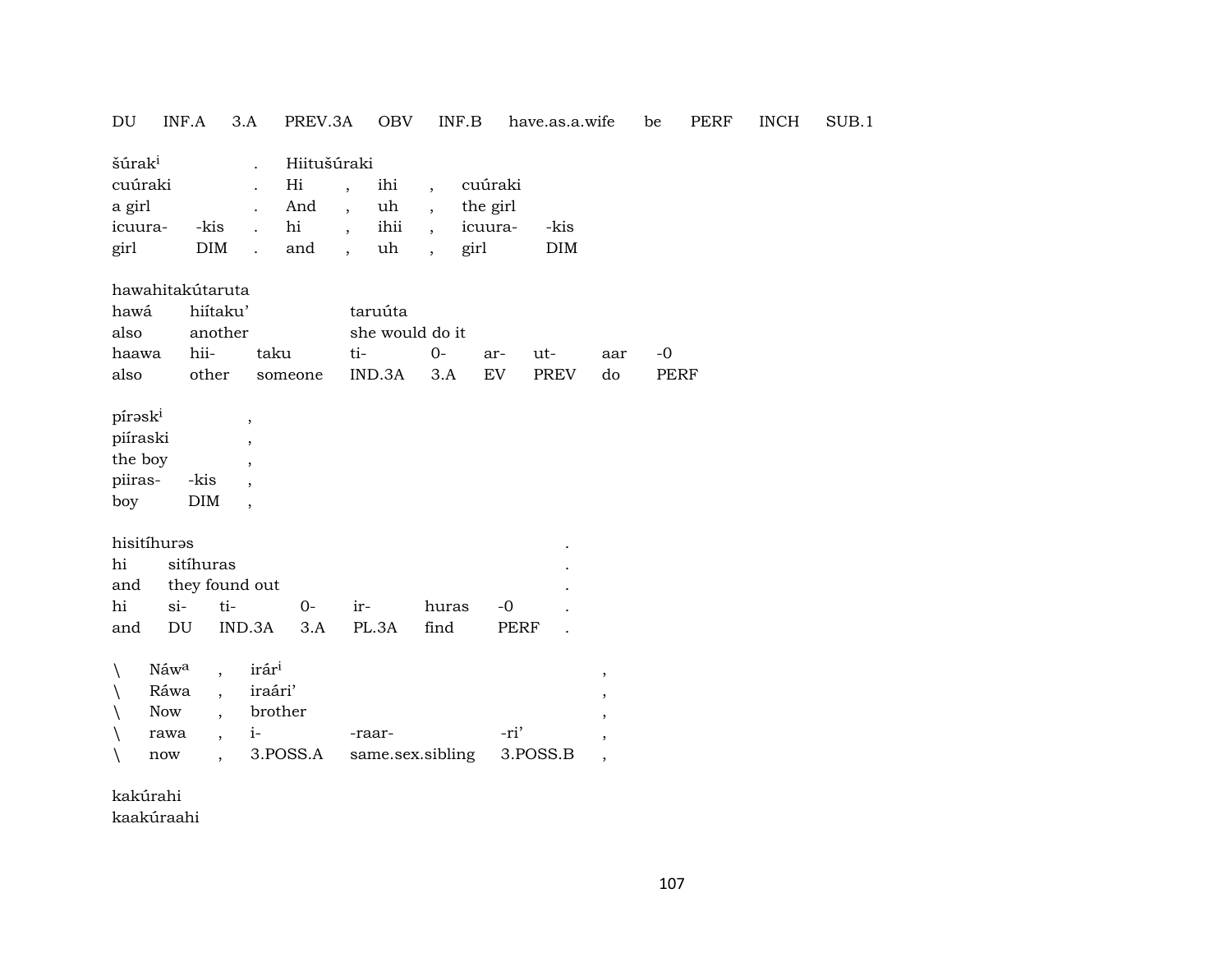|                                                     | it was not good                                                                      |                                                      |                                |          |                   |               |                          |                                                                     |                          |                             |
|-----------------------------------------------------|--------------------------------------------------------------------------------------|------------------------------------------------------|--------------------------------|----------|-------------------|---------------|--------------------------|---------------------------------------------------------------------|--------------------------|-----------------------------|
| kaaki-                                              |                                                                                      | 0-                                                   | uur-                           | raa-     | hiir              |               | $-0$                     |                                                                     |                          |                             |
| NEG.IND.3A                                          |                                                                                      | 3.A                                                  | PREV                           | way      | be.good           |               | PERF                     |                                                                     |                          |                             |
| irírutakišisu                                       | iríruutaakicisu                                                                      |                                                      | the one who were her relatives |          |                   |               |                          |                                                                     |                          |                             |
| irii-                                               | ra-                                                                                  | 0-                                                   | $ut-$                          | ak-      |                   | icis          |                          | -hus                                                                |                          |                             |
| that                                                | <b>ABS</b>                                                                           | 3.A                                                  | <b>PREV</b>                    | PL.AN.3P |                   | be.related.to |                          |                                                                     | <b>IMPF.SUB</b>          |                             |
| rihkuwákia<br>rihkuwáki'a<br>ra-<br>INF.A           | when they said<br>$0-$<br>3.A                                                        | ir-<br>3.INDF                                        | ku-<br>INF.B                   | waki     | say.PL            | -a<br>SUB.1   |                          | kustáwihšu<br>kustáwihcu'<br>son-in-law<br>kus.tawihc<br>son.in.law |                          | $-u^{\prime}$<br><b>NOM</b> |
| $\overline{\phantom{a}}$<br>٠<br>,<br>irii-<br>that | iririrətáku <sup>u</sup><br>iriiriirattaku'u<br>the one married to her<br>ra-<br>ABS | 0-                                                   | a-<br>3.A                      | POSS.3A  | ir-<br><b>OBV</b> |               | aktaku<br>have.as.a.wife |                                                                     | -u<br>SUB.D              |                             |
| šúraki<br>cuúraki<br>the girl<br>icuura-<br>girl    | -kis<br>DIM                                                                          | $\overline{ }$<br>,<br>,<br>$\overline{\phantom{a}}$ |                                |          |                   |               |                          |                                                                     |                          |                             |
| hítahwahu                                           |                                                                                      |                                                      |                                |          |                   |               |                          |                                                                     | $\mathcal{C}\mathcal{C}$ | Náwa                        |
| hi                                                  | witaahwáku'                                                                          |                                                      |                                |          |                   |               |                          | ,                                                                   | $\mathcal{C}\mathcal{C}$ | Ráwa                        |
| and                                                 | he would say                                                                         |                                                      |                                |          |                   |               |                          |                                                                     | $\mathcal{C}\mathcal{C}$ | <b>Now</b>                  |
| hi                                                  | wi-                                                                                  | ti-                                                  | 0-                             | ar-      |                   | waka'u        | -0                       | ,                                                                   | $\pmb{\mathsf{H}}$       | rawa                        |
| and                                                 | QUOT                                                                                 | IND.3A                                               | 3.A                            | EV       | say               |               | PERF                     |                                                                     | $\pmb{\mathsf{H}}$       | now                         |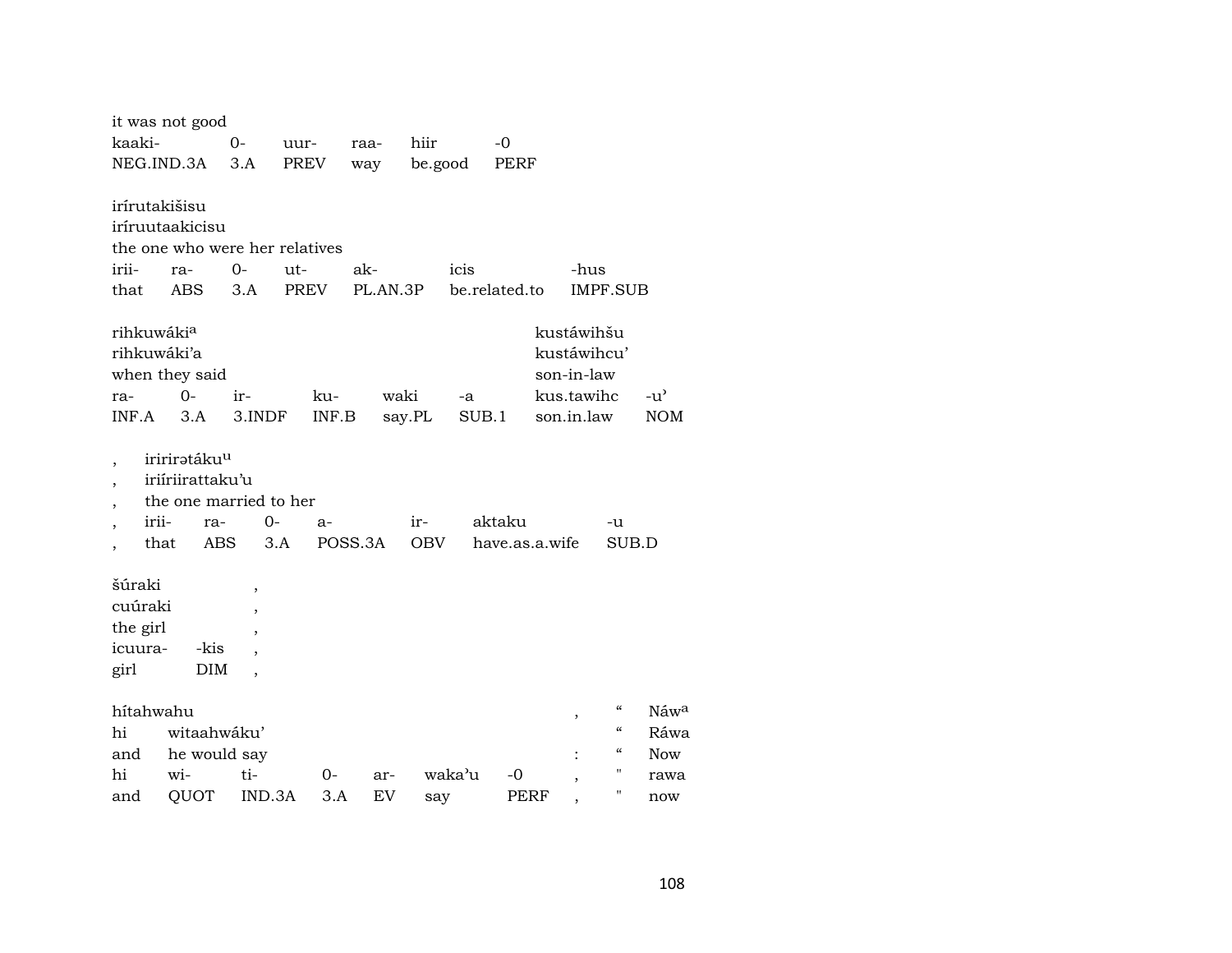|                          | kukakúutn               |                          |                           |             |               |           |                | ihi                             | $\overline{\phantom{a}}$ |              |
|--------------------------|-------------------------|--------------------------|---------------------------|-------------|---------------|-----------|----------------|---------------------------------|--------------------------|--------------|
|                          | kukaakuú'ut             |                          |                           |             |               |           |                | ihi<br>$\overline{\phantom{a}}$ | $\overline{\phantom{a}}$ |              |
|                          |                         |                          | there is nothing wrong    |             |               |           |                | uh<br>,                         | $\overline{\phantom{a}}$ |              |
|                          | ku-                     | kaaki-                   |                           | $O -$       | ut-           | $\Omega$  | $\overline{a}$ | ihii<br>$\cdot$                 | $\overline{\phantom{a}}$ |              |
|                          | <b>INDF</b>             |                          | NEG.IND.3A                | 3.A         | <b>PREV</b>   | be        | EX             | uh                              | $\overline{\phantom{a}}$ |              |
|                          | tirátuhišis             |                          |                           |             |               |           |                | $\overline{\phantom{a}}$        |                          |              |
|                          | tirátuuhiicis           |                          |                           |             |               |           |                |                                 |                          |              |
|                          | since I found out       |                          |                           |             |               |           |                |                                 |                          |              |
| tii-                     | ra-                     |                          | ut-<br>t-                 |             | riicis        | -0        |                |                                 |                          |              |
| when                     | <b>ABS</b>              |                          | 1.A                       | <b>PREV</b> | learn.about   |           | SUB.4          |                                 |                          |              |
|                          |                         |                          |                           |             |               |           |                |                                 |                          |              |
|                          | hikisitirəstápihət      |                          |                           |             |               |           |                |                                 |                          |              |
| hi                       | kici                    |                          | tirastápihat              |             |               |           |                |                                 |                          |              |
| and                      | but                     | $\overline{\phantom{a}}$ | you sitting here          |             |               |           |                |                                 |                          |              |
| hi                       | kici                    | $\overline{\phantom{a}}$ | tii-                      | ra-         | $S-$          | rak-      | wi.hak         |                                 | $-0$                     |              |
| and                      | but                     | $\overline{\phantom{a}}$ | here                      | ABS         | 2.A           | $1/2$ .PL |                | be.sitting.PL                   |                          | SUB.4        |
|                          | irisirəsutíšisu         |                          |                           |             |               |           |                |                                 |                          |              |
|                          | iriisirasuutícisu       |                          |                           |             |               |           |                |                                 |                          |              |
|                          |                         |                          |                           |             |               |           |                |                                 |                          |              |
| $\overline{\phantom{a}}$ |                         |                          | you who are her relatives |             |               |           |                |                                 |                          |              |
|                          | irii-                   | $\sin$                   | ra-                       | $S-$        | ut-           | icis      |                | -hus                            |                          |              |
| $\overline{\phantom{a}}$ | that                    | DU                       | <b>ABS</b>                | 2.A         | PREV          |           | be.related.to  | <b>IMPF.SUB</b>                 |                          |              |
|                          | təstakítaw <sup>i</sup> |                          |                           |             |               |           |                | arísitn                         |                          | $\mathbf{H}$ |
|                          | tastakítawi'            |                          |                           |             |               |           |                | ariísit                         |                          | $\mathbf{H}$ |
|                          | you are the judges      |                          |                           |             |               |           |                | yourselves                      |                          | $\mathbf{H}$ |
| ta-                      |                         | $S-$                     | rak-                      |             | kita.wi       | $-0$      |                | ariisit                         |                          | $\mathbf{H}$ |
|                          | $IND.1/2A$ 2.A          |                          | $1/2.$ PL                 |             | be.the.leader |           | PERF           | one's.own                       |                          | 11           |
|                          |                         |                          |                           |             |               |           |                |                                 |                          |              |
|                          | Nikúwitusuks            |                          |                           |             |               |           |                |                                 |                          |              |
|                          | Rikuwitucuks            |                          |                           |             |               |           |                |                                 |                          |              |
|                          | That was how it was     |                          |                           |             |               |           |                |                                 |                          |              |
| riku-                    | wi-                     |                          | ti-                       | 0-          | ut-           | uks-      | 0              | -0                              |                          |              |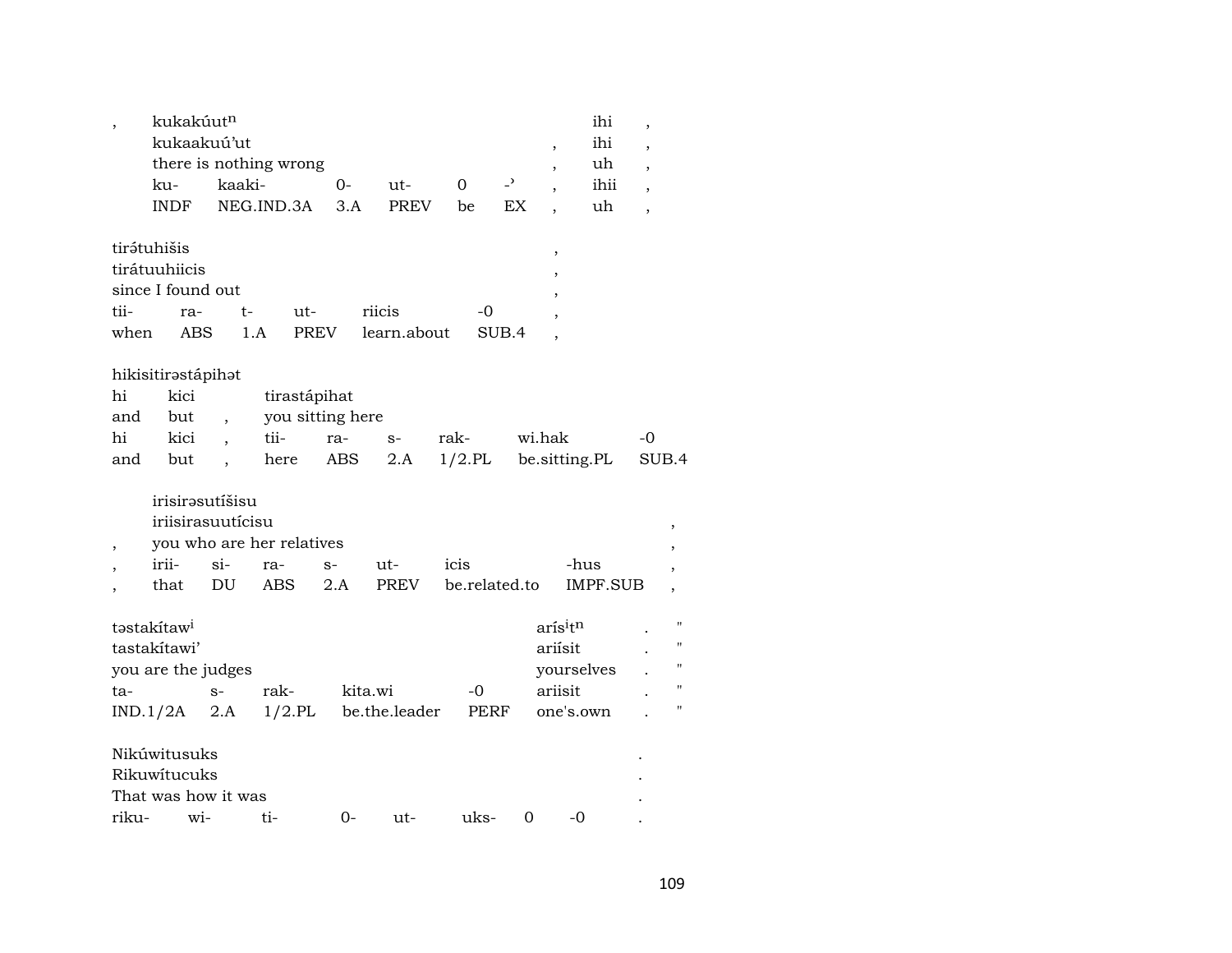that.is QUOT IND.3A 3.A PREV AOR be PERF .

| Náw <sup>a</sup>                                                                        |                                               |                 | hiruwitihwak <sup>i</sup>              |                           |                             |                                            |                                                |                         |                                                       |
|-----------------------------------------------------------------------------------------|-----------------------------------------------|-----------------|----------------------------------------|---------------------------|-----------------------------|--------------------------------------------|------------------------------------------------|-------------------------|-------------------------------------------------------|
| Ráwa                                                                                    |                                               | hiru            | witihwaki'                             |                           |                             |                                            |                                                |                         |                                                       |
| <b>Now</b>                                                                              |                                               | then            | they said                              |                           |                             |                                            |                                                |                         |                                                       |
| rawa                                                                                    |                                               | hiruu           | wi-                                    | ti-                       | $0-$                        |                                            | ir-                                            | waki                    | -0                                                    |
| now                                                                                     |                                               | then            | QUOT                                   | IND.3A                    | 3.A                         |                                            | PL.3A                                          | say.PL                  | <b>PERF</b>                                           |
| $\pmb{\zeta}\pmb{\zeta}$<br>$\, ,$<br>"<br>"<br>"<br>$\overline{\phantom{a}}$<br>"<br>, | Náw <sup>a</sup><br><b>Now</b><br>rawa<br>now | Ráwa            | son-in-law<br>kus.tawihc<br>son.in.law | kustáwihšu<br>kustáwihcu' | $-u^{\prime}$<br><b>NOM</b> | $\overline{ }$<br>$\overline{\phantom{a}}$ | náw <sup>a</sup><br>ráwa<br>now<br>rawa<br>now |                         |                                                       |
| nikutúut <sup>n</sup><br>rikutuú'ut<br>that is how it is<br>riku-<br>that.is            | ti-                                           | IND.3A          | $0-$<br>ut-<br>3.A                     | $\Omega$<br>PREV          | $\overline{a}$<br>EX<br>be  |                                            | $\overline{\phantom{a}}$                       |                         |                                                       |
| kakúrahi<br>Kaakúraahi<br>It is not good<br>kaaki-<br>NEG.IND.3A                        |                                               | 0-<br>3.A       | uur-<br>PREV                           | raa-<br>way               | hiir<br>be.good             |                                            | $-0$<br>PERF                                   | "<br>"<br>11<br>11<br>Π | Náw <sup>a</sup><br>Ráwa<br><b>Now</b><br>rawa<br>now |
| hiruwitarišáhkawu                                                                       |                                               |                 |                                        |                           |                             |                                            |                                                |                         |                                                       |
| hiru                                                                                    |                                               | witaaricáhkawu' |                                        |                           |                             |                                            |                                                |                         |                                                       |

| then | they would go through the village |  |  |
|------|-----------------------------------|--|--|
|------|-----------------------------------|--|--|

|  |  |  | hiruu wi-  ti-  0- ar- icahka- wuu  -:hus    |  |
|--|--|--|----------------------------------------------|--|
|  |  |  | then QUOT IND.3A 3.A EV village go.IMPF IMPF |  |

šúraki

cuúraki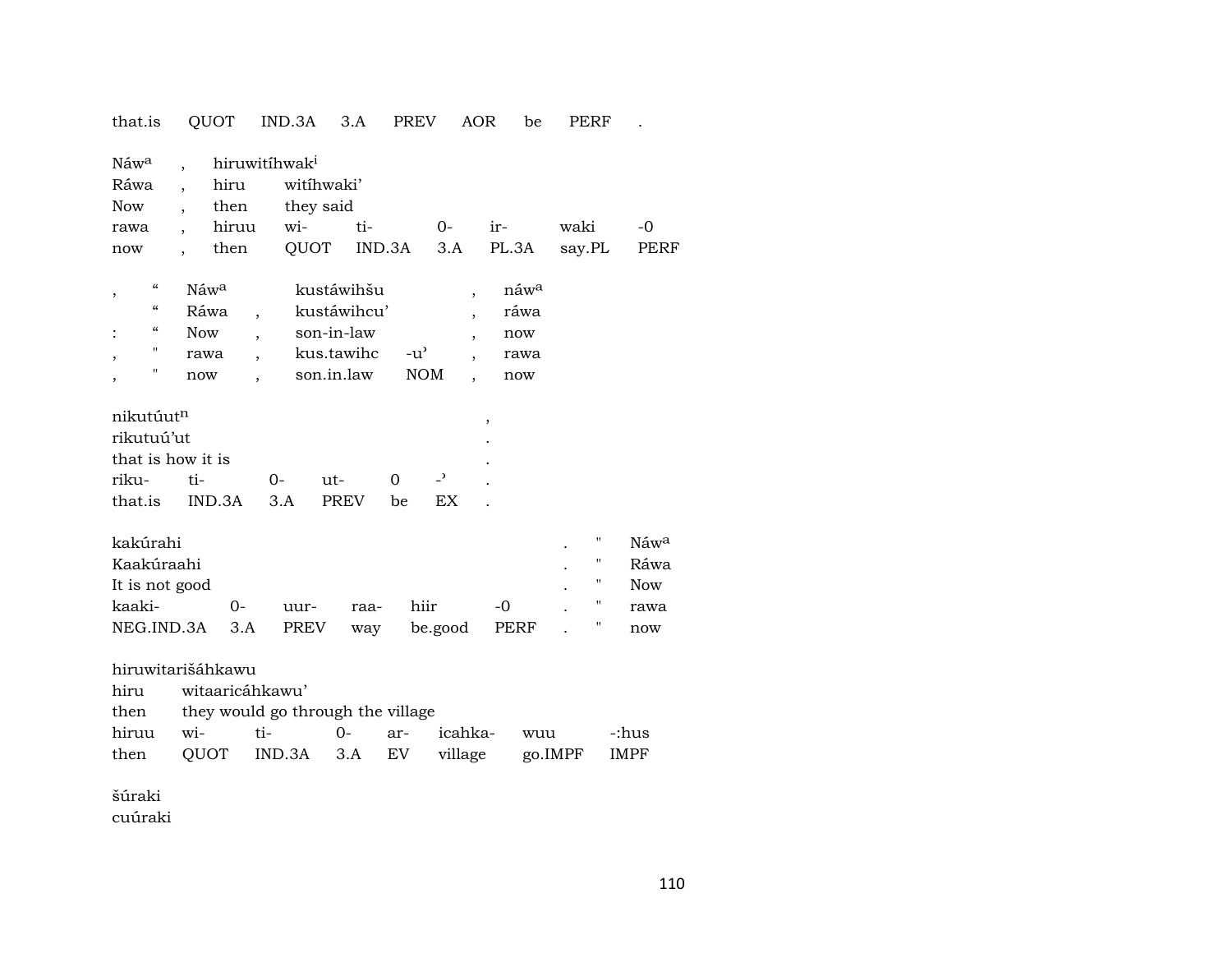| girl<br>icuura-<br>girl           | -kis<br><b>DIM</b>                                                      |                                                      |                                      |           |               |                |             |                      |       |
|-----------------------------------|-------------------------------------------------------------------------|------------------------------------------------------|--------------------------------------|-----------|---------------|----------------|-------------|----------------------|-------|
|                                   | irirutakíšis <sup>u</sup><br>íriruutaakícisu<br>the ones related to her |                                                      |                                      |           |               |                |             |                      |       |
| irii-                             | ra-                                                                     | $0-$                                                 | ut-                                  | ak-       | icis          |                | -hus        |                      |       |
| that                              | <b>ABS</b>                                                              | 3.A                                                  | <b>PREV</b>                          | PL.AN.3P  |               | be.related.to  |             | <b>IMPF.SUB</b>      |       |
| Awitáhupu<br>A<br>And<br>a<br>and | wi-<br>QUOT                                                             | witaáhuupu'<br>they would go inside<br>ti-<br>IND.3A | 0-<br>3.A                            | ar-<br>EV | huuk-<br>into | wuu<br>go.IMPF |             | -:hus<br><b>IMPF</b> |       |
| pírask <sup>i</sup>               |                                                                         | ,                                                    |                                      |           |               |                |             |                      |       |
| piíraski                          |                                                                         | $\overline{\phantom{a}}$                             |                                      |           |               |                |             |                      |       |
| the boy                           |                                                                         | $\overline{\phantom{a}}$                             |                                      |           |               |                |             |                      |       |
| piiras-                           | -kis                                                                    |                                                      |                                      |           |               |                |             |                      |       |
| boy                               | <b>DIM</b>                                                              |                                                      |                                      |           |               |                |             |                      |       |
|                                   |                                                                         |                                                      |                                      |           |               |                |             |                      |       |
|                                   | piraskiirirákuhar <sup>u</sup>                                          |                                                      |                                      |           |               |                |             |                      |       |
| piíraski                          |                                                                         |                                                      | iriiraáhkuuhaaru                     |           |               |                |             |                      |       |
| boy                               |                                                                         |                                                      | the one who did it                   |           |               |                |             |                      |       |
| piiras-                           | -kis                                                                    | irii-                                                | ra-                                  | $0-$      | ar-           | ku-            | ut-         | raar                 | -u    |
| boy                               | <b>DIM</b>                                                              | that                                                 | INF.A                                | 3.A       | EV            | INF.B          | <b>PREV</b> | do                   | SUB.D |
|                                   | Šúraki<br>Cuúraki<br>A girl                                             |                                                      | tuháa<br>tuuhá'a<br>it is the reason |           |               |                |             |                      |       |
|                                   | icuura                                                                  | -kis                                                 | ti-                                  | 0-        | ut-           | raar           | د_          |                      |       |
|                                   | female                                                                  | DIM                                                  | IND.3A                               | 3.A       | <b>PREV</b>   | do             | EX          |                      |       |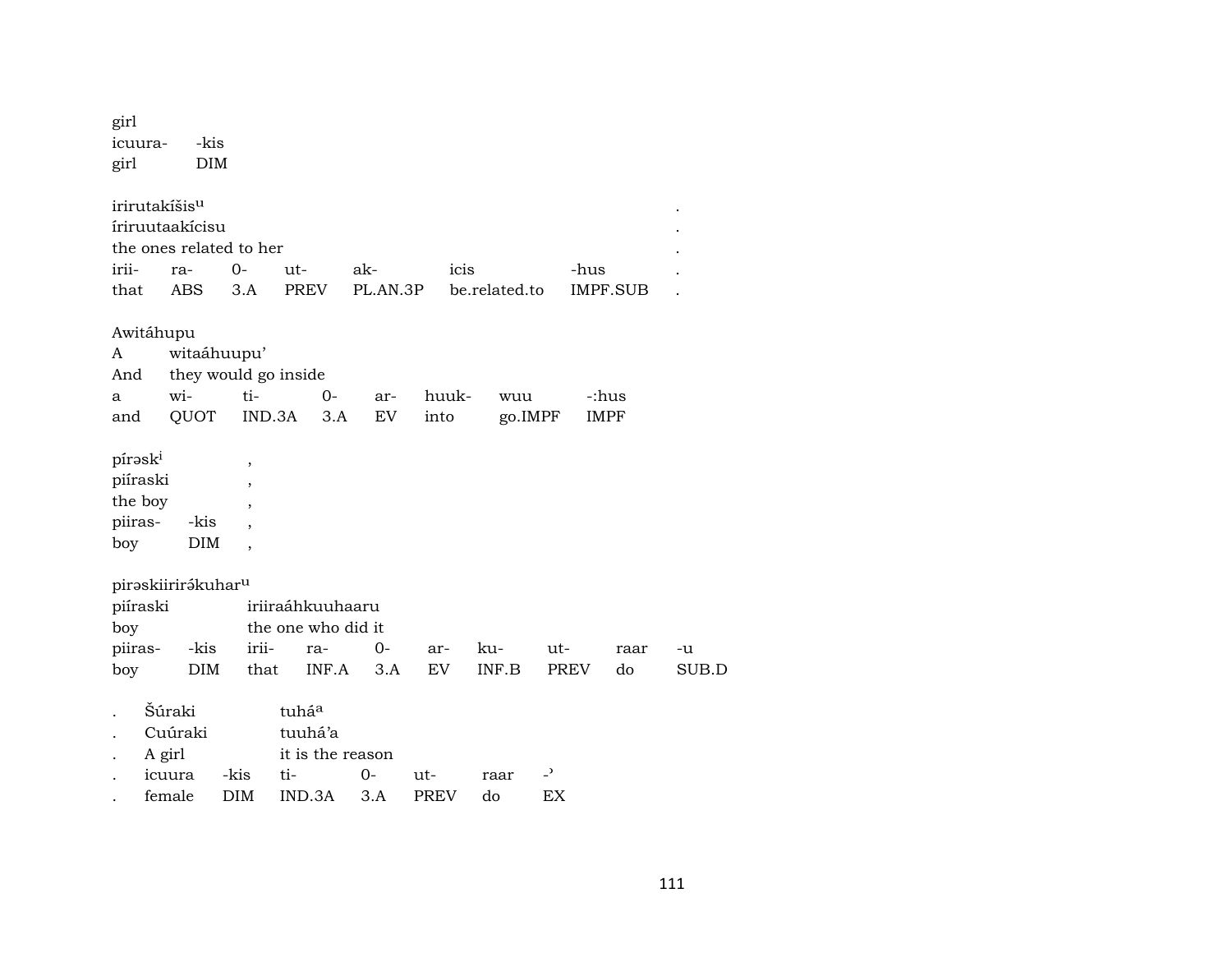|         | širuráku <sup>u</sup>             |                     |                           |             |            | $\overline{\phantom{a}}$ |                          |                 |                   |             |
|---------|-----------------------------------|---------------------|---------------------------|-------------|------------|--------------------------|--------------------------|-----------------|-------------------|-------------|
| ciru    | ráku'u                            |                     |                           |             |            |                          |                          |                 |                   |             |
| yet     | her being                         |                     |                           |             |            |                          |                          |                 |                   |             |
| ciruu   | ra-                               | $0-$                | ku-                       | $\mathbf 0$ | -u         |                          |                          |                 |                   |             |
| yet     | INF.A                             | 3.A                 | INF.B                     | be          | SUB.D      | $\overline{\phantom{a}}$ |                          |                 |                   |             |
|         | hikakiruratúkisitn                |                     |                           |             |            |                          |                          |                 |                   |             |
| hi      |                                   | kaakiruuraatukiisit |                           |             |            |                          |                          |                 |                   |             |
| and     |                                   |                     | he would not anger easily |             |            |                          |                          |                 |                   |             |
| hi      | kaaki-                            |                     | $O -$<br>$a-$             |             | ir-        | ri-                      |                          | uur-            | raatukiis.ik      | $-0$        |
| and     | NEG.IND.3A                        |                     | 3.A                       | PREV.3A     | <b>OBV</b> |                          | PHYS.POSS                | PREV            | be.easily.angered | <b>PERF</b> |
| $\cdot$ | pitárau                           |                     |                           |             |            | Náwa                     | $\overline{\phantom{a}}$ |                 |                   |             |
|         | piitára'u                         |                     |                           |             |            | Ráwa                     | $\cdot$                  |                 |                   |             |
|         | the husband                       |                     |                           |             |            | <b>Now</b>               |                          |                 |                   |             |
|         | wiita                             | 0-<br>ra-           | $\mathbf 0$               | -u          |            | rawa                     |                          |                 |                   |             |
|         | man                               | <b>ABS</b>          | 3.A<br>be                 | SUB.D       |            | now                      | $\overline{\phantom{a}}$ |                 |                   |             |
|         |                                   |                     |                           |             |            |                          |                          |                 |                   |             |
|         | irihikakúrahi<br>irihiikaakúraahi |                     |                           |             |            |                          |                          |                 | $^\mathrm{,}$     |             |
|         |                                   |                     |                           |             |            |                          |                          |                 |                   |             |
|         | that was not good                 |                     |                           |             |            |                          |                          |                 |                   |             |
| irii-   | hii-                              | kaaki-              |                           | 0-          | uur-       | raa-                     | hiir                     | $-0$            |                   |             |
| that    | other                             | NEG.IND.3A          |                           | 3.A         | PREV       | way                      | be.good                  | <b>PERF</b>     |                   |             |
|         | irirutakísisu                     |                     |                           |             |            |                          |                          |                 | $\, ,$            |             |
|         | Íriruutaakícisu                   |                     |                           |             |            |                          |                          |                 |                   |             |
|         | The ones who were her relatives   |                     |                           |             |            |                          |                          |                 |                   |             |
| irii-   | ra-                               | $0-$                | ut-                       | ak-         | icis       |                          | -hus                     |                 |                   |             |
| that    | <b>ABS</b>                        | 3.A                 | <b>PREV</b>               | PL.AN.3P    |            | be.related.to            |                          | <b>IMPF.SUB</b> |                   |             |
|         |                                   |                     |                           |             |            |                          |                          |                 |                   |             |
|         | ásiwitihkutitn                    |                     |                           |             |            |                          |                          | $\, ,$          |                   |             |
| a       | siwitihkuutit                     |                     |                           |             |            |                          |                          |                 |                   |             |
| and     |                                   | they killed him     |                           |             |            |                          |                          |                 |                   |             |
| a       | $si$ -                            | wi-                 | ti-                       | $0-$        | ir-        | kuut.ik                  | $-0$                     |                 |                   |             |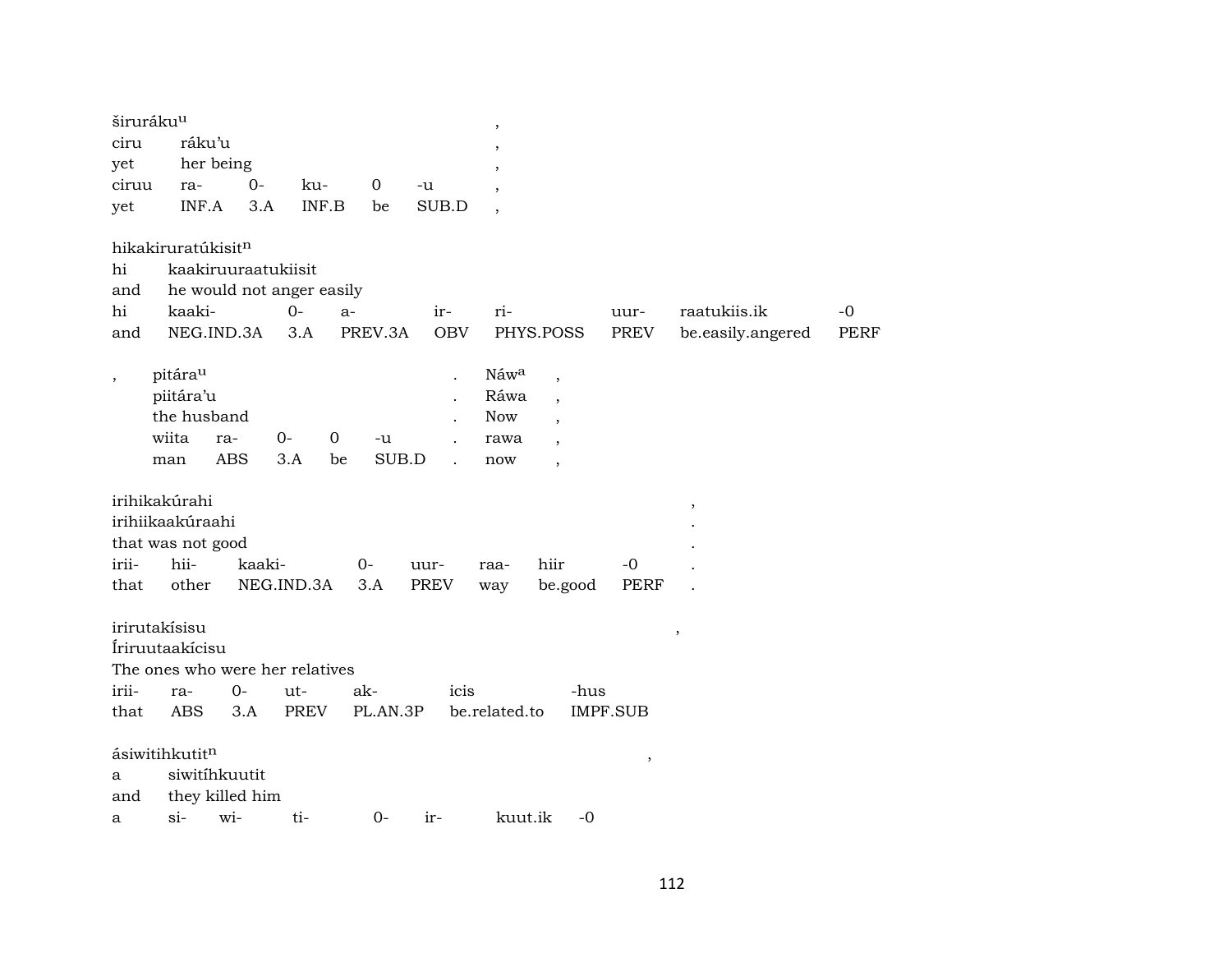| and                                                               | DU                                                   | QUOT                                                                                | IND.3A                                           | 3.A                | PL.3A        | kill            | PERF         |  |
|-------------------------------------------------------------------|------------------------------------------------------|-------------------------------------------------------------------------------------|--------------------------------------------------|--------------------|--------------|-----------------|--------------|--|
| pírəski<br>piíraski<br>the boy<br>piiras-<br>boy                  | -kis<br><b>DIM</b>                                   |                                                                                     |                                                  |                    |              |                 |              |  |
|                                                                   | Rurakukuháriks <sup>a</sup>                          |                                                                                     |                                                  |                    |              |                 | $\, ,$       |  |
|                                                                   |                                                      | Ruurakukuuhaáriksa                                                                  |                                                  |                    |              |                 |              |  |
|                                                                   |                                                      | Its being a real death                                                              |                                                  |                    |              |                 |              |  |
| ruu-                                                              | ra-                                                  | $0-$                                                                                | ku-                                              | kuut-              | raariks      | -a              |              |  |
| then                                                              | INF.A                                                | 3.A                                                                                 | INF.B                                            | dead               | be.true      | SUB.1           |              |  |
| a<br>and<br>a<br>and<br>Náwa<br>Ráwa<br><b>Now</b><br>rawa<br>now | asiwitihkutit <sup>n</sup><br>si-<br>DU              | siwitíhkuutit<br>they killed him<br>wi-<br>QUOT<br>híkiši<br>hi<br>and<br>hi<br>and | ti-<br>IND.3A<br>,<br>kici<br>but<br>kici<br>but | $0-$<br>3.A        | ir-<br>PL.3A | kuut.ik<br>kill | $-0$<br>PERF |  |
| irirákuhar <sup>u</sup><br>irii-<br>that                          | iriirákuuhaaru<br>the one who did it<br>ra-<br>INF.A | $0-$<br>3.A                                                                         | ku-<br>INF.B                                     | ut-<br><b>PREV</b> | raar<br>do   | -u<br>SUB.D     |              |  |
|                                                                   | hiirirutákukstakatn                                  |                                                                                     |                                                  |                    |              |                 |              |  |

hi iriruutaáhkukstákut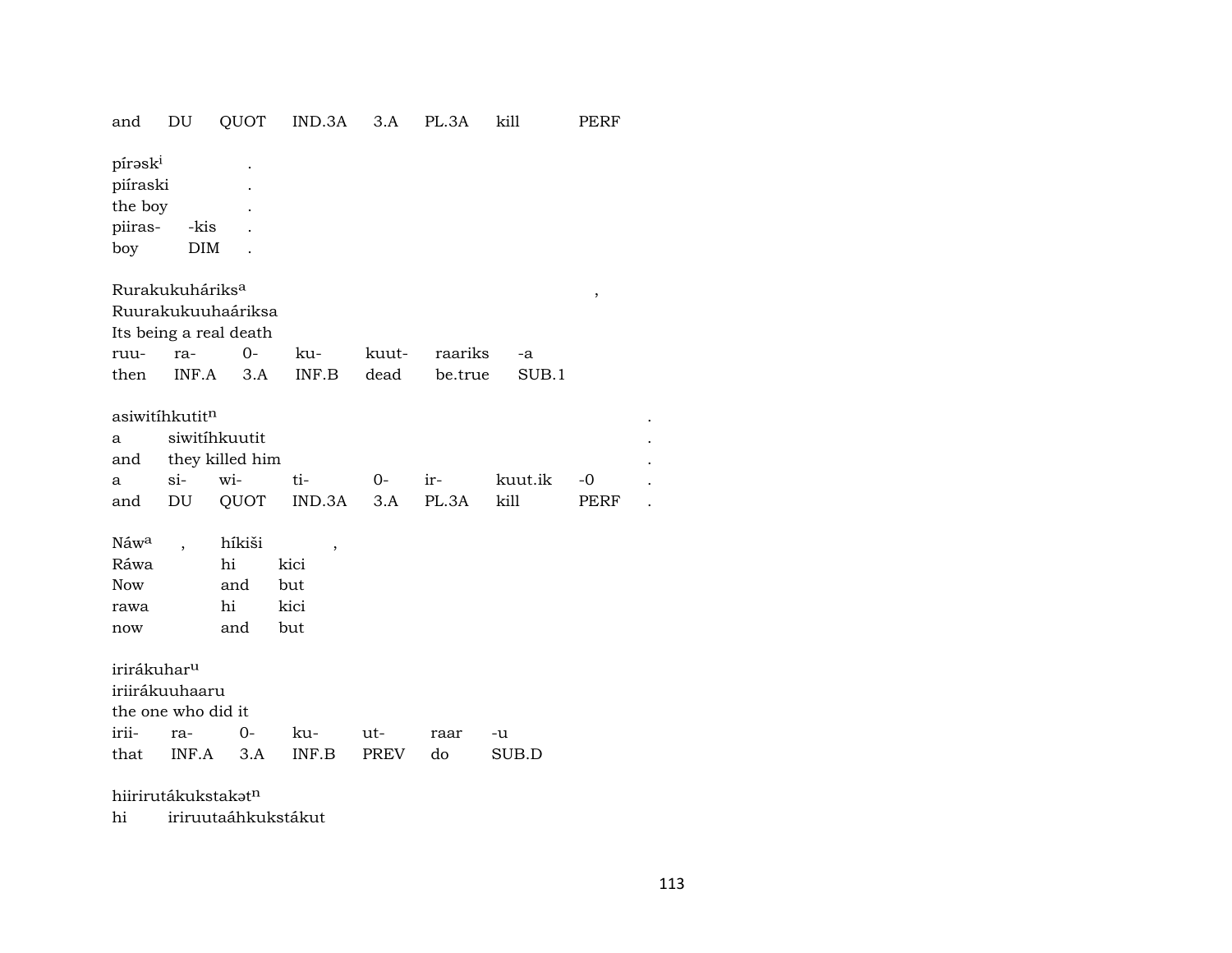| and           |             | thereupon he would flee   |        |        |      |               |       |         |      |            |    |             |
|---------------|-------------|---------------------------|--------|--------|------|---------------|-------|---------|------|------------|----|-------------|
| hi            | irii-       | ruu-                      |        | ti-    |      | $0-$          | ar-   | kuks-   |      | takuk      |    | $-0$        |
| and           | then        | then                      |        | IND.3A |      | 3.A           | EV    | fleeing |      | run        |    | PERF        |
|               |             |                           |        |        |      |               |       |         |      |            |    |             |
| $\, ,$        |             |                           |        |        |      |               |       |         |      |            |    |             |
|               |             |                           |        |        |      |               |       |         |      |            |    |             |
|               |             |                           |        |        |      |               |       |         |      |            |    |             |
|               |             |                           |        |        |      |               |       |         |      |            |    |             |
|               |             |                           |        |        |      |               |       |         |      |            |    |             |
|               |             |                           |        |        |      |               |       |         |      |            |    |             |
|               |             | hirukírikuatahkuksatn     |        |        |      |               |       |         |      |            |    |             |
| Hiru          |             | kíriku'                   | a      |        |      | taáhkuksat    |       |         |      |            |    |             |
| Then          |             | somewhere                 |        | and    |      | he would flee |       |         |      |            |    |             |
| hiruu         |             | kirikuu                   | a      |        | ti-  |               | $0-$  | ar-     |      | kuks-      | at | $-0$        |
| then          |             | anything                  |        | and    |      | IND.3A        | 3.A   | EV      |      | fleeing    | go | <b>PERF</b> |
|               |             |                           |        |        |      |               |       |         |      |            |    |             |
| $\, ,$        |             |                           |        |        |      |               |       |         |      |            |    |             |
|               |             |                           |        |        |      |               |       |         |      |            |    |             |
|               |             |                           |        |        |      |               |       |         |      |            |    |             |
|               |             |                           |        |        |      |               |       |         |      |            |    |             |
|               |             |                           |        |        |      |               |       |         |      |            |    |             |
|               |             |                           |        |        |      |               |       |         |      |            |    |             |
| níkuwitišuks  |             |                           |        |        |      |               |       |         |      |            |    |             |
| Ríkuwitiicuks |             |                           |        |        |      |               |       |         |      |            |    |             |
|               |             | That is how it used to be |        |        |      |               |       |         |      |            |    |             |
| riku-         | wi-         |                           | ti-    |        | $0-$ | ir-           |       | ut-     |      | uks-       | 0  | -0          |
| that.is       |             | QUOT                      | IND.3A |        | 3.A  | PL.3A         |       | PREV    |      | <b>AOR</b> | be | <b>PERF</b> |
|               |             |                           |        |        |      |               |       |         |      |            |    |             |
|               | Akakírapotn |                           |        |        |      |               |       |         |      | ,          |    |             |
| A             |             | kaakiírapat               |        |        |      |               |       |         |      |            |    |             |
| And           |             | they did not fight        |        |        |      |               |       |         |      |            |    |             |
| a             |             | kaaki-                    |        | $O -$  |      | ir-           |       | apak    | $-0$ |            |    |             |
| and           |             | NEG.IND.3A                |        | 3.A    |      | PL.3A         | fight |         | PERF |            |    |             |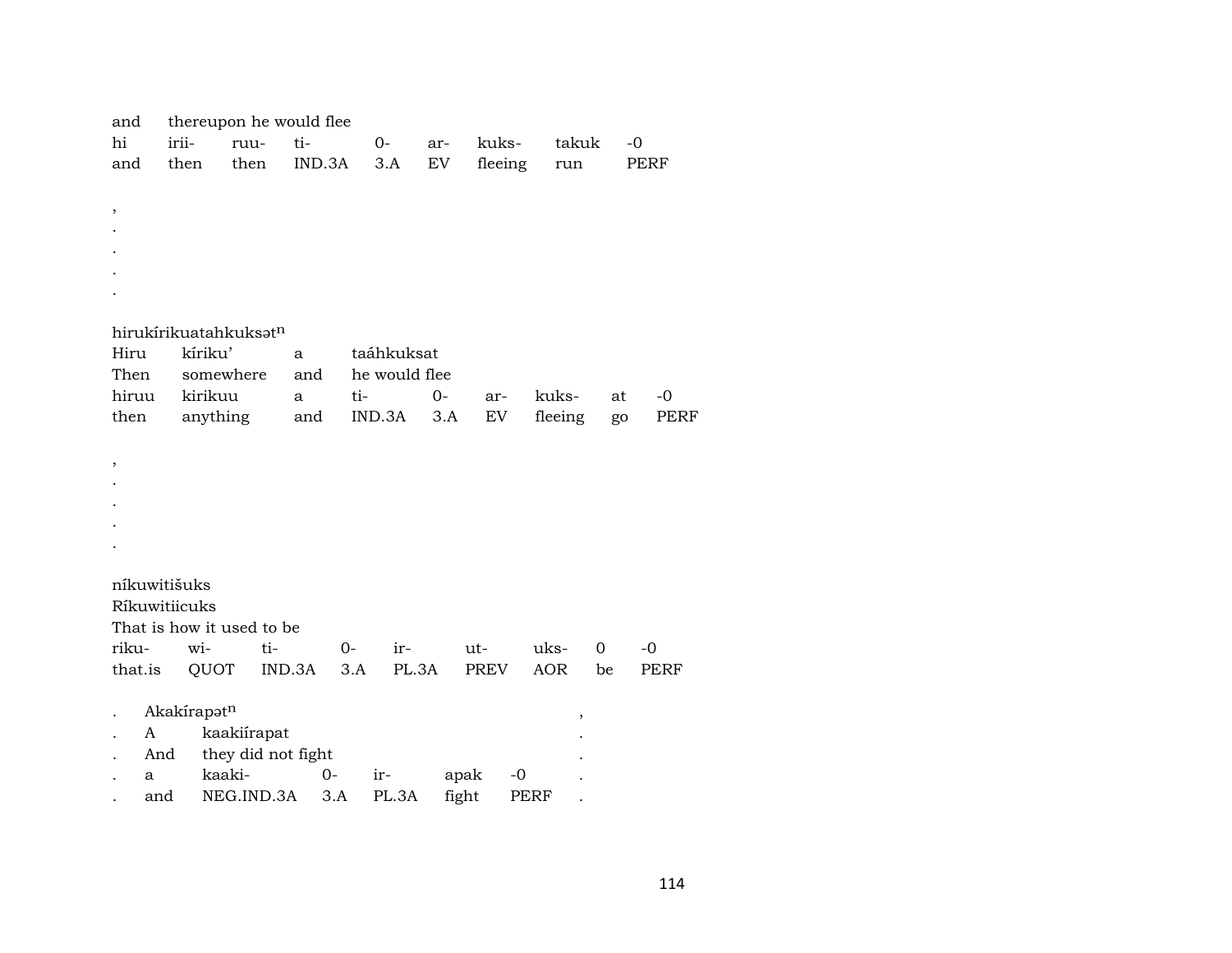| kakírapotn<br>Kaakiírapat<br>They did not fight<br>kaaki-<br>NEG.IND.3A                                              | $O -$<br>3.A                                                                                | ir-<br>PL.3A            | apak<br>fight     | $-0$<br><b>PERF</b> | $\overline{\phantom{a}}$ |                            |                                                                          |                     |              |
|----------------------------------------------------------------------------------------------------------------------|---------------------------------------------------------------------------------------------|-------------------------|-------------------|---------------------|--------------------------|----------------------------|--------------------------------------------------------------------------|---------------------|--------------|
| tatiraitáask <sup>u</sup><br>Tatiraá'iita<br>I knew her<br>ta-<br>IND.1/2A                                           | $t-$<br>1.A                                                                                 | ir-<br><b>PREV.1/2A</b> | raa.iita<br>know  | $-0$                | <b>PERF</b>              | ásku<br>one<br>asku<br>one | šápat<br>$\overline{\phantom{a}}$<br>cápaat<br>woman<br>icapaak<br>woman |                     |              |
| rirurakítawaw <sup>i</sup><br>riruuraakítawaawi<br>her being the cause of things<br>$0-$<br>ra-<br><b>ABS</b><br>3.A | $a-$                                                                                        | ir-<br>PREV.3A          | ri-<br><b>OBV</b> | PHYS.POSS           | uur-<br><b>PREV</b>      | raa-<br>way                | kita<br>be.the.cause                                                     | -waa<br><b>DIST</b> | -wi<br>SUB.L |
|                                                                                                                      |                                                                                             |                         |                   |                     |                          |                            |                                                                          |                     |              |
| Rikutirurakítawa<br>Rikutaruuraakítawa<br>That one was the cause of things<br>riku-<br>ti-                           |                                                                                             | $O -$<br>$a-$           |                   | ri-                 |                          | uur-                       | raa.kita                                                                 | -waa                | $-0$         |
| that.is<br>šápatn<br>cápaat<br>the woman<br>icapaak                                                                  | IND.3A<br>$\overline{\phantom{a}}$<br>$\overline{ }$<br>$\cdot$<br>$\overline{\phantom{a}}$ | 3.A                     | PREV.3A           | PHYS.POSS           |                          | <b>PREV</b>                | be.the.way.on.top                                                        | <b>DIST</b>         | <b>PERF</b>  |

115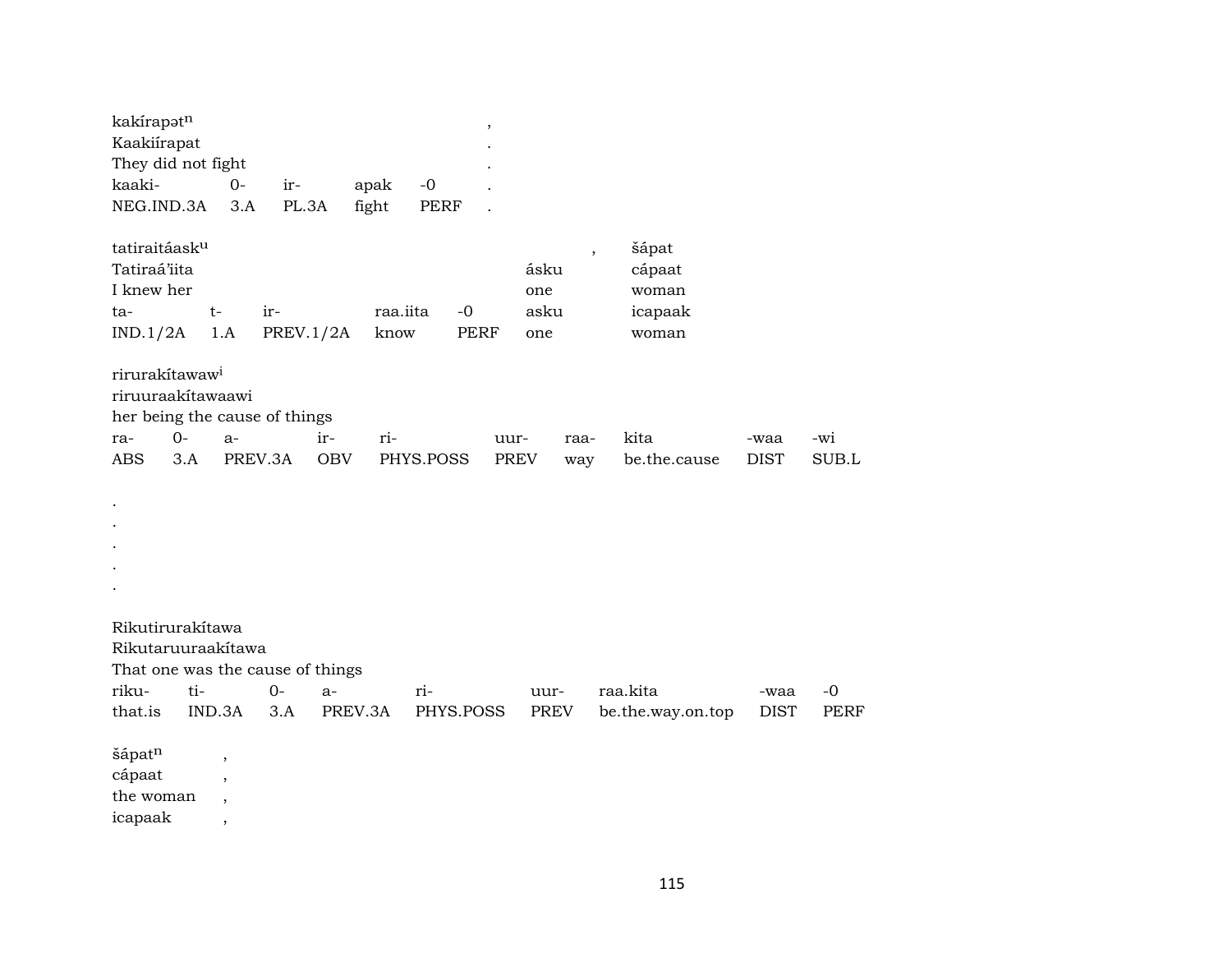woman ,

|                                  | nikutirukítawa  |       |             |                |       |           |          |                  |        |                   |             |             |
|----------------------------------|-----------------|-------|-------------|----------------|-------|-----------|----------|------------------|--------|-------------------|-------------|-------------|
| rikutaruuraakitawa               |                 |       |             |                |       |           |          |                  |        |                   |             |             |
| that one was the cause of things |                 |       |             |                |       |           |          |                  |        |                   |             |             |
| riku-                            | ti-             |       | $0-$        | $a-$           |       | ri-       |          | uur-             |        | raa.kita          | -waa        | -0          |
| that.is                          | IND.3A          |       | 3.A         | PREV.3A        |       | PHYS.POSS |          | <b>PREV</b>      |        | be.the.way.on.top | <b>DIST</b> | <b>PERF</b> |
|                                  |                 |       |             |                |       |           |          |                  |        |                   |             |             |
|                                  | Kakúrahi        |       |             |                |       |           |          |                  | $\, ,$ |                   |             |             |
|                                  | Kaakúraahi      |       |             |                |       |           |          |                  |        |                   |             |             |
|                                  | It was not good |       |             |                |       |           |          |                  |        |                   |             |             |
|                                  | kaaki-          | $0-$  |             | uur-           | raa-  | hiir      |          | $-0$             |        |                   |             |             |
|                                  | NEG.IND.3A      |       | 3.A         | <b>PREV</b>    | way   |           | be.good  | <b>PERF</b>      |        |                   |             |             |
|                                  |                 |       |             |                |       |           |          |                  |        |                   |             |             |
| tirapírihuu                      |                 |       |             |                |       | šápatn    |          |                  |        |                   |             |             |
| Tiraapírihu'u                    |                 |       |             |                |       | cápaat    |          |                  |        |                   |             |             |
| It was desirable                 |                 |       |             |                |       | a woman   |          |                  |        |                   |             |             |
| ti-                              | $0-$            |       | raapi.rihur | $\overline{a}$ |       | icapaak   |          |                  |        |                   |             |             |
| IND.3A                           | 3.A             | value |             | EX             |       | woman     |          |                  |        |                   |             |             |
|                                  |                 |       |             |                |       |           |          |                  |        |                   |             |             |
| Írirutahušápat <sup>n</sup>      |                 |       |             |                |       |           |          |                  |        |                   |             |             |
| iriíruutahu                      |                 |       |             |                |       |           |          |                  |        | cápaat            |             |             |
| its being the way                |                 |       |             |                |       |           |          |                  |        | a woman           |             |             |
| irii-                            | ra-             | $0-$  | ut-         | 0              | $-a$  |           | -hus     |                  |        | icapaak           |             |             |
| that                             | ABS             | 3.A   | <b>PREV</b> | be             |       | SUB.1     | IMPF.SUB |                  |        | woman             |             |             |
|                                  |                 |       |             |                |       |           |          |                  |        |                   |             |             |
| nakúhuras                        |                 |       |             |                |       | $\,$      |          | úrarisitn        |        | $\, ,$            |             |             |
| rakúhuras                        |                 |       |             |                |       |           |          | uúrariisit       |        |                   |             |             |
| to find her                      |                 |       |             |                |       |           |          | directly         |        |                   |             |             |
| ra-                              | $0-$            | ku-   | huras       |                | $-0$  |           |          | uurariisik       |        |                   |             |             |
| INF.A                            | 3.A             | INF.B | find        |                | SUB.4 |           |          | straight.forward |        |                   |             |             |
|                                  |                 |       |             |                |       |           |          |                  |        |                   |             |             |

nusiwitirakušišíksu° ruusiwitiraakuciicíksuu'a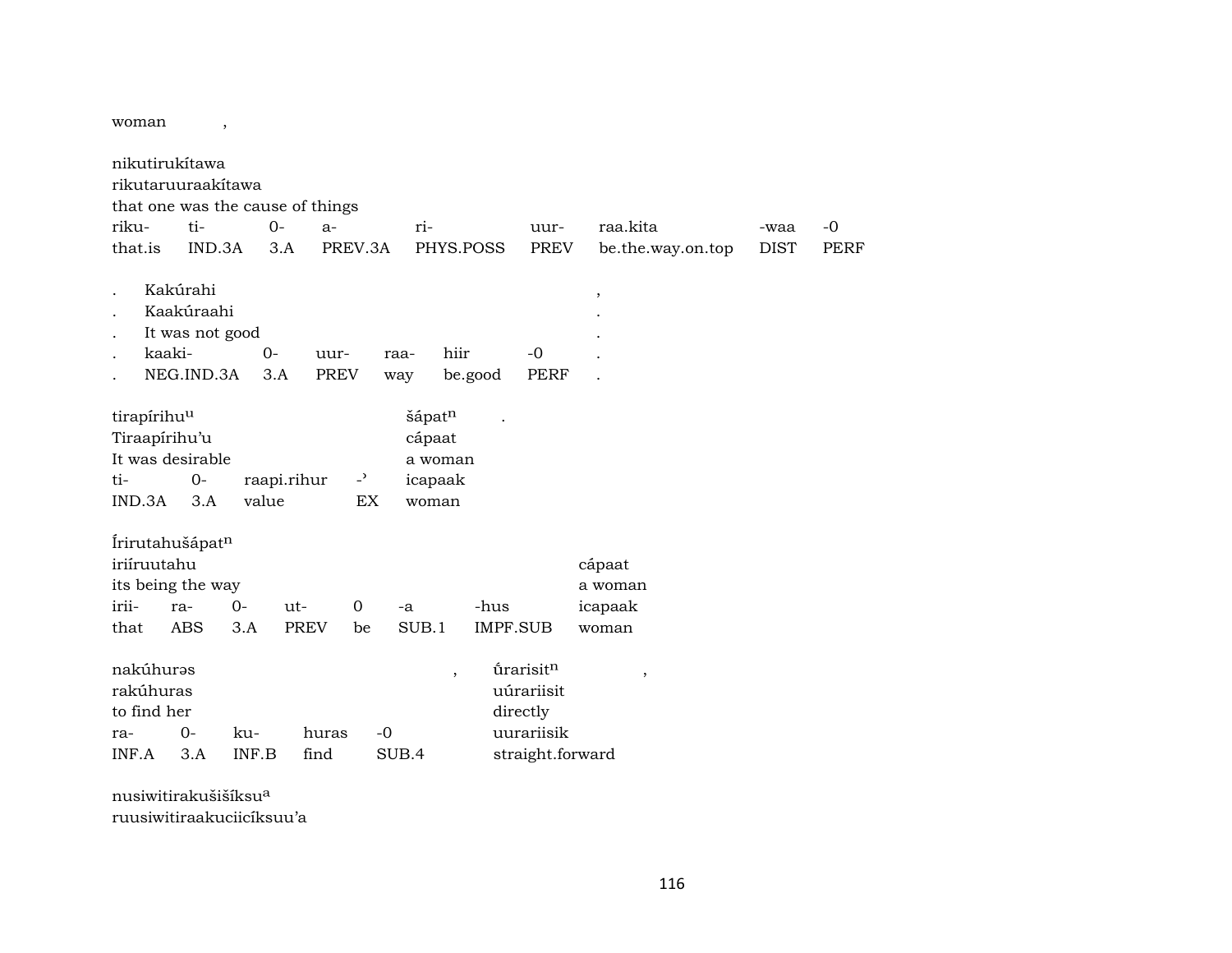| their (du) thinking                                                                                                                      |                                                                      |             |        |                          |          |                           |             |            |             |        |             |             |
|------------------------------------------------------------------------------------------------------------------------------------------|----------------------------------------------------------------------|-------------|--------|--------------------------|----------|---------------------------|-------------|------------|-------------|--------|-------------|-------------|
| ruu-                                                                                                                                     | $si-$                                                                | witi-       |        | ra-                      | $0-$     | ku-                       | ut-         | $i-$       | aciks-      | uu     | -a          |             |
| then                                                                                                                                     | DU                                                                   | <b>REFL</b> |        | INF.A                    | 3.A      | INF.B                     | <b>PREV</b> | <b>SEQ</b> | mind        | be     | SUB.1       |             |
| $\overline{\phantom{a}}$<br>$\overline{\phantom{a}}$<br>$\overline{\phantom{a}}$<br>$\overline{\phantom{a}}$<br>$\overline{\phantom{a}}$ | úrarisit<br>uúrariisit<br>directly<br>uurariisik<br>straight.forward |             |        | $\overline{\phantom{a}}$ |          |                           |             |            |             |        |             |             |
| rusiwitarakušišíksu <sup>a</sup>                                                                                                         |                                                                      |             |        |                          |          |                           |             |            |             |        |             |             |
| ruusiwitiraakuciicíksuu'a                                                                                                                |                                                                      |             |        |                          |          |                           |             |            |             |        |             |             |
| their (du) thinking                                                                                                                      |                                                                      |             |        |                          |          |                           |             |            |             |        |             |             |
| ruu-                                                                                                                                     | $si-$                                                                | witi-       |        | ra-                      | $0-$     | ku-                       | ut-         | $i-$       | aciks-      | uu     | -a          |             |
| then                                                                                                                                     | DU                                                                   | <b>REFL</b> |        | INF.A                    | 3.A      | $\textsf{INF}.\textsf{B}$ | <b>PREV</b> | <b>SEQ</b> | mind        | be     | SUB.1       |             |
| šápət                                                                                                                                    |                                                                      | $\mathbf a$ | pīta   | $\overline{\phantom{a}}$ |          |                           |             |            |             |        |             |             |
| cápaat                                                                                                                                   |                                                                      | $\bf a$     | piíta  |                          |          |                           |             |            |             |        |             |             |
| a woman                                                                                                                                  |                                                                      | and         | a man  |                          |          |                           |             |            |             |        |             |             |
| icapaak                                                                                                                                  |                                                                      | a           | wiita  |                          |          |                           |             |            |             |        |             |             |
| woman                                                                                                                                    |                                                                      | and         | man    |                          |          |                           |             |            |             |        |             |             |
| hisitíkarik <sup>u</sup>                                                                                                                 |                                                                      |             |        |                          |          |                           |             |            |             |        |             |             |
| Hi                                                                                                                                       | sitiíkariku                                                          |             |        |                          |          |                           |             |            |             |        |             |             |
| And                                                                                                                                      |                                                                      |             |        | they (du) have a home    |          |                           |             |            |             |        |             |             |
| hi                                                                                                                                       | $si-$                                                                | ti-         |        | $0-$                     | akaar-   | ri-                       | kus         |            | $-0$        |        |             |             |
| and                                                                                                                                      | $\mathop{\rm DU}\nolimits$                                           | IND.3A      |        | 3.A                      | dwelling | PORT                      |             | be.sitting | <b>PERF</b> |        |             |             |
| hišahiksitarúhkar <sup>i</sup>                                                                                                           |                                                                      |             |        |                          |          |                           |             |            |             |        |             |             |
| hi                                                                                                                                       | cáhiks                                                               |             |        | sitarúhkari'             |          |                           |             |            |             |        |             |             |
| and                                                                                                                                      | people                                                               |             |        | they (du) have many      |          |                           |             |            |             |        |             |             |
| hi                                                                                                                                       | icaahiks                                                             |             | $\sin$ | ti-                      | $0-$     | $a-$                      |             | ri-        |             | uur-   | kari        | $-0$        |
| and                                                                                                                                      | person                                                               |             | DU     | IND.3A                   |          | 3.A                       | POSS.3A     | PHYS.POSS  |             | POSS.A | be.numerous | <b>PERF</b> |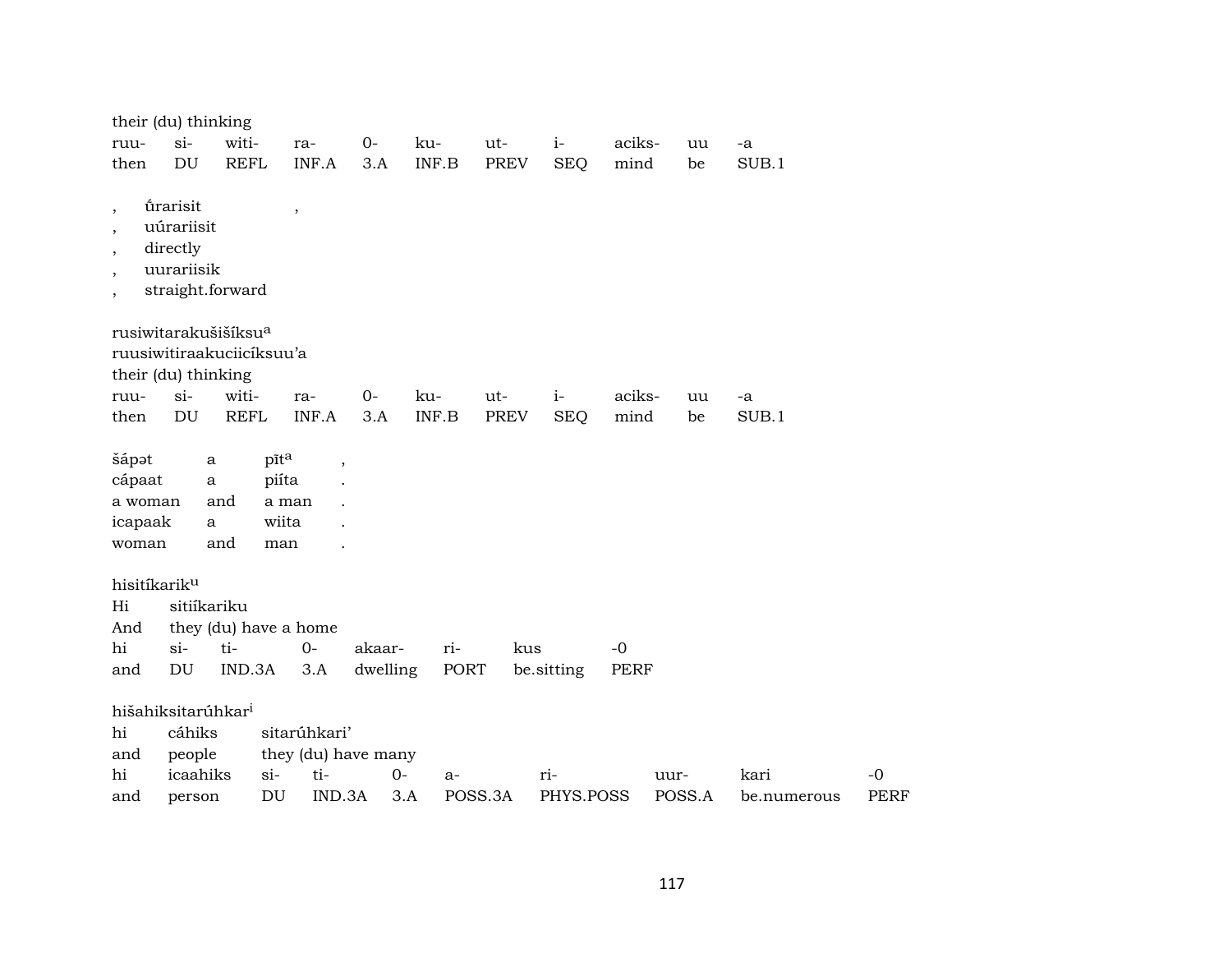| $\cdot$<br>$\overline{\phantom{a}}$<br>,                                                                                                                                                                                                 |                                                                                                  |                                   |                   |                |                     |                     |
|------------------------------------------------------------------------------------------------------------------------------------------------------------------------------------------------------------------------------------------|--------------------------------------------------------------------------------------------------|-----------------------------------|-------------------|----------------|---------------------|---------------------|
| šahiksitarúhkar <sup>i</sup><br>sitarúhkari'<br>cáhiks<br>people<br>icaahiks<br>$si-$<br>ti-<br>DU<br>person                                                                                                                             | they (du) have many<br>$O-$<br>IND.3A<br>3.A                                                     | $a-$<br>POSS.3A                   | ri-<br>PHYS.POSS  | uur-<br>POSS.A | kari<br>be.numerous | $-0$<br><b>PERF</b> |
| sírakukarik <sup>u</sup><br>sírakuukáriku<br>when they (du) have their home<br>$0-$<br>$\sin$<br>ra-<br>DU<br>INF.A<br>3.A                                                                                                               | ku-<br>INF.B                                                                                     | akaar-<br>ri-<br>dwelling<br>PORT | kus<br>be.sitting | $-0$<br>SUB.4  |                     |                     |
| Akitutihwakiahu<br>kítuu'u'<br>A<br>And<br>all<br>kituu<br>$-u'$<br>a                                                                                                                                                                    | tihwakí'aahu'<br>they say<br>ti-                                                                 | $0-$<br>ir-                       | waki.a            | -:hus          |                     |                     |
| all<br><b>NOM</b><br>and                                                                                                                                                                                                                 | IND.3A                                                                                           | PL.3A<br>3.A                      | say.PL.IMPF       | <b>IMPF</b>    |                     |                     |
| Ákaa<br>$\boldsymbol{\zeta}\boldsymbol{\zeta}$<br>$\overline{\phantom{a}}$<br>$\boldsymbol{\zeta}\boldsymbol{\zeta}$<br>Aáka'a<br>$\epsilon\epsilon$<br>Oh my<br>$\pmb{\mathsf{H}}$<br>aaka'a<br>$\overline{\phantom{a}}$<br>11<br>oh.my | Ţ<br>$\cdot$<br>$\overline{\phantom{a}}$<br>$\overline{\phantom{a}}$<br>$\overline{\phantom{a}}$ |                                   |                   |                |                     |                     |
| iriwisituhi<br>iriwisítuuhi<br>they (du) are good<br>irii-<br>wii-<br>$si$ -                                                                                                                                                             | ti-<br>$0-$                                                                                      | uur-                              | hiir<br>$-0$      |                |                     |                     |

,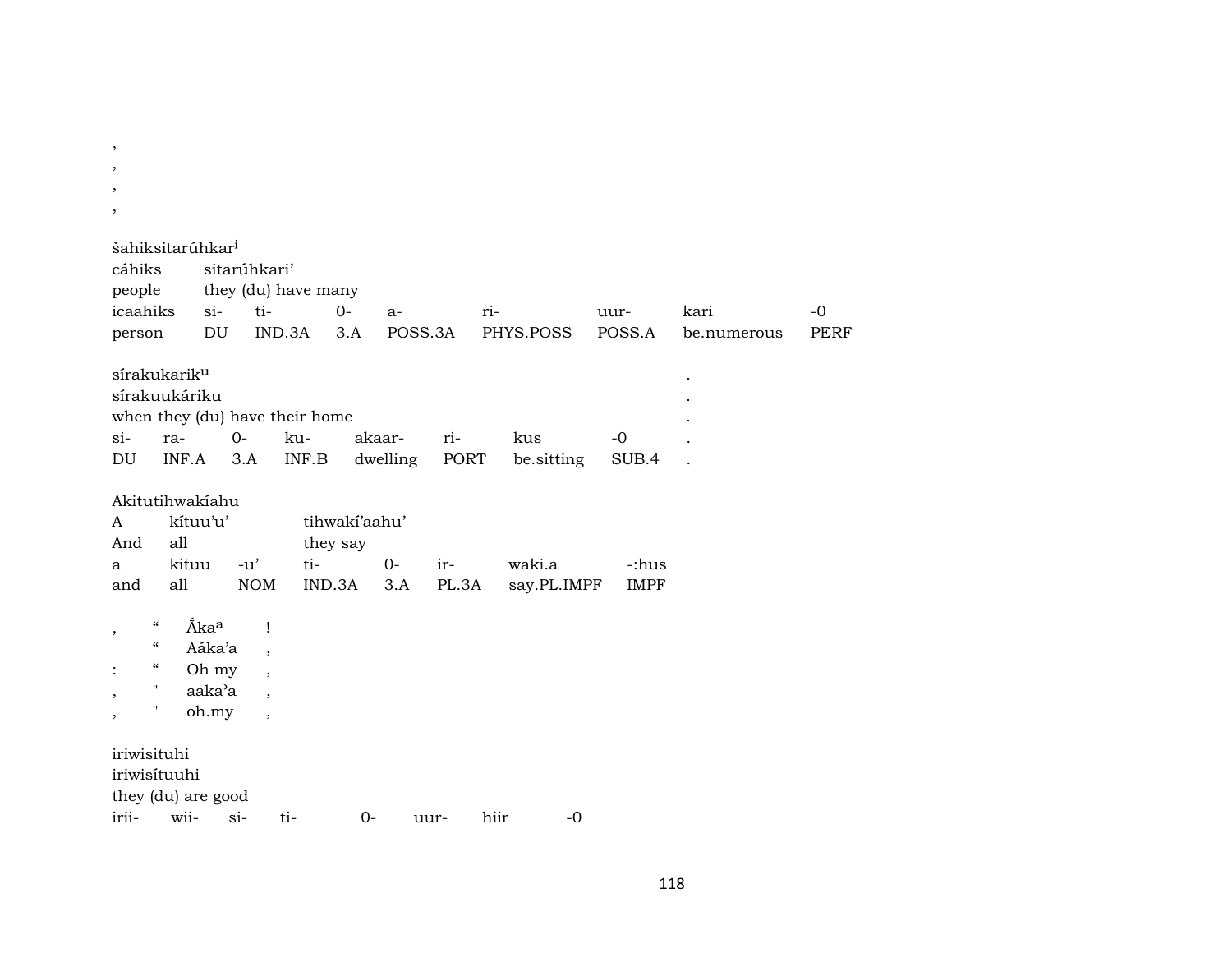#### that now DU IND.3A 3.A PREV be.good PERF

| tisírak <sup>u</sup> |       |     |          |            |       | $\bullet$ | " |
|----------------------|-------|-----|----------|------------|-------|-----------|---|
| tisíraaku            |       |     |          |            |       |           | " |
| these (du)           |       |     |          |            |       | ٠         | " |
| tii-                 | $Si-$ | ra- | $\Omega$ | kus        | -0    |           | " |
| this                 | DU    | ABS | 3.A      | be sitting | SUB.4 |           | " |

## Hihirurakurahkawípit<sup>a</sup>

| Hi |                      | hiru rakúraahkaawi<br>piíta                      |                                       |       |  |  |  |  |  |  |  |  |  |
|----|----------------------|--------------------------------------------------|---------------------------------------|-------|--|--|--|--|--|--|--|--|--|
|    |                      |                                                  | And then when they were inside<br>men |       |  |  |  |  |  |  |  |  |  |
|    | hi hiruu ra-  0- ku- |                                                  | -wi<br>kaa                            | wiita |  |  |  |  |  |  |  |  |  |
|    | and then             | INF.A 3.A INF.B PL.INDV.A be.inside SUB.L<br>man |                                       |       |  |  |  |  |  |  |  |  |  |

## hihirukirikutarutášapatn

| hi  | hiru | kíriku'                        | taruúta | cápaat    |     |     |        |      |         |
|-----|------|--------------------------------|---------|-----------|-----|-----|--------|------|---------|
| and |      | then something she would do it |         | the woman |     |     |        |      |         |
| hi  |      | hiruu kirikuu                  | $t_1$   | $O-$      | ar- | ut- | aar -0 |      | icapaak |
| and | then | anything IND.3A 3.A EV PREV    |         |           |     |     | do     | PERF | woman   |

nahkuráhupu

raahkuráhuupu

when they went inside

|  |  | INF.A 3.A EV INF.B PL.INDV.A into go.IMPF IMPF.SUB |  |  |
|--|--|----------------------------------------------------|--|--|

irirakukárikµ

iriirakuukáriku

the one who has the lodge

|  |  | irii- ra- 0- ku- akaar- ri- kus |                                                      |  |
|--|--|---------------------------------|------------------------------------------------------|--|
|  |  |                                 | where INF.A 3.A INF.B dwelling PORT be.sitting SUB.4 |  |

hi , pitára<sup>u</sup>

, hi piitára'u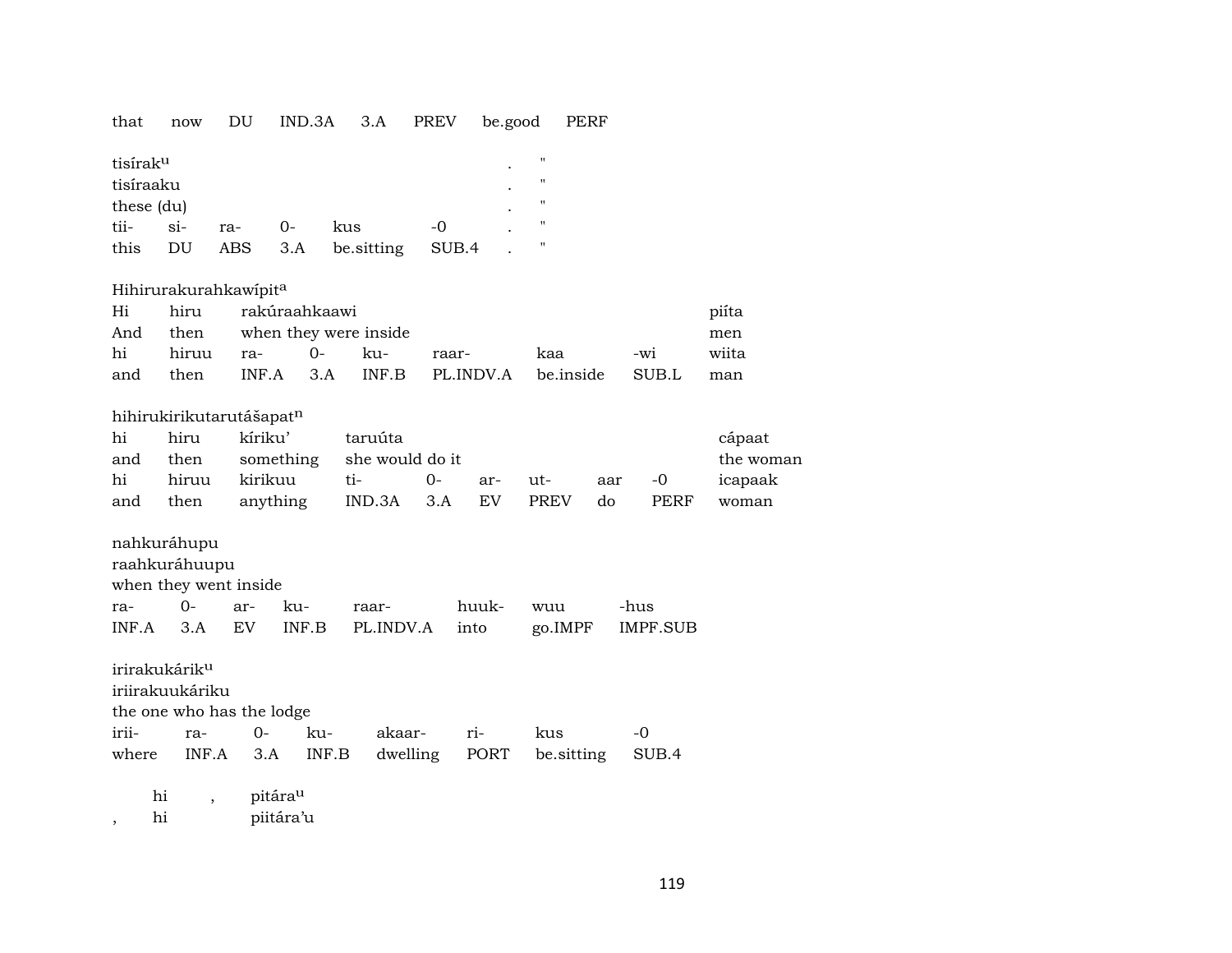| $\overline{\phantom{a}}$ | and                         |            | the husband |             |             |             |                    |                    |                          |
|--------------------------|-----------------------------|------------|-------------|-------------|-------------|-------------|--------------------|--------------------|--------------------------|
| hi                       |                             | wiita      | ra-         | 0-          | 0           | -u          |                    |                    |                          |
| ,                        | and                         | man        | <b>ABS</b>  | 3.A         | be          | SUB.D       |                    |                    |                          |
|                          |                             |            |             |             |             |             |                    |                    |                          |
| táruhišis                |                             |            |             |             |             |             | ,                  |                    |                          |
| táruuhiicis              |                             |            |             |             |             |             | ,                  |                    |                          |
|                          | he would find out about her |            |             |             |             |             | ,                  |                    |                          |
| ti-                      | 0-                          | ar-        | ut-         | riicis      |             | $-0$        | $\overline{ }$     |                    |                          |
| IND.3A                   | 3.A                         | EV         | <b>PREV</b> |             | learn.about | <b>PERF</b> | ,                  |                    |                          |
|                          |                             |            |             |             |             |             |                    |                    |                          |
| hitahwáku                |                             |            |             |             |             | $\,$        | $\epsilon\epsilon$ | xka <sup>a</sup>   | Ţ                        |
| hi                       | taahwáku'                   |            |             |             |             |             | $\epsilon\epsilon$ | Iíka'a             | $\overline{ }$           |
| and                      | he would say                |            |             |             |             |             | $\epsilon\epsilon$ | Oh my              | $\overline{\phantom{a}}$ |
| hi                       | ti-                         | $0-$       | ar-         | waka'u      | -0          | ,           | 11                 | iika'a             | $\overline{\phantom{a}}$ |
| and                      | IND.3A                      | 3.A        | <b>EV</b>   | say         |             | PERF        | "                  | oh.my              | ,                        |
|                          |                             |            |             |             |             |             |                    |                    |                          |
| iriwitúrahi              |                             |            |             |             |             |             |                    |                    |                          |
| iriwitúraahi             |                             |            |             |             |             |             |                    |                    |                          |
| that is good             |                             |            |             |             |             |             |                    |                    |                          |
| irii-                    | wi-                         | ti-        | $0-$        | uur-        |             | raa-        | hiir               | -0                 |                          |
| that                     | QUOT                        | IND.3A     |             | 3.A         | PREV        | way         | be.good            | PERF               |                          |
|                          |                             |            |             |             |             |             |                    |                    |                          |
| tiwirátuhišis            |                             |            |             |             |             |             |                    | $\pmb{\mathsf{H}}$ |                          |
|                          | tiwirátuuhiicis             |            |             |             |             |             |                    | $^{\prime\prime}$  |                          |
|                          | my finding this out         |            |             |             |             |             |                    | $^{\prime\prime}$  |                          |
| tii-                     | wii-                        | ra-        | t-          | ut-         | riicis      |             | -0                 | $^{\prime\prime}$  |                          |
| this                     | now                         | <b>ABS</b> | 1.A         | PREV        | learn.about |             | SUB.4              | $^{\prime\prime}$  |                          |
|                          |                             |            |             |             |             |             |                    |                    |                          |
|                          | Nakuhihkúšapatn             |            |             |             |             |             |                    |                    |                          |
|                          | Raáhkuuhihku                |            |             |             |             |             |                    | cápaat             |                          |
|                          | His meaning her             |            |             |             |             |             |                    |                    | the woman                |
| ra-                      | 0-                          | ar-        | ku-         | ut-         | ra'ihk      |             | -hus               | icapaak            |                          |
| INF.A                    | 3.A                         | EV         | INF.B       | <b>PREV</b> | mean        |             | IMPF.SUB           | woman              |                          |
|                          |                             |            |             |             |             |             |                    |                    |                          |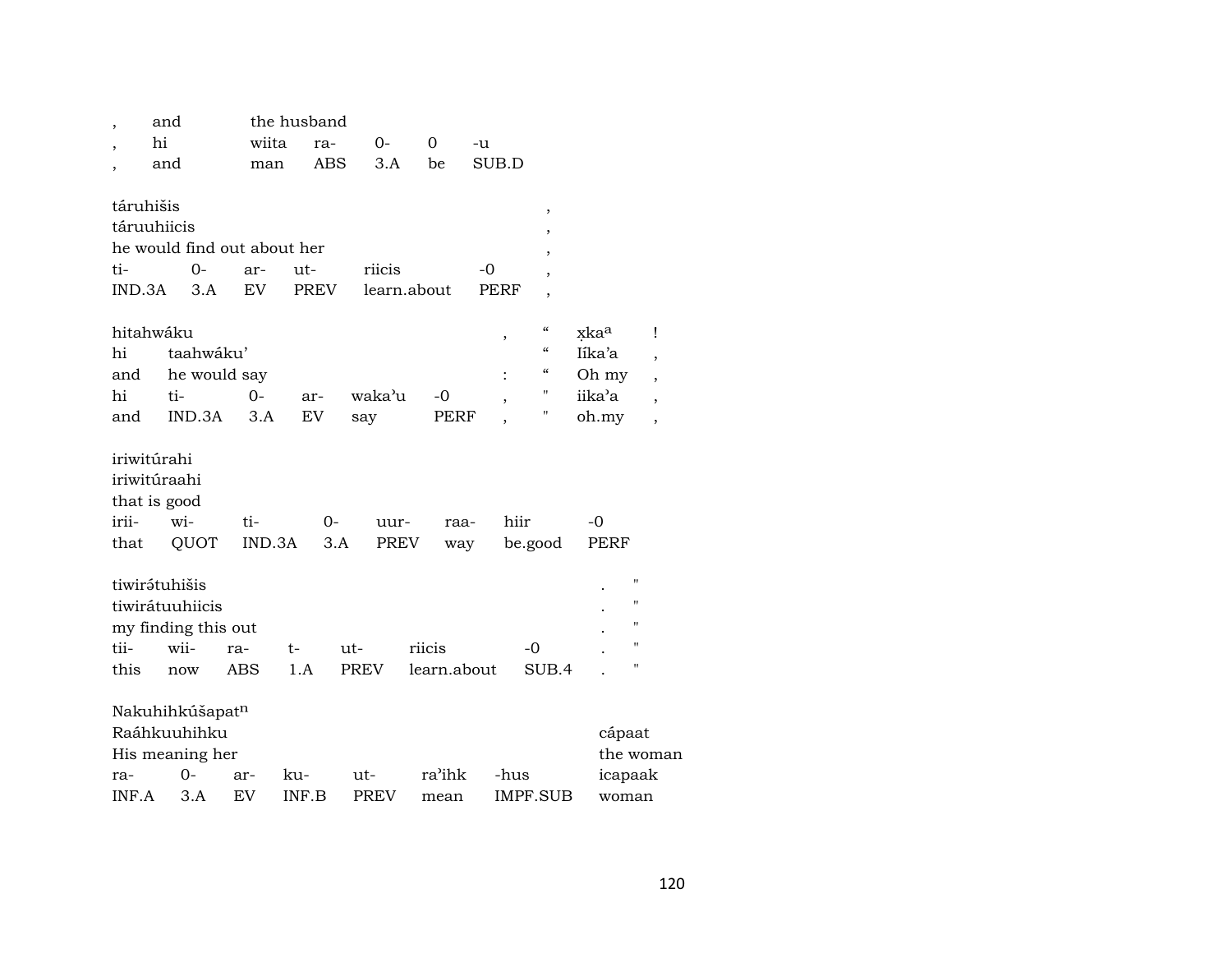|       | $\boldsymbol{\mathcal{C}}$ | xka <sup>a</sup>    | Ĩ                        |      |       |             |             |        |             |         |           |  |
|-------|----------------------------|---------------------|--------------------------|------|-------|-------------|-------------|--------|-------------|---------|-----------|--|
|       | $\boldsymbol{\mathcal{G}}$ | líka'a              | $\overline{ }$           |      |       |             |             |        |             |         |           |  |
|       | $\epsilon\epsilon$         | Oh my               | $\overline{ }$           |      |       |             |             |        |             |         |           |  |
|       | $\pmb{\mathsf{H}}$         | iika'a              | $\overline{ }$           |      |       |             |             |        |             |         |           |  |
|       | 11                         | oh.my               | $\overline{\phantom{a}}$ |      |       |             |             |        |             |         |           |  |
|       |                            |                     |                          |      |       |             |             |        |             |         |           |  |
|       | iriwitúrahi                |                     |                          |      |       |             |             |        |             |         |           |  |
|       |                            | iriwitúraahi        |                          |      |       |             |             |        |             |         |           |  |
|       |                            | that is good        |                          |      |       |             |             |        |             |         |           |  |
| irii- |                            | wi-                 | ti-                      |      | $O -$ |             | uur-        |        | raa-        | hiir    | -0        |  |
| that  |                            | QUOT                | IND.3A                   |      | 3.A   |             | <b>PREV</b> |        | way         | be.good | PERF      |  |
|       |                            |                     |                          |      |       |             |             |        |             |         |           |  |
|       |                            |                     |                          |      |       |             |             |        |             |         |           |  |
|       |                            | tiwirátuhišis       |                          |      |       |             |             |        |             |         | $\bullet$ |  |
|       |                            | tiwirátuuhiicis     |                          |      |       |             |             |        |             |         |           |  |
|       |                            | my finding this out |                          |      |       |             |             |        |             |         |           |  |
| tii-  |                            | wii-                | ra-                      | $t-$ |       | ut-         |             | riicis |             | $-0$    |           |  |
| this  |                            | now                 | ABS.                     | 1.A  |       | <b>PREV</b> |             |        | learn.about | SUB.4   |           |  |
|       |                            |                     |                          |      |       |             |             |        |             |         |           |  |
| ,     |                            |                     |                          |      |       |             |             |        |             |         |           |  |

| tatarurapírihu <sup>u</sup> |    |                                        |      |       |      |             |                          |
|-----------------------------|----|----------------------------------------|------|-------|------|-------------|--------------------------|
| tataruuraapirihu'u          |    |                                        |      |       |      |             |                          |
| I love you                  |    |                                        |      |       |      |             |                          |
| ta-                         | t- | $ir-$                                  | $a-$ | $ri-$ | uur- | raapi.rihur | $\overline{\phantom{0}}$ |
|                             |    | $IND.1/2A$ 1.A PREV.1/2A 2.P PHYS.POSS |      |       | PREV | value       | EX                       |
|                             |    |                                        |      |       |      |             |                          |
| sirakuwawáktiku             |    |                                        |      |       |      |             |                          |

Sirakuwaawáktiku  $\ddot{\phantom{a}}$ 

The ones talking  $\bullet$ 

waa.wak.tik  $si$ - $0-$ -hus raku- $\cdot$ 

 $\rm N\acute{a}w^a$ Ráwa  $\operatorname{Now}$ rawa  $\operatorname{now}$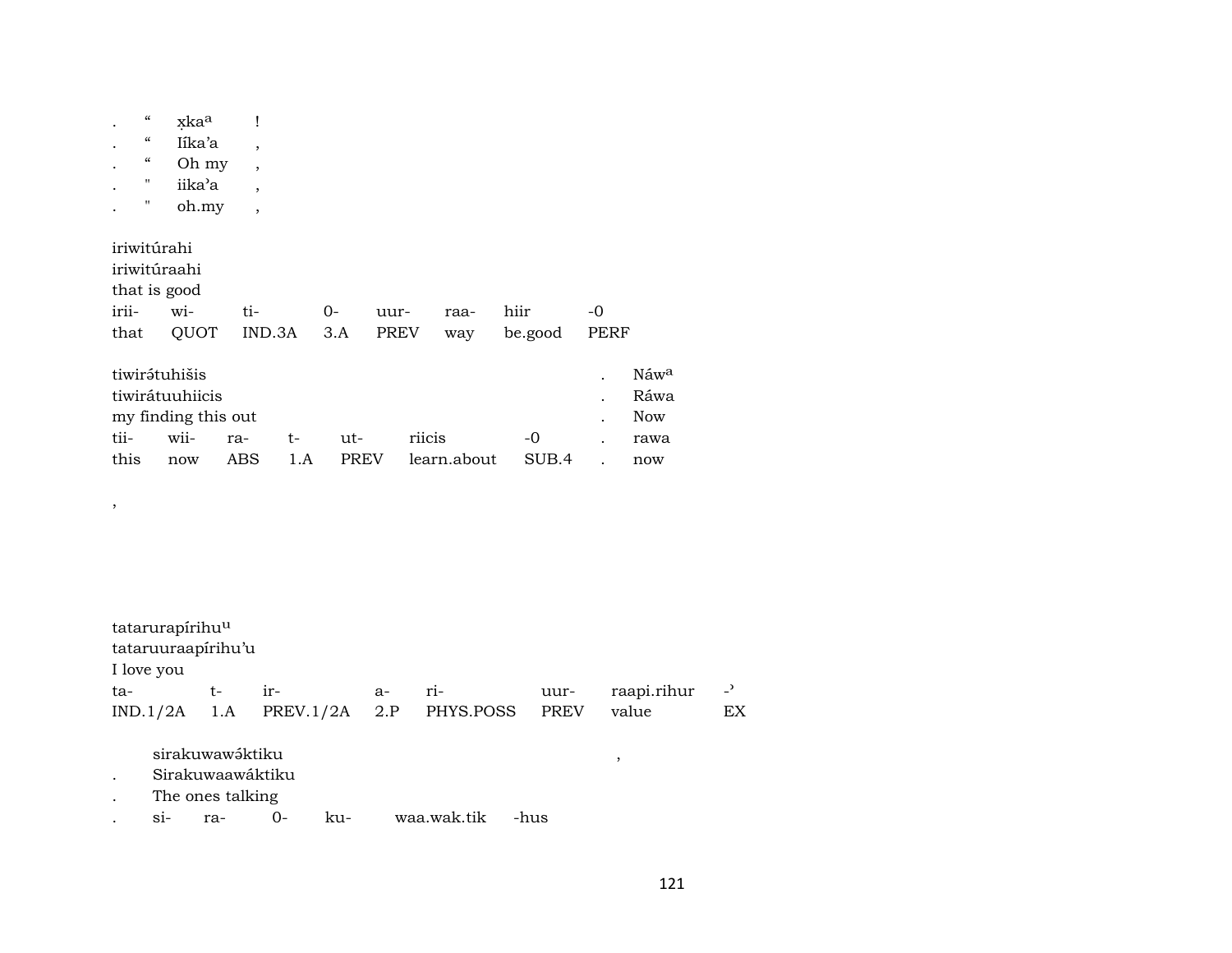. DU INF.A 3.A INF.B talk IMPF.SUB

|                | tírutasuhatn<br>tíruutasuuhat                                | these sitting around                                  |               |             |                   |             |       | pírask <sup>i</sup><br>boys | piíraski            |             |                |
|----------------|--------------------------------------------------------------|-------------------------------------------------------|---------------|-------------|-------------------|-------------|-------|-----------------------------|---------------------|-------------|----------------|
| tii-           | ra-                                                          | $0-$                                                  | ut-           |             | as.uu.hak         |             | $-o$  | piiras-                     |                     | -kis        |                |
| this           | <b>ABS</b>                                                   | 3.A                                                   | PREV          |             | be.sitting.around |             | SUB.4 | boy                         |                     | DIM         |                |
|                | tatiruratapírihu <sup>u</sup><br>I love them                 | tatiruurattaapirihu'u                                 |               |             |                   |             |       |                             |                     |             |                |
| ta-            |                                                              | $t-$                                                  | ir-           | ri-         |                   |             | uur-  | ak-                         |                     | raapi.rihur | $\overline{z}$ |
|                | IND.1/2A                                                     | 1.A                                                   | PREV.1/2A     |             | PHYS.POSS         |             | PREV  | PL.AN.3P                    |                     | value       | EX             |
| $\overline{ }$ | iriwitúrahi<br>Iriwitúraahi<br>That is good<br>irii-<br>that | wi-<br>QUOT                                           | ti-<br>IND.3A | $0-$<br>3.A | uur-<br>PREV      | raa-<br>way | hiir  | be.good                     | $-0$<br><b>PERF</b> |             |                |
|                | tiwirátuhišis<br>tiwirátuuhiicis                             |                                                       |               |             |                   |             |       |                             |                     |             |                |
|                |                                                              | my finding this out                                   |               |             |                   |             |       |                             |                     |             |                |
| tii-           | wii-                                                         | ra-                                                   | $t-$          | ut-         | riicis            |             | $-0$  |                             |                     |             |                |
| this           | now                                                          | ABS                                                   | 1.A           | <b>PREV</b> | learn.about       |             | SUB.4 |                             |                     |             |                |
| Kakíruhu       | Kaakíruuhu'                                                  |                                                       |               |             |                   |             |       |                             |                     |             |                |
|                | It is not the way                                            |                                                       |               |             |                   |             |       |                             |                     |             |                |
| kaaki-         |                                                              | $0 -$                                                 | raa.uhur      |             | $-0$              |             |       |                             |                     |             |                |
|                | NEG.IND.3A                                                   | 3.A                                                   | be.the.way    |             | PERF              |             |       |                             |                     |             |                |
|                |                                                              | kuratakútawirahat <sup>n</sup><br>kurataakútawiirahat |               |             |                   |             |       |                             | $^\mathrm{,}$       |             |                |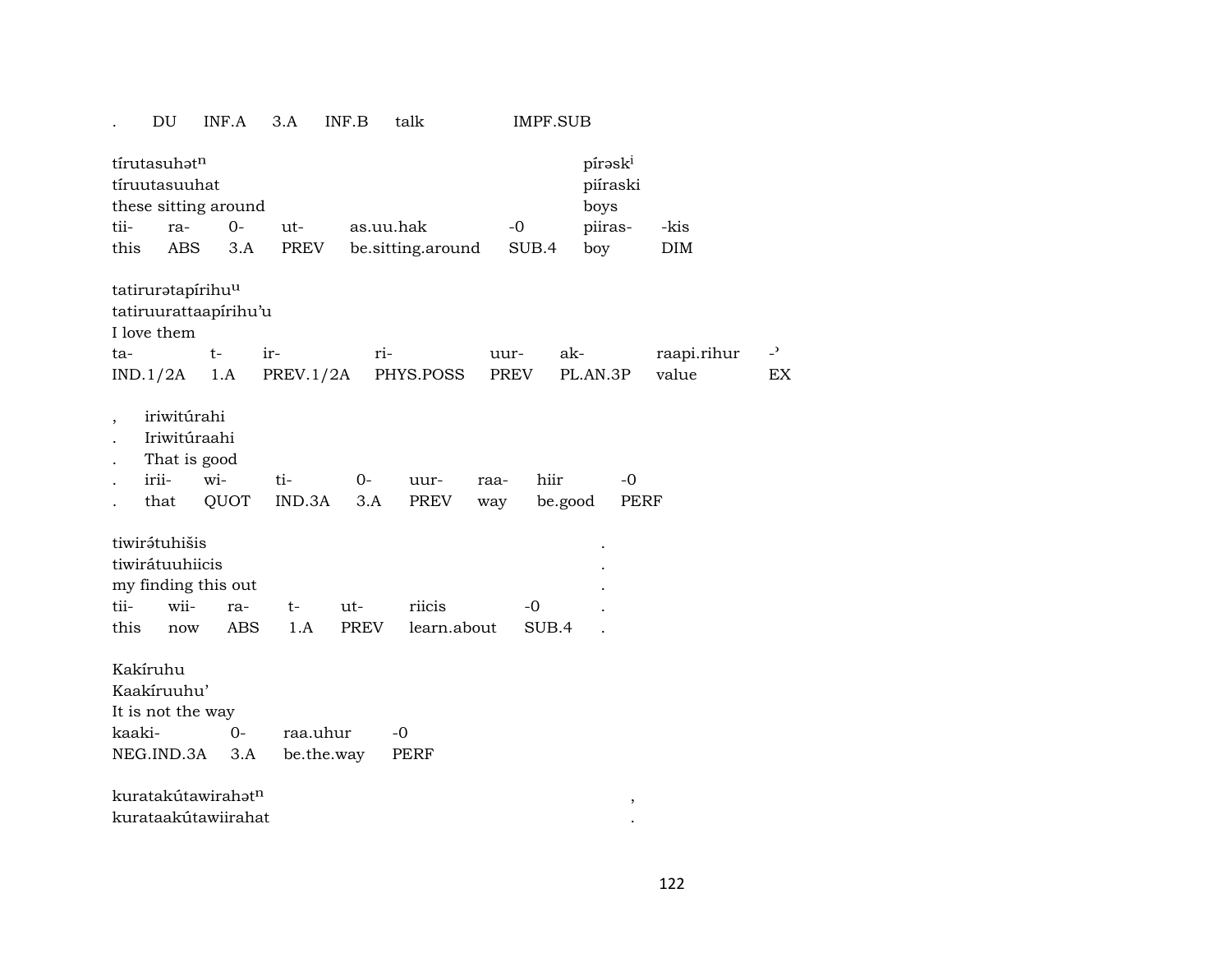| for me to touch you             |                          |          |                 |                                |                          |                      |                          |       |                          |
|---------------------------------|--------------------------|----------|-----------------|--------------------------------|--------------------------|----------------------|--------------------------|-------|--------------------------|
| ku-                             | ra-                      |          | t-              | $a-$                           | ku-                      | tawiira.hak          |                          | $-0$  |                          |
| <b>INDF</b>                     |                          | INF.A    | 1.A             | $2.P$                          | INF.B                    | brush.against        |                          | SUB.4 |                          |
|                                 |                          |          |                 |                                |                          |                      |                          |       |                          |
| ákirikukaririruhú <sup>u</sup>  |                          |          |                 |                                |                          |                      |                          |       |                          |
| A                               | kíriku'                  |          |                 | kariiriruuhú'u                 |                          |                      |                          |       |                          |
| And                             |                          | anything |                 | it is not the way              |                          |                      |                          |       |                          |
| a                               |                          | kirikuu  | karii-          |                                | rii-                     | 0-                   | raa.uhur                 |       | $\overline{\phantom{0}}$ |
| and                             |                          | anything |                 | EMPH.NEG                       | <b>ASSR</b>              | 3.A                  | be.the.way               |       | EX                       |
|                                 |                          |          |                 |                                |                          |                      |                          |       |                          |
| pītaratkutawirahatn             |                          |          |                 |                                |                          |                      |                          |       |                          |
| piíta                           |                          |          | ratkutawiírahat |                                |                          |                      |                          |       |                          |
| the man                         |                          |          |                 | for me to touch him            |                          |                      |                          |       |                          |
| wiita                           |                          | ra-      | t-              | ku-                            |                          | tawiira.hak          | -0                       |       |                          |
| man                             |                          | INF.A    | 1.A             | INF.B                          |                          | brush.against        |                          | SUB.4 |                          |
|                                 |                          |          |                 |                                |                          |                      |                          |       |                          |
| Ahikíhi                         |                          |          |                 |                                | $\overline{\phantom{a}}$ | $s$ úat <sup>n</sup> | $\overline{\phantom{a}}$ |       |                          |
| Ahiki'                          |                          |          |                 | ihi                            |                          | cuú'at               |                          |       |                          |
| But                             |                          |          |                 | uh<br>$\overline{\phantom{a}}$ | $\overline{\phantom{a}}$ | daughter             |                          |       |                          |
| a                               | hi                       | ki       |                 | ihii                           |                          | cuu'at               | $\overline{\phantom{a}}$ |       |                          |
| and                             | and                      |          | there           | uh                             |                          | daughter             |                          |       |                          |
|                                 |                          |          |                 |                                |                          |                      |                          |       |                          |
| kaskušišikskápak <sup>i</sup> s |                          |          |                 |                                |                          |                      |                          |       |                          |
| kaskuuciicikskaápaakis          |                          |          |                 |                                |                          |                      |                          |       |                          |
| you should pity me              |                          |          |                 |                                |                          |                      |                          |       |                          |
| kaas-                           |                          | $S-$     | ku-             | ut-                            | $i-$                     |                      | aciks.kaapaakis          | -0    |                          |
| POT.2A                          |                          | 2.A      | 1.P             | PREV                           | <b>SEQ</b>               | feel.pity.for        |                          |       | PERF                     |
|                                 |                          |          |                 |                                |                          |                      |                          |       |                          |
| Hã                              | Ţ                        |          | natutakíšisu    |                                |                          |                      |                          |       |                          |
| Haa                             |                          |          | ratuutaakícisu  |                                |                          |                      |                          |       |                          |
| Ha                              |                          |          | my relatives    |                                |                          |                      |                          |       |                          |
| haa                             | $\overline{\phantom{a}}$ | ra-      | t-              | ut-                            |                          | ak-                  | icis                     |       | -hus                     |
| ha                              |                          | ABS      | 1.A             | <b>PREV</b>                    |                          | PL.AN.3P             | be.related.to            |       | IMPF.SUB                 |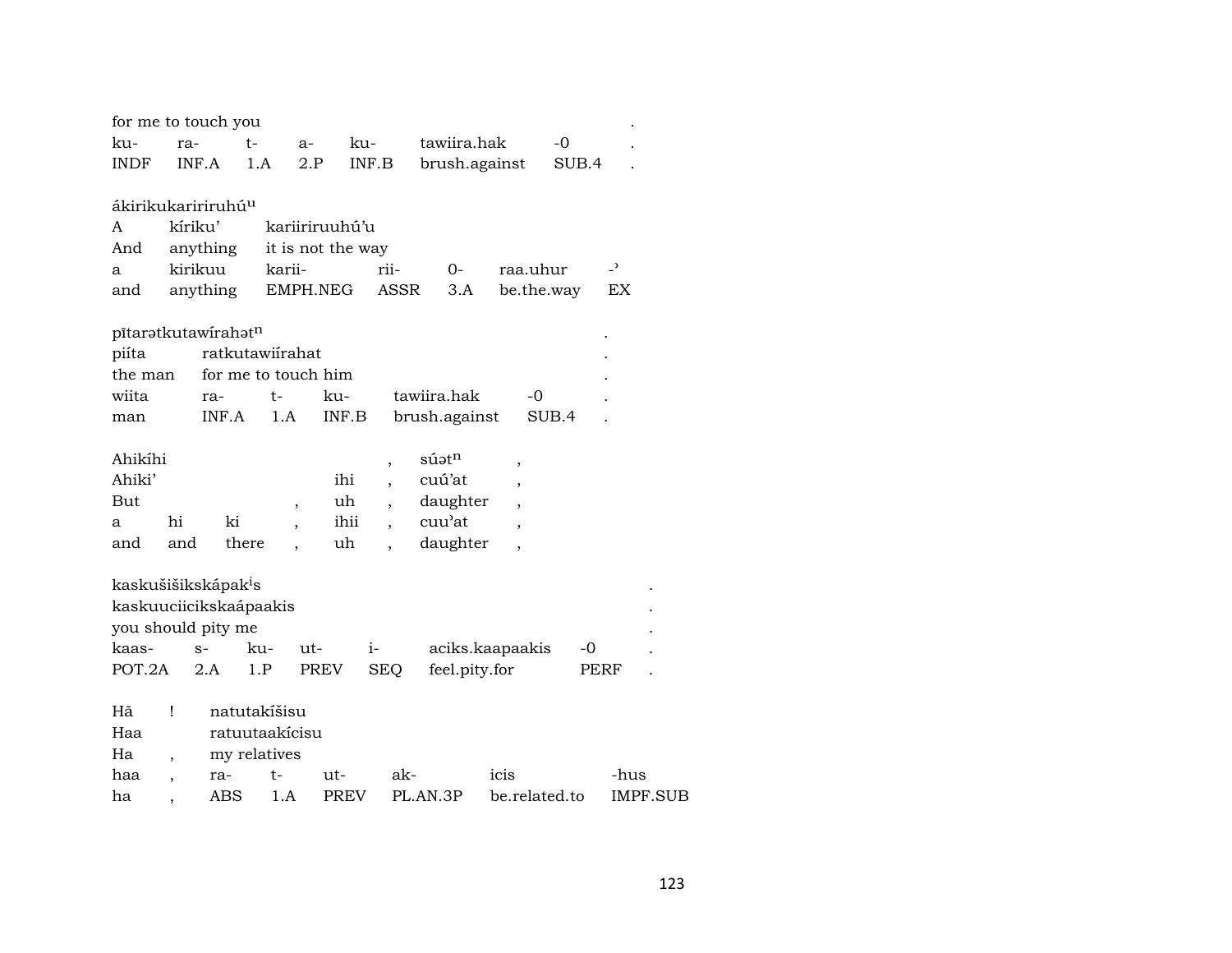| natusúhatn                                 |                                                                                |                                                 |                                                   |                   |     |                | hipírau     |               |          |                                     |      |             |    |
|--------------------------------------------|--------------------------------------------------------------------------------|-------------------------------------------------|---------------------------------------------------|-------------------|-----|----------------|-------------|---------------|----------|-------------------------------------|------|-------------|----|
|                                            | ruutasuúhat                                                                    |                                                 |                                                   |                   |     |                | $\hbox{hi}$ | piíra'u'      |          |                                     |      |             |    |
|                                            | they sit around                                                                |                                                 |                                                   |                   |     |                | and         |               | children |                                     |      |             |    |
| ra-                                        | $O-$                                                                           | ut-                                             |                                                   | as.uu.hak         |     | $-0$           | hi          | piira         |          | $-u$ <sup><math>\prime</math></sup> |      |             |    |
| <b>ABS</b>                                 | 3.A                                                                            | PREV                                            |                                                   | be.sitting.around |     | SUB.4          | and         | child         |          | <b>NOM</b>                          |      |             |    |
|                                            | nəsihkurúhwihətn<br>rasihkurúhwihat<br>you have them                           |                                                 |                                                   |                   |     |                |             |               |          |                                     |      |             |    |
| ra-                                        | $S-$                                                                           | $\operatorname{ir-}$                            |                                                   | ku-               | ri- |                | uur-        |               | wi.hak   |                                     |      | $-0$        |    |
| INF.A                                      | 2.A                                                                            | POSS.1/2A                                       |                                                   | INF.B             |     | PHYS.POSS      | POSS.A      |               |          | be.sitting.PL                       |      | PERF        |    |
| hã<br>$\overline{\phantom{a}}$<br>Ha<br>ha | $\mathbf{I}$<br>Haa<br>$\overline{\phantom{a}}$<br>haa<br>$\ddot{\phantom{0}}$ | pirau<br>piíra'u'<br>children<br>piira<br>child | $-u$ <sup><math>\prime</math></sup><br><b>NOM</b> |                   |     |                |             |               |          |                                     |      |             |    |
| I have them<br>ra-<br>ABS                  | natiríwihatn<br>ratiríhwihat<br>$t-$<br>1.A                                    | ir-<br>POSS.1/2A                                |                                                   | ri-<br>PHYS.POSS  |     | uur-<br>POSS.A | wi.hak      | be.sitting.PL |          | $-0$<br><b>PERF</b>                 |      |             |    |
| $\vdots$                                   |                                                                                |                                                 |                                                   |                   |     |                |             |               |          |                                     |      |             |    |
|                                            |                                                                                |                                                 |                                                   |                   |     |                |             |               |          |                                     |      |             |    |
|                                            | sitikururatapírihu <sup>u</sup><br>They love us                                | Sitikuruurattaapirihu'u                         |                                                   |                   |     |                |             |               |          |                                     |      |             |    |
| $si-$                                      | ti-                                                                            | $0-$                                            | a-                                                | ir-               |     | ku-            | ri-         |               | uur-     |                                     | rak- | raapi.rihur | -, |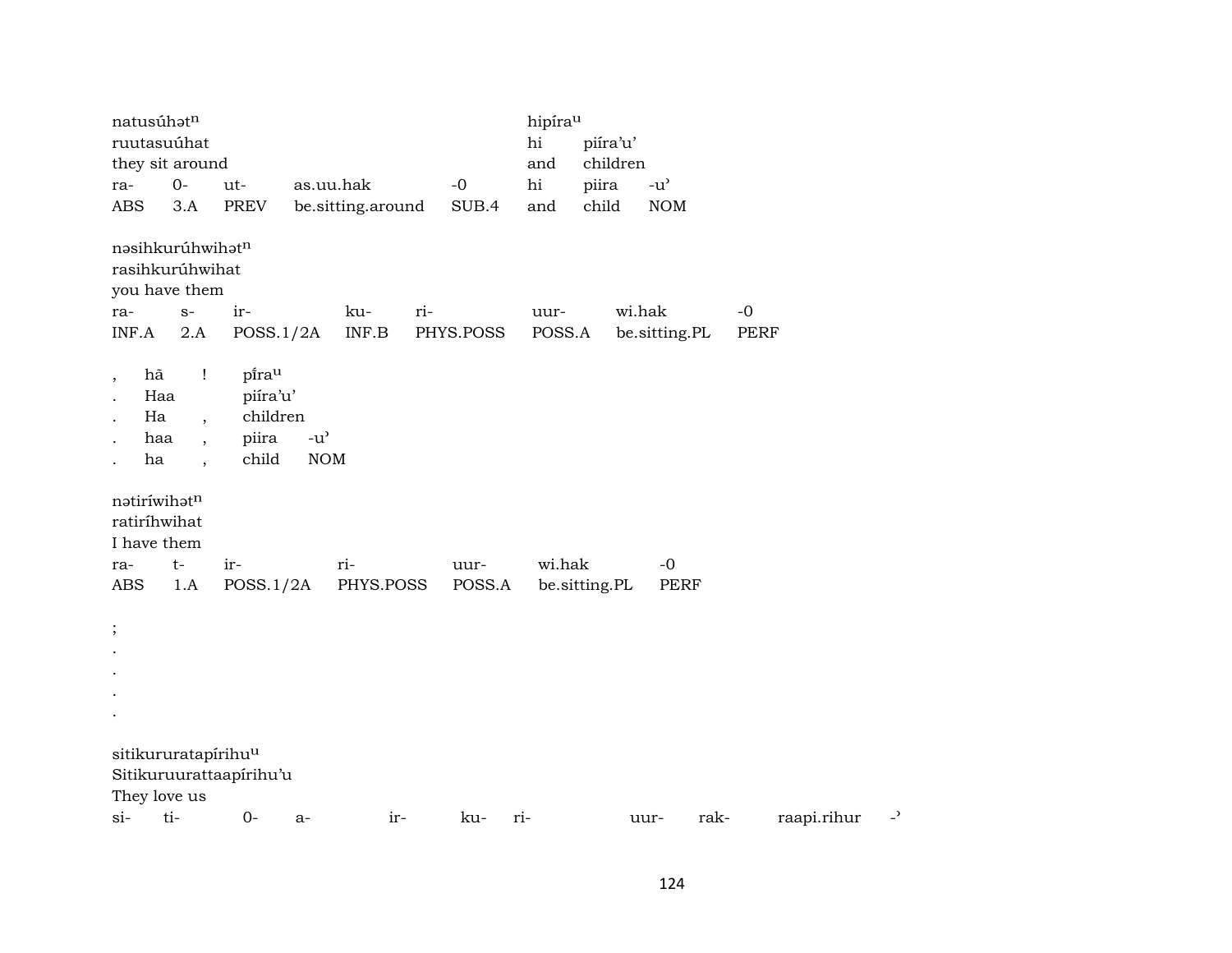DU IND.3A 3.A PREV.3A PL.3A 1.P PHYS.POSS PREV  $1/2$ .PL value EX pirau  $\boldsymbol{\mathsf{H}}$  $\ddot{\phantom{a}}$ piíra'u'  $^{\prime}$ the children  $\bar{\mathbf{u}}$  $\ddot{\phantom{a}}$ piira  $-u^{\prime}$  $\boldsymbol{\mathsf{H}}$ child **NOM**  $^{\prime}$  $\ddot{\phantom{a}}$ Irár<sup>i</sup>  $\overline{\phantom{a}}$ Iraári' His brothers  $i-$ -ri' -raar-3.POSS.A same.sex.sibling 3.POSS.B nahkukáriu  $\, ,$ raahkukári'u their being many  $0$ kuraarkari  $-u$ INF.A  $3.A$ EV INF.B SUB.D be.numerous nakúwihət<sup>n</sup>  $\cdot$ rakúwihat their sitting  $O$ wi.hak raku- $-0$ be.sitting.PL  $INF.A$  3.A  $INF.B$ SUB.4 tuharáihku  $\ddot{\phantom{a}}$ tuuhaará'ihku'  $\overline{a}$ he means  $\ddot{\phantom{a}}$  $O$ tiutraa.ra'ihk -:hus  $\ddot{\phantom{a}}$  $IND.3A$  3.A **PREV** mean **IMPF**  $\ddot{\phantom{a}}$ Náhkusiksúpīta Raáhkuuciksu piíta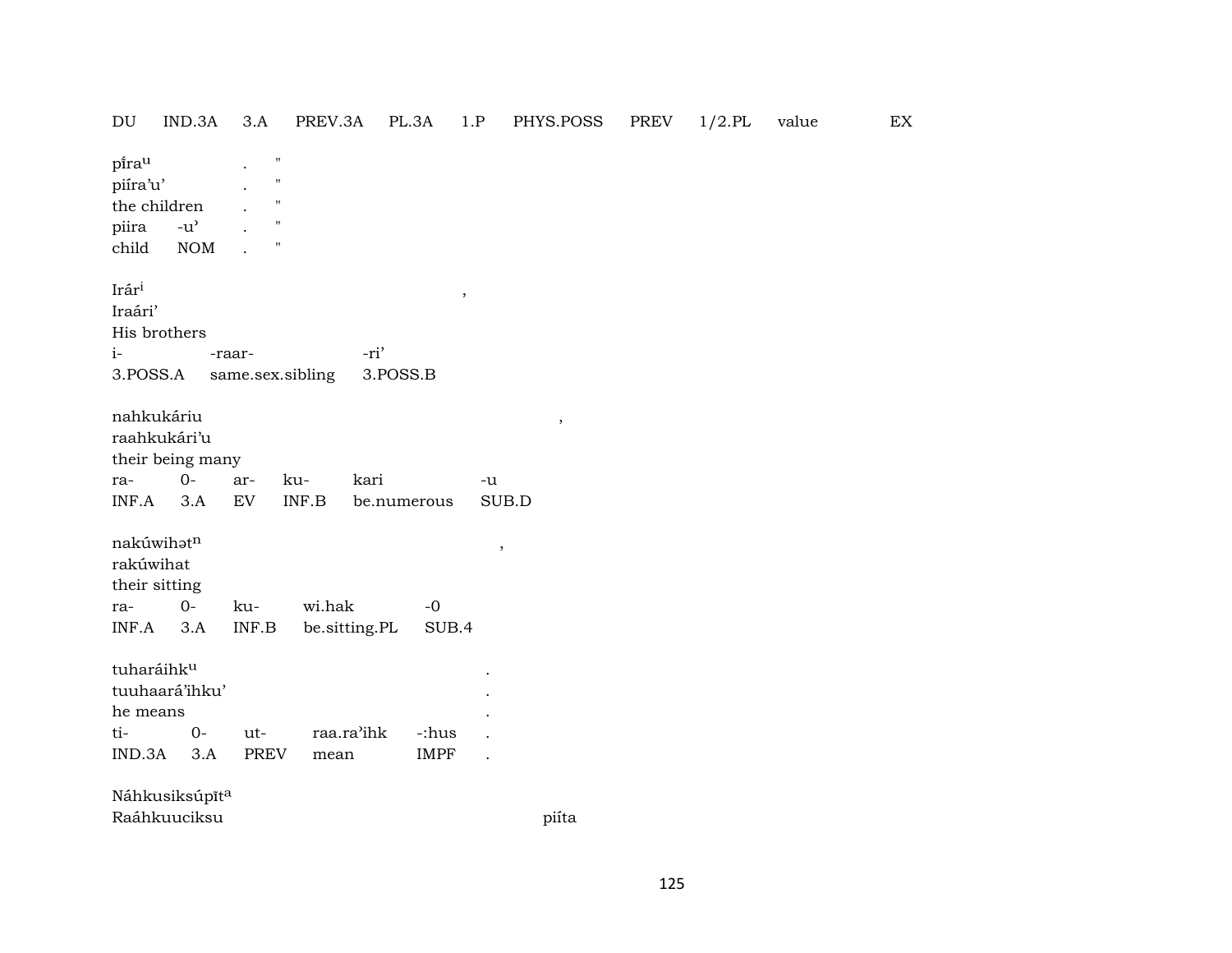| His having thoughts         |            |       |             |                          |                    |                 |                          | a man |                          |                |  |
|-----------------------------|------------|-------|-------------|--------------------------|--------------------|-----------------|--------------------------|-------|--------------------------|----------------|--|
| ra-                         | $O -$      | ar-   | ku-         | aciks                    |                    | -hus            |                          | wiita |                          |                |  |
| INF.A                       | 3.A        | EV    | INF.B       |                          | think.of           | <b>IMPF.SUB</b> |                          | man   |                          |                |  |
|                             |            |       |             |                          |                    |                 |                          |       |                          |                |  |
| rakuráriks <sup>a</sup>     |            |       |             |                          |                    |                 | $\,$                     |       |                          |                |  |
| rakuuraáriksa               |            |       |             |                          |                    |                 |                          |       |                          |                |  |
| its being true              |            |       |             |                          |                    |                 |                          |       |                          |                |  |
| ra-                         | $0-$       | ku-   | $i-$        |                          | raariks            | -a              |                          |       |                          |                |  |
| INF.A                       | 3.A        | INF.B | <b>SEQ</b>  |                          | be.true            | SUB.1           |                          |       |                          |                |  |
|                             |            |       |             |                          |                    |                 |                          |       |                          |                |  |
| atarasikstawáw <sup>i</sup> |            |       |             |                          |                    |                 |                          |       |                          | $\ddot{\cdot}$ |  |
| aatáraacikstawaawi          |            |       |             |                          |                    |                 |                          |       |                          | ,              |  |
| that I love them            |            |       |             |                          |                    |                 |                          |       |                          | ,              |  |
| aa-                         |            | $t-$  | a-          | raa-                     | aciks.ta           |                 | -waa                     |       | -wi                      |                |  |
| SUBJ.1/2A                   |            | 1.A   | 2.P         | way                      |                    | value.highly    | <b>DIST</b>              |       | SUB.L                    |                |  |
|                             |            |       |             |                          |                    |                 |                          |       |                          |                |  |
| pírask <sup>i</sup>         |            |       |             |                          |                    |                 |                          |       |                          |                |  |
| piíraski                    |            |       |             |                          |                    |                 |                          |       |                          |                |  |
| boys                        |            |       |             |                          |                    |                 |                          |       |                          |                |  |
| piiras-                     | -kis       |       |             |                          |                    |                 |                          |       |                          |                |  |
| boy                         | <b>DIM</b> |       |             |                          |                    |                 |                          |       |                          |                |  |
|                             |            |       |             |                          |                    |                 |                          |       |                          |                |  |
| atətarasíkstawi             |            |       |             |                          |                    |                 |                          |       | $^\mathrm{,}$            |                |  |
| aatáraacikstawi             |            |       |             |                          |                    |                 |                          |       | $\overline{\phantom{a}}$ |                |  |
| that I love them            |            |       |             |                          |                    |                 |                          |       |                          |                |  |
| aa-                         |            | $t-$  | $a-$        | raa-                     | aciks.ta           |                 | $-wi$                    |       |                          |                |  |
| SUBJ.1/2A                   |            | 1.A   | 2.P         | way                      |                    | value.highly    | SUB.L                    |       |                          |                |  |
|                             |            |       |             |                          |                    |                 |                          |       |                          |                |  |
| kitúkurahus                 |            |       |             | $\overline{\phantom{a}}$ | šápat <sup>n</sup> |                 | $\overline{\phantom{a}}$ |       |                          |                |  |
| kítuu'u'                    |            |       | kúrahus     | $\overline{\phantom{a}}$ | cápaat             |                 | $\overline{\phantom{a}}$ |       |                          |                |  |
| all                         |            |       | the old men |                          |                    | the women       | $\overline{\phantom{a}}$ |       |                          |                |  |
| kituu                       | $-u'$      |       | kurahuus    | $\overline{\phantom{a}}$ | icapaak            |                 | $\overline{\phantom{a}}$ |       |                          |                |  |
| all                         | <b>NOM</b> |       | old.man     |                          | woman              |                 | ,                        |       |                          |                |  |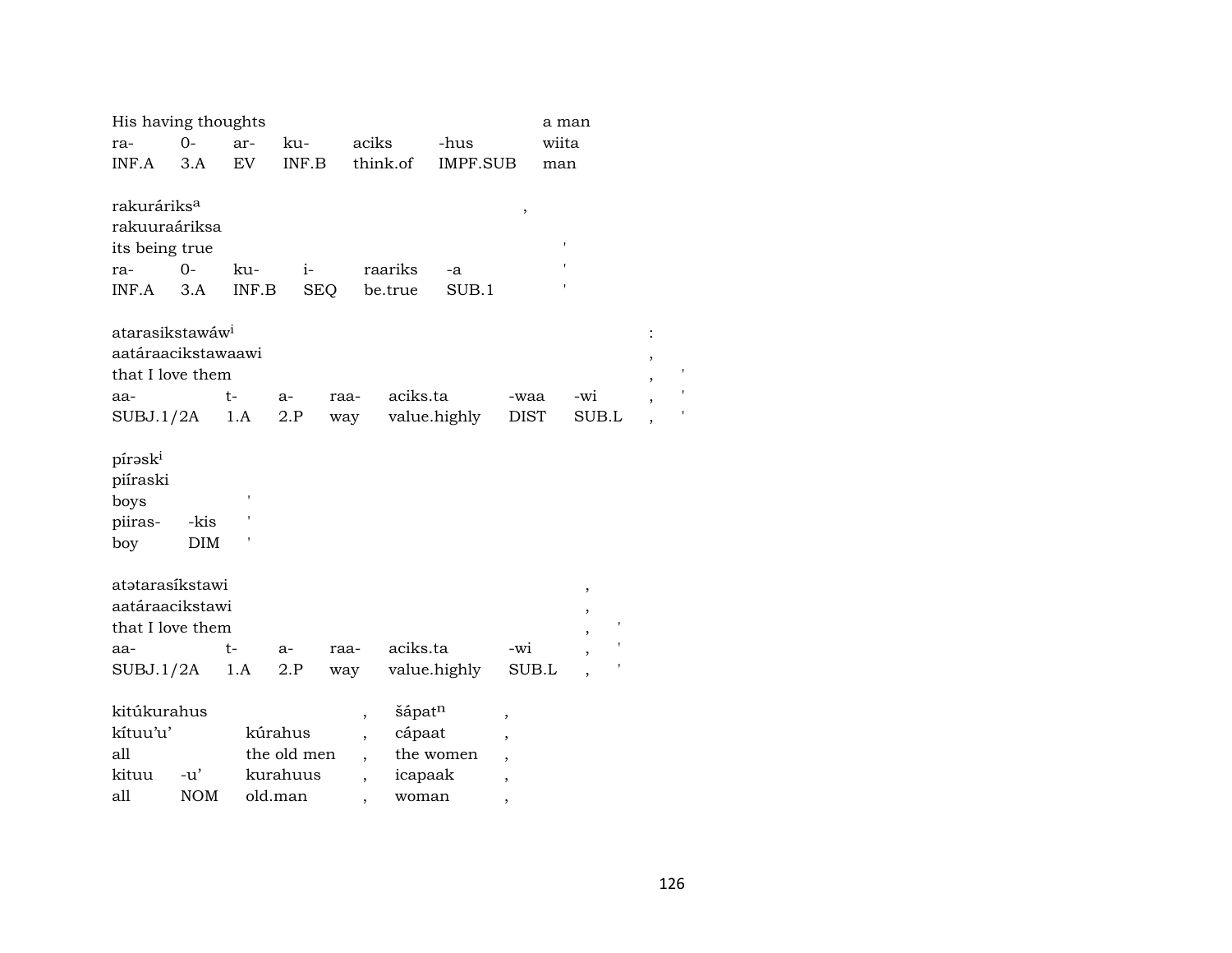|                          | nikutihwakiahúpīta       |                                  |           |               |        |                  |             |             |                    |             |             |
|--------------------------|--------------------------|----------------------------------|-----------|---------------|--------|------------------|-------------|-------------|--------------------|-------------|-------------|
|                          | rikutihwakí'aahu'        |                                  |           |               |        |                  |             | piíta       |                    |             |             |
|                          | that is what they say    |                                  |           |               |        |                  |             | man         | $\ddot{\cdot}$     |             |             |
| riku-                    | ti-                      |                                  | $0-$      | ir-           | waki.a |                  | -:hus       | wiita       | $\cdot$            |             |             |
| that.is                  |                          | IND.3A                           | 3.A       | PL.3A         |        | say.PL.IMPF      | <b>IMPF</b> | man         |                    |             |             |
|                          |                          |                                  |           |               |        |                  |             |             |                    |             |             |
|                          | iriwitisíkskasa          |                                  |           |               |        |                  |             |             |                    |             |             |
| $\mathcal{C}\mathcal{C}$ | Iriwitiicíkskasa         |                                  |           |               |        |                  |             |             |                    |             |             |
| $\mathcal{C}\mathcal{C}$ | That is sensible         |                                  |           |               |        |                  |             |             |                    |             |             |
| 11                       | irii-                    | wi-                              | ti-       | $O-$          |        | aciks.ka.sa      | $-0$        |             |                    |             |             |
|                          | that                     | QUOT                             |           | IND.3A<br>3.A |        | be.sensible      | <b>PERF</b> |             |                    |             |             |
|                          |                          |                                  |           |               |        |                  |             |             |                    |             |             |
|                          | Iriwitisikstárahkis      |                                  |           |               |        |                  |             |             |                    |             |             |
|                          | Iriwitiicikstárahkis     |                                  |           |               |        |                  |             |             | $\pmb{\mathsf{H}}$ |             |             |
|                          | He has a strong mind     |                                  |           |               |        |                  |             |             | "                  |             |             |
| irii-                    | wi-                      | ti-                              |           | $0-$          | aciks- | tarahkis         | $-0$        |             | $\mathbf H$        |             |             |
| that                     | QUOT                     |                                  | IND.3A    | 3.A           | mind   | be.strong        |             | <b>PERF</b> | $\pmb{\mathsf{H}}$ |             |             |
|                          |                          |                                  |           |               |        |                  |             |             |                    |             |             |
| $\setminus$              | Náwa                     | $\ddot{\phantom{0}}$             | irári     |               |        |                  |             | ,           |                    |             |             |
|                          | Ráwa                     |                                  | iraári'   |               |        |                  |             |             | ,                  |             |             |
|                          | Now                      | $\ddot{\phantom{0}}$             | brother   |               |        |                  |             |             |                    |             |             |
|                          | rawa                     | $i-$<br>$\overline{\phantom{a}}$ |           | -raar-        |        |                  | -ri'        |             |                    |             |             |
| $\backslash$             | now                      | $\overline{\phantom{a}}$         | 3.POSS.A  |               |        | same.sex.sibling | 3.POSS.B    |             |                    |             |             |
|                          |                          |                                  |           |               |        |                  |             |             |                    |             |             |
|                          | tatariraíwawatn          |                                  |           |               |        |                  |             |             |                    |             |             |
|                          | tatariiraa'iiwaawat      |                                  |           |               |        |                  |             |             |                    |             |             |
|                          | I am telling you stories |                                  |           |               |        |                  |             |             |                    |             |             |
| ta-                      |                          | $t-$                             | ir-       |               | a-     | ri-              | uur-        |             | raa.iiwaat         | -waa        | $-0$        |
| IND.1/2A                 |                          | 1.A                              | PREV.1/2A |               | 2.P    | PHYS.POSS        |             | PREV        | tell.a.story       | <b>DIST</b> | <b>PERF</b> |
|                          |                          |                                  |           |               |        |                  |             |             |                    |             |             |
| $\overline{\phantom{a}}$ | irirúšuksa               |                                  |           |               |        |                  |             |             |                    |             |             |
|                          | iriiruúcuksa             |                                  |           |               |        |                  |             |             |                    |             |             |
|                          | the way it used to be    |                                  |           |               |        |                  |             |             |                    |             |             |
|                          | irii-                    | ra-                              | $O -$     | ut-           | uks-   | $\mathbf 0$      | -a          |             |                    |             |             |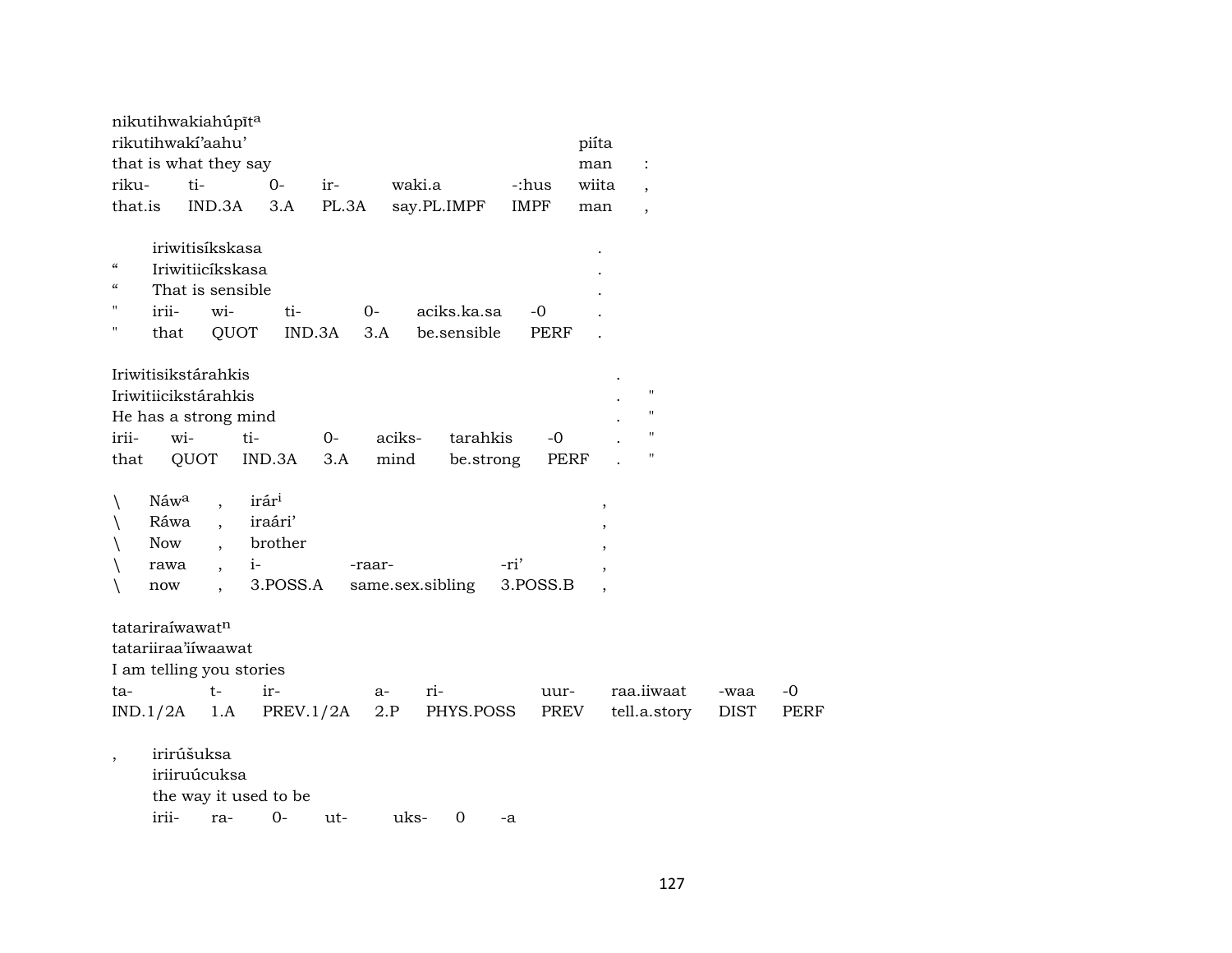#### that **ABS**  $3.A$ PREV AOR be SUB.1 ákitar<sup>u</sup>  $\overline{\phantom{a}}$ ákitaaru' tribe akitaar- $-u'$ tribe **NOM** ratúkspari ratúkspari when I went about  $t$ ukswarii ra--hus AOR be.going.about.IMPF **IMPF.SUB** ABS  $1.A$  $\ddot{\phantom{a}}$ Iritiwirutpišihiú<sup>a</sup> Iritiwirutpiciihí'uu'a When it was this cold weather iriitiiwiipici.ihi ra- $0$ utuu this **ABS**  $3.A$ **PREV** be.very.cold when when be taraháratkuráraspi táraha' ratkuráraspi buffalo when we went hunting ku- $-0$ tarahaa ra $t$ raarraspii buffalo INF.A 1.A INF.B 3PL.INAN.P look.for SUB.4 irár<sup>i</sup>  $\mathbf{A}$  $\overline{\phantom{a}}$  $\overline{\phantom{a}}$ iraári'  $\mathbf{A}$  $\overline{\phantom{a}}$  $\overline{\phantom{a}}$ brother And  $\overline{\phantom{a}}$  $\overline{\phantom{a}}$  $i-$ -ri'  $\mathbf{a}$ -raar-

same.sex.sibling

iririšiksuhúru<sup>a</sup> iririicikstuuhúruu'a

3.POSS.A

 $\overline{\phantom{a}}$ 

and

 $\cdot$ 

 $\overline{\phantom{a}}$ 

3.POSS.B

 $-a$ 

 $SUB.1$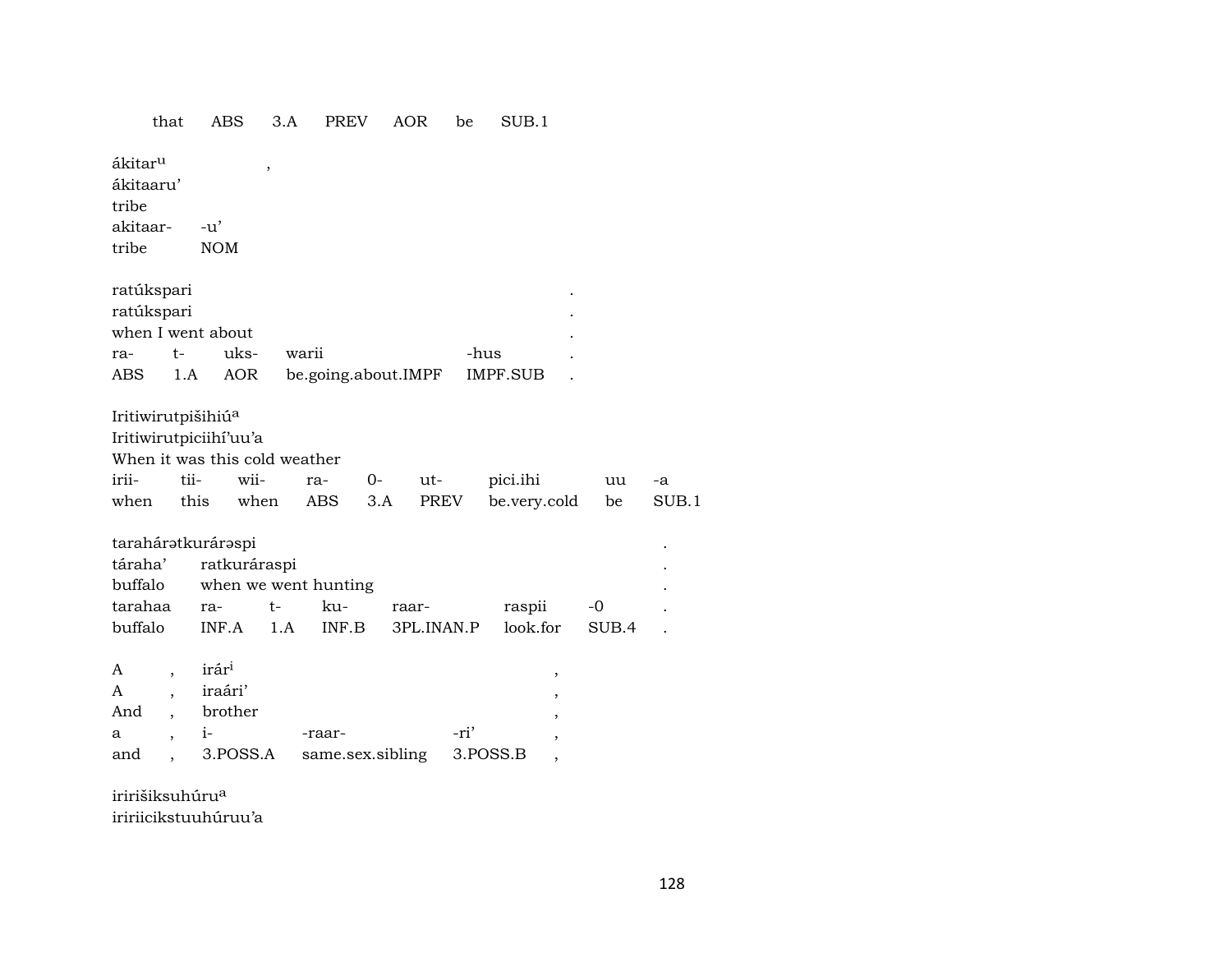|                                                                                                  | its having been that way                                                            |                          |                   |               |            |                    |                               |        |                 |
|--------------------------------------------------------------------------------------------------|-------------------------------------------------------------------------------------|--------------------------|-------------------|---------------|------------|--------------------|-------------------------------|--------|-----------------|
| irii-                                                                                            | ra-                                                                                 | $0-$                     | ir-               | ut-           | $i-$       | uks-               | raa.uhur-                     | uu     | -a              |
| that                                                                                             | <b>ABS</b>                                                                          | 3.A                      | PL.3A             | PREV          | <b>SEQ</b> | <b>AOR</b>         | way                           | be     | SUB.1           |
| kúrahus<br>kúrahus<br>kurahuus<br>old.man                                                        | the old men                                                                         | $\overline{\phantom{a}}$ |                   |               |            |                    |                               |        |                 |
|                                                                                                  | wirikuwakihu                                                                        |                          |                   |               |            |                    |                               | $\,$   |                 |
|                                                                                                  | wirihkuwakihu                                                                       |                          |                   |               |            |                    |                               |        |                 |
|                                                                                                  | when they would say                                                                 |                          |                   |               |            |                    |                               |        |                 |
| wii-                                                                                             | ra-                                                                                 | $0-$                     | ir-               | ku-           |            | waki.a             | -hus                          |        |                 |
| when                                                                                             | INF.A                                                                               | 3.A                      | PL.3A             | INF.B         |            | say.PL.IMPF        | <b>IMPF.SUB</b>               |        |                 |
| $\mathcal{C}\mathcal{C}$<br>$\mathcal{C}$<br>$\mathcal{C}$<br>$\mathbf{H}$<br>$\pmb{\mathsf{H}}$ | Náw <sup>a</sup><br>Ráwa<br><b>Now</b><br>rawa<br>now                               |                          |                   |               |            |                    |                               |        |                 |
| wii-                                                                                             | witašihawíriku<br>witaciihaawiiriku'<br>we'll be seeing things<br>$ta-$<br>IND.1/2A |                          | aciir-<br>IN.DU.A | $ut-$<br>PREV | raa-       | wa-<br><b>DIST</b> | iirik<br>-:hus<br><b>IMPF</b> | $\, ,$ |                 |
| now                                                                                              |                                                                                     |                          |                   |               | way        |                    | see                           |        |                 |
|                                                                                                  | Wirikúkusirahu<br>wirihkúkusiirahu<br>when the herd is coming                       |                          |                   |               |            |                    |                               |        |                 |
| wii-                                                                                             | ra-                                                                                 | $0-$                     | a-                | $ir-$         |            | ku-                | kusiir-                       | a      | -hus            |
| when                                                                                             | INF.A                                                                               | 3.A                      | PREV.3A           | PL.3A         |            | INF.B              | group.to.run                  | come   | <b>IMPF.SUB</b> |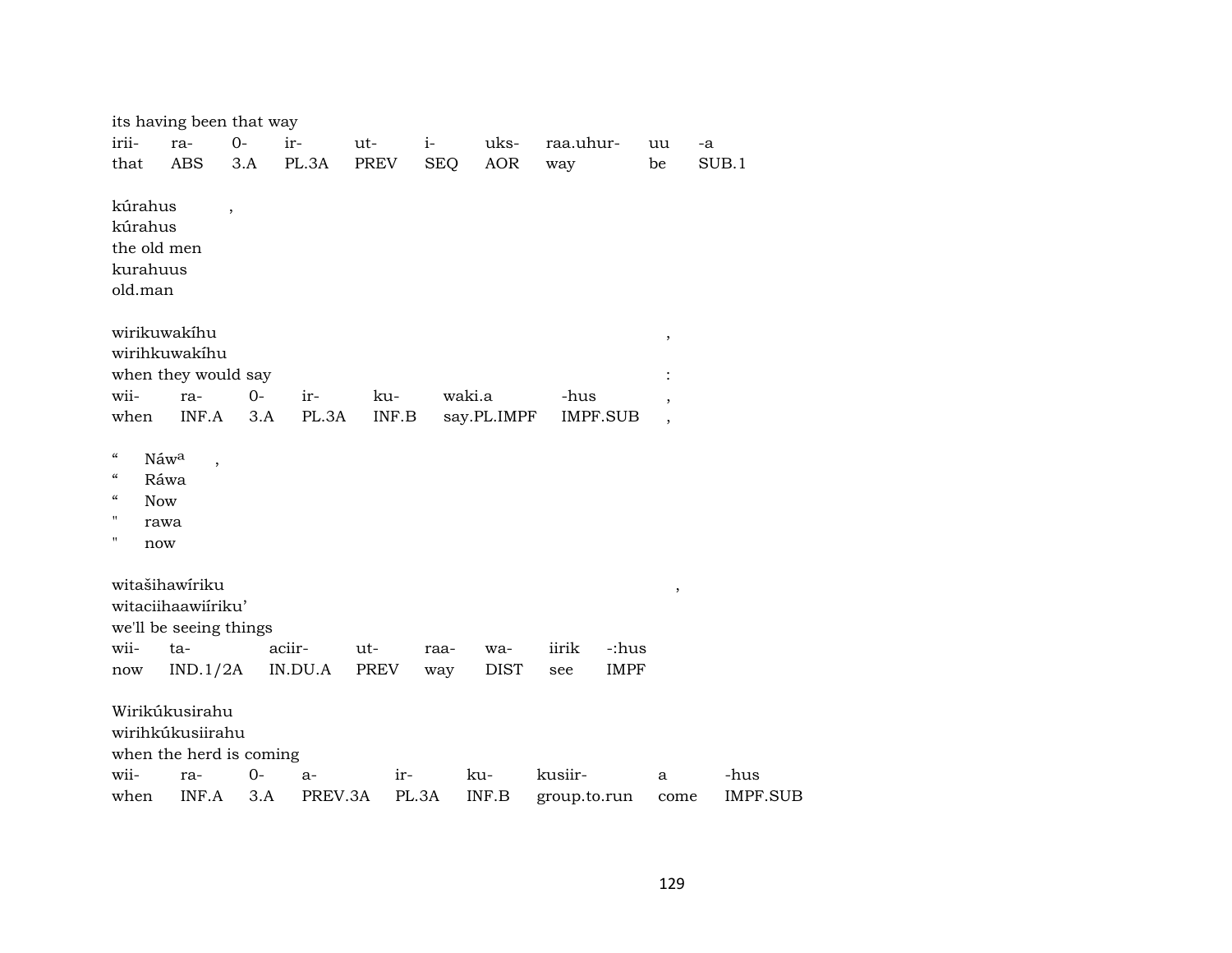| $\pmb{\mathsf{H}}$<br>"<br>11<br>$\pmb{\mathsf{H}}$       | Hi<br>And<br>hi<br>and                                                           | Hikúrahus<br>kúrahus<br>old.man    | the old men<br>kurahuus |           |      |            |     |      |      |
|-----------------------------------------------------------|----------------------------------------------------------------------------------|------------------------------------|-------------------------|-----------|------|------------|-----|------|------|
| hirutaráhukatn                                            |                                                                                  |                                    |                         |           |      |            |     |      | $\,$ |
| hiru                                                      |                                                                                  | taaráhuukat                        |                         |           |      |            |     |      | ,    |
| then                                                      |                                                                                  |                                    | they would go inside    |           |      |            |     |      | ,    |
| hiruu                                                     | ti-                                                                              | $0-$                               | ar-                     | raar-     |      | huuk-      | at  | -0   | ,    |
| then                                                      | IND.3A                                                                           |                                    | <b>EV</b><br>3.A        | PL.INDV.A |      | into       | go  | PERF | ,    |
| hikúrahus<br>hi<br>and<br>hi<br>and                       | kúrahus<br>kurahuus<br>old.man                                                   | the old men                        |                         |           |      |            |     |      |      |
| rutirúši <sup>a</sup><br>ruutiirúci'a<br>then they did it |                                                                                  |                                    |                         |           |      |            |     |      | ,    |
| ruu-                                                      | ti-                                                                              | $0-$                               | ir-                     | ar-       | ut-  | $i-$       | aar | -0   |      |
| then                                                      | IND.3A                                                                           | 3.A                                | PL.3A                   | EV        | PREV | <b>SEQ</b> | do  | PERF |      |
| ihipíraski<br>ihi<br>uh<br>ihii<br>uh                     | $\overline{\phantom{a}}$<br>$\overline{\phantom{a}}$<br>$\overline{\phantom{a}}$ | piíraski<br>boys<br>piiras-<br>boy | -kis<br><b>DIM</b>      |           |      |            |     |      |      |
| rukspiwahatn                                              |                                                                                  |                                    |                         |           |      |            |     |      |      |
| rukspíwaahat                                              |                                                                                  |                                    |                         |           |      |            | ,   |      |      |
|                                                           |                                                                                  | where they were sitting about      |                         |           |      |            |     |      |      |
| ra-                                                       | $0 -$                                                                            | uks-                               | wi.hak                  |           | -waa | $-0$       |     |      |      |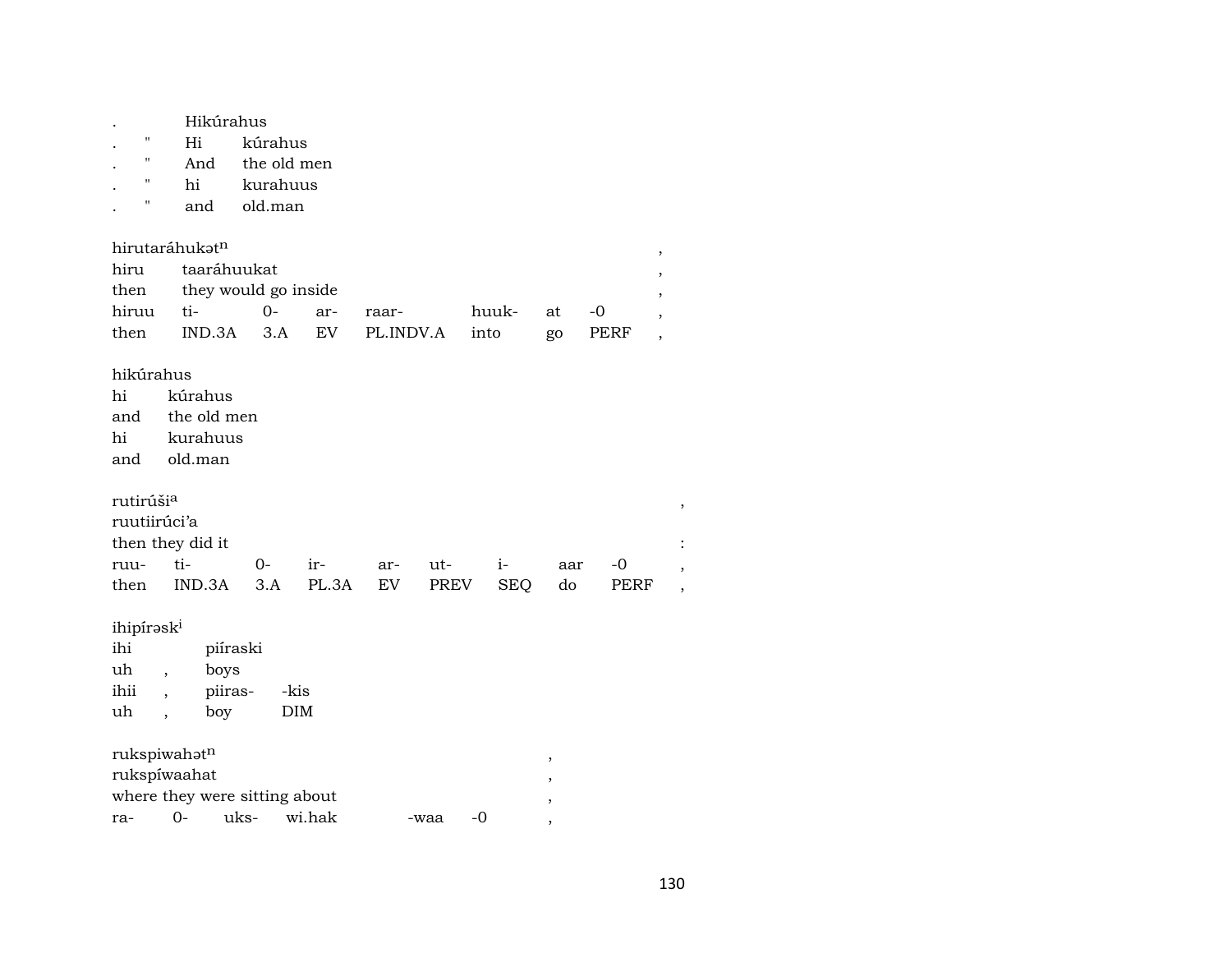ABS 3.A AOR be.sitting.PL DIST SUB.4 , ahitíhwak<sup>i</sup> kúrahus a hi tíhwaki' kúrahus and and they said the old men a hi ti- 0- ir- waki -0 kurahuus and and IND.3A 3.A PL.3A say.PL PERF old.man , tíraku " Tíraaku : " This one , " tii- ra- 0- kus -0 , " this ABS 3.A be.sitting SUB.4 kirakíriki síriritasiksu kíra kíriki síririitaciksu' let's see what He thinks of him kira kirikii si- ra- 0- a- ir- ri- ut- aciks -:hus perhaps what DU ABS 3.A PREV.3A OBV PHYS.POSS PREV think.of IMPF  $\text{tráwahət}^{\text{n}}$  , Tiráwaahat , the Heavens , tii- ra- 0- waa- ahak -0 , this ABS 3.A DIST extend.in.a.line SUB.4 tiharáwahat<sup>n</sup> Tihaaráwaahat . the Heavens tii- haa- ra- 0- a.hak -waa -0 . this here ABS 3.A extend.in.a.line DIST SUB.4 . Kirahirurikusiisutátat<sup>n</sup> Kíra hiru rikúsi' isutaáttata hiru rikúsi'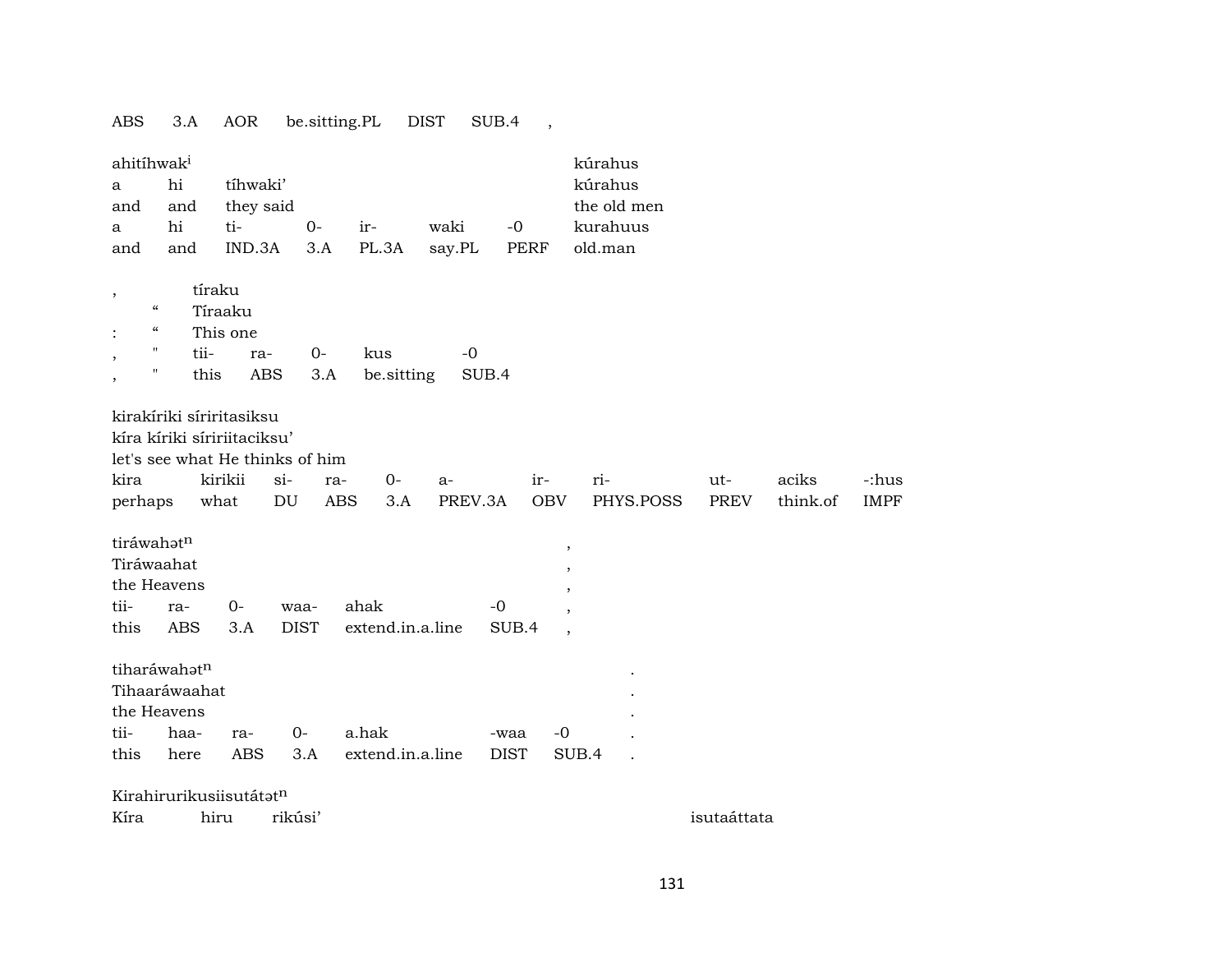| Perhaps<br>you will be the one<br>if you take the pipe<br>then |             |            |            |       |                   |         |                |                                        |    |                           |           |          |       |             |       |             |    |       |
|----------------------------------------------------------------|-------------|------------|------------|-------|-------------------|---------|----------------|----------------------------------------|----|---------------------------|-----------|----------|-------|-------------|-------|-------------|----|-------|
| kira                                                           |             | hiruu      | riku-      |       | $i-$              |         | $\mathbf{S}^-$ | $i-$                                   | 0  | $-0$                      | $i-$      |          | $S-$  | ut-         | haak- | ra-         | at | - $a$ |
| perhaps                                                        |             | then       | that.is    |       | CONT.1/2A         |         | 2.A            | SEQ                                    | be | PERF                      | CONT.1/2A |          | $2.A$ | <b>PREV</b> | wood  | <b>PORT</b> | go | SUB.1 |
| $\cdot$                                                        |             |            |            |       |                   |         |                |                                        |    |                           |           |          |       |             |       |             |    |       |
| $\mathbf{H}$<br>$\cdot$                                        |             |            |            |       |                   |         |                |                                        |    |                           |           |          |       |             |       |             |    |       |
| $^{\prime}$<br>$\ddot{\phantom{0}}$                            |             |            |            |       |                   |         |                |                                        |    |                           |           |          |       |             |       |             |    |       |
| $\mathbf{H}$<br>$\ddot{\phantom{0}}$                           |             |            |            |       |                   |         |                |                                        |    |                           |           |          |       |             |       |             |    |       |
| $^{\prime}$<br>$\bullet$                                       |             |            |            |       |                   |         |                |                                        |    |                           |           |          |       |             |       |             |    |       |
|                                                                |             |            |            |       |                   |         |                |                                        |    |                           |           |          |       |             |       |             |    |       |
| Náwa                                                           |             | tirátawi   |            |       |                   |         |                |                                        |    |                           |           |          |       |             |       |             |    |       |
| Ráwa                                                           |             | tiraátawi' |            |       |                   |         |                |                                        |    |                           |           |          |       |             |       |             |    |       |
| Now                                                            |             | maybe      |            |       |                   |         |                |                                        |    |                           |           |          |       |             |       |             |    |       |
| rawa                                                           |             | ti-        |            | $0-$  | raa-              | tawi    |                | $-0$                                   |    |                           |           |          |       |             |       |             |    |       |
| now                                                            |             | IND.3A     |            | 3.A   | way               |         | be.among       | <b>PERF</b>                            |    |                           |           |          |       |             |       |             |    |       |
| nakuwíška <sup>a</sup>                                         |             |            |            |       |                   |         | $\, ,$         | $\boldsymbol{\mathcal{C}}$<br>Náwa     |    |                           |           |          |       |             |       |             |    |       |
| rakuwicka'a                                                    |             |            |            |       |                   |         |                | $\mathcal{C}\mathcal{C}$<br>Ráwa       |    |                           |           |          |       |             |       |             |    |       |
| when he wanted                                                 |             |            |            |       |                   |         | $\ddot{\cdot}$ | $\mathcal{C}\mathcal{C}$<br><b>Now</b> |    |                           |           |          |       |             |       |             |    |       |
| ra-                                                            | $O -$       | ku-        |            | wicka | $\mbox{-a}$       |         |                | $^{\prime}$<br>rawa                    |    |                           |           |          |       |             |       |             |    |       |
| INF.A                                                          | 3.A         | INF.B      |            | want  | SUB.1             |         | $\cdot$        | H<br>$\operatorname{now}$              |    |                           |           |          |       |             |       |             |    |       |
| irikutihíhwišk <sup>a</sup>                                    |             |            |            |       |                   |         |                |                                        |    |                           |           |          |       |             |       |             |    |       |
| irikutiihíhwicka'                                              |             |            |            |       |                   |         |                |                                        |    |                           |           |          |       |             |       |             |    |       |
| that is what they want                                         |             |            |            |       |                   |         |                |                                        |    |                           |           |          |       |             |       |             |    |       |
| iriku-                                                         | tiir-       | ra-        |            | $0-$  | ir-               |         | wicka          | $-0$                                   |    | $^{\prime}$               |           |          |       |             |       |             |    |       |
| that.is                                                        | <b>INFR</b> |            | ABS        | 3.A   | PL.3A             |         | want           | <b>PERF</b>                            |    | $\boldsymbol{\mathsf{H}}$ |           |          |       |             |       |             |    |       |
|                                                                |             |            |            |       |                   |         |                |                                        |    |                           |           |          |       |             |       |             |    |       |
| Atiráraruhakukítasa                                            |             |            |            |       |                   |         |                |                                        |    |                           |           |          |       |             |       |             |    |       |
| Atíra'                                                         |             |            |            |       | raruuhaakuukítasa |         |                |                                        |    |                           |           |          |       |             |       |             |    |       |
| Mother                                                         |             |            |            |       |                   |         |                | the one having the pipe lying on top   |    |                           |           |          |       |             |       |             |    |       |
| ati-                                                           | raa         |            | ra-        | $0-$  | $a-$              |         |                | ri-                                    |    | uur-                      | haak-     | huukita- |       | sa          | $-0$  |             |    |       |
| 1.POSS                                                         |             | mother     | <b>ABS</b> |       | 3.A               | POSS.3A |                | PHYS.POSS                              |    | POSS.A                    | wood      | on.top   |       | be.lying    | SUB.4 |             |    |       |
|                                                                |             |            |            |       |                   |         |                |                                        |    |                           |           |          |       |             |       |             |    |       |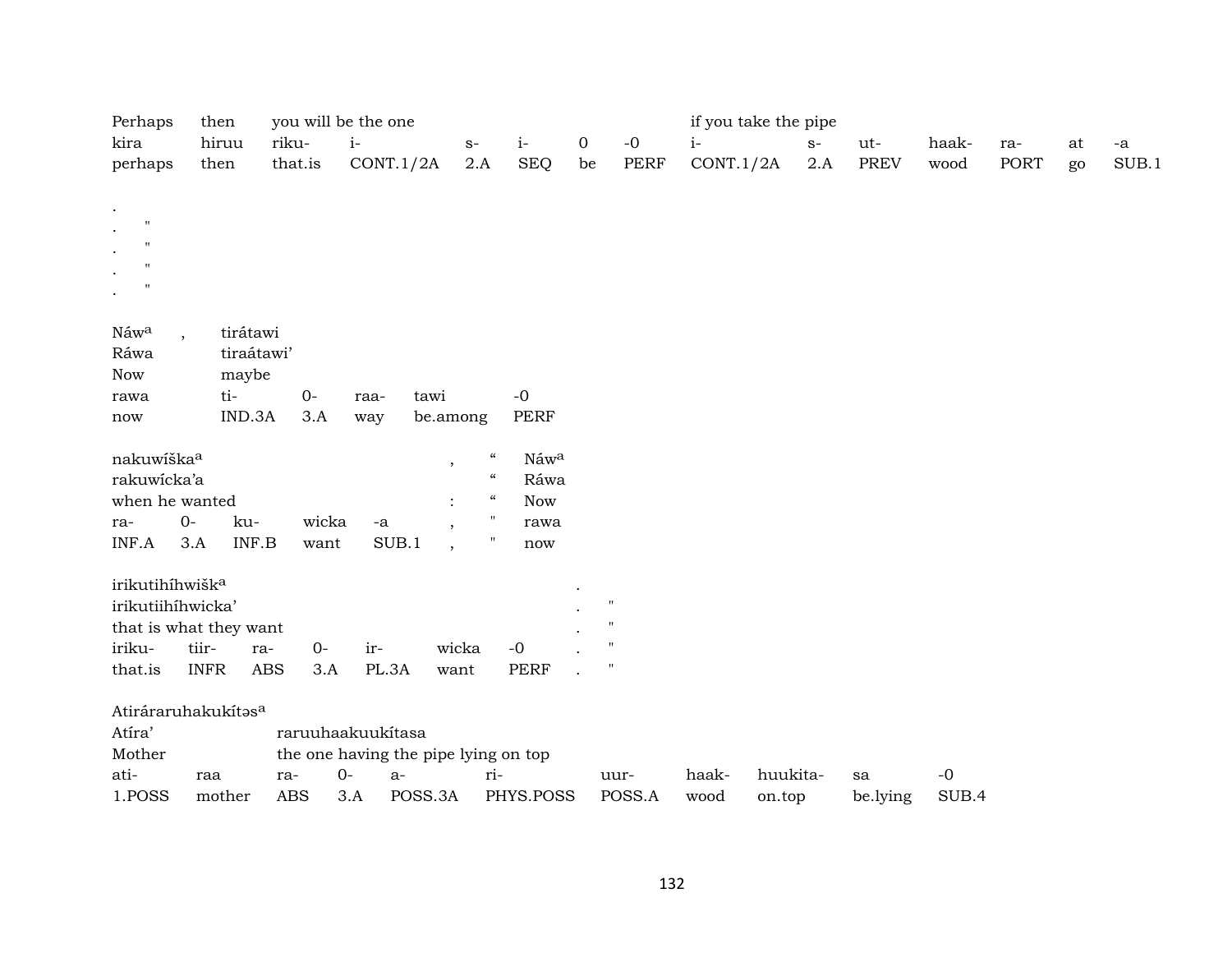| nutáwiskar <sup>u</sup> |                    |  |
|-------------------------|--------------------|--|
| rattaáwiskaaru'         |                    |  |
| pipe                    |                    |  |
| rak raawis kaar-        | $-11$ <sup>2</sup> |  |
| pipe                    | NOM                |  |
|                         |                    |  |

| Hiruwitarahkáwarit <sup>n</sup> |  |                       |  |                                            |             |  |  |  |  |  |  |
|---------------------------------|--|-----------------------|--|--------------------------------------------|-------------|--|--|--|--|--|--|
|                                 |  | Hiru witaaraahkáwarit |  |                                            |             |  |  |  |  |  |  |
|                                 |  | Then he filled it up  |  |                                            |             |  |  |  |  |  |  |
|                                 |  | hiruu wi- ti- ar-     |  | raar-                                      | ka.warik -0 |  |  |  |  |  |  |
|                                 |  |                       |  | then QUOT IND.3A EV 3PL.INAN.P put.in PERF |             |  |  |  |  |  |  |

| kúrahus irirakukitáwi <sup>u</sup> |  |  |                                                  |       |  |
|------------------------------------|--|--|--------------------------------------------------|-------|--|
| kúrahus iriirakukitáwi'u           |  |  |                                                  |       |  |
| old man the one who was leader     |  |  |                                                  |       |  |
| kurahuus irii- ra- 0- ku-          |  |  | kita.wi                                          | $-11$ |  |
|                                    |  |  | old.man that INF.A 3.A INF.B be.the.leader SUB.D |       |  |

# Hirutihatúša

| Hiru tahaattuúcaa'          |  |                                                                |  |  |  |  |  |  |  |
|-----------------------------|--|----------------------------------------------------------------|--|--|--|--|--|--|--|
| Then he arose with the pipe |  |                                                                |  |  |  |  |  |  |  |
|                             |  | hiruu ti-        0-    a-        haak-   ra-      uca.a     -0 |  |  |  |  |  |  |  |
|                             |  | then IND.3A 3.A PREV.3A wood PORT get.up PERF                  |  |  |  |  |  |  |  |

- 
- , hirupírəsk<sup>i</sup> , ,<br>, hiru piíraski , , hiru piíraski
- , then the boy
- , hiruu piiras- -kis
- , then boy DIM

irirakukáriku iriirakuukáriku where his lodge was irii- ra- 0- ku- akaar- ri- kus -0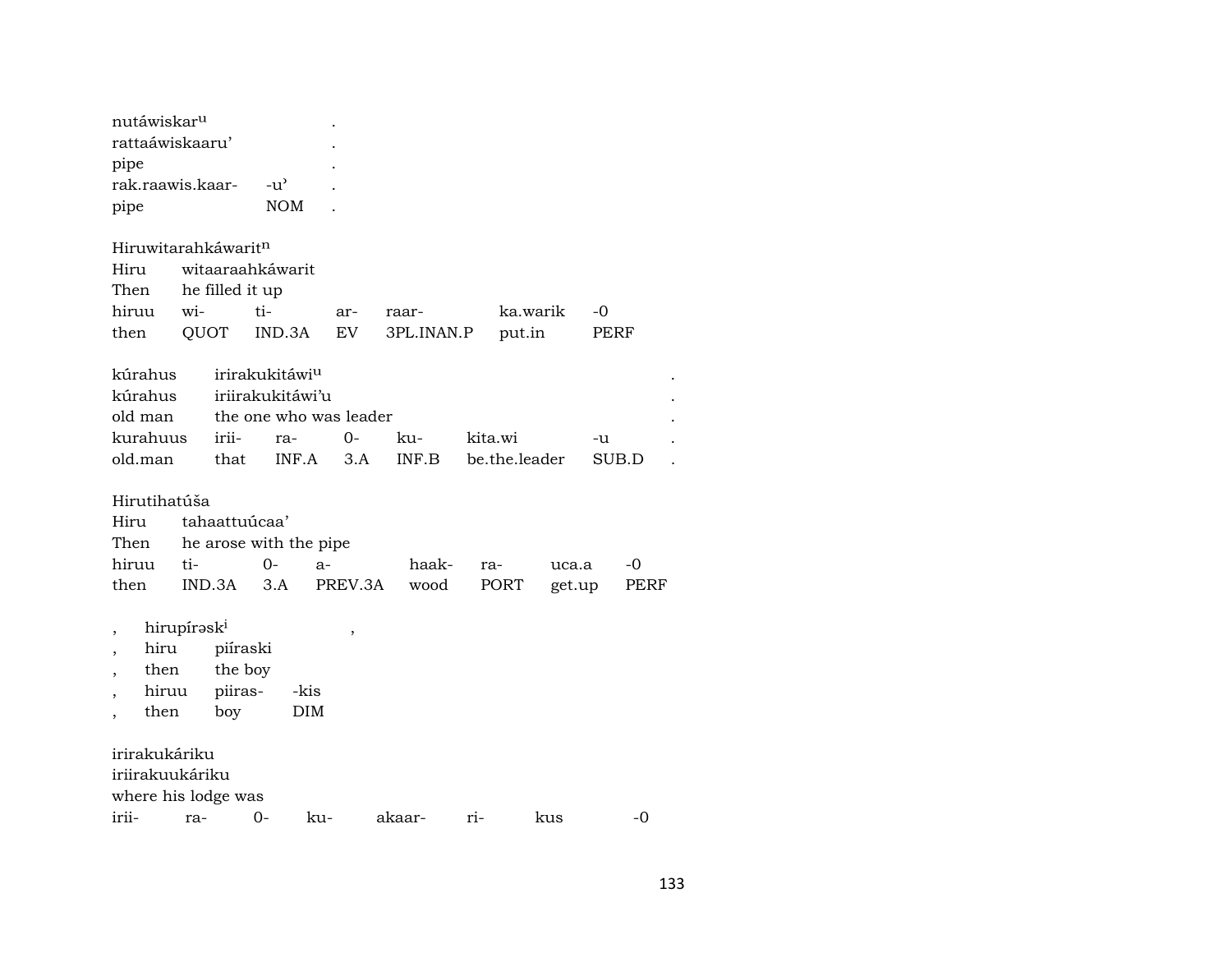| where                                                    | INF.A                                                                                                                                                                                                                                                                  | 3.A                                                                           | INF.B                                                                                                                                                            | dwelling                  | PORT                 |                                                           | be sitting                                                                       | SUB.4        |  |  |  |  |  |
|----------------------------------------------------------|------------------------------------------------------------------------------------------------------------------------------------------------------------------------------------------------------------------------------------------------------------------------|-------------------------------------------------------------------------------|------------------------------------------------------------------------------------------------------------------------------------------------------------------|---------------------------|----------------------|-----------------------------------------------------------|----------------------------------------------------------------------------------|--------------|--|--|--|--|--|
| $\overline{\phantom{a}}$                                 | kara-<br><b>NEG</b>                                                                                                                                                                                                                                                    | kararakukapákisu<br>kararakuukaapaákisu<br>his not being poor<br>ra-<br>INF.A | $0-$<br>ku-<br>3.A                                                                                                                                               | $\textsf{INF}.\textsf{B}$ | kaapaakis<br>be.poor | -u<br>SUB.D                                               | $\,$                                                                             |              |  |  |  |  |  |
| a<br>and<br>a<br>and                                     | arikuwitahátahukatn<br>rikuwitahaáttahuukat<br>that is where he took the pipe inside<br>wi-<br>ti-<br>riku-<br>$0-$<br>haak-<br>huuk-<br>$-0$<br>ar-<br>at<br>ra-<br><b>EV</b><br>QUOT<br>IND.3A<br><b>PORT</b><br>that.is<br>wood<br>into<br><b>PERF</b><br>3.A<br>go |                                                                               |                                                                                                                                                                  |                           |                      |                                                           |                                                                                  |              |  |  |  |  |  |
| Irári<br>$i-$                                            | Iraári'<br><b>Brother</b><br>3.POSS.A                                                                                                                                                                                                                                  | -raar-                                                                        | same.sex.sibling                                                                                                                                                 | -ri'                      | 3.POSS.B             | ,<br>$\overline{\phantom{a}}$<br>$\overline{\phantom{a}}$ |                                                                                  |              |  |  |  |  |  |
| awitahwititn<br>a<br>and<br>a<br>and                     | witaahwiitit<br>he sat down<br>wi-<br>QUOT                                                                                                                                                                                                                             | ti-<br>IND.3A                                                                 | $0-$<br>3.A                                                                                                                                                      | ar-<br>EV                 | wi.itik<br>sit.down  | $-0$<br><b>PERF</b>                                       | ,                                                                                |              |  |  |  |  |  |
| kúrahus<br>kúrahus<br>the old man<br>kurahuus<br>old.man |                                                                                                                                                                                                                                                                        | $\cdot$<br><b>Now</b><br>$\ddot{\phantom{a}}$<br>$\ddot{\phantom{a}}$<br>now  | Náwa<br>$\overline{\phantom{a}}$<br>Ráwa<br>$\overline{\phantom{a}}$<br>$\overline{\phantom{a}}$<br>rawa<br>$\overline{\phantom{a}}$<br>$\overline{\phantom{a}}$ |                           |                      |                                                           |                                                                                  |              |  |  |  |  |  |
| iriríhku <sup>u</sup><br>iriríhku'u                      |                                                                                                                                                                                                                                                                        |                                                                               |                                                                                                                                                                  |                           |                      |                                                           | $\boldsymbol{\zeta}\boldsymbol{\zeta}$<br>$\boldsymbol{\zeta}\boldsymbol{\zeta}$ | Náwa<br>Ráwa |  |  |  |  |  |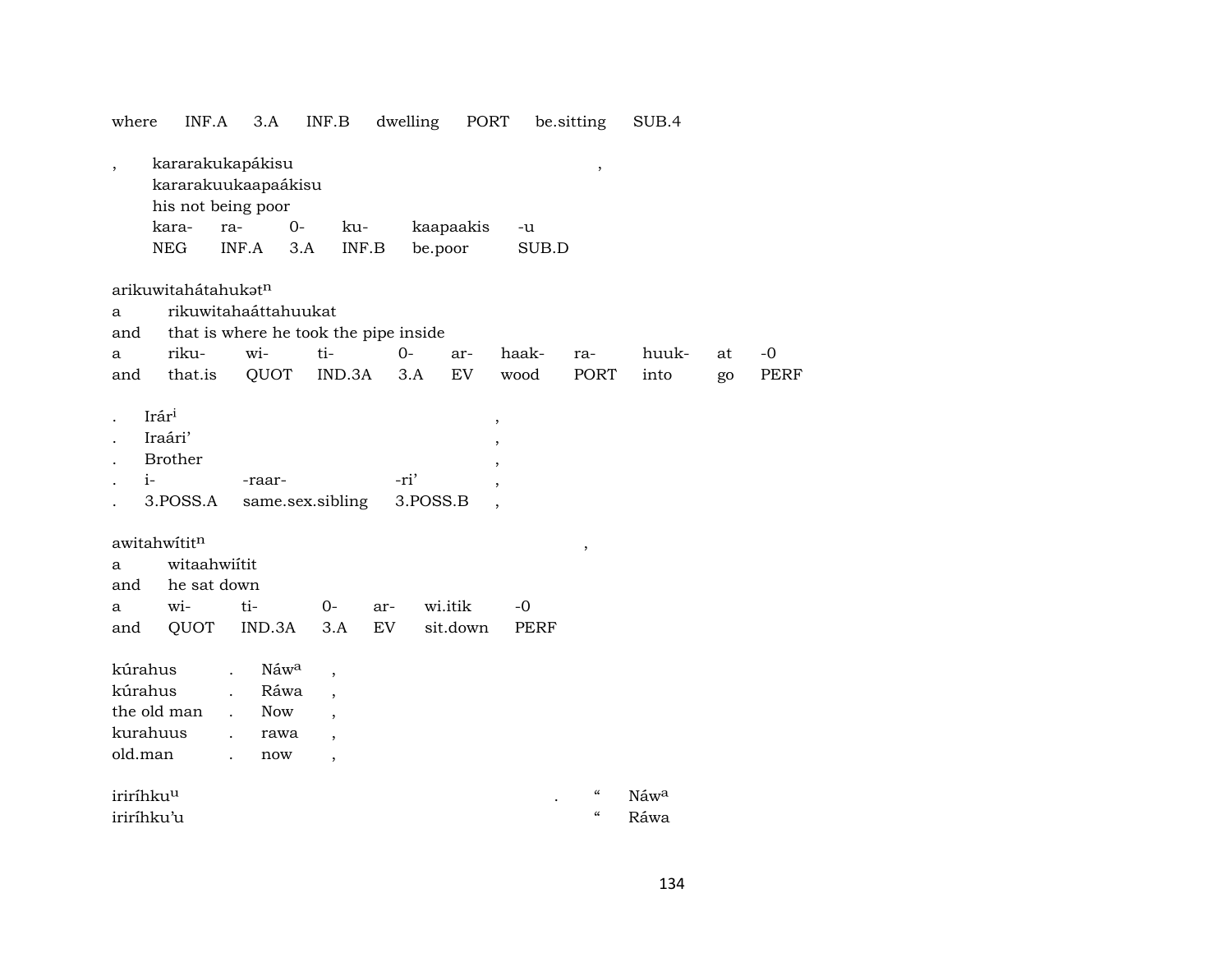|                     | whatever he is to him          |               |            |         |              |             | $\ddot{\cdot}$           | $\boldsymbol{\varsigma}\boldsymbol{\varsigma}$ | Now       |      |           |       |
|---------------------|--------------------------------|---------------|------------|---------|--------------|-------------|--------------------------|------------------------------------------------|-----------|------|-----------|-------|
| irii-               | ra-                            | $0-$          | ir-        | ku-     | $\mathbf{O}$ | $-u$        | $\overline{\phantom{a}}$ | $\pmb{\mathsf{H}}$                             | rawa      |      |           |       |
| what                | INF.A                          | 3.A           | <b>OBV</b> | INF.B   | be           | SUB.D       | $\overline{\phantom{a}}$ |                                                | now       |      |           |       |
|                     |                                |               |            |         |              |             |                          |                                                |           |      |           |       |
| tatiškairatira      |                                |               |            |         |              |             |                          |                                                |           |      |           |       |
| tatícka'            |                                |               |            |         | íratiira     |             |                          |                                                |           |      |           |       |
| I want              |                                |               |            |         |              | when I came |                          |                                                |           |      |           |       |
| ta-                 | $t-$                           |               | wicka      | $-0$    | $ii-$        | ra-         | $t-$                     | ir-                                            |           | a    | $-0$      |       |
| IND.1/2A            | 1.A                            | want          |            | PERF    | when         | <b>ABS</b>  | 1.A                      |                                                | PREV.1/2A | come | SUB.3     |       |
|                     | iriwirirurašiksár <sup>a</sup> |               |            |         |              |             |                          |                                                |           |      |           |       |
|                     | iriwiriruuráciksaara           |               |            |         |              |             |                          |                                                |           |      |           |       |
|                     | what they think of you         |               |            |         |              |             |                          |                                                |           |      |           |       |
| irii-               | wii-                           | ra-           | $0-$       | $a-$    |              | ir-         | $a-$                     | ri-                                            |           | uur- | aciks.aar | -a    |
| what                | $\operatorname{now}$           | ABS           | 3.A        | PREV.3A |              | PL.3A       | 2.P                      | PHYS.POSS                                      |           | PREV | consider  | SUB.1 |
|                     |                                |               |            |         |              |             |                          |                                                |           |      |           |       |
| $\, ,$              |                                |               |            |         |              |             |                          |                                                |           |      |           |       |
|                     |                                |               |            |         |              |             |                          |                                                |           |      |           |       |
|                     |                                |               |            |         |              |             |                          |                                                |           |      |           |       |
| $\cdot$             |                                |               |            |         |              |             |                          |                                                |           |      |           |       |
| $\,$                |                                |               |            |         |              |             |                          |                                                |           |      |           |       |
|                     | iriwisiraturašiksara           |               |            |         |              |             |                          |                                                |           |      |           |       |
|                     | iriwisiratuuráciksaara         |               |            |         |              |             |                          |                                                |           |      |           |       |
|                     | what we think of you           |               |            |         |              |             |                          |                                                |           |      |           |       |
| irii-               | wii-                           | $si-$         | ra-        | $t-$    | a-           | uur-        | aciks.aar                |                                                | -a        |      |           |       |
| what                | now                            | DU            | <b>ABS</b> | 1.A     | 2.P          | <b>PREV</b> | consider                 |                                                | SUB.1     |      |           |       |
|                     |                                |               |            |         |              |             |                          |                                                |           |      |           |       |
| ákitar <sup>u</sup> |                                | $^\mathrm{,}$ |            |         |              |             |                          |                                                |           |      |           |       |
| ákitaaru'           |                                |               |            |         |              |             |                          |                                                |           |      |           |       |
| tribe               |                                |               |            |         |              |             |                          |                                                |           |      |           |       |
| akitaar-            | $-u'$                          |               |            |         |              |             |                          |                                                |           |      |           |       |
| tribe               | $\rm{NOM}$                     |               |            |         |              |             |                          |                                                |           |      |           |       |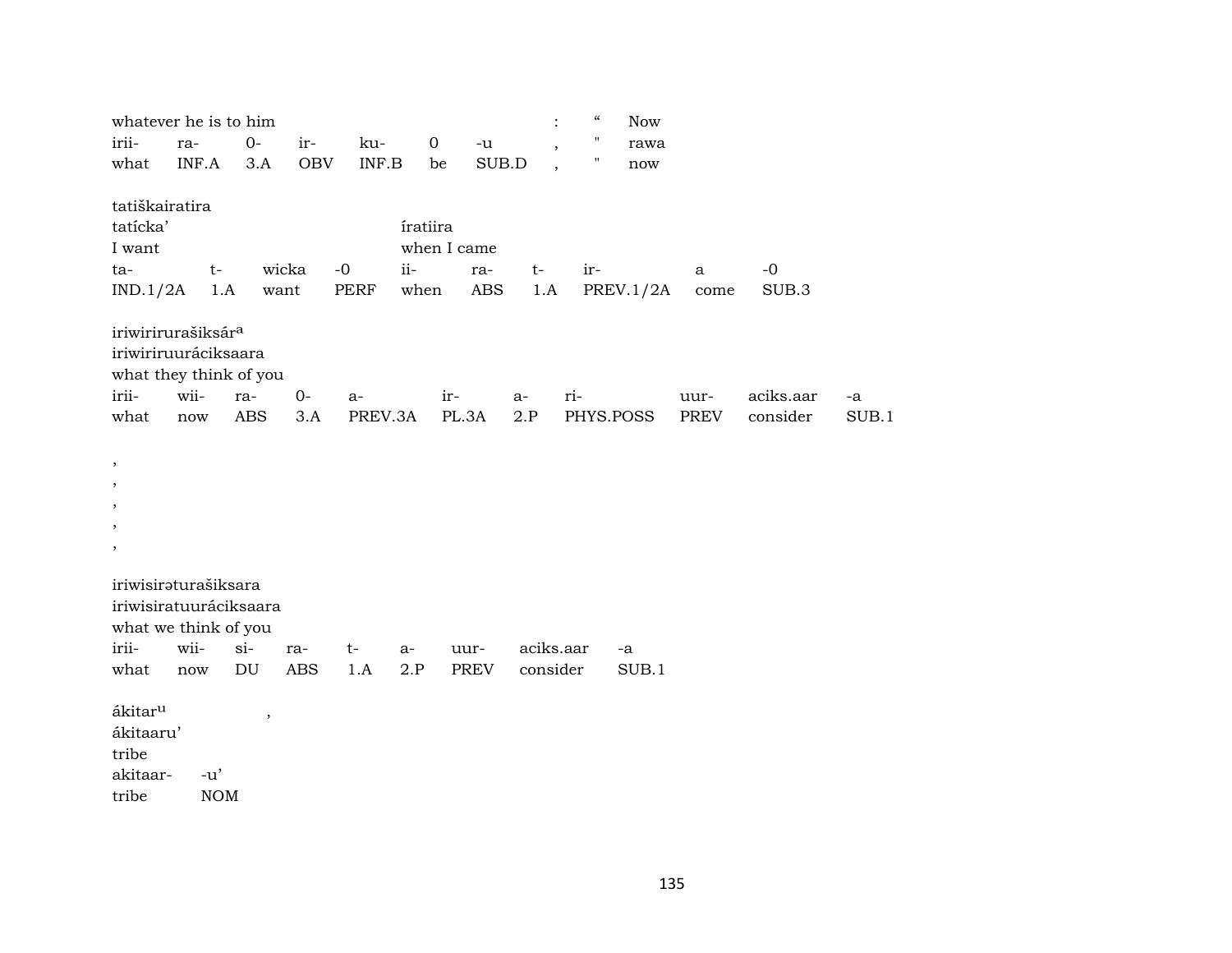| tiwirašíhwari  |                                                                      |                     |                        |        |       |                     |          |      |                 | ,              |
|----------------|----------------------------------------------------------------------|---------------------|------------------------|--------|-------|---------------------|----------|------|-----------------|----------------|
| tiwiracíhwari  |                                                                      |                     |                        |        |       |                     |          |      |                 | ,              |
|                | when we go around                                                    |                     |                        |        |       |                     |          |      |                 |                |
| tii-           | wii-                                                                 | ra-                 | aciir-                 |        | warii |                     |          | -hus |                 | $\overline{ }$ |
| here           | now                                                                  | ABS                 | IN.DU.A                |        |       | be.going.about.IMPF |          |      | <b>IMPF.SUB</b> |                |
| ihi            |                                                                      | ákitar <sup>u</sup> |                        |        |       |                     |          |      |                 |                |
| ihi            |                                                                      | ákitaaru'           |                        |        |       |                     |          |      |                 |                |
| uh             | tribe                                                                |                     |                        |        |       |                     |          |      |                 |                |
| ihii           |                                                                      | akitaar-            | $-u^{\prime}$          |        |       |                     |          |      |                 |                |
| uh             | tribe                                                                |                     | <b>NOM</b>             |        |       |                     |          |      |                 |                |
|                |                                                                      |                     |                        |        |       |                     |          |      |                 |                |
|                | rəskuksuhurukirawu<br>raskuksuhuuruukíraawu<br>for you to support me |                     |                        |        |       |                     |          |      |                 |                |
| ra-            | $S-$                                                                 | ku-                 | uks-                   | uhur-  |       | raa.ikiraa.wuu      |          | -hus |                 |                |
| <b>ABS</b>     | 2.A                                                                  | 1.P                 | <b>JUSS</b>            | now    |       | support             |          |      | IMPF.SUB        |                |
|                |                                                                      |                     |                        |        |       |                     |          |      |                 |                |
| Ħ              |                                                                      |                     |                        |        |       |                     |          |      |                 |                |
| 11             |                                                                      |                     |                        |        |       |                     |          |      |                 |                |
| $\blacksquare$ |                                                                      |                     |                        |        |       |                     |          |      |                 |                |
| $^{\prime}$    |                                                                      |                     |                        |        |       |                     |          |      |                 |                |
| 11             |                                                                      |                     |                        |        |       |                     |          |      |                 |                |
|                |                                                                      |                     |                        |        |       |                     |          |      |                 |                |
|                | Náw <sup>a</sup>                                                     | irár <sup>i</sup>   |                        |        |       |                     |          |      | $\, ,$          |                |
|                | Ráwa                                                                 | iraári'             |                        |        |       |                     |          |      |                 |                |
|                | Now                                                                  | brother             |                        |        |       |                     |          |      |                 |                |
|                | rawa<br>$\overline{\phantom{a}}$                                     | $i-$                |                        | -raar- |       |                     | -ri'     |      |                 |                |
|                | now                                                                  |                     | 3.POSS.A               |        |       | same.sex.sibling    | 3.POSS.B |      |                 |                |
|                |                                                                      |                     |                        |        |       |                     |          |      |                 |                |
|                | rahirarahkutakúrikutn                                                |                     |                        |        |       |                     |          |      |                 |                |
| ráhiira'       |                                                                      |                     | raahkutaakuúrikut      |        |       |                     |          |      |                 |                |
| sometimes      |                                                                      |                     | when he takes the pipe |        |       |                     |          |      |                 |                |

rahiira ra- 0- ar- ku- ut- haak- uurikuk -0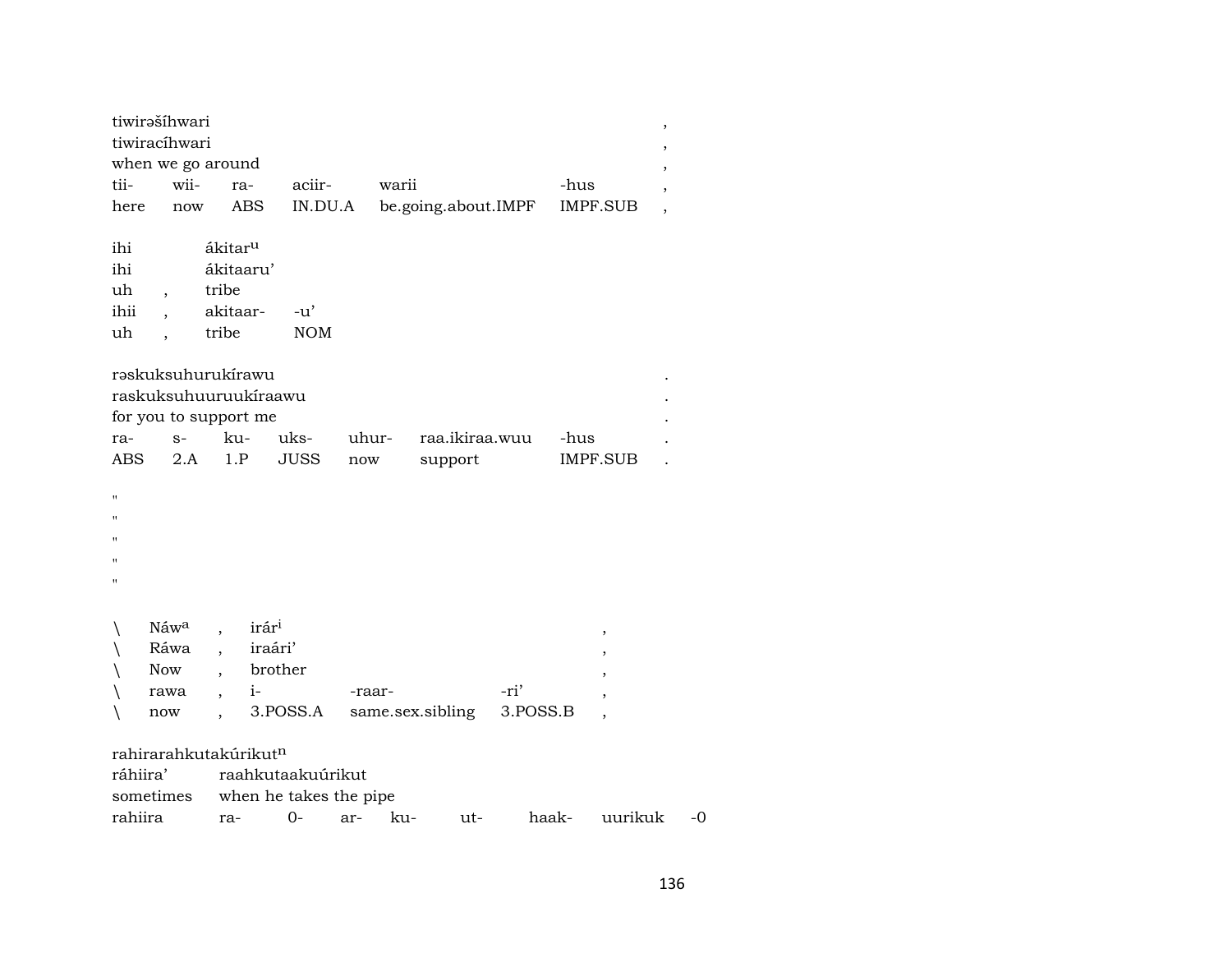| further                                                                                                                             |                                       | INF.A                | 3.A                                 | EV                                            | INF.B       | <b>PREV</b>                                                                | wood                                                           | hold        | SUB.4                   |  |  |
|-------------------------------------------------------------------------------------------------------------------------------------|---------------------------------------|----------------------|-------------------------------------|-----------------------------------------------|-------------|----------------------------------------------------------------------------|----------------------------------------------------------------|-------------|-------------------------|--|--|
| pírask <sup>i</sup><br>piíraski<br>a boy<br>piiras-<br>boy                                                                          | -kis<br><b>DIM</b>                    | $\ddot{\phantom{a}}$ | Hikúrahus<br>Hi<br>And<br>hi<br>and | kúrahus<br>the old man<br>kurahuus<br>old.man |             |                                                                            |                                                                |             |                         |  |  |
| tawaktikusišáka <sup>a</sup><br>tawaktikusicáhka'a'<br>he comes through the village crying out                                      |                                       |                      |                                     |                                               |             |                                                                            |                                                                |             |                         |  |  |
| ti-                                                                                                                                 | $0-$                                  | $a-$                 |                                     | wak.rik                                       | -hus        |                                                                            | icahka-                                                        | a           | $-0$                    |  |  |
| IND.3A                                                                                                                              | 3.A                                   |                      | PREV.3A                             | cry.out                                       |             | IMPF.SUB                                                                   | village                                                        | come        | PERF                    |  |  |
| $\boldsymbol{\varsigma} \boldsymbol{\varsigma}$<br>$\boldsymbol{\zeta}\boldsymbol{\zeta}$<br>$\epsilon$<br>$\pmb{\mathsf{H}}$<br>11 | Atiwiraráwisa<br>A<br>And<br>a<br>and | tii-<br>this         | tiwiraraáwisa<br>wii-<br>now        | now he has smoked<br>ra-<br><b>ABS</b>        | $0-$<br>3.A | raawis-<br>smoke                                                           | a<br>eat                                                       | -0<br>SUB.3 | $^\mathrm{^\mathrm{o}}$ |  |  |
| tiwiraháwis <sup>a</sup><br>Tiwirahaáwisa<br>Now I have smoked                                                                      |                                       |                      |                                     |                                               |             |                                                                            | $\pmb{\mathsf{H}}$<br>$\pmb{\mathsf{H}}$<br>$\pmb{\mathsf{H}}$ |             |                         |  |  |
| tii-                                                                                                                                | wii-                                  | ra-                  | t-                                  | raawis-                                       | a           | $-0$                                                                       | $\pmb{\mathsf{H}}$                                             |             |                         |  |  |
| here                                                                                                                                | now                                   | <b>ABS</b>           | 1.A                                 | smoke                                         | eat         | PERF                                                                       | $\blacksquare$                                                 |             |                         |  |  |
| Irári<br>Iraári'<br><b>Brother</b><br>$i-$<br>3.POSS.A                                                                              | -raar-                                |                      | same.sex.sibling                    | -ri'                                          | 3.POSS.B    | $\, ,$<br>,<br>$^\mathrm{,}$<br>$\overline{ }$<br>$\overline{\phantom{a}}$ |                                                                |             |                         |  |  |
|                                                                                                                                     | hiirirutiwawáuriritn                  |                      |                                     |                                               |             |                                                                            |                                                                |             |                         |  |  |

hi iriruutiwaawaá'uuriirit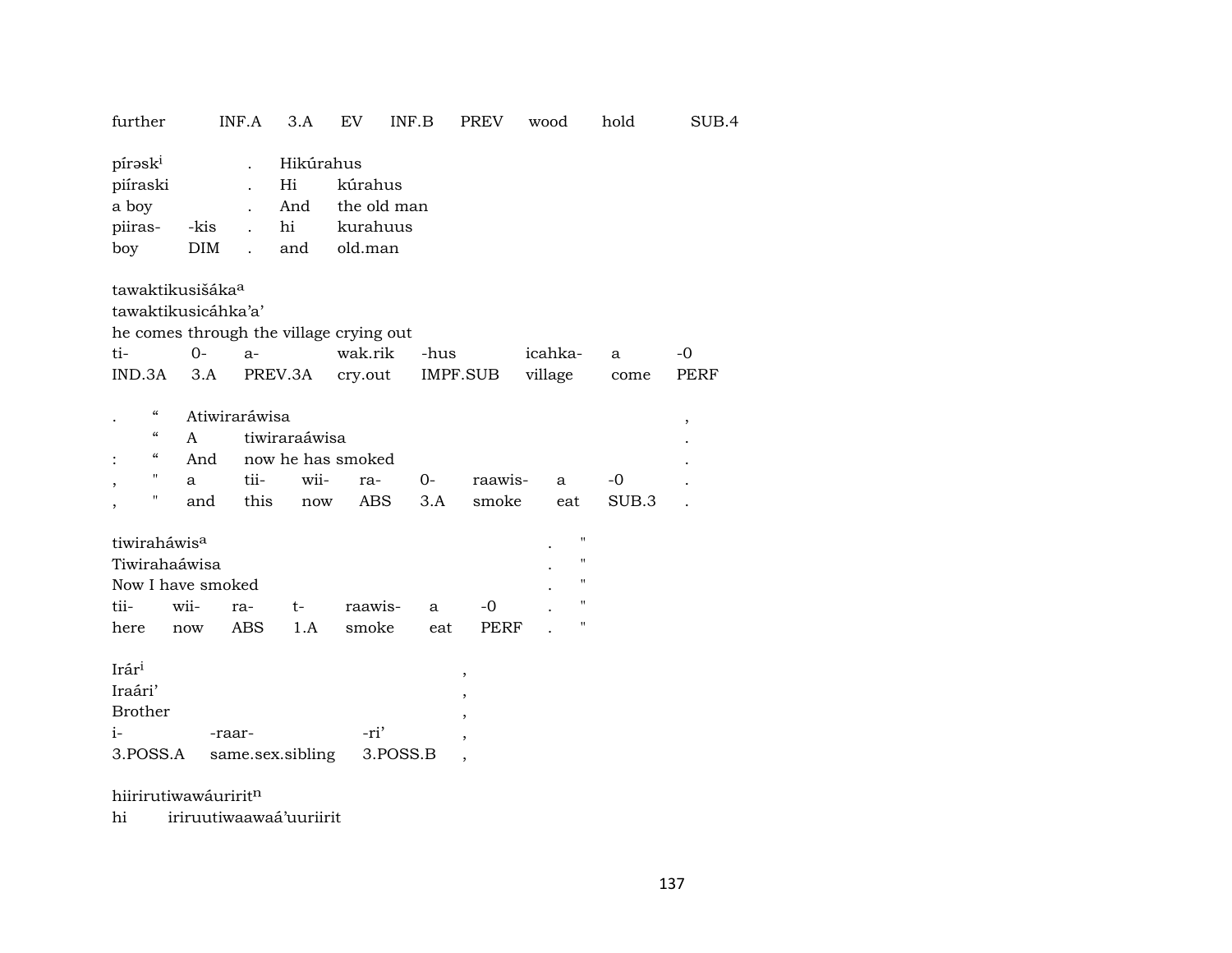| and          | then they stand all around                               |       |                      |                      |             |             |                  |             |      |  |  |  |
|--------------|----------------------------------------------------------|-------|----------------------|----------------------|-------------|-------------|------------------|-------------|------|--|--|--|
| hi           | irii-                                                    | ruu-  | ti-                  | 0-                   | waawa-      |             | uuri.arik        |             | $-0$ |  |  |  |
| and          | there                                                    | then  | IND.3A               | 3.A                  | <b>DIST</b> |             | stand.upright    |             | PERF |  |  |  |
|              |                                                          |       |                      |                      |             |             |                  |             |      |  |  |  |
| naripákusu   |                                                          |       |                      |                      |             |             |                  |             |      |  |  |  |
| raaripákusu' |                                                          |       |                      |                      |             |             |                  |             |      |  |  |  |
| the soldiers |                                                          |       |                      |                      |             |             |                  |             |      |  |  |  |
| raa-         | ri.apak<br>$-u$ <sup><math>\sim</math></sup><br>-hus     |       |                      |                      |             |             |                  |             |      |  |  |  |
| way          | <b>NOM</b><br>oppose.relinquishing<br>IMPF.SUB           |       |                      |                      |             |             |                  |             |      |  |  |  |
|              |                                                          |       |                      |                      |             |             |                  |             |      |  |  |  |
|              | tukuhawakararakút <sup>a</sup><br>táku' hawá kararakuúta |       |                      |                      |             |             |                  |             |      |  |  |  |
|              |                                                          |       |                      |                      |             |             |                  |             |      |  |  |  |
| taku         | no one else going                                        | haawa | kara-                | ra-                  | 0-          | ku-         | at               |             |      |  |  |  |
| someone      | also                                                     |       | <b>NEG</b>           | INF.A                | 3.A         | INF.B       | go               | -a<br>SUB.1 |      |  |  |  |
|              |                                                          |       |                      |                      |             |             |                  |             |      |  |  |  |
| hirátaku     |                                                          |       |                      | $Ir$ ár <sup>i</sup> |             |             |                  |             |      |  |  |  |
| hiirátaku    |                                                          |       |                      | Iraári'              |             |             |                  |             |      |  |  |  |
| over there   |                                                          |       |                      | <b>Brother</b>       |             |             |                  |             |      |  |  |  |
| hii-         | ra-                                                      | -taku | $\ddot{\phantom{a}}$ | $i-$                 | -raar-      |             |                  | -ri'        |      |  |  |  |
| other        | <b>ABS</b>                                               | LOC   | $\ddot{\phantom{a}}$ | 3.POSS.A             |             |             | same.sex.sibling | 3.POSS.B    |      |  |  |  |
|              |                                                          |       |                      |                      |             |             |                  |             |      |  |  |  |
|              | táraha                                                   |       |                      |                      |             |             |                  |             |      |  |  |  |
|              | táraha'                                                  |       |                      |                      |             |             |                  |             |      |  |  |  |
|              | buffalo                                                  |       |                      |                      |             |             |                  |             |      |  |  |  |
|              | tarahaa                                                  |       |                      |                      |             |             |                  |             |      |  |  |  |
|              | buffalo                                                  |       |                      |                      |             |             |                  |             |      |  |  |  |
|              |                                                          |       |                      |                      |             |             |                  |             |      |  |  |  |
|              | wirakukáriar <sup>a</sup>                                |       |                      |                      |             |             |                  |             |      |  |  |  |
|              | wirakukári'aara                                          |       |                      |                      |             |             |                  |             |      |  |  |  |
|              | there being many                                         |       |                      |                      |             |             |                  |             |      |  |  |  |
| wii-         | ra-                                                      | 0-    | ku-                  | kari                 |             | -aar        | -a               |             |      |  |  |  |
| now          | INF.A                                                    | 3.A   | INF.B                | be.numerous          |             | <b>INCH</b> | SUB.1            |             |      |  |  |  |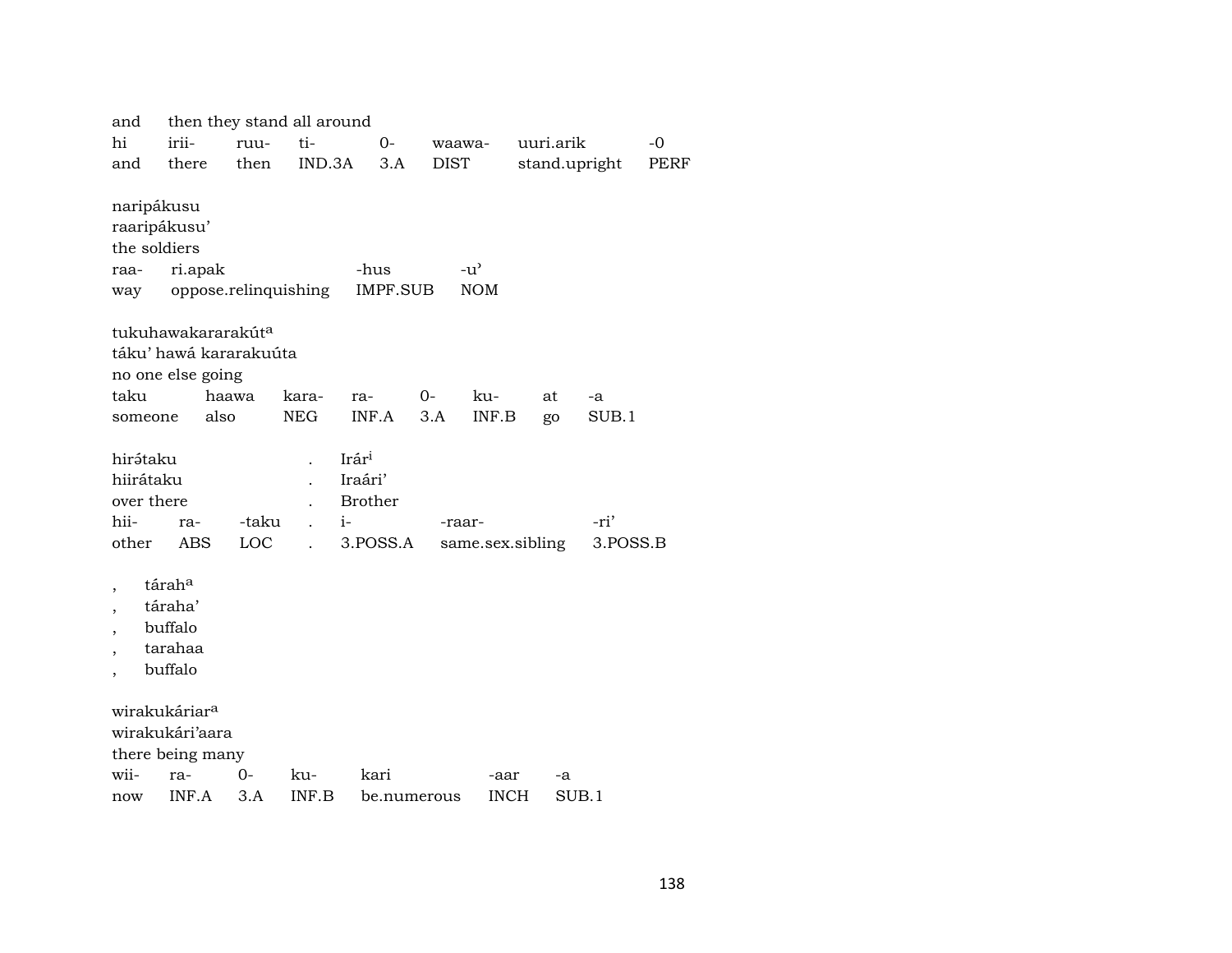|                | irirúrakutatn                 |       |                             |      |                     |          |                          |       |        |             |  |
|----------------|-------------------------------|-------|-----------------------------|------|---------------------|----------|--------------------------|-------|--------|-------------|--|
| iriruúrakuutat |                               |       |                             |      |                     |          |                          |       |        |             |  |
|                |                               |       | there where the village was |      |                     |          |                          |       |        |             |  |
| irii-          | ruu-                          |       | ra-                         | $0-$ | ku-                 | itak     |                          | $-0$  |        |             |  |
| where          | there                         |       | INF.A                       | 3.A  | INF.B               |          | be.a.camp                | SUB.4 |        |             |  |
|                |                               |       |                             |      |                     |          |                          |       |        |             |  |
|                | hitarahataráhwiš <sup>a</sup> |       |                             |      |                     |          |                          |       |        |             |  |
| hi             | táraha'                       |       | taraáhwica'                 |      |                     |          |                          |       |        |             |  |
| and            | buffalo                       |       | they came there             |      |                     |          |                          |       |        |             |  |
| hi             | tarahaa                       |       | ti-                         | $0-$ | $a-$                |          | raar-                    |       | wic.a  | -0          |  |
|                | and buffalo                   |       | IND.3A                      | 3.A  |                     | PREV.3A  | PL.INDV.A                |       | arrive | <b>PERF</b> |  |
|                |                               |       |                             |      |                     |          |                          |       |        |             |  |
|                | Irár <sup>i</sup>             |       |                             |      |                     |          | $\, ,$                   |       |        |             |  |
|                | Iraári'                       |       |                             |      |                     |          | $\overline{\phantom{a}}$ |       |        |             |  |
|                | <b>Brother</b>                |       |                             |      |                     |          | $\overline{ }$           |       |        |             |  |
| $i-$           |                               |       | -raar-                      |      | -ri'                |          |                          |       |        |             |  |
|                | 3.POSS.A                      |       | same.sex.sibling            |      |                     | 3.POSS.B |                          |       |        |             |  |
|                |                               |       |                             |      |                     |          |                          |       |        |             |  |
| Šápatkitu      |                               |       |                             |      | pírask <sup>i</sup> |          |                          |       |        |             |  |
| cápaat         |                               |       | kítuu'u'                    |      | piíraski            |          |                          |       |        |             |  |
| the women      |                               | all   |                             |      | boys                |          |                          |       |        |             |  |
| icapaak        |                               | kituu | -u'                         |      | piiras-             | -kis     |                          |       |        |             |  |
| woman          |                               | all   | <b>NOM</b>                  |      | boy                 | DIM      |                          |       |        |             |  |
|                |                               |       |                             |      |                     |          |                          |       |        |             |  |
|                | tisiksarihúsuku               |       |                             |      |                     |          |                          |       |        |             |  |
|                | tiiciksaariihusuuku'          |       |                             |      |                     |          |                          |       |        |             |  |
|                | they used to do it            |       |                             |      |                     |          |                          |       |        |             |  |
| ti-            | 0-                            |       | ir-                         | ut-  | $i-$                | uks-     | aar                      | $-i$  | -:hus  | -uuku       |  |
| IND.3A         | 3.A                           |       | PL.3A                       | PREV | <b>SEQ</b>          | AOR      | do                       | IMPF  | IMPF   | <b>HAB</b>  |  |

 $\overline{\phantom{a}}$ 

139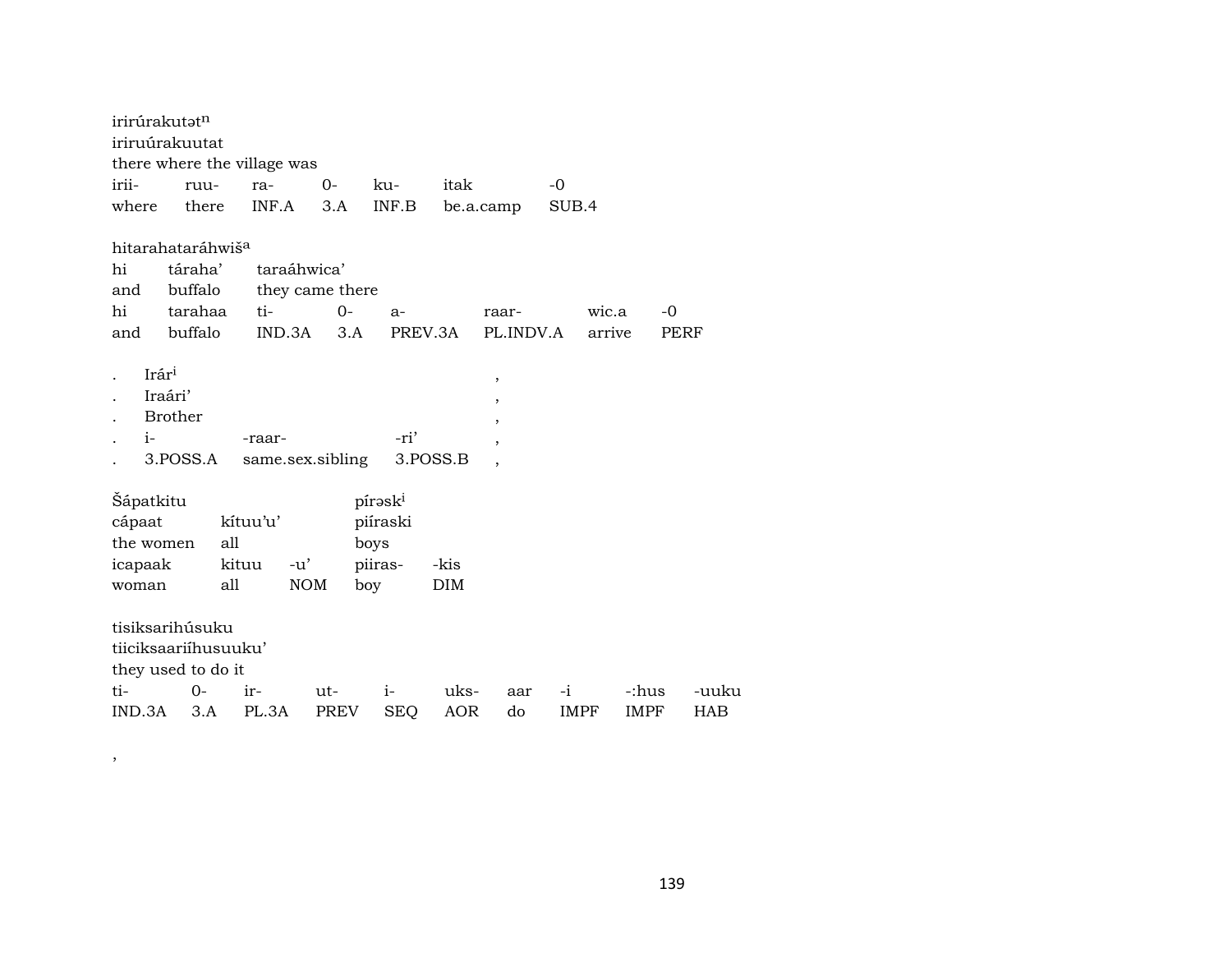|                                                                                                      | nakuhukitaháwari<br>rakuhuukitahaáwari<br>to skate on the ice                      |             |                                            |                                         |                      |             |          |                             |                 |          |                |
|------------------------------------------------------------------------------------------------------|------------------------------------------------------------------------------------|-------------|--------------------------------------------|-----------------------------------------|----------------------|-------------|----------|-----------------------------|-----------------|----------|----------------|
| ra-                                                                                                  | $O -$                                                                              | ku-         | huukita-                                   |                                         | haa-                 | warii       |          |                             | -hus            |          |                |
| INF.A                                                                                                | 3.A                                                                                | INF.B       | on.top                                     |                                         | in.water             |             |          | be.going.about.IMPF         | <b>IMPF.SUB</b> |          |                |
| irii-                                                                                                | iririšiksawahihúsuku<br>iriiriiciksáwaahiihusuku<br>the way they used to do<br>ra- | $0-$        | ir-<br>ut-                                 |                                         | $i-$                 | uks-        | aar      |                             | $-i$            | -hus     | -uku           |
| that                                                                                                 | <b>ABS</b>                                                                         | 3.A         | PL.3A                                      | <b>PREV</b>                             | <b>SEQ</b>           | <b>AOR</b>  | do       | <b>DIST</b>                 | IMPF.SUB        | IMPF.SUB | <b>HAB.SUB</b> |
| pírask <sup>i</sup><br>$\overline{\phantom{a}}$<br>piíraski<br>boys<br>piiras-<br>-kis<br>DIM<br>boy |                                                                                    |             | ášapatn<br>a<br>and<br>a<br>and            | cápaat<br>the women<br>icapaak<br>woman |                      |             |          |                             |                 |          |                |
| rakisrikuháat <sup>a</sup><br>rákis<br>rihkuuhaá'ata<br>when they went after it<br>wood              |                                                                                    |             |                                            |                                         |                      |             |          |                             |                 |          |                |
| rak                                                                                                  | -kis                                                                               | ra-         | $0 -$                                      | ir-                                     | ku-                  | ut-         |          | raa.at                      | $-a$            |          |                |
| wood                                                                                                 | DIM                                                                                | INF.A       | 3.A                                        | PL.3A                                   | INF.B                | <b>PREV</b> |          | go.to.get                   | SUB.1           |          |                |
| $\cdot$<br>hi<br>$\cdot$<br>and<br>hi<br>$\cdot$<br>and                                              | híkiši<br>kici<br>but<br>kici<br>but                                               | raa-<br>way | raripákusu<br>raaripákusu'<br>the soldiers | ri.apak                                 | oppose.relinquishing | -hus        | IMPF.SUB | $-u^{\prime}$<br><b>NOM</b> |                 |          |                |
|                                                                                                      | taruháhkawatatn                                                                    |             |                                            |                                         |                      |             |          |                             |                 |          |                |
|                                                                                                      | taruuhaáhkawatat                                                                   |             |                                            |                                         |                      |             |          |                             |                 |          |                |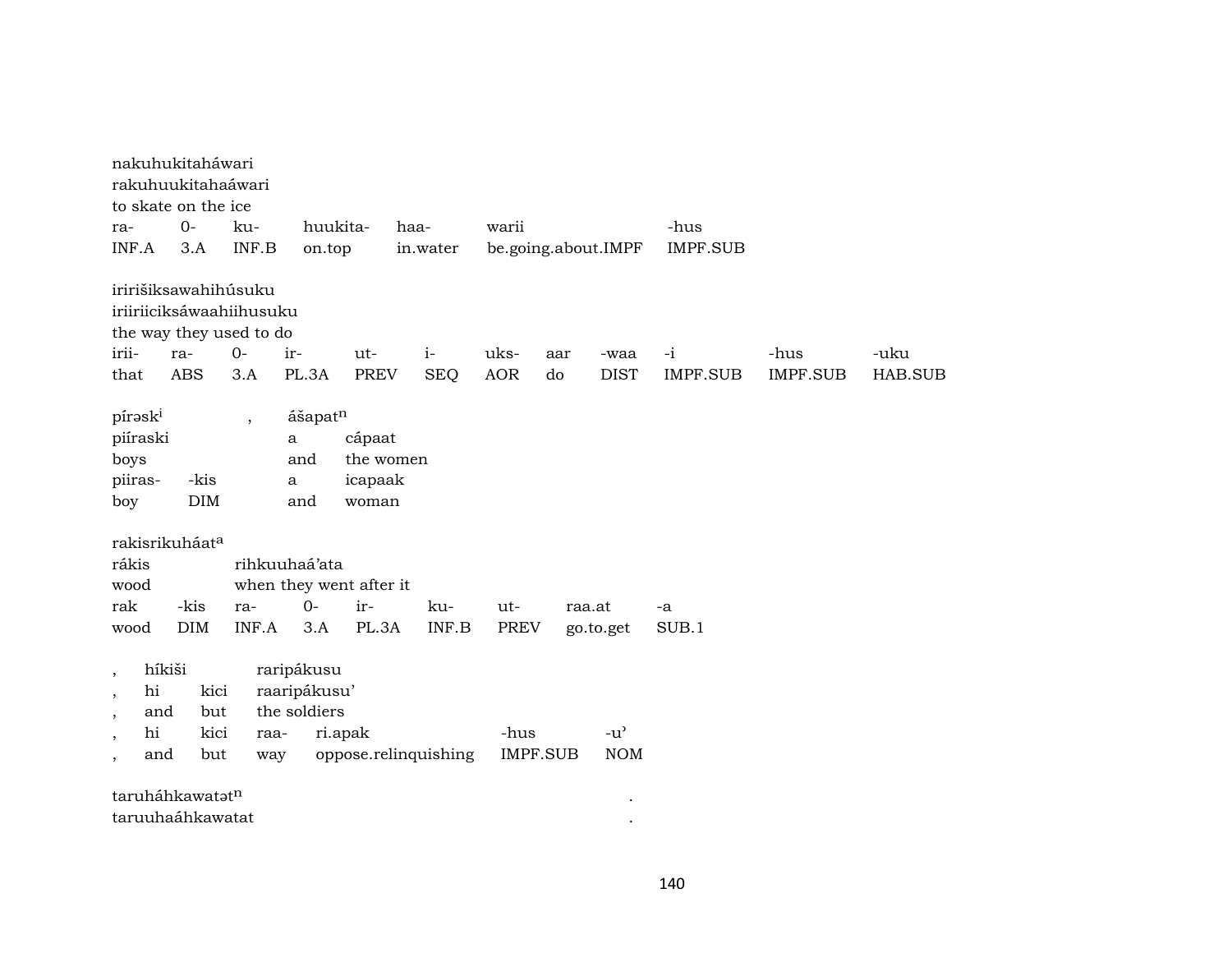|                                                        | they would get out |                                                    |                            |                  |                                                                                                               |                                     |      |              |             |       |
|--------------------------------------------------------|--------------------|----------------------------------------------------|----------------------------|------------------|---------------------------------------------------------------------------------------------------------------|-------------------------------------|------|--------------|-------------|-------|
| ti-                                                    | $0-$               | ar-                                                | ut-                        | raar-            | kawatak                                                                                                       | $-0$                                |      |              |             |       |
| IND.3A                                                 | 3.A                | EV                                                 | PREV                       | PL.INDV.A        | get.out                                                                                                       | PERF                                |      |              |             |       |
| Irári<br>Iraári'<br><b>Brother</b><br>$i-$<br>3.POSS.A |                    | -raar-                                             | same.sex.sibling           | -ri'<br>3.POSS.B | $\overline{\phantom{a}}$<br>$\cdot$<br>$\overline{\phantom{a}}$<br>$\overline{ }$<br>$\overline{\phantom{a}}$ |                                     |      |              |             |       |
|                                                        | hiruwirihkuhúraiwa |                                                    |                            |                  |                                                                                                               |                                     |      |              |             |       |
| hiru                                                   |                    | wirihkuhuurá'iwa                                   |                            |                  |                                                                                                               |                                     |      |              |             |       |
| then                                                   |                    |                                                    | when they came bringing it |                  |                                                                                                               |                                     |      |              |             |       |
| hiruu                                                  | wii-               | ra-                                                | $0-$                       | $a-$             | ir-                                                                                                           | ku-                                 | ut-  | huur.awi.a   | -wa         | $-0$  |
| then                                                   | when               | INF.A                                              | 3.A                        | PREV.3A          | PL.3A                                                                                                         | INF.B                               | PREV | return.laden | <b>DIST</b> | SUB.3 |
| šápatn<br>cápaat<br>the women<br>icapaak<br>woman      |                    | nák <sup>i</sup> s<br>rákis<br>wood<br>rak<br>wood | -kis<br>DIM                |                  |                                                                                                               |                                     |      |              |             |       |
|                                                        | hiraripákusu       |                                                    |                            |                  |                                                                                                               |                                     |      |              |             |       |
| hi                                                     | raaripákusu'       |                                                    |                            |                  |                                                                                                               |                                     |      |              |             |       |
| and                                                    | the soldiers       |                                                    |                            |                  |                                                                                                               |                                     |      |              |             |       |
| hi                                                     | raa-               | ri.apak                                            |                            | -hus             |                                                                                                               | $-u$ <sup><math>\prime</math></sup> |      |              |             |       |
| and                                                    | way                |                                                    | oppose.relinquishing       |                  | <b>IMPF.SUB</b>                                                                                               | <b>NOM</b>                          |      |              |             |       |
|                                                        | hitaráhwišatn      |                                                    |                            |                  |                                                                                                               |                                     |      |              |             |       |
| hi                                                     | taaráhwicat        |                                                    |                            |                  |                                                                                                               |                                     |      |              |             |       |
| and                                                    | they arrived       |                                                    |                            |                  |                                                                                                               |                                     |      |              |             |       |
| hi                                                     | ti-                | $0-$                                               | ar-                        | raar-            | wic.at                                                                                                        | $-0$                                |      |              |             |       |
| and                                                    | IND.3A             | 3.A                                                | EV                         | PL.INDV.A        | arrive                                                                                                        | <b>PERF</b>                         |      |              |             |       |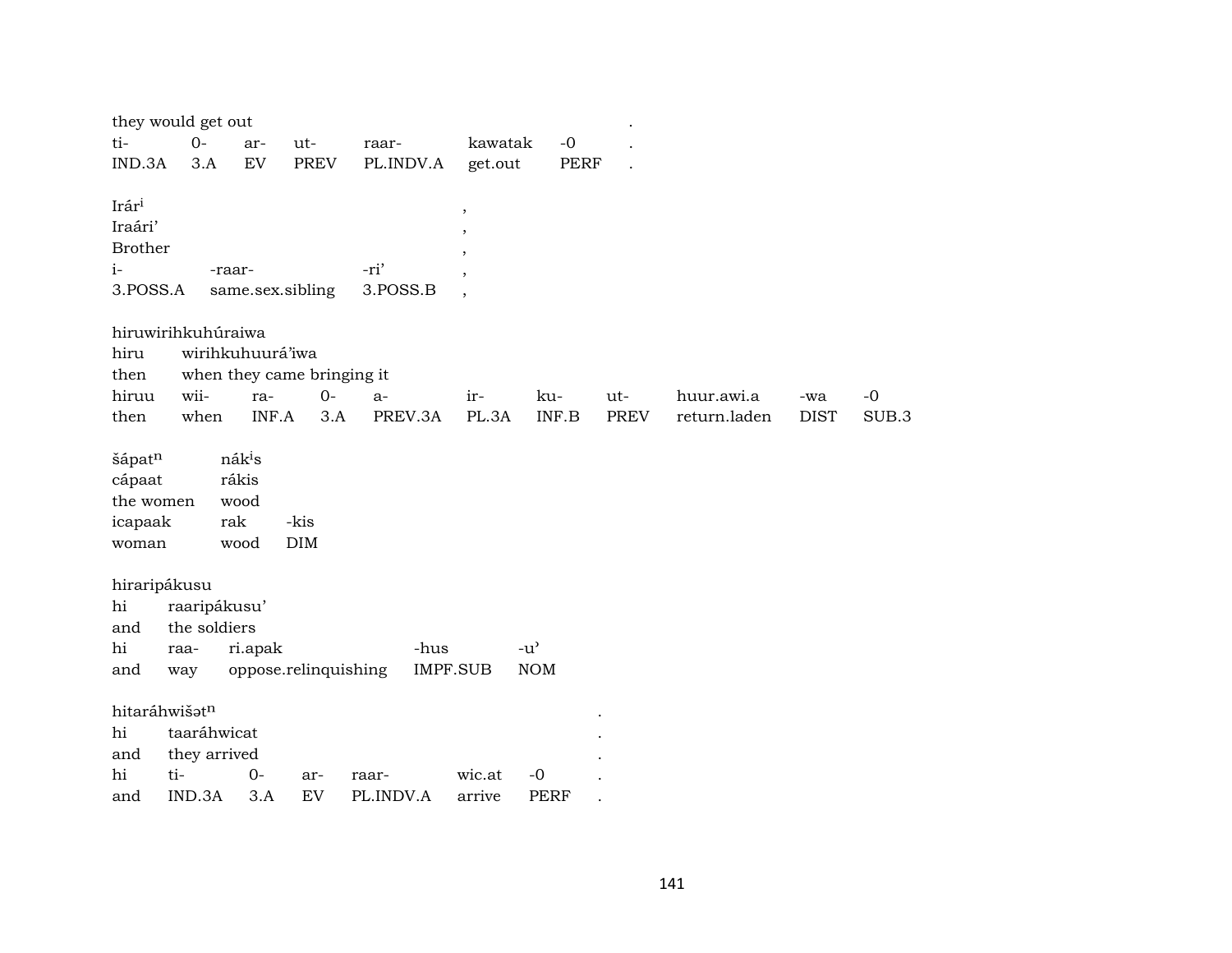|                          | Atirurataruwakatárak <sup>i</sup>                                                        |          |                  |            |                    |                          |                            |              |             |           |            |
|--------------------------|------------------------------------------------------------------------------------------|----------|------------------|------------|--------------------|--------------------------|----------------------------|--------------|-------------|-----------|------------|
| A                        | tiiruurattáruuwa                                                                         |          |                  |            |                    |                          |                            |              |             | kaatáraki |            |
| And                      | they would take them away from them                                                      |          |                  |            |                    |                          |                            |              |             | the axes  |            |
| a                        | ti-                                                                                      | $O -$    | ir-              | ar-        | uur-               | ak-                      | raar-                      | ruu.war      | $-0$        | kaatara-  | -kis       |
| and                      | IND.3A                                                                                   | 3.A      | PL.3A            | EV         | <b>PREV</b>        | PL.AN.3P                 | 3PL.INAN.P                 | take.away.DU | <b>PERF</b> | ax        | <b>DIM</b> |
|                          |                                                                                          |          |                  |            |                    |                          |                            |              |             |           |            |
|                          | Irár <sup>i</sup>                                                                        |          |                  |            |                    |                          |                            |              |             |           |            |
|                          | Iraári'                                                                                  |          |                  |            |                    | $^\mathrm{^\mathrm{o}}$  |                            |              |             |           |            |
|                          | <b>Brother</b>                                                                           |          |                  |            |                    |                          |                            |              |             |           |            |
| $i-$                     |                                                                                          | -raar-   |                  | -ri'       |                    |                          |                            |              |             |           |            |
| $\cdot$                  | 3.POSS.A                                                                                 |          | same.sex.sibling |            | 3.POSS.B           |                          |                            |              |             |           |            |
|                          |                                                                                          |          |                  |            |                    |                          |                            |              |             |           |            |
|                          | tiksišírarihusuku                                                                        |          |                  |            |                    |                          |                            |              |             |           |            |
|                          | tiksiciíraariihusuuku'                                                                   |          |                  |            |                    |                          |                            |              |             |           |            |
|                          |                                                                                          |          |                  |            |                    |                          |                            |              |             |           |            |
|                          | they used to tease them                                                                  |          |                  |            |                    |                          |                            |              |             |           |            |
| ti-                      | $0-$                                                                                     | ir-      | uks-             | iciira.aar |                    | $-i$                     | -:hus                      | -uuku        |             |           |            |
| IND.3A                   | 3.A                                                                                      | PL.3A    | <b>AOR</b>       |            | become.mischievous |                          | <b>IMPF</b><br><b>IMPF</b> | <b>HAB</b>   |             |           |            |
| $\overline{\phantom{a}}$ | nihkutár <sup>a</sup><br>rihkuutaára<br>when they did it<br>$O -$<br>ra-<br>INF.A<br>3.A | ir-      | ku-<br>PL.3A     | INF.B      | ut-<br><b>PREV</b> | aar<br>-a<br>SUB.1<br>do |                            |              |             |           |            |
|                          | hitirakaskáruwatn                                                                        |          |                  |            |                    |                          |                            |              |             |           |            |
| hi                       | tiiraakaskáruuwat                                                                        |          |                  |            |                    |                          |                            |              |             |           |            |
| and                      | they would take their moccasins off                                                      |          |                  |            |                    |                          |                            |              |             |           |            |
| hi                       | ti-                                                                                      | $0-$     | ir-              | ar-        | ak-                | as-                      | kawat<br>-ruu              | $-0$         |             |           |            |
| and                      | IND.3A                                                                                   | 3.A      | PL.3A            | EV         | PL.AN.3P           | foot                     | <b>DIST</b><br>take.out    | <b>PERF</b>  |             |           |            |
|                          |                                                                                          |          |                  |            |                    |                          |                            |              |             |           |            |
| šápatn                   |                                                                                          |          | asúrakata        |            |                    | askíwarit <sup>u</sup>   |                            |              |             |           |            |
|                          | $\vdots$                                                                                 |          | asúrahkata       |            |                    | askiíwariitu'            |                            |              |             |           |            |
| cápaat                   | $\overline{ }$ ,                                                                         |          |                  |            |                    |                          |                            |              |             |           |            |
| the women                | $\ddot{\phantom{1}}$                                                                     |          | yellow moccasins |            |                    | barefoot                 |                            |              |             |           |            |
| icapaak                  |                                                                                          | as.huur- |                  | rahkataar  | as-                | kiiwariit                | $-u^{\prime}$              |              |             |           |            |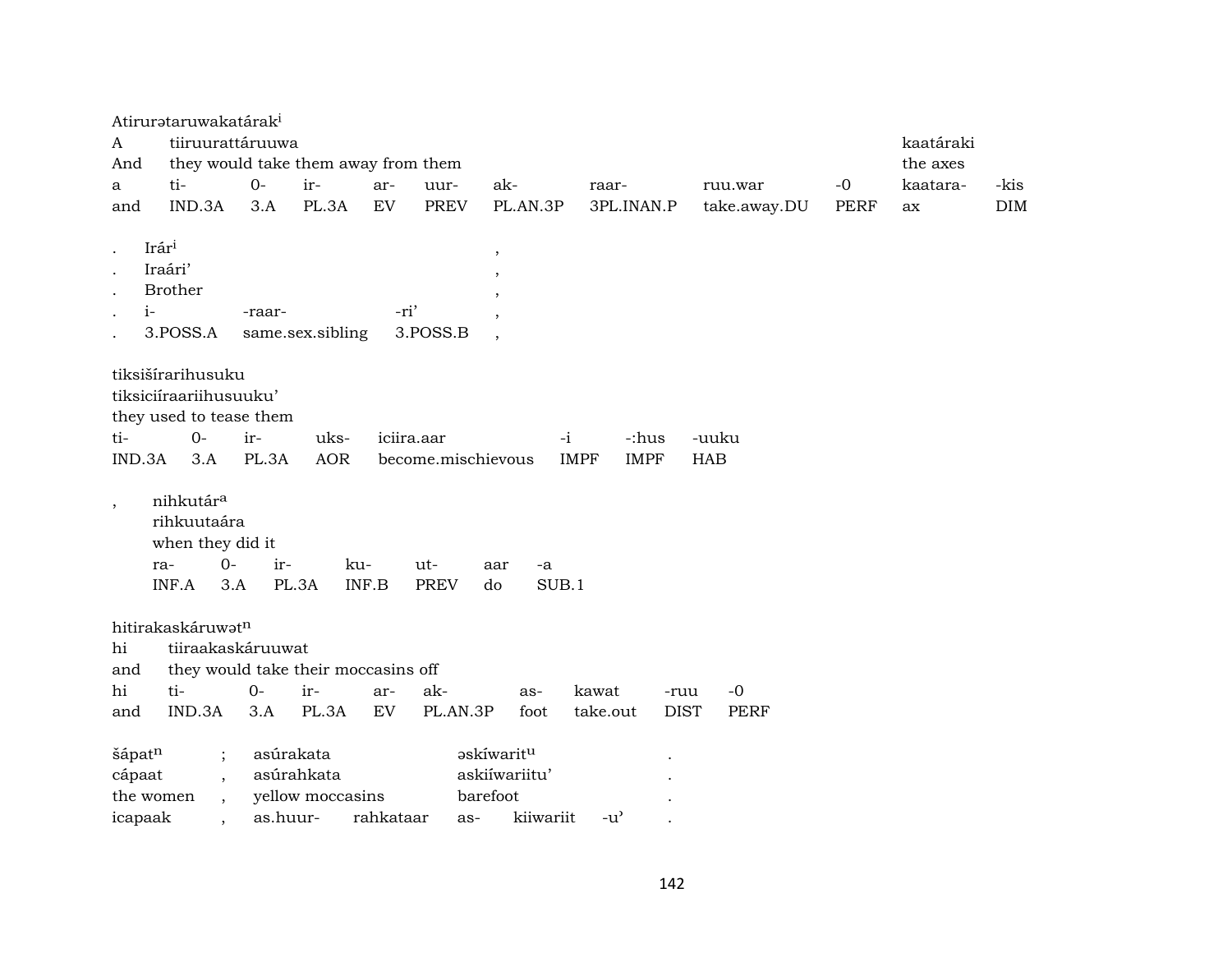| woman                                                  |                                                                                        |              | moccasin                                                             | be.yellow                    |                                 | foot                        | naked                                      | <b>NOM</b>    |                     |            |  |  |
|--------------------------------------------------------|----------------------------------------------------------------------------------------|--------------|----------------------------------------------------------------------|------------------------------|---------------------------------|-----------------------------|--------------------------------------------|---------------|---------------------|------------|--|--|
| Aráhir <sup>a</sup>                                    |                                                                                        |              | ihi                                                                  |                              |                                 |                             |                                            |               |                     |            |  |  |
| A                                                      | ráhiira'                                                                               |              | ihi<br>$\overline{\phantom{a}}$                                      |                              |                                 |                             |                                            |               |                     |            |  |  |
| And                                                    | sometimes                                                                              |              | uh                                                                   | $\overline{\phantom{a}}$     |                                 |                             |                                            |               |                     |            |  |  |
| a                                                      | rahiira                                                                                |              | ihii                                                                 |                              |                                 |                             |                                            |               |                     |            |  |  |
| and                                                    | further                                                                                |              | uh                                                                   | $\cdot$                      |                                 |                             |                                            |               |                     |            |  |  |
|                                                        | kararakukiríhkahur <sup>u</sup>                                                        |              |                                                                      |                              |                                 |                             |                                            |               |                     |            |  |  |
|                                                        | kararakuukiríkaahuuru                                                                  |              |                                                                      |                              |                                 |                             |                                            |               |                     |            |  |  |
|                                                        | there being one who is mean                                                            |              |                                                                      |                              |                                 |                             |                                            |               |                     |            |  |  |
| kara-                                                  | ra-                                                                                    | $0 -$        | ku-                                                                  | $i-$                         |                                 | kirik.kaa.huur              |                                            | -u            |                     |            |  |  |
| NEG                                                    | INF.A                                                                                  | 3.A          | INF.B                                                                | <b>SEQ</b>                   |                                 | be.kind                     |                                            | SUB.D         |                     |            |  |  |
| naripákusu<br>raaripákusu'<br>a soldier<br>raa-<br>way | ri.apak                                                                                |              | oppose.relinquishing                                                 | -hus<br>IMPF.SUB             |                                 | $-u^{\prime}$<br><b>NOM</b> |                                            |               |                     |            |  |  |
| a<br>and<br>a<br>and                                   | ararutarúhaskakət <sup>n</sup><br>raa-<br>just                                         | ruu-<br>then | raaruutaruuhaáskakat<br>he would just cut her ropes<br>ti-<br>IND.3A | $0-$<br>3.A                  | ar-<br>EV                       | uur-                        | POSS.P                                     | haas-<br>rope | ka.ukac.k<br>cut.up | -0<br>PERF |  |  |
|                                                        | həskararíkaksu<br>haskararíkaaksu'<br>rawhide rope<br>haas.kararikaaks<br>rawhide.rope |              | $-u^{\prime}$<br><b>NOM</b>                                          | Rákis<br>Wood<br>rak<br>wood | Nakisawas<br>-kis<br><b>DIM</b> |                             | áwas<br>left behind<br>awas<br>left.behind |               |                     |            |  |  |

atirúriwikµ

a tiiruúriwiiku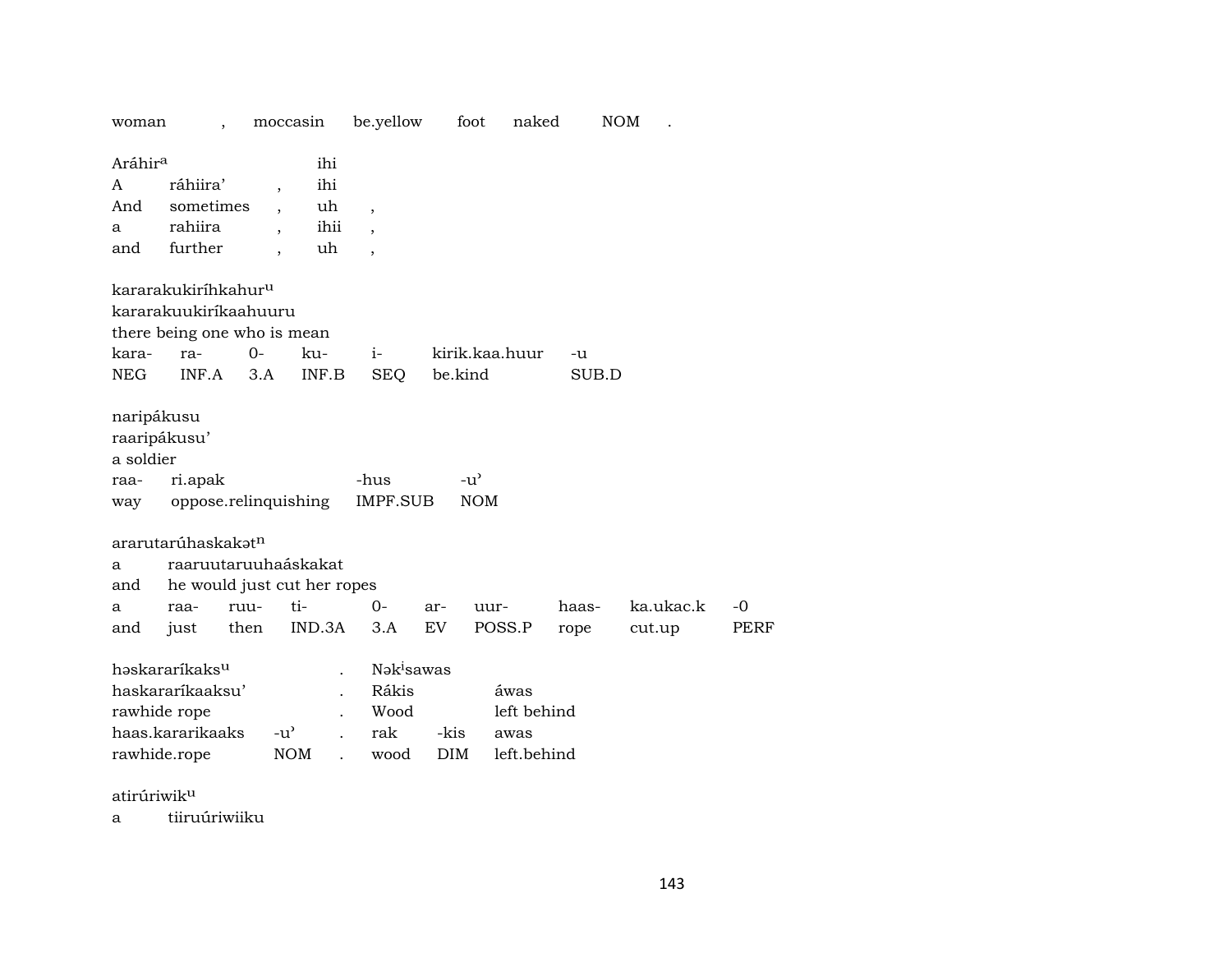| and                                                                                   |                                                     |                                           | it would be piled there                                |                                                                       |               |                                                    |                                               |        |         |                     |                  |             |
|---------------------------------------------------------------------------------------|-----------------------------------------------------|-------------------------------------------|--------------------------------------------------------|-----------------------------------------------------------------------|---------------|----------------------------------------------------|-----------------------------------------------|--------|---------|---------------------|------------------|-------------|
| a                                                                                     | ti-                                                 |                                           | $0-$                                                   | $a-$                                                                  | ir-           | ar-                                                | ri-                                           | uur-   |         | riwii.kus           |                  | $-0$        |
| and                                                                                   |                                                     | IND.3A                                    | 3.A                                                    | POSS.3A                                                               | PL.3A         | EV                                                 | PHYS.POSS                                     | POSS.A |         | be.a.large.pile     |                  | <b>PERF</b> |
|                                                                                       |                                                     | Ahuskararíkaks <sup>u</sup>               |                                                        |                                                                       |               |                                                    |                                               |        |         |                     |                  |             |
|                                                                                       | A                                                   |                                           | haskararíkaaksu'                                       |                                                                       |               |                                                    |                                               |        |         |                     |                  |             |
|                                                                                       | And                                                 |                                           | rawhide rope                                           |                                                                       |               |                                                    |                                               |        |         |                     |                  |             |
|                                                                                       | a                                                   |                                           | haas.kararikaaks                                       | $-u^{\prime}$                                                         |               |                                                    |                                               |        |         |                     |                  |             |
|                                                                                       | and                                                 |                                           | rawhide.rope                                           |                                                                       | <b>NOM</b>    |                                                    |                                               |        |         |                     |                  |             |
|                                                                                       |                                                     |                                           |                                                        |                                                                       |               |                                                    |                                               |        |         |                     |                  |             |
|                                                                                       |                                                     | nihkurakastarúwar <sup>a</sup>            |                                                        |                                                                       |               |                                                    |                                               |        |         |                     |                  |             |
|                                                                                       |                                                     | rihkuurakaastarúwara                      |                                                        |                                                                       |               |                                                    |                                               |        |         |                     |                  |             |
|                                                                                       |                                                     |                                           |                                                        | when they took the rope away from them                                |               |                                                    |                                               |        |         |                     |                  |             |
| ra-                                                                                   |                                                     | $O -$                                     | ir-                                                    | ku-                                                                   | uur-          | ak-                                                | haas-                                         | raar-  | ruu.war |                     | -a               |             |
| INF.A                                                                                 |                                                     | 3.A                                       | PL.3A                                                  | INF.B                                                                 | <b>PREV</b>   | PL.AN.3P                                           | rope                                          | PL     |         | take.away.DU        | SUB.1            |             |
| $^\mathrm{,}$                                                                         | ruhár <sup>u</sup><br>ra-<br><b>ABS</b>             | ruuhaáru<br>their doing it<br>$0-$<br>3.A | ut-<br><b>PREV</b>                                     | raar<br>do                                                            | -u<br>SUB.D   |                                                    |                                               |        |         |                     |                  |             |
| kara-<br>NEG                                                                          |                                                     | aa-<br>SUBJ.1/2A                          | karaasihatiwaktawáriku<br>kara'asiihaattiiwaktawaáriku | so that the wood would not sound<br>$i-$<br>$S-$<br><b>SEQ</b><br>2.A | haak-<br>wood |                                                    | rii.waktaa.rik<br>make.the.sound.of.an.impact |        |         | -waa<br><b>DIST</b> | -hus<br>IMPF.SUB |             |
| $\overline{\phantom{a}}$<br>$\overline{\phantom{a}}$<br>$\overline{\phantom{a}}$<br>, | Nuhár <sup>u</sup><br>ruuhaáru<br>ra-<br><b>ABS</b> | their doing it<br>$0 -$<br>3.A            | ut-<br><b>PREV</b>                                     | raar<br>do                                                            | -u<br>SUB.D   | táraha<br>táraha'<br>buffalo<br>tarahaa<br>buffalo |                                               |        |         |                     |                  |             |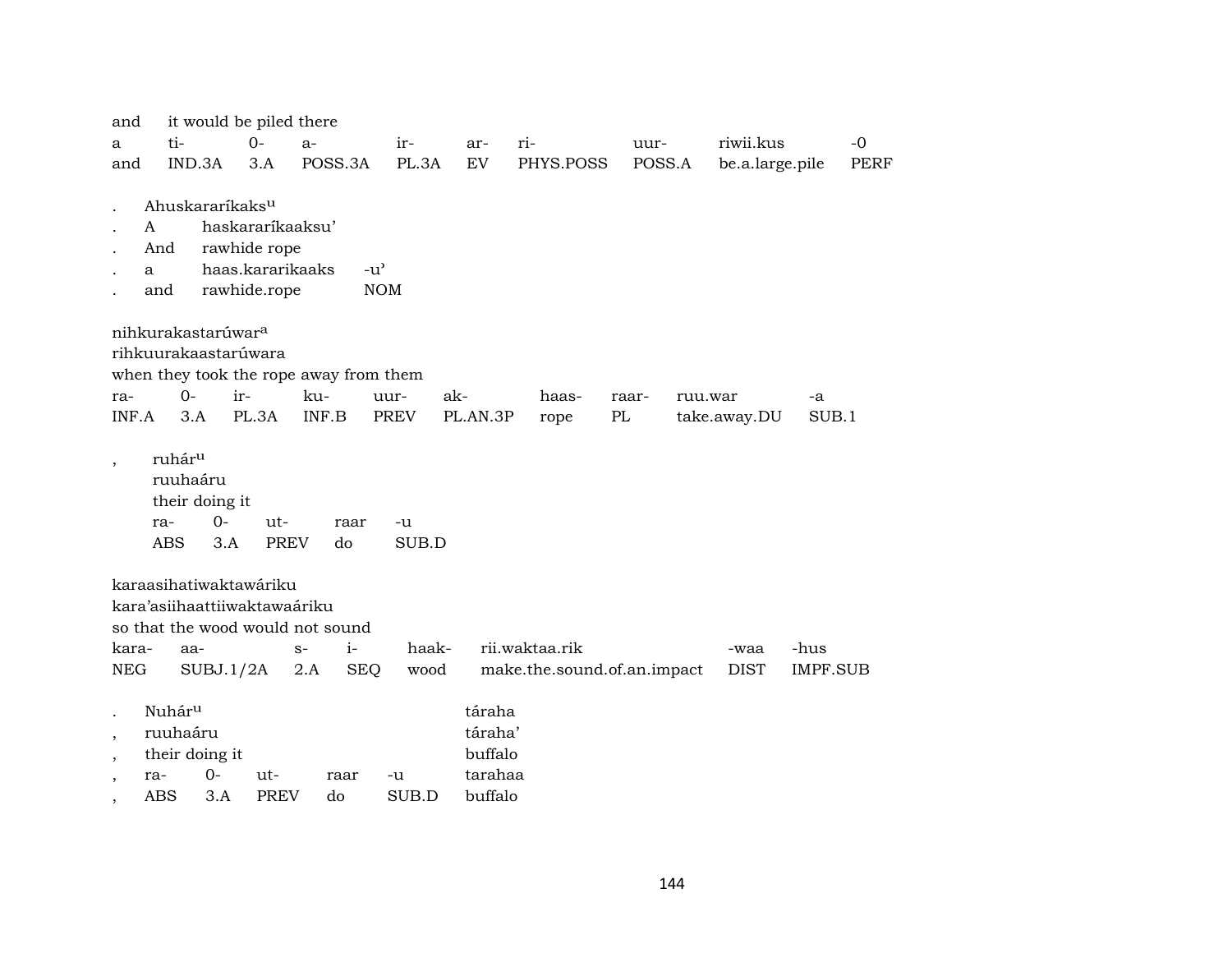|                                                                    | wirurakutahúhrawi<br>wiruurakuutahúrahwi                             | when they were close by    |                           |                                      |                                  |             | $\overline{\phantom{a}}$ |             |        |             |             |
|--------------------------------------------------------------------|----------------------------------------------------------------------|----------------------------|---------------------------|--------------------------------------|----------------------------------|-------------|--------------------------|-------------|--------|-------------|-------------|
| wii-                                                               | ruu-                                                                 | ra-                        | $0-$                      | $i-$<br>ku-                          |                                  | ta.hurah    | -wi                      |             |        |             |             |
| when                                                               | then                                                                 | INF.A                      | 3.A                       | $\ensuremath{\mathsf{INF.B}}\xspace$ | <b>SEQ</b>                       | be.close.to | SUB.L                    |             |        |             |             |
| irii-                                                              | iriratkurákitatn<br>iriirátkuraakitat<br>where we were camped<br>ra- | $t-$                       | ku-                       | rak-                                 | itak                             | $-0$        |                          |             |        |             |             |
| where                                                              | INF.A                                                                | 1.A                        | $\textsf{INF}.\textsf{B}$ | $1/2$ .PL                            | be.a.camp                        |             | SUB.4                    |             |        |             |             |
| Irár <sup>i</sup><br>Iraári'<br><b>Brother</b><br>$i-$<br>3.POSS.A |                                                                      | -raar-<br>same.sex.sibling |                           | -ri'<br>3.POSS.B                     | $\,$<br>$\overline{\phantom{a}}$ |             |                          |             |        |             |             |
|                                                                    | hiruatirarúwišp <sup>a</sup>                                         |                            |                           |                                      |                                  |             |                          |             |        |             |             |
| hiru                                                               | $\mathbf{a}$                                                         | tiiraruúwicpaa'            |                           |                                      |                                  |             |                          |             |        |             |             |
| then                                                               | and                                                                  |                            |                           | they would take everything there     |                                  |             |                          |             |        |             |             |
| hiruu                                                              | a                                                                    | ti-                        | $O -$                     | $a-$                                 | ir-                              | ar-         | raar-                    | ruu-        | wic.a  | -wa         | $-0$        |
| then                                                               | and                                                                  | IND.3A                     | 3.A                       | PREV.3A                              | PL.3A                            | EV          | 3PL.INAN.P               | <b>PORT</b> | arrive | <b>DIST</b> | <b>PERF</b> |
| naripákusu<br>raaripákusu'<br>the soldiers<br>raa-<br>way          | ri.apak                                                              | oppose.relinquishing       |                           | -hus<br><b>IMPF.SUB</b>              | $-u^{\prime}$<br><b>NOM</b>      |             |                          |             |        |             |             |
| irirakukáwi                                                        |                                                                      |                            |                           |                                      |                                  |             |                          |             |        |             |             |
| iriirakúkaawi                                                      |                                                                      |                            |                           |                                      |                                  |             |                          |             |        |             |             |
|                                                                    | where the lodge is                                                   |                            |                           |                                      |                                  |             |                          |             |        |             |             |
| irii-                                                              | ra-                                                                  | $0-$                       | ku-                       | akaa                                 | $-wi$                            |             |                          |             |        |             |             |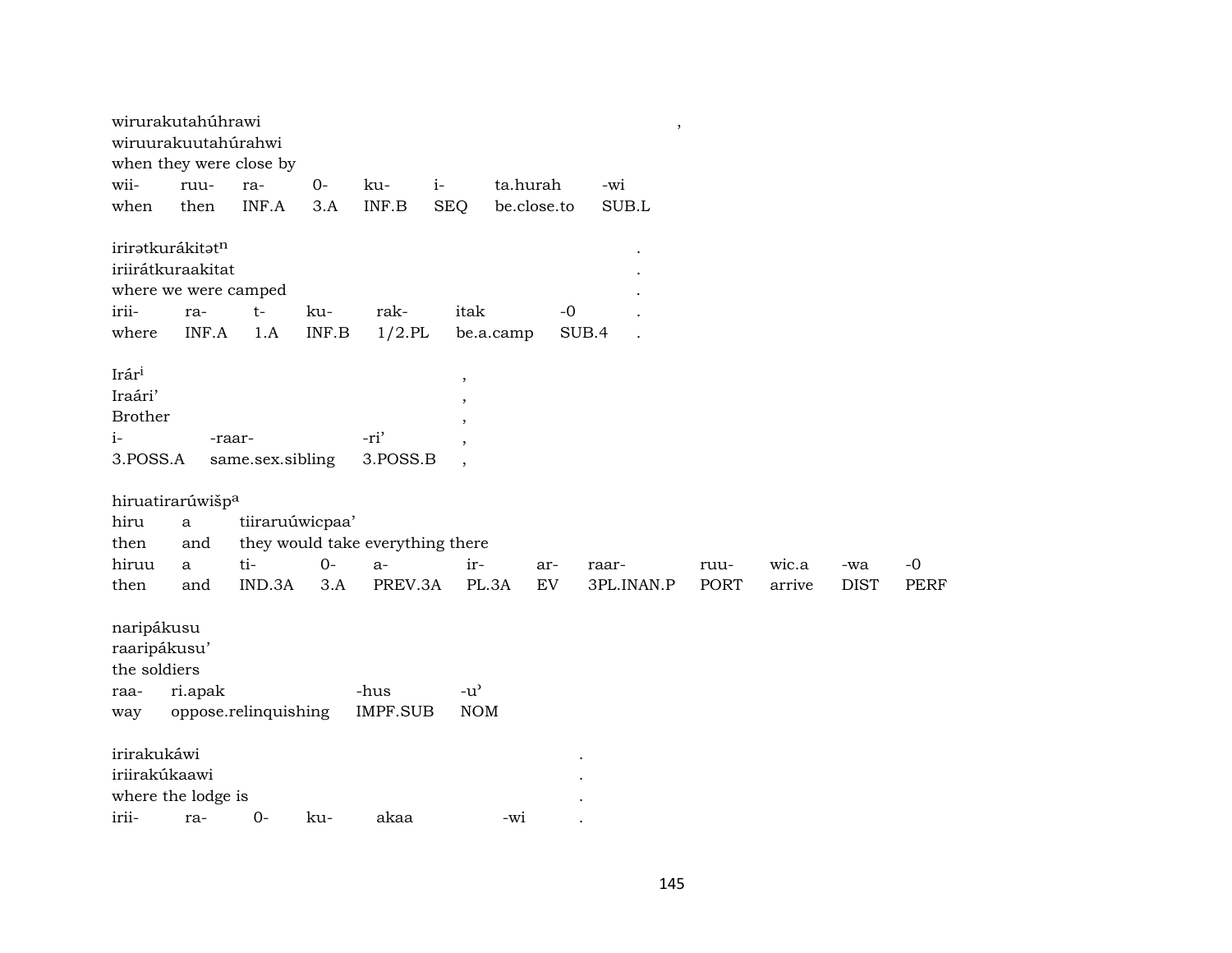## where INF.A 3.A INF.B be.a.dwelling SUB.L .

|                      | Ahirurikutirarahúpa                                                                       |                                     |                  |                             |                                           |               |                 |      |       |       |             |
|----------------------|-------------------------------------------------------------------------------------------|-------------------------------------|------------------|-----------------------------|-------------------------------------------|---------------|-----------------|------|-------|-------|-------------|
| A                    | hiru                                                                                      |                                     | rikutiiraráhuupa |                             |                                           |               |                 |      |       |       |             |
| And                  | then                                                                                      |                                     |                  |                             | that is where they would take them inside |               |                 |      |       |       |             |
| a                    | hiruu                                                                                     | riku-                               | ti-              | $0-$                        | ir-                                       | ar-           | raar-           | ra-  | huuk- | war   | $-0$        |
| and                  | then                                                                                      | that.is                             | IND.3A           | 3.A                         | PL.3A                                     | EV            | 3PL.INAN.P      | PORT | into  | go.DU | <b>PERF</b> |
|                      |                                                                                           |                                     |                  |                             |                                           |               |                 |      |       |       |             |
| katárak <sup>i</sup> |                                                                                           | $\overline{\phantom{a}}$            |                  | ahuskararíkuks <sup>u</sup> |                                           |               |                 |      |       |       |             |
| kaatáraki            |                                                                                           | $\overline{\phantom{a}}$            | a                | haskararíkaaksu'            |                                           |               |                 |      |       |       |             |
| the axes             |                                                                                           | $\overline{\phantom{a}}$            | and              | rawhide ropes               |                                           |               |                 |      |       |       |             |
| kaatara-             | -kis                                                                                      | $\overline{\phantom{a}}$            | $\mathbf{a}$     | haas.kararikaaks            |                                           | $-u^{\prime}$ |                 |      |       |       |             |
| ax                   | <b>DIM</b>                                                                                | $\overline{\phantom{a}}$            | and              | rawhide.rope                |                                           | <b>NOM</b>    |                 |      |       |       |             |
|                      | aasurúšapat <sup>n</sup>                                                                  |                                     |                  |                             |                                           |               |                 |      |       |       |             |
| a                    | asuúru'                                                                                   |                                     |                  | cápaat                      |                                           |               |                 |      |       |       |             |
| and                  | moccasins                                                                                 |                                     |                  | the women                   |                                           |               |                 |      |       |       |             |
| a                    | as.huur                                                                                   | $-u$ <sup><math>\prime</math></sup> |                  | icapaak                     |                                           |               |                 |      |       |       |             |
| and                  | moccasin                                                                                  | <b>NOM</b>                          |                  | woman                       |                                           |               |                 |      |       |       |             |
|                      |                                                                                           |                                     |                  |                             |                                           |               |                 |      |       |       |             |
|                      | rirasuwúkuhu                                                                              |                                     |                  |                             |                                           |               |                 |      |       |       |             |
|                      | riirasuuwuúkuhu                                                                           |                                     |                  |                             |                                           |               |                 |      |       |       |             |
|                      | the moccasins they wear                                                                   |                                     |                  |                             |                                           |               |                 |      |       |       |             |
| ra-                  | $O -$                                                                                     | ir-                                 | as.uuk           |                             | -waa                                      | $-i$          | -hus            |      |       |       |             |
| ABS                  | 3.A                                                                                       | PL.3A                               |                  | wear.on.the.feet            | <b>DIST</b>                               | SUB.2         | <b>IMPF.SUB</b> |      |       |       |             |
|                      |                                                                                           |                                     |                  |                             |                                           |               |                 |      |       |       |             |
|                      | Kararakutáhip <sup>i</sup>                                                                |                                     |                  |                             |                                           |               |                 |      |       |       |             |
|                      | Kararakuutáhipi                                                                           |                                     |                  |                             |                                           |               |                 |      |       |       |             |
|                      | One's not touching it                                                                     |                                     |                  |                             |                                           |               |                 |      |       |       |             |
| kara-                | ra-                                                                                       | $0-$                                | ku-              | $i-$                        | tahik                                     |               | -wi             |      |       |       |             |
| <b>NEG</b>           | INF.A<br>$\textsf{INF}.\textsf{B}$<br><b>SEQ</b><br>strike.with.an.object<br>SUB.L<br>3.A |                                     |                  |                             |                                           |               |                 |      |       |       |             |
|                      |                                                                                           |                                     |                  |                             |                                           |               |                 |      |       |       |             |
| wituháa              |                                                                                           |                                     |                  |                             |                                           | $\,$          |                 |      |       |       |             |
| wituuhá'a            |                                                                                           |                                     |                  |                             |                                           |               |                 |      |       |       |             |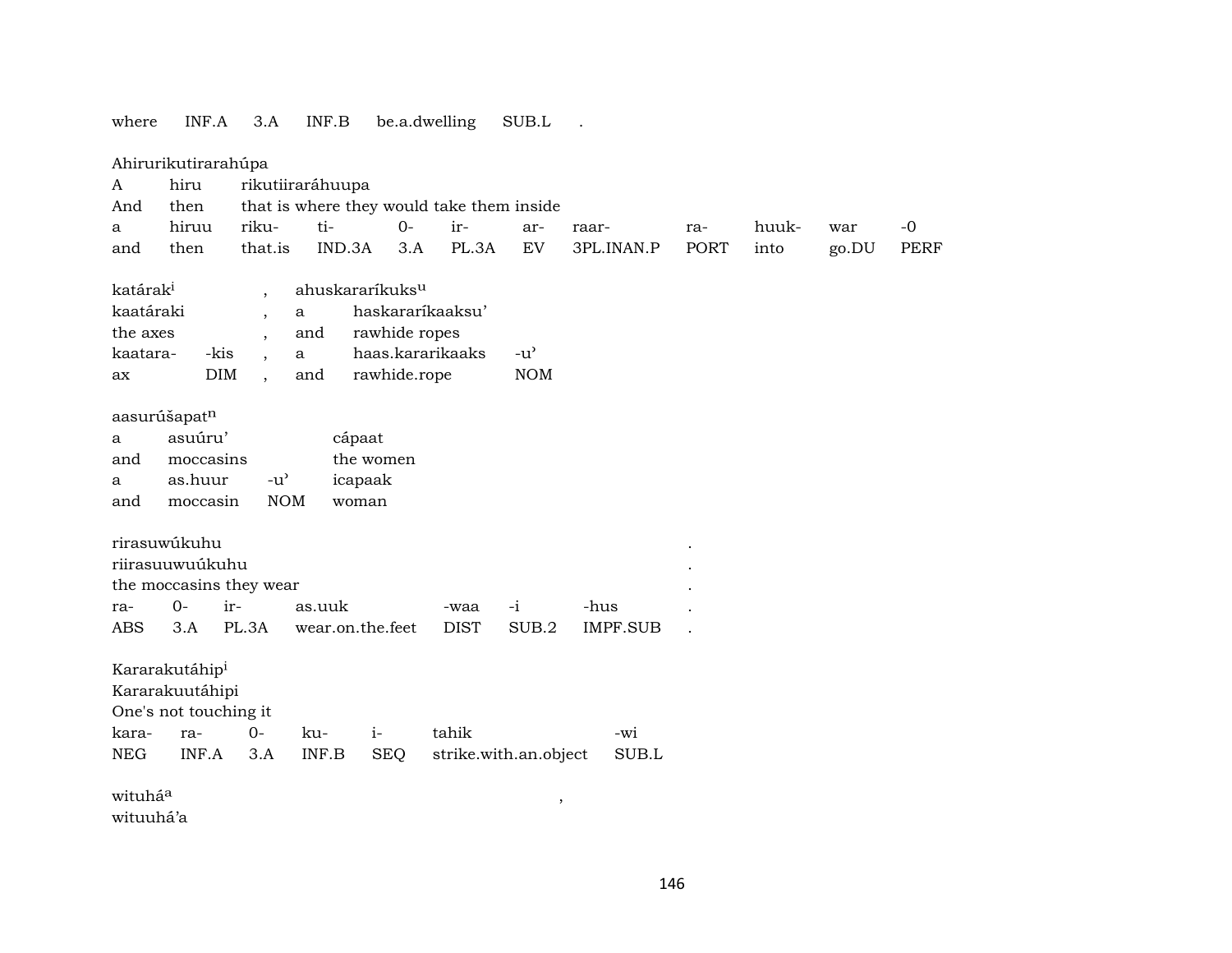|            | that is the reason               |                     |      |        |              |                          |             |             |
|------------|----------------------------------|---------------------|------|--------|--------------|--------------------------|-------------|-------------|
| wi-        | ti-                              | $0-$                | ut-  | raar   |              | $\overline{\phantom{a}}$ |             |             |
| QUOT       | IND.3A                           | 3.A                 | PREV |        | be.the.cause | EX                       |             |             |
|            |                                  |                     |      |        |              |                          |             |             |
|            | hihítiraskarúwatn                |                     |      |        |              |                          |             |             |
| hi         | hiitiiraskaruúwat                |                     |      |        |              |                          |             |             |
| and        | they took their moccasins off    |                     |      |        |              |                          |             |             |
| hi         | hii-                             | ti-                 | $0-$ | ir-    | as-          | kawat                    | -ruu        | $-0$        |
| and        | other                            | IND.3A              | 3.A  | PL.3A  | foot         | take.out                 | <b>DIST</b> | <b>PERF</b> |
|            | Náwa                             |                     |      |        |              |                          |             |             |
|            | $\overline{\phantom{a}}$<br>Ráwa |                     |      |        |              |                          |             |             |
| <b>Now</b> |                                  |                     |      |        |              |                          |             |             |
|            | rawa                             |                     |      |        |              |                          |             |             |
| now        | $\overline{\phantom{a}}$         |                     |      |        |              |                          |             |             |
|            |                                  |                     |      |        |              |                          |             |             |
|            | hiruirirakúkaw <sup>i</sup>      |                     |      |        |              |                          |             | $\, ,$      |
| hiru       | iriirakúkaawi                    |                     |      |        |              |                          |             |             |
| then       |                                  | where her lodge was |      |        |              |                          |             |             |
| hiruu      | irii-                            | ra-                 | $0-$ | ku-    | akaa         |                          | -wi         |             |
| then       | where                            | INF.A               | 3.A  | INF.B  |              | be.a.dwelling            | SUB.L       |             |
|            |                                  |                     |      |        |              |                          |             |             |
| hítahukatn |                                  |                     |      |        |              | $\,$                     |             |             |
| hi         | taáhuukat                        |                     |      |        |              | $\overline{\phantom{a}}$ |             |             |
| and        | she would enter                  |                     |      |        |              |                          |             |             |
| hi         | ti-                              | $0-$                | ar-  | huuk-  | $-0$<br>at   |                          |             |             |
| and        | IND.3A                           | 3.A                 | EV   | into   | go           | PERF<br>,                |             |             |
|            |                                  |                     |      |        |              |                          |             |             |
| hitáhwaku  |                                  |                     |      |        |              | $\epsilon\epsilon$<br>,  |             |             |
| hi         | taahwáku'                        |                     |      |        |              | $\epsilon\epsilon$       |             |             |
| and        | she would say                    |                     |      |        |              | $\epsilon\epsilon$       |             |             |
| hi         | ti-                              | 0-                  | ar-  | waka'u | -0           | $^{\prime\prime}$        |             |             |
| and        | IND.3A                           | 3.A                 | EV   | say    | <b>PERF</b>  | $\pmb{\mathsf{H}}$       |             |             |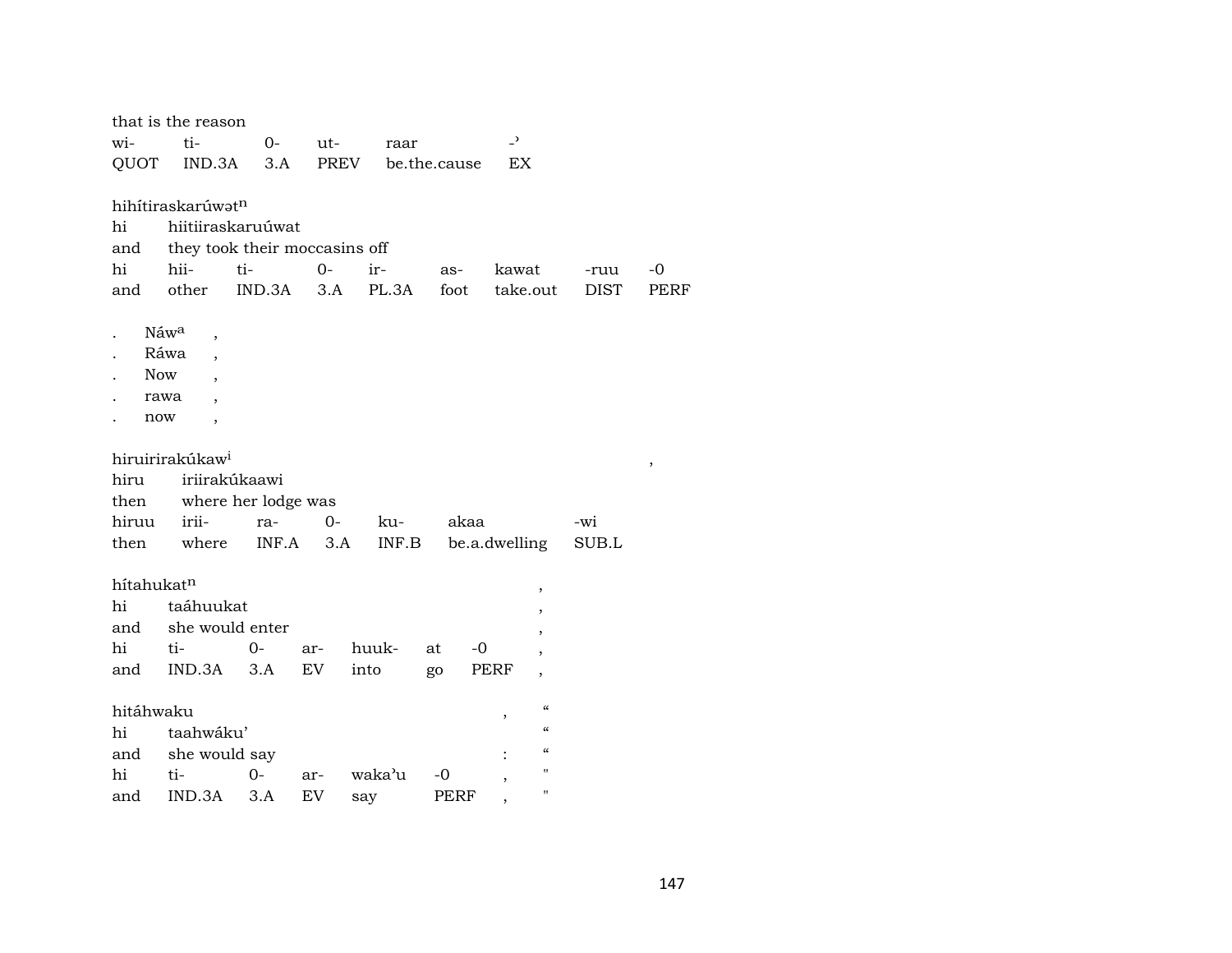| Hirúkatáraki                |          |                |                          |                        |            |               |                    |       |      |
|-----------------------------|----------|----------------|--------------------------|------------------------|------------|---------------|--------------------|-------|------|
| Hiru                        |          | kaatáraki      |                          |                        |            |               |                    |       |      |
| There                       | the axe  |                |                          |                        |            |               |                    |       |      |
| hiruu                       | kaatara- |                | -kis                     |                        |            |               |                    |       |      |
| there                       | ax       |                | DIM                      |                        |            |               |                    |       |      |
|                             |          |                |                          |                        |            |               |                    |       |      |
| wisitíkurat <sup>n</sup>    |          |                |                          |                        |            |               |                    |       |      |
| wisitíkuurat                |          |                |                          |                        |            |               |                    |       |      |
| they have taken it from me  |          |                |                          |                        |            |               |                    |       |      |
| wii-                        | $si-$    | ti-            | $O -$                    | ir-                    | ku-        | uur-          | ra-                | at    | $-0$ |
| now                         | DU       | IND.3A         | 3.A                      | PL.3A                  | 1.P        | PREV          | PORT               | go    | PERF |
|                             |          |                |                          |                        |            |               | $\pmb{\mathsf{H}}$ |       |      |
| naripákusu                  |          |                |                          |                        |            |               | $\pmb{\mathsf{H}}$ |       |      |
| raaripákusu'                |          |                |                          |                        |            |               | $^{\prime}$        |       |      |
| the soldiers                |          |                |                          |                        |            |               |                    |       |      |
| raa-                        | ri.apak  |                |                          | -hus                   |            | $-u^{\prime}$ | $\blacksquare$     |       |      |
| way                         |          |                | oppose.relinquishing     | IMPF.SUB               |            | <b>NOM</b>    |                    |       |      |
| Hiruirirakárik <sup>u</sup> |          |                |                          |                        |            |               |                    |       |      |
| Hiru                        |          | iriiraakáriku  |                          |                        |            |               |                    |       |      |
| There                       |          |                | the one who had the home |                        |            |               |                    |       |      |
| hiruu                       | irii-    | ra-            | $0-$                     | akaar-                 | ri-        | kus           |                    | -0    |      |
| there                       | that     | ABS            | 3.A                      | dwelling               | PORT       |               | be.sitting         | SUB.4 |      |
|                             |          |                |                          |                        |            |               |                    |       |      |
| hirutarúši <sup>a</sup>     |          |                |                          |                        |            |               |                    |       |      |
| hiru                        |          | taruúci'a      |                          |                        |            |               |                    |       |      |
| then                        |          | he would do it |                          |                        |            |               |                    |       |      |
| hiruu                       | ti-      |                | 0-<br>ar-                | ut-                    | $i-$       | aar           | -0                 |       |      |
| then                        | IND.3A   |                | EV<br>3.A                | PREV                   | <b>SEQ</b> | do            | PERF               |       |      |
|                             |          |                |                          |                        |            |               |                    |       |      |
| nawiskar <sup>u</sup>       |          |                |                          | atáhkawat <sup>n</sup> |            |               |                    |       |      |
| raawiskaaru'                |          |                | a                        | taáhkawat              |            |               |                    |       |      |
| tobacco                     |          |                | and                      | he would take it out   |            |               |                    |       |      |
| raawis.kaar-                |          | $-u^{\prime}$  | a                        | ti-                    | $O -$      | ar-           | kawat              | -0    |      |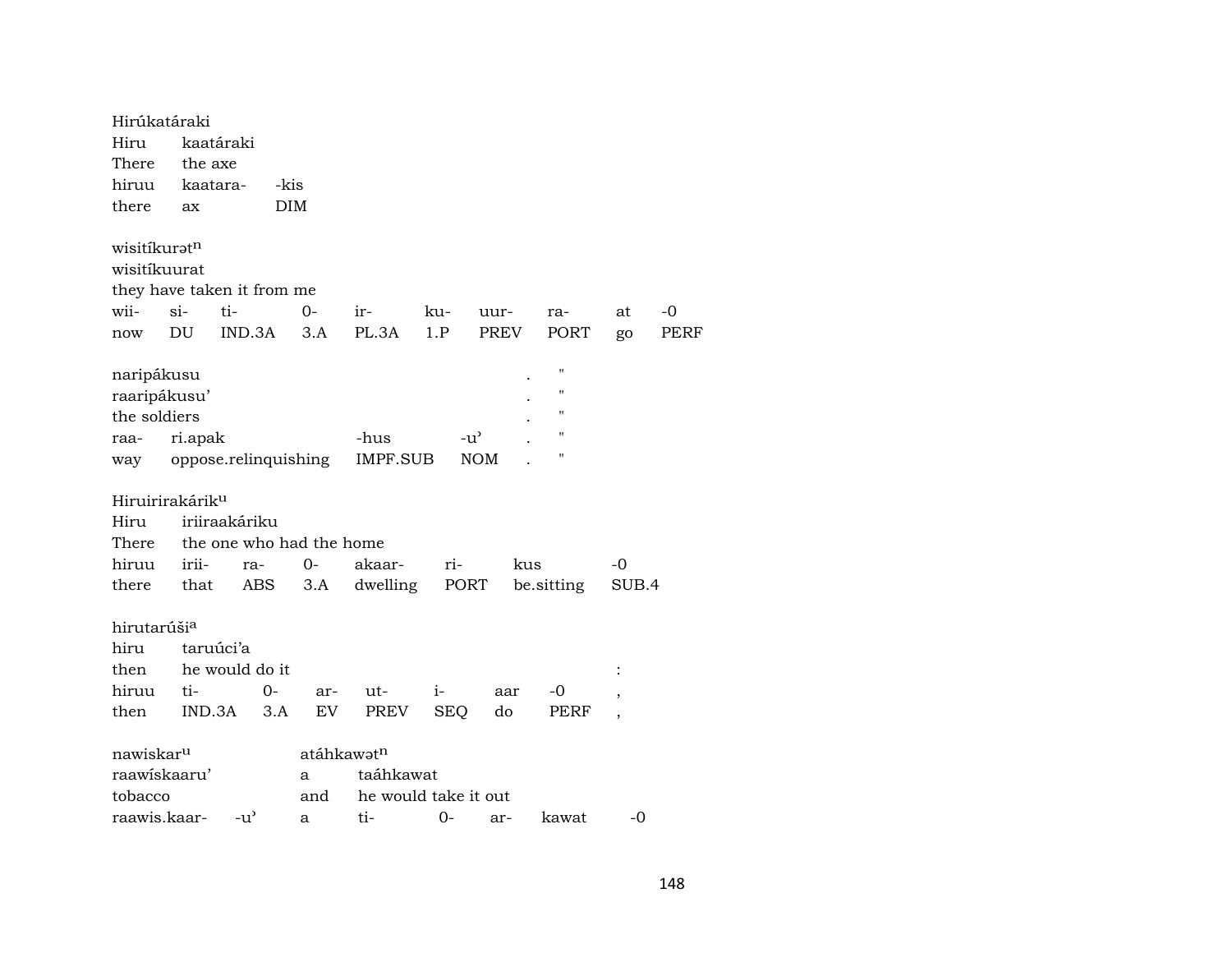| $\boldsymbol{\mathcal{C}}$<br>$\mathcal{C}$<br>$\boldsymbol{\varsigma} \boldsymbol{\varsigma}$<br>$\mathbf{H}$ |      | Náwa<br>Ráwa<br><b>Now</b><br>rawa                                          |                    |               |                         |               |                                                   |                                                                             |           |                     |                                        |                    |
|----------------------------------------------------------------------------------------------------------------|------|-----------------------------------------------------------------------------|--------------------|---------------|-------------------------|---------------|---------------------------------------------------|-----------------------------------------------------------------------------|-----------|---------------------|----------------------------------------|--------------------|
| $\pmb{\Pi}$                                                                                                    |      | now                                                                         |                    |               |                         |               |                                                   |                                                                             |           |                     |                                        |                    |
| hiru<br>then<br>hiruu<br>then                                                                                  |      | hirusikstakatárak <sup>i</sup><br>síkstaa'<br>bring it<br>$i-$<br>CONT.1/2A |                    | $S-$<br>2.A   | ir-<br>PREV.1/2A        |               | uks-<br><b>JUSS</b>                               | ra-<br>PORT                                                                 | a<br>come | $-0$<br><b>PERF</b> | kaatáraki<br>the axe<br>kaatara-<br>ax | -kis<br><b>DIM</b> |
| $\overline{\phantom{a}}$<br>Ţ<br>Ţ                                                                             | $i-$ | surúksaku<br>Saruksaáku<br>Give him the pipe<br>CONT.1/2A                   | $S-$<br>2.A        | ar-<br>EV     | uks-<br><b>JUSS</b>     | haak-<br>wood | uh<br>give                                        | $-0$<br>PERF                                                                |           |                     |                                        |                    |
| naripákusu<br>raaripákusu'<br>the soldier<br>raa-<br>way                                                       |      | ri.apak<br>oppose.relinquishing                                             |                    |               | -hus<br><b>IMPF.SUB</b> |               | $-u$ <sup><math>\prime</math></sup><br><b>NOM</b> | $\blacksquare$<br>$\mathbf{H}$<br>1<br>$\blacksquare$<br>$\pmb{\mathsf{H}}$ |           |                     |                                        |                    |
| Iripíraski<br>Iripiíraski<br>The boys<br>irii-<br>that                                                         |      | piiras-<br>boy                                                              | -kis<br>$\rm{DIM}$ | $^\mathrm{,}$ |                         |               |                                                   |                                                                             |           |                     |                                        |                    |
| irahákuk <sup>i</sup><br>írahaakuki                                                                            |      |                                                                             |                    |               |                         |               |                                                   |                                                                             |           |                     |                                        |                    |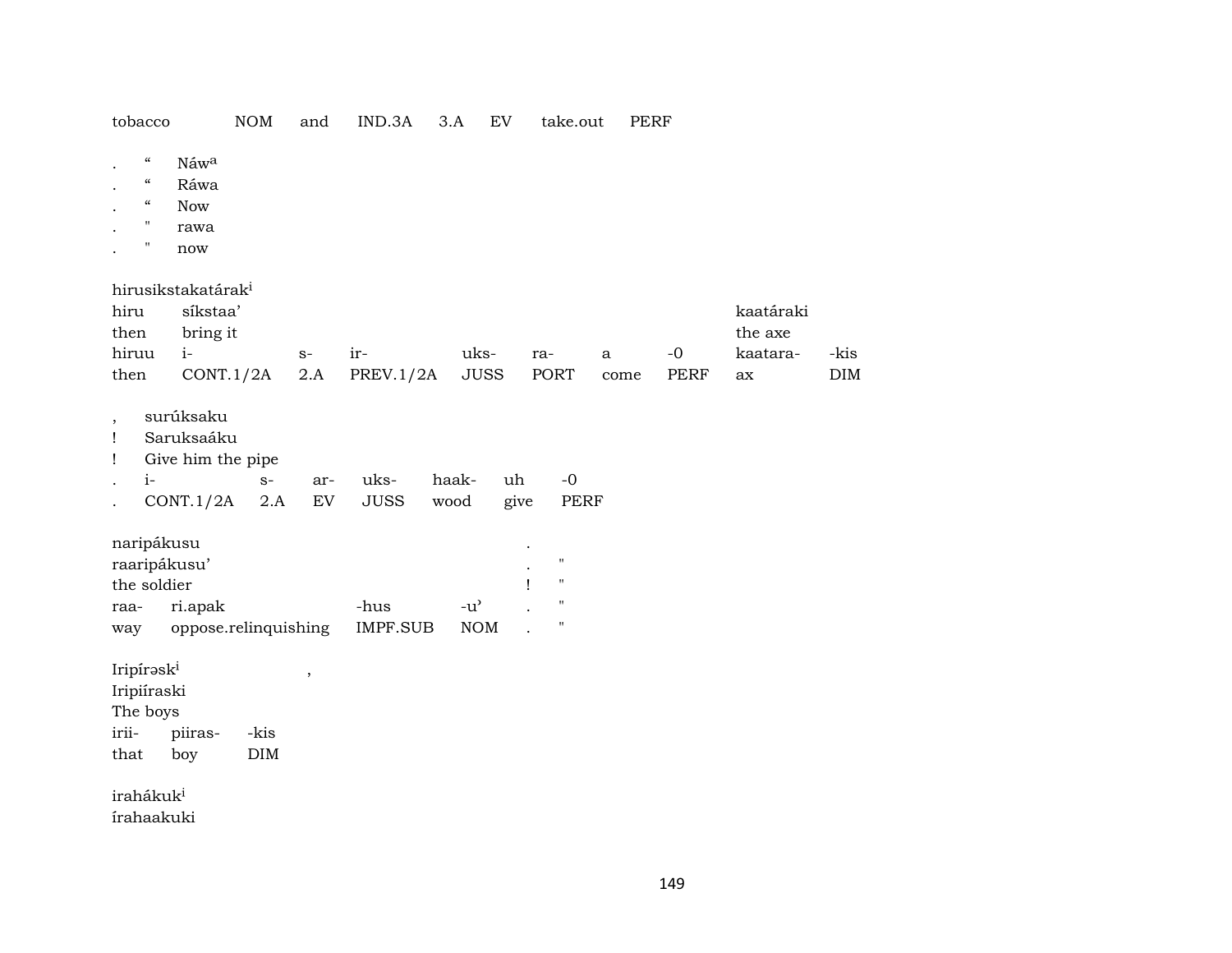| those of ours<br>ii-<br>that                                                                  | ra-<br><b>ABS</b>                                                  | $t-$<br>1.A  | rak-<br>$1/2$ .PL                                           | $\mathbf 0$<br>be | -ka'uk<br><b>DIST</b>       | $-i$<br>SUB.2      |       |                     |                   |           |                     |                         |                      |                     |
|-----------------------------------------------------------------------------------------------|--------------------------------------------------------------------|--------------|-------------------------------------------------------------|-------------------|-----------------------------|--------------------|-------|---------------------|-------------------|-----------|---------------------|-------------------------|----------------------|---------------------|
| ra-<br>INF.A                                                                                  | nətkuratarukitaháwari<br>ratkuraattaaruukitahaáwari<br>$t-$<br>1.A | ku-<br>INF.B | when we skated around on ice<br>rak-<br>$1/2$ .PL           |                   | raar-<br>PL.INDV.A          | huukita-<br>on.top |       | haa-<br>in.water    | warii             |           | be.going.about.IMPF | -hus<br><b>IMPF.SUB</b> |                      |                     |
| $\,$<br>$\overline{\phantom{a}}$<br>$\overline{\phantom{a}}$<br>$\overline{\phantom{a}}$<br>, |                                                                    |              |                                                             |                   |                             |                    |       |                     |                   |           |                     |                         |                      |                     |
| ra-<br>INF.A                                                                                  | nakurápakaraiwari<br>ratkuraápakaara'iwari<br>$t-$<br>1.A          | ku-<br>INF.B | when we were going around making noise<br>rak-<br>$1/2$ .PL |                   | wakaara<br>be.noisy         | -wi<br>SUB.L       | warii | be.going.about.IMPF |                   | -hus      | <b>IMPF.SUB</b>     |                         |                      |                     |
|                                                                                               |                                                                    |              |                                                             |                   |                             |                    |       |                     |                   |           |                     |                         |                      |                     |
| kítuu'u'<br>everything                                                                        |                                                                    |              | Kitutatisukstakawahihúsuku<br>we used to do (ie play)       |                   | taticukstaakáwaahiihúsuuku' |                    |       |                     |                   |           |                     |                         |                      |                     |
| kituu<br>all                                                                                  | $-u'$<br><b>NOM</b>                                                | ta-          | $t-$<br>IND.1/2A                                            | 1.A               | ir-<br>POSS.1/2A            | ut-<br><b>PREV</b> |       | uks-<br><b>AOR</b>  | rak-<br>$1/2$ .PL | aar<br>do | -waa<br><b>DIST</b> | $-i$<br><b>IMPF</b>     | -:hus<br><b>IMPF</b> | -uuku<br><b>HAB</b> |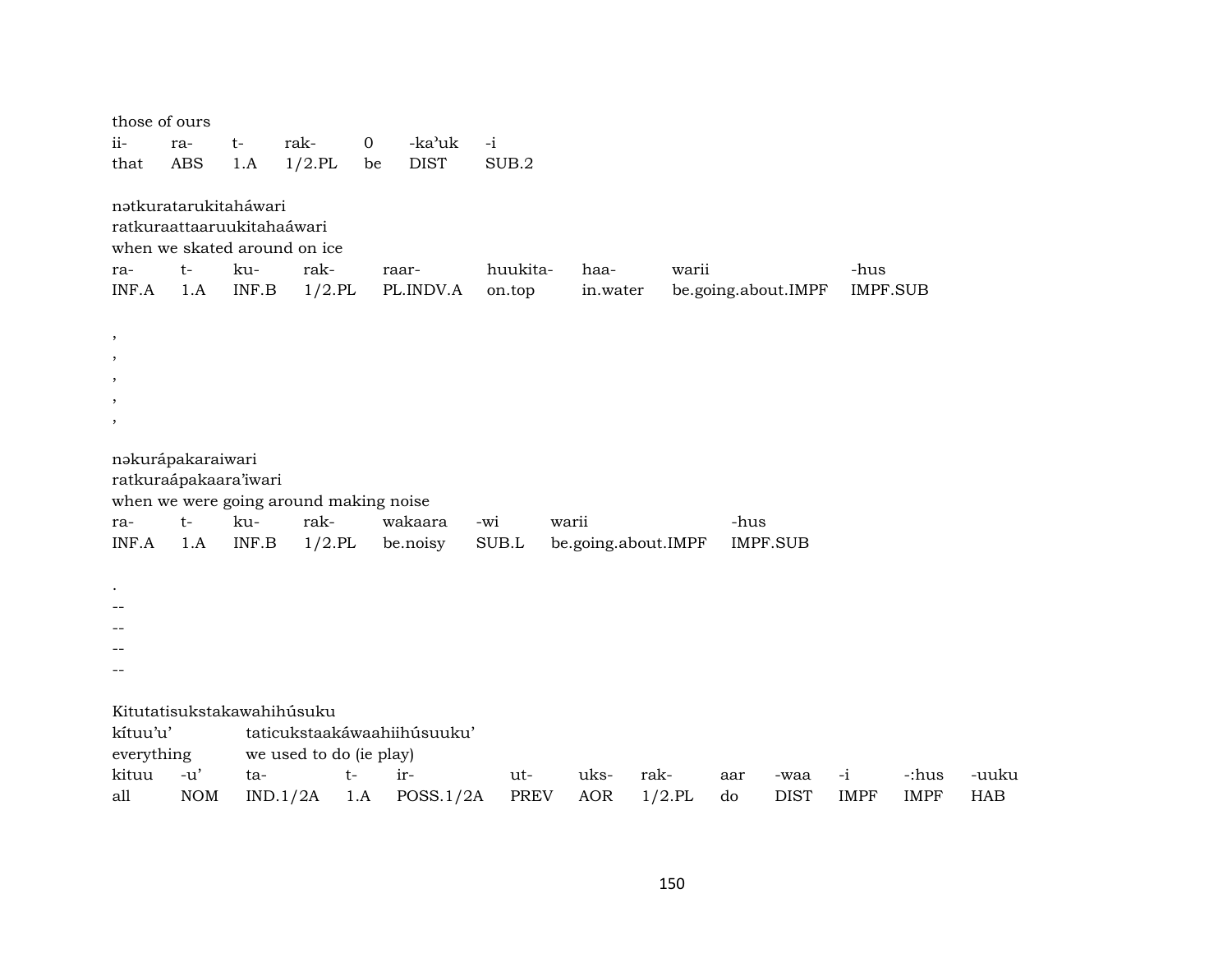| raasit-<br>$-u^{\prime}$<br><b>NOM</b><br>ice                                                                                                                                                            |              |
|----------------------------------------------------------------------------------------------------------------------------------------------------------------------------------------------------------|--------------|
| hitihutáiwu<br>tiihuhtá'iwu'<br>hi<br>he was sliding on it<br>and<br>$O -$<br>hi<br>ti-<br>uhuur-<br>tawii<br>-:hus<br>wuu<br><b>IMPF</b><br>IND.3A<br>3.A<br>go.IMPF<br>and<br>be.sloping.upward<br>way |              |
| píraski<br>$\, ,$<br>piíraski<br>$\overline{\phantom{a}}$<br>a boy<br>$\overline{\phantom{a}}$<br>piiras-<br>-kis<br>DIM<br>boy<br>$\cdot$                                                               |              |
| hiraripákusu<br>raaripákusu'<br>hi<br>the soldiers<br>and<br>hi<br>ri.apak<br>$-u^{\prime}$<br>-hus<br>raa-<br>oppose.relinquishing<br>IMPF.SUB<br><b>NOM</b><br>and<br>way                              |              |
| tahkíhawahatn<br>$\, ,$<br>taahkiihaahwaahat<br>they passed in groups<br>ti-<br>$0-$<br>hak<br>kiihaar-<br>$-0$<br>ar-<br>waa-                                                                           |              |
| IND.3A<br>${\rm EV}$<br><b>DIST</b><br>3.A<br>PERF<br>in.a.group<br>pass.by                                                                                                                              |              |
| nakukurakaturiwirútitn<br>rakukuuraakaturiwiiruutit<br>their blocking our path<br>$0-$<br>ku-<br>wi.itik<br>ku-<br>rak-<br>hatuur-<br>$ri-$<br>uur-<br>ra-                                               | $-0$<br>-ruu |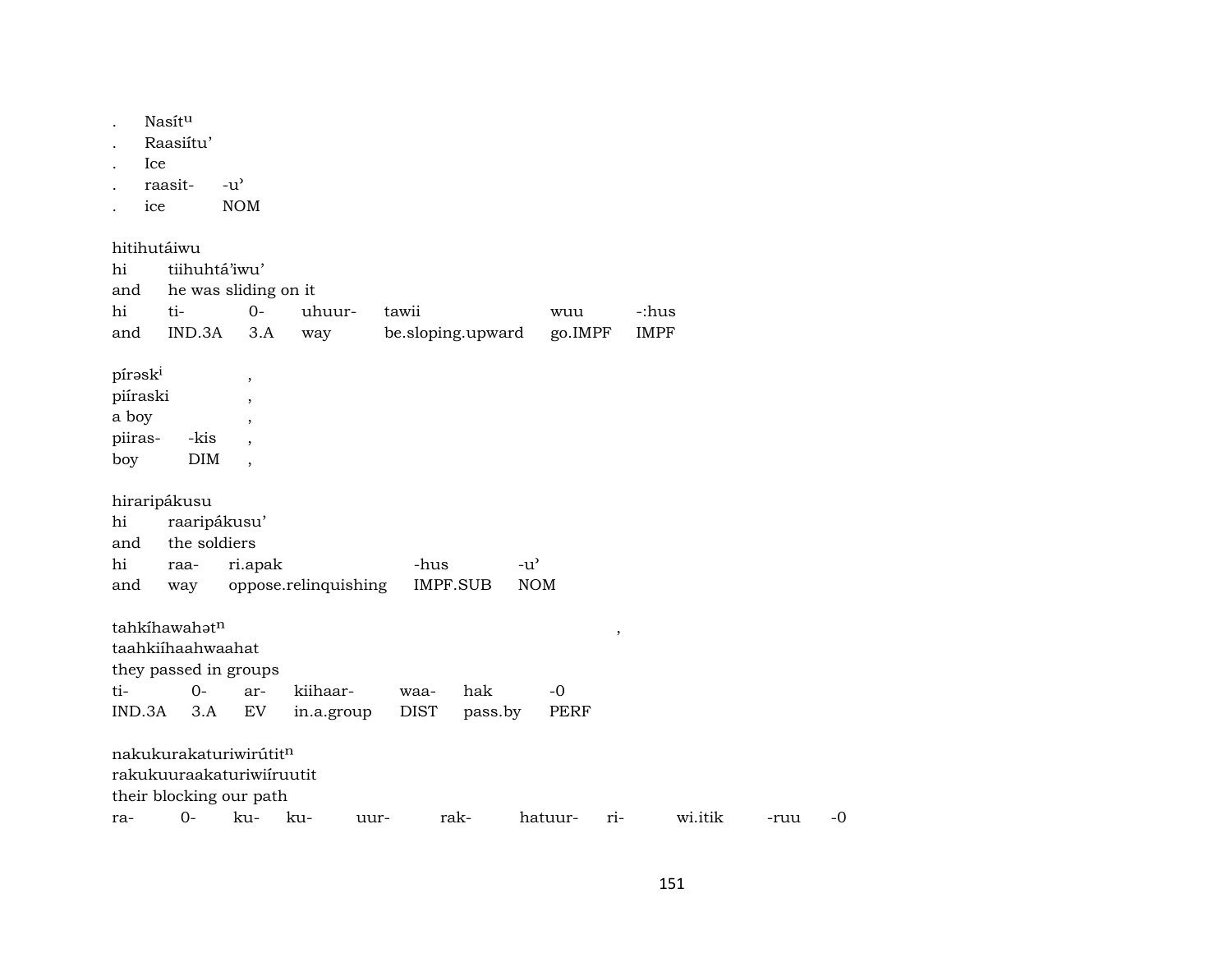| INF.A                                                                                                                                    |                                           | 3.A                                                                                             | 1.P                                             | INF.B                           | POSS.P           | $1/2$ .PL          |      | road                                 | PORT                | sit.down           | <b>DIST</b>         | SUB.4        |
|------------------------------------------------------------------------------------------------------------------------------------------|-------------------------------------------|-------------------------------------------------------------------------------------------------|-------------------------------------------------|---------------------------------|------------------|--------------------|------|--------------------------------------|---------------------|--------------------|---------------------|--------------|
|                                                                                                                                          | Hi<br>And                                 | Hirawitakaráhisu                                                                                | suddenly                                        | raawiitakaaraáhisu'             |                  |                    |      |                                      |                     |                    |                     |              |
|                                                                                                                                          | hi                                        | raa-                                                                                            | wii-                                            |                                 | takaaraahis      | $-u^{\prime}$      |      |                                      |                     |                    |                     |              |
|                                                                                                                                          | and                                       | just                                                                                            | now                                             |                                 | all.at.once      | <b>NOM</b>         |      |                                      |                     |                    |                     |              |
| tuhahkišpátpa                                                                                                                            |                                           | tuuhaahkiicpátpaa'<br>they came out of the brush                                                |                                                 |                                 |                  |                    |      |                                      |                     |                    |                     |              |
| ti-<br>IND.3A                                                                                                                            |                                           | $O-$<br>3.A                                                                                     | $a-$<br>PREV.3A                                 |                                 | ut-<br>PREV      | raar-<br>PL.INDV.A |      | kiic.waat.a<br>come.out.of.the.brush |                     | -wa<br><b>DIST</b> | $-0$<br><b>PERF</b> |              |
| $\overline{\phantom{a}}$<br>$\overline{\phantom{a}}$<br>$\overline{\phantom{a}}$<br>$\overline{\phantom{a}}$<br>$\overline{\phantom{a}}$ | hi<br>and<br>hi<br>and                    | hitaturatúwaas<br>ta-                                                                           | we ran away<br>IND.1/2A                         | taturaattuúwa'as<br>$t-$<br>1.A | uur-<br>PREV     | rak-<br>$1/2$ .PL  |      | ruu.wa.as-i<br>run.away              | $-0$<br><b>PERF</b> |                    |                     |              |
| $\backslash$<br>$\setminus$<br>$\setminus$<br>$\setminus$<br>$\setminus$                                                                 | Náwa<br>Ráwa<br><b>Now</b><br>rawa<br>now | $\ddot{\phantom{0}}$<br>$\ddot{\phantom{0}}$                                                    | irár <sup>i</sup><br>iraári'<br>brother<br>$i-$ | 3.POSS.A                        | -raar-           | same.sex.sibling   | -ri' | 3.POSS.B                             | $^\circ$            |                    |                     |              |
| riku-<br>that.is                                                                                                                         |                                           | nikutatišúkstakuhuru<br>rikutaticukstaakuhúru'<br>that is what we used to do<br>ta-<br>IND.1/2A |                                                 | $t-$<br>1.A                     | ir-<br>PREV.1/2A | ut-<br>PREV        |      | uks-<br>AOR                          | rak-<br>$1/2$ .PL   | uhuur.uu           | be.the.way.one.does | $-0$<br>PERF |

 $\left[ \right]$  $\overline{\phantom{a}}$ 

ratukstaákuriiwaawi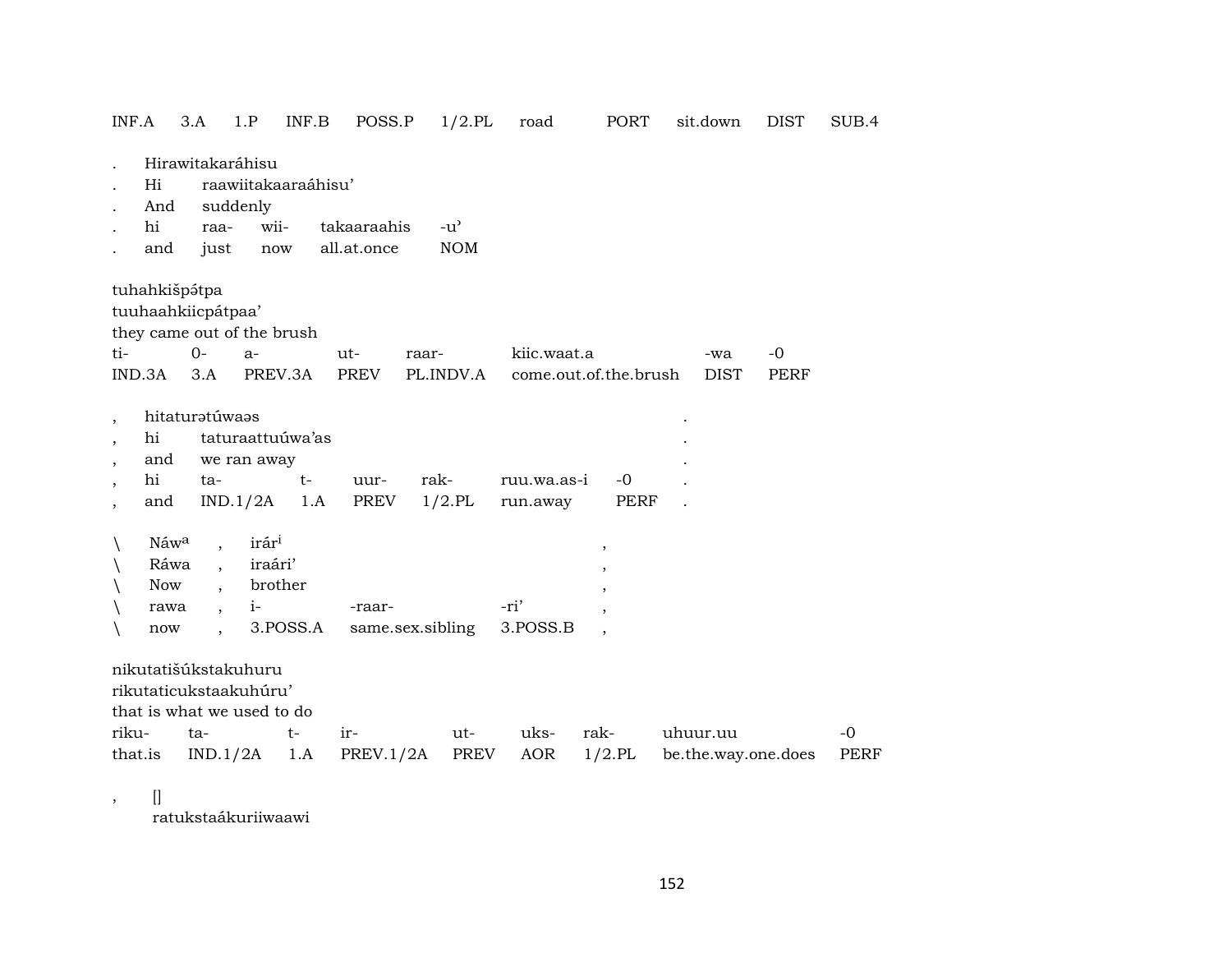| uks-<br>$t-$<br>rak-<br>hurii<br>-wi<br>ra-<br>-waa<br>$1/2$ .PL<br><b>ABS</b><br>AOR<br>DIST<br>go.around.PL<br>SUB.L<br>1.A<br>nikurətarəsawahət <sup>n</sup><br>rikuuraattarasáwaahat<br>when we grew up<br>ku-<br>$i-$<br>ri-<br>rak-<br>rasahat<br>$-0$<br>raar-<br>-waa<br>$1/2$ .PL<br>CONT.3A<br>1.P<br>SEQ<br>PL.INDV.P<br><b>DIST</b><br>SUB.4<br>grow.up<br>Kitupírask <sup>i</sup><br>Kítuu'u'<br>piíraski<br>All<br>the boys<br>piiras-<br>kituu<br>$-u'$<br>-kis<br>all<br><b>NOM</b><br>DIM<br>boy<br>atitətárurikut <sup>n</sup><br>titattáruurikut<br>a<br>they caught them<br>and<br>ti-<br>$O -$<br>ir-<br>ak-<br>uurikuk<br>$-0$<br>ut-<br>raar-<br>a<br>PL.3A<br>PREV<br>PL.AN.3P<br>IND.3A<br>PL.INDV.P<br>catch<br>3.A<br><b>PERF</b><br>and |
|---------------------------------------------------------------------------------------------------------------------------------------------------------------------------------------------------------------------------------------------------------------------------------------------------------------------------------------------------------------------------------------------------------------------------------------------------------------------------------------------------------------------------------------------------------------------------------------------------------------------------------------------------------------------------------------------------------------------------------------------------------------------|
|                                                                                                                                                                                                                                                                                                                                                                                                                                                                                                                                                                                                                                                                                                                                                                     |
|                                                                                                                                                                                                                                                                                                                                                                                                                                                                                                                                                                                                                                                                                                                                                                     |
|                                                                                                                                                                                                                                                                                                                                                                                                                                                                                                                                                                                                                                                                                                                                                                     |
|                                                                                                                                                                                                                                                                                                                                                                                                                                                                                                                                                                                                                                                                                                                                                                     |
|                                                                                                                                                                                                                                                                                                                                                                                                                                                                                                                                                                                                                                                                                                                                                                     |
|                                                                                                                                                                                                                                                                                                                                                                                                                                                                                                                                                                                                                                                                                                                                                                     |
|                                                                                                                                                                                                                                                                                                                                                                                                                                                                                                                                                                                                                                                                                                                                                                     |
|                                                                                                                                                                                                                                                                                                                                                                                                                                                                                                                                                                                                                                                                                                                                                                     |
|                                                                                                                                                                                                                                                                                                                                                                                                                                                                                                                                                                                                                                                                                                                                                                     |
|                                                                                                                                                                                                                                                                                                                                                                                                                                                                                                                                                                                                                                                                                                                                                                     |
|                                                                                                                                                                                                                                                                                                                                                                                                                                                                                                                                                                                                                                                                                                                                                                     |
|                                                                                                                                                                                                                                                                                                                                                                                                                                                                                                                                                                                                                                                                                                                                                                     |
|                                                                                                                                                                                                                                                                                                                                                                                                                                                                                                                                                                                                                                                                                                                                                                     |
|                                                                                                                                                                                                                                                                                                                                                                                                                                                                                                                                                                                                                                                                                                                                                                     |
|                                                                                                                                                                                                                                                                                                                                                                                                                                                                                                                                                                                                                                                                                                                                                                     |
|                                                                                                                                                                                                                                                                                                                                                                                                                                                                                                                                                                                                                                                                                                                                                                     |
|                                                                                                                                                                                                                                                                                                                                                                                                                                                                                                                                                                                                                                                                                                                                                                     |
|                                                                                                                                                                                                                                                                                                                                                                                                                                                                                                                                                                                                                                                                                                                                                                     |
|                                                                                                                                                                                                                                                                                                                                                                                                                                                                                                                                                                                                                                                                                                                                                                     |
| $\boldsymbol{\zeta}\boldsymbol{\zeta}$<br>Hitíhwaki<br>,                                                                                                                                                                                                                                                                                                                                                                                                                                                                                                                                                                                                                                                                                                            |
| $\mathcal{C}$<br>tíhwaki'<br>Hi                                                                                                                                                                                                                                                                                                                                                                                                                                                                                                                                                                                                                                                                                                                                     |
| $\mathcal{C}$<br>And<br>they said                                                                                                                                                                                                                                                                                                                                                                                                                                                                                                                                                                                                                                                                                                                                   |
| $\mathsf{H}$<br>hi<br>ti-<br>waki<br>$0-$<br>ir-<br>-0                                                                                                                                                                                                                                                                                                                                                                                                                                                                                                                                                                                                                                                                                                              |
| $\mathbf H$<br>PL.3A<br>IND.3A<br>3.A<br>say.PL<br>and<br>PERF                                                                                                                                                                                                                                                                                                                                                                                                                                                                                                                                                                                                                                                                                                      |
| Sukstapáuriritn<br>Sukstaapá'uuriirit<br>Stand still                                                                                                                                                                                                                                                                                                                                                                                                                                                                                                                                                                                                                                                                                                                |
| uks-<br>rak-<br>uuri.arik<br>$-0$<br>$i-$<br>wa-<br>$S-$                                                                                                                                                                                                                                                                                                                                                                                                                                                                                                                                                                                                                                                                                                            |
| JUSS<br>$1/2$ .PL<br>CONT.1/2A<br>2.A<br>DIST<br>stand.upright<br><b>PERF</b>                                                                                                                                                                                                                                                                                                                                                                                                                                                                                                                                                                                                                                                                                       |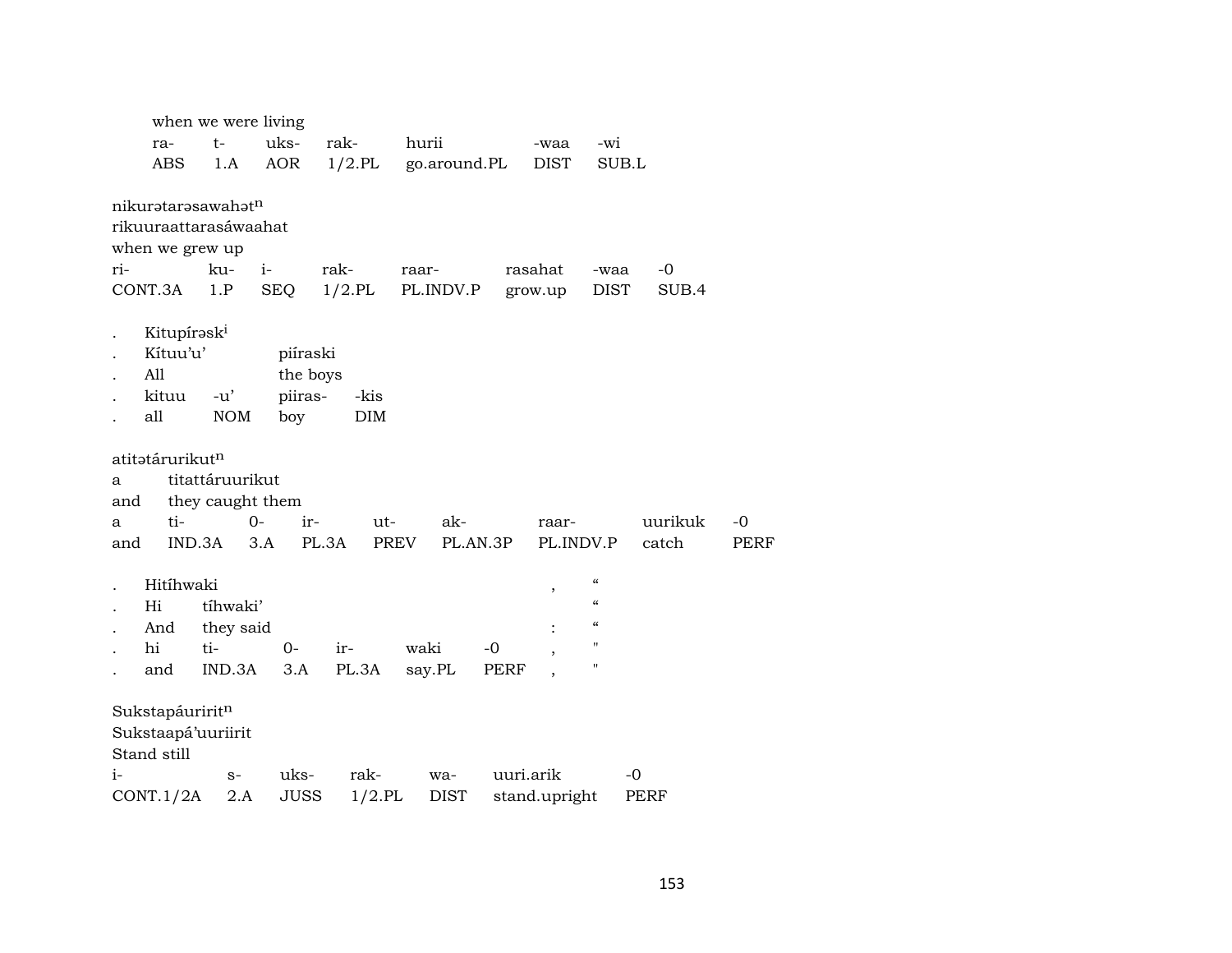| ,                                   |                |                |                           |                  |       |           |        |                     |            |             |  |
|-------------------------------------|----------------|----------------|---------------------------|------------------|-------|-----------|--------|---------------------|------------|-------------|--|
|                                     |                |                |                           |                  |       |           |        |                     |            |             |  |
| ļ                                   |                |                |                           |                  |       |           |        |                     |            |             |  |
|                                     |                |                |                           |                  |       |           |        |                     |            |             |  |
|                                     |                |                |                           |                  |       |           |        |                     |            |             |  |
| kakatarátahpirust <sup>a</sup>      |                |                |                           |                  |       |           |        |                     |            |             |  |
| Kaakaataraattaahpirusta             |                |                |                           |                  |       |           |        |                     |            |             |  |
| We are not going to whip you        |                |                |                           |                  |       |           |        |                     |            |             |  |
| kaaka-                              |                | $t-$           | $a-$                      | rak-             | raar- |           | piru   | -:hus               | -ta        |             |  |
| NEG.IND.1/2A                        |                | 1.A            | 2.P                       | $1/2$ .PL        |       | PL.INDV.P | whip   | <b>IMPF</b>         | <b>INT</b> |             |  |
|                                     |                |                |                           |                  |       |           |        |                     |            |             |  |
| н                                   | Irári          |                |                           |                  |       |           | $\, ,$ |                     |            |             |  |
| $\mathbf H$<br>$\ddot{\phantom{0}}$ | Iraári'        |                |                           |                  |       |           |        |                     |            |             |  |
| н.<br>$\ddot{\phantom{0}}$          | <b>Brother</b> |                |                           |                  |       |           |        |                     |            |             |  |
| $\mathbf H$                         | $i-$           |                | -raar-                    |                  | -ri'  |           |        |                     |            |             |  |
| Ħ                                   | 3.POSS.A       |                |                           | same.sex.sibling |       | 3.POSS.B  |        |                     |            |             |  |
| nikutatišukstakuhúru                |                |                |                           |                  |       |           |        |                     |            |             |  |
| rikutatucukstaakuhúru'              |                |                |                           |                  |       |           |        |                     |            |             |  |
| those were our ways                 |                |                |                           |                  |       |           |        |                     |            |             |  |
| riku-                               | ta-            |                | $t-$                      | ut-              | uks-  | rak-      |        | uhuur.uu            |            | $-0$        |  |
| that.is                             | IND.1/2A       |                |                           | 1.A PREV AOR     |       | $1/2$ .PL |        | be.the.way.one.does |            | <b>PERF</b> |  |
|                                     |                |                |                           |                  |       |           |        |                     |            |             |  |
|                                     |                |                |                           |                  |       |           |        |                     |            |             |  |
|                                     |                |                |                           |                  |       |           |        |                     |            |             |  |
|                                     |                |                |                           |                  |       |           |        |                     |            |             |  |
|                                     |                |                |                           |                  |       |           |        |                     |            |             |  |
|                                     |                |                |                           |                  |       |           |        |                     |            |             |  |
|                                     |                |                |                           |                  |       |           |        |                     |            |             |  |
| Hirusitirasakúsitn                  |                |                |                           |                  |       |           |        |                     |            |             |  |
| Hiru                                |                | sitiiracakúsit |                           |                  |       |           |        |                     |            |             |  |
| Then                                |                |                | they took off their robes |                  |       |           |        |                     |            |             |  |
| hiruu                               | si-            | ti-            | $0-$                      | ir-              | uur-  |           | raar-  |                     | ta.kusik   | $-0$        |  |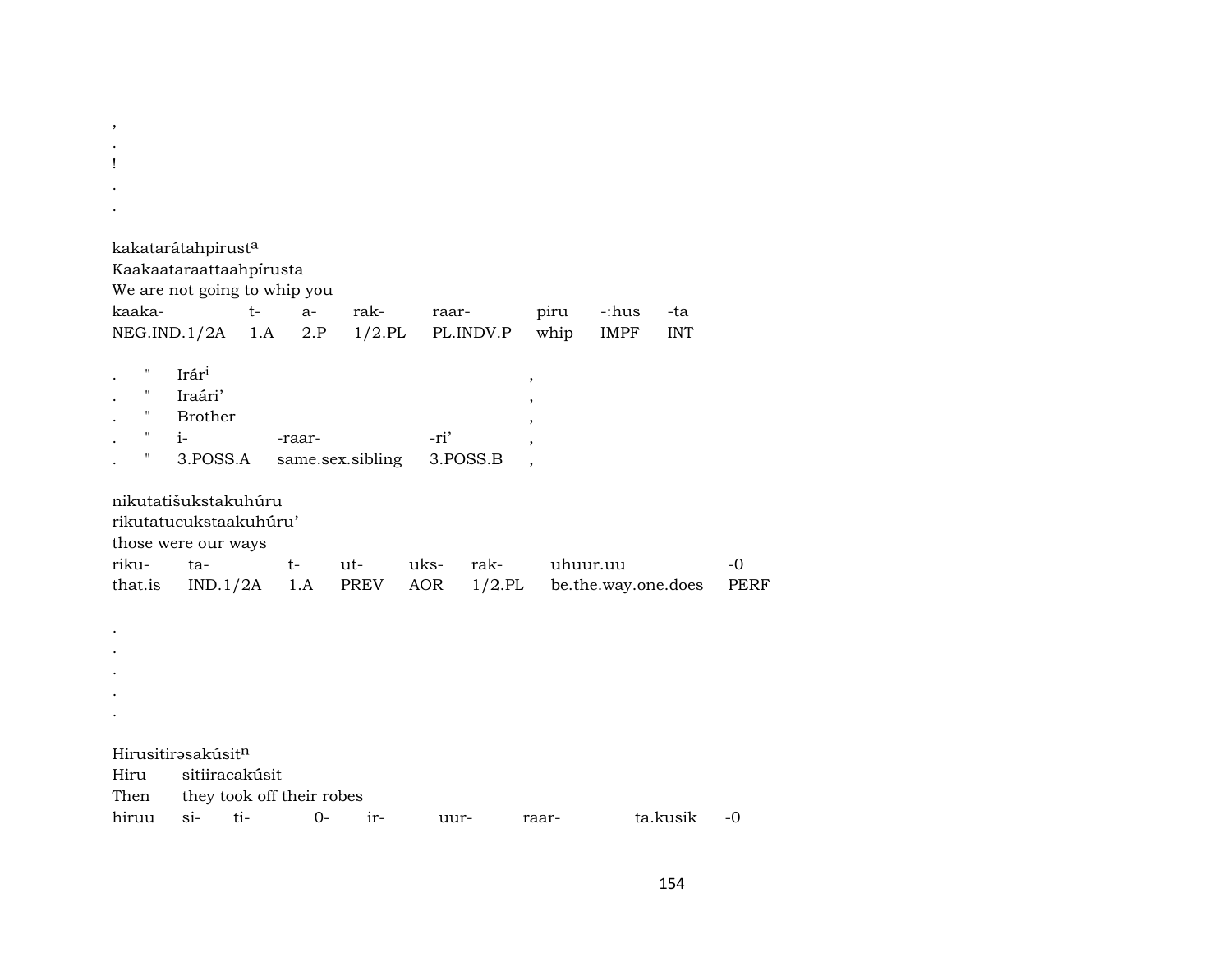| ,<br>,<br>$\cdot$<br>rusitirəšakúsit <sup>n</sup><br>ruusitiirácakusit |         | then they took off their robes          |                                                   |                            |               |                                                |             |             |               |
|------------------------------------------------------------------------|---------|-----------------------------------------|---------------------------------------------------|----------------------------|---------------|------------------------------------------------|-------------|-------------|---------------|
| ruu-                                                                   | $\sin$  | ti-                                     | $O -$                                             | ir-                        | uur-          | raar-                                          | ta.kusik    | $-0$        |               |
| then                                                                   | DU      | IND.3A                                  | 3.A                                               | PL.3A                      | POSS.P        | 3PL.INAN.P                                     | take.off    | <b>PERF</b> |               |
| ,<br>$\overline{\phantom{a}}$                                          |         |                                         |                                                   |                            |               |                                                |             |             |               |
| hirusitikarušuhúra <sup>u</sup>                                        |         |                                         |                                                   |                            |               |                                                |             |             |               |
| hiru                                                                   |         | sitíhkaruucu                            |                                                   |                            |               |                                                |             | húraa'u'    |               |
| then                                                                   |         | they put on it                          |                                                   |                            |               |                                                |             | snow        |               |
| hiruu                                                                  | $si-$   | ti-                                     | $0-$                                              | ir-                        | ka-           | ra.uc.wuh                                      | $-0$        | huraa-      | $-u^{\prime}$ |
| then                                                                   | DU      | IND.3A                                  | 3.A                                               | PL.3A                      | on            | put.PL.OBJ                                     | <b>PERF</b> | snow        | <b>NOM</b>    |
| niškúhkatn<br>ríckuhkat<br>on the fur<br>ra.ickuur-<br>animal.fur      |         | $\overline{\phantom{a}}$<br>-kat<br>LOC | harík <sup>i</sup> s<br>hariíkis<br>harii<br>calf | calf (robe)<br>-kis<br>DIM |               |                                                |             |             |               |
| Hirútiwaku                                                             |         |                                         |                                                   |                            | $^\mathrm{,}$ | $\boldsymbol{\zeta}\boldsymbol{\zeta}$<br>Náwa |             |             |               |
| Hiru                                                                   | tiwáku' |                                         |                                                   |                            |               | $\boldsymbol{\zeta}\boldsymbol{\zeta}$<br>Ráwa |             |             |               |

### then DU IND.3A 3.A PL.3A POSS.P 3PL.INAN.P take.off PERF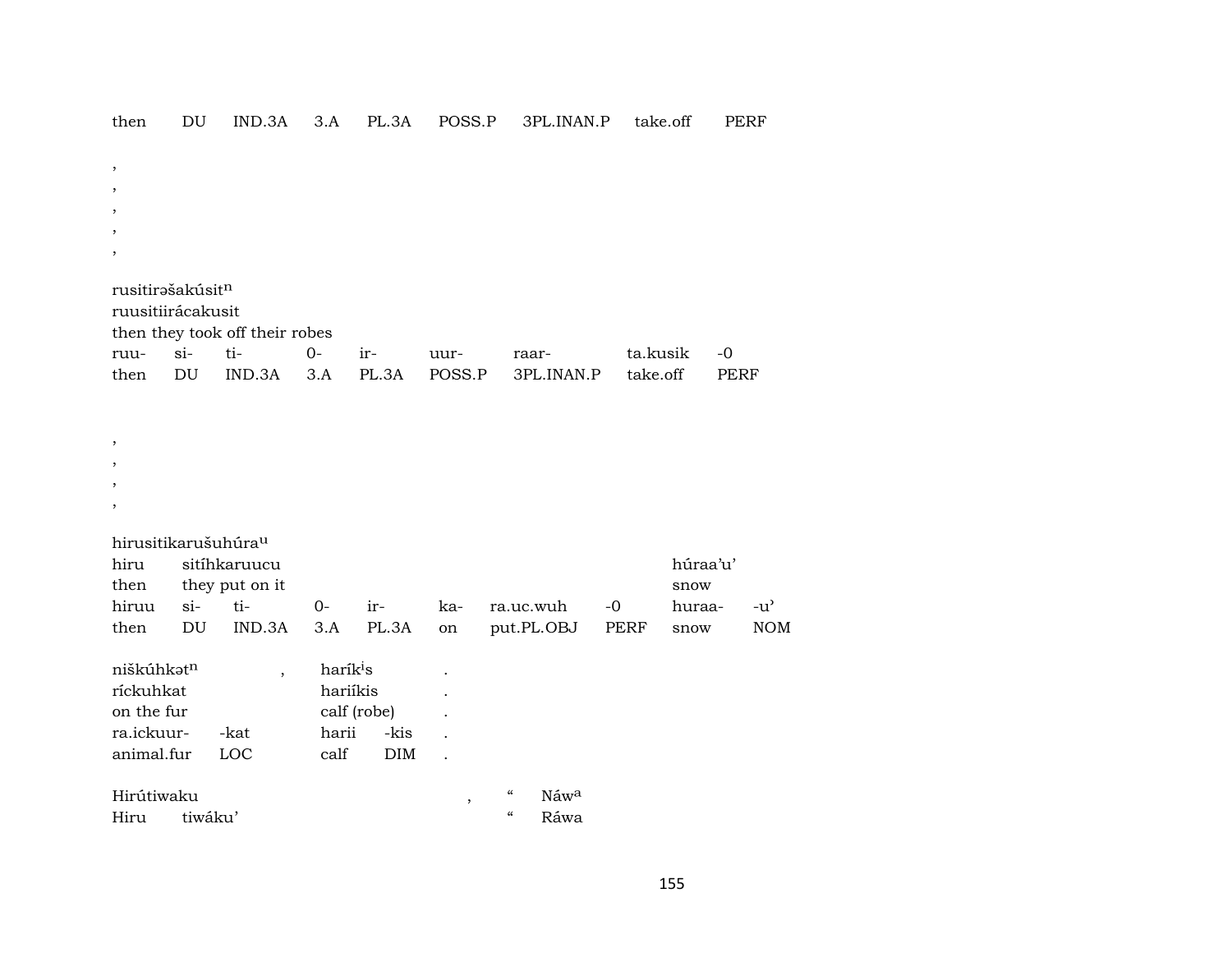| Then<br>hiruu<br>then                                                                                              | he said<br>ti-<br>IND.3A       |                    | $0-$<br>3.A      | waka'u<br>say                                                     | $-0$<br>PERF | $\ddot{\cdot}$    | $\epsilon\epsilon$<br>$\pmb{\mathsf{H}}$<br>" | <b>Now</b><br>rawa<br>now |             |     |                     |             |
|--------------------------------------------------------------------------------------------------------------------|--------------------------------|--------------------|------------------|-------------------------------------------------------------------|--------------|-------------------|-----------------------------------------------|---------------------------|-------------|-----|---------------------|-------------|
| siwitisukstawihuratn<br>siwitisukstaawihurat<br>you (du) wrestle<br>$si-$                                          | witi-                          | $i-$               |                  | $S-$                                                              | uks-         |                   | taawihurahk                                   |                           | $-0$        |     |                     |             |
| DU                                                                                                                 | <b>REFL</b>                    |                    | CONT.1/2A        | 2.A                                                               | <b>JUSS</b>  |                   | wrestle                                       |                           | <b>PERF</b> |     |                     |             |
| $\pmb{\mathsf{H}}$<br>$\pmb{\pi}$<br>$\pmb{\mathsf{H}}$<br><b>Boys</b><br>$\pmb{\mathsf{H}}$<br>$\pmb{\pi}$<br>boy | Píraski<br>Piíraski<br>piiras- | -kis<br><b>DIM</b> |                  |                                                                   |              |                   |                                               |                           |             |     |                     |             |
| asiwitititawihuratn                                                                                                |                                |                    |                  |                                                                   |              |                   |                                               |                           |             |     |                     |             |
| a                                                                                                                  | siwititaawihuurat              |                    |                  |                                                                   |              |                   |                                               |                           |             |     |                     |             |
| and                                                                                                                |                                |                    |                  | they (du) threw each other down                                   |              |                   |                                               |                           |             |     |                     |             |
| a                                                                                                                  | $si-$                          | witi-              | ti-              | $0-$                                                              |              | taawihurahk       |                                               | $-0$                      |             |     |                     |             |
| and                                                                                                                | DU                             | <b>REFL</b>        | IND.3A           | 3.A                                                               | wrestle      |                   |                                               | <b>PERF</b>               |             |     |                     |             |
| Irári<br>Iraári'                                                                                                   |                                |                    |                  |                                                                   |              | $\, ,$<br>$\cdot$ |                                               |                           |             |     |                     |             |
| <b>Brother</b>                                                                                                     |                                |                    |                  |                                                                   |              |                   |                                               |                           |             |     |                     |             |
| $i-$                                                                                                               |                                | -raar-             |                  | -ri'                                                              |              | $\cdot$           |                                               |                           |             |     |                     |             |
| 3.POSS.A                                                                                                           |                                |                    | same.sex.sibling |                                                                   | 3.POSS.B     |                   |                                               |                           |             |     |                     |             |
| akišisiwititirahurakáwari<br>a<br>and                                                                              | kici<br>but                    |                    |                  | siwititirahuraakáwari'<br>they rolled around together on the snow |              |                   |                                               |                           |             |     |                     |             |
| a                                                                                                                  | kici                           | $si-$              | witi-            | ti-                                                               | $O -$        |                   | raar-                                         |                           | huraa-      | ka- | warii               | -:hus       |
| and                                                                                                                | but                            | DU                 | <b>REFL</b>      | IND.3A                                                            | 3.A          |                   | PL.INDV.A                                     |                           | snow        | on  | be.going.about.IMPF | <b>IMPF</b> |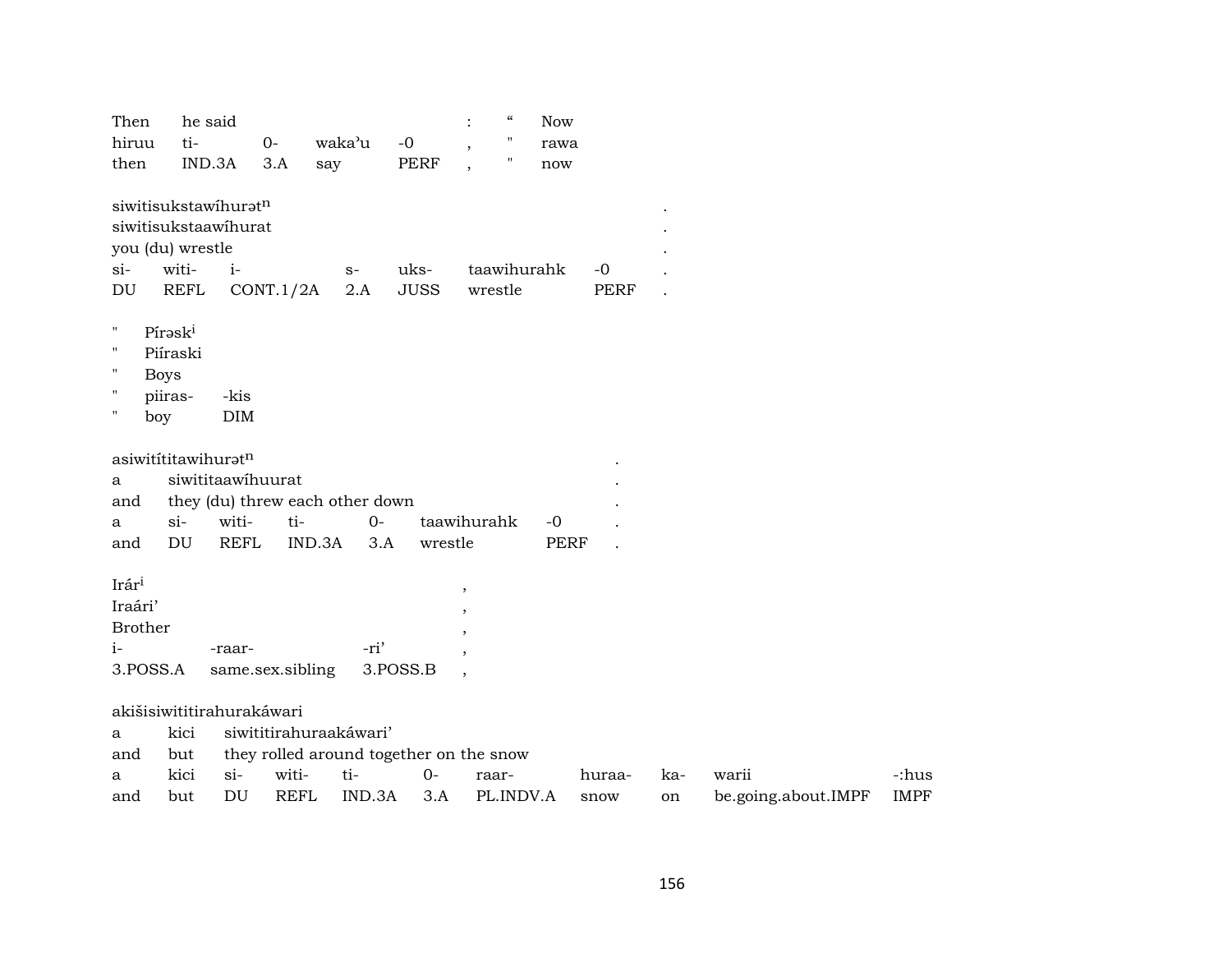|                                |                             |             | siwitikarakútik <sup>u</sup> |               |            |                |                                     |            |                          |             |          |    |
|--------------------------------|-----------------------------|-------------|------------------------------|---------------|------------|----------------|-------------------------------------|------------|--------------------------|-------------|----------|----|
|                                |                             |             | Siwitikarakuútiku'           |               |            |                |                                     |            |                          |             |          |    |
|                                |                             |             | They were not fighting       |               |            |                |                                     |            |                          |             |          |    |
|                                | $\sin$                      | witi-       | ka-                          |               | ra-        | 0-             | kuut.ik                             |            | -:hus                    |             |          |    |
|                                | DU                          | <b>REFL</b> | <b>NEG</b>                   |               | <b>ABS</b> | 3.A            | beat                                |            | <b>IMPF</b>              |             |          |    |
|                                |                             |             | kisirarusirakukusísari       |               |            |                |                                     |            |                          |             |          |    |
| kici                           |                             |             | raaruusirakuukusisaari       |               |            |                |                                     |            |                          |             |          |    |
| but                            |                             |             | their (du) just playing      |               |            |                |                                     |            |                          |             |          |    |
| kici                           | raa-                        |             | ruu-                         | $si-$         | ra-        | $O-$           |                                     | ku-        | $i-$                     | kusis.aar   | $-i$     |    |
| but                            | just                        |             | then                         | DU            | INF.A      | 3.A            |                                     | INF.B      | <b>SEQ</b>               | play        | IMPF.SUB |    |
|                                | hikíwaritusiti <sup>a</sup> |             |                              |               |            |                |                                     |            |                          |             |          |    |
|                                | hi                          |             | kiíwariitu'                  |               | síti'a     |                |                                     |            |                          |             |          |    |
|                                | and                         | naked       |                              |               |            | they (du) were |                                     |            |                          |             |          |    |
|                                | hi                          |             | kiiwariit                    | $-u^{\prime}$ | $\sin$     | ti-            |                                     | $0-$       | aah                      | -0          |          |    |
|                                | and                         | naked       |                              | <b>NOM</b>    | DU         |                | IND.3A                              | 3.A        | be                       | <b>PERF</b> |          |    |
| Hirusitirušíšahuk <sup>i</sup> |                             |             |                              |               |            |                |                                     |            |                          |             |          |    |
| Hiru                           |                             | sitiirúcit  |                              |               |            |                |                                     |            |                          | cahuúki     |          |    |
| Then                           |                             |             | they picked them up          |               |            |                |                                     |            |                          | robes       |          |    |
| hiruu                          |                             | $\sin$      | ti-                          | $0 -$         | ir-        |                | ruuci.ik                            |            | $-0$                     | cahuu       | -kis     |    |
| then                           |                             | DU          | IND.3A                       |               | 3.A        | PL.3A          | pick.up                             |            | PERF                     | robe        | DIM      |    |
| naripákus <sup>u</sup>         |                             |             |                              |               |            |                |                                     |            | ,                        |             |          |    |
| raaripákusu'                   |                             |             |                              |               |            |                |                                     |            | $\,$                     |             |          |    |
| the soldiers                   |                             |             |                              |               |            |                |                                     |            | ,                        |             |          |    |
| raa-                           |                             | ri.apak     |                              |               | -hus       |                | $-u$ <sup><math>\prime</math></sup> |            |                          |             |          |    |
| way                            |                             |             | oppose.relinquishing         |               |            | IMPF.SUB       |                                     | <b>NOM</b> | $\overline{\phantom{a}}$ |             |          |    |
| asitirahwitatitn               |                             |             |                              |               |            |                |                                     |            |                          |             |          |    |
| a                              |                             |             | sitirahwitattit              |               |            |                |                                     |            |                          |             |          |    |
| and                            |                             |             | they put them on them        |               |            |                |                                     |            |                          |             |          |    |
| a                              | $\sin$                      | ti-         |                              | 0-            | ir-        |                | raar-                               |            | witak.rik                |             |          | -0 |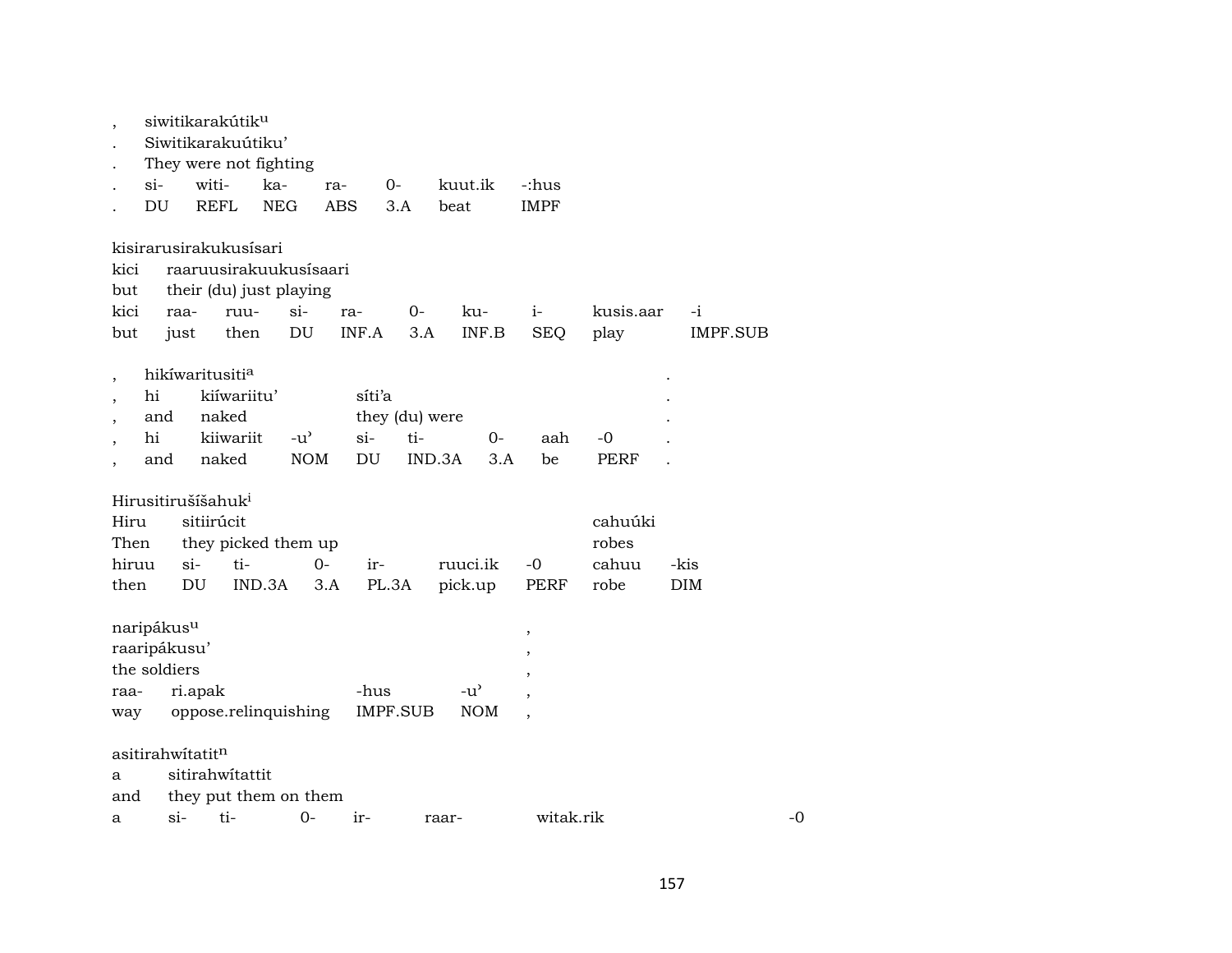and DU IND.3A 3.A PL.3A 3PL.INAN.P put.over.someone's.shoulders PERF

, hihúra<sup>u</sup>

- , hi húraa'u'
- , and snow
- , hi huraa- -u"
- , and snow NOM

| rusitátaris   |                         |    |                                     |       |       |  |
|---------------|-------------------------|----|-------------------------------------|-------|-------|--|
| ruusitaátaris |                         |    |                                     |       |       |  |
|               | they were heavy with it |    |                                     |       |       |  |
| ruu- si- ti-  |                         | () | -а-                                 | taris | $-()$ |  |
|               |                         |    | then DU IND.3A 3.A PREV.3A be.heavy |       | PERF  |  |

### Ararutikišáiwa

,

|  | A raaruutikictá'iwa |                                   |                                                    |     |
|--|---------------------|-----------------------------------|----------------------------------------------------|-----|
|  |                     | And then water just ran down them |                                                    |     |
|  |                     |                                   | a raa- ruu- ti-  0- kiic.tawi.war                  | - വ |
|  |                     |                                   | and just then IND.3A 3.A water.to.run.down.DU PERF |     |

# wirarusirakuwárik<sup>i</sup> wiraaruusirakuwaáriki while they just stood there wii- raa- ruu- si- ra- 0- ku- wa- arik -i when just then DU INF.A 3.A INF.B DIST be.standing SUB.2

. Hirútiwaku

. Hiru tiwáku'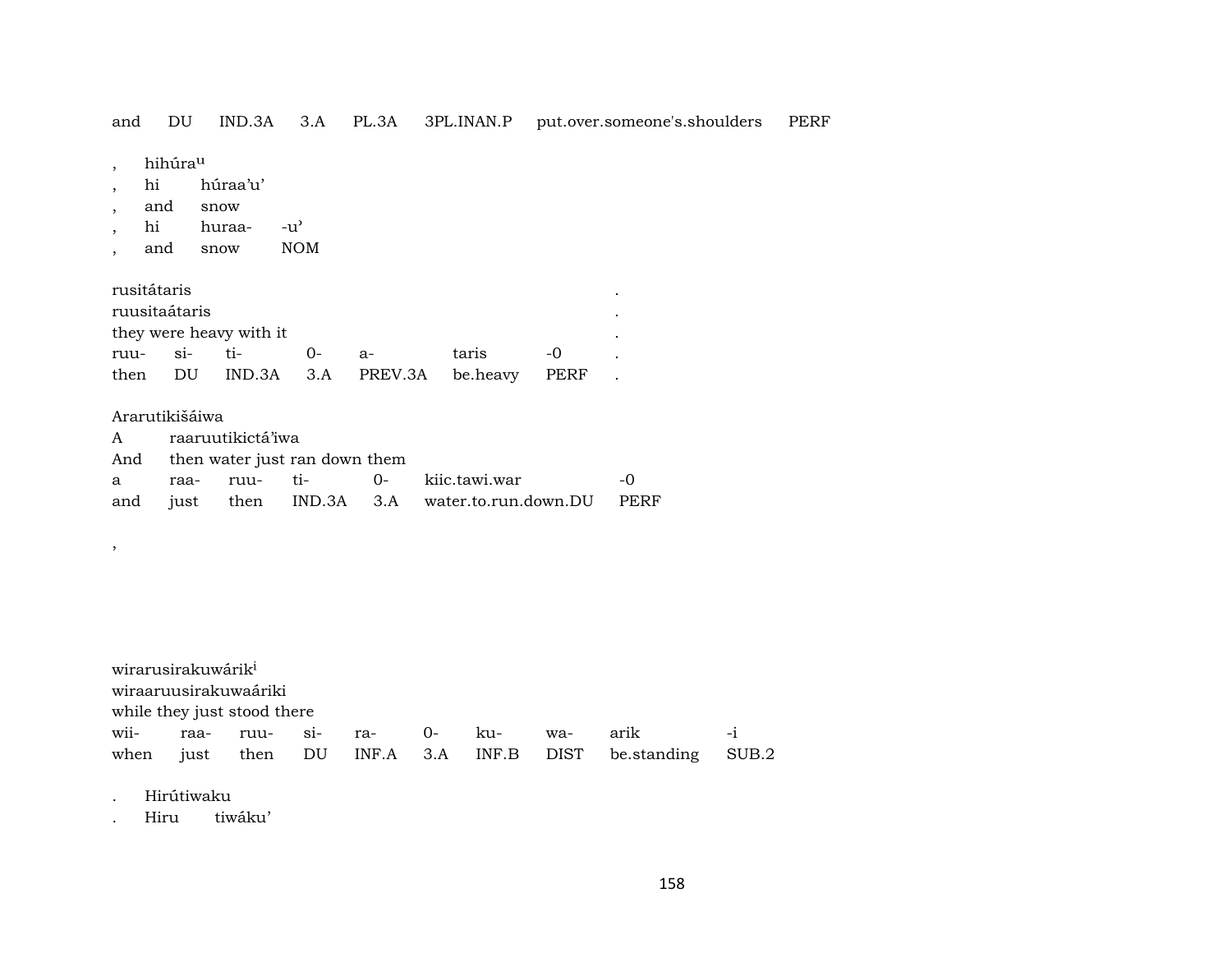| Then<br>hiruu<br>then                                                   | he said<br>ti-<br>$O -$<br>IND.3A<br>3.A                                               | waka'u<br>$-0$<br>PERF<br>say                                               |                                                                                                                                      |                                                                                                                    |              |              |             |                      |
|-------------------------------------------------------------------------|----------------------------------------------------------------------------------------|-----------------------------------------------------------------------------|--------------------------------------------------------------------------------------------------------------------------------------|--------------------------------------------------------------------------------------------------------------------|--------------|--------------|-------------|----------------------|
| hírariki<br>hiíraariki<br>another<br>hii-<br>ra-<br>other<br><b>ABS</b> | $O -$<br>arik<br>3.A                                                                   | $-i$<br>be.standing<br>SUB.2                                                | $\pmb{\zeta}\pmb{\zeta}$<br>$\,$<br>$\pmb{\zeta}\pmb{\zeta}$<br>$\pmb{\zeta}\pmb{\zeta}$<br>$\pmb{\mathsf{H}}$<br>$\pmb{\mathsf{H}}$ |                                                                                                                    |              |              |             |                      |
| Síksaa<br>Síksa'<br>Come<br>$i-$<br>CONT.1/2A                           | ir-<br>$S-$<br>2.A<br>PREV.1/2A                                                        | uks-<br>a<br><b>JUSS</b>                                                    | $-0$<br>PERF<br>come                                                                                                                 | $\pmb{\shortparallel}$<br>$\pmb{\mathsf{H}}$<br>$\pmb{\mathsf{H}}$<br>$\pmb{\shortparallel}$<br>$\pmb{\mathsf{H}}$ |              |              |             |                      |
| Hirútirisparauš<br>Hiru<br>Then<br>hiruu<br>$si-$<br>then<br>DU         | sitirispaára'uc<br>they laid him down on his back<br>ti-<br>$0-$<br>IND.3A<br>3.A      | ir-<br>$i-$<br>PL.3A<br><b>SEQ</b>                                          | aspaara-<br>on.one's.back                                                                                                            | uc<br>lay.SG.P                                                                                                     | $-0$         | PERF         |             |                      |
|                                                                         |                                                                                        |                                                                             |                                                                                                                                      |                                                                                                                    |              |              |             |                      |
| kici<br>A<br>And<br>but<br>kici<br>a<br>but<br>and                      | Akišihtihtatukitahaiwáriku<br>tihtaatuukitaha'iwáriku'<br>ti-<br>$0-$<br>IND.3A<br>3.A | they were causing him to slide on his back<br>ir-<br>taat-<br>PL.3A<br>back | huukita-<br>on.top                                                                                                                   | ha-<br>in.water                                                                                                    | -wi<br>SUB.L | war<br>go.DU | -ik<br>CAUS | -:hus<br><b>IMPF</b> |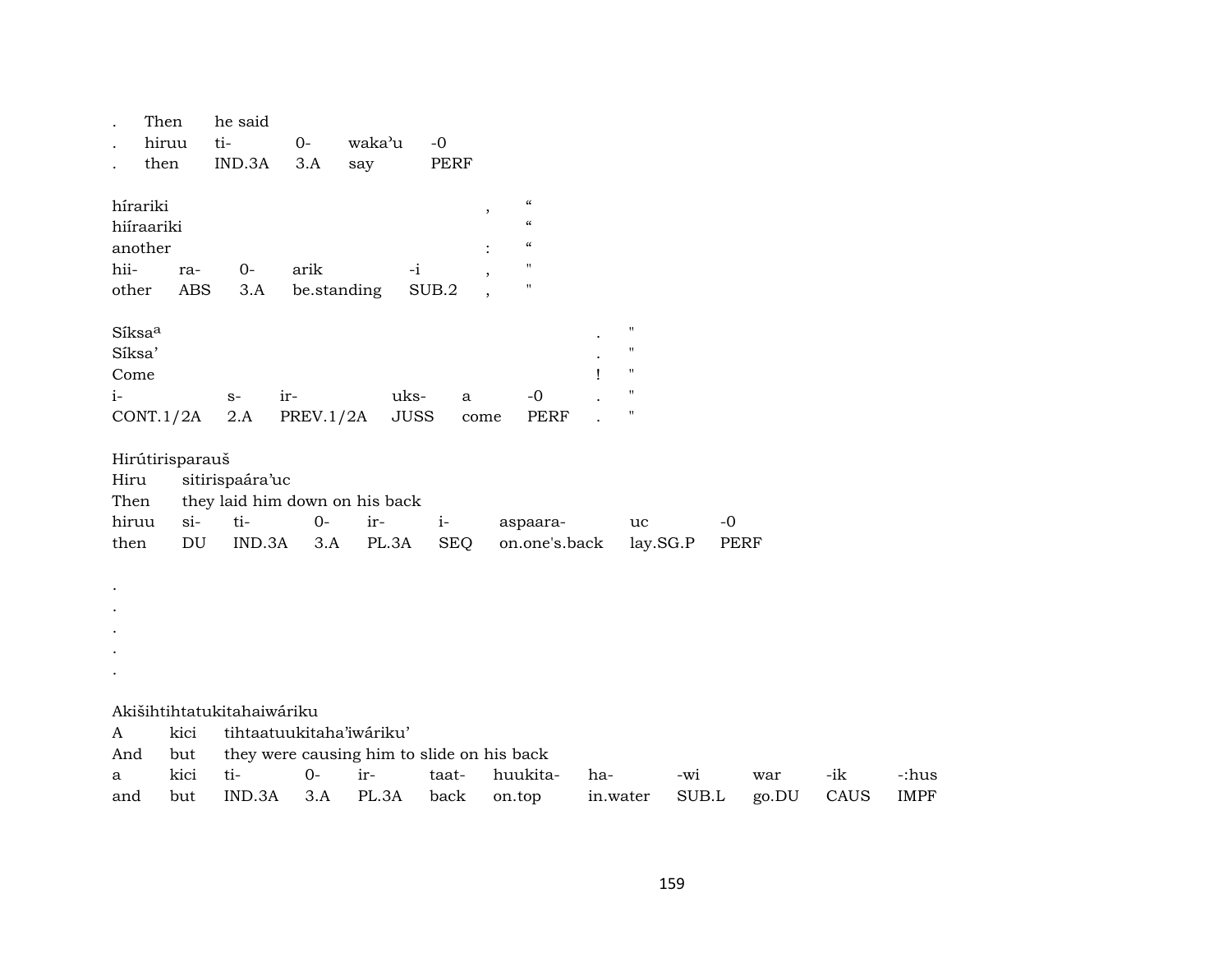|                      | Árahiritn                                            |                                                                            |             | tíhkiša       |                                                        |               |       |                    |                                        |                 |              |              |             |                  |
|----------------------|------------------------------------------------------|----------------------------------------------------------------------------|-------------|---------------|--------------------------------------------------------|---------------|-------|--------------------|----------------------------------------|-----------------|--------------|--------------|-------------|------------------|
|                      | $\mathbf{A}$                                         | raáhiirit                                                                  |             | tíkica        |                                                        |               |       |                    |                                        |                 |              |              |             |                  |
|                      | And                                                  | finally                                                                    |             |               | there was water                                        |               |       |                    |                                        |                 |              |              |             |                  |
|                      | a                                                    | raahiirit                                                                  |             | ti-           | $O-$                                                   | kica          | $-0$  |                    |                                        |                 |              |              |             |                  |
|                      | and                                                  | finally                                                                    |             | IND.3A        | 3.A                                                    | be.watery     |       | <b>PERF</b>        |                                        |                 |              |              |             |                  |
| irii-<br>where       |                                                      | iririhkutatukitahaiwáriku<br>iriirihkutaatuukitaha'iwáriku<br>ra-<br>INF.A | $0-$<br>3.A | ir-<br>3.INDF | where he was being dragged on his back<br>ku-<br>INF.B | taat-<br>back |       | huukita-<br>on.top |                                        | ha-<br>in.water | -wi<br>SUB.L | war<br>go.DU | -ik<br>CAUS | -hus<br>IMPF.SUB |
| Náwa<br>Ráwa         | $\overline{\phantom{a}}$<br>$\overline{\phantom{a}}$ | híhawa<br>hi                                                               |             | haáwa'        | rútiwaku<br>ruutiwáku'                                 |               |       |                    |                                        |                 |              |              |             |                  |
| Now                  |                                                      | and                                                                        | also        |               | then he said                                           |               |       |                    |                                        |                 |              |              |             |                  |
| rawa                 | $\overline{\phantom{a}}$                             | hi                                                                         |             | haawa         | ruu-                                                   | ti-           | $0-$  | waka'u             |                                        | $-0$            |              |              |             |                  |
| $\operatorname{now}$ | $\overline{\phantom{a}}$                             | and                                                                        | also        |               | then                                                   | IND.3A        | 3.A   | say                |                                        | <b>PERF</b>     |              |              |             |                  |
|                      |                                                      |                                                                            |             |               |                                                        |               |       |                    | $\boldsymbol{\zeta}\boldsymbol{\zeta}$ | Náwa            |              |              |             |                  |
|                      | hirakúriki<br>hiirakuúriki                           |                                                                            |             |               |                                                        |               |       | $^\mathrm{,}$      | $\epsilon\epsilon$                     | Ráwa            |              |              |             |                  |
|                      | another one                                          |                                                                            |             |               |                                                        |               |       |                    | $\boldsymbol{\mathcal{C}}$             | Now             |              |              |             |                  |
| hii-                 | ra-                                                  |                                                                            | $0-$        | ku-           | arik                                                   |               | $-i$  |                    | $\pmb{\mathsf{H}}$                     | rawa            |              |              |             |                  |
| other                |                                                      | INF.A                                                                      | 3.A         | INF.B         |                                                        | be.standing   | SUB.2 |                    | $\pmb{\mathsf{H}}$                     | now             |              |              |             |                  |
|                      |                                                      |                                                                            |             |               |                                                        |               |       |                    |                                        |                 |              |              |             |                  |
| sisikspa             | sisíkspaa'<br>you (du) come                          |                                                                            |             |               |                                                        |               |       |                    |                                        |                 |              |              |             |                  |
| $si-$                | $i-$                                                 |                                                                            | $S-$        | ir-           |                                                        | uks-          | wa-   | $\mathbf a$        |                                        | $-0$            |              |              |             |                  |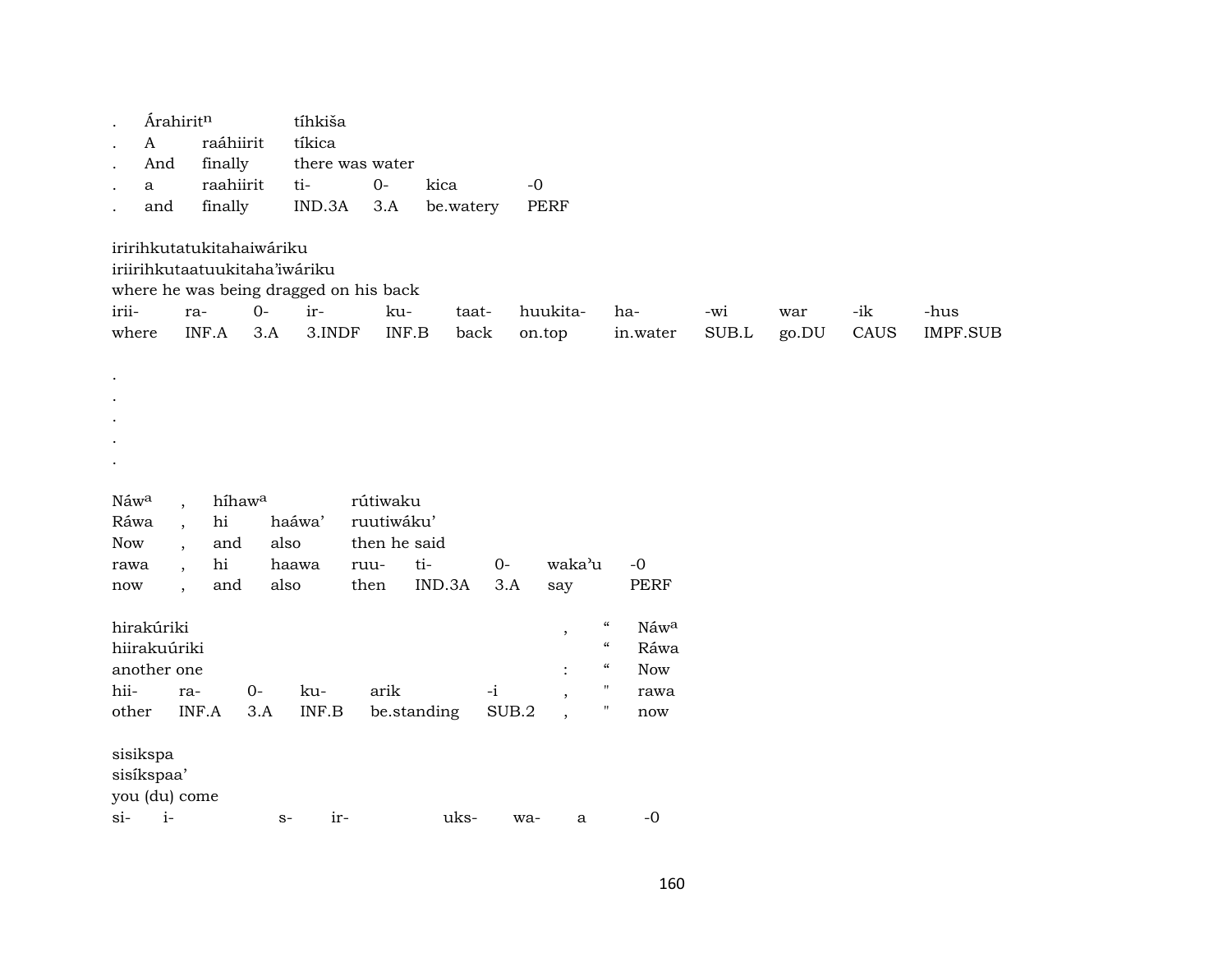DU CONT.1/2A 2.A PREV.1/2A JUSS DIST come PERF

| $\overline{\phantom{a}}$<br>$\overline{\phantom{a}}$<br>$\overline{\phantom{a}}$ | hisírəsparik <sup>1</sup><br>hiisíraspaariki<br>you (du) others |            |                          |                     |             |                          |                                        |             | "<br>11<br>"<br>Ţ |             |      |
|----------------------------------------------------------------------------------|-----------------------------------------------------------------|------------|--------------------------|---------------------|-------------|--------------------------|----------------------------------------|-------------|-------------------|-------------|------|
| $\overline{\phantom{a}}$                                                         | hii-                                                            | $si$ -     | ra-                      | $S-$                | wa-         | arik                     |                                        | $-i$        | 11                |             |      |
|                                                                                  | other                                                           | DU         | <b>ABS</b>               | 2.A                 | <b>DIST</b> | be.standing              |                                        | SUB.2       | 11                |             |      |
|                                                                                  | Hirusitišíksurikat <sup>n</sup>                                 |            |                          |                     |             |                          |                                        |             |                   |             |      |
| Hiru                                                                             |                                                                 |            | sitiicíksuurikut         |                     |             |                          |                                        |             |                   |             |      |
| Then                                                                             |                                                                 |            | they caught them (du)    |                     |             |                          |                                        |             |                   |             |      |
| hiruu                                                                            | $si-$                                                           |            | ti-                      | $0-$                | ir-         | ut-                      | $i-$                                   | uks-        | uurikuk           | $-0$        |      |
| then                                                                             | DU                                                              |            | IND.3A                   | 3.A                 | PL.3A       | PREV                     | <b>SEQ</b>                             | <b>AOR</b>  | catch             | PERF        |      |
| $\overline{\phantom{a}}$<br>hítiwaku                                             | hírariki<br>Hiíraariki<br>Another<br>hii-<br>other              | ra-<br>ABS | $0-$<br>3.A              | arik                | be.standing | $-i$<br>SUB.2            | ,<br>$\boldsymbol{\mathcal{C}}$        | Arisitn     |                   |             |      |
| hi                                                                               | tiwáku'                                                         |            |                          |                     |             |                          | $\boldsymbol{\zeta}\boldsymbol{\zeta}$ | Ariisit     |                   |             |      |
| and                                                                              | he said                                                         |            |                          |                     |             |                          | $\boldsymbol{\mathcal{C}}$             | Yourselves  |                   |             |      |
| hi                                                                               | ti-                                                             |            | $0-$                     | waka'u              | $-0$        | $\overline{\phantom{a}}$ | П                                      | ariisit     |                   |             |      |
| and                                                                              | IND.3A                                                          |            | 3.A                      | say                 | PERF        |                          | П                                      | one's.own   |                   |             |      |
|                                                                                  | siwitisišukstahúru<br>siwitiisicukstahúru'                      |            | do it to yourselves (du) |                     |             |                          |                                        |             |                   |             |      |
| $\sin$                                                                           | witi-                                                           |            | $i-$                     | $S-$                | ir-         |                          | ut-                                    | uks-        |                   | rahur.ra'uk | $-0$ |
| DU                                                                               | REFL                                                            |            | CONT.1/2A                |                     | 2.A         | PREV.1/2A                | PREV                                   | <b>JUSS</b> | do.to             |             | PERF |
|                                                                                  | Ħ<br>Aris <sup>i</sup> t                                        |            |                          | pírask <sup>i</sup> |             |                          |                                        |             |                   |             |      |

. " Ariísit piíraski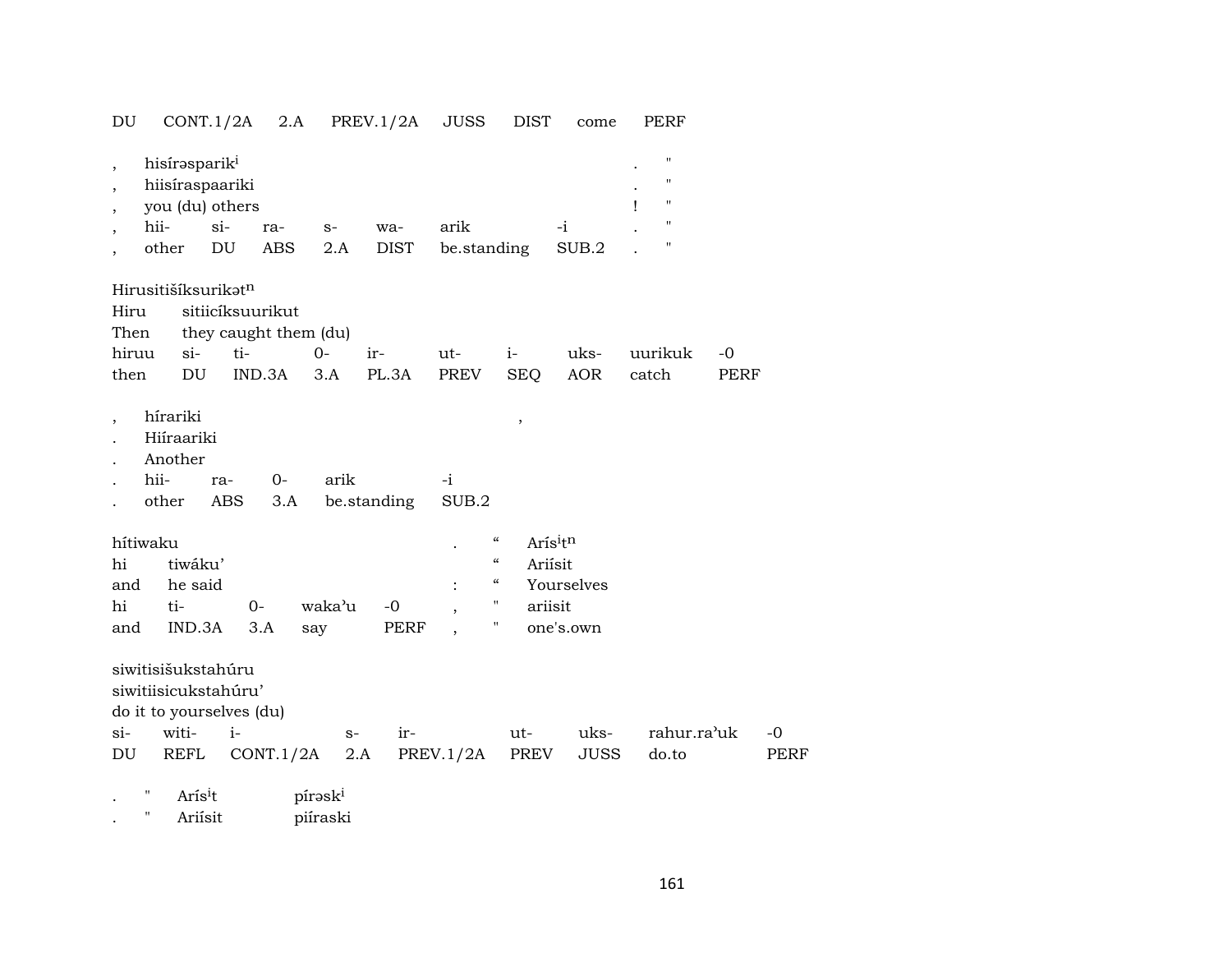| Ţ                        | "  | Themselves                                 |                                                                      | the boys  |              |             |                      |                         |             |  |
|--------------------------|----|--------------------------------------------|----------------------------------------------------------------------|-----------|--------------|-------------|----------------------|-------------------------|-------------|--|
|                          | 11 | ariisit                                    |                                                                      | piiras-   | -kis         |             |                      |                         |             |  |
|                          | н  | one's.own                                  |                                                                      | boy       | <b>DIM</b>   |             |                      |                         |             |  |
| $si-$<br>DU              |    | siwitirakuhahúruku<br>witi-<br><b>REFL</b> | siwitirakuuhahúruuku<br>their doing it to themselves<br>ra-<br>INF.A | 0-<br>3.A | ku-<br>INF.B | ut-<br>PREV | rahur.ra'uk<br>do.to | -hus<br><b>IMPF.SUB</b> |             |  |
|                          |    |                                            |                                                                      |           |              |             |                      |                         |             |  |
| Hi                       |    | Hititikstárurikatn                         | tiicikstáruurikut                                                    |           |              |             |                      |                         |             |  |
| And                      |    |                                            | they held his hands                                                  |           |              |             |                      |                         |             |  |
| hi                       |    | ti-                                        | $0-$                                                                 | $ir-$     | ut-          | iks-        | raar-                | uurikuk                 | -0          |  |
| and                      |    | IND.3A                                     | 3.A                                                                  | PL.3A     | <b>PREV</b>  | hand        | PL                   | hold                    | <b>PERF</b> |  |
|                          |    |                                            |                                                                      |           |              |             |                      |                         |             |  |
| $\overline{\phantom{a}}$ |    |                                            |                                                                      |           |              |             |                      |                         |             |  |
| $\overline{\phantom{a}}$ |    |                                            |                                                                      |           |              |             |                      |                         |             |  |
| ,                        |    |                                            |                                                                      |           |              |             |                      |                         |             |  |
|                          |    |                                            |                                                                      |           |              |             |                      |                         |             |  |
| $\overline{ }$           |    |                                            |                                                                      |           |              |             |                      |                         |             |  |
|                          |    | atírikstarakus                             |                                                                      |           |              |             |                      |                         |             |  |
| a                        |    | tiírikstaarakus                            |                                                                      |           |              |             |                      |                         |             |  |
| and                      |    |                                            | they put his hands in the water                                      |           |              |             |                      |                         |             |  |
| a                        |    | ti-                                        | $0 -$                                                                | ir-       | iks-         | raar-       | ha-                  | kus.k                   | -0          |  |
| and                      |    | IND.3A                                     | 3.A                                                                  | PL.3A     | hand         | PL          | in.water             | put                     | <b>PERF</b> |  |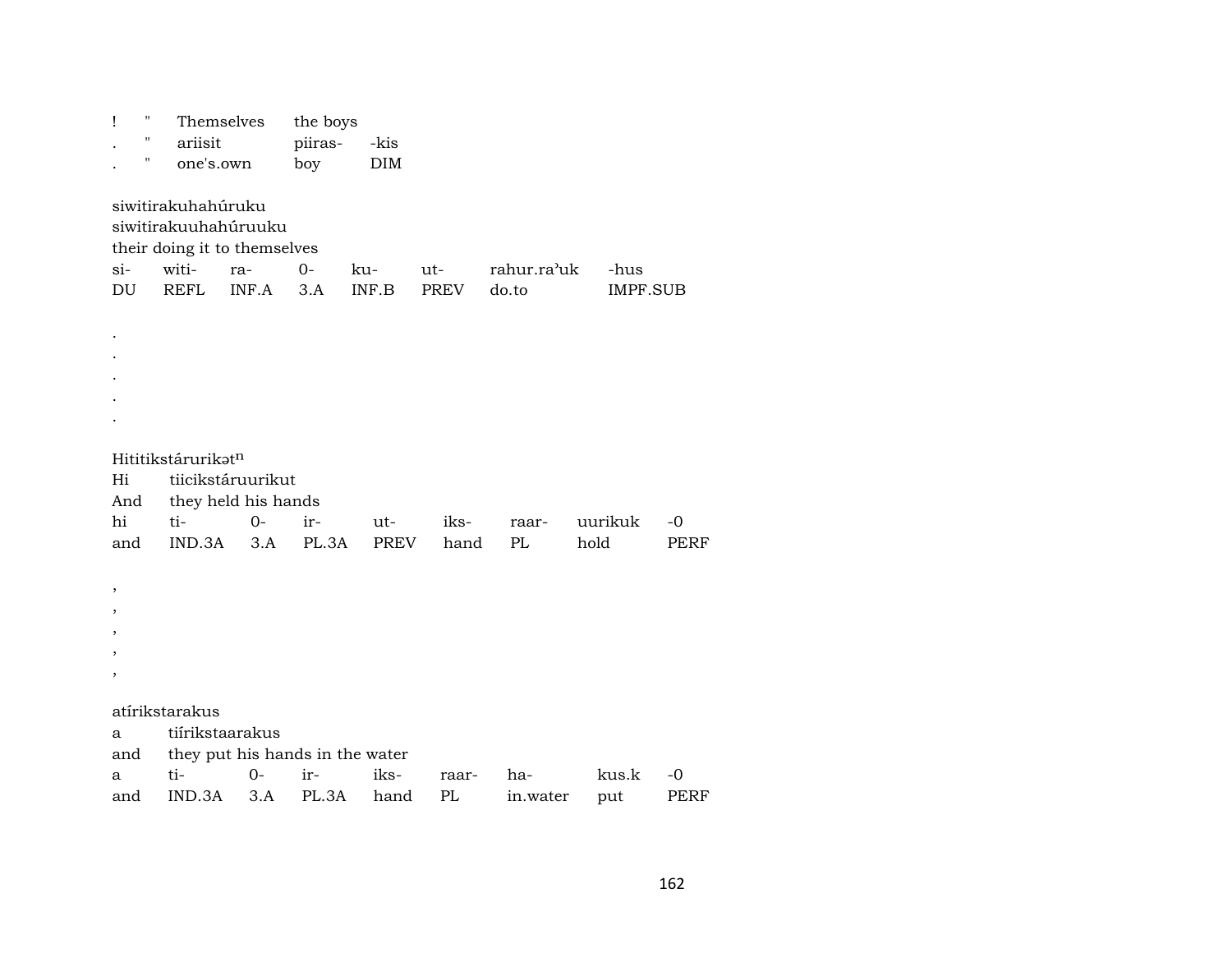| . Arahirit <sup>n</sup> |                                 | títawi |                                      |      |
|-------------------------|---------------------------------|--------|--------------------------------------|------|
|                         | . A raáhiirit títawi'           |        |                                      |      |
|                         | . And finally he was among them |        |                                      |      |
|                         | . a raahiirit                   | ti- 0- | tawi                                 | $-0$ |
|                         |                                 |        | and finally IND.3A 3.A be.among PERF |      |

| nəkuwakaráhkaəs       |        |          |                |       |           | ٠ |  |  |  |
|-----------------------|--------|----------|----------------|-------|-----------|---|--|--|--|
| rakuwakaráhka'as<br>٠ |        |          |                |       |           |   |  |  |  |
| his crying            |        |          |                |       |           |   |  |  |  |
| ra-                   | $()$ - | $k_{11}$ | wakaraar- kaas |       | $ \Omega$ |   |  |  |  |
| INF.A                 | 3 A    | INF B    | voice          | break | SUB.4     |   |  |  |  |

### Hirutirihuráhatn

| Hiru tiriihuráhat        |  |  |  |                                                             |  |  |  |
|--------------------------|--|--|--|-------------------------------------------------------------|--|--|--|
| Then he turned him loose |  |  |  |                                                             |  |  |  |
|                          |  |  |  | hiruu ti-      0-    ir-    i-      uhur.ra.hak   -0      . |  |  |  |
|                          |  |  |  | then IND.3A 3.A OBV SEO turn.loose PERF .                   |  |  |  |

### Híkišihaw<sup>a</sup>

 $\,$ 

 $Hi$ kici haáwa' also And but hi kici haawa and but also

irirakušuksakikstárahat<sup>n</sup>

iriirakuucukstaakikstaárahut

the one who held his hands

|  |  |  | irii- ra- 0- ku- ut- uks- rak- iks- raar- ahuk -0   |  |  |
|--|--|--|-----------------------------------------------------|--|--|
|  |  |  | that ABS 3.A 1.P PREV AOR 1/2.PL hand PL hold SUB.4 |  |  |

 $\blacksquare$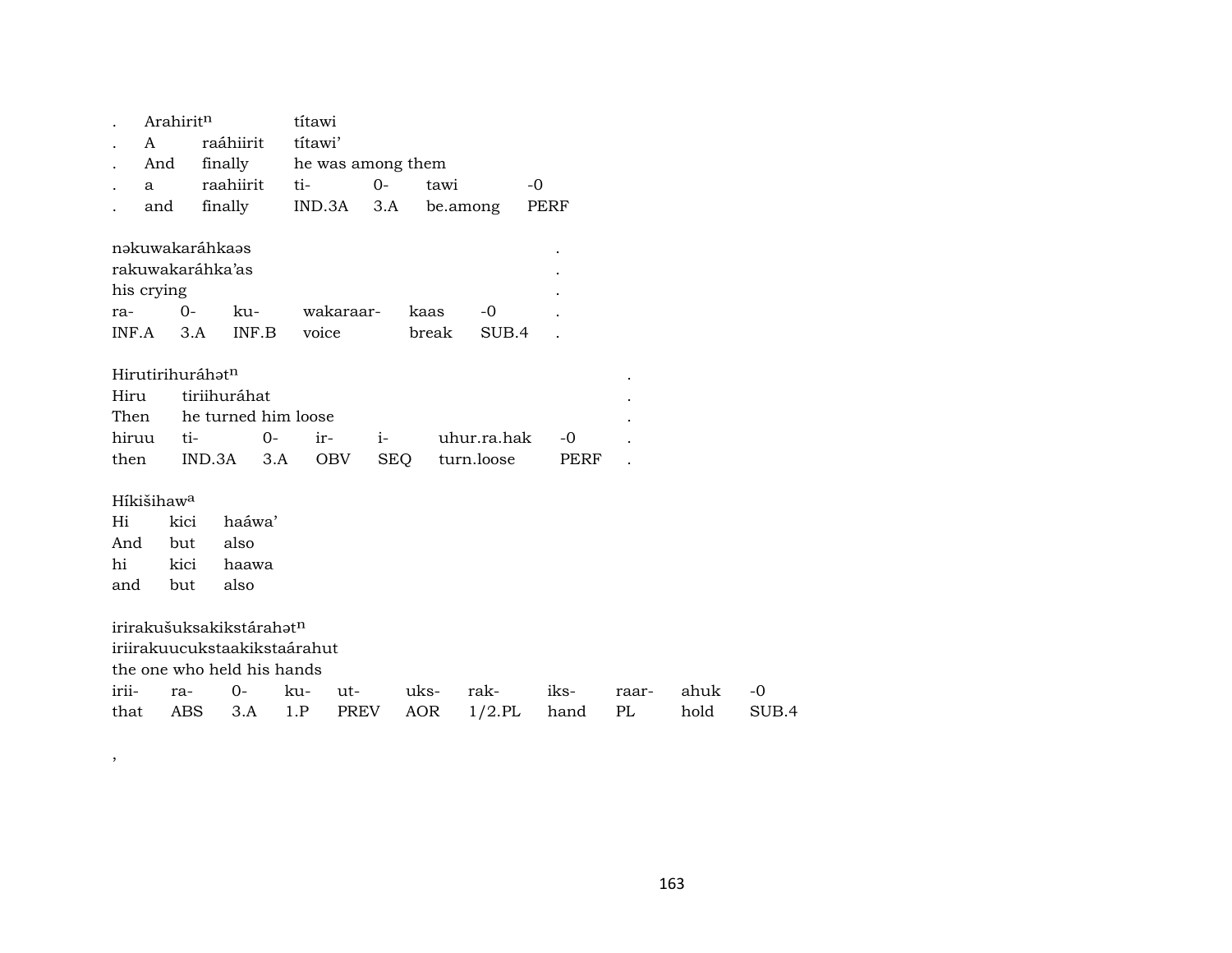| hi<br>and                                              | kici<br>but                     | hikiširusitíšikstárurikatn   |                    | ruusitiicikstáruurikut<br>then they held his hands |              |                |                           |              |        |              |                 |                     |
|--------------------------------------------------------|---------------------------------|------------------------------|--------------------|----------------------------------------------------|--------------|----------------|---------------------------|--------------|--------|--------------|-----------------|---------------------|
| hi<br>and                                              | kici<br>but                     | ruu-<br>then                 | $si$ -<br>DU       | ti-<br>IND.3A                                      | $O -$<br>3.A | ir-<br>PL.3A   | ut-<br><b>PREV</b>        | iks-<br>hand |        | raar-<br>PL  | uurikuk<br>hold | $-0$<br><b>PERF</b> |
| $\, ,$<br>$\, ,$<br>$\cdot$<br>$\cdot$<br>$\,$<br>hawá | hawárusitirikstara <sup>i</sup> | ruusitiirikstaára'i          |                    |                                                    |              |                |                           |              |        |              |                 |                     |
| also                                                   |                                 |                              |                    | then they put his hands in water                   |              |                |                           |              |        |              |                 |                     |
| haawa<br>also                                          | ruu-<br>then                    | $si-$<br>DU                  | ti-                | $0-$<br>IND.3A<br>3.A                              | ir-          | iks-<br>PL.3A  | PL<br>hand                | raar-        | ha.iir | put.in.water | $-0$<br>PERF    |                     |
| $\,$                                                   |                                 |                              |                    |                                                    |              |                |                           |              |        |              |                 |                     |
|                                                        |                                 |                              |                    |                                                    |              |                |                           |              |        |              |                 |                     |
|                                                        |                                 |                              |                    |                                                    |              |                |                           |              |        |              |                 |                     |
|                                                        | nakuhurakíšuhatn                | rakuuhúraakiicuhat           |                    |                                                    |              |                |                           |              |        |              |                 |                     |
|                                                        |                                 | where the snow water extends |                    |                                                    |              |                |                           |              |        |              |                 |                     |
| ra-<br>INF.A                                           | $0-$<br>3.A                     | ku-<br>INF.B                 | $i-$<br><b>SEQ</b> | huraa-<br>snow                                     |              | kiic-<br>water | u.hak<br>extend.in.a.line |              | $-0$   | SUB.4        |                 |                     |

,

,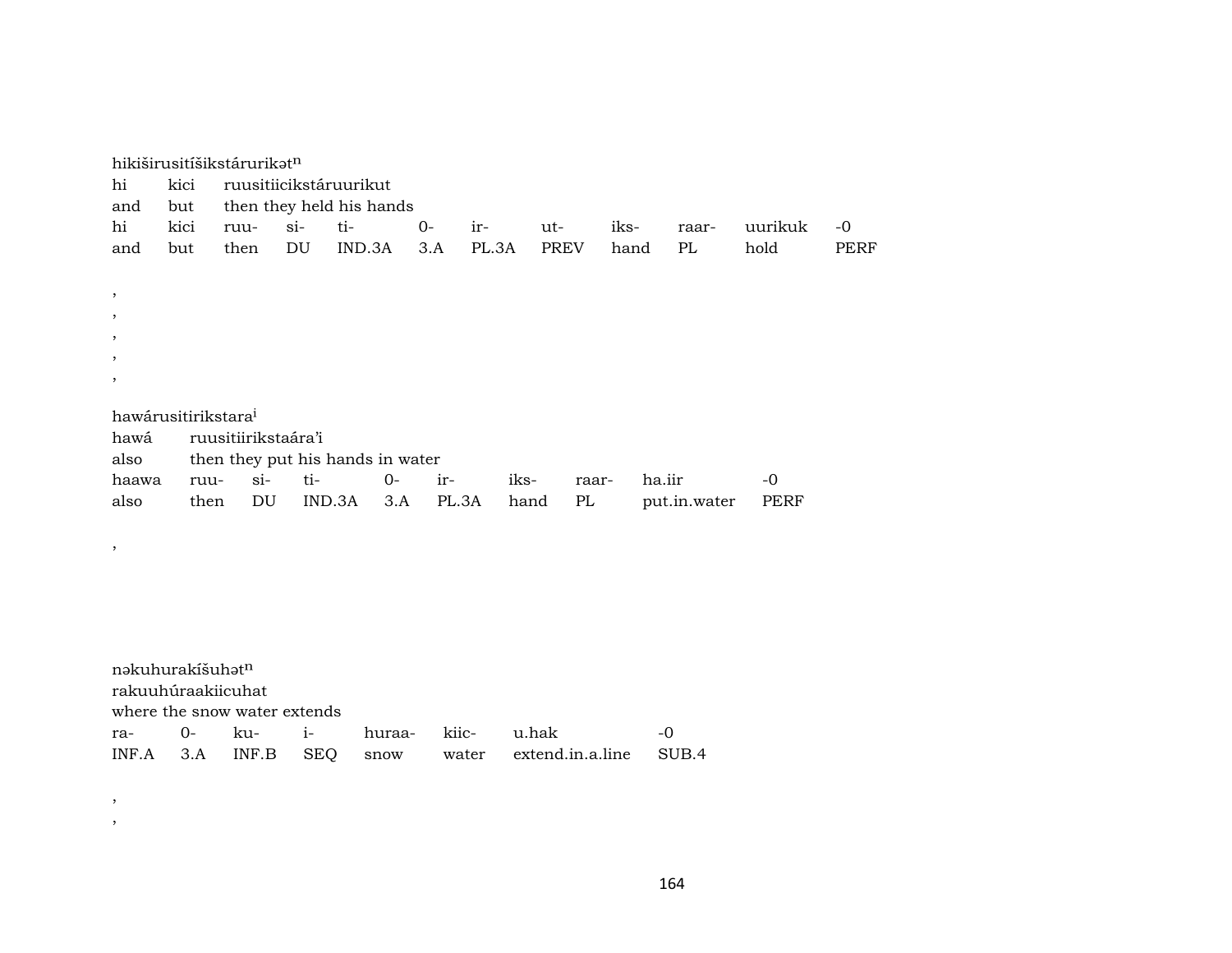$\, ,$  $\overline{\phantom{a}}$ nəkukišukitaháwari rakukicuukitahaáwari where the water is on top of the ice  $O$ kukiichuukitahaawarii -hus ra-INF.A  $3.A$ INF.B water on.top in.water be.going.about.IMPF **IMPF.SUB**  $\bullet$ Nikutatišukstakuhúruatn Rikutatucukstaakuhúruu'ut That is what used to be our way rikuta $t$ rak- $-0$ utuksuhuuruu -uk that.is  $IND.1/2A$ 1.A **PREV** AOR  $1/2.$ PL way be **DIST PERF**  $\mathrm{ir\acute{a}r^{i}}$ iraári' brother  $\overline{\phantom{a}}$  $i-$ -ri' -raar-3.POSS.A same.sex.sibling 3.POSS.B  $\overline{a}$  $\ddot{\phantom{1}}$  $Ir$ ári ákitar<sup>u</sup>  $\overline{\phantom{a}}$ Iraári' ákitaaru' **Brother** the tribe  $i-$ -ri' akitaar- $-u'$ -raar- $\overline{\phantom{a}}$ 

3.POSS.B

 $\cdot$ 

3.POSS.A

same.sex.sibling

 $\rm{NOM}$ 

tribe

 $\cdot$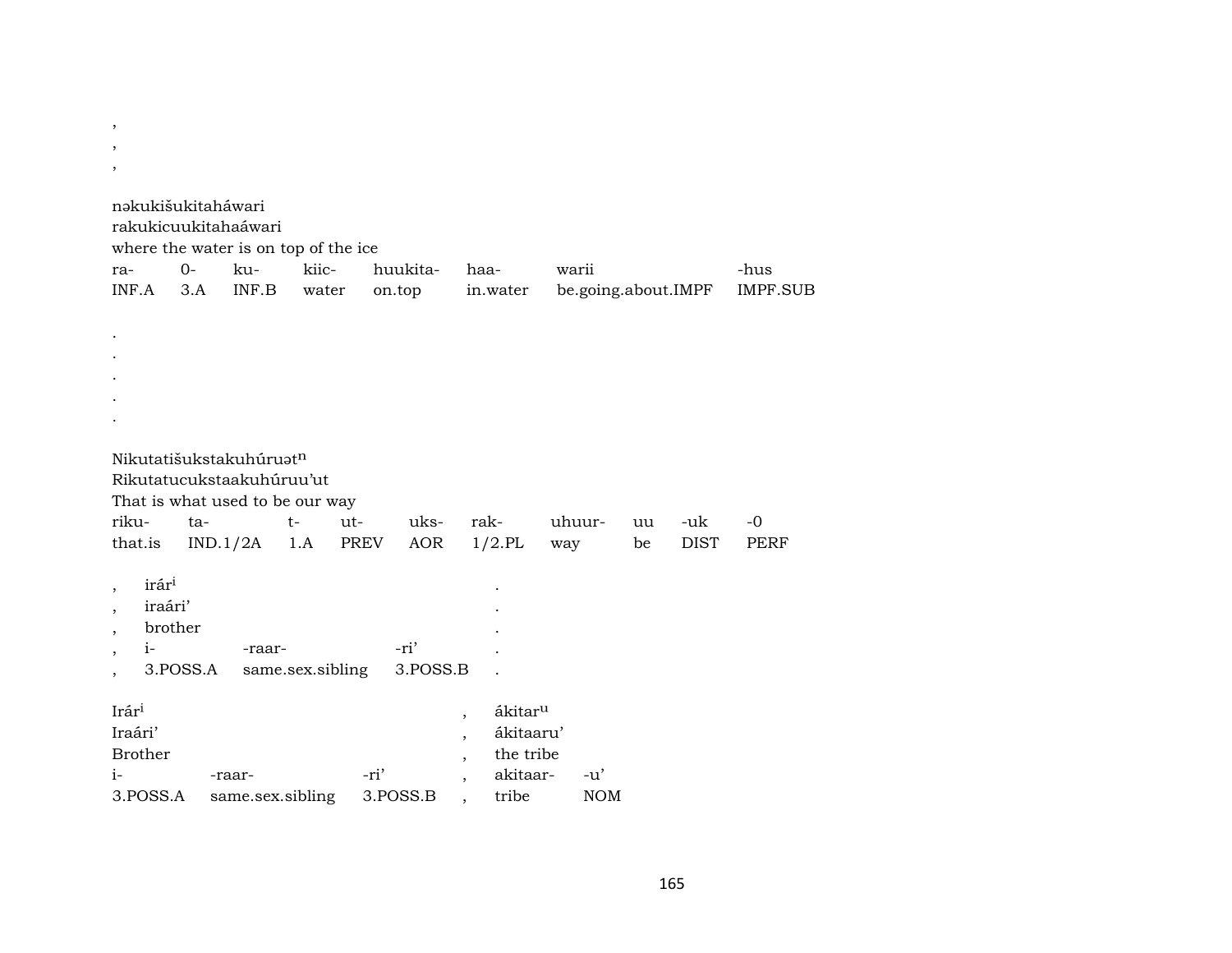| rakúwari                            | nakúwaritiratpišihí <sup>u</sup><br>when it went about    |                                     |                      |                                             |                     |      |                 | tiratpiciíhi'u<br>when I was wintry |            |                    |            |       |                     |                 |
|-------------------------------------|-----------------------------------------------------------|-------------------------------------|----------------------|---------------------------------------------|---------------------|------|-----------------|-------------------------------------|------------|--------------------|------------|-------|---------------------|-----------------|
| ra-                                 | $O -$                                                     | ku-                                 | warii                |                                             |                     | -hus |                 | tii-                                | ra-        | $t-$               | pici.ihi   |       | $-u$                |                 |
| INF.A                               | 3.A                                                       | INF.B                               |                      |                                             | be.going.about.IMPF |      | <b>IMPF.SUB</b> | when                                | <b>ABS</b> | 1.A                | be.winter  |       | SUB.D               |                 |
| a                                   | $\,$                                                      |                                     |                      |                                             |                     |      |                 |                                     |            |                    |            |       |                     |                 |
| a<br>and                            |                                                           |                                     |                      |                                             |                     |      |                 |                                     |            |                    |            |       |                     |                 |
| a                                   |                                                           |                                     |                      |                                             |                     |      |                 |                                     |            |                    |            |       |                     |                 |
| and                                 |                                                           |                                     |                      |                                             |                     |      |                 |                                     |            |                    |            |       |                     |                 |
|                                     | kakuksrarurakúwari                                        |                                     |                      |                                             |                     |      |                 |                                     |            |                    |            |       |                     |                 |
|                                     | kaakúks raaruurakuúwari<br>one could not just go anywhere |                                     |                      |                                             |                     |      |                 |                                     |            |                    |            |       |                     |                 |
| kaaki-                              |                                                           | $O -$                               | uks-                 | $\mathbf 0$                                 | $-0$                | raa- | ruu-            | ra-                                 | $0-$       | ku-                | $i-$       | warii |                     | -hus            |
|                                     | NEG.IND.3A                                                | 3.A                                 | AOR                  | be                                          | <b>PERF</b>         | just | then            | INF.A                               | 3.A        | $\textsf{INF.B}{}$ | <b>SEQ</b> |       | be.going.about.IMPF | <b>IMPF.SUB</b> |
|                                     | ihi                                                       | šáhiks                              |                      | $\overline{\phantom{a}}$                    |                     |      |                 |                                     |            |                    |            |       |                     |                 |
| $\,$                                | ihi<br>$\overline{\phantom{a}}$                           | cáhiks                              |                      |                                             |                     |      |                 |                                     |            |                    |            |       |                     |                 |
| $\cdot$<br>$\overline{\phantom{a}}$ | uh<br>$\cdot$<br>ihii                                     | a person<br>icaahiks                |                      |                                             |                     |      |                 |                                     |            |                    |            |       |                     |                 |
| $\cdot$                             | uh<br>$\cdot$                                             | person                              |                      |                                             |                     |      |                 |                                     |            |                    |            |       |                     |                 |
|                                     | narurakúwari                                              |                                     |                      |                                             |                     |      |                 |                                     |            |                    |            |       |                     |                 |
|                                     | raaruurakuúwari                                           |                                     |                      |                                             |                     |      |                 |                                     |            |                    |            |       |                     |                 |
|                                     | when one just went about                                  |                                     |                      |                                             |                     |      |                 |                                     |            |                    |            |       |                     |                 |
| raa-<br>just                        | ruu-<br>then                                              | ra-<br>INF.A                        | $0-$<br>3.A          | ku-<br>$\ensuremath{\mathsf{INF.B}}\xspace$ | $i-$<br><b>SEQ</b>  |      | warii           | be.going.about.IMPF                 | -hus       | <b>IMPF.SUB</b>    |            |       |                     |                 |
|                                     |                                                           |                                     |                      |                                             |                     |      |                 |                                     |            |                    |            |       |                     |                 |
|                                     | parísu                                                    |                                     | $\ddot{\phantom{a}}$ |                                             |                     |      |                 |                                     |            |                    |            |       |                     |                 |
| $\,$<br>$\cdot$                     | paariisu'<br>a hunter                                     |                                     |                      |                                             |                     |      |                 |                                     |            |                    |            |       |                     |                 |
| $\overline{\phantom{a}}$            | paariis-                                                  | $-u$ <sup><math>\prime</math></sup> |                      |                                             |                     |      |                 |                                     |            |                    |            |       |                     |                 |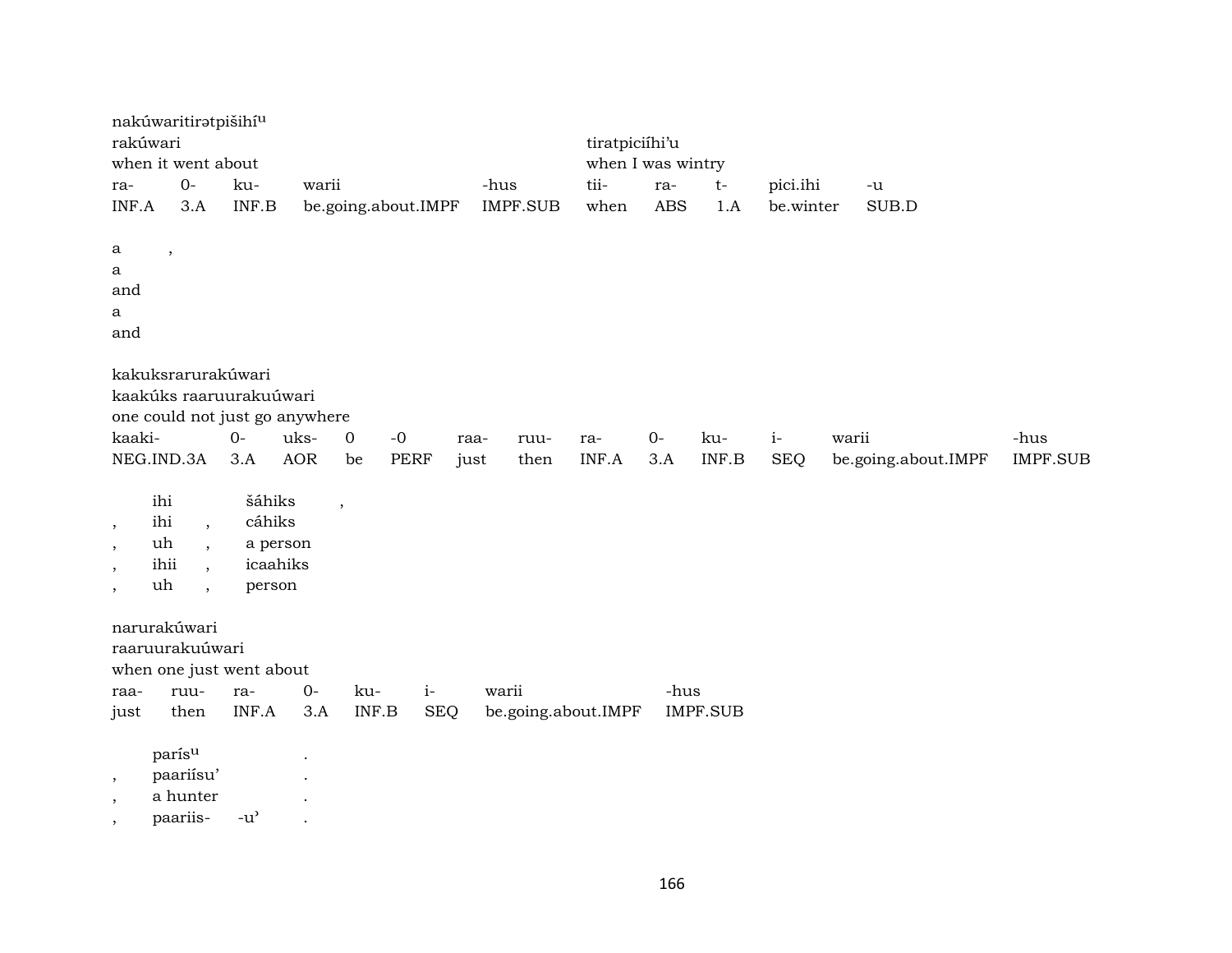, hunter NOM .

Kakuksrarurakúwari Kaakúks raaruurakuúwari One could not just go anywhere kaaki- 0- uks- 0 -0 raa- ruu- ra- 0- ku- i- warii -hus NEG.IND.3A 3.A AOR be PERF just then INF.A 3.A INF.B SEQ be.going.about.IMPF IMPF.SUB kištíkuš<sup>u</sup> . kictíkucu' far off kii.ac.ri -kucuu far AUG Nakúharu táraha táraha táraha táraha táraha táraha táraha táraha táraha táraha táraha táraha táraha táraha tár rakuúhaaru táraha' his doing it buffalos ra- 0- ku- ut- raar -u tarahaa INF.A 3.A INF.B PREV be.the.cause SUB.D buffalo níhkuhašikstaw³ , rihkuuhaacíkstawi when they are watching ra- 0- ir- ku- ut- raa.aciks.ta -wi INF.A 3.A 3.INDF INF.B PREV be.watchful SUB.L naripákusµ raaripákusu' the soldiers raa- ri.apak -hus -u' way oppose.relinquishing IMPF.SUB NOM  $n$ akúhuriwaw $^{i}$ rakuhúriiwaawi .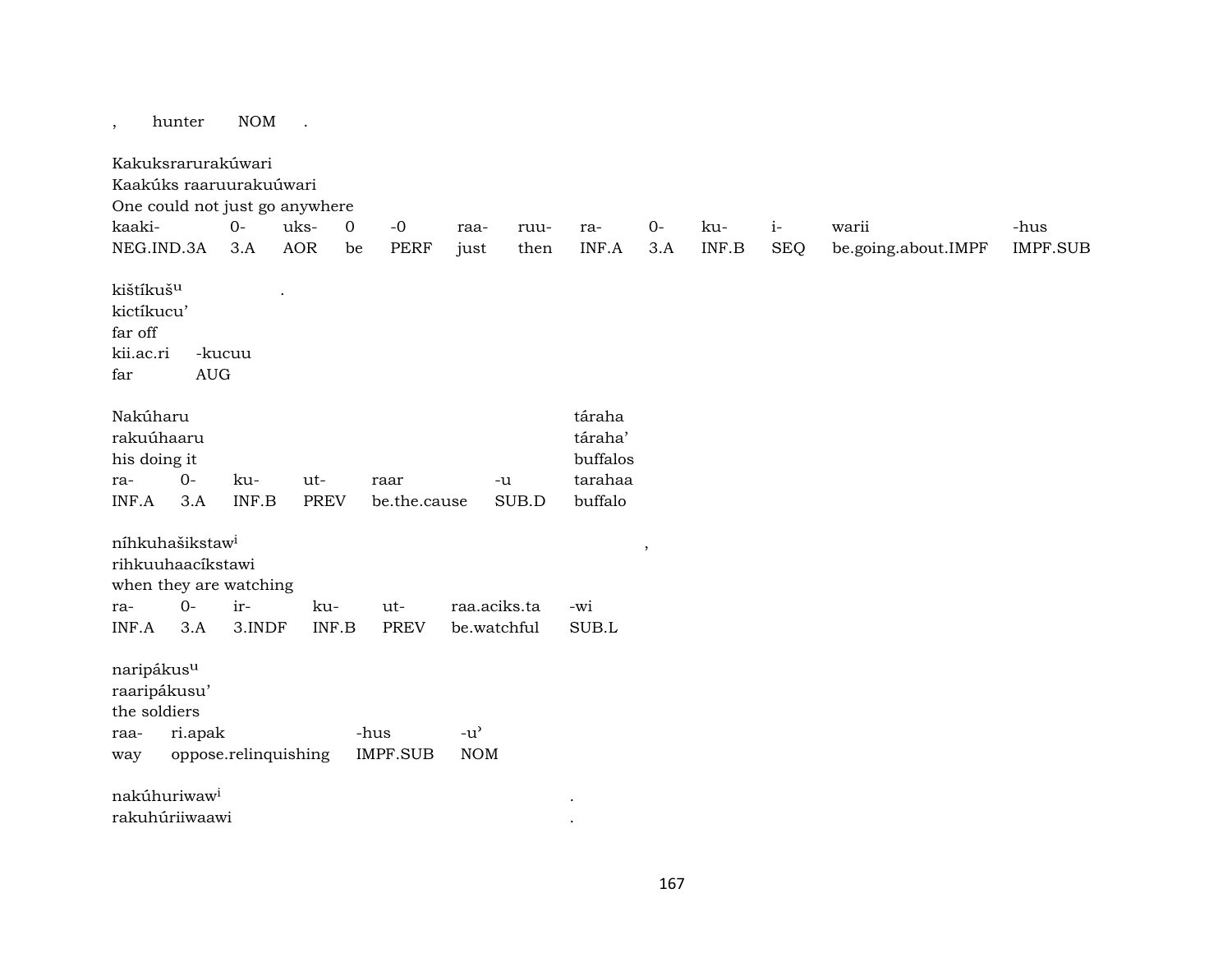| when they are around                |             |                                          |             |                  |          |                 |           |           |           |           |               |             |
|-------------------------------------|-------------|------------------------------------------|-------------|------------------|----------|-----------------|-----------|-----------|-----------|-----------|---------------|-------------|
| ra-                                 | $0-$        | ku-                                      | hurii       |                  |          | -waa            | -wi       |           |           |           |               |             |
| INF.A                               | 3.A         | INF.B                                    |             | go.around.PL     |          | <b>DIST</b>     | SUB.L     |           |           |           |               |             |
|                                     |             |                                          |             |                  |          |                 |           |           |           |           |               |             |
|                                     |             | Nikutihikusukstatuhuhkawákaru            |             |                  |          |                 |           |           |           |           |               |             |
|                                     |             | Rikutiihikucukstaattuuhuhkawaákaru'      |             |                  |          |                 |           |           |           |           |               |             |
|                                     |             | That is what He must have planned for us |             |                  |          |                 |           |           |           |           |               |             |
| riku-                               | tiir-       | ri-                                      |             | $O -$            | ku-      | ut-             | uks-      | rak-      | raa.uhur- |           | kawaaka.ra'uk | $-0$        |
| that.is                             | <b>INFR</b> | CONT.3A                                  |             | 3.A              | 1.P      | <b>BEN</b>      | AOR       | $1/2$ .PL | way       |           | make.DIST     | <b>PERF</b> |
| irár <sup>i</sup>                   |             |                                          |             |                  |          |                 |           |           |           |           |               |             |
| $\overline{\phantom{a}}$<br>iraári' |             |                                          |             |                  |          | $\, ,$          |           |           |           |           |               |             |
| $\overline{\phantom{a}}$            | brother     |                                          |             |                  |          | ,               |           |           |           |           |               |             |
| $\cdot$<br>$i-$                     |             | -raar-                                   |             |                  | -ri'     |                 |           |           |           |           |               |             |
| $\, ,$                              | 3.POSS.A    | same.sex.sibling                         |             |                  | 3.POSS.B |                 |           |           |           |           |               |             |
| $\overline{\phantom{a}}$            |             |                                          |             |                  |          |                 |           |           |           |           |               |             |
| tiráwahot                           |             |                                          |             |                  |          |                 |           |           |           |           |               |             |
| Tiráwaahat                          |             |                                          |             |                  |          |                 |           |           |           |           |               |             |
| the Heavens                         |             |                                          |             |                  |          |                 |           |           |           |           |               |             |
| tii-                                | ra-         | $0-$                                     | waa-        | ahak             |          | $-0$            |           |           |           |           |               |             |
| this                                | <b>ABS</b>  | 3.A                                      | <b>DIST</b> | extend.in.a.line |          |                 | SUB.4     |           |           |           |               |             |
|                                     |             |                                          |             |                  |          |                 |           |           |           |           |               |             |
| tirátpawakahu                       |             |                                          |             |                  |          |                 |           |           |           |           |               |             |
| tiratpaawaákahu                     |             |                                          |             |                  |          |                 |           |           |           |           |               |             |
| what I am saying                    |             |                                          |             |                  |          |                 |           |           |           |           |               |             |
| tii-                                | ra-         | $t-$                                     | waa-        | waaka            |          | -hus            |           |           |           |           |               |             |
| this                                | <b>ABS</b>  | 1.A                                      | <b>DIST</b> | say.IMPF         |          | <b>IMPF.SUB</b> |           |           |           |           |               |             |
|                                     |             |                                          |             |                  |          |                 |           |           |           |           |               |             |
|                                     |             | Nikutihikuhatuhuhkáru                    |             |                  |          |                 |           |           |           |           |               |             |
|                                     |             | Rikutiihikuuhaattuhuhkáru'               |             |                  |          |                 |           |           |           |           |               |             |
|                                     |             | That is what he must have planned for us |             |                  |          |                 |           |           |           |           |               |             |
| riku-                               | tiir-       | ri-<br>CONT.3A                           |             | $0-$             | ku-      | ut-             | rak-      | raa.uhur- |           | ka.ra'uk  | $-0$          |             |
| that.is                             | <b>INFR</b> |                                          |             | 3.A              | 1.P      | <b>BEN</b>      | $1/2$ .PL | way       |           | make.PL.P | PERF          |             |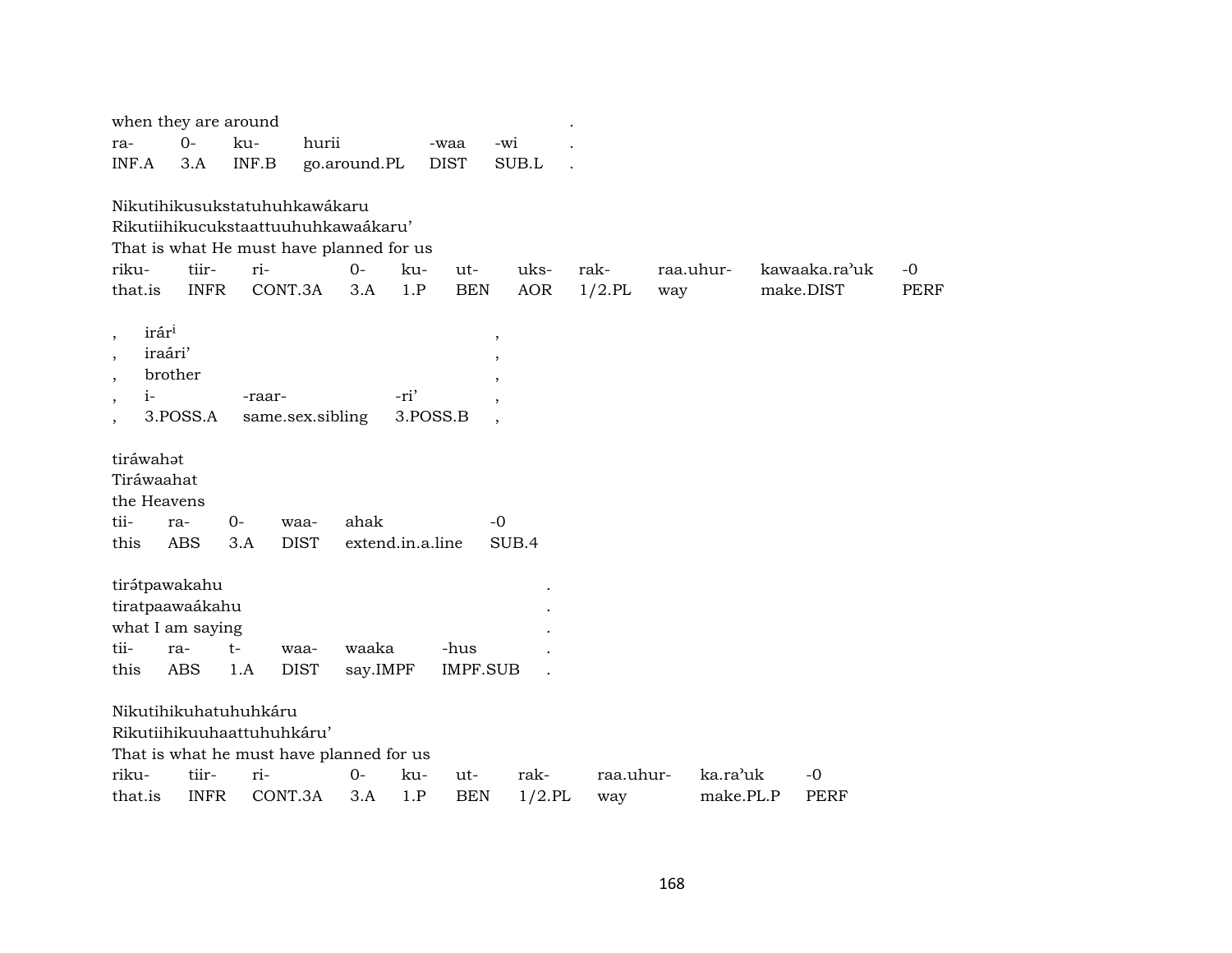| tiráwah                  |                  |              |                                |             |             |                 |                     |                                        |                 |       |      |       |
|--------------------------|------------------|--------------|--------------------------------|-------------|-------------|-----------------|---------------------|----------------------------------------|-----------------|-------|------|-------|
| Tiráwaahat               |                  |              |                                |             |             |                 |                     | $\boldsymbol{\zeta}\boldsymbol{\zeta}$ |                 |       |      |       |
|                          | the Heavens      |              |                                |             |             |                 |                     | $\boldsymbol{\mathcal{C}}$             |                 |       |      |       |
| tii-                     | ra-              | $0-$         | a.hak                          |             | -waa        | $-0$            |                     | $\pmb{\mathsf{H}}$                     |                 |       |      |       |
| this                     | <b>ABS</b>       | 3.A          | extend.in.a.line               |             | <b>DIST</b> | SUB.4           |                     | $\pmb{\mathsf{H}}$                     |                 |       |      |       |
|                          | Kiširikuásuta    |              |                                |             |             |                 |                     | $^\mathrm{^\mathrm{o}}$                |                 |       |      |       |
| Kici                     | riku'ásuuta      |              |                                |             |             |                 |                     | $\overline{\phantom{a}}$               |                 |       |      |       |
| But                      | that you be thus |              |                                |             |             |                 |                     | $\overline{\phantom{a}}$               |                 |       |      |       |
| kici                     | riku-            | aa-          |                                | $S-$        | ut-         | aar             | $-0$                | $\overline{\phantom{a}}$               |                 |       |      |       |
| but                      | that.is          |              | SUBJ.1/2A                      | 2.A         | <b>PREV</b> | do              | <b>PERF</b>         | $\overline{\phantom{a}}$               |                 |       |      |       |
| ákitar <sup>u</sup>      |                  |              | áspari                         |             |             |                 |                     |                                        |                 |       |      |       |
| ákitaaru'                |                  |              | áaspari                        |             |             |                 |                     |                                        |                 |       |      |       |
| the tribe                |                  |              | that you go about              |             |             |                 |                     |                                        |                 |       |      |       |
| akitaar-                 | $-u'$            |              | aa-                            | $S-$        | warii       |                 |                     | -hus                                   |                 |       |      |       |
| tribe                    |                  | <b>NOM</b>   | SUBJ.1/2A                      | 2.A         |             |                 | be.going.about.IMPF |                                        | <b>IMPF.SUB</b> |       |      |       |
| $\overline{\phantom{a}}$ | hiraripákusu     |              |                                |             |             |                 |                     |                                        |                 |       |      |       |
| hi<br>$\cdot$            |                  | raaripákusu' |                                |             |             |                 |                     |                                        |                 |       |      |       |
|                          | and              | the soldiers |                                |             |             |                 |                     |                                        |                 |       |      |       |
| hi                       | raa-             |              | ri.apak                        |             | -hus        |                 | $-u^{\prime}$       |                                        |                 |       |      |       |
|                          | and<br>way       |              | oppose.relinquishing           |             |             | <b>IMPF.SUB</b> | <b>NOM</b>          |                                        |                 |       |      |       |
|                          |                  |              |                                |             |             |                 |                     |                                        |                 |       |      |       |
| tíwawaritn               |                  |              |                                |             |             |                 |                     |                                        |                 |       |      |       |
| tíwaawaarit              |                  |              |                                |             |             |                 |                     |                                        |                 |       |      |       |
|                          |                  |              | they stand about (ie posted)   |             |             |                 |                     |                                        |                 |       |      |       |
| ti-                      | $O -$            |              | arik<br>waawa-                 |             | $-0$        |                 |                     |                                        |                 |       |      |       |
| IND.3A                   | 3.A              |              | <b>DIST</b>                    | be.standing | <b>PERF</b> |                 |                     |                                        |                 |       |      |       |
|                          |                  |              |                                |             |             |                 |                     |                                        |                 |       |      |       |
|                          |                  |              | Awitnarukaraasitahuriwáwi      |             |             |                 |                     |                                        |                 |       |      |       |
| áwit                     |                  |              | raaruukara'asittáhuriiwaawi    |             |             |                 |                     |                                        |                 |       |      |       |
| first                    |                  |              | that you should not chase them |             |             |                 |                     |                                        |                 |       |      |       |
| awit                     | raa-             | ruu-         | kara-                          | aa-         |             | $S-$            | $i-$                | ak-                                    | ra-             | hurii | -waa | $-W1$ |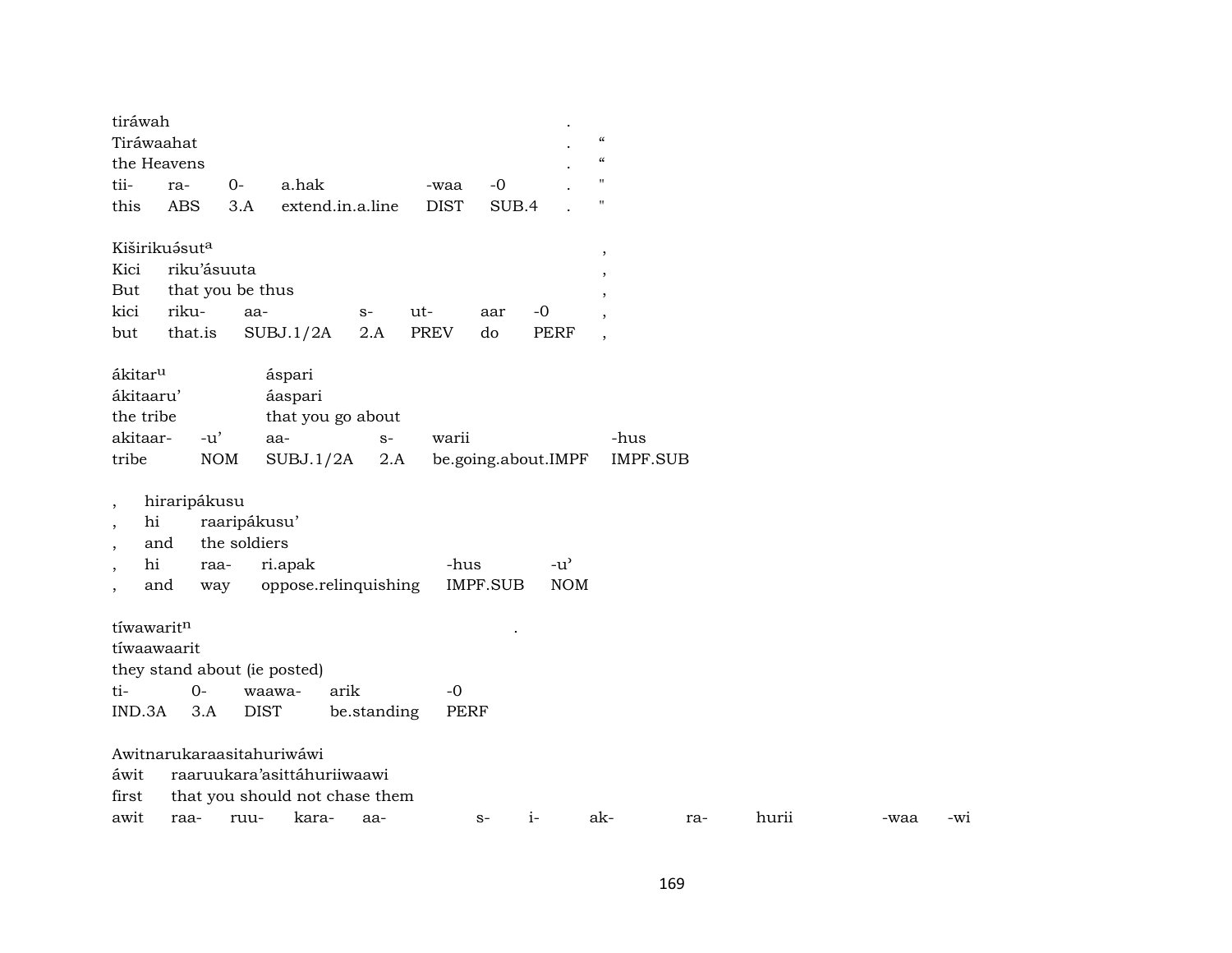| first                                                                                       | just                                                             | then                                                | NEG                         | SUBJ.1/2A                      | 2.A                                                            | <b>SEQ</b> | PL.AN.3P                                         | PORT        | go.around.PL | <b>DIST</b>         | $\rm SUB.L$ |
|---------------------------------------------------------------------------------------------|------------------------------------------------------------------|-----------------------------------------------------|-----------------------------|--------------------------------|----------------------------------------------------------------|------------|--------------------------------------------------|-------------|--------------|---------------------|-------------|
| $\,$<br>$\pmb{\mathsf{H}}$<br>$\pmb{\mathsf{H}}$<br>$^{\prime\prime}$<br>$\pmb{\mathsf{H}}$ | It means<br>wi-<br>QUOT                                          | wituharáihk <sup>u</sup><br>Wituuhaará'ihku'<br>ti- | $0-$<br>IND.3A              | ut-<br>3.A<br>PREV             | raa.ra'ihk<br>mean                                             |            | $\overline{\phantom{a}}$<br>-:hus<br><b>IMPF</b> |             |              |                     |             |
|                                                                                             | awitnarukaraasitahuriwáwi                                        |                                                     |                             |                                |                                                                |            |                                                  |             |              |                     |             |
| áwit                                                                                        |                                                                  |                                                     | raaruukara'asittáhuriiwaawi |                                |                                                                |            |                                                  |             |              |                     |             |
| first<br>awit                                                                               |                                                                  |                                                     | kara-                       | that you should not chase them |                                                                | $i-$       | ak-                                              |             | hurii        |                     | -wi         |
| first                                                                                       | raa-<br>just                                                     | ruu-<br>then                                        | <b>NEG</b>                  | aa-<br>SUBJ.1/2A               | $S-$<br>2.A                                                    | <b>SEQ</b> | PL.AN.3P                                         | ra-<br>PORT | go.around.PL | -waa<br><b>DIST</b> | $\rm SUB.L$ |
| táraha<br>táraha'<br>buffalos<br>tarahaa<br>buffalo                                         |                                                                  |                                                     |                             |                                |                                                                |            |                                                  |             |              |                     |             |
|                                                                                             | Awitnakutáhuriwawi                                               |                                                     |                             |                                |                                                                |            |                                                  |             |              |                     |             |
| Áwit<br>First                                                                               |                                                                  | rakuttáhuriiwaawi<br>if one chases them             |                             |                                |                                                                |            |                                                  |             |              |                     |             |
| awit                                                                                        | ra-                                                              | $0-$                                                | ku-                         | ak-                            | ra-                                                            | hurii      |                                                  | -wi<br>-waa |              |                     |             |
| first                                                                                       | INF.A                                                            | 3.A                                                 | INF.B                       | PL.AN.3P                       | <b>PORT</b>                                                    |            | go.around.PL                                     | <b>DIST</b> | SUB.L        |                     |             |
| $\cdot$<br>$\cdot$<br>$\cdot$<br>$i-$<br>$\, ,$<br>$\overline{\phantom{a}}$                 | irári<br>iraári'<br>brother<br>3.POSS.A                          | -raar-                                              | same.sex.sibling            | -ri'<br>3.POSS.B               | $\overline{\phantom{a}}$<br>$\, ,$<br>$\overline{\phantom{a}}$ |            |                                                  |             |              |                     |             |
|                                                                                             | $\mathbf{y}$ $\mathbf{y}$ $\mathbf{y}$ $\mathbf{y}$ $\mathbf{y}$ |                                                     |                             |                                |                                                                |            |                                                  |             |              |                     |             |

asiwítihkutuš

a siwítihkuutuc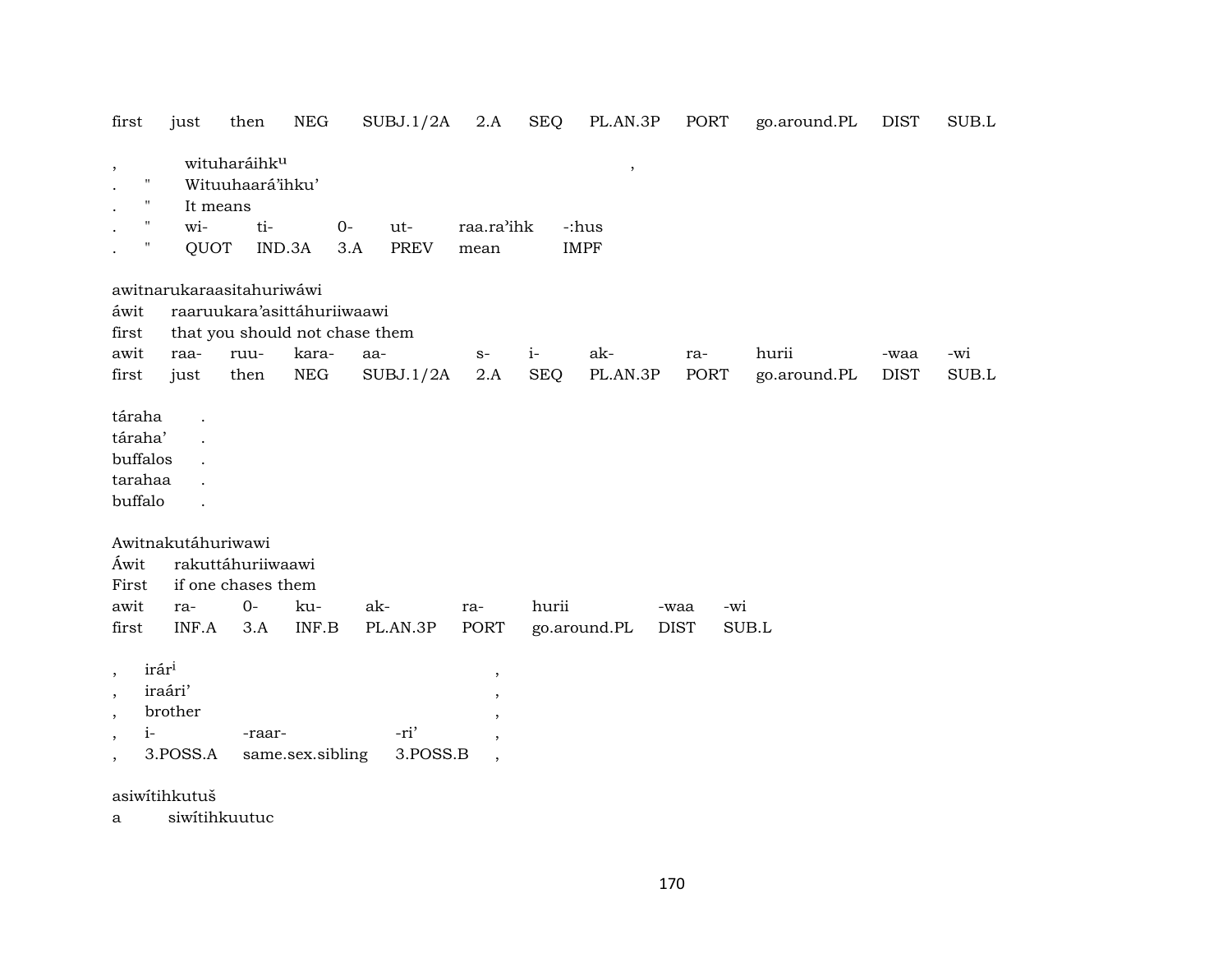| and          |                            |                         | they whipped him severely     |             |             |             |               |             |        |         |        |             |             |
|--------------|----------------------------|-------------------------|-------------------------------|-------------|-------------|-------------|---------------|-------------|--------|---------|--------|-------------|-------------|
| a            | $si-$                      | wi-                     | ti-                           | $O -$       | ir-         | kuut.uc     |               | $-0$        |        |         |        |             |             |
| and          | DU                         | QUOT                    | IND.3A                        | 3.A         | PL.3A       |             | whip.severely | <b>PERF</b> |        |         |        |             |             |
|              |                            |                         |                               |             |             |             |               |             |        |         |        |             |             |
| $\cdot$      |                            |                         |                               |             |             |             |               |             |        |         |        |             |             |
| $\,$         |                            |                         |                               |             |             |             |               |             |        |         |        |             |             |
| $\,$         |                            |                         |                               |             |             |             |               |             |        |         |        |             |             |
| $\,$         |                            |                         |                               |             |             |             |               |             |        |         |        |             |             |
| $\,$         |                            |                         |                               |             |             |             |               |             |        |         |        |             |             |
|              |                            |                         |                               |             |             |             |               |             |        |         |        |             |             |
|              |                            | asiwitirutirakapápitn   |                               |             |             |             |               |             |        |         |        |             |             |
| $\mathbf{a}$ |                            | siwitiiruhtiraákapaapit |                               |             |             |             |               |             |        |         |        |             |             |
| and          |                            |                         | they broke his bow and arrows |             |             |             |               |             |        |         |        |             |             |
| a            | $si-$                      | wi-                     | ti-                           | $0-$        | $a-$        |             | ir-           | ri-         | uur-   | tiraak- | apic.k | -waa        | $-0$        |
| and          | DU                         | QUOT                    | IND.3A                        | 3.A         | POSS.1/2A   |             | PL.3A         | PHYS.POSS   | POSS.A | bow     | break  | <b>DIST</b> | <b>PERF</b> |
| kítu         |                            |                         |                               |             |             |             |               |             |        |         |        |             |             |
| kítuu'u'     |                            |                         |                               |             |             |             |               |             |        |         |        |             |             |
| all          |                            |                         |                               |             |             |             |               |             |        |         |        |             |             |
| kituu        | $-u'$                      |                         |                               |             |             |             |               |             |        |         |        |             |             |
| all          | $\rm{NOM}$                 |                         |                               |             |             |             |               |             |        |         |        |             |             |
|              |                            |                         |                               |             |             |             |               |             |        |         |        |             |             |
|              | Nikutihwakíah <sup>u</sup> |                         |                               |             |             |             | $\, ,$        |             |        |         |        |             |             |
|              | Rikutihwakí'aahu'          |                         |                               |             |             |             |               |             |        |         |        |             |             |
|              |                            | That is what they say   |                               |             |             |             |               |             |        |         |        |             |             |
| riku-        | ti-                        | $0-$                    | ir-                           |             | waki.a      | -:hus       |               |             |        |         |        |             |             |
| that.is      |                            | IND.3A                  | 3.A<br>PL.3A                  |             | say.PL.IMPF | <b>IMPF</b> |               |             |        |         |        |             |             |
|              |                            |                         |                               |             |             |             |               |             |        |         |        |             |             |
|              |                            | awitnakurasihítika      |                               |             |             |             |               |             |        |         |        |             |             |
| áwit         |                            | rakuurasíhittika        |                               |             |             |             |               |             |        |         |        |             |             |
| first        |                            |                         | when one ran his (horse)      |             |             |             |               |             |        |         |        |             |             |
| awit         | ra-                        | $O -$                   | ku-                           | uur-        | as-i        | -hik.rik    | -a            |             |        |         |        |             |             |
| first        | INF.A                      | 3.A                     | INF.B                         | <b>PREV</b> | run         | CAUS        | SUB.1         |             |        |         |        |             |             |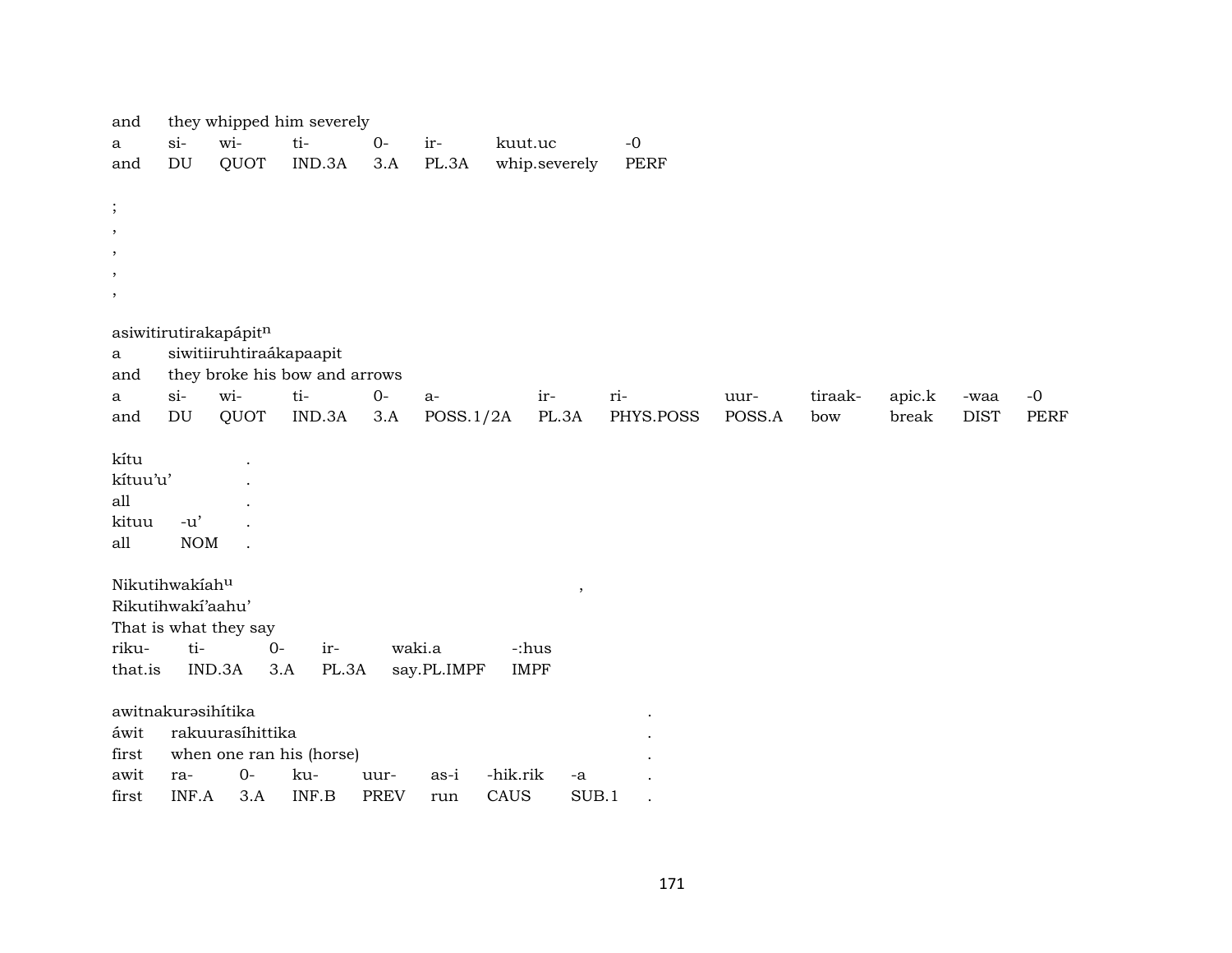|                                                                                                        | Náwa                                      |                          | irár <sup>i</sup>                                                                                                   |              |                                  |                          |                     | $\overline{\phantom{a}}$ |              |                        |             |
|--------------------------------------------------------------------------------------------------------|-------------------------------------------|--------------------------|---------------------------------------------------------------------------------------------------------------------|--------------|----------------------------------|--------------------------|---------------------|--------------------------|--------------|------------------------|-------------|
|                                                                                                        | Ráwa                                      |                          | iraári'                                                                                                             |              |                                  |                          |                     |                          |              |                        |             |
| $\setminus$                                                                                            | <b>Now</b>                                |                          | brother                                                                                                             |              |                                  |                          |                     |                          |              |                        |             |
| $\setminus$                                                                                            | rawa                                      | $\overline{\phantom{a}}$ | $i-$                                                                                                                |              | -raar-                           |                          | -ri'                |                          |              |                        |             |
|                                                                                                        | now                                       | $\ddot{\phantom{0}}$     | 3.POSS.A                                                                                                            |              |                                  | same.sex.sibling         | 3.POSS.B            | $\overline{\phantom{a}}$ |              |                        |             |
| wii-<br>when                                                                                           |                                           | $si-$<br>DU              | wisirikurarahurirúhši <sup>u</sup><br>wisirihkuuraarahurirúhci'u<br>when they killed a great number<br>ra-<br>INF.A | $O -$<br>3.A | ir-<br>PL.3A                     | ku-<br>INF.B             | uur-<br><b>PREV</b> | raar-<br>3PL.INAN.P      | rahur-<br>do | riruhci<br>be.numerous | -u<br>SUB.D |
| táraha<br>táraha'<br>buffalo                                                                           | buffalos<br>tarahaa                       | $\cdot$<br>$\cdot$       |                                                                                                                     |              |                                  |                          |                     |                          |              |                        |             |
|                                                                                                        |                                           |                          | wisirihkuratahurirúhši <sup>u</sup><br>wisirihkuurattahurirúhci'u<br>when they took a huge number                   |              |                                  |                          |                     |                          |              |                        |             |
| wii-<br>when                                                                                           |                                           | $si$ -<br>DU             | ra-<br>INF.A                                                                                                        | $0 -$<br>3.A | ir-<br>PL.3A                     | ku-<br>INF.B             | uur-<br>PREV        | ak-<br>PL.AN.3P          | rahur-<br>do | riruhci<br>be.numerous | -u<br>SUB.D |
| $\overline{\phantom{a}}$<br>$\cdot$<br>$\overline{\phantom{a}}$<br>$\cdot$<br>$\overline{\phantom{a}}$ | nihkukawútik <sup>u</sup><br>ra-<br>INF.A | $0-$                     | rihkukawuútiku<br>when they were killing them<br>ir-<br>3.A<br>PL.3A                                                |              | ku-<br>INF.B                     | ka.wa.ut.ik<br>kill.DIST | -hus                | <b>IMPF.SUB</b>          |              |                        |             |
| hi                                                                                                     | hiwiturarisahiruhš <sup>i</sup>           |                          | wituraariisahiruhci'                                                                                                |              |                                  |                          |                     |                          |              |                        |             |
| and                                                                                                    |                                           |                          |                                                                                                                     |              | there was a large number of them |                          |                     |                          |              |                        |             |
| hi                                                                                                     | wi-                                       |                          | ti-                                                                                                                 | $0-$         | uur-                             | raar-                    |                     | riisat                   | riruhci      | $-0$                   |             |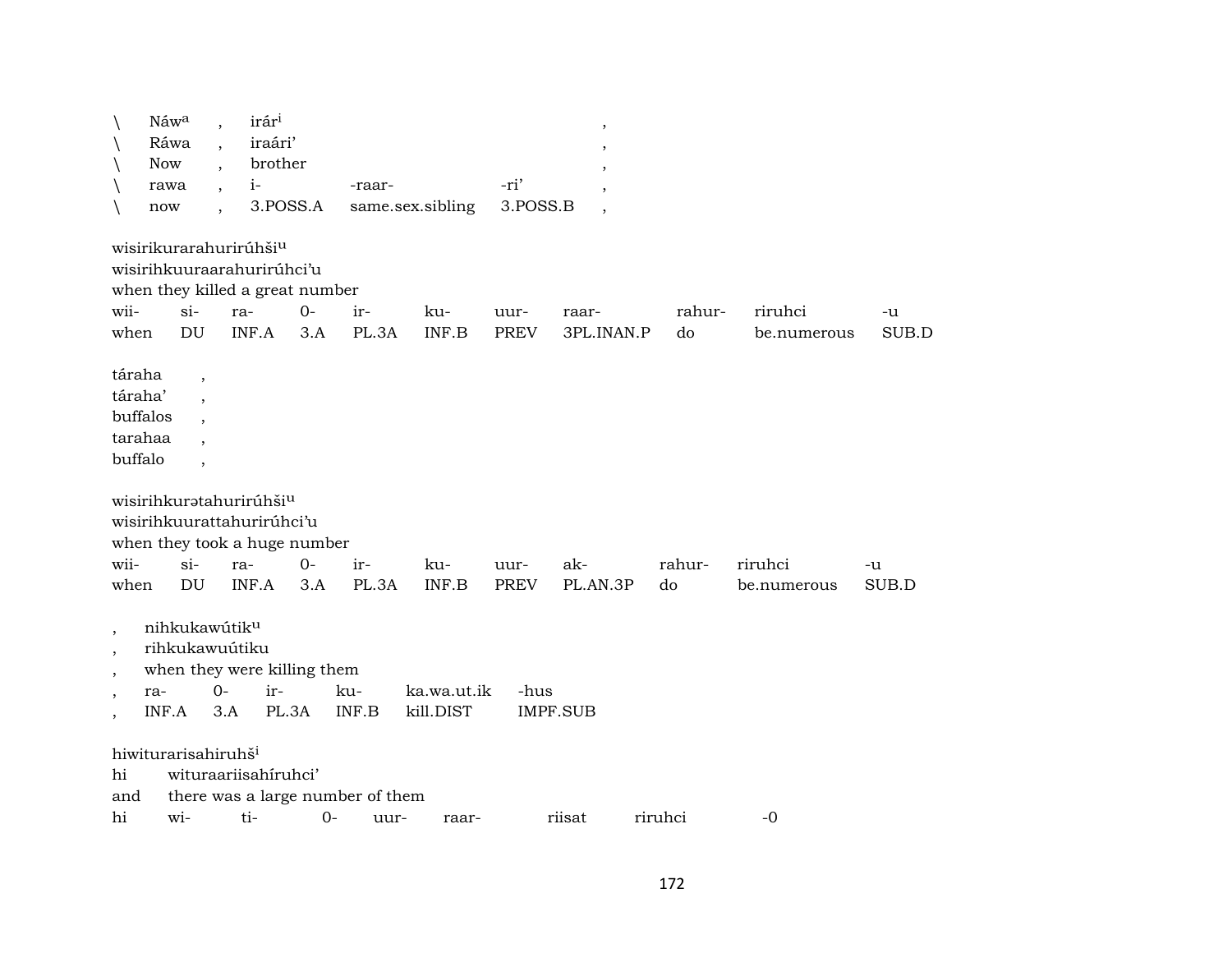| and                      | QUOT                                | IND.3A                         | 3.A   | PREV             | PL.INDV.A |             | be.large | be.numerous                    |      | PERF |
|--------------------------|-------------------------------------|--------------------------------|-------|------------------|-----------|-------------|----------|--------------------------------|------|------|
| níškus <sup>u</sup>      |                                     |                                |       |                  |           |             |          |                                |      |      |
| ríckuusu'                |                                     |                                |       |                  |           |             |          |                                |      |      |
| skins                    |                                     |                                |       |                  |           |             |          |                                |      |      |
| ickus-                   | $-u$ <sup><math>\prime</math></sup> |                                |       |                  |           |             |          |                                |      |      |
| skin                     | <b>NOM</b>                          |                                |       |                  |           |             |          |                                |      |      |
|                          |                                     |                                |       |                  |           |             |          |                                |      |      |
|                          | Awitirakarahkátatutn                |                                |       |                  |           |             |          |                                |      |      |
| A                        |                                     | witiraakaraahkátatut           |       |                  |           |             |          |                                |      |      |
| And                      |                                     | they put up a shelter          |       |                  |           |             |          |                                |      |      |
| a                        | wi-                                 | ti-                            | $0-$  | ir-              | akaar-    |             | raar-    | katatuhk                       | $-0$ |      |
| and                      | QUOT                                | IND.3A                         | 3.A   | PL.3A            | dwelling  |             | $\rm PL$ | line                           | PERF |      |
|                          |                                     |                                |       |                  |           |             |          |                                |      |      |
| $\overline{\phantom{a}}$ | hiarusá                             |                                |       |                  |           |             |          |                                |      |      |
| hi                       |                                     | aruúsa'                        |       |                  |           |             |          |                                |      |      |
|                          | and                                 | the horses                     |       |                  |           |             |          |                                |      |      |
| hi                       |                                     | aruusaa                        |       |                  |           |             |          |                                |      |      |
|                          | and<br>horse                        |                                |       |                  |           |             |          |                                |      |      |
|                          |                                     |                                |       |                  |           |             |          |                                |      |      |
|                          | nikutirahkáwa<br>rikutiraahkáwa     |                                |       |                  |           |             |          |                                |      |      |
|                          |                                     | that is where they were inside |       |                  |           |             |          |                                |      |      |
| riku-                    | ti-                                 | $0-$                           | raar- |                  | ka        | -waa        | $-0$     |                                |      |      |
| that.is                  | IND.3A                              | 3.A                            |       | PL.INDV.A        | be.in     | <b>DIST</b> | PERF     |                                |      |      |
|                          |                                     |                                |       |                  |           |             |          |                                |      |      |
| V                        | Náwa<br>$\overline{\phantom{a}}$    | irar <sup>i</sup>              |       |                  |           |             |          | hi<br>$\overline{\phantom{a}}$ |      |      |
|                          | Ráwa<br>$\ddot{\phantom{a}}$        | iraári'                        |       |                  |           |             |          | hi<br>$\overline{\phantom{a}}$ |      |      |
|                          | Now                                 | brother                        |       |                  |           |             |          | and<br>$\overline{ }$          |      |      |
|                          | rawa<br>$\overline{\phantom{a}}$    | $i-$                           |       | -raar-           |           | -ri'        |          | hi<br>$\overline{\phantom{a}}$ |      |      |
|                          | now                                 | 3.POSS.A                       |       | same.sex.sibling |           |             | 3.POSS.B | and                            |      |      |

 $\overline{\phantom{a}}$ 

173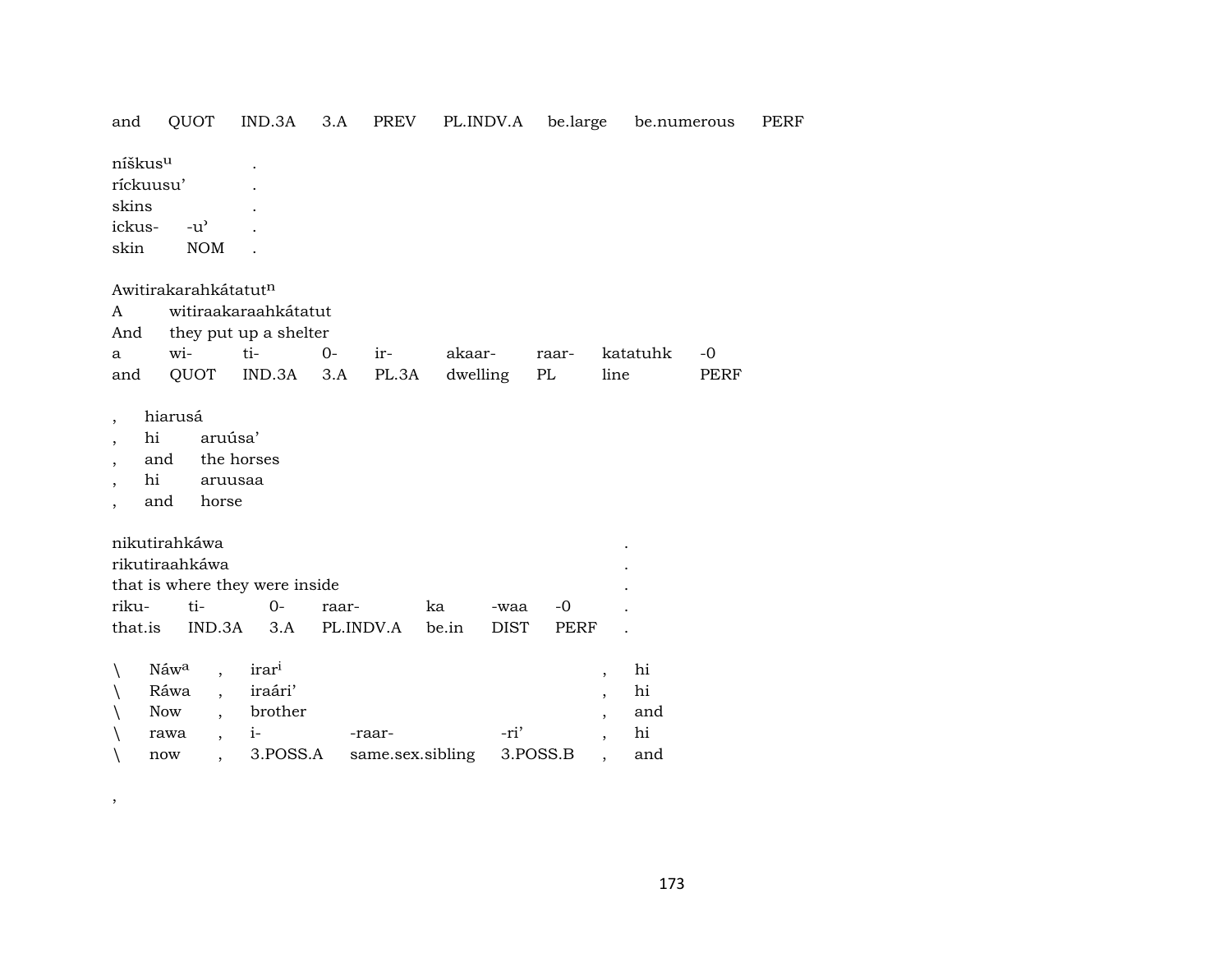| atikaratiririkstapíwahatn<br>atíka'<br>grandmothers<br>ati-<br>1.POSS                                 | kaa                         | grandmother                          |                                    | ra-<br><b>ABS</b>                               | ratiriirikstaapíwaahat<br>the ones of mine that used to be<br>$t-$<br>1.A | ir-<br><b>PREV.1/2A</b> |                                                                               | ri-                                                                    | PHYS.POSS                                 | uur-                                                                                                                    | POSS.A           | $i-$<br><b>SEQ</b> | uks-<br><b>AOR</b> | rak-<br>$1/2$ .PL  | wi.hak<br>be.sitting.PL |              | -waa<br><b>DIST</b> | $-0$<br>SUB.4 |
|-------------------------------------------------------------------------------------------------------|-----------------------------|--------------------------------------|------------------------------------|-------------------------------------------------|---------------------------------------------------------------------------|-------------------------|-------------------------------------------------------------------------------|------------------------------------------------------------------------|-------------------------------------------|-------------------------------------------------------------------------------------------------------------------------|------------------|--------------------|--------------------|--------------------|-------------------------|--------------|---------------------|---------------|
| $\cdot$<br>hiru<br>$\cdot$<br>then<br>$\overline{\phantom{a}}$<br>hiruu<br>$\cdot$<br>then<br>$\cdot$ | hirútiwaku                  | tiwáku'<br>she said<br>ti-<br>IND.3A | $O -$<br>3.A                       | waka'u<br>say                                   |                                                                           | $-0$<br><b>PERF</b>     | $\cdot$<br>$\ddot{\cdot}$<br>$\overline{\phantom{a}}$<br>$\ddot{\phantom{1}}$ | $\epsilon\epsilon$<br>$\epsilon\epsilon$<br>$\boldsymbol{\mathcal{U}}$ | Náwa<br>Ráwa<br><b>Now</b><br>rawa<br>now | $\overline{\phantom{a}}$<br>$\cdot$<br>$\overline{\phantom{a}}$<br>$\overline{\phantom{a}}$<br>$\overline{\phantom{a}}$ |                  |                    |                    |                    |                         |              |                     |               |
| hirukišikušuhurára<br>hiru<br>then<br>hiruu<br>then                                                   | kici<br>but<br>kici<br>but  | $i-$                                 | kucuuhuuráraa'<br>CONT.1/2A        | bring them to me at last<br>$S-$<br>2.A         | ir-                                                                       | PREV.1/2A               | ku-<br>1.P                                                                    |                                                                        | ut-<br><b>PREV</b>                        | $i-$<br><b>SEQ</b>                                                                                                      | uhur-<br>finally | raar-              | 3PL.INAN.P         | ra-<br><b>PORT</b> | a<br>come               | $-0$<br>PERF |                     |               |
| kīs <sup>u</sup><br>kiísu'<br>bones<br>kiis<br>bone                                                   | $-u^{\prime}$<br><b>NOM</b> | $\bullet$<br>$\cdot$<br>$\bullet$    | Tutatáihku<br>ti-<br>IND.3A        | Tuutattá'ihku'<br>She meant them<br>$0-$<br>3.A | ut-<br><b>PREV</b>                                                        | ak-                     | PL.AN.3P                                                                      |                                                                        | ra'ihk<br>mean                            | -:hus<br><b>IMPF</b>                                                                                                    |                  |                    |                    |                    |                         |              |                     |               |
| ríštak <sup>u</sup><br>ríctaaku'<br>backbones<br>rictaak-<br>back                                     | $-u^{\prime}$<br><b>NOM</b> |                                      | Náwa<br>Ráwa<br>Now<br>rawa<br>now | $\cdot$<br>$\cdot$<br>$\cdot$<br>$\cdot$        |                                                                           |                         |                                                                               |                                                                        |                                           |                                                                                                                         |                  |                    |                    |                    |                         |              |                     |               |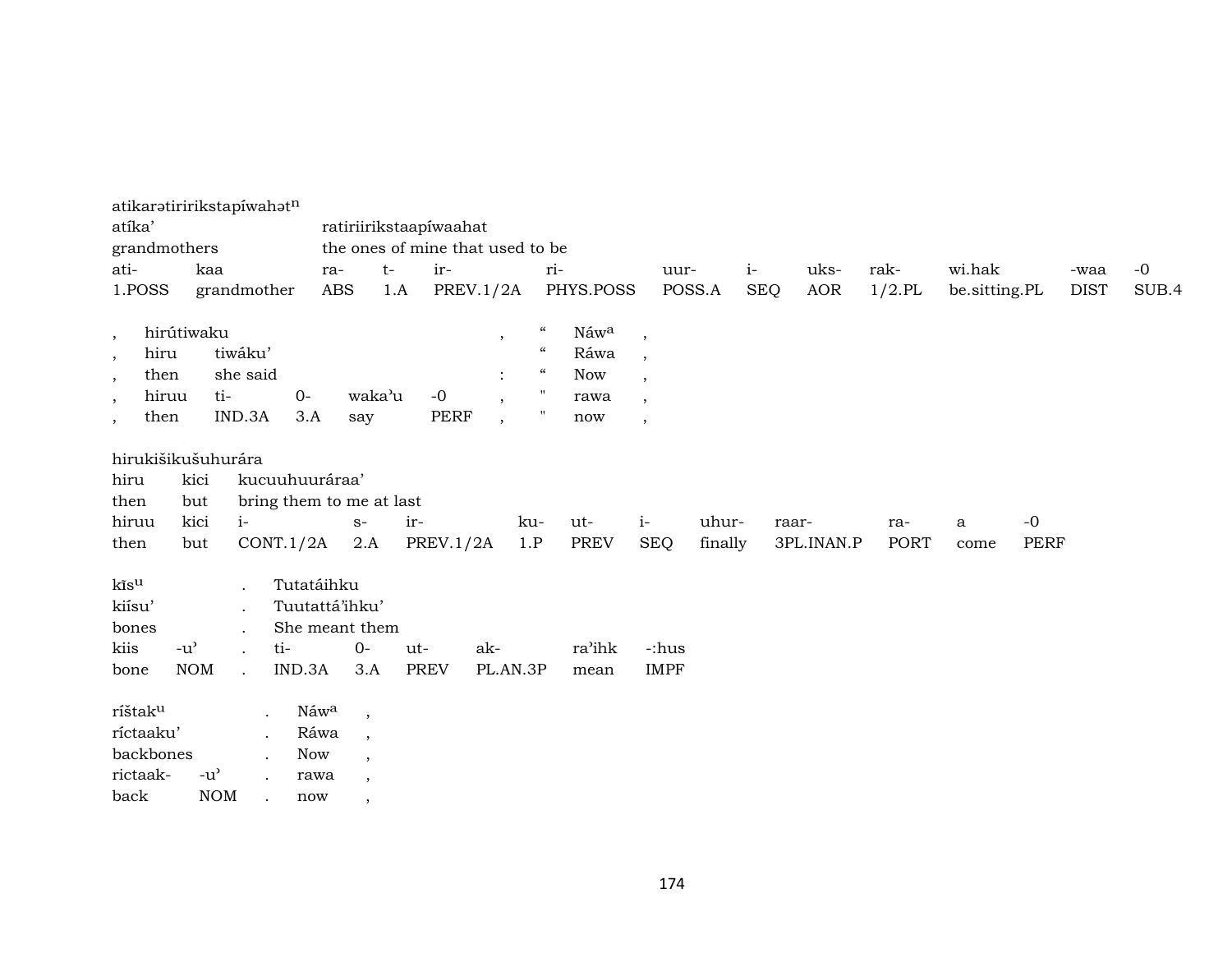| atətiraráahu<br>a<br>and<br>a                                     | tatirará'aahu'<br>I brought them<br>ta-         | $t-$        | ir-                                                                                                                                                                                | raar-      |                                                                                                           | ra-                | a             | -:hus       |                      |                     |
|-------------------------------------------------------------------|-------------------------------------------------|-------------|------------------------------------------------------------------------------------------------------------------------------------------------------------------------------------|------------|-----------------------------------------------------------------------------------------------------------|--------------------|---------------|-------------|----------------------|---------------------|
| and                                                               | IND.1/2A                                        | 1.A         | PREV.1/2A                                                                                                                                                                          |            | 3PL.INAN.P                                                                                                | <b>PORT</b>        | come          | <b>IMPF</b> |                      |                     |
| ríštak <sup>u</sup><br>ríctaaku'<br>backbones<br>rictaak-<br>back | $-u^{\prime}$<br>NOM                            |             | Na<br>$\overline{\phantom{a}}$<br>Ra'<br>$\overline{\phantom{a}}$<br><b>Now</b><br>$\overline{\phantom{a}}$<br>rawa<br>$\overline{\phantom{a}}$<br>now<br>$\overline{\phantom{a}}$ |            |                                                                                                           |                    |               |             |                      |                     |
| hirútiwaku<br>hiru<br>then<br>hiruu<br>then                       | tiwáku'<br>she said<br>ti-<br>IND.3A            | $0-$<br>3.A | waka'u<br>$-0$<br>say                                                                                                                                                              | ,<br>PERF  | $\pmb{\mathcal{U}}$<br>$\boldsymbol{\zeta}\boldsymbol{\zeta}$<br>$\pmb{\mathsf{H}}$<br>$\pmb{\mathsf{H}}$ |                    |               |             |                      |                     |
| Hiru<br>Then                                                      | hirukaskušihákta<br>kaskucihaáktaa'             |             | you must bring me a stick                                                                                                                                                          |            |                                                                                                           |                    |               |             |                      |                     |
| hiruu<br>then                                                     | kaas-<br>POT.2A                                 | $S-$<br>2.A | ir-<br>PREV.1/2A                                                                                                                                                                   | ku-<br>1.P | ut-<br>PREV                                                                                               | $i-$<br><b>SEQ</b> | haak-<br>wood | ra-<br>PORT | $\mathbf{a}$<br>come | $-0$<br><b>PERF</b> |
| $\bullet$                                                         |                                                 |             |                                                                                                                                                                                    |            |                                                                                                           |                    |               |             |                      |                     |
| wii-                                                              | Witatútkispisusta<br>Witatútkiispiísusta<br>ta- | t-          | I am going to pound the bones for you<br>ut-<br>$a-$                                                                                                                               | kiis-      | wa.is                                                                                                     | -:hus              | -ta           |             |                      |                     |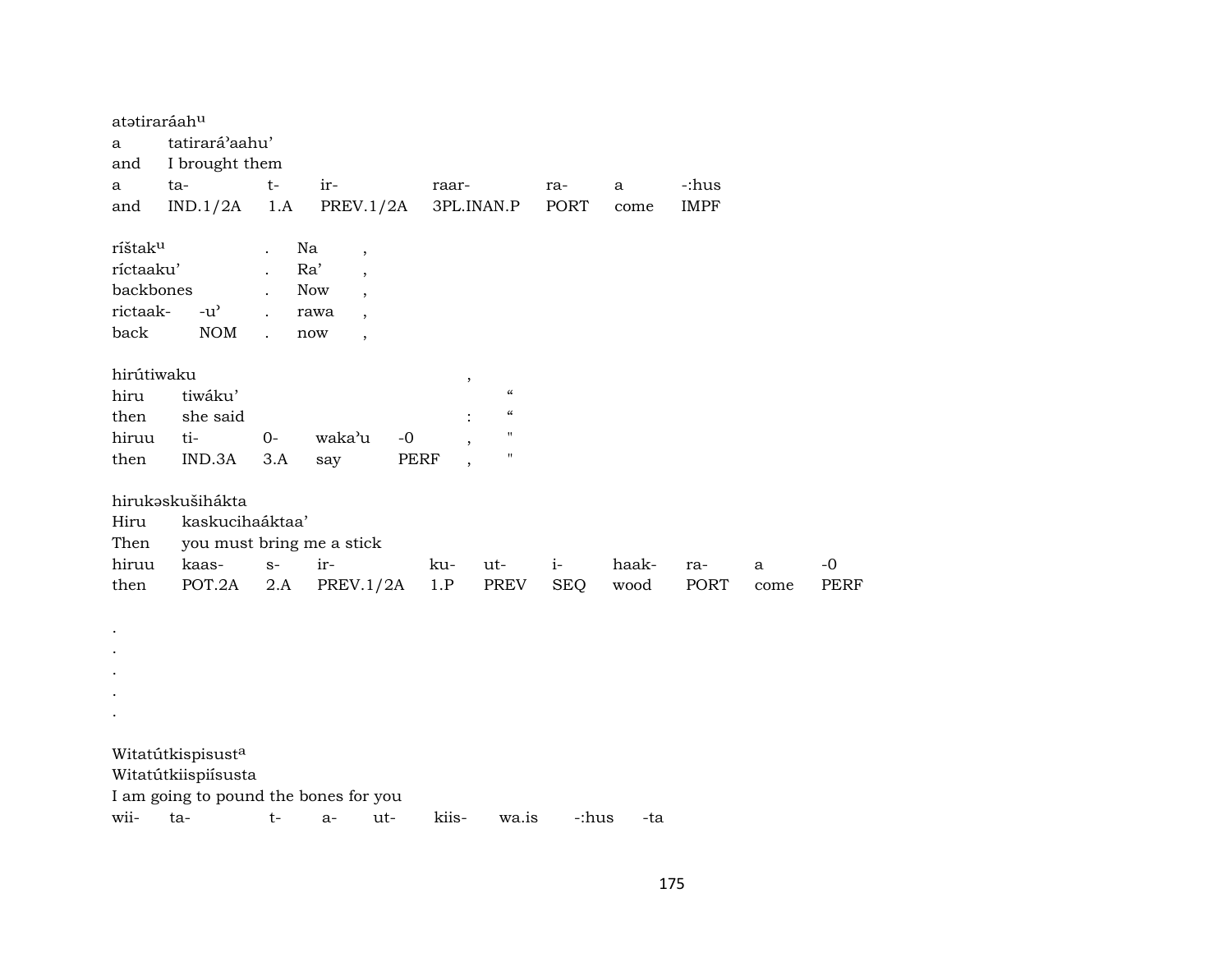| $\operatorname{now}$      | IND.1/2A | 1.A | 2.P | <b>BEN</b> | bone | pound | IMPF | <b>INT</b> |
|---------------------------|----------|-----|-----|------------|------|-------|------|------------|
|                           |          |     |     |            |      |       |      |            |
| $\mathbf{H}$<br>$\bullet$ |          |     |     |            |      |       |      |            |
| $\mathbf{H}$<br>$\bullet$ |          |     |     |            |      |       |      |            |
| $\mathbf{H}$<br>$\bullet$ |          |     |     |            |      |       |      |            |
| $\mathbf{H}$<br>$\bullet$ |          |     |     |            |      |       |      |            |
| $\mathbf{H}$<br>$\bullet$ |          |     |     |            |      |       |      |            |
|                           |          |     |     |            |      |       |      |            |
| Náw <sup>a</sup>          |          |     |     |            |      |       |      |            |
| Ráwa                      |          |     |     |            |      |       |      |            |
| Now                       | $\cdot$  |     |     |            |      |       |      |            |
| rawa                      | $\cdot$  |     |     |            |      |       |      |            |
| now                       | $\cdot$  |     |     |            |      |       |      |            |

| hi       | rikutatuúta            |                     |      |     |        |      | ratihkuhaátta'a       |          |                                 |     |           |     |              |       |
|----------|------------------------|---------------------|------|-----|--------|------|-----------------------|----------|---------------------------------|-----|-----------|-----|--------------|-------|
|          | and that is what I did |                     |      |     |        |      | my bringing the stick |          |                                 |     |           |     |              |       |
| hi riku- |                        | ta-                 | $t-$ | ut- | aar -0 |      | ra-                   | $t-$ ir- |                                 | ku- | haak-     | ra- | $\mathbf{a}$ |       |
| and      | that.is                | $IND.1/2A$ 1.A PREV |      |     | do     | PERF |                       |          | $INF.A$ 1.A $PREV.1/2A$ $INF.B$ |     | wood PORT |     | come         | SUB.3 |

|                                | nətkukistarukitáwuhu<br>ratkukiistaaruukitáwuhu |                         |  |       |          |     |              |  |  |  |  |  |  |  |
|--------------------------------|-------------------------------------------------|-------------------------|--|-------|----------|-----|--------------|--|--|--|--|--|--|--|
| for me to put the bones on top |                                                 |                         |  |       |          |     |              |  |  |  |  |  |  |  |
| ra- t-                         |                                                 | ku- kiis-               |  | raar- | huukita- | wuh | -hus         |  |  |  |  |  |  |  |
|                                |                                                 | INF.A 1.A INF.B bone PL |  |       | on.top   |     | put IMPF.SUB |  |  |  |  |  |  |  |
|                                |                                                 |                         |  |       |          |     |              |  |  |  |  |  |  |  |
| Irár <sup>1</sup>              |                                                 |                         |  |       |          |     |              |  |  |  |  |  |  |  |

| ٠ | -<br>. .<br>Irar <sup>i</sup> |  |
|---|-------------------------------|--|
|   | $Ira$ ári'                    |  |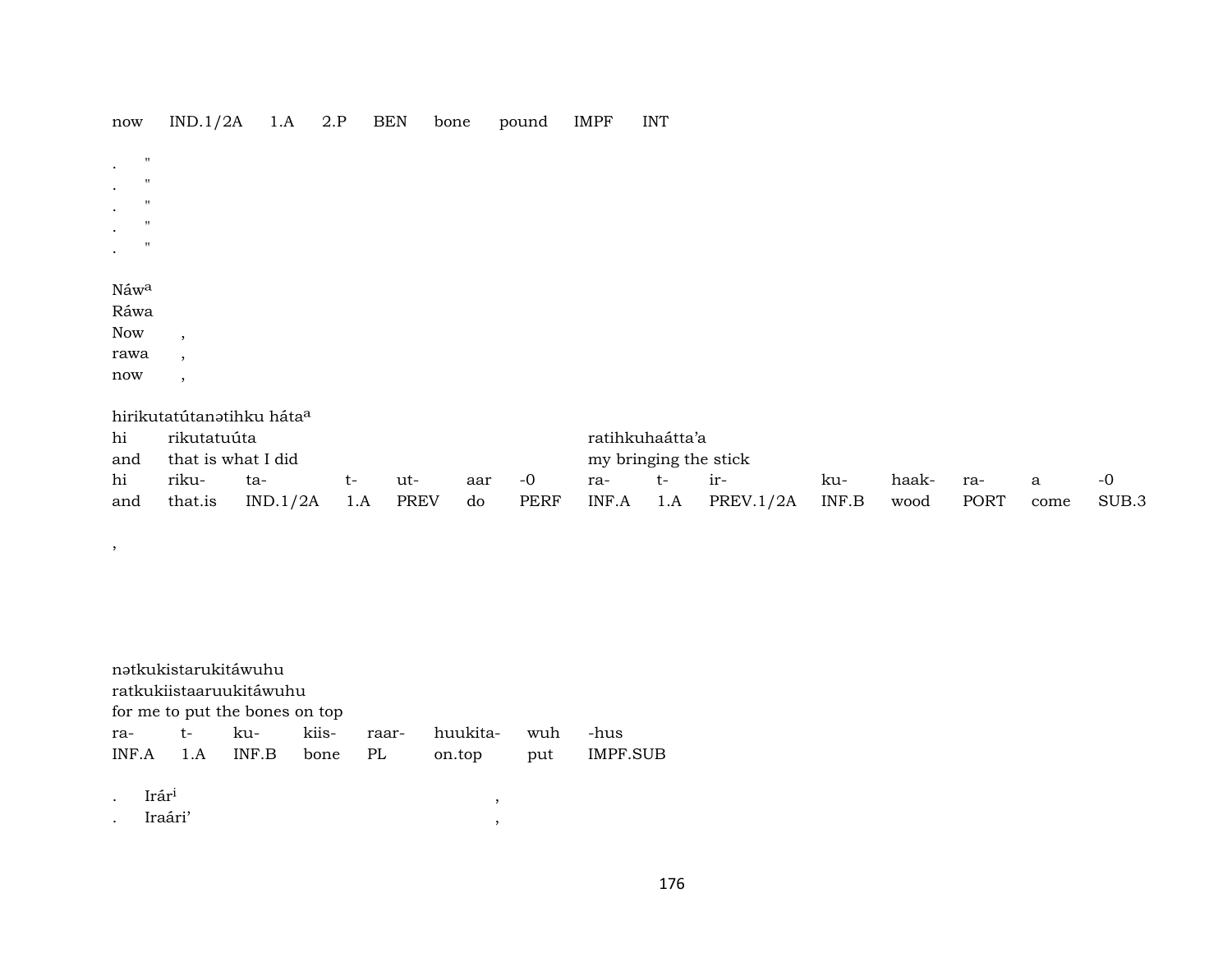|        | <b>Brother</b> |                               |                                             |                          |                       |            | $\,$   |                       |             |            |
|--------|----------------|-------------------------------|---------------------------------------------|--------------------------|-----------------------|------------|--------|-----------------------|-------------|------------|
|        | $i-$           |                               | -raar-                                      |                          | -ri'                  |            | ,      |                       |             |            |
|        | 3.POSS.A       |                               | same.sex.sibling                            |                          | 3.POSS.B              |            |        |                       |             |            |
|        |                |                               |                                             |                          |                       |            |        |                       |             |            |
|        |                | wirikutahapakiahu             |                                             |                          |                       |            |        |                       |             |            |
|        |                | wirikutahapaki'aahu'          |                                             |                          |                       |            |        |                       |             |            |
|        |                | that is what we say           |                                             |                          |                       |            |        |                       |             |            |
| wii-   |                | riku-                         | ta-                                         | t-                       | rak-                  |            | waki.a |                       | -:hus       |            |
| now    |                | that.is                       | IND.1/2A                                    | 1.A                      |                       |            |        | $1/2$ .PL say.PL.IMPF | <b>IMPF</b> |            |
|        | kišáhitu       |                               |                                             |                          |                       |            |        |                       |             |            |
|        | kiicáhihtu'    |                               |                                             | $\pmb{\zeta}\pmb{\zeta}$ |                       |            |        |                       |             |            |
|        | bone grease    |                               |                                             | $\pmb{\zeta}\pmb{\zeta}$ |                       |            |        |                       |             |            |
| kiic-  |                | ahiht                         | $-u^{\prime}$                               | П                        |                       |            |        |                       |             |            |
|        |                | liquid grease                 | <b>NOM</b>                                  | $\blacksquare$           |                       |            |        |                       |             |            |
|        |                |                               |                                             |                          |                       |            |        |                       |             |            |
|        |                | wirikutatuhukst <sup>a</sup>  |                                             |                          |                       |            |        |                       |             |            |
|        |                | Wirikutatuuhúksta             |                                             |                          |                       |            |        |                       |             |            |
|        |                |                               | Now that is what I am going to make for you |                          |                       |            |        |                       |             |            |
| wii-   |                | riku-                         | ta-                                         | $t-$                     | $a-$                  | ut-        |        | ra'uk                 | -his        | -ta        |
| now    |                | that.is                       | IND.1/2A                                    | 1.A                      | 2.P                   | <b>BEN</b> |        | make                  | <b>PERF</b> | <b>INT</b> |
|        |                |                               |                                             |                          |                       |            |        |                       |             |            |
|        | П              |                               |                                             |                          |                       |            |        |                       |             |            |
|        | н              |                               |                                             |                          |                       |            |        |                       |             |            |
|        | п              |                               |                                             |                          |                       |            |        |                       |             |            |
|        | Ħ              |                               |                                             |                          |                       |            |        |                       |             |            |
|        | п              |                               |                                             |                          |                       |            |        |                       |             |            |
|        |                |                               |                                             |                          |                       |            |        |                       |             |            |
|        |                | Atikárikutiwakah <sup>u</sup> |                                             |                          |                       |            |        |                       |             |            |
| Atíka' |                |                               |                                             | rikutiwákaahu'           |                       |            |        |                       |             |            |
|        |                | My grandmother                |                                             |                          | that is what she said |            |        |                       |             |            |
| ati-   |                | kaa                           |                                             | riku-                    | ti-                   |            | 0-     | waka                  |             | -:hus      |
|        | 1.POSS         |                               | grandmother                                 | that.is                  | IND.3A                |            | 3.A    |                       | say.IMPF    | IMPF       |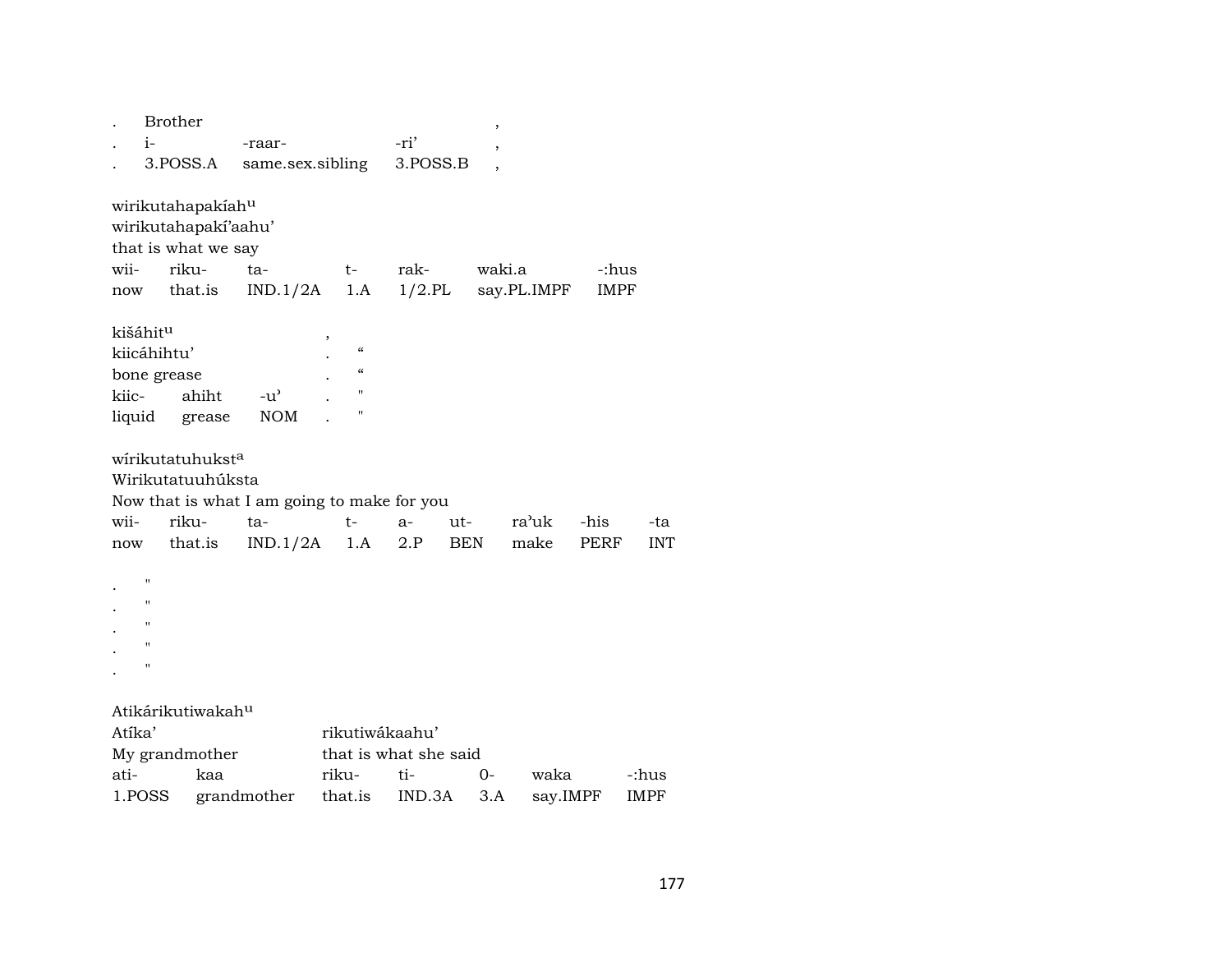| $\cdot$              | "                                      |                                   | Witətuhúkst <sup>a</sup>       |            |            |                           |            |                                           |             |                |       |       |       |  |
|----------------------|----------------------------------------|-----------------------------------|--------------------------------|------------|------------|---------------------------|------------|-------------------------------------------|-------------|----------------|-------|-------|-------|--|
|                      | $\epsilon\epsilon$                     |                                   | Witatuuhúksta                  |            |            |                           |            |                                           |             |                |       |       |       |  |
|                      | $\boldsymbol{\zeta}\boldsymbol{\zeta}$ | Now I am going to make it for you |                                |            |            |                           |            |                                           |             |                |       |       |       |  |
|                      | $\pmb{\mathsf{H}}$<br>wii-             |                                   | ta-                            |            | $t-$       | $a-$                      | $ut-$      | ra'uk                                     | -his        | -ta            |       |       |       |  |
|                      | п<br>now                               |                                   | IND.1/2A                       |            | 1.A        | 2.P                       | <b>BEN</b> | make                                      | <b>PERF</b> | <b>INT</b>     |       |       |       |  |
|                      |                                        |                                   |                                |            |            |                           |            |                                           |             |                |       |       |       |  |
| kišáhit <sup>u</sup> |                                        |                                   |                                |            | raskuraha  |                           |            |                                           |             |                |       |       |       |  |
|                      | kiicáhihtu'                            |                                   |                                |            | raskúraaha |                           |            |                                           |             |                |       |       |       |  |
|                      | bone grease                            |                                   |                                |            |            | for you to have<br>$\, ,$ |            |                                           |             |                |       |       |       |  |
| kiic-                |                                        | ahiht                             | $-u^{\prime}$                  |            | ra-        | $S-$                      | ku-        | raah                                      | -a          | $\cdot$        |       |       |       |  |
| liquid               |                                        | grease                            |                                | $\rm{NOM}$ | INF.A      | 2.A                       | INF.B      | have                                      | SUB.1       | $\overline{ }$ |       |       |       |  |
|                      |                                        |                                   |                                |            |            |                           |            |                                           |             |                |       |       |       |  |
|                      |                                        |                                   | Wirakurakatárihur <sup>u</sup> |            |            |                           |            |                                           |             |                |       |       |       |  |
| п                    |                                        |                                   | wirakuraakatárihuuru           |            |            |                           |            |                                           |             |                |       |       |       |  |
| н                    |                                        |                                   | when there were many           |            |            |                           |            |                                           |             |                |       |       |       |  |
| 11                   | wii-                                   |                                   | ra-                            | $0-$       | ku-        |                           | raa-       | kata.rihur                                | -u          |                |       |       |       |  |
|                      | when                                   |                                   | INF.A                          | 3.A        | INF.B      |                           | way        | be.wide                                   | SUB.D       |                |       |       |       |  |
|                      |                                        |                                   |                                |            |            |                           |            |                                           |             |                |       |       |       |  |
|                      | sirihkukútiku                          |                                   |                                |            |            |                           |            |                                           |             | táraha         |       |       |       |  |
|                      | sirihkukuútiku                         |                                   |                                |            |            |                           |            |                                           |             | táraha'        |       |       |       |  |
|                      | their killing                          |                                   |                                |            |            |                           |            |                                           |             | buffalos       |       |       |       |  |
| $si-$                | ra-                                    |                                   | $0-$                           | ir-        | ku-        |                           | kuut.ik    | -hus                                      |             | tarahaa        |       |       |       |  |
| DU                   | INF.A                                  |                                   | 3.A                            | PL.3A      | INF.B      |                           | kill       | IMPF.SUB                                  |             | buffalo        |       |       |       |  |
|                      |                                        |                                   |                                |            |            |                           |            |                                           |             |                |       |       |       |  |
|                      | Náwa                                   | $\overline{\phantom{a}}$          |                                |            |            |                           |            |                                           |             |                |       |       |       |  |
|                      | Ráwa                                   | $\cdot$                           |                                |            |            |                           |            |                                           |             |                |       |       |       |  |
|                      | <b>Now</b>                             |                                   |                                |            |            |                           |            |                                           |             |                |       |       |       |  |
|                      | rawa                                   |                                   |                                |            |            |                           |            |                                           |             |                |       |       |       |  |
|                      | now                                    | $\overline{\phantom{a}}$          |                                |            |            |                           |            |                                           |             |                |       |       |       |  |
|                      |                                        |                                   |                                |            |            |                           |            |                                           |             |                |       |       |       |  |
|                      |                                        |                                   | hiatikairirutikispišusítitn    |            |            |                           |            |                                           |             |                |       |       |       |  |
| hi                   | atíka'                                 |                                   |                                |            |            | iriruutikiispiisusitit    |            |                                           |             |                |       |       |       |  |
| and                  |                                        |                                   | my grandmother                 |            |            |                           |            | thereupon she began breaking up the bones |             |                |       |       |       |  |
| hi                   | ati-                                   |                                   | kaa                            |            |            | irii-                     | ruu-       | ti-                                       | $0 -$       | kiis-          | wa.is | -:hus | -itik |  |
|                      |                                        |                                   |                                |            |            |                           |            |                                           |             |                |       |       |       |  |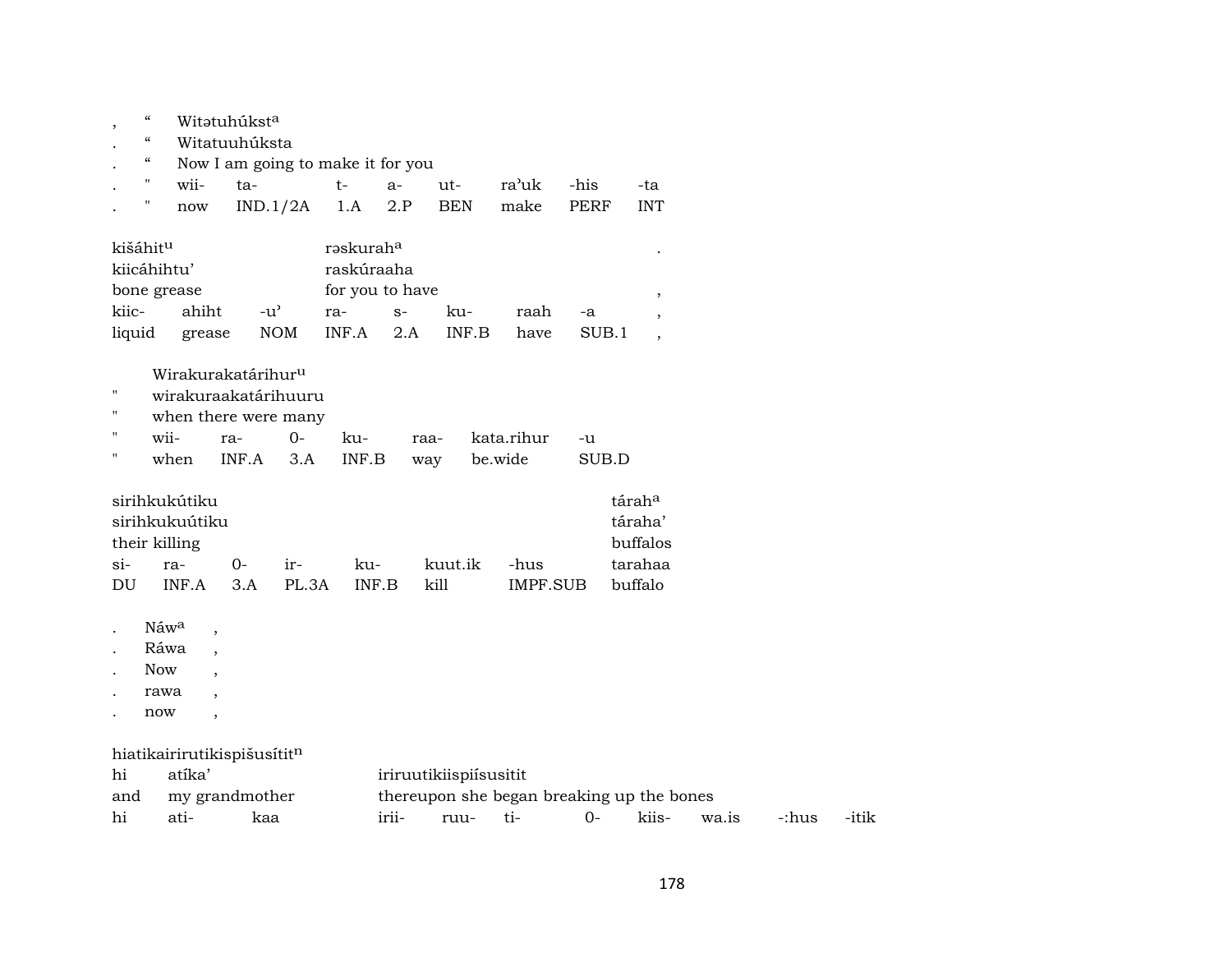| 1.POSS<br>and                                                                                                                                                                                                                                                                      |                             | grandmother  | then                        | then                                                                                 | IND.3A        | 3.A            | bone                    | pound | <b>IMPF</b> | <b>INCH</b> |
|------------------------------------------------------------------------------------------------------------------------------------------------------------------------------------------------------------------------------------------------------------------------------------|-----------------------------|--------------|-----------------------------|--------------------------------------------------------------------------------------|---------------|----------------|-------------------------|-------|-------------|-------------|
| Tisakúhkari<br>Tisakúhkari'<br>It was many days<br>ti-<br>IND.3A                                                                                                                                                                                                                   | $0-$<br>3.A<br>day          | sakur-       | kari<br>be.numerous         | $-0$                                                                                 | <b>PERF</b>   |                |                         |       |             |             |
| atikarakukispísu<br>atíka'<br>my grandmother<br>ati-<br>kaa<br>1.POSS                                                                                                                                                                                                              | grandmother                 | ra-<br>INF.A | rakúkiispisu<br>$0-$<br>3.A | her pounding the bones<br>ku-<br>$\ensuremath{\mathsf{INF}}.\ensuremath{\mathsf{B}}$ | kiis-<br>bone | wa.is<br>pound | -hus<br><b>IMPF.SUB</b> |       |             |             |
| hikírikupitkuwitirihaš<br>$\overline{\phantom{a}}$<br>kíriku'<br>witiriihac<br>hi<br>pítku<br>she finished<br>and<br>perhaps<br>two<br>kirikuu<br>wi-<br>hi<br>ti-<br>riihac<br>pitku<br>$O -$<br>$-0$<br>finish<br>anything<br>QUOT<br>IND.3A<br><b>PERF</b><br>and<br>3.A<br>two |                             |              |                             |                                                                                      |               |                |                         |       |             |             |
| kišáhit <sup>u</sup><br>kiicáhihtu'<br>bone grease<br>kiic-<br>ahiht<br>liquid<br>grease                                                                                                                                                                                           | $-u^{\prime}$<br><b>NOM</b> |              |                             |                                                                                      |               |                |                         |       |             |             |
| Irári<br>Iraári'<br><b>Brother</b><br>$i-$<br>3.POSS.A                                                                                                                                                                                                                             | -raar-<br>same.sex.sibling  |              | -ri'<br>3.POSS.B            | $\, ,$<br>$\overline{ }$<br>$\overline{\phantom{a}}$                                 |               |                |                         |       |             |             |
| titahakítaw <sup>i</sup><br>titahakítawi'                                                                                                                                                                                                                                          |                             |              |                             |                                                                                      |               |                |                         |       |             |             |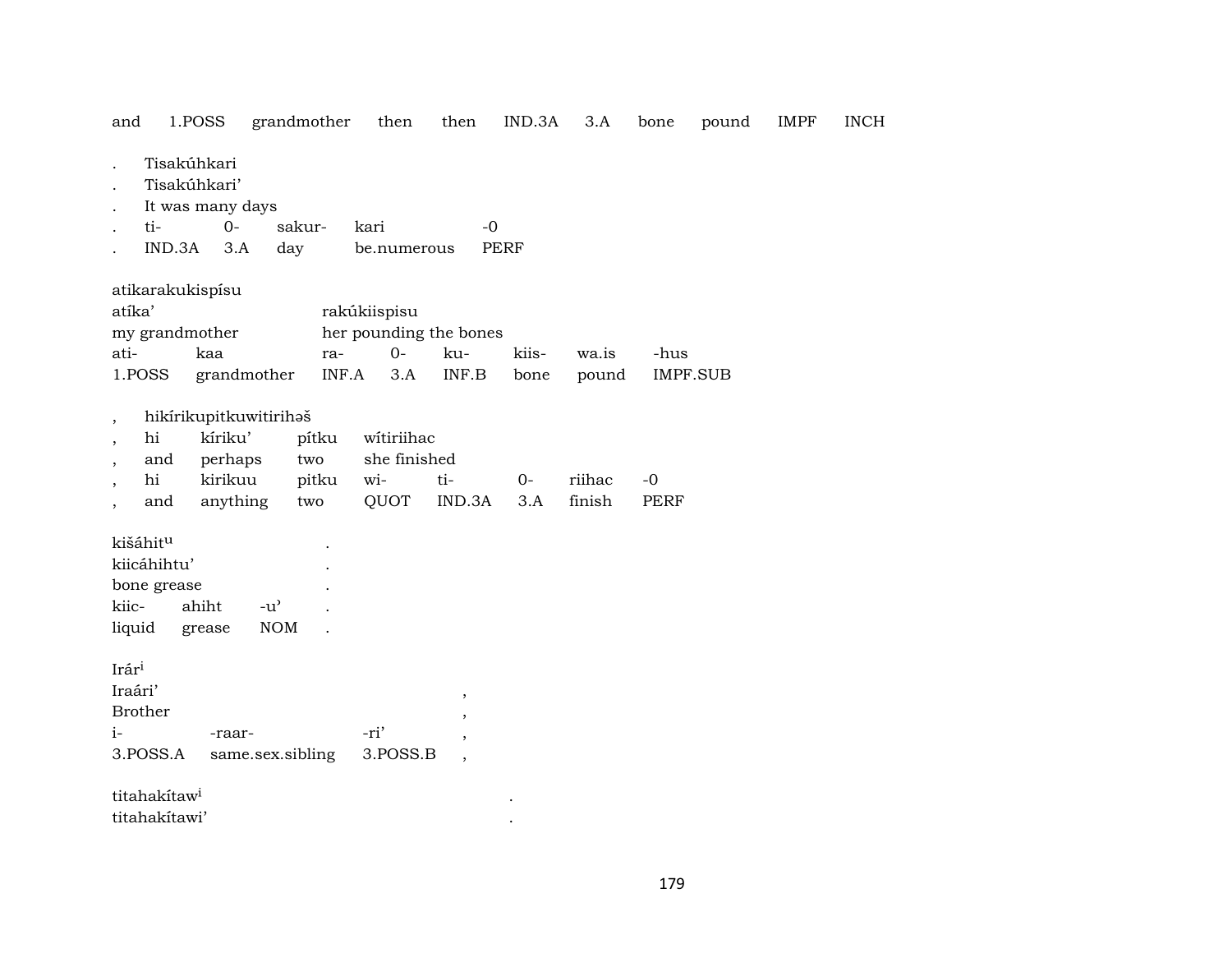| táraha  |
|---------|
| táraha' |
| buffalo |
| tarahaa |
|         |
|         |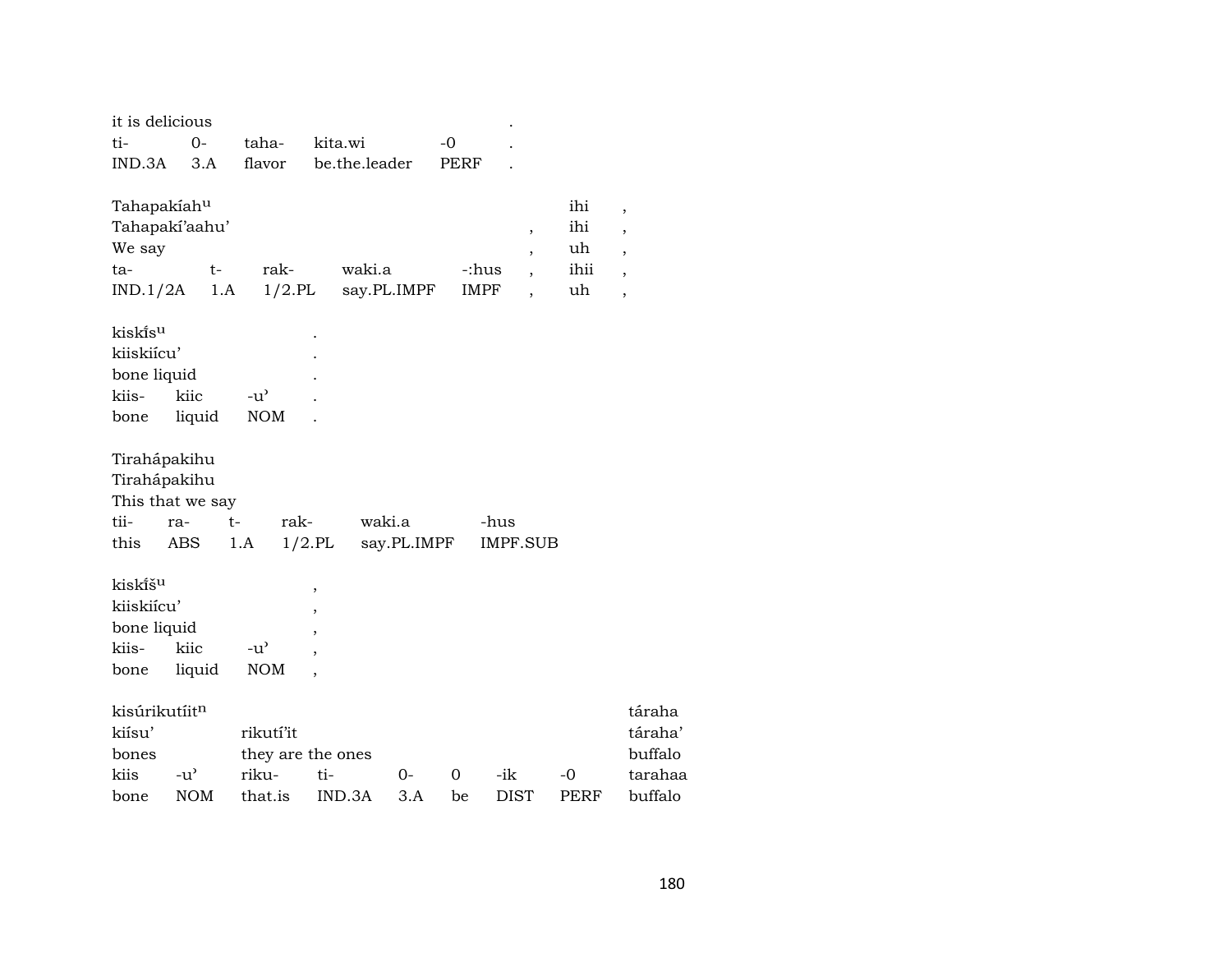|                            |        | tirakistahkátus        |             |             |       |            |       |          |          |     |
|----------------------------|--------|------------------------|-------------|-------------|-------|------------|-------|----------|----------|-----|
|                            |        | tirakiistahkátus       |             |             |       |            |       |          |          |     |
|                            |        | these bones spread out |             |             |       |            |       |          |          |     |
|                            | tii-   | $ra-$                  | kiis-       |             | raar- | katuus     |       | -0       |          |     |
|                            | this   | ABS                    | bone        |             | PL    | be.flat    |       | SUB.4    |          |     |
|                            |        |                        |             |             |       |            |       |          |          |     |
| Nihkukispísu               |        |                        |             |             |       |            |       |          |          |     |
| Rihkukiispísu              |        |                        |             |             |       |            |       |          |          |     |
|                            |        | One's pounding bones   |             |             |       |            |       |          |          |     |
| ra-                        | $0 -$  | ir-                    |             | ku-         | kiis- |            | wa.is |          | -hus     |     |
| INF.A                      | 3.A    | PL.3A                  |             | INF.B       | bone  |            | pound |          | IMPF.SUB |     |
|                            |        |                        |             |             |       |            |       |          |          |     |
| nikutuharáihk <sup>u</sup> |        |                        |             |             |       |            |       |          |          | A   |
|                            |        | rikutuuhaará'ihku'     |             |             |       |            |       |          |          | A   |
|                            |        | that is what she meant |             |             |       |            |       |          |          | And |
| riku-                      | ti-    |                        | 0-          | ut-         |       | raa.ra'ihk |       |          | -:hus    | a   |
| that.is                    |        | IND.3A                 | 3.A         | <b>PREV</b> |       | mean       |       |          | IMPF     | and |
|                            |        |                        |             |             |       |            |       |          |          |     |
| irár <sup>i</sup>          |        |                        |             |             |       |            | $\,$  |          |          |     |
| iraári'                    |        |                        |             |             |       |            | ,     |          |          |     |
| brother                    |        |                        |             |             |       |            |       |          |          |     |
| i-                         |        | -raar-                 |             |             | -ri'  |            |       |          |          |     |
| 3.POSS.A                   |        | same.sex.sibling       |             |             |       | 3.POSS.B   |       |          |          |     |
|                            |        |                        |             |             |       |            |       |          |          |     |
| kišíatik <sup>a</sup>      |        |                        |             |             |       |            |       |          |          |     |
| kici                       | atíka' |                        |             |             |       |            |       |          |          |     |
| but                        |        | my grandmother         |             |             |       |            |       |          |          |     |
| kici                       | ati-   |                        | kaa         |             |       |            |       |          |          |     |
| but                        |        | 1.POSS                 | grandmother |             |       |            |       |          |          |     |
|                            |        |                        |             |             |       |            |       |          |          |     |
| nikətituhúru               |        |                        |             |             |       |            |       |          |          |     |
| rikutiituhúru'             |        |                        |             |             |       |            |       |          |          |     |
| that is their way          |        |                        |             |             |       |            |       |          |          |     |
| riku-                      | ti-    |                        | 0-          | ir-         |       | ut-        |       | uhuur.uu |          |     |

181

 $-0$ 

 $\,$  ,  $\overline{\phantom{a}}$  $\cdot$  $\rightarrow$  $\rightarrow$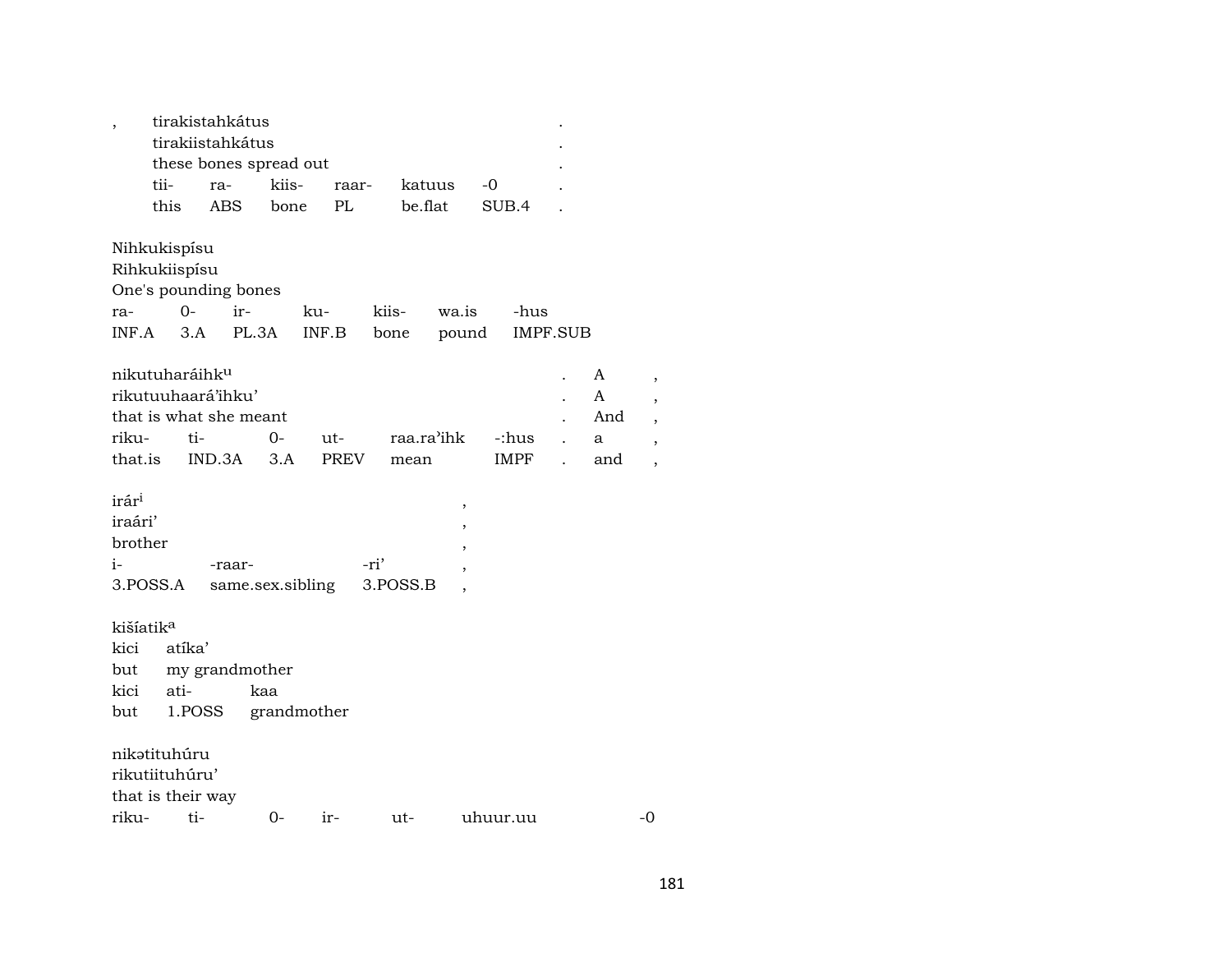|      | that.is                                    | IND.3A                                                               | 3.A                                                | PL.3A                    |               | <b>PREV</b>         |                | be.the.way.one.does |       | LFKL     |                |
|------|--------------------------------------------|----------------------------------------------------------------------|----------------------------------------------------|--------------------------|---------------|---------------------|----------------|---------------------|-------|----------|----------------|
|      | šúst <sup>i</sup> t <sup>n</sup><br>cústit | the old women                                                        | $\, ,$                                             |                          |               |                     |                |                     |       |          |                |
|      | custit                                     |                                                                      |                                                    |                          |               |                     |                |                     |       |          |                |
|      | old.woman                                  |                                                                      |                                                    |                          |               |                     |                |                     |       |          |                |
|      |                                            | nikutituhúruhaw <sup>a</sup><br>Rikutiituhúru'<br>That was their way |                                                    |                          |               |                     |                |                     |       |          | haáwa'<br>also |
|      | riku-                                      | ti-                                                                  | 0-                                                 | ir-                      |               | ut-                 | uhuur.uu       |                     |       | -0       | haawa          |
|      | that.is                                    | IND.3A                                                               | 3.A                                                | PL.3A                    |               | PREV                |                | be.the.way.one.does |       | PERF     | also           |
|      | a<br>and<br>a<br>and                       | atikíspawis <sup>u</sup><br>ti-                                      | tikiíspaawiisu'<br>one pounds the bones<br>IND.3A  | $0-$<br>3.A              | kiis-<br>bone | waa-<br><b>DIST</b> | wa.is<br>pound | <b>IMPF</b>         | -:hus |          |                |
|      |                                            | Kitutirapahikskískasa                                                |                                                    |                          |               |                     |                |                     |       |          |                |
|      | Kítuu'u'                                   |                                                                      |                                                    | tirapaahikskiskasa       |               |                     |                |                     |       |          |                |
| All  |                                            |                                                                      |                                                    | this throat cartilage    |               |                     |                |                     |       |          |                |
|      | kituu                                      | $-u'$                                                                | tii-                                               | ra-                      | $0-$          | paahiks-            |                | kiis-               | ka-   | sa       | $-0$           |
| all  |                                            | <b>NOM</b>                                                           | this                                               | <b>ABS</b>               | 3.A           | throat              |                | bone                | in    | be.lying | SUB.4          |
| ,    | ihi<br>ihi<br>uh<br>ihii<br>uh             | $\overline{\phantom{a}}$                                             | táraha<br>táraha'<br>buffalo<br>tarahaa<br>buffalo | $\overline{\phantom{a}}$ |               |                     |                |                     |       |          |                |
|      |                                            | hiruatirahwarukítu                                                   |                                                    |                          |               |                     |                |                     |       |          |                |
| hiru |                                            | a                                                                    | tiráhwaaru                                         |                          |               |                     |                |                     |       | kítuu'u' |                |
|      |                                            |                                                                      |                                                    |                          |               |                     |                |                     |       |          |                |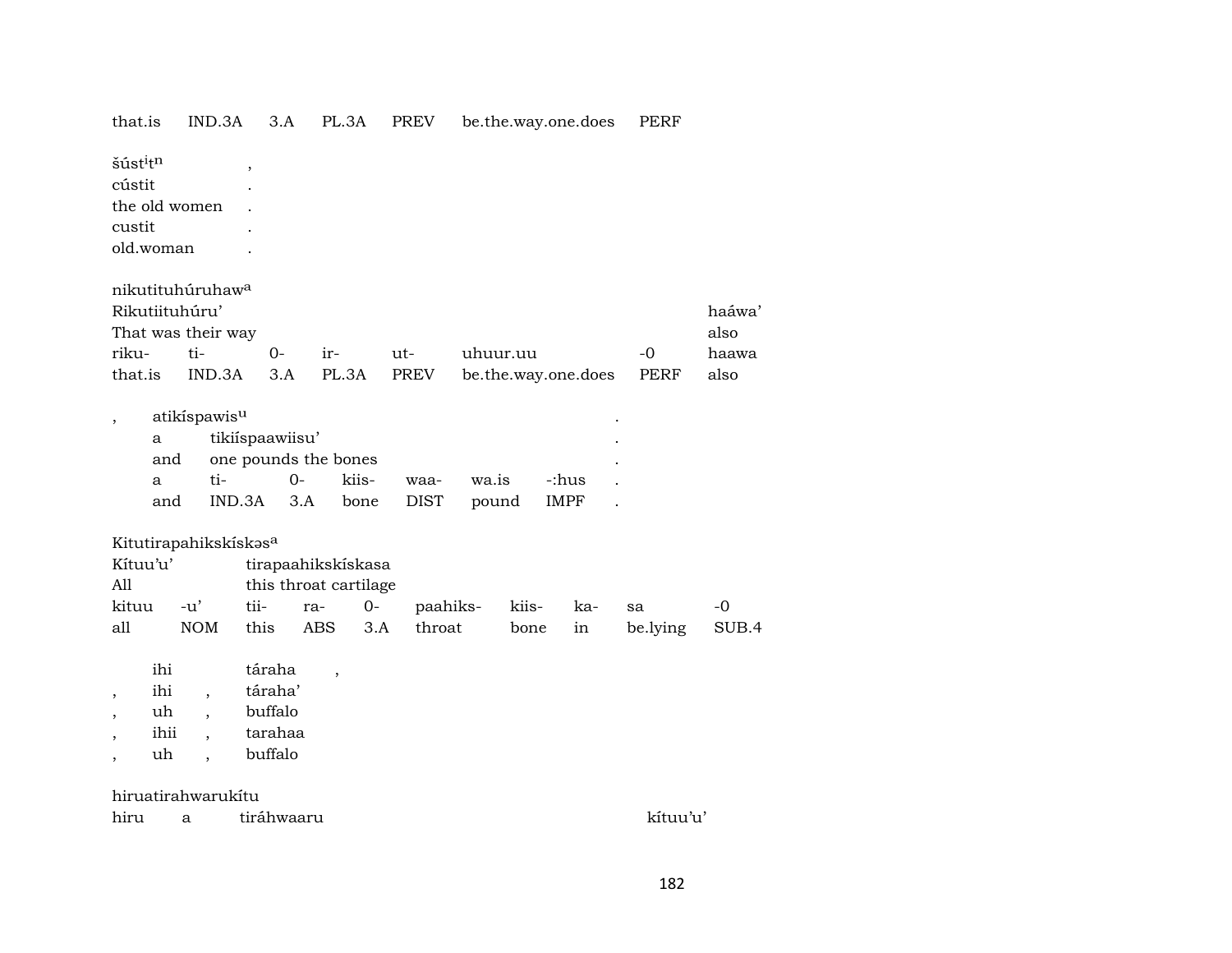| then                                                | and            |                         | she blew them  |              |                                         |             |             | all           |            |             |            |                |
|-----------------------------------------------------|----------------|-------------------------|----------------|--------------|-----------------------------------------|-------------|-------------|---------------|------------|-------------|------------|----------------|
| hiruu                                               | a              | ti-                     |                | $O -$        | raar-                                   | waarur-i    | $-0$        | kituu         | $-u'$      |             |            |                |
| then                                                | and            | IND.3A                  |                | 3.A          | 3PL.INAN.P                              | blow        | <b>PERF</b> | all           | <b>NOM</b> |             |            |                |
|                                                     |                |                         |                |              |                                         |             |             |               |            |             |            |                |
| pahíkskis <sup>u</sup>                              |                |                         |                |              | Akikišáhitu                             |             |             |               |            |             |            |                |
| paahíkskiisu'                                       |                |                         |                |              | Aki                                     | kiicáhihtu' |             |               |            |             |            |                |
| throat cartilage                                    |                |                         |                |              | And here                                | bone grease |             |               |            |             |            |                |
| paahiks-                                            | kiis-          |                         | $-u^{\prime}$  | $\mathbf{r}$ | ki<br>$a-$                              | kiic-       | ahiht       | $-u^{\prime}$ |            |             |            |                |
| throat                                              | bone           |                         | <b>NOM</b>     |              | and<br>there                            | liquid      | grease      | <b>NOM</b>    |            |             |            |                |
|                                                     |                |                         |                |              |                                         |             |             |               |            |             |            |                |
| nikutihkiškawawárikusta<br>rikutihkickawaawárikusta |                |                         |                |              |                                         |             |             |               |            |             |            |                |
| that is what they are going put into it             |                |                         |                |              |                                         |             |             |               |            |             |            |                |
| riku-                                               | ti-            | $0 -$                   |                | ir-          | kiic-                                   | ka.warik    | -waa        | -:hus         | -ta        |             |            |                |
| that.is                                             | IND.3A         |                         | 3.A            | PL.3A        | liquid                                  | put.in      | <b>DIST</b> | <b>IMPF</b>   | <b>INT</b> |             |            |                |
|                                                     |                |                         |                |              |                                         |             |             |               |            |             |            |                |
|                                                     | Kiturihkuwákia |                         |                |              |                                         |             |             |               |            |             |            |                |
|                                                     | Kítuu'u'       |                         | rihkuwáki'a    |              |                                         |             |             |               |            |             |            |                |
| All                                                 |                |                         | when they said |              |                                         |             |             |               |            |             |            |                |
| kituu                                               | $-u'$          |                         | ra-            | $0-$         | ir-                                     | ku-         | waki        | -a            |            |             |            |                |
| all                                                 |                | <b>NOM</b>              | INF.A          | 3.A          | 3.INDF                                  | INF.B       | say.PL      | SUB.1         |            |             |            |                |
|                                                     |                |                         |                |              |                                         |             |             |               |            |             |            |                |
| $\mathcal{C}$                                       |                |                         |                |              |                                         |             |             |               |            |             |            |                |
| $\pmb{\zeta}\pmb{\zeta}$                            |                |                         |                |              |                                         |             |             |               |            |             |            |                |
| $\pmb{\zeta}\pmb{\zeta}$                            |                |                         |                |              |                                         |             |             |               |            |             |            |                |
| П                                                   |                |                         |                |              |                                         |             |             |               |            |             |            |                |
| П<br>$\overline{\phantom{a}}$                       |                |                         |                |              |                                         |             |             |               |            |             |            |                |
|                                                     |                |                         |                |              |                                         |             |             |               |            |             |            |                |
| Hirutirəsirištarahistaritn                          |                |                         |                |              |                                         |             |             |               |            |             |            |                |
| Hiru                                                |                | tirasiriictaraahístarit |                |              |                                         |             |             |               |            |             |            |                |
| Then                                                |                |                         |                |              | these intestines you are going to bring |             |             |               |            |             |            |                |
| hiruu                                               | tii-           | ra-                     | $S-$           | ir-          |                                         | riic-       | raar-       | ra-           | a          | -his        | -ta        | -rit           |
| then                                                | this           | <b>ABS</b>              | 2.A            |              | PREV.1/2A                               | intestine   | PL          | PORT          | come       | <b>PERF</b> | <b>INT</b> | <b>INT.SUB</b> |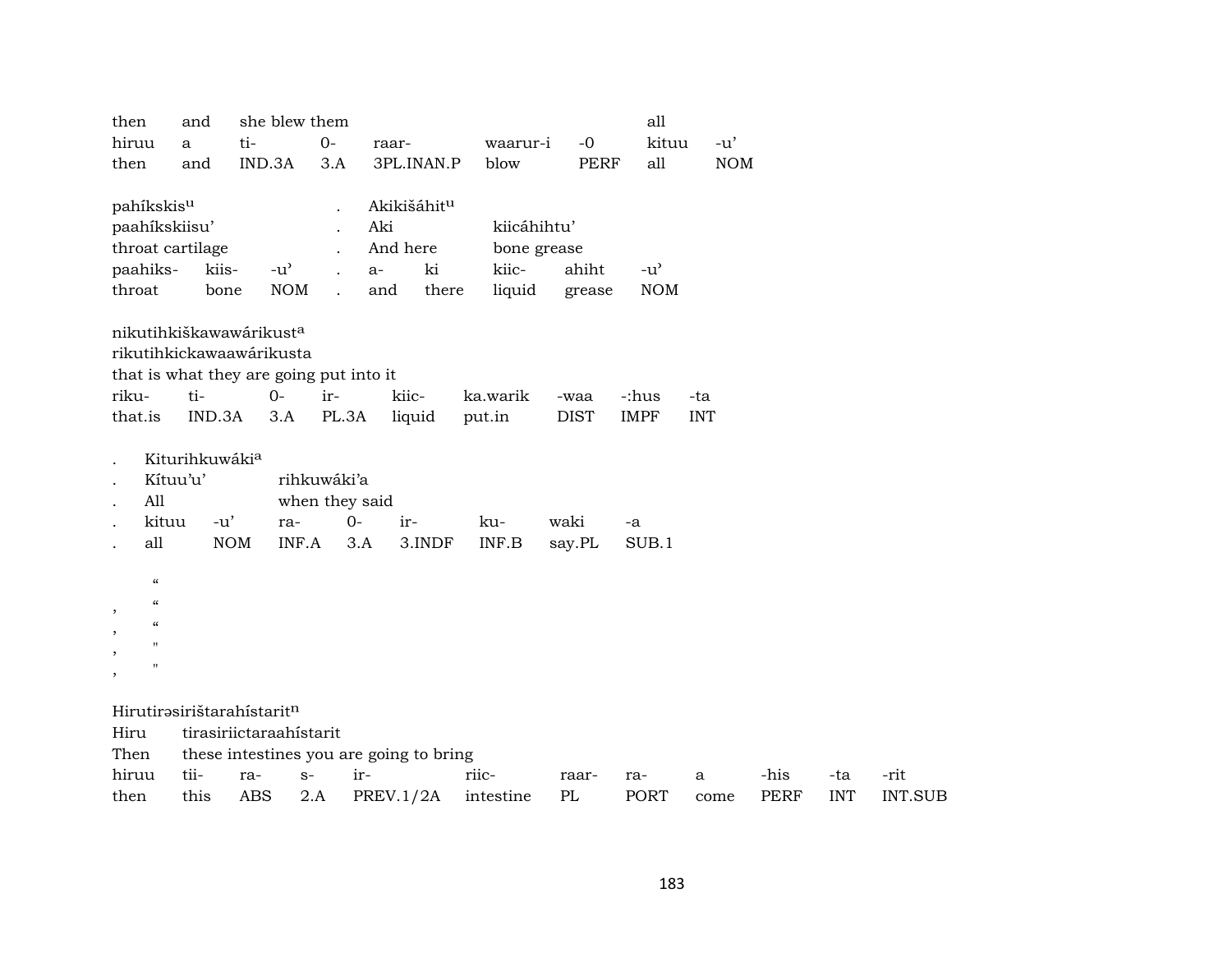|                   |                      | kīsiwirikusitatuhúksta        |                            |                                               |                          |             |             |                          |             |            |
|-------------------|----------------------|-------------------------------|----------------------------|-----------------------------------------------|--------------------------|-------------|-------------|--------------------------|-------------|------------|
| kici              |                      | wirikusitatuuhúksta           |                            |                                               |                          |             |             |                          |             |            |
| but               |                      |                               |                            | that is what we are now going to make for you |                          |             |             |                          |             |            |
| kici              | wii-                 | riku-                         | $si-$                      | ta-                                           | $t-$                     | $a-$        | ut-         | ra'uk                    | -his        | -ta        |
| but               | $\operatorname{now}$ | that.is                       | $\mathop{\rm DU}\nolimits$ | IND.1/2A                                      | 1.A                      | $2.P$       | <b>BEN</b>  | make                     | <b>PERF</b> | <b>INT</b> |
|                   |                      |                               |                            |                                               |                          |             |             |                          |             |            |
| nišu              |                      |                               |                            |                                               |                          |             |             |                          |             |            |
| riícu'            |                      |                               |                            |                                               |                          |             |             |                          |             |            |
| intestine         |                      | $\overline{\phantom{a}}$      |                            |                                               |                          |             |             |                          |             |            |
| riic-             |                      | $-u^{\prime}$                 |                            |                                               |                          |             |             |                          |             |            |
| intestine         |                      | $\rm{NOM}$                    |                            |                                               |                          |             |             |                          |             |            |
|                   |                      |                               |                            |                                               |                          |             |             |                          |             |            |
|                   | Tiraríštahkawawi     |                               |                            |                                               |                          |             |             |                          |             |            |
|                   |                      | tirariíctaahkaawaawi          |                            |                                               |                          |             |             |                          |             |            |
|                   |                      | these intestines inside       |                            |                                               |                          |             |             |                          |             |            |
| tii-              | ra-                  | $O -$                         | riic-                      | raar-                                         | kaa                      |             | -waa        | -wi                      |             |            |
| this              | <b>ABS</b>           | 3.A                           | intestine                  | PL                                            | be.inside                |             | <b>DIST</b> | SUB.L                    |             |            |
|                   |                      |                               |                            |                                               |                          |             |             |                          |             |            |
| táraha            |                      |                               |                            |                                               |                          |             |             |                          |             |            |
| táraha'           |                      |                               |                            |                                               |                          |             |             |                          |             |            |
| buffalo           |                      |                               |                            |                                               |                          |             |             |                          |             |            |
| tarahaa           |                      |                               |                            |                                               |                          |             |             |                          |             |            |
| buffalo           |                      |                               |                            |                                               |                          |             |             |                          |             |            |
|                   |                      |                               |                            |                                               |                          |             |             |                          |             |            |
|                   | Nətkuriškarúwati     |                               |                            |                                               |                          |             |             | $\, ,$                   |             |            |
|                   | Ratkuriickaruúwati   |                               |                            |                                               |                          |             |             | ,                        |             |            |
|                   |                      | When I took the intestine out |                            |                                               |                          |             |             | ,                        |             |            |
| ra-               | t-                   | ku-                           | riic-                      | kawat                                         |                          | -ruu        | $-1$        | $\overline{\phantom{a}}$ |             |            |
| INF.A             | 1.A                  | INF.B                         | intestine                  | take.out                                      |                          | <b>DIST</b> | SUB.2       | $\overline{ }$           |             |            |
|                   |                      |                               |                            |                                               |                          |             |             |                          |             |            |
| irár <sup>i</sup> |                      |                               |                            |                                               | $\, ,$                   |             |             |                          |             |            |
| iraári'           |                      |                               |                            |                                               | $\, ,$                   |             |             |                          |             |            |
| brother           |                      |                               |                            |                                               | ,                        |             |             |                          |             |            |
| $i-$              |                      | -raar-                        |                            | -ri'                                          | $\overline{\phantom{a}}$ |             |             |                          |             |            |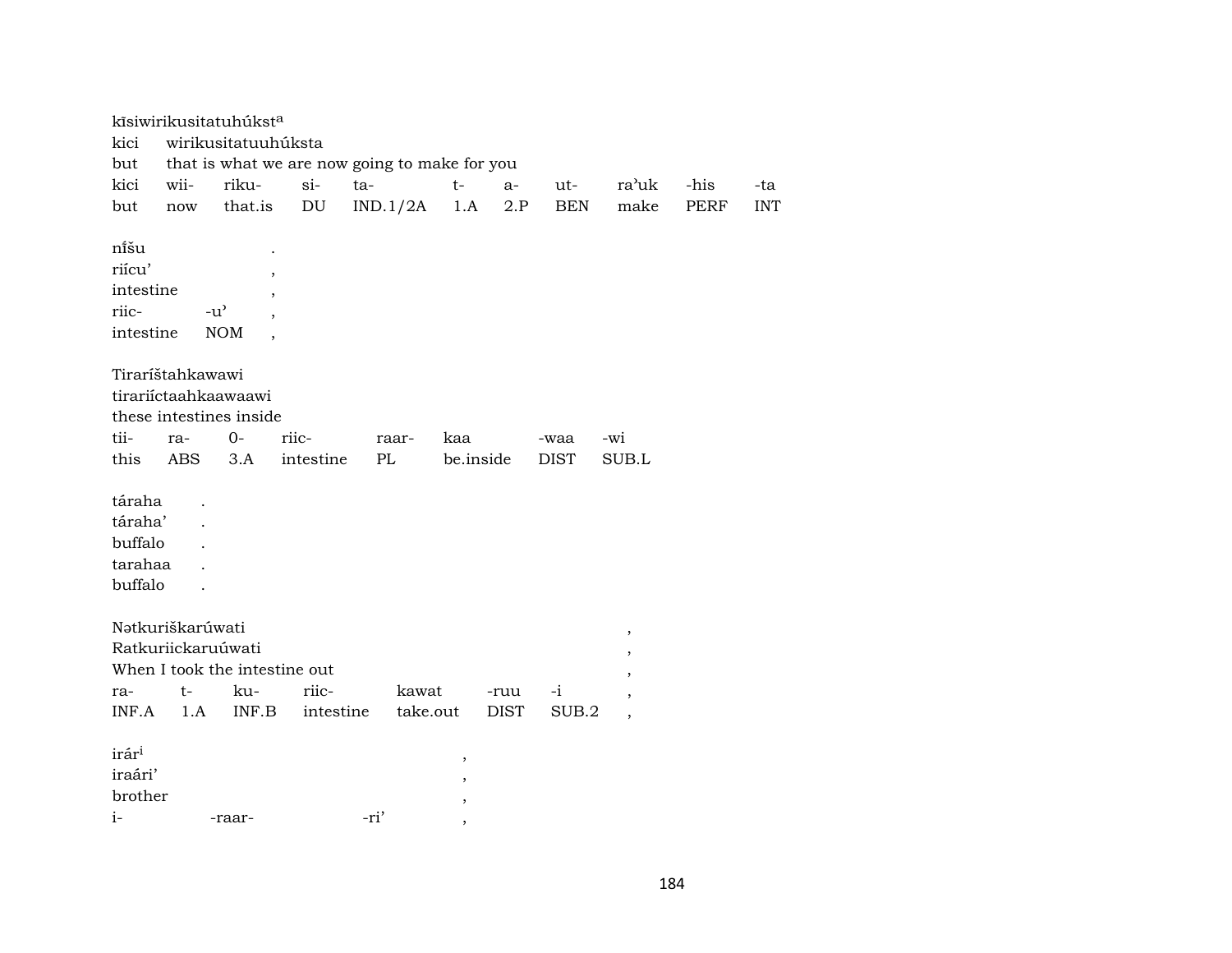same.sex.sibling 3.POSS.A 3.POSS.B

 $\cdot$ 

aratatiririštiwik<sup>u</sup> raatatiriiriictíwiiku  $\mathbf{a}$ I just had the intestines piled up and  $\mathbf{a}$ raata $t$ irriuurriicriwii.kus  $-0$  $IND.1/2A$  1.A  $POSS.1/2A$ PHYS.POSS POSS.A intestine be.a.large.pile **PERF** just and Hiirirutatušihatšakátauš Hi iriruutatucihaaccakáta'uc thereupon I put them on a stick And hi iriiruuta $t$ ut $i$ haakkata- $-0$ ca uc  $IND.1/2A$ **PREV SEQ** be.upright against.a.vertical.surface lay.SG.P **PERF** and then then  $1.A$ wood  $irár<sup>i</sup>$  $\cdot$ iraári' brother  $i-$ -raar--ri' 3.POSS.A same.sex.sibling 3.POSS.B Arikutikutkarukúatika atíka' rikutikutkaruúku'  $\mathsf{A}$ that is what she made for me my grandmother And riku $ti 0$ kuka.ra'uk atikaa  $\mathbf{a}$ ut--:hus make.PL.P grandmother that.is IND.3A  $3.A$  $1.P$ **BEN IMPF** 1.POSS and

tihwakiahu ihi  $\cdot$ 

tihwakí'aahu' ihi  $\overline{\phantom{a}}$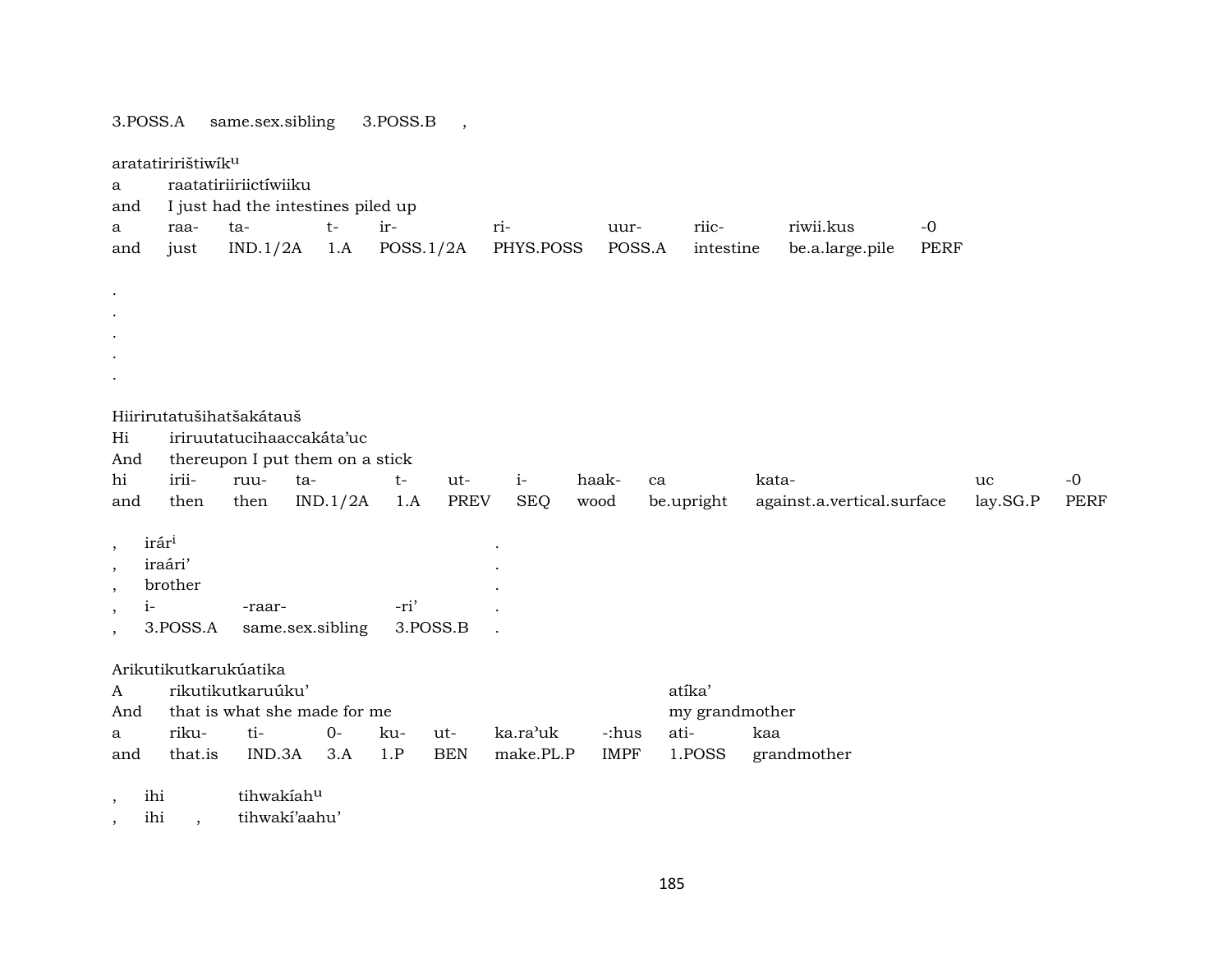|                               | uh<br>ihii<br>uh         | $\ddot{\phantom{0}}$                        | they say<br>ti-<br>IND.3A                                                                           | $0-$<br>3.A | ir-<br>PL.3A      | waki.a              | say.PL.IMPF | -:hus<br><b>IMPF</b> |              |                   |                        |
|-------------------------------|--------------------------|---------------------------------------------|-----------------------------------------------------------------------------------------------------|-------------|-------------------|---------------------|-------------|----------------------|--------------|-------------------|------------------------|
| nīšu<br>riícu'<br>riic-       | intestine                | the intestine<br>$-u^{\prime}$              | <b>NOM</b>                                                                                          |             |                   |                     |             |                      |              |                   |                        |
| a<br>and<br>a<br>and          | akútiwatn                | kútiiwaat<br>it was long<br>ku-<br>INDF     | ti-<br>IND.3A                                                                                       | $0-$<br>3.A | $i-$<br>SEQ       | waa-<br><b>DIST</b> | ak          | be.a.certain.length  |              | $-0$<br>PERF      |                        |
|                               | Irári<br>Iraári'<br>$i-$ | <b>Brother</b><br>3.POSS.A                  | -raar-<br>same.sex.sibling                                                                          |             | -ri'              | 3.POSS.B            | $\, ,$      |                      |              |                   |                        |
| hiru<br>then<br>hiruu<br>then |                          | hirutikušíkar <sup>u</sup><br>ti-<br>IND.3A | tikuucíkaru'<br>she made it for me<br>$0-$<br>3.A                                                   | ku-<br>1.P  | ut-<br><b>BEN</b> | $i-$<br><b>SEQ</b>  | ka.ra'uk    | make.PL.P            | $-0$<br>PERF |                   |                        |
| irii-<br>that                 |                          | wii-<br>now                                 | iriwiratkurarahistaritn<br>iriwiratkuraraahistarit<br>the ones I was going to carry<br>ra-<br>INF.A | $t-$<br>1.A | ku-<br>INF.B      | raar-<br>3PL.INAN.P |             | raah<br>have         | -his<br>PERF | -ta<br><b>INT</b> | -rit<br><b>INT.SUB</b> |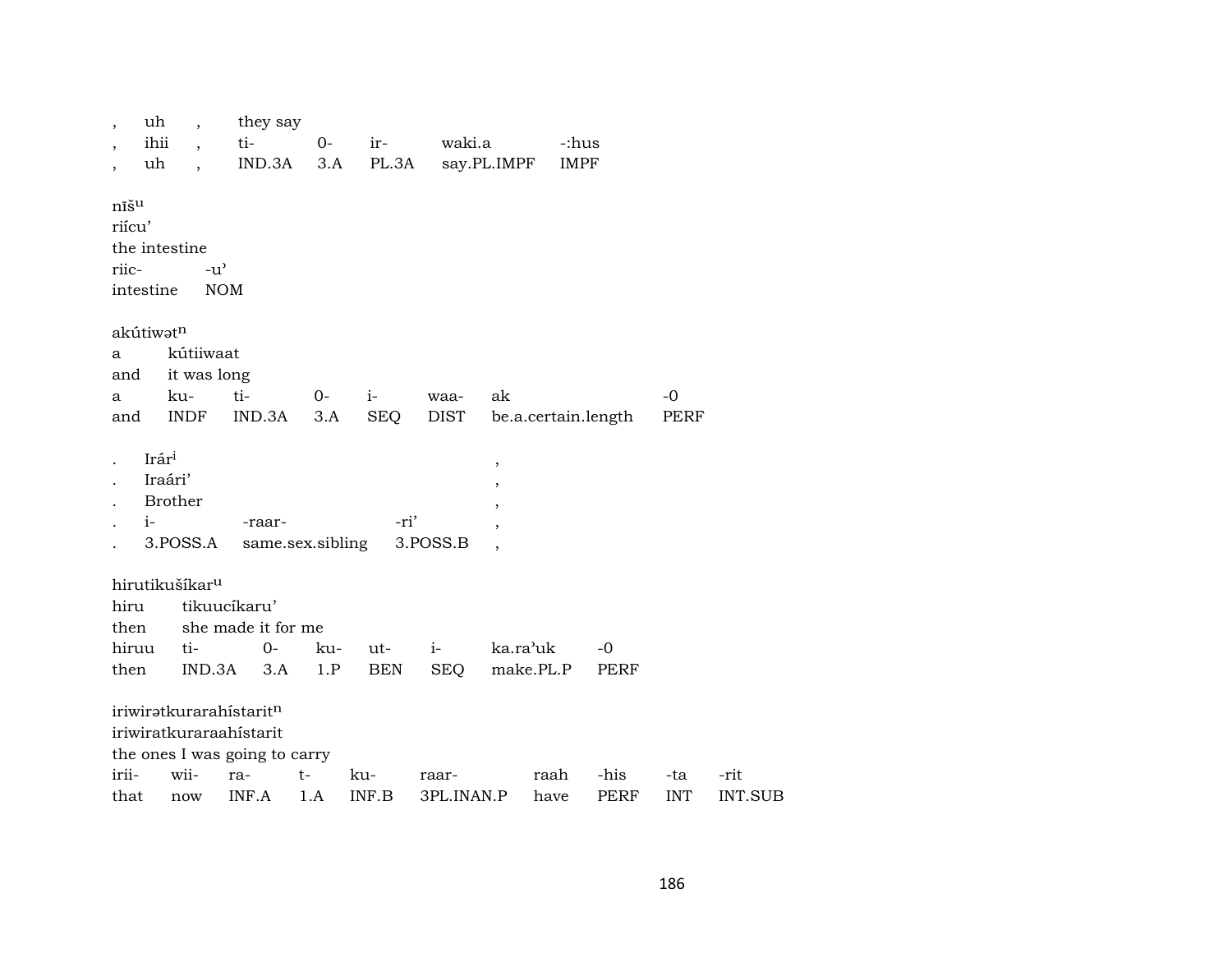| atík <sup>a</sup><br>atíka'<br>ati-<br>1.POSS | my grandmother                                        | kaa           | grandmother                                                                           | $\ddot{\phantom{a}}$          | Kirikupítku<br>Kíriku'<br>Perhaps<br>kirikuu<br>anything       | pítku<br>two<br>pitku<br>two |                         | nīšu<br>riícu'<br>intestines<br>riic-<br>intestine | $-u^{\prime}$<br><b>NOM</b> |                              |                         |              |                     |
|-----------------------------------------------|-------------------------------------------------------|---------------|---------------------------------------------------------------------------------------|-------------------------------|----------------------------------------------------------------|------------------------------|-------------------------|----------------------------------------------------|-----------------------------|------------------------------|-------------------------|--------------|---------------------|
| a<br>and<br>a<br>and                          | atikuritkátauš<br>ti-                                 | IND.3A        | tikuuritkáta'uc<br>$0-$<br>3.A                                                        | ku-<br>1.P                    | she laid it over the fire for me<br>uur-<br><b>PREV</b>        | itkata-<br>by.a.fire         | uc                      | lay.SG.P                                           | $-0$<br><b>PERF</b>         | ,<br>,<br>$\cdot$<br>$\cdot$ |                         |              |                     |
| ra-<br>INF.A                                  | Nakukatárihuru<br>rakukatárihuuru<br>its being wide   | $O -$<br>3.A  | ku-<br>INF.B                                                                          |                               | kata.rihur<br>be.wide                                          | -u<br>SUB.D                  | $^\mathrm{^\mathrm{o}}$ |                                                    |                             |                              |                         |              |                     |
| a<br>and<br>a<br>and                          | asirakúrihuru<br>$si$ -<br>$\mathop{\rm DU}\nolimits$ |               | sirakúrihuuru<br>their (du) being big<br>ra-<br>INF.A                                 | $0-$<br>3.A                   | ku-<br>$\textsf{INF.B}{}$                                      | rihur<br>be.big              | -u<br>SUB.D             |                                                    |                             |                              |                         |              |                     |
| Hiru<br>Then<br>hiruu<br>then                 |                                                       | ti-<br>IND.3A | Hirutikurišikatárikitn<br>tikuriicikataárikit<br>she patched it for me<br>$0-$<br>3.A | $a-$                          | PREV.1/2A                                                      | ku-<br>1.P                   | ri-                     | PHYS.POSS                                          | ut-<br>PREV                 | $i-$<br><b>SEQ</b>           | kata.arik<br>be.patched | -ihk<br>CAUS | $-0$<br><b>PERF</b> |
| $\overline{\phantom{a}}$                      | kiriíku'<br>an eye<br>kirik-                          | kirikutáraha  | $-u^{\prime}$                                                                         | táraha'<br>buffalo<br>tarahaa | $\, ,$<br>$\overline{\phantom{a}}$<br>$\overline{\phantom{a}}$ |                              |                         |                                                    |                             |                              |                         |              |                     |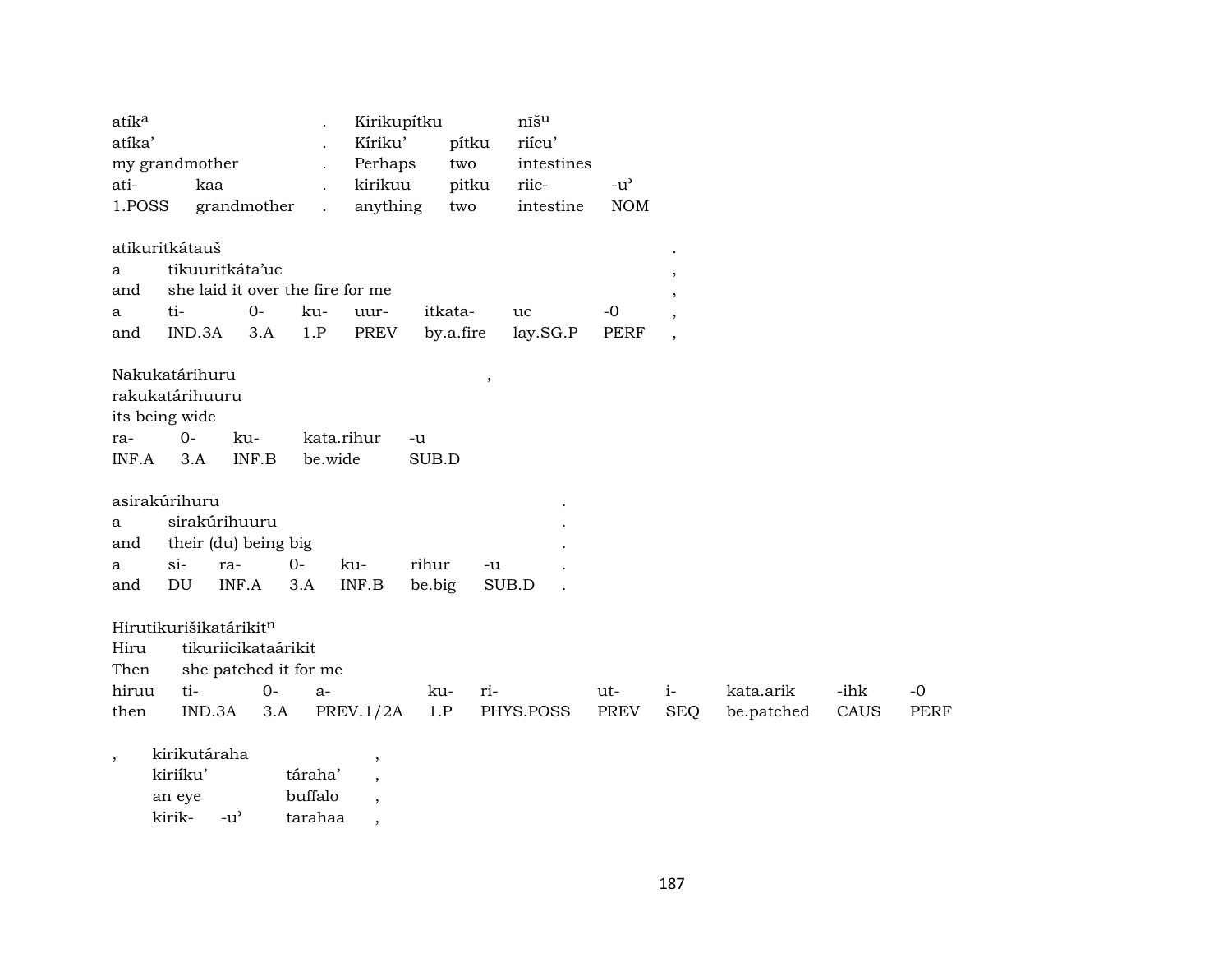## eye NOM buffalo ,

| a<br>and<br>a<br>and         | arikutikiritahkátasa<br>rikutikirittaahkátasa<br>that is what the eyes lined<br>riku-<br>that.is |                          | ti-<br>IND.3A                                               |                                                                                                              | $0-$<br>3.A                   | kirik-<br>eye                            | raar-<br>PL                                             |                             | kata-         | against.a.vertical.surface                                                                                                  |                     | sa<br>be.lying |                     | $-0$<br>PERF |
|------------------------------|--------------------------------------------------------------------------------------------------|--------------------------|-------------------------------------------------------------|--------------------------------------------------------------------------------------------------------------|-------------------------------|------------------------------------------|---------------------------------------------------------|-----------------------------|---------------|-----------------------------------------------------------------------------------------------------------------------------|---------------------|----------------|---------------------|--------------|
| $\overline{ }$               | híihi<br>hi<br>and<br>$\cdot$<br>hi<br>and                                                       |                          | ihi<br>uh<br>ihii<br>uh                                     | $\overline{\phantom{a}}$<br>$\overline{\phantom{a}}$<br>$\overline{\phantom{a}}$<br>$\overline{\phantom{a}}$ | kíriku'<br>perhaps<br>kirikuu | kirikupahíkskis <sup>u</sup><br>anything | paahíkskiisu'<br>throat cartilage<br>paahiks-<br>throat |                             | kiis-<br>bone | $-u^{\prime}$<br><b>NOM</b>                                                                                                 |                     |                |                     |              |
| wiru<br>there<br>wii-<br>now | wirurutuširášáku<br>ruu<br>there                                                                 |                          | ruutucíracaku<br>then they hang<br>ruu-<br>then             | ti-                                                                                                          | IND.3A                        | $O -$<br>3.A                             | ut-<br><b>PREV</b>                                      | $i-$<br><b>SEQ</b>          |               | raar-<br>PL.INDV.A                                                                                                          | ta.kus<br>hang.down |                | $-0$<br><b>PERF</b> |              |
| $\overline{ }$               | ikárikatn<br>ikárikat<br>in the middle<br>iika.ri<br>center                                      | -kat<br>LOC              |                                                             | $\cdot$                                                                                                      | kišáhitu<br>kiic-<br>liquid   | kiicáhihtu'<br>the bone grease           | ahiht<br>grease                                         | $-u^{\prime}$<br><b>NOM</b> |               |                                                                                                                             |                     |                |                     |              |
|                              | Náw <sup>a</sup><br>Ráwa<br><b>Now</b><br>rawa<br>now                                            | $\overline{\phantom{a}}$ | irár <sup>i</sup><br>iraári'<br>brother<br>$i-$<br>3.POSS.A |                                                                                                              |                               | -raar-                                   | same.sex.sibling                                        | -ri'<br>3.POSS.B            |               | $^\mathrm{^\mathrm{o}}$<br>$^\mathrm{^\mathrm{o}}$<br>$^\mathrm{,}$<br>$\overline{\phantom{a}}$<br>$\overline{\phantom{a}}$ |                     |                |                     |              |

nikutatišukstakuhúru rikutatucukstaakuhúru'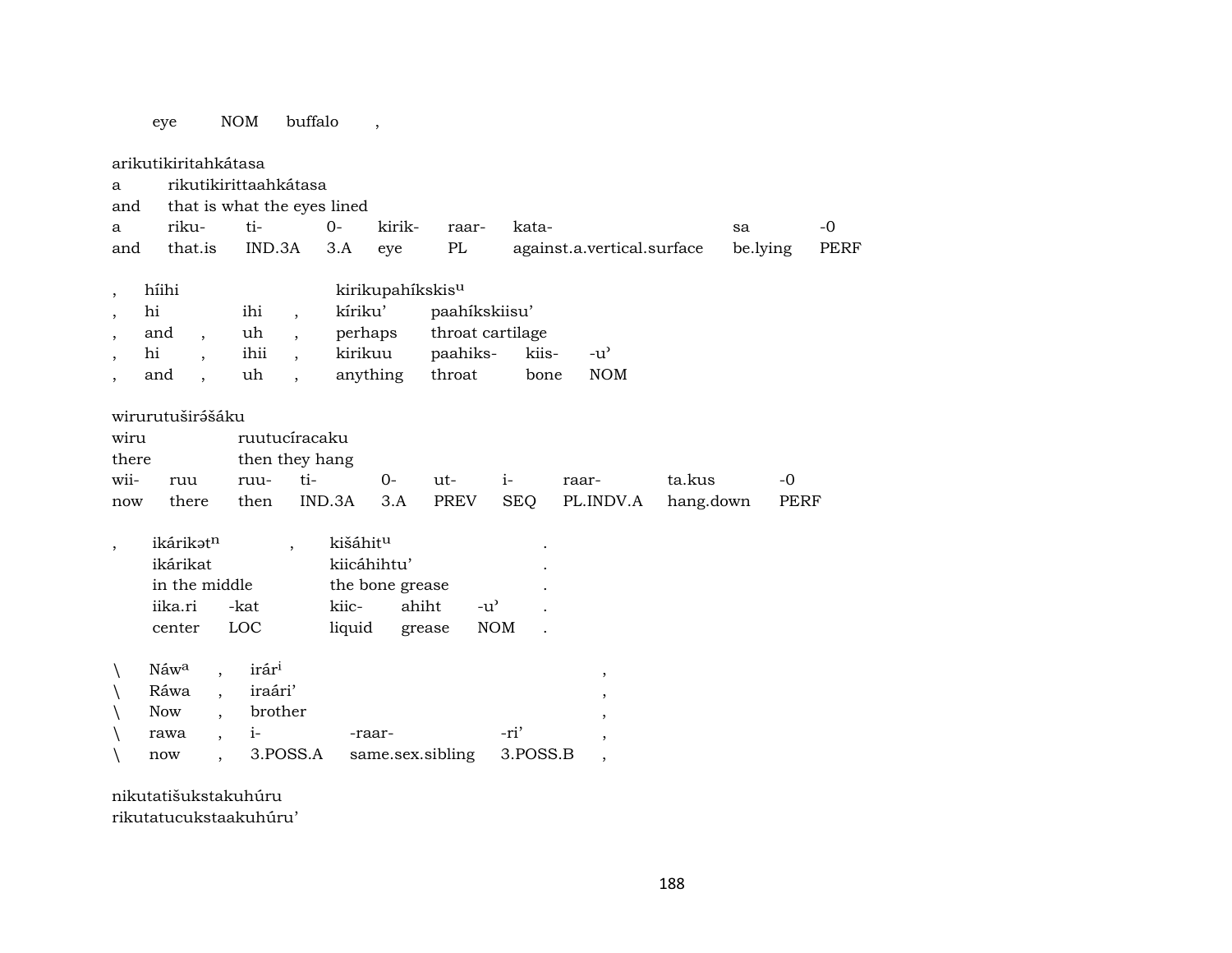|                                                                        | those were our ways                          |                               |                       |                     |                                       |                                                  |             |
|------------------------------------------------------------------------|----------------------------------------------|-------------------------------|-----------------------|---------------------|---------------------------------------|--------------------------------------------------|-------------|
| riku-                                                                  | ta-                                          | $t-$                          | ut-                   | uks-<br>rak-        |                                       | uhuur.uu                                         | $-0$        |
| that.is                                                                | IND.1/2A                                     | 1.A                           | PREV                  | AOR                 | $1/2$ .PL                             | be.the.way.one.does                              | <b>PERF</b> |
| tribe<br>tribe                                                         | ákitar <sup>u</sup><br>ákitaaru'<br>akitaar- | $\, ,$<br>$-u'$<br><b>NOM</b> |                       |                     |                                       |                                                  |             |
| tiratúkspari                                                           |                                              |                               |                       |                     |                                       |                                                  |             |
| tiratúkspari                                                           |                                              |                               |                       |                     |                                       |                                                  |             |
|                                                                        | this of mine that lived                      |                               |                       |                     |                                       |                                                  |             |
| tii-                                                                   | t-<br>ra-                                    | uks-                          | warii                 |                     | -hus                                  |                                                  |             |
| when                                                                   | ABS                                          | AOR<br>1.A                    |                       | be.going.about.IMPF | <b>IMPF.SUB</b>                       |                                                  |             |
| ahíkura <sup>u</sup><br>ahikúra'u<br>ri-<br>ar-                        | when he made me                              | $O -$<br>ku-                  | ra'uk                 | $-0$                | atíəs<br>Atí'as<br>our Father<br>ati- | as                                               |             |
| EV                                                                     | CONT.3A                                      | 3.A<br>1.P                    | make                  | SUB.3               | 1.POSS                                | father                                           |             |
| tirakítak <sup>u</sup><br>tirakítaku<br>this one above<br>tii-<br>this | 0-<br>ra-<br>ABS<br>3.A                      | kita-<br>on.top               | kus<br>be sitting     | $-0$<br>SUB.4       | $\, ,$                                |                                                  |             |
| ákitar <sup>u</sup>                                                    |                                              |                               | Áhawiška <sup>a</sup> |                     |                                       | $^\mathrm{,}$                                    |             |
| ákitaaru'                                                              |                                              |                               | Ahawicka'             |                     |                                       | $\boldsymbol{\zeta}$<br>$\overline{\phantom{a}}$ |             |
| the tribe                                                              |                                              |                               | He thought            |                     |                                       | $\boldsymbol{\zeta}\boldsymbol{\zeta}$           |             |
| akitaar-                                                               | $-u'$                                        | ar-                           | ra-                   | wicka<br>0-         | $-0$                                  | Ħ                                                |             |
| tribe                                                                  | <b>NOM</b>                                   | <b>EV</b>                     | <b>ABS</b>            | 3.A<br>think        | <b>PERF</b>                           | 11                                               |             |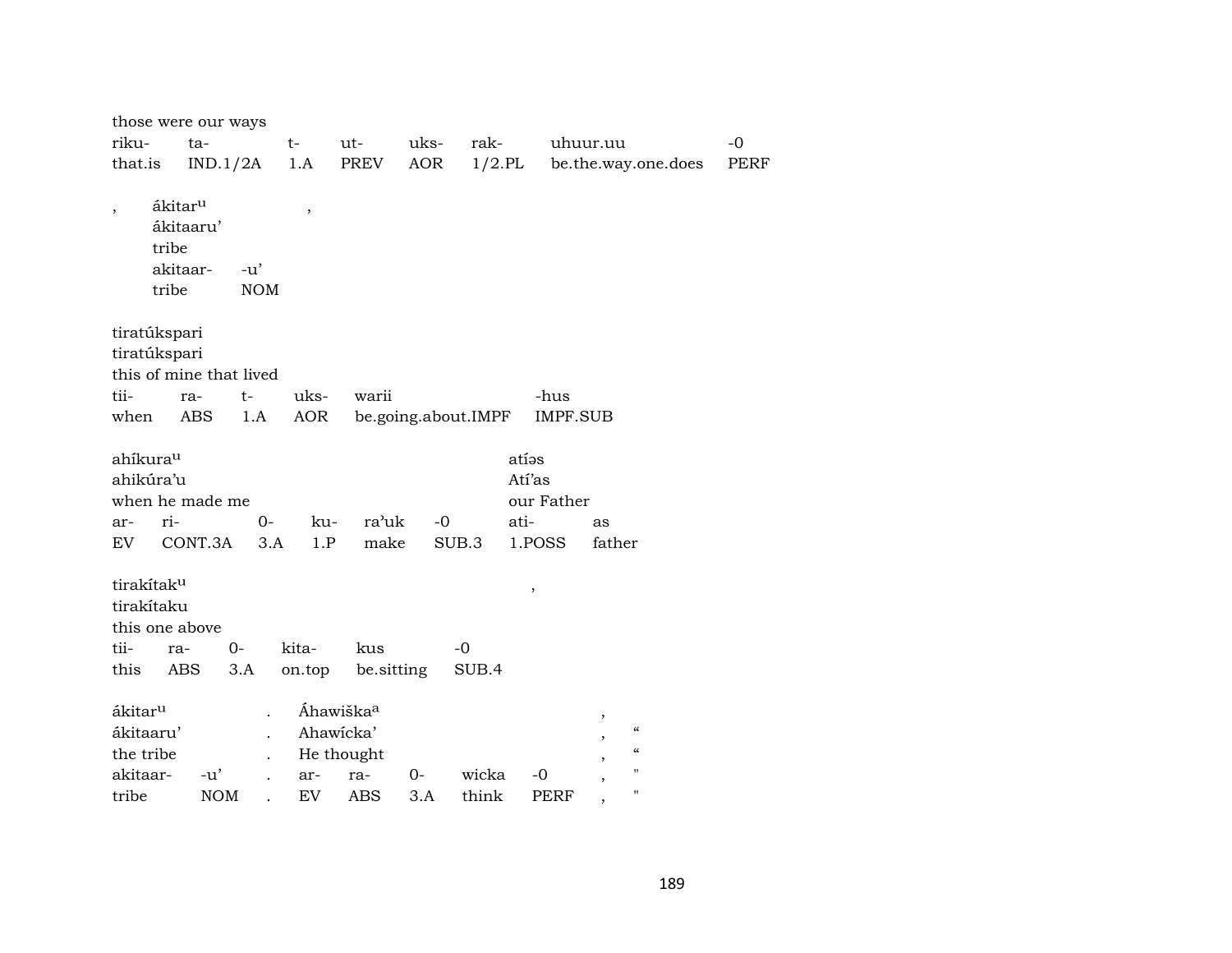|              | tihasúkspari                 |                    |                                    |      |          |                          |                     |            |             |
|--------------|------------------------------|--------------------|------------------------------------|------|----------|--------------------------|---------------------|------------|-------------|
|              | Tihaasúkspari'<br>Live here  |                    |                                    |      |          |                          |                     |            |             |
| tii-         | haa-                         | $i-$               |                                    | $S-$ | uks-     | warii                    |                     |            | -:hus       |
| here         | here                         |                    | CONT.1/2A                          | 2.A  | JUSS     |                          | be.going.about.IMPF |            | <b>IMPF</b> |
|              |                              |                    |                                    |      |          |                          |                     |            |             |
|              | hirutítaku                   |                    |                                    |      |          |                          |                     |            |             |
| hiru         | tiítaku                      |                    |                                    |      |          |                          |                     |            |             |
|              | then                         | right here         |                                    |      |          |                          |                     |            |             |
|              | tii-<br>hiruu                | -taku              |                                    |      |          |                          |                     |            |             |
| then         | here                         | LOC                |                                    |      |          |                          |                     |            |             |
|              |                              |                    |                                    |      |          |                          |                     |            |             |
|              | tirahúrahš <sup>a</sup>      |                    |                                    |      |          |                          |                     |            |             |
|              | tirahúrahca                  |                    |                                    |      |          |                          |                     |            |             |
|              | this earth                   |                    |                                    |      |          |                          |                     |            |             |
| tii-         | ra-                          | $O -$              | huraar-                            | sa   |          | $-0$                     |                     |            |             |
|              | this<br>ABS                  | 3.A                | earth                              |      | be.lying | SUB.4                    |                     |            |             |
|              | Iriratáwikukist <sup>a</sup> |                    |                                    |      |          |                          |                     |            |             |
| $\mathbf{I}$ |                              | ríraatáwiikuukista |                                    |      |          |                          |                     |            |             |
|              | And                          |                    | the ways are going to be among you |      |          |                          |                     |            |             |
| i            | rii-                         | $0 -$              | raa-                               | tawi |          | -ka'uk                   | -his                | -ta        |             |
|              | ASSR<br>and                  | 3.A                | way                                |      | be.among | <b>DIST</b>              | PERF                | <b>INT</b> |             |
|              |                              |                    |                                    |      |          |                          |                     |            |             |
| kitu         |                              |                    |                                    |      |          |                          |                     |            |             |
|              | kítuu'u'                     |                    | $\pmb{\mathsf{H}}$                 |      |          |                          |                     |            |             |
|              | everything                   |                    | $\pmb{\mathsf{H}}$                 |      |          |                          |                     |            |             |
| kituu        | $-u'$                        |                    | $\pmb{\mathsf{H}}$                 |      |          |                          |                     |            |             |
| all          | <b>NOM</b>                   |                    | Π                                  |      |          |                          |                     |            |             |
|              |                              |                    |                                    |      |          |                          |                     |            |             |
|              | Irár <sup>i</sup>            |                    |                                    |      |          | $\overline{\phantom{a}}$ | ákitar <sup>u</sup> |            |             |
|              | Iraári'                      |                    |                                    |      |          | $\overline{ }$           | ákitaaru'           |            |             |
|              | <b>Brother</b>               |                    |                                    |      |          | $\overline{\phantom{a}}$ | tribe               |            |             |
|              | $i-$                         | -raar-             |                                    |      | -ri'     | ,                        | akitaar-            | $-u'$      |             |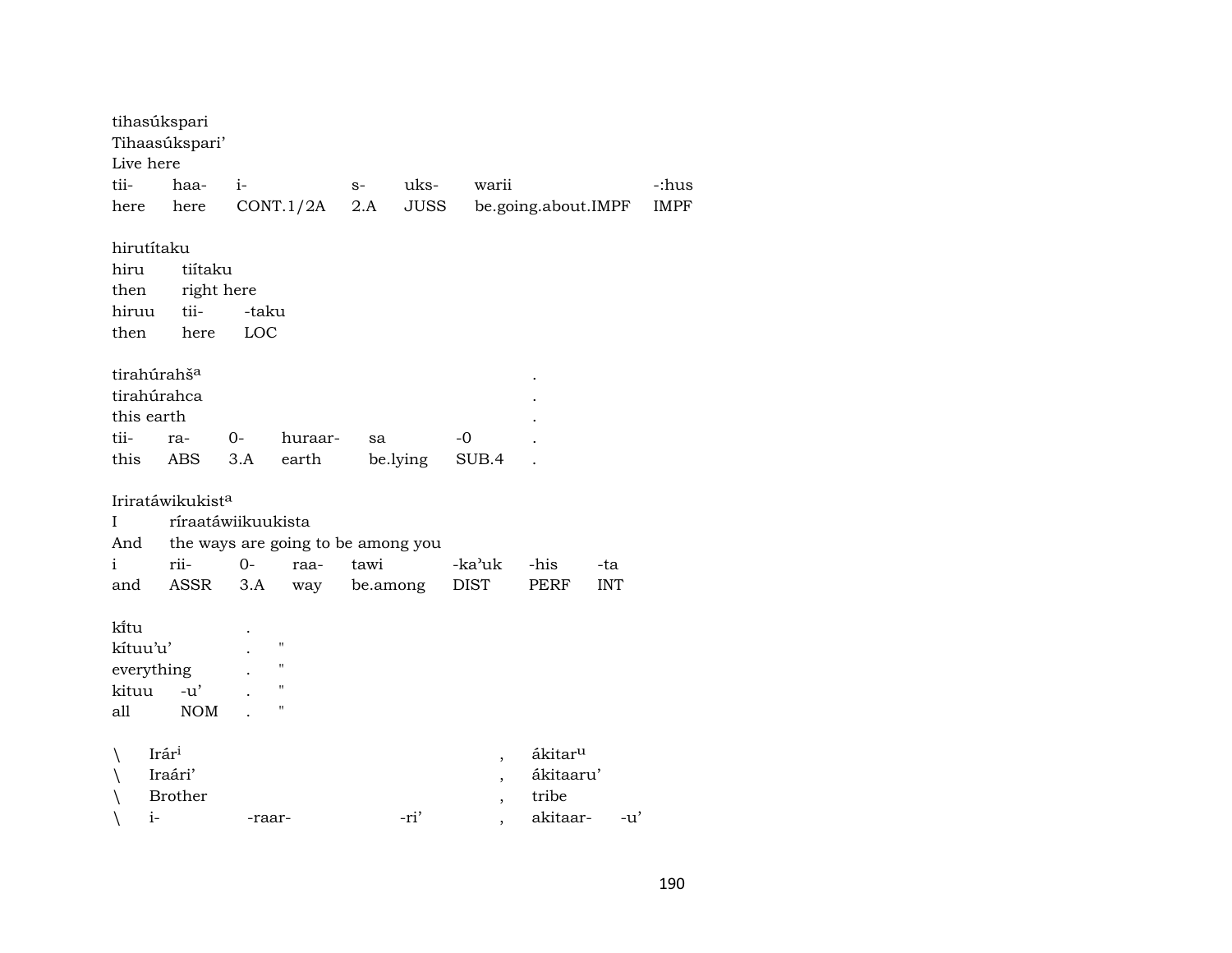| tirátpari<br>tirátpari<br>when I went about<br>tii-<br>-hus<br>$t-$<br>warii<br>ra-<br>be.going.about.IMPF<br><b>IMPF.SUB</b><br>this<br>ABS<br>1.A                                       |                             |
|-------------------------------------------------------------------------------------------------------------------------------------------------------------------------------------------|-----------------------------|
|                                                                                                                                                                                           |                             |
|                                                                                                                                                                                           |                             |
|                                                                                                                                                                                           |                             |
| nikutihikúharu                                                                                                                                                                            |                             |
| rikutiihikuúhaaru'                                                                                                                                                                        |                             |
| that is the way he made for me                                                                                                                                                            |                             |
| tiir-<br>ri-<br>riku-<br>$0-$<br>ra'uk<br>ku-<br>ut-<br>raa-                                                                                                                              | $-0$                        |
| CONT.3A<br>that.is<br><b>INFR</b><br>1.P<br><b>BEN</b><br>3.A<br>make<br>way                                                                                                              | PERF                        |
| tiráwahatn<br>a<br>Tiráwaahat<br>a<br>the Heavens<br>and<br>tii-<br>a.hak<br>0-<br>-0<br>ra-<br>-waa<br>a<br>this<br><b>ABS</b><br>extend.in.a.line<br><b>DIST</b><br>SUB.4<br>3.A<br>and |                             |
| atías<br>$\,$<br>Atí'as                                                                                                                                                                   |                             |
| our Father                                                                                                                                                                                |                             |
| ati-<br>as                                                                                                                                                                                |                             |
| 1.POSS<br>father                                                                                                                                                                          |                             |
| ahikuharíwahas<br>ahikuhaariiwaahac                                                                                                                                                       |                             |
| he finished everything for me<br>ri-<br>$0-$<br>riihac<br>ku-                                                                                                                             | -0                          |
| ut-<br>ar-<br>raar-<br>CONT.3A<br>finish<br>3.A<br>1.P<br><b>BEN</b><br>3PL.INAN.P<br>EV                                                                                                  | -waa<br><b>DIST</b><br>PERF |

 $\overline{\phantom{a}}$ ,  $\alpha$ 

 $\alpha$  $\ddot{\phantom{a}}$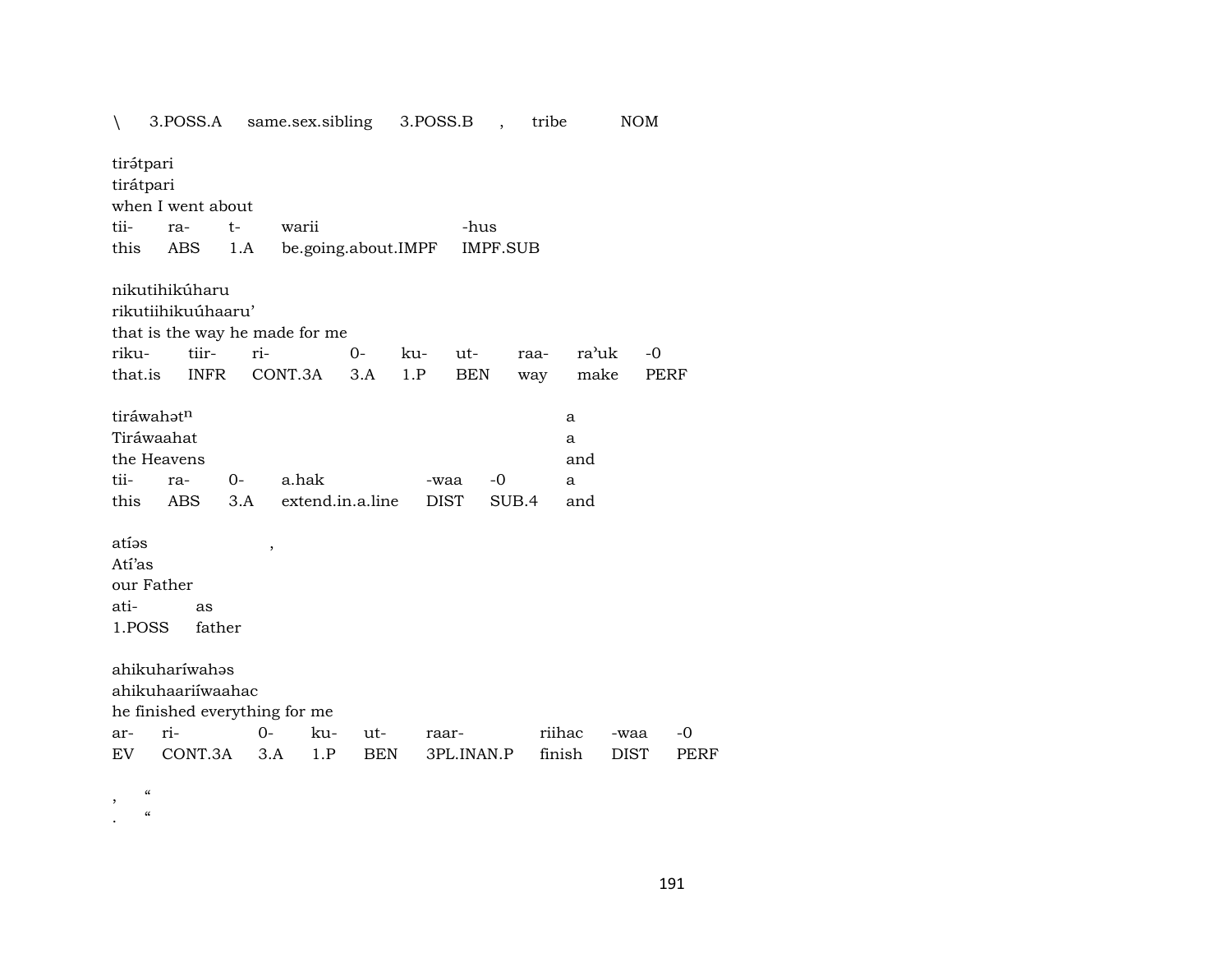| $\epsilon$<br>$^{\prime\prime}$<br>$\pmb{\mathsf{H}}$ |                          |                                                                                   |                               |            |                     |            |                     |       |             |             |
|-------------------------------------------------------|--------------------------|-----------------------------------------------------------------------------------|-------------------------------|------------|---------------------|------------|---------------------|-------|-------------|-------------|
|                                                       |                          | Tihakusušihúruət <sup>n</sup><br>Tihaakuusuciihúruu'ut<br>It will have these ways |                               |            |                     |            |                     |       |             |             |
| tii-                                                  | haa-                     |                                                                                   | kuus-                         | 0-         | ut-                 | $i-$       | uhuur.uu            |       | -uk         | $-0$        |
| this                                                  | here                     |                                                                                   | POT.1/3A                      | 3.A        | PREV                | <b>SEQ</b> | be.the.way.one.does |       | <b>DIST</b> | <b>PERF</b> |
|                                                       |                          |                                                                                   |                               |            |                     |            |                     |       |             |             |
|                                                       | kisitiráwari             |                                                                                   |                               |            |                     |            |                     |       |             |             |
| kici                                                  | tiráwari                 |                                                                                   |                               |            |                     |            |                     |       |             |             |
| but                                                   |                          |                                                                                   | this one going around         |            |                     |            |                     |       |             |             |
| kici                                                  | tii-                     | ra-                                                                               | $0-$                          | warii      |                     |            | -hus                |       |             |             |
| but                                                   | this                     | ABS                                                                               | 3.A                           |            | be.going.about.IMPF |            | <b>IMPF.SUB</b>     |       |             |             |
|                                                       |                          |                                                                                   |                               |            |                     |            |                     |       |             |             |
| ákitar <sup>u</sup>                                   |                          |                                                                                   | $\pmb{\mathsf{H}}$            | tíratku    |                     |            |                     |       |             |             |
| ákitaaru'                                             |                          |                                                                                   | Π<br>$\overline{\phantom{a}}$ | tíratku    |                     |            |                     |       |             |             |
| tribe                                                 |                          |                                                                                   | "<br>,                        |            | this one of mine    |            |                     |       |             |             |
| akitaar-                                              |                          | $-u'$                                                                             | "                             | tii-       | ra-                 | $t-$       | kus                 | -0    |             |             |
| tribe                                                 |                          | <b>NOM</b>                                                                        | $\pmb{\mathsf{H}}$            | this       | ABS                 | 1.A        | be.sitting          | SUB.4 |             |             |
|                                                       |                          |                                                                                   |                               |            |                     |            |                     |       |             |             |
|                                                       | škiriákitar <sup>u</sup> |                                                                                   |                               | $\, ,$     |                     |            |                     |       |             |             |
| Ckíri                                                 |                          | ákitaaru'                                                                         |                               |            |                     |            |                     |       |             |             |
| Skiri                                                 |                          | tribe                                                                             |                               |            |                     |            |                     |       |             |             |
| ickirir<br>Skiri                                      |                          | akitaar-<br>tribe                                                                 | $-u'$                         |            |                     |            |                     |       |             |             |
|                                                       |                          |                                                                                   | <b>NOM</b>                    |            |                     |            |                     |       |             |             |
|                                                       | tatuharáihku             |                                                                                   |                               |            |                     |            |                     |       |             |             |
|                                                       | tatuuhaará'ihku'         |                                                                                   |                               |            |                     |            |                     |       |             |             |
| I mean it                                             |                          |                                                                                   |                               |            |                     |            |                     |       |             |             |
| ta-                                                   |                          | $t-$                                                                              | $ut-$                         | raa.ra'ihk |                     | -:hus      |                     |       |             |             |
| IND.1/2A                                              |                          |                                                                                   |                               |            |                     |            |                     |       |             |             |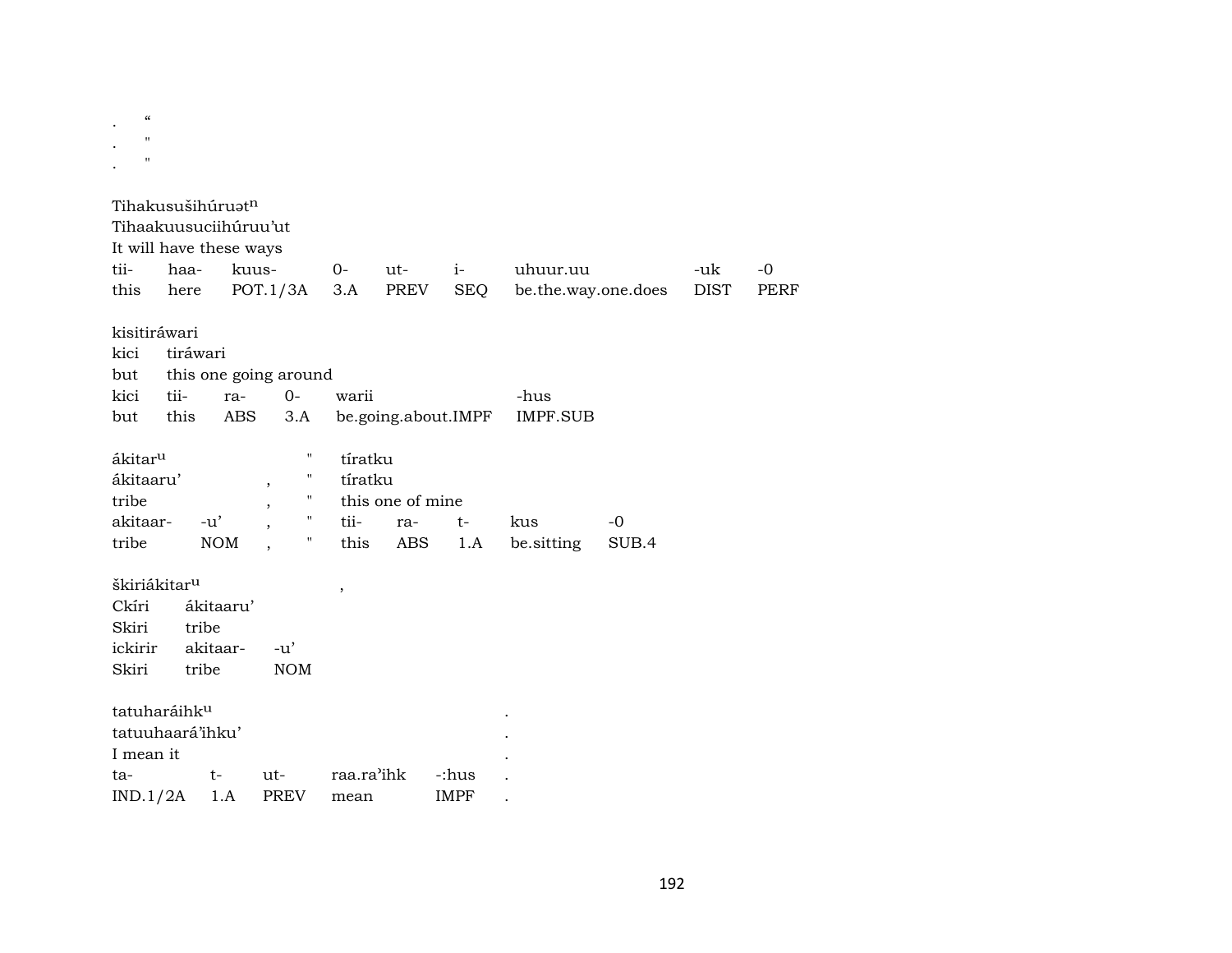| $Ir$ ár <sup>i</sup> |                  |          |  |
|----------------------|------------------|----------|--|
| Iraári'              |                  |          |  |
| Brother              |                  |          |  |
| $i-$                 | -raar-           | -ri'     |  |
| 3.POSS.A             | same.sex.sibling | 3.POSS.B |  |

| tukstarihú <sup>u</sup> |          |      |      |        |                          | pírask <sup>i</sup> |      |  |
|-------------------------|----------|------|------|--------|--------------------------|---------------------|------|--|
| tukstaárihu'u           | piíraski |      |      |        |                          |                     |      |  |
| it was important        |          |      |      |        |                          | a bov               |      |  |
| ti-                     | $()$ -   | uks- | raa- | rihur  | $\overline{\phantom{0}}$ | piiras-             | -kis |  |
| IND.3A                  | 3.A      | AOR  | way  | be big | ЕX                       | boy                 | DIM. |  |

| pirəskirakurəsahátu             |      |                     |        |     |         |          |  |  |  |
|---------------------------------|------|---------------------|--------|-----|---------|----------|--|--|--|
| piíraski                        |      | rakurásahatu        |        |     |         |          |  |  |  |
| when he was growing up<br>a boy |      |                     |        |     |         |          |  |  |  |
| piiras-                         | -kis | ra-                 | $()$ - | ku- | rasahat | -hus     |  |  |  |
| boy                             |      | DIM INF.A 3.P INF.B |        |     | grow.up | IMPF.SUB |  |  |  |

rurakurakáwitat<sup>a</sup>

ruurakuuraakáwitaata

when he did displeasing things

|  |  |  | then INF.A 3.A INF.B SEQ way be.disagreeable SUB.1 |  |
|--|--|--|----------------------------------------------------|--|

| piranisaruráku <sup>u</sup> |                     |     |             |        |       |    |       |  |
|-----------------------------|---------------------|-----|-------------|--------|-------|----|-------|--|
| piiráriisaaru'              |                     |     | ráku'u      |        |       |    |       |  |
| a chief's child             |                     |     | his being   |        |       |    |       |  |
|                             | piira- riisaar- -u' |     | ra-         | $()$ - | ku-   |    | $-11$ |  |
| child                       | chief               | NOM | $INF.A$ 3.A |        | INF B | be | SUB.D |  |

## Hitíhwaki

|    | Hi tíhwaki'   |          |      |   |
|----|---------------|----------|------|---|
|    | And they said |          |      | " |
| hi | $t_{i-}$ 0-   | ir- waki | $-0$ |   |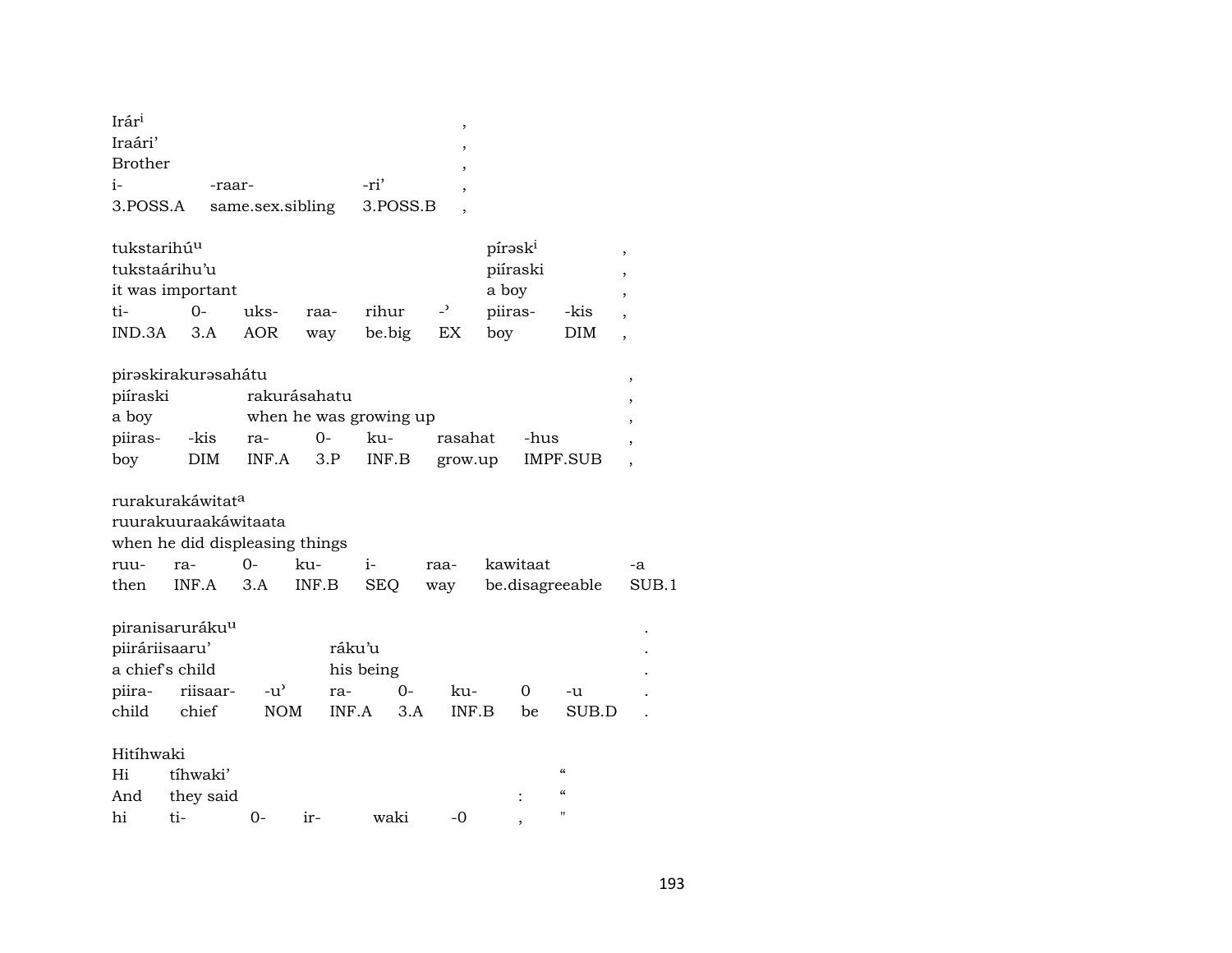| and                   | IND.3A                      | 3.A                      | PL.3A         |                       | say.PL  | PERF                       | $^{\prime\prime}$<br>$\cdot$ |                    |          |             |             |             |
|-----------------------|-----------------------------|--------------------------|---------------|-----------------------|---------|----------------------------|------------------------------|--------------------|----------|-------------|-------------|-------------|
|                       | tiharakupírask <sup>i</sup> |                          |               |                       |         |                            |                              |                    |          |             |             |             |
| Tiháraaku             |                             |                          |               |                       |         |                            | piíraski                     |                    |          |             |             |             |
| This one              |                             |                          |               |                       |         |                            | boy                          |                    |          |             |             |             |
| tii-                  | haa-                        | ra-                      | $0-$          | kus                   |         | $-0$                       | piiras-                      | -kis               |          |             |             |             |
| this                  | here                        | <b>ABS</b>               | 3.A           | be.sitting            |         | SUB.4                      | boy                          | DIM                |          |             |             |             |
| kakírapa <sup>a</sup> |                             |                          |               |                       |         |                            |                              |                    |          |             |             |             |
|                       | kaakiraapaa'a               |                          |               |                       |         |                            |                              |                    |          |             |             |             |
|                       | it is not hidden            |                          |               |                       |         |                            |                              |                    |          |             |             |             |
| kaaki-                |                             | $O -$                    | raa-          | raa.apaar             |         | $\overline{\phantom{a}}$   |                              |                    |          |             |             |             |
| NEG.IND.3A            |                             | 3.A                      | way           | be.hidden             |         | $\mathop{\rm EX}\nolimits$ |                              |                    |          |             |             |             |
|                       | iriwirutasiksúa             |                          |               |                       |         |                            |                              |                    |          |             |             |             |
|                       | iriwiruutaciksuú'a          |                          |               |                       |         |                            |                              | $\pmb{\mathsf{H}}$ |          |             |             |             |
|                       | what he thinks              |                          |               |                       |         |                            |                              | $\pmb{\mathsf{H}}$ |          |             |             |             |
| irii-                 | wii-                        | ra-                      | $0-$          | ut-                   |         | aciks.uu                   | -a                           | $\pmb{\mathsf{H}}$ |          |             |             |             |
| what                  | now                         | <b>ABS</b>               | 3.A           | <b>PREV</b>           | think   |                            | SUB.1                        | $\pmb{\mathsf{H}}$ |          |             |             |             |
| Ákaa                  | Ţ                           |                          |               |                       |         |                            |                              |                    |          |             |             |             |
| Aáka'a                | $\overline{\phantom{a}}$    |                          |               |                       |         |                            |                              |                    |          |             |             |             |
| Oh my                 |                             |                          |               |                       |         |                            |                              |                    |          |             |             |             |
| aaka'a                | $\overline{\phantom{a}}$    |                          |               |                       |         |                            |                              |                    |          |             |             |             |
| oh.my                 | $\overline{\phantom{a}}$    |                          |               |                       |         |                            |                              |                    |          |             |             |             |
|                       | Kitutaruratapírihuritn      |                          |               |                       |         |                            |                              |                    |          |             |             |             |
| kítuu'u'              |                             |                          |               | taruurattaapirihuurit |         |                            |                              |                    |          |             |             |             |
| all                   |                             |                          | he loves them |                       |         |                            |                              |                    |          |             |             |             |
| kituu                 | $-u'$                       | ti-                      |               | $0-$<br>a-            |         | ri-                        |                              | uur-               | ak-      | raapi.rihur | -ik         | $-0$        |
| all                   | $\rm{NOM}$                  |                          | IND.3A        | 3.A                   | PREV.3A |                            | PHYS.POSS                    | <b>PREV</b>        | PL.AN.3P | value       | <b>DIST</b> | <b>PERF</b> |
| pírask <sup>i</sup>   |                             | $\overline{\phantom{a}}$ |               | rarasáhatu            |         |                            |                              |                    |          |             |             |             |
| piíraski              |                             |                          |               | rarasáhatu            |         |                            |                              | $- -$              |          |             |             |             |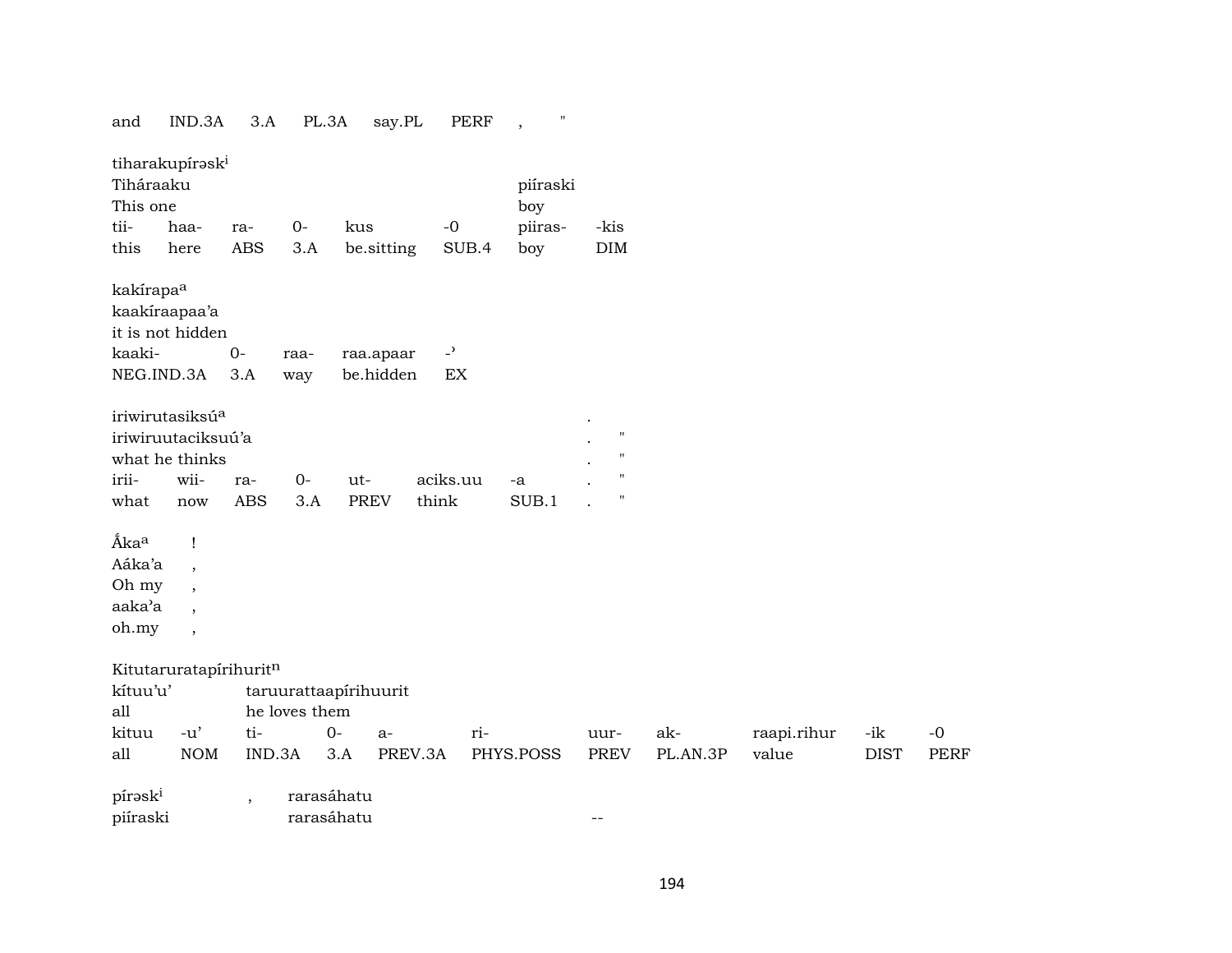| boys           |                             |         |               |                 | when he is growing up |          |                 |      |            |      |
|----------------|-----------------------------|---------|---------------|-----------------|-----------------------|----------|-----------------|------|------------|------|
| piiras-        | -kis                        |         | ra-           | $0-$            | rasahat               |          | -hus            |      |            |      |
| boy            | <b>DIM</b>                  |         | ABS           | 3.P             | grow.up               |          | <b>IMPF.SUB</b> |      |            |      |
|                |                             |         |               |                 |                       |          |                 |      |            |      |
| rarasáhatu     |                             |         |               |                 |                       |          |                 |      |            |      |
| rarasáhatu     |                             |         |               |                 |                       |          |                 |      |            |      |
|                | when he is growing up       |         |               |                 |                       |          |                 |      |            |      |
| ra-            | $0-$                        | rasahat | -hus          |                 |                       |          |                 |      |            |      |
| ABS            | 3.P                         | grow.up |               | <b>IMPF.SUB</b> |                       |          |                 |      |            |      |
| Hitírasahatn   |                             |         |               |                 |                       | pírəski  |                 |      |            |      |
| Hi             | tírasahat                   |         |               |                 |                       | piíraski |                 |      | ,          |      |
| And            | he grew up                  |         |               |                 |                       | the boy  |                 |      |            |      |
| hi             | ti-                         | 0-      | rasahat       |                 | $-0$                  | piiras-  |                 | -kis |            |      |
| and            | IND.3A                      | 3.P     | grow.up       |                 | PERF                  | boy      |                 | DIM  |            |      |
|                |                             |         |               |                 |                       |          |                 |      |            |      |
|                | isiritárarutik <sup>u</sup> |         |               |                 |                       |          |                 |      |            |      |
| isiírit        |                             | a       | raarutiíku    |                 |                       |          |                 |      |            |      |
| prominently    |                             | and     | he just lived |                 |                       |          |                 |      |            |      |
| isii.rik       |                             | a       | raa-          | ruu-            | ti-                   |          | $0-$            | kus  |            | -0   |
| in.plain.sight |                             | and     | just          | then            | IND.3A                |          | 3.A             |      | be.sitting | PERF |
|                |                             |         |               |                 |                       |          |                 |      |            |      |
| $\,$           |                             |         |               |                 |                       |          |                 |      |            |      |
|                |                             |         |               |                 |                       |          |                 |      |            |      |
|                |                             |         |               |                 |                       |          |                 |      |            |      |
|                |                             |         |               |                 |                       |          |                 |      |            |      |
|                |                             |         |               |                 |                       |          |                 |      |            |      |
|                | isiritárarutik <sup>u</sup> |         |               |                 |                       |          |                 |      |            |      |
| Isiírit        |                             | a       | raarutiíku    |                 |                       |          |                 |      |            |      |
| Prominently    |                             | and     | he just lived |                 |                       |          |                 |      |            |      |
| isii.rik       |                             | a       | raa-          | ruu-            | ti-                   |          | 0-              | kus  |            | $-0$ |
| in.plain.sight |                             | and     | just          | then            | IND.3A                |          | 3.A             |      | be.sitting | PERF |
|                |                             |         |               |                 |                       |          |                 |      |            |      |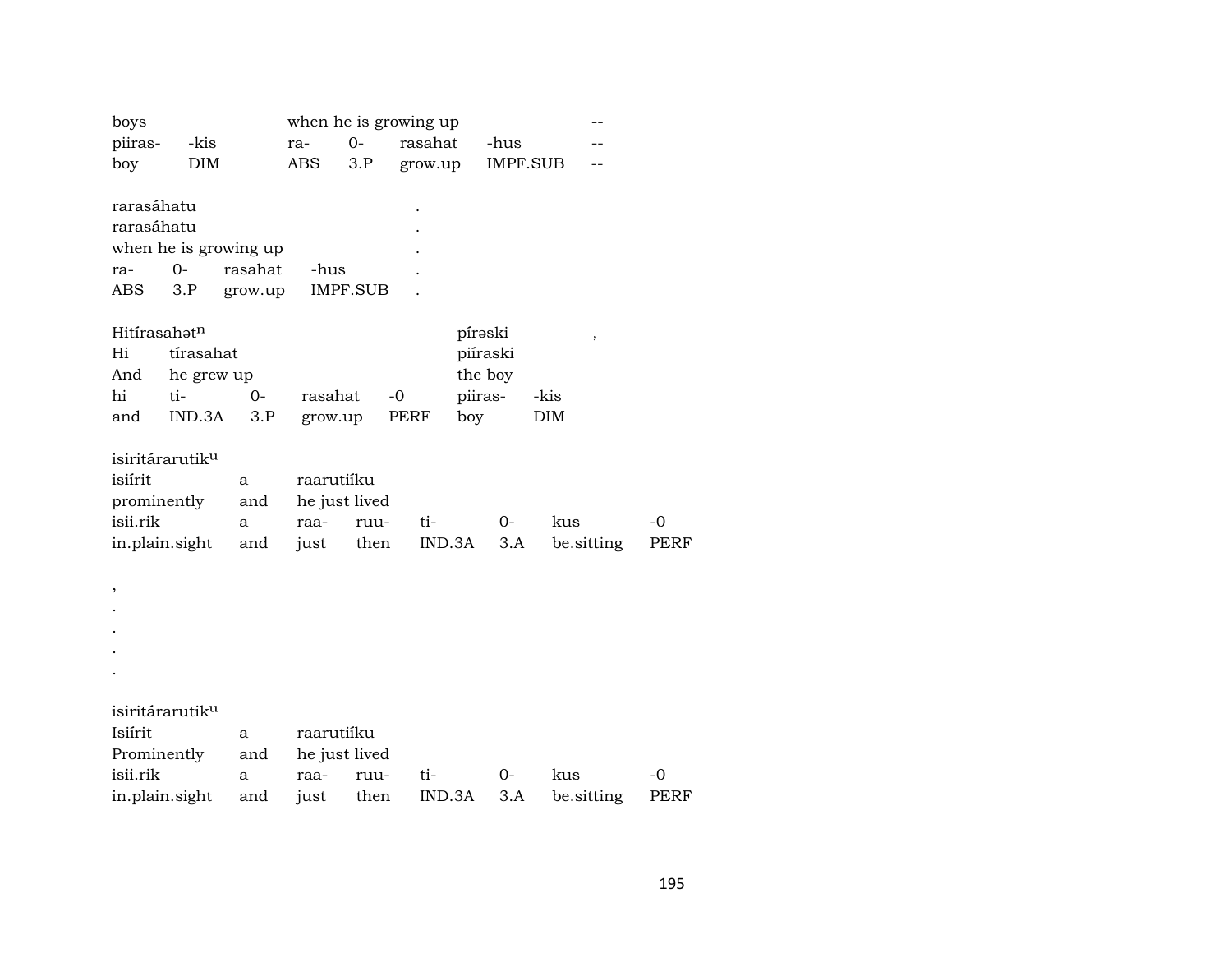| Ciru<br>Yet<br>ciruu                                                                 | kara-                    | širukararakuharáriku<br>ra-                                                               | kararakuuhaaráriku<br>when he was not married<br>$O -$ | ku-          | haa-                 | raar-       | ri-         | kus         | $-0$  |
|--------------------------------------------------------------------------------------|--------------------------|-------------------------------------------------------------------------------------------|--------------------------------------------------------|--------------|----------------------|-------------|-------------|-------------|-------|
| yet                                                                                  | <b>NEG</b>               | INF.A                                                                                     | 3.A                                                    | INF.B        | child                | PL          | <b>PORT</b> | be.sitting  | SUB.4 |
| hi<br>$\overline{\phantom{a}}$<br>hi<br>and<br>hi<br>and<br>$\overline{\phantom{a}}$ | $\overline{\phantom{a}}$ |                                                                                           |                                                        |              |                      |             |             |             |       |
| isiritwirarutiku<br>isiírit<br>prominently                                           |                          |                                                                                           | wiraarútiiku<br>now he just lived                      |              |                      |             |             |             |       |
| isii.rik                                                                             |                          | wii-                                                                                      | raa-                                                   | ruu-         | ti-                  | $0-$        | kus         | $-0$        |       |
| in.plain.sight                                                                       |                          | now                                                                                       | just                                                   | then         | IND.3A               | 3.A         | be.sitting  | <b>PERF</b> |       |
| kara-<br><b>NEG</b>                                                                  |                          | Kararakukapákis <sup>u</sup><br>Kararakuukaápaakisu<br>His not being poor<br>ra-<br>INF.A | $0-$<br>3.A                                            | ku-<br>INF.B | kaapaakis<br>be.poor | -u<br>SUB.D |             |             |       |
| nákuhar <sup>u</sup><br>rakuúhaaru<br>its being the reason<br>ra-                    | $0-$                     | ku-                                                                                       | ut-                                                    | raar         |                      | -u          |             |             |       |

; .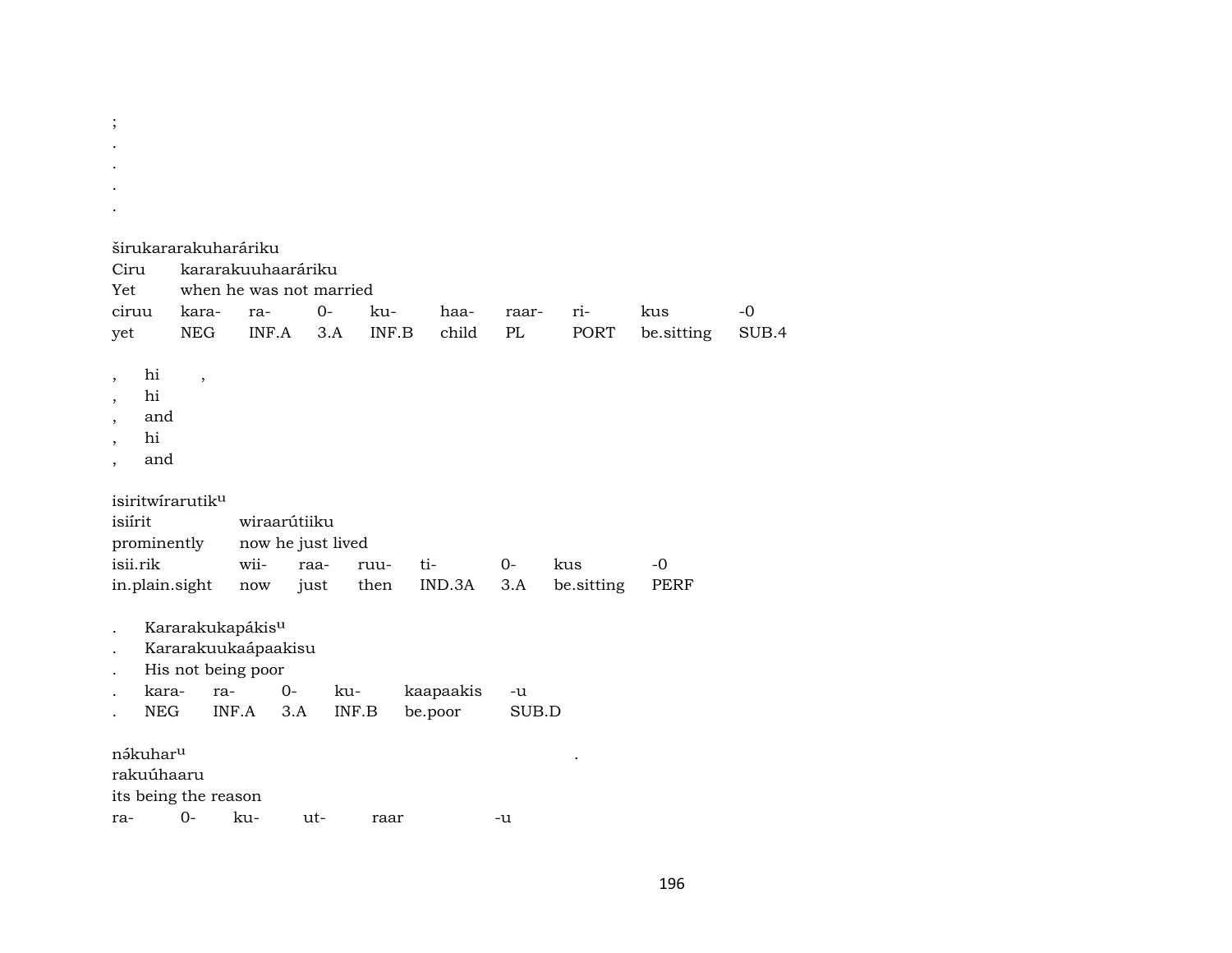| Nakurúwihatn<br>raakurúhwihat<br>his having them                                                                   |                                                       |                |                         |               |
|--------------------------------------------------------------------------------------------------------------------|-------------------------------------------------------|----------------|-------------------------|---------------|
| $O -$<br>ku-<br>ra-<br>a-                                                                                          | ri-                                                   | uur-           | wi.hak                  | $-0$          |
| INF.A<br>3.A<br>POSS.3A<br>INF.B                                                                                   | PHYS.POSS                                             | POSS.A         | be.sitting.PL           | SUB.4         |
| híast <sup>i</sup><br>hí'aasti'<br>his father<br>-ri <sup>3</sup><br>$i-$<br>as<br>3.POSS.B<br>3.POSS.A<br>father  | á<br>$\overline{\phantom{a}}$<br>a<br>and<br>a<br>and |                |                         |               |
| ísast <sup>i</sup><br>isaásti'<br>his mother<br>$i-$<br>-ri <sup>3</sup><br>saas<br>3.POSS.B<br>3.POSS.A<br>mother |                                                       |                |                         |               |
| Nakurúwihatn<br>raakurúhwihat<br>his having them<br>$0-$<br>ku-<br>$a-$<br>ra-<br>INF.B<br>INF.A<br>3.A<br>POSS.3A | ri-<br>PHYS.POSS                                      | uur-<br>POSS.A | wi.hak<br>be.sitting.PL | $-0$<br>SUB.4 |
| itáha<br>itaáhi'<br>his sisters<br>$i-$<br>$-ri$<br>-taat-<br>3.POSS.A<br>sister<br>3.POSS.B                       |                                                       |                |                         |               |
| Hiisiritwirarutiku                                                                                                 |                                                       |                |                         |               |
| isiírit<br>wiraarutiiku<br>Hi                                                                                      |                                                       |                |                         |               |
|                                                                                                                    |                                                       |                |                         |               |

## INF.A 3.A INF.B PREV be.the.cause SUB.D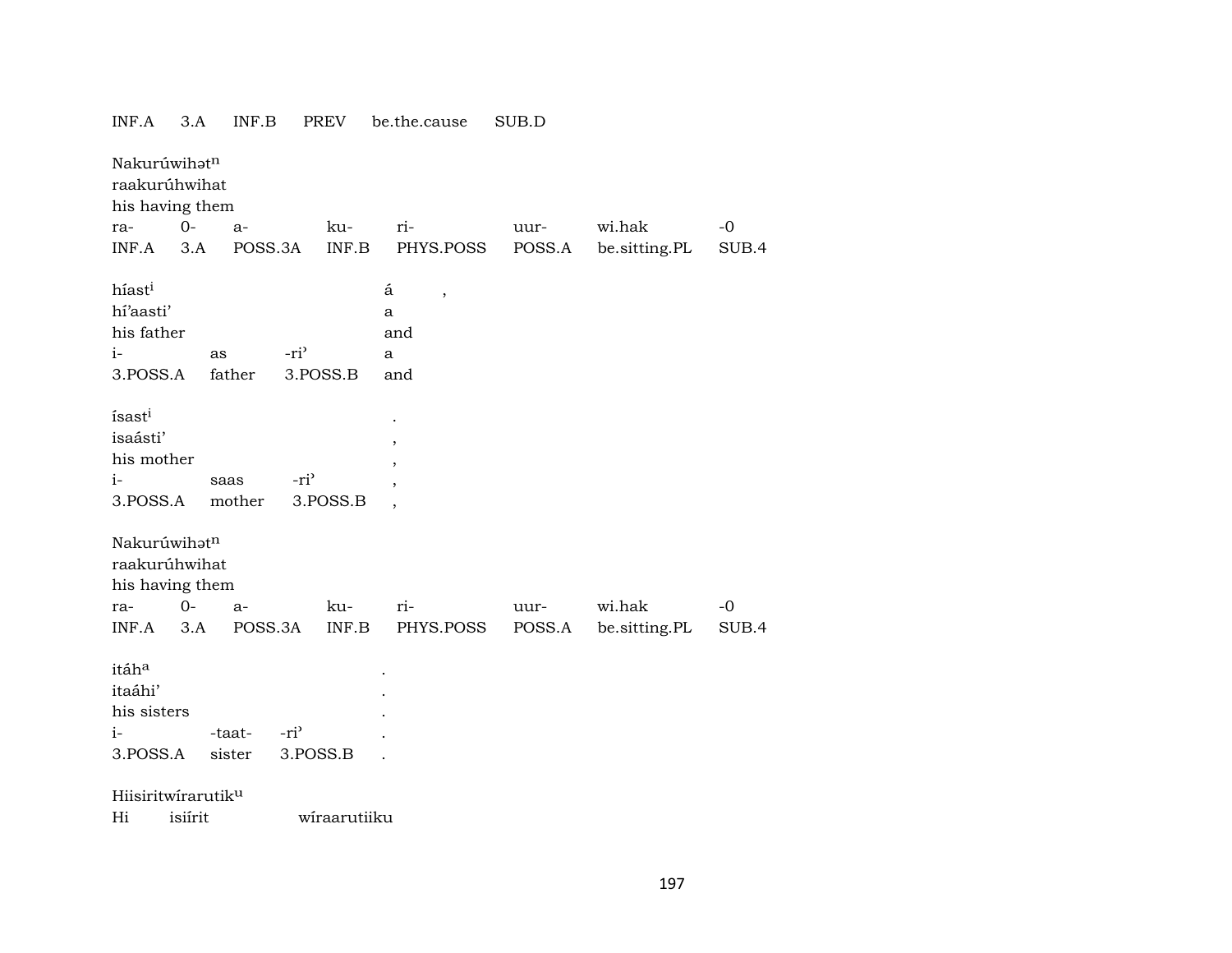| And                      | prominently                      |          |                      | now he just lived |             |          |                          |            |            |      |
|--------------------------|----------------------------------|----------|----------------------|-------------------|-------------|----------|--------------------------|------------|------------|------|
| hi                       | isii.rik                         |          | wii-                 | raa-              | ruu-        | ti-      | $0-$                     | kus        |            | $-0$ |
| and                      | in.plain.sight                   |          | $\operatorname{now}$ | just              | then        |          | IND.3A<br>3.A            |            | be.sitting | PERF |
|                          |                                  |          |                      |                   |             |          |                          |            |            |      |
|                          |                                  |          |                      |                   |             |          |                          |            |            |      |
|                          |                                  |          |                      |                   |             |          |                          |            |            |      |
|                          |                                  |          |                      |                   |             |          |                          |            |            |      |
|                          |                                  |          |                      |                   |             |          |                          |            |            |      |
|                          |                                  |          |                      |                   |             |          |                          |            |            |      |
|                          |                                  |          |                      |                   |             |          |                          |            |            |      |
| Náw <sup>a</sup>         | irár <sup>i</sup>                |          |                      |                   |             |          | $\, ,$                   |            |            |      |
| Ráwa                     | $\overline{\phantom{a}}$         | iraári'  |                      |                   |             |          | ,                        |            |            |      |
| Now                      |                                  | brother  |                      |                   |             |          |                          |            |            |      |
| rawa                     | $i-$<br>$\overline{\phantom{a}}$ |          | -raar-               |                   |             | -ri'     |                          |            |            |      |
| now                      |                                  | 3.POSS.A |                      | same.sex.sibling  |             | 3.POSS.B |                          |            |            |      |
|                          | hirutáhwiška                     |          |                      |                   |             |          |                          |            |            |      |
| hiru                     | taáhwicka'                       |          |                      |                   |             |          | ,                        |            |            |      |
| then                     | he thought                       |          |                      |                   |             |          | ,                        |            |            |      |
| hiruu                    | ti-                              | $0-$     | ar-                  | wicka             | $-0$        |          |                          |            |            |      |
| then                     | IND.3A                           | 3.A      | EV                   | think             | <b>PERF</b> |          |                          |            |            |      |
|                          |                                  |          |                      |                   |             |          | $\overline{\phantom{a}}$ |            |            |      |
|                          | wirarihášara                     |          |                      |                   |             |          | pírask <sup>i</sup>      |            |            |      |
|                          | wirariihácaara                   |          |                      |                   |             |          | piíraski                 |            |            |      |
|                          | when he had matured              |          |                      |                   |             |          | the boy                  |            |            |      |
| wii-                     | ra-                              | $0-$     | riihac               | -aar              | -a          |          | piiras-                  | -kis       |            |      |
| when                     | ABS                              | 3.A      | finish               | <b>INCH</b>       | SUB.1       |          | boy                      | <b>DIM</b> |            |      |
|                          |                                  |          |                      |                   |             |          |                          |            |            |      |
|                          | kiratiháituta                    |          |                      |                   |             |          |                          |            |            |      |
| $\mathcal{C}\mathcal{C}$ | Kíra tihaá'ituuta                |          |                      |                   |             |          |                          |            |            |      |
| $\epsilon\epsilon$       | I think I'll do this             |          |                      |                   |             |          |                          |            |            |      |
| $\pmb{\mathsf{H}}$       | kira                             | tii-     | haa-                 | $i-$              |             | $t-$     | ut-                      | aar        | -0         |      |
| 11                       | perhaps                          | this     | here                 | CONT.1/2A         |             | 1.A      | PREV                     | do         | PERF       |      |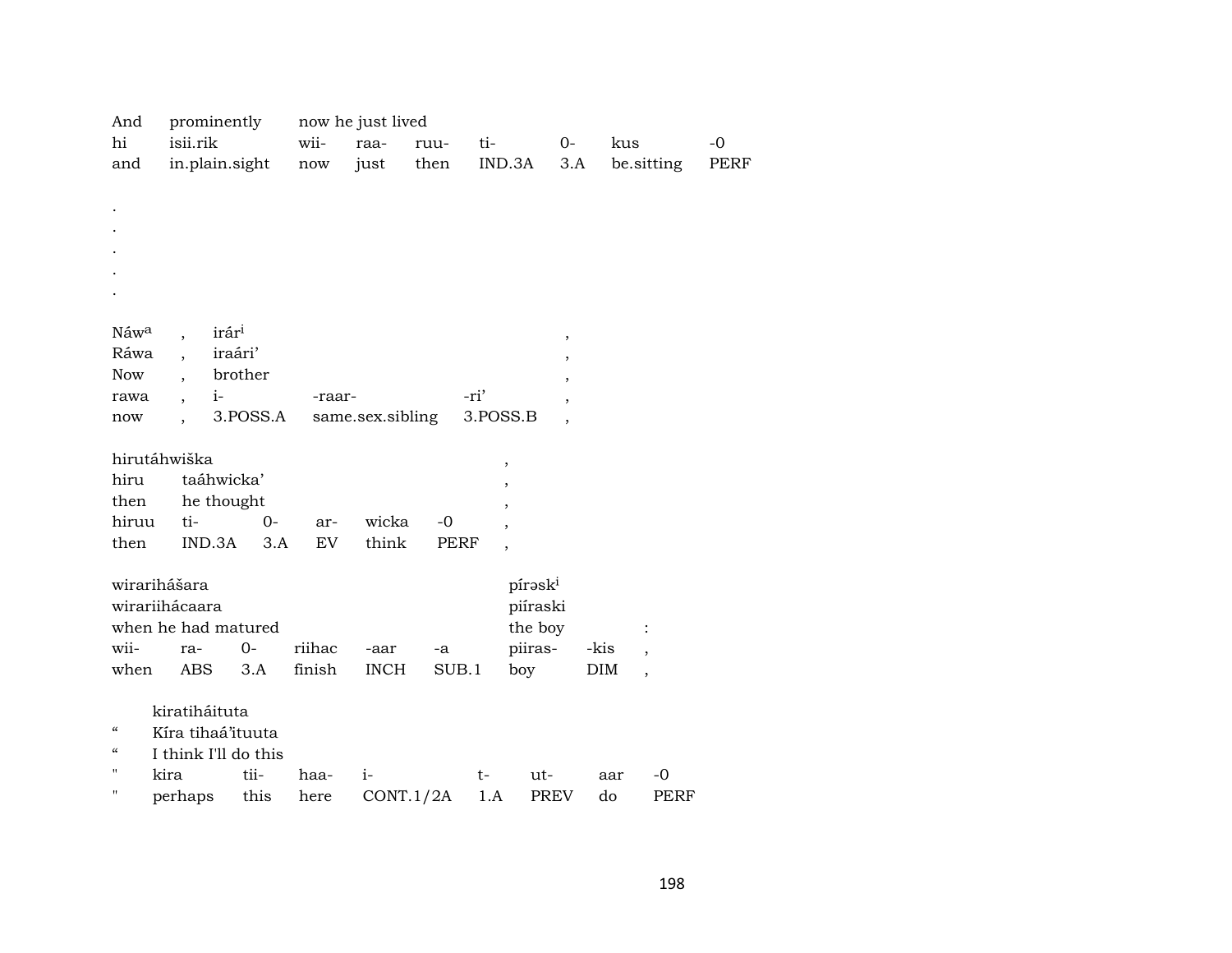| $\bullet$            |                   |  |  |
|----------------------|-------------------|--|--|
| $\ddot{\phantom{0}}$ | $^{\prime\prime}$ |  |  |
| ٠                    | $^{\prime\prime}$ |  |  |
| $\bullet$            | $^{\prime\prime}$ |  |  |
|                      | $^{\prime\prime}$ |  |  |
| ٠                    |                   |  |  |

| Taraháiratiruruksuríwawi |  |
|--------------------------|--|
|                          |  |

| Táraha'                                                                               |                                                                                                                                                                                                               |              | iratiruuruksuriiwaawi |      |                                                |          |     |           |        |            |              |             |       |
|---------------------------------------------------------------------------------------|---------------------------------------------------------------------------------------------------------------------------------------------------------------------------------------------------------------|--------------|-----------------------|------|------------------------------------------------|----------|-----|-----------|--------|------------|--------------|-------------|-------|
| <b>Buffalos</b>                                                                       |                                                                                                                                                                                                               |              |                       |      | those I used to have going about               |          |     |           |        |            |              |             |       |
| tarahaa                                                                               | ii-                                                                                                                                                                                                           |              | ra-                   | $t-$ | ir-                                            |          | ri- |           | uur-   | uks-       | hurii        | -waa        | -wi   |
| buffalo                                                                               | that                                                                                                                                                                                                          |              | <b>ABS</b>            | 1.A  | POSS.1/2A                                      |          |     | PHYS.POSS | POSS.A | <b>AOR</b> | go.around.PL | <b>DIST</b> | SUB.L |
| $\cdot$<br>$\overline{\phantom{a}}$<br>$\cdot$<br>$\cdot$<br>$\overline{\phantom{a}}$ | atías<br>Atí'as<br>our Father<br>ati-<br>1.POSS<br>ahikutkára <sup>u</sup>                                                                                                                                    | as<br>father |                       |      |                                                |          |     |           |        |            |              |             |       |
|                                                                                       | ahikutkára'u                                                                                                                                                                                                  |              |                       |      |                                                |          |     |           |        |            |              |             |       |
|                                                                                       | the ones he made for me                                                                                                                                                                                       |              |                       |      |                                                |          |     |           |        |            |              |             |       |
| ar-                                                                                   | ri-                                                                                                                                                                                                           |              | $0-$                  | ku-  | ut-                                            | ka.ra'uk |     | $-0$      |        |            |              |             |       |
| EV                                                                                    |                                                                                                                                                                                                               |              | 3.A                   | 1.P  | <b>BEN</b>                                     |          |     | SUB.3     |        |            |              |             |       |
| Hi<br>And<br>hi<br>and                                                                | CONT.3A<br>make.PL.P<br>Hitarahatáhkutitn<br>taáhkuutit<br>táraha'<br>a buffalo<br>he would kill<br>tarahaa<br>ti-<br>$0-$<br>kuut.ik<br>$-0$<br>ar-<br>buffalo<br>IND.3A<br>EV<br>kill<br><b>PERF</b><br>3.A |              |                       |      |                                                |          |     |           | ,      |            |              |             |       |
|                                                                                       | isirurákuk <sup>u</sup><br>pírask <sup>i</sup>                                                                                                                                                                |              |                       |      |                                                |          |     |           |        |            |              |             |       |
| isiiruurákuuku<br>piíraski                                                            |                                                                                                                                                                                                               |              |                       |      |                                                |          |     |           |        |            |              |             |       |
| the boy                                                                               |                                                                                                                                                                                                               |              |                       |      | its sitting there prominently (ie was special) |          |     |           |        |            |              |             |       |
| piiras-                                                                               | -kis                                                                                                                                                                                                          |              | isiiruu-              | ra-  | $0-$                                           | ku-      |     | kus       | $-0$   |            |              |             |       |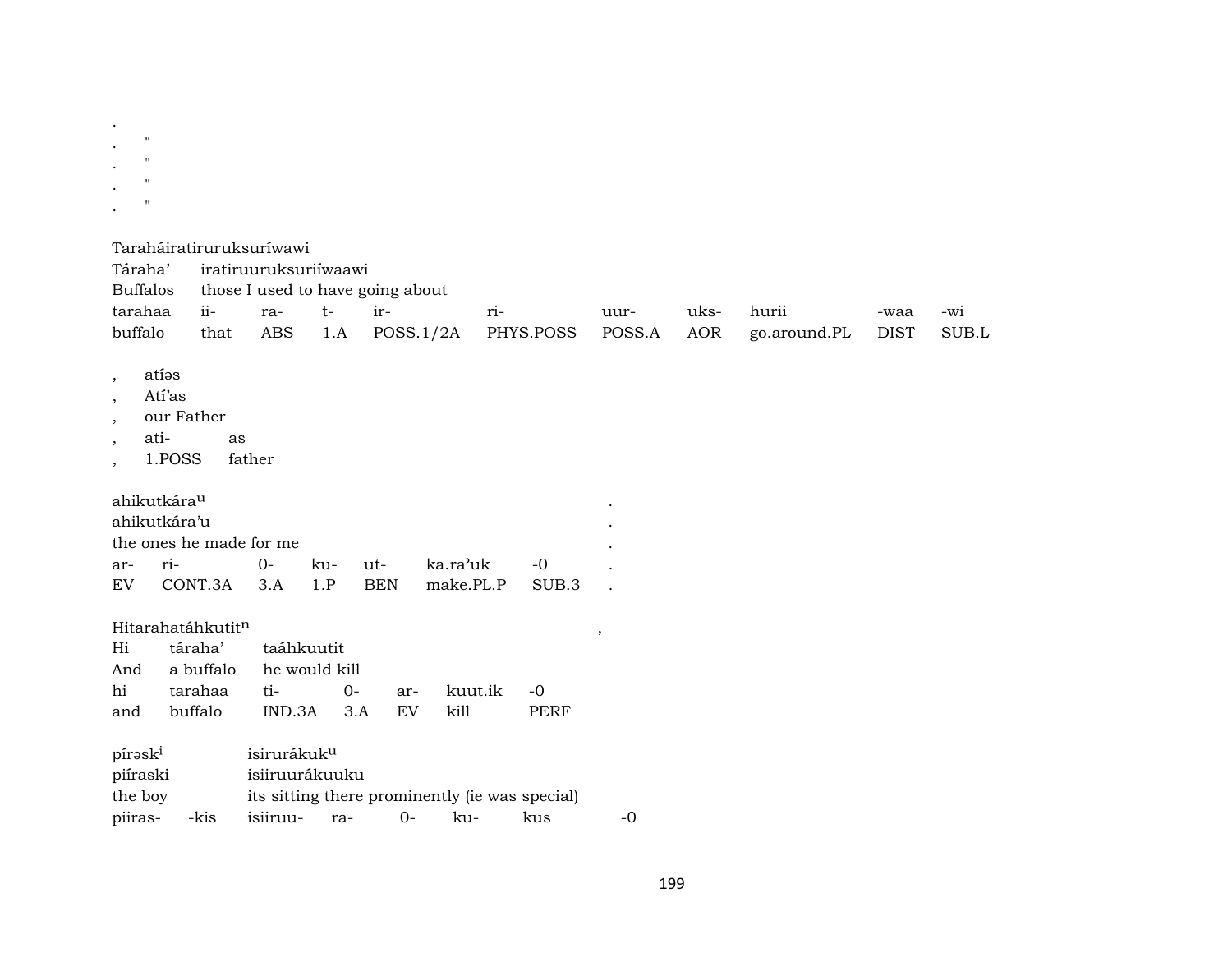| boy                                                                      |                                                                                                                      | DIM                               | plainly                                       |                                                         | INF.A                       | 3.A                 |                        | INF.B                       | be.sitting                    |                  | SUB.4        |               |                     |
|--------------------------------------------------------------------------|----------------------------------------------------------------------------------------------------------------------|-----------------------------------|-----------------------------------------------|---------------------------------------------------------|-----------------------------|---------------------|------------------------|-----------------------------|-------------------------------|------------------|--------------|---------------|---------------------|
| hi<br>$\overline{ }$<br>and<br>hi<br>,<br>and                            |                                                                                                                      | hitarastahwiritn<br>ti-<br>IND.3A | taarastahwiirit                               | he would lay it on its back, feet upward<br>$0-$<br>3.A | ar-<br>${\rm EV}$           |                     | as.raar.wiira.ik       | put.on.its.back.feet.upward |                               | $-0$             | PERF         |               |                     |
| $\overline{\phantom{a}}$                                                 | táraha<br>táraha <sup>3</sup><br>tarahaa                                                                             | the buffalo                       | $\, ,$<br>$\cdot$<br>$\overline{\phantom{a}}$ |                                                         |                             |                     |                        |                             |                               |                  |              |               |                     |
|                                                                          | buffalo<br>tarahihkituhítaru<br>tarahiihkítuu'u'<br>a whole buffalo carcass<br>tarahaa-<br>iir-<br>buffalo<br>corpse |                                   |                                               | kituu<br>all                                            | $-u^{\prime}$<br><b>NOM</b> |                     | hi<br>and<br>hi<br>and | taáru'<br>ti-<br>IND.3A     | he would make it<br>0-<br>3.A | ar-<br><b>EV</b> |              | ra'uk<br>make | $-0$<br><b>PERF</b> |
| ,<br>,                                                                   |                                                                                                                      |                                   |                                               |                                                         |                             |                     |                        |                             |                               |                  |              |               |                     |
| tarúhašahp <sup>u</sup><br>taruúhacahpu<br>he put it on<br>ti-<br>IND.3A |                                                                                                                      | $0-$<br>3.A                       | ar-<br>EV                                     | ut-<br>PREV                                             |                             | raar-<br>3PL.INAN.P |                        | taahk.wuh                   | put.on.one's.back             |                  | $-0$<br>PERF |               |                     |
| kaháhkiš<br>kahaáhkic                                                    |                                                                                                                      |                                   |                                               |                                                         |                             |                     |                        |                             |                               |                  |              |               |                     |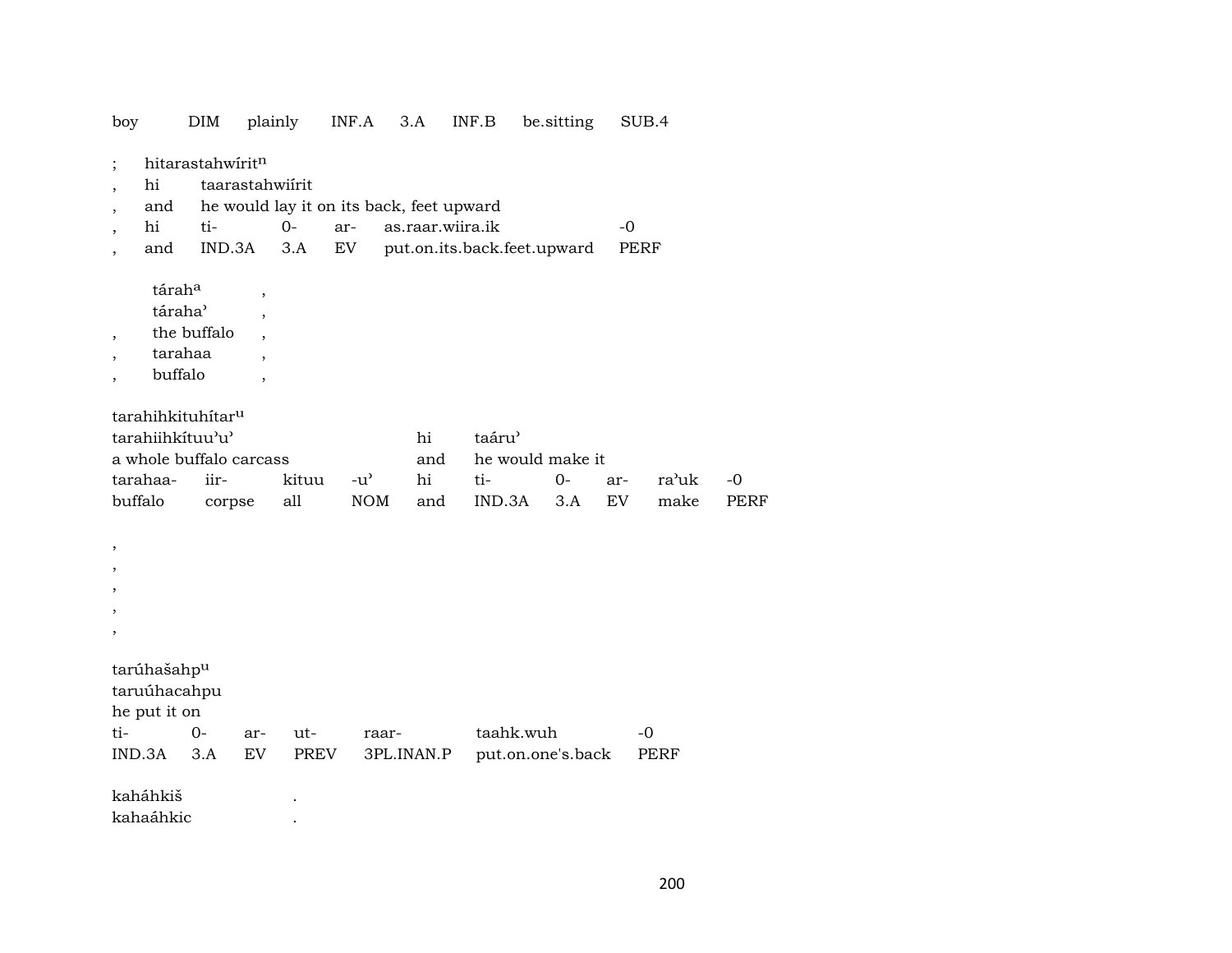| a mule                  |                            |                               |                             |                |            |          |             |       |                    |
|-------------------------|----------------------------|-------------------------------|-----------------------------|----------------|------------|----------|-------------|-------|--------------------|
| itkahaar-               |                            | kii'ac                        |                             |                |            |          |             |       |                    |
| ear                     |                            | be.long                       |                             |                |            |          |             |       |                    |
|                         |                            |                               |                             |                |            |          |             |       |                    |
|                         | Híhikirisititiritn         |                               |                             |                |            |          |             |       |                    |
| Hi                      | híkiiri                    |                               | sitiitiírit                 |                |            |          |             |       |                    |
| And                     | indeed                     |                               | they saw him                |                |            |          |             |       |                    |
| hi                      | hikiiri                    | si-                           | ti-                         | $O-$           | ir-        |          | ut-         | iirik | -0                 |
| and                     | indeed                     | DU                            | IND.3A                      | 3.A            | PL.3A      |          | <b>PREV</b> | see   | <b>PEI</b>         |
|                         |                            | hirurihiratáhwak <sup>i</sup> |                             |                |            |          |             |       |                    |
| ,<br>,                  | hiru                       | ríhiira'                      | taáhwaki'                   |                |            |          |             |       | $\, ,$             |
|                         | then                       | beyond                        |                             | they would say |            |          |             |       |                    |
|                         | hiruu                      | rihiiraa                      | ti-                         | $0 -$          | ar-        | waki     |             | $-0$  |                    |
|                         | then                       | beyond                        | IND.3A                      | 3.A            | EV         | say.PL   |             | PERF  |                    |
|                         |                            |                               |                             |                |            |          |             |       |                    |
| <b>Aka</b> <sup>a</sup> | Ţ                          |                               | iriwikurawišká <sup>a</sup> |                |            |          |             |       |                    |
| Aáka'a                  |                            |                               | iriwikurawicka'a            |                |            |          |             |       |                    |
| Oh my                   | $\overline{\phantom{a}}$   |                               | that is what he wanted      |                |            |          |             |       |                    |
| aaka'a                  |                            | irii-                         | wii-                        | ku-            | ra-        | 0-       | wicka       |       | -a                 |
| oh.my                   | $\ddot{\phantom{0}}$       | that                          | now                         | <b>INDF</b>    | <b>ABS</b> | 3.A      | want        |       | SUB.1              |
| átuta                   |                            |                               |                             |                |            |          |             |       |                    |
| aátuuta                 |                            |                               |                             |                |            |          |             |       |                    |
| that I do it            |                            |                               |                             |                |            |          |             |       |                    |
| aa-                     |                            | t-                            | ut-                         | aar            | -0         |          |             |       |                    |
|                         | SUBJ.1/2A                  | 1.A                           | PREV                        | do             | PERF       |          |             |       |                    |
|                         |                            |                               |                             |                |            |          |             |       |                    |
|                         | tiráhatpirəsk <sup>i</sup> |                               |                             |                |            |          |             |       |                    |
| tiiraáhat               |                            |                               |                             |                |            | piíraski |             |       | $\pmb{\mathsf{H}}$ |
|                         | this one passing           |                               |                             |                | boy        |          |             |       | $\mathbf{H}$       |
| tii-                    | ra-                        | 0-                            | hak                         | $-0$           |            | piiras-  | -kis        |       | Н                  |
| this                    | <b>ABS</b>                 | 3.A                           | pass.by                     | SUB.4          | boy        |          | <b>DIM</b>  |       | П                  |

 $-0$  ${\tt PERF}$ 

 $\boldsymbol{\alpha}$ 

 $\epsilon\epsilon$  $\pmb{\mathcal{C}}$ 

 $^{\prime}$ 

 $\boldsymbol{\mathsf{H}}$ 

 $\mathbf{L}$ 

 $\mathbf{L}$ 

 $\sim 10$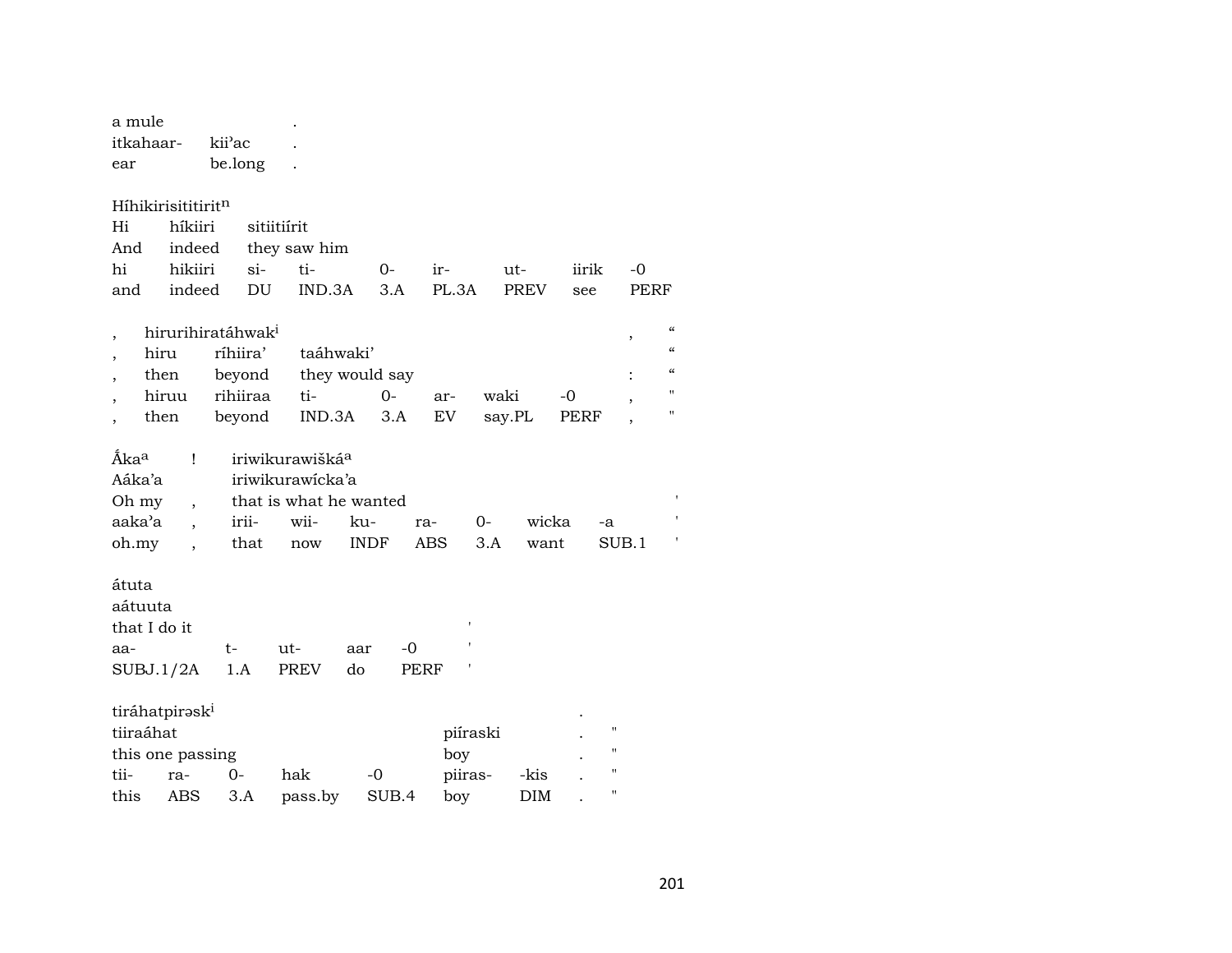| Irar <sup>i</sup><br>Iraári'<br>Brother<br>$i-$<br>3.POSS.A    |                    | -raar-<br>same.sex.sibling    |                                                                     | -ri'<br>3.POSS.B |                    | $\,$<br>,<br>$\cdot$<br>$\cdot$<br>$\cdot$ |                         |                             |                   |             |              |           |                   |
|----------------------------------------------------------------|--------------------|-------------------------------|---------------------------------------------------------------------|------------------|--------------------|--------------------------------------------|-------------------------|-----------------------------|-------------------|-------------|--------------|-----------|-------------------|
| piraskiríkutira<br>piíraski<br>a boy<br>piiras-<br>boy         | -kis<br><b>DIM</b> | ríkutira'<br>riku-<br>that.is | that is his way<br>ti-<br>IND.3A                                    |                  | $0-$<br>3.A        | raa-<br>way                                | $\mathbf 0$<br>be       | $-0$<br><b>PERF</b>         |                   |             |              |           |                   |
| rarurukstasahátu<br>raaruurukstasáhatu<br>when he just grew up |                    |                               |                                                                     |                  |                    |                                            |                         | $\, ,$<br>$\, ,$<br>$\cdot$ |                   |             |              |           |                   |
| raa-<br>just                                                   | ruu-<br>then       | ra-<br><b>ABS</b>             | $0 -$<br>3.P                                                        | uks-<br>AOR      | rasahat<br>grow.up |                                            | -hus<br><b>IMPF.SUB</b> | $\cdot$<br>$\cdot$          |                   |             |              |           |                   |
| pírask <sup>i</sup><br>piíraski<br>a boy<br>piiras-            | -kis               | ra-                           | rakurasáhat <sup>u</sup><br>rakurasáhatu<br>when he grew up<br>$0-$ | ku-              |                    | rasahat                                    | -hus                    |                             |                   |             |              |           |                   |
| boy                                                            | DIM                | INF.A                         | 3.P                                                                 | INF.B            |                    | grow.up                                    |                         | IMPF.SUB                    |                   |             |              |           |                   |
| Akiiriwirutiriška                                              |                    |                               |                                                                     |                  |                    |                                            |                         |                             |                   |             |              |           |                   |
| Akí                                                            |                    | iriwiruutiíriickaa'           |                                                                     |                  |                    |                                            |                         |                             |                   |             |              |           |                   |
| And here                                                       |                    | thereupon he came to an age   |                                                                     |                  |                    |                                            |                         |                             |                   |             |              |           |                   |
| a<br>and                                                       | ki<br>there        | irii-<br>then                 | wii-<br>now                                                         | ruu-<br>then     | ti-<br>IND.3A      |                                            | 0-<br>3.A               | $a-$<br>PREV.3A             | ir-<br><b>OBV</b> | raa-<br>way | icka-<br>end | a<br>come | -0<br><b>PERF</b> |

,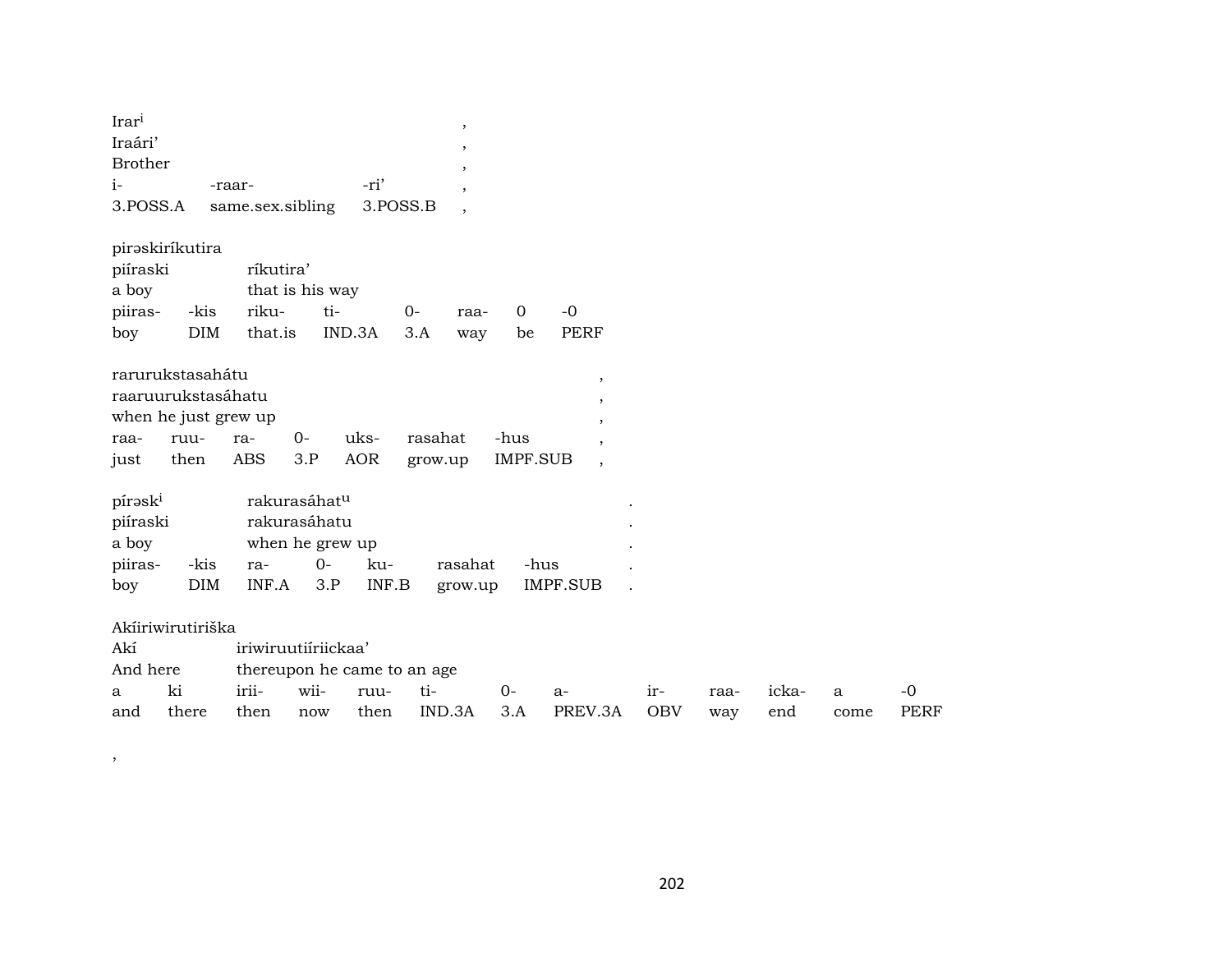|                       |      |             | wisirihkutpawáktiku              |       |       |                  |            |             |            |           |             |                   |             |
|-----------------------|------|-------------|----------------------------------|-------|-------|------------------|------------|-------------|------------|-----------|-------------|-------------------|-------------|
|                       |      |             | wisirihkutpaawáktiku             |       |       |                  |            |             |            |           |             |                   |             |
|                       |      |             | when they talked to him          |       |       |                  |            |             |            |           |             |                   |             |
| wii-                  |      | $si$ -      | ra-                              |       | $O -$ | ir-              | ku-        |             | $ut-$      |           | waa.wak.tik | -hus              |             |
| when                  |      | DU          | INF.A                            |       | 3.A   | PL.3A            | INF.B      |             | <b>BEN</b> | talk      |             | <b>IMPF.SUB</b>   |             |
|                       |      |             |                                  |       |       |                  |            |             |            |           |             |                   |             |
| kúrahus               |      |             | $\overline{\phantom{a}}$         |       |       |                  |            |             |            |           |             |                   |             |
| kúrahus               |      |             |                                  |       |       |                  |            |             |            |           |             |                   |             |
| the old men           |      |             |                                  |       |       |                  |            |             |            |           |             |                   |             |
| kurahuus              |      |             |                                  |       |       |                  |            |             |            |           |             |                   |             |
| old.man               |      |             |                                  |       |       |                  |            |             |            |           |             |                   |             |
|                       |      |             |                                  |       |       |                  |            |             |            |           |             |                   |             |
|                       |      |             | hawakakirahuráwarit <sup>n</sup> |       |       |                  |            |             |            |           |             |                   |             |
| Hawá                  |      |             | kaakíraahuuráwarit               |       |       |                  |            |             |            |           |             |                   |             |
| Also                  |      |             | he did not fail to heed it       |       |       |                  |            |             |            |           |             |                   |             |
| haawa                 |      | kaaki-      |                                  |       | $O -$ | raa.huur-        |            | a.warik     |            | $-0$      |             |                   |             |
| also                  |      |             | NEG.IND.3A                       |       | 3.A   | way              |            | throw       |            | PERF      |             |                   |             |
|                       |      |             |                                  |       |       |                  |            |             |            |           |             |                   |             |
|                       |      |             | Hirusititpákararawu              |       |       |                  |            |             |            |           |             |                   |             |
| Hiru                  |      |             | sititpákaraarawu'                |       |       |                  |            |             |            |           |             |                   |             |
| Then                  |      |             | they prayed for him              |       |       |                  |            |             |            |           |             |                   |             |
| hiruu                 |      | $si$ -      | ti-                              |       | $0-$  | ir-              | ut-        |             |            | wakaraar- | a.wuu       |                   | -:hus       |
| then                  |      | DU          | IND.3A                           |       | 3.A   | PL.3A            | <b>BEN</b> |             | voice      |           |             | go.in.a.line.IMPF | <b>IMPF</b> |
|                       |      |             |                                  |       |       |                  |            |             |            |           |             |                   |             |
|                       |      | tiráwahatn  |                                  |       |       |                  |            |             |            |           |             |                   |             |
|                       |      | Tiráwaahat  |                                  |       |       |                  |            |             |            |           |             |                   |             |
|                       |      | the Heavens |                                  |       |       |                  |            |             |            |           |             |                   |             |
|                       | tii- |             | ra-                              | $O -$ | a.hak |                  |            | -waa        |            | -0        |             |                   |             |
|                       | this |             | ABS                              | 3.A   |       | extend.in.a.line |            | <b>DIST</b> |            | SUB.4     |             |                   |             |
|                       |      |             |                                  |       |       |                  |            |             |            |           |             |                   |             |
| Nikutuhá <sup>a</sup> |      |             |                                  |       |       |                  |            |             |            |           |             |                   |             |
|                       |      |             |                                  |       |       |                  |            |             |            |           |             |                   |             |

Rikutuuhá'a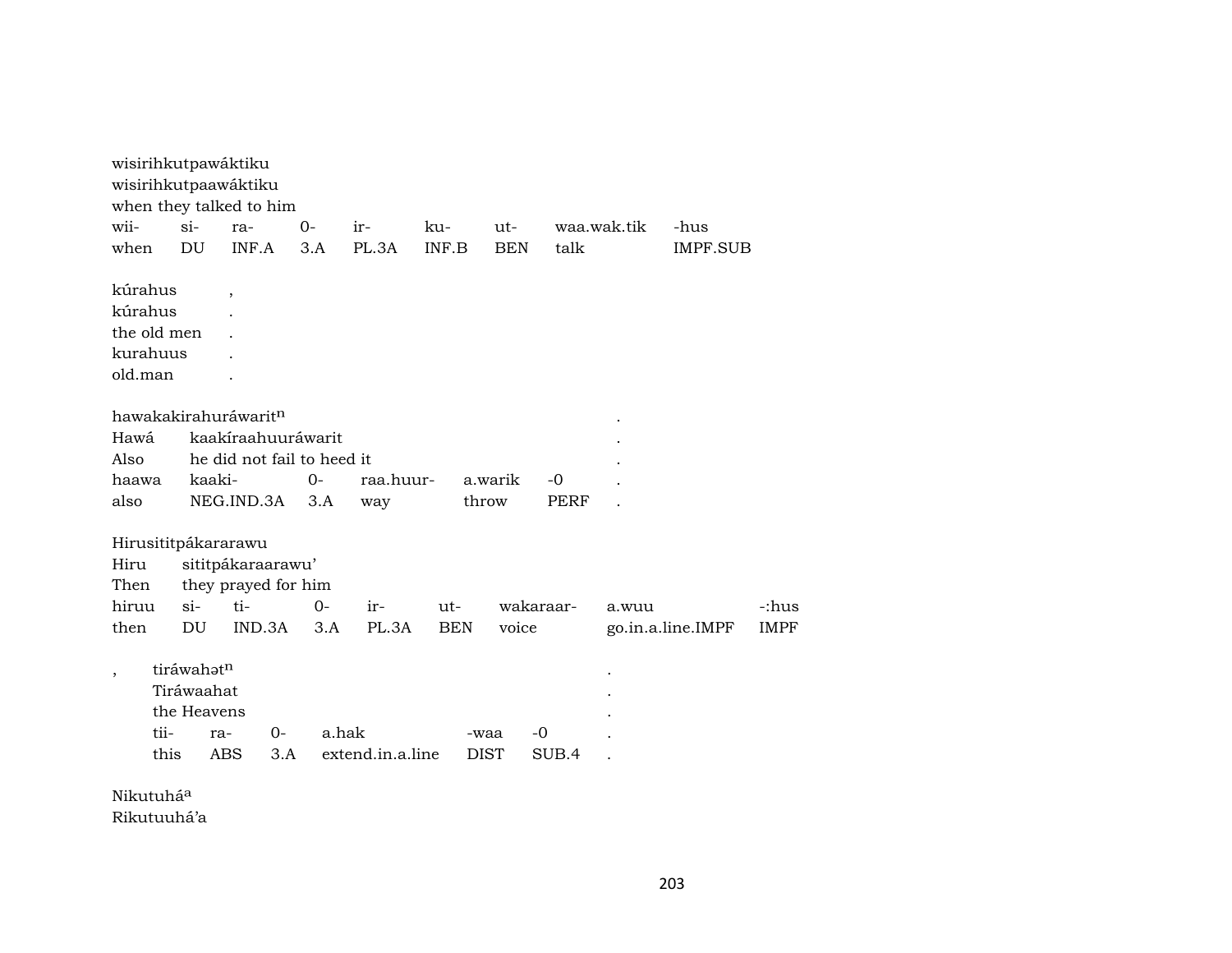|                          |                                     | That is the reason                                                                                                         |                                     |                   |                      |         |                          |         |                       |            |             |             |
|--------------------------|-------------------------------------|----------------------------------------------------------------------------------------------------------------------------|-------------------------------------|-------------------|----------------------|---------|--------------------------|---------|-----------------------|------------|-------------|-------------|
| riku-                    |                                     | ti-                                                                                                                        | $0-$                                | ut-               | raar                 |         | $\overline{\phantom{0}}$ |         |                       |            |             |             |
| that.is                  |                                     | IND.3A                                                                                                                     | 3.A                                 | PREV              | be.the.cause         |         | EX                       |         |                       |            |             |             |
| wii-<br>now              | kara-<br><b>NEG</b>                 | wikarariraítusu rawárik <sup>a</sup><br>wikarariiraa'iitusuurawárika<br>he did not fail to heed their advice<br>ra-<br>ABS | $O -$<br>3.A                        | ir-<br><b>OBV</b> | raa.iit.us-<br>story |         | way                      | huur-   | a.warik<br>throw.away |            | -a<br>SUB.1 |             |
|                          | tiwirurahuratka <sup>u</sup>        |                                                                                                                            |                                     |                   |                      |         |                          |         |                       |            |             |             |
|                          |                                     | tiwiruúraakuuratka'u                                                                                                       |                                     |                   |                      |         |                          |         |                       |            |             |             |
|                          |                                     | what he heard from them                                                                                                    |                                     |                   |                      |         |                          |         |                       |            |             |             |
| tii-                     | wii-                                | ruu-                                                                                                                       | ra-                                 | 0-                | ku-                  | uur-    |                          | atka'uk | -0                    |            |             |             |
| this                     | now                                 | then                                                                                                                       | INF.F                               | 3.A               | INF.B                | PREV    |                          | hear    |                       | SUB.3      |             |             |
| $\overline{\phantom{a}}$ | piíraski<br>a boy<br>piiras-<br>boy | piráskiráku <sup>u</sup><br>-kis<br><b>DIM</b>                                                                             | ráku'u<br>his being<br>ra-<br>INF.A | $0-$<br>3.A       | ku-<br>INF.B         | 0<br>be | -u                       | SUB.D   |                       |            |             |             |
|                          |                                     | Akiiriwirutáratihat <sup>n</sup>                                                                                           |                                     |                   |                      |         |                          |         |                       |            |             |             |
| Aki                      |                                     |                                                                                                                            | iriwiruutaáraatiihat                |                   |                      |         |                          |         |                       |            |             |             |
|                          | And here                            |                                                                                                                            | that would the end of it            |                   |                      |         |                          |         |                       |            |             |             |
| $a-$                     | ki                                  | irii-                                                                                                                      | wii-                                | ruu-              | ti-                  |         | $0-$                     | ar-     | raa-                  | tiihak     |             | $-0$        |
| and                      | there                               | that                                                                                                                       | now                                 | then              | IND.3A               |         | 3.A                      | EV      | way                   | be.the.end |             | <b>PERF</b> |
|                          |                                     | Hihawatiraták <sup>u</sup>                                                                                                 |                                     |                   |                      |         |                          |         |                       |            |             |             |
| $\ddot{\phantom{a}}$     | Hi                                  | hawá                                                                                                                       | tirátaku                            |                   |                      |         |                          |         |                       |            |             |             |
|                          | And                                 | also                                                                                                                       | right here                          |                   |                      |         |                          |         |                       |            |             |             |
|                          | hi                                  | haawa                                                                                                                      | tii-                                | ra-               | 0-                   | -taku   |                          |         |                       |            |             |             |
|                          | and                                 | also                                                                                                                       | here                                | ABS               | 3.A                  | LOC     |                          |         |                       |            |             |             |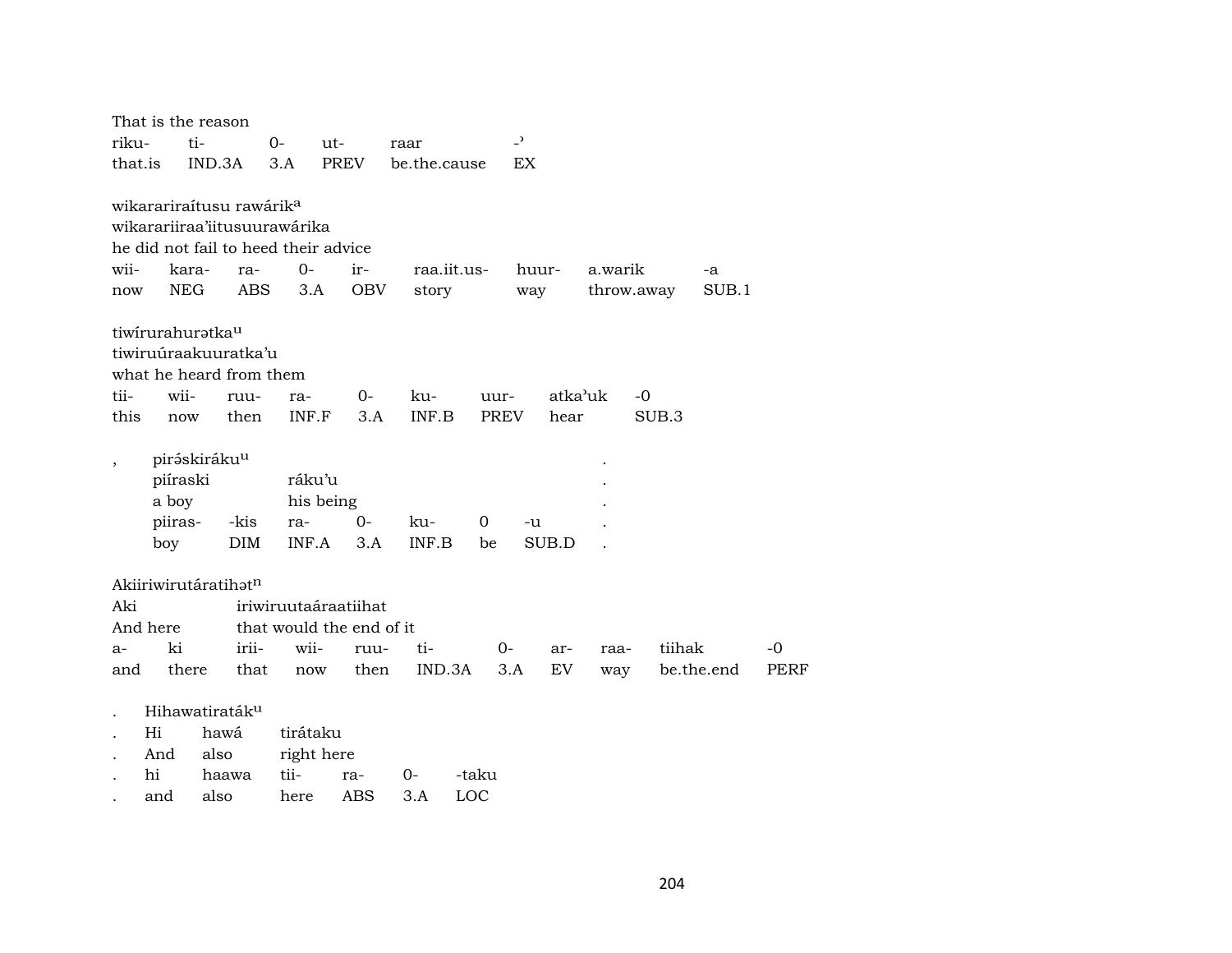| hihawatíhwak <sup>i</sup>      |                     |                                    |              |                 |            |             |       | $\boldsymbol{\zeta}\boldsymbol{\zeta}$ |      |      |             |
|--------------------------------|---------------------|------------------------------------|--------------|-----------------|------------|-------------|-------|----------------------------------------|------|------|-------------|
| hi                             | hawá                | tíhwaki'                           |              |                 |            |             |       | $\boldsymbol{\zeta}\boldsymbol{\zeta}$ |      |      |             |
| and                            | also                | they said                          |              |                 |            |             |       | $\zeta\zeta$                           |      |      |             |
| hi                             | haawa               | ti-                                | $0-$         | ir-             | waki       | $-0$        |       | $\pmb{\mathsf{H}}$                     |      |      |             |
| and                            | also                | IND.3A                             | 3.A          | PL.3A           | say.PL     | <b>PERF</b> |       | $\pmb{\mathsf{H}}$                     |      |      |             |
| Hã<br>$\mathbf{I}$             |                     |                                    |              |                 |            |             |       |                                        |      |      |             |
| Haa                            |                     |                                    |              |                 |            |             |       |                                        |      |      |             |
| Ha                             |                     |                                    |              |                 |            |             |       |                                        |      |      |             |
| $\overline{ }$<br>haa          |                     |                                    |              |                 |            |             |       |                                        |      |      |             |
| $\overline{\phantom{a}}$<br>ha |                     |                                    |              |                 |            |             |       |                                        |      |      |             |
| $\overline{ }$                 |                     |                                    |              |                 |            |             |       |                                        |      |      |             |
|                                | ihawarirastahwirara |                                    |              |                 |            |             |       |                                        |      |      |             |
| i                              | hawá                | riirastahwiiráraa'                 |              |                 |            |             |       |                                        |      |      |             |
| and                            | also                | he is bringing it with feet upward |              |                 |            |             |       |                                        |      |      |             |
| i                              | haawa               | $0-$<br>ra-                        | $a-$         |                 | ir-        | as-         | raar- | wiiraar-                               | ra-  | a    | $-0$        |
| and                            | also                | <b>ABS</b>                         | 3.A          | PREV.3A         | <b>OBV</b> | foot        | PL    | in.a.row                               | PORT | come | <b>PERF</b> |
| pírask <sup>i</sup>            |                     | Н                                  |              | Nakurasáhutu    |            |             |       |                                        |      |      |             |
| piíraski                       |                     | Ħ                                  |              | Rakurasáhatu    |            |             |       |                                        |      |      |             |
| the boy                        |                     | $\mathbf{H}$                       |              | When he grew up |            |             |       |                                        |      |      |             |
| piiras-                        | -kis                |                                    | ra-          | $0 -$           | ku-        | rasahat     | -hus  |                                        |      |      |             |
| boy                            | DIM                 | $\pmb{\mathsf{H}}$                 | INF.A        | 3.P             | INF.B      | grow.up     |       | <b>IMPF.SUB</b>                        |      |      |             |
|                                |                     |                                    |              |                 |            |             |       |                                        |      |      |             |
| $\overline{\phantom{a}}$       | nakúrahīra          |                                    |              |                 |            |             |       |                                        |      |      |             |
|                                | rakúraahiira        |                                    |              |                 |            |             |       |                                        |      |      |             |
|                                | his being good      |                                    |              |                 |            |             |       |                                        |      |      |             |
| ra-                            | $0-$                | ku-                                | uur-         | raa-            | hiir       |             | -a    |                                        |      |      |             |
| INF.A                          | 3.A                 | INF.B                              | PREV         | way             | be.good    |             | SUB.1 |                                        |      |      |             |
|                                |                     |                                    |              |                 |            |             |       |                                        |      |      |             |
| pírask <sup>i</sup>            |                     | $\ddot{\phantom{a}}$               | Hitírasahatn |                 |            |             |       |                                        |      |      |             |
| piíraski                       |                     | hi<br>$\overline{\phantom{a}}$     | tírasahat    |                 |            |             |       |                                        |      |      |             |
| a boy                          |                     | and<br>$\overline{\phantom{a}}$    |              | he grew up      |            |             |       |                                        |      |      |             |
| piiras-                        | -kis                | hi<br>$\cdot$                      | ti-          | $0-$            | rasahat    |             | $-0$  |                                        |      |      |             |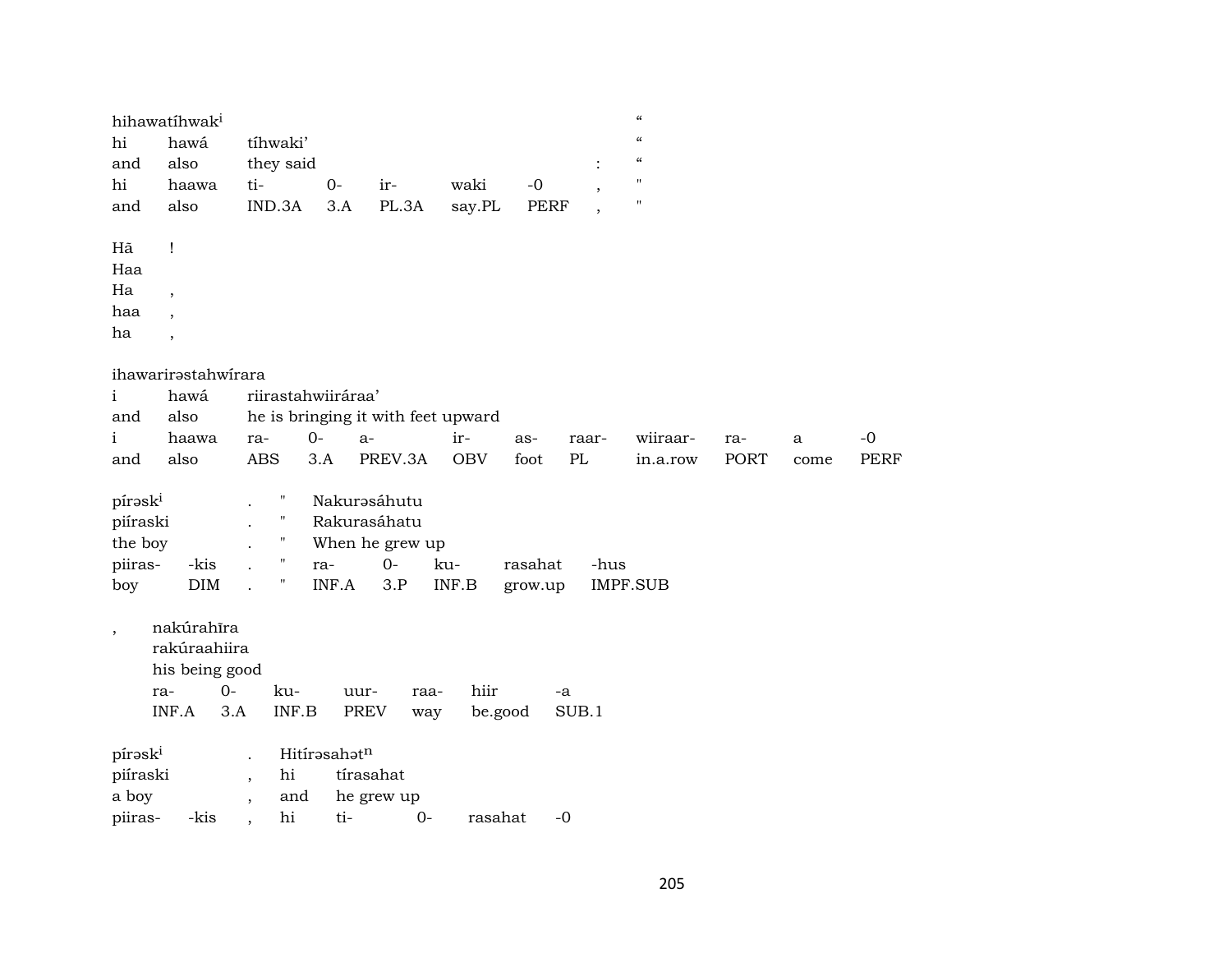| boy                      |          | DIM                         | $\overline{\phantom{a}}$ | and                |        | IND.3A           | 3.P    | grow.up    |      |          | PERF                     |                          |  |
|--------------------------|----------|-----------------------------|--------------------------|--------------------|--------|------------------|--------|------------|------|----------|--------------------------|--------------------------|--|
|                          |          | hirutirakáwitatn            |                          |                    |        |                  |        |            |      |          |                          |                          |  |
| hiru                     |          | tiraakaáwiitit              |                          |                    |        |                  |        |            |      |          |                          |                          |  |
| then                     |          |                             |                          | he follows his way |        |                  |        |            |      |          |                          |                          |  |
| hiruu                    |          | ti-                         |                          | $O -$              | raa-   | kaa-             |        | wi.itik    |      | $-0$     |                          |                          |  |
| then                     |          | IND.3A                      |                          | 3.A                | way    |                  | inside | sit.down   |      |          | <b>PERF</b>              |                          |  |
|                          |          |                             |                          |                    |        |                  |        |            |      |          |                          |                          |  |
|                          |          | pirarisarunáku <sup>u</sup> |                          |                    |        |                  |        |            |      |          |                          | $\, ,$                   |  |
|                          |          | piírariisaaru'              |                          |                    | ráku'u |                  |        |            |      |          |                          | ,                        |  |
| a chief's son            |          |                             |                          |                    |        | his being        |        |            |      |          |                          | ,                        |  |
| piira-                   |          | riisaar-                    |                          | $-u^{\prime}$      | ra-    |                  | $O -$  | ku-        |      | 0        | -u                       | $\overline{\phantom{a}}$ |  |
| child                    |          | chief                       |                          | <b>NOM</b>         | INF.A  |                  | 3.A    | INF.B      |      | be       | SUB.D                    | $\overline{\phantom{a}}$ |  |
|                          |          |                             |                          |                    |        |                  |        |            |      |          |                          |                          |  |
| hiisirit                 |          |                             |                          | "                  |        |                  |        |            |      |          |                          |                          |  |
| hi                       |          | isiírit                     |                          |                    |        |                  |        |            |      |          |                          |                          |  |
| and                      |          | prominently                 |                          |                    |        |                  |        |            |      |          |                          |                          |  |
| hi                       |          | isii.rik                    |                          |                    |        |                  |        |            |      |          |                          |                          |  |
| and                      |          | in.plain.sight              |                          |                    |        |                  |        |            |      |          |                          |                          |  |
|                          |          |                             |                          |                    |        |                  |        |            |      |          |                          |                          |  |
| wirarútik <sup>u</sup>   |          |                             |                          |                    |        |                  |        |            |      |          |                          | Nawa                     |  |
| wiraarútiiku             |          |                             |                          |                    |        |                  |        |            |      |          |                          | Ráwa                     |  |
|                          |          | he was just living          |                          |                    |        |                  |        |            |      |          |                          | <b>Now</b>               |  |
| wii-                     |          | raa-                        | ruu-                     | ti-                |        | $0-$             | kus    |            |      | $-0$     |                          | rawa                     |  |
| now                      |          | just                        | then                     |                    | IND.3A | 3.A              |        | be sitting |      | PERF     |                          | now                      |  |
|                          |          |                             | irár <sup>i</sup>        |                    |        |                  |        |            |      |          |                          |                          |  |
| ,                        | a        | $\overline{\phantom{a}}$    | iraári'                  |                    |        |                  |        |            |      |          | ,                        |                          |  |
| $\overline{\phantom{a}}$ | а<br>and |                             |                          | brother            |        |                  |        |            |      |          | ,                        |                          |  |
|                          | a        | $\overline{\phantom{a}}$    | $i-$                     |                    | -raar- |                  |        |            | -ri' |          |                          |                          |  |
| $\overline{\phantom{a}}$ | and      | $\overline{\phantom{a}}$    |                          | 3.POSS.A           |        | same.sex.sibling |        |            |      | 3.POSS.B | ,                        |                          |  |
|                          |          |                             |                          |                    |        |                  |        |            |      |          | $\overline{\phantom{a}}$ |                          |  |

arikurúha<sup>u</sup>

rikuruúhaa'u  $\mathbf{a}$ 

 $\overline{\phantom{a}}$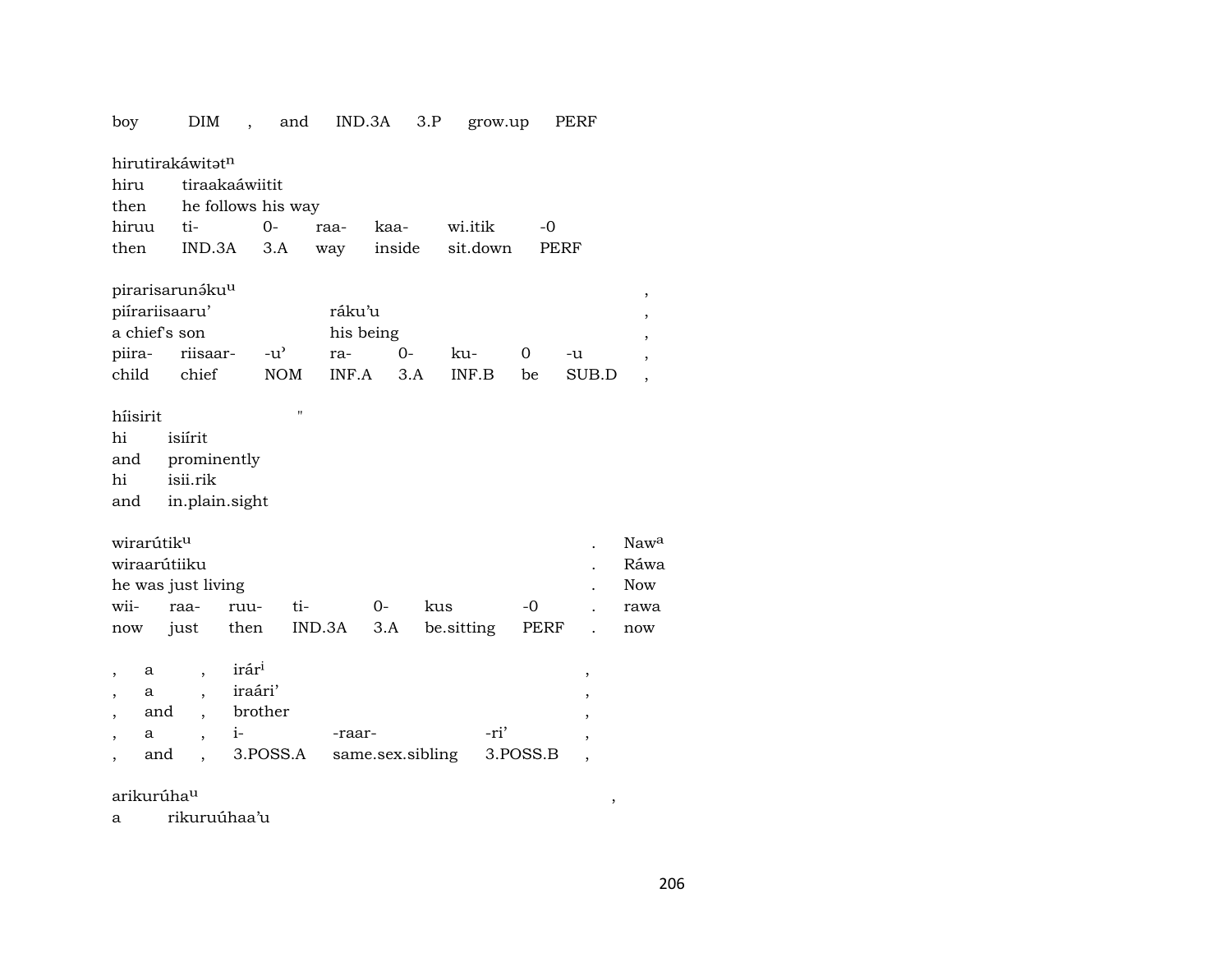| and                                                        |                                   | that is the way                                      |         |                    |                                  |                                                                                                    |          |             |            |       |
|------------------------------------------------------------|-----------------------------------|------------------------------------------------------|---------|--------------------|----------------------------------|----------------------------------------------------------------------------------------------------|----------|-------------|------------|-------|
| a                                                          | riku-                             | ra-                                                  | $0-$    | ut-                | raa-                             | 0                                                                                                  | -u       |             |            |       |
| and                                                        | that.is                           | <b>ABS</b>                                           | 3.A     | <b>PREV</b>        | way                              | be                                                                                                 | SUB.D    |             |            |       |
| šurak <sup>i</sup><br>cuúraki<br>a girl<br>icuura-<br>girl | -kis<br><b>DIM</b>                |                                                      |         |                    |                                  |                                                                                                    |          |             |            |       |
| nihkúruk <sup>u</sup>                                      |                                   |                                                      |         |                    |                                  |                                                                                                    |          |             |            |       |
| rihkúruhku                                                 |                                   |                                                      |         |                    |                                  |                                                                                                    |          |             |            |       |
|                                                            | when they had her                 |                                                      |         |                    |                                  |                                                                                                    |          |             |            |       |
| ra-                                                        | $0-$                              | $a-$                                                 | ir-     |                    | ku-                              | ri-                                                                                                |          | uur-        | kus        | -0    |
| INF.A                                                      | 3.A                               | POSS.3A                                              |         | PL.3A              | INF.B                            | PHYS.POSS                                                                                          |          | POSS.A      | be sitting | SUB.4 |
| hi<br>$\cdot$<br>hi                                        | hitírasahatu<br>and<br>ti-<br>and | tirasáhaatu'<br>she was growing up<br>$0-$<br>IND.3A | 3.P     | rasahat<br>grow.up | -:hus<br>IMPF                    | $\, ,$<br>$\overline{\phantom{a}}$<br>$\,$<br>$\overline{\phantom{a}}$<br>$\overline{\phantom{a}}$ |          |             |            |       |
| hitírasahatu                                               |                                   |                                                      |         |                    |                                  |                                                                                                    |          |             |            |       |
| hi                                                         | tirasáhaatu'                      |                                                      |         |                    | $\, ,$                           |                                                                                                    |          |             |            |       |
| and                                                        |                                   | she was growing up                                   |         |                    | $^\mathrm{^{^\circ}}$<br>$\cdot$ |                                                                                                    |          |             |            |       |
| hi                                                         | ti-                               | $O -$                                                | rasahat | -:hus              | $\cdot$                          |                                                                                                    |          |             |            |       |
| and                                                        | IND.3A                            | 3.P                                                  | grow.up | <b>IMPF</b>        | $\overline{\phantom{a}}$         |                                                                                                    |          |             |            |       |
| hi<br>and                                                  | hísititasiksta<br>sítiitaciksta   | they watched over her                                |         |                    |                                  |                                                                                                    |          | $\, ,$      |            |       |
| hi                                                         | $\sin$                            | ti-                                                  | $0-$    | ir-                | ut-                              |                                                                                                    | aciks.ta | -0          |            |       |
| and                                                        | DU                                | IND.3A                                               | 3.A     | PL.3A              | PREV                             | watch                                                                                              |          | <b>PERF</b> |            |       |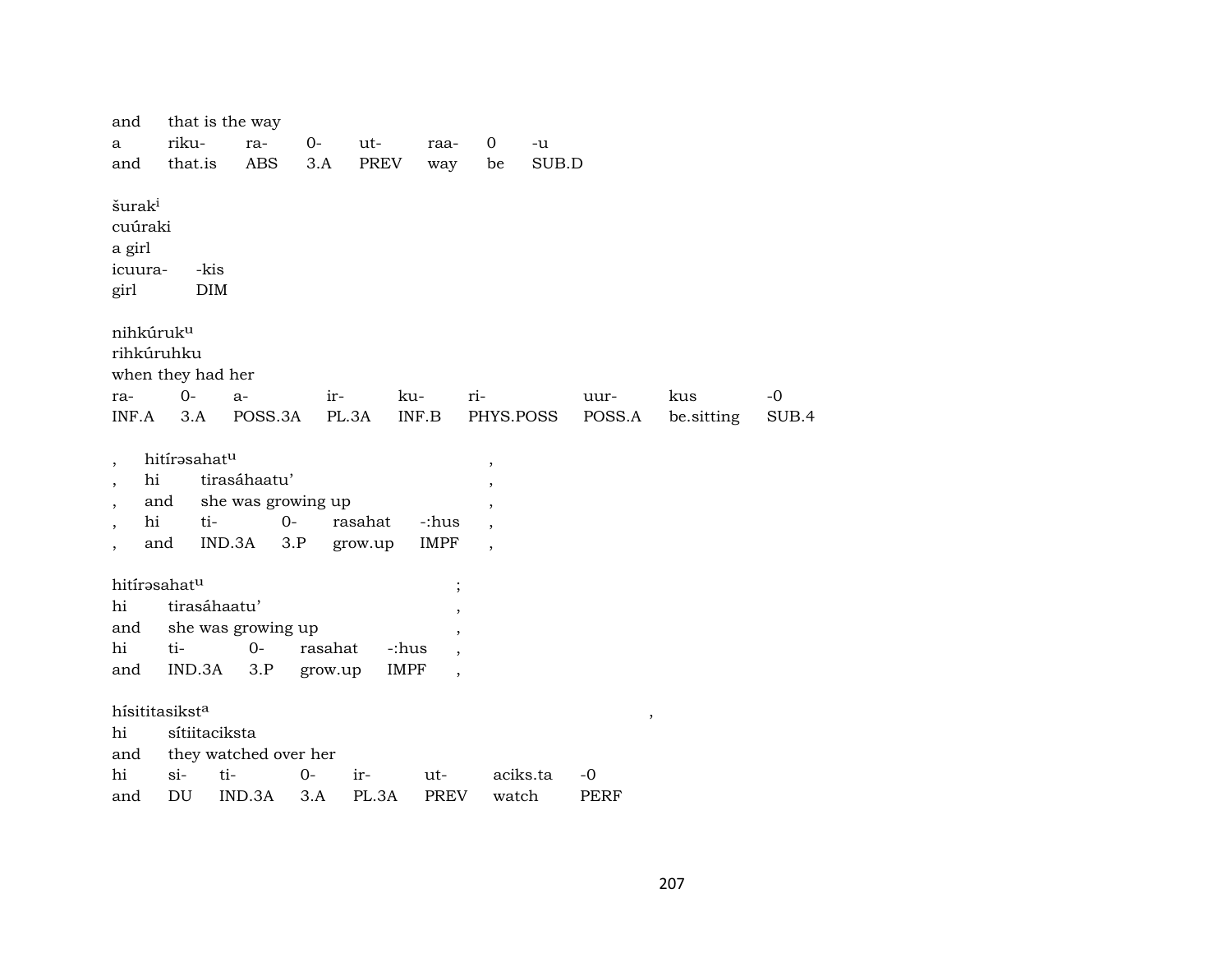| hísititasikst <sup>a</sup>                      |                                                     |                             |                          |         |      |                     |                                                              |       |             |     |
|-------------------------------------------------|-----------------------------------------------------|-----------------------------|--------------------------|---------|------|---------------------|--------------------------------------------------------------|-------|-------------|-----|
| hi                                              | sítiitaciksta                                       |                             |                          |         |      |                     |                                                              |       |             |     |
| and                                             |                                                     | they watched over her       |                          |         |      |                     |                                                              |       |             |     |
| hi                                              | $\sin$                                              | ti-                         | 0-                       | ir-     |      | ut-                 | aciks.ta                                                     |       | $-0$        |     |
| and                                             | DU                                                  | IND.3A                      | 3.A                      | PL.3A   |      | <b>PREV</b>         | watch                                                        |       | PERF        |     |
| rakurasáhatu<br>ra-<br>INF.A                    | nakurasáhatu<br>when she grew up<br>$0 -$<br>3.P    | ku-<br>INF.B                | rasahat                  | grow.up | -hus | <b>IMPF.SUB</b>     | súrak <sup>i</sup><br>cuúraki<br>the girl<br>icuura-<br>girl |       | -kis<br>DIM |     |
|                                                 | Iriaharátirahat <sup>n</sup><br>Irii'aharaatiirahat |                             |                          |         |      |                     |                                                              |       |             |     |
|                                                 |                                                     | When he took her to the age |                          |         |      |                     |                                                              |       |             |     |
| irii-                                           | ar-                                                 | ra-                         | $0-$                     | raa-    |      | tii.ra.hak          |                                                              | -0    |             |     |
| when                                            | EV                                                  | ABS                         | 3.A                      | way     |      | take.to.the.end     |                                                              | SUB.4 |             |     |
| atías<br>Atí'as<br>our Father<br>ati-<br>1.POSS | as<br>father                                        | ,                           |                          |         |      |                     |                                                              |       |             |     |
| tirašíhwari                                     |                                                     |                             |                          |         |      |                     |                                                              |       |             |     |
| tiracíhwari                                     |                                                     |                             |                          |         |      |                     |                                                              |       |             |     |
|                                                 | these of ours living                                |                             |                          |         |      |                     |                                                              |       |             |     |
| tii-                                            | ra-                                                 | aciir-                      |                          | warii   |      |                     | -hus                                                         |       |             |     |
| this                                            | ABS                                                 | IN.DU.A                     |                          |         |      | be.going.about.IMPF | <b>IMPF.SUB</b>                                              |       |             |     |
| kišísapatn                                      |                                                     |                             | tiráhuriwaw <sup>i</sup> |         |      |                     |                                                              |       |             |     |
| kici                                            | cápaat                                              |                             | tirahúriiwaawi           |         |      |                     |                                                              |       |             |     |
| but                                             | women                                               |                             | these living             |         |      |                     |                                                              |       |             |     |
| kici                                            | icapaak                                             | tii-                        | ra-                      | $0-$    |      | hurii               |                                                              | -waa  |             | -wi |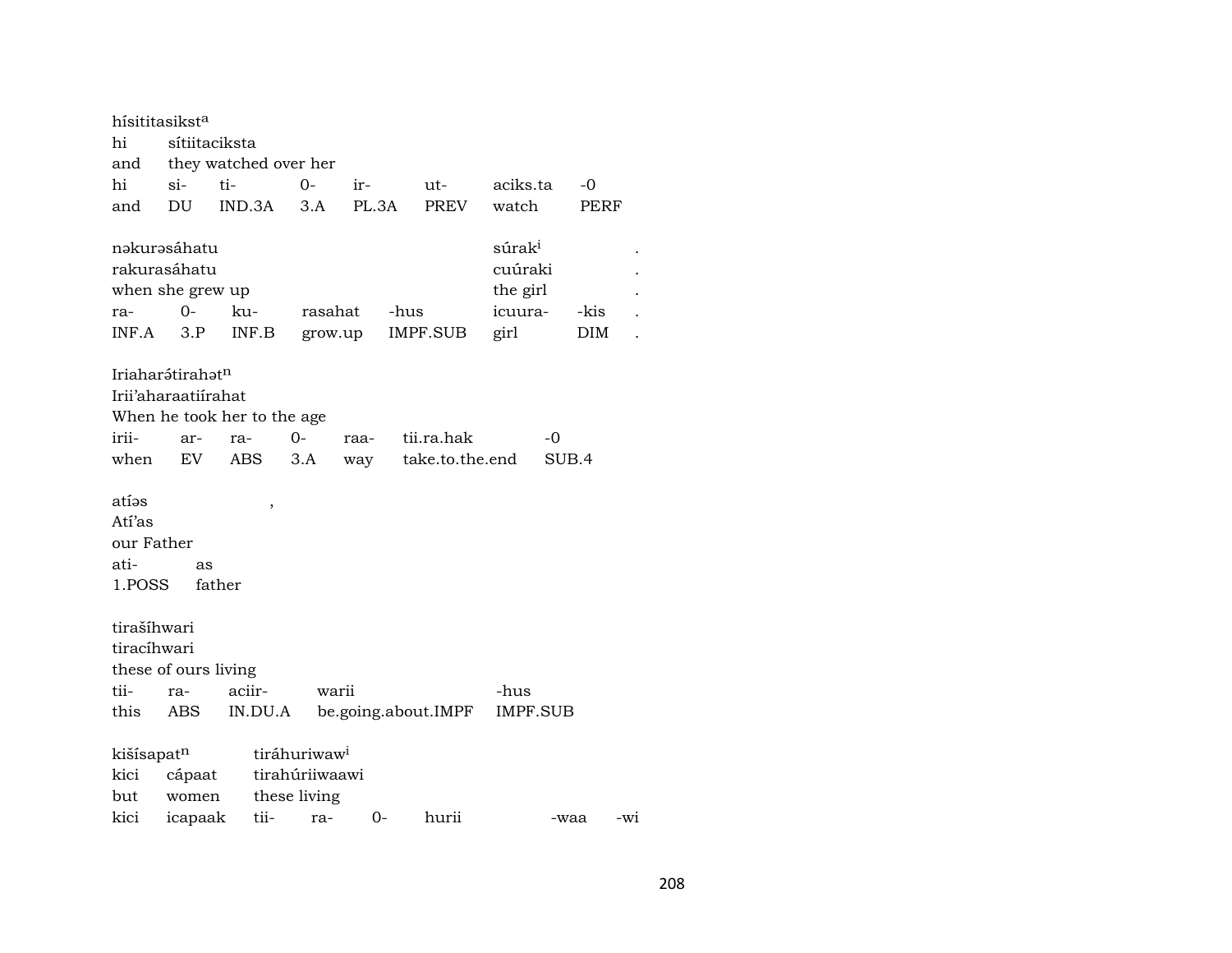but woman this ABS 3.A go.around.PL DIST SUB.L

- šúraki  $\overline{\phantom{a}}$
- cuúraki  $\cdot$
- a girl  $\cdot$
- icuura--kis  $\overline{\phantom{a}}$
- $DIM$ girl  $\, ,$

hitarutasitítpat<sup>u</sup>

| hi  | taruutásitit        |          | paátu'  |                                      |           |     |
|-----|---------------------|----------|---------|--------------------------------------|-----------|-----|
|     | and it would happen |          | blood   |                                      |           |     |
| hi  | $t_i$ $\sim$        | $\Omega$ | ar- ut- | asitik -0                            | paat- -u' |     |
| and |                     |          |         | IND.3A 3.A EV PREV happen PERF blood |           | NOM |

| tahpaharáhisitit               |      |     |                       |     |      |      |             |  |  |  |  |  |  |
|--------------------------------|------|-----|-----------------------|-----|------|------|-------------|--|--|--|--|--|--|
| taahpaaharaáhisitit            |      |     |                       |     |      |      |             |  |  |  |  |  |  |
| she would begin to carry blood |      |     |                       |     |      |      |             |  |  |  |  |  |  |
| ti-                            | $O-$ | ar- | paat- raar- raah -his |     |      |      | -itik       |  |  |  |  |  |  |
| $IND.3A$ $3.A$ $EV$            |      |     | blood                 | PL. | have | PERF | <b>INCH</b> |  |  |  |  |  |  |
|                                |      |     |                       |     |      |      |             |  |  |  |  |  |  |

| Irár <sup>i</sup> |                  |          |  |
|-------------------|------------------|----------|--|
| Iraári'           |                  |          |  |
| <b>Brother</b>    |                  |          |  |
| $\mathbf{i}$      | -raar-           | -ri'     |  |
| 3.POSS.A          | same.sex.sibling | 3.POSS.B |  |

hawásikakiruhurišakawárik<sup>u</sup>

 $\langle \cdot \rangle$  $\mathcal{A}^{\pm}$ 

hawá sikaakiiruhuuricakawáriku'

| also | they did not let her go astray |  |
|------|--------------------------------|--|
|      |                                |  |

| haawa | $S1-$ | kaaki-                             | ∩– | uhuur.icaka.warik -:hus |             |
|-------|-------|------------------------------------|----|-------------------------|-------------|
| also  | DU    | NEG.IND.3A 3.A PL.3A lose.track.of |    |                         | <b>IMPF</b> |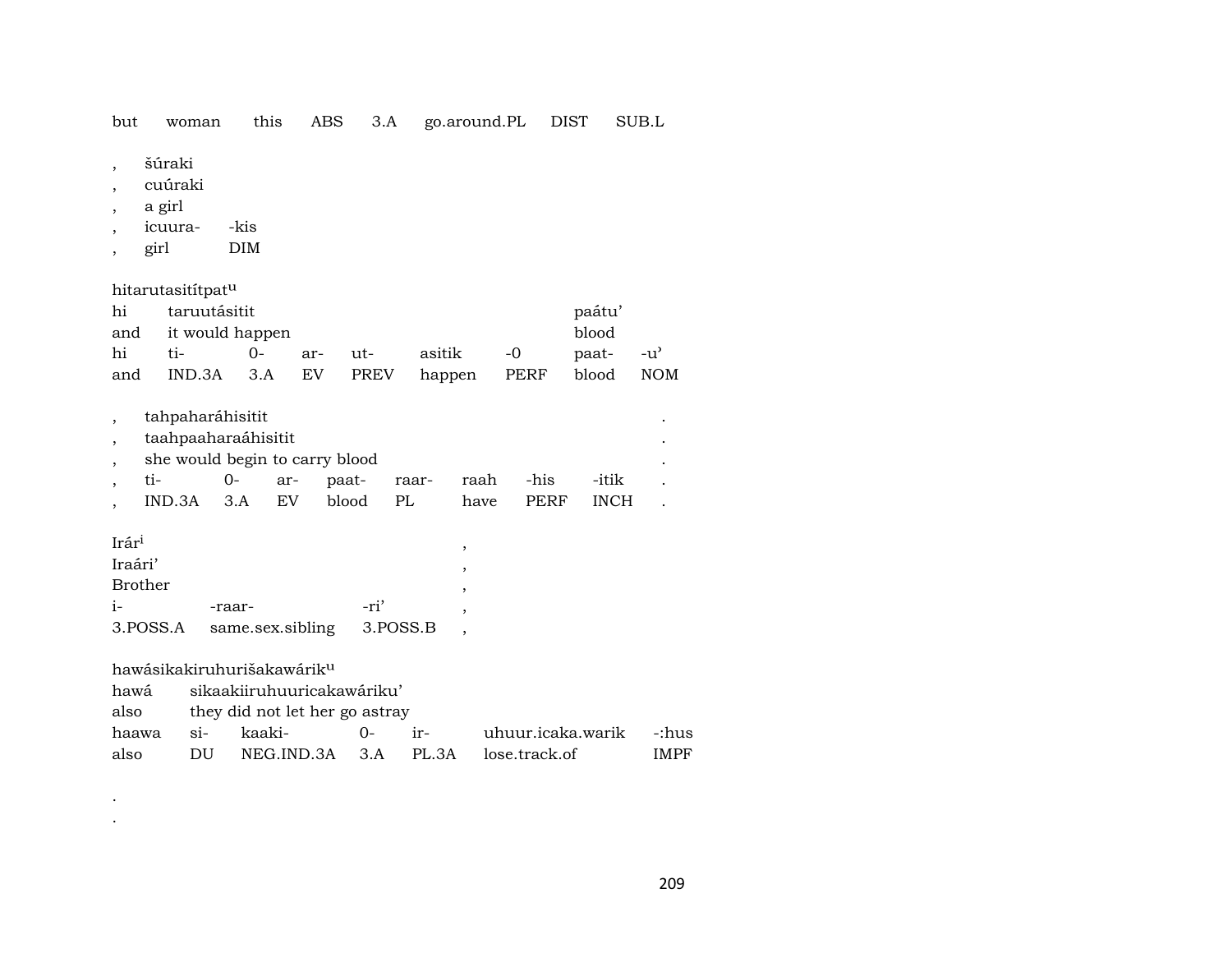|      | Asitiširəsawašitik <sup>u</sup> |           |             |        |          |           |               |      |             |             |  |  |  |  |
|------|---------------------------------|-----------|-------------|--------|----------|-----------|---------------|------|-------------|-------------|--|--|--|--|
| A    | sitiicirasawacitiiku'           |           |             |        |          |           |               |      |             |             |  |  |  |  |
| And  | they were taking her outside    |           |             |        |          |           |               |      |             |             |  |  |  |  |
| a    | $\sin$                          | ti-       | $0-$        | ir-    | ut-      | ciras-    | awacitik      |      | -:hus       |             |  |  |  |  |
| and  | DU                              | IND.3A    | 3.A         | PL.3A  | PREV     | COM       | go.out        |      | <b>IMPF</b> |             |  |  |  |  |
|      |                                 |           |             |        |          |           |               |      |             |             |  |  |  |  |
|      | wirakupáharah <sup>a</sup>      |           |             |        |          |           |               |      |             |             |  |  |  |  |
|      | wirakupaáharaaha                |           |             |        |          |           |               |      |             |             |  |  |  |  |
|      | when she was carrying blood     |           |             |        |          |           |               |      |             |             |  |  |  |  |
| wii- | ra-                             | $O-$      | ku-         | paat-  | raar-    | raah      | -a            |      |             |             |  |  |  |  |
| when | INF.A                           | 3.A       | INF.B       | blood  | PL       | have      | SUB.1         |      |             |             |  |  |  |  |
|      | Hihiruukáhkat <sup>n</sup>      |           |             |        |          |           |               |      |             |             |  |  |  |  |
| Hi   | hiru                            | uukaáhkat |             |        |          |           |               |      |             |             |  |  |  |  |
| And  | then                            | outside   |             |        |          |           |               |      |             |             |  |  |  |  |
| hi   | hiruu                           | uukaahkat |             |        |          |           |               |      |             |             |  |  |  |  |
| and  | then                            | outside   |             |        |          |           |               |      |             |             |  |  |  |  |
|      |                                 |           |             |        |          |           |               |      |             |             |  |  |  |  |
|      | hiikarisitísawa                 |           |             |        |          |           |               |      |             |             |  |  |  |  |
| hi   | ikaári'                         |           |             |        |          | sitiísawa |               |      |             |             |  |  |  |  |
| and  | her grandmother                 |           |             |        |          |           | they (du) lay |      |             |             |  |  |  |  |
| hi   | $i-$                            | kaa       |             | $-ri3$ |          | $\sin$    | ti-           | $0-$ | sa          | -waa        |  |  |  |  |
| and  | 3.POSS.A                        |           | grandmother |        | 3.POSS.B | DU        | IND.3A        | 3.A  | be.lying    | <b>DIST</b> |  |  |  |  |
|      |                                 |           |             |        |          |           |               |      |             |             |  |  |  |  |

 $\sim 10$  $\sim$ 

> $\langle \cdot \rangle$  $\bullet$  $\bullet$  $\langle \cdot \rangle$  $\langle \cdot \rangle$

 $\mbox{-}0$ PERF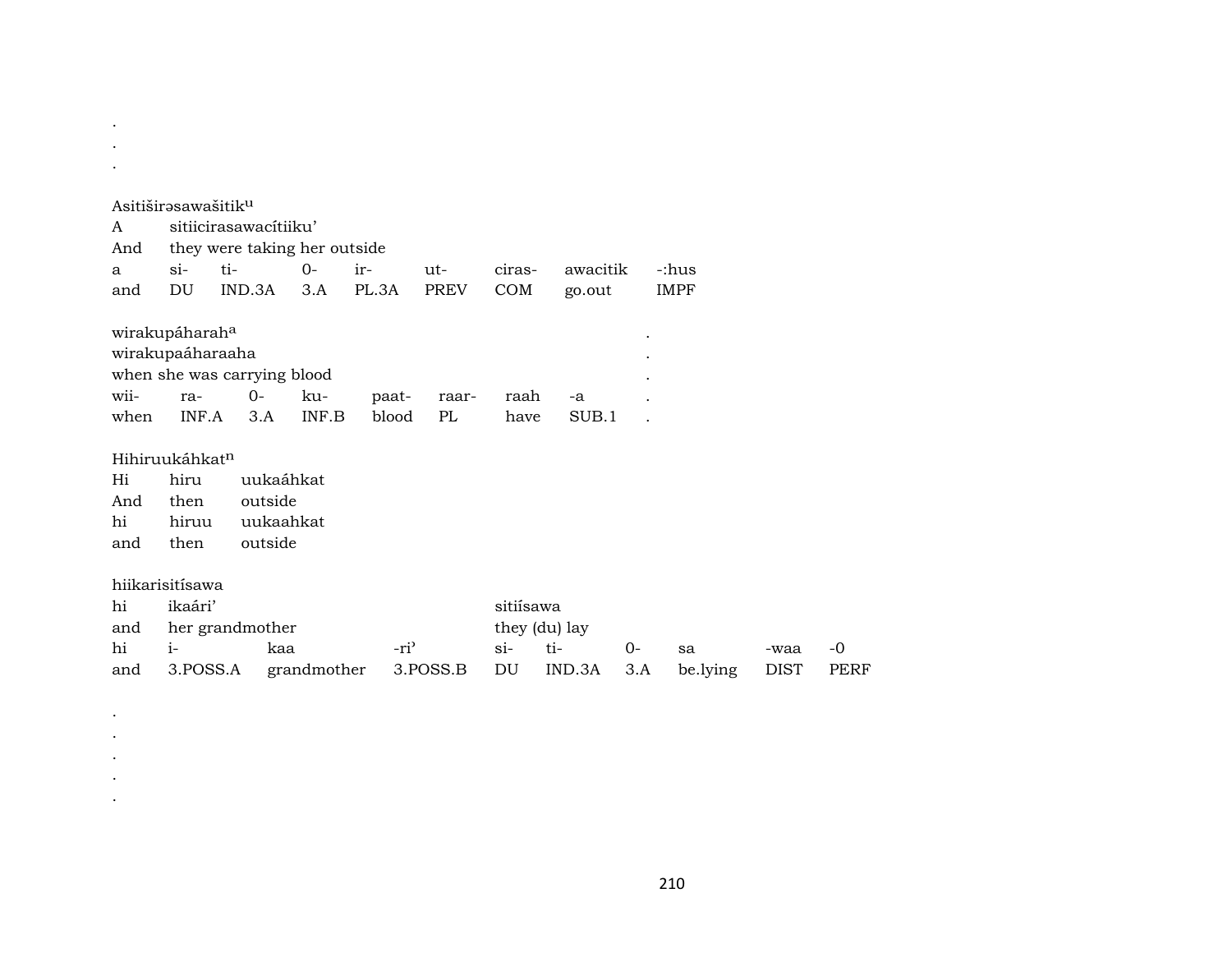|                                                      | Ikárirakúruhku                |               |                                        |                                      |          |                  |                          |            |        |                   |        |       |            |       |
|------------------------------------------------------|-------------------------------|---------------|----------------------------------------|--------------------------------------|----------|------------------|--------------------------|------------|--------|-------------------|--------|-------|------------|-------|
| Ikaári'                                              |                               |               |                                        |                                      |          | raakúruhku       |                          |            |        |                   |        |       |            |       |
|                                                      | Her grandmother               |               |                                        |                                      |          |                  | when she has her         |            |        |                   |        |       |            |       |
| $i-$                                                 |                               | kaa           |                                        | -ri <sup>3</sup>                     |          | ra-              | $0-$                     | $a-$       | ku-    | ri-               | uur-   | kus   |            | $-0$  |
|                                                      | 3.POSS.A                      |               | grandmother                            | 3.POSS.B                             |          | INF.A            | 3.A                      | POSS.3A    | INF.B  | PHYS.POSS         | POSS.A |       | be.sitting | SUB.4 |
|                                                      | rahiráisast <sup>i</sup>      |               |                                        |                                      |          |                  |                          |            |        |                   |        |       |            |       |
|                                                      | ráhiira'                      |               | isaásti'                               |                                      |          |                  | $\cdot$                  |            |        |                   |        |       |            |       |
| $\overline{\phantom{a}}$                             | sometimes                     |               | her mother                             |                                      |          |                  |                          |            |        |                   |        |       |            |       |
| $\overline{\phantom{a}}$                             | rahiira                       |               | $i-$                                   | saas                                 |          | -ri <sup>3</sup> |                          |            |        |                   |        |       |            |       |
| $\overline{\phantom{a}}$<br>$\overline{\phantom{a}}$ | further                       |               | 3.POSS.A                               |                                      | mother   | 3.POSS.B         | $\overline{\phantom{a}}$ |            |        |                   |        |       |            |       |
|                                                      |                               |               |                                        |                                      |          |                  |                          |            |        |                   |        |       |            |       |
|                                                      | hisitíhsawaisást <sup>i</sup> |               |                                        |                                      |          |                  |                          |            |        |                   |        |       |            |       |
| hi                                                   | sitiísawa                     |               |                                        |                                      |          |                  |                          | isaásti'   |        |                   |        |       |            |       |
| and                                                  |                               | they (du) lay |                                        |                                      |          |                  |                          | her mother |        |                   |        |       |            |       |
| hi                                                   | si                            | ti-           | $0-$                                   | sa                                   |          | -waa             | $-0$                     | $i-$       | saas   | -ri <sup>3</sup>  |        |       |            |       |
| and                                                  | DU                            | IND.3A        | 3.A                                    |                                      | be.lying | <b>DIST</b>      | <b>PERF</b>              | 3.POSS.A   | mother | 3.POSS.B          |        |       |            |       |
|                                                      |                               |               |                                        |                                      |          |                  |                          |            |        |                   |        |       |            |       |
| $\bullet$                                            |                               |               |                                        |                                      |          |                  |                          |            |        |                   |        |       |            |       |
| $\cdot$                                              |                               |               |                                        |                                      |          |                  |                          |            |        |                   |        |       |            |       |
| $\bullet$                                            |                               |               |                                        |                                      |          |                  |                          |            |        |                   |        |       |            |       |
| $\cdot$                                              |                               |               |                                        |                                      |          |                  |                          |            |        |                   |        |       |            |       |
| $\bullet$                                            |                               |               |                                        |                                      |          |                  |                          |            |        |                   |        |       |            |       |
|                                                      |                               |               | Kakírarurakuhuríšakawárik <sup>a</sup> |                                      |          |                  |                          |            |        |                   |        |       |            |       |
|                                                      |                               |               |                                        | Kaakí' raaruurakuuhuuricakawárika    |          |                  |                          |            |        |                   |        |       |            |       |
|                                                      |                               |               |                                        | One would not just let her go astray |          |                  |                          |            |        |                   |        |       |            |       |
| kaaki-                                               |                               | $O -$         | $\mathbf 0$                            | $-0$                                 | raa-     | ruu-             | ra-                      | $0-$       | ku-    | uhuur.icaka.warik |        | -a    |            |       |
|                                                      | NEG.IND.3A                    | 3.A           | be                                     | <b>PERF</b>                          | just     | then             | INF.A                    | 3.A        | INF.B  | lose.track.of     |        | SUB.1 |            |       |
|                                                      |                               |               |                                        |                                      |          |                  |                          |            |        |                   |        |       |            |       |

. . . .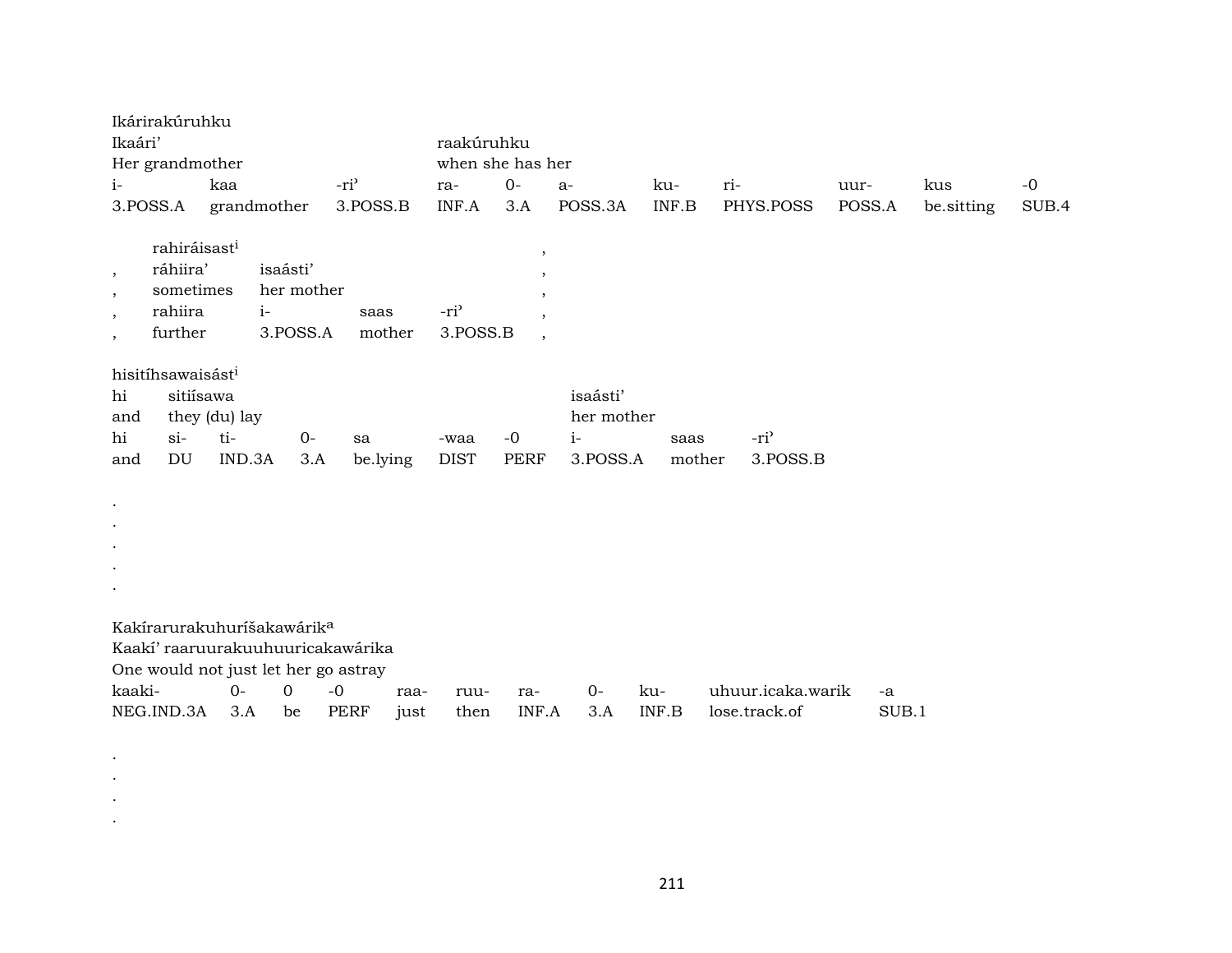| Náw <sup>a</sup> , irár <sup>i</sup> |                |                                         |      |  |
|--------------------------------------|----------------|-----------------------------------------|------|--|
|                                      | Ráwa , iraári' |                                         |      |  |
|                                      | Now , brother  |                                         |      |  |
| rawa , i-                            |                | -raar-                                  | -ri' |  |
|                                      |                | now, 3.POSS.A same.sex.sibling 3.POSS.B |      |  |

| kitutiírirətpawakahu         |                    |      |                      |     |       |                   |          |          |  |  |  |  |
|------------------------------|--------------------|------|----------------------|-----|-------|-------------------|----------|----------|--|--|--|--|
| kítuu'u'                     |                    |      | tí'iriiratpaawaakahu |     |       |                   |          |          |  |  |  |  |
| this that I am saying<br>all |                    |      |                      |     |       |                   |          |          |  |  |  |  |
| kituu                        | $-11$ <sup>'</sup> | tii- | irii-                | ra- | $-t-$ | waa-              | waaka    | -hus     |  |  |  |  |
| all                          | NOM                | this |                      |     |       | that ABS 1.A DIST | say.IMPF | IMPF.SUB |  |  |  |  |

## hiwihirurikuriratáwikµ

.

| hi      | wihiru |                                   | rikuriiraatáwiiku         |  |  |                                                    |     |           |  |  |  |
|---------|--------|-----------------------------------|---------------------------|--|--|----------------------------------------------------|-----|-----------|--|--|--|
| and     | now    |                                   | that was the way among us |  |  |                                                    |     |           |  |  |  |
|         |        | hi wii- hiruu riku- rii-  0- raa- |                           |  |  | tawi                                               | kus | $-\Omega$ |  |  |  |
| and now |        |                                   |                           |  |  | then that.is ASSR 3.A way be.among be.sitting PERF |     |           |  |  |  |

| $\bullet$                    |  |  |
|------------------------------|--|--|
| $\bullet$                    |  |  |
| $\bullet$                    |  |  |
| $\bullet$                    |  |  |
| $\bullet$                    |  |  |
|                              |  |  |
| Nurakurákawitat <sup>a</sup> |  |  |
| Ruurakuuraakáwitaata         |  |  |
| When it is disagreeable      |  |  |

|                     |                   |  |                                                    | -a |
|---------------------|-------------------|--|----------------------------------------------------|----|
|                     |                   |  | then INF.A 3.A INF.B SEO way be.disagreeable SUB.1 |    |
| pírəsk <sup>i</sup> | širuráku <b>s</b> |  |                                                    |    |

| <b>NII UNII</b> | un arana |        |  |  |  |
|-----------------|----------|--------|--|--|--|
| piíraski        | าบา      | raku´u |  |  |  |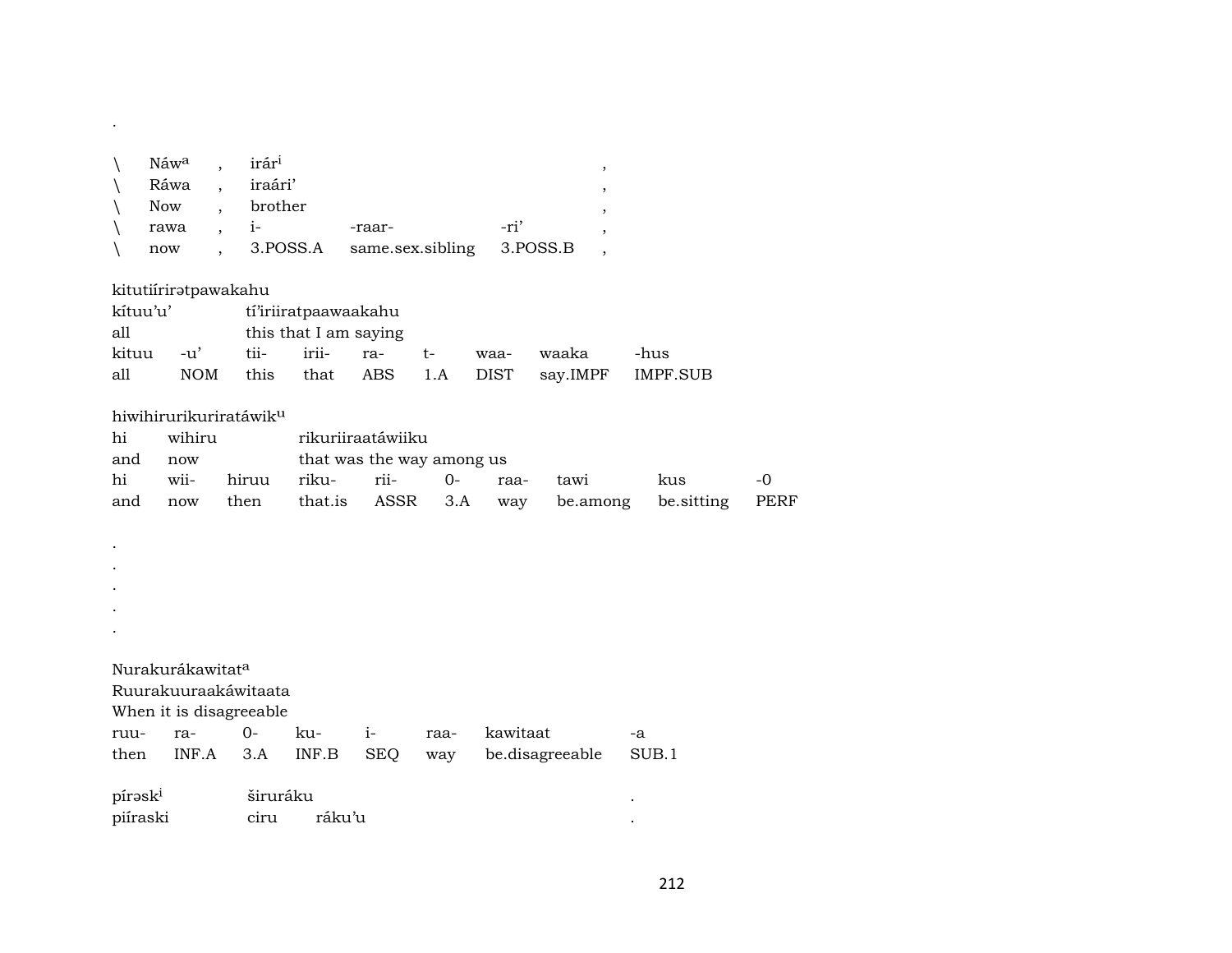| a boy              |                                    | yet               |         | his being |                  |             |           |                    |      |             |
|--------------------|------------------------------------|-------------------|---------|-----------|------------------|-------------|-----------|--------------------|------|-------------|
| piiras-            | -kis                               | ciruu             | ra-     | $O -$     | ku-              | $\mathbf 0$ | -u        |                    |      |             |
| boy                | DIM                                | yet               | INF.A   | 3.A       | INF.B            | be          | SUB.D     |                    |      |             |
| N                  | Náwa<br>$\overline{\phantom{a}}$   | irár <sup>i</sup> |         |           |                  |             | $\, ,$    |                    |      |             |
|                    | Ráwa<br>$\overline{\phantom{a}}$   | iraári'           |         |           |                  |             |           |                    |      |             |
|                    | <b>Now</b><br>$\ddot{\phantom{0}}$ | brother           |         |           |                  |             |           |                    |      |             |
| ∖                  | rawa<br>$\overline{\phantom{a}}$   | $i-$              |         | -raar-    |                  | -ri'        |           |                    |      |             |
| $\backslash$       | now                                | 3.POSS.A          |         |           | same.sex.sibling | 3.POSS.B    |           |                    |      |             |
| hitáwiška          |                                    |                   |         |           |                  | píraski     |           | $\, ,$             |      |             |
| hi                 | taáhwicka'                         |                   |         |           |                  | piíraski    |           | $\epsilon\epsilon$ |      |             |
| and                | he thought                         |                   |         |           |                  | a boy       |           | $\epsilon\epsilon$ |      |             |
| hi                 | ti-                                | $0-$              | ar-     | wicka     | $-0$             | piiras-     | -kis      | $\pmb{\mathsf{H}}$ |      |             |
| and                | IND.3A                             | 3.A               | EV      | think     | PERF             | boy         | DIM       | $\pmb{\mathsf{H}}$ |      |             |
|                    |                                    |                   |         |           |                  |             |           |                    |      |             |
|                    | hirutitakuráku                     |                   |         |           |                  |             |           |                    |      |             |
| Hiru               | tiítaku                            |                   | raáku   |           |                  |             |           |                    |      |             |
| Then               | right here                         |                   | the one |           |                  |             |           |                    |      |             |
| hiruu              | tii-                               | -taku             | ra-     | $0-$      | kus              | $-0$        |           |                    |      |             |
| then               | here                               | LOC               | ABS     | 3.A       | be sitting       |             | SUB.4     |                    |      |             |
| šúrak <sup>i</sup> |                                    | $\, ,$            |         |           |                  |             |           |                    |      |             |
| cuúraki            |                                    |                   |         |           |                  |             |           |                    |      |             |
| girl               |                                    |                   |         |           |                  |             |           |                    |      |             |
| icuura-            | -kis                               |                   |         |           |                  |             |           |                    |      |             |
| girl               | <b>DIM</b>                         |                   |         |           |                  |             |           |                    |      |             |
| iriwitatíristi     |                                    |                   |         |           |                  |             |           |                    |      |             |
|                    | iriwitatíricti'                    |                   |         |           |                  |             |           |                    |      |             |
|                    | I like that one                    |                   |         |           |                  |             |           |                    |      |             |
| irii-              | wi-                                | ta-               |         | ir-<br>t- |                  | ri-         |           | ut-                | tii  | $-0$        |
| that               | QUOT                               | IND.1/2A          |         | 1.A       | PREV.1/2A        |             | PHYS.POSS | PREV               | like | <b>PERF</b> |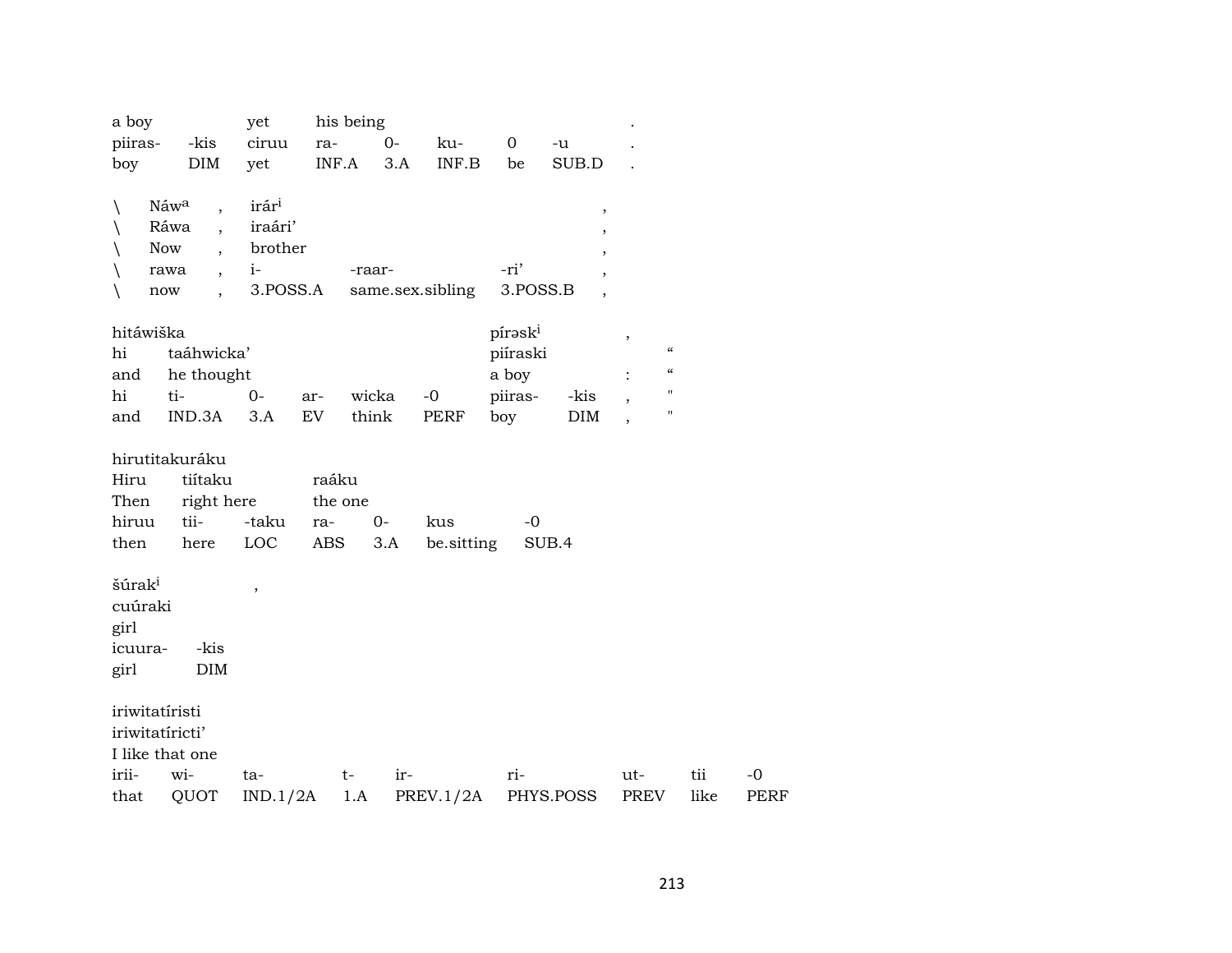| $\pmb{\mathsf{H}}$<br>11<br>11<br>$\pmb{\mathsf{H}}$                        |                                                       |                |                                                                                      |                        |            |                                                                                  |                          |                 |              |  |
|-----------------------------------------------------------------------------|-------------------------------------------------------|----------------|--------------------------------------------------------------------------------------|------------------------|------------|----------------------------------------------------------------------------------|--------------------------|-----------------|--------------|--|
| hírutarušihkaksa<br>Hiru                                                    |                                                       | táruuciikaksa' |                                                                                      |                        |            |                                                                                  |                          |                 |              |  |
| Then                                                                        | he would call them                                    |                |                                                                                      |                        |            |                                                                                  |                          |                 |              |  |
| hiruu                                                                       | ti-                                                   | $0-$           |                                                                                      | ut-<br>ar-             | $i-$       | ak-                                                                              |                          | kaksaa          | $-0$         |  |
| then                                                                        | IND.3A                                                |                | 3.A                                                                                  | EV<br>PREV             | <b>SEQ</b> | PL.AN.3P                                                                         |                          | call            | <b>PERF</b>  |  |
| irirutakíšisu<br>iriruutaakicisu<br>his relatives                           |                                                       |                |                                                                                      |                        |            |                                                                                  |                          |                 |              |  |
| irii-                                                                       | ra-                                                   | 0-             | ut-                                                                                  | ak-                    | icis       |                                                                                  | -hus                     |                 |              |  |
| that                                                                        | <b>ABS</b>                                            | 3.A            | <b>PREV</b>                                                                          | PL.AN.3P               |            | be.related.to                                                                    |                          | <b>IMPF.SUB</b> |              |  |
| Híastihitáhwišk <sup>a</sup><br>Hi'aasti'<br>His father<br>$i-$<br>3.POSS.A | as                                                    | father         | -ri <sup>3</sup><br>3.POSS.B                                                         | hi<br>and<br>hi<br>and | ti-        | taáhwicka'<br>he would think<br>$0-$<br>IND.3A<br>3.A                            | ar-<br>EV                | wicka<br>think  | $-0$<br>PERF |  |
| ,<br>$\boldsymbol{\zeta}\boldsymbol{\zeta}$<br>"<br>11<br>,<br>11           | náw <sup>a</sup><br>Ráwa<br><b>Now</b><br>rawa<br>now |                | $\pmb{\mathsf{H}}$<br>$\pmb{\mathsf{H}}$<br>$\pmb{\mathsf{H}}$<br>$\pmb{\mathsf{H}}$ |                        |            |                                                                                  |                          |                 |              |  |
| hirútahwaku<br>Hiru                                                         | taahwáku'                                             |                |                                                                                      |                        |            | $\boldsymbol{\zeta}\boldsymbol{\zeta}$<br>$\boldsymbol{\zeta}\boldsymbol{\zeta}$ | náw <sup>a</sup><br>Ráwa |                 |              |  |
| Then                                                                        |                                                       | he would say   |                                                                                      |                        |            | $\pmb{\zeta}\pmb{\zeta}$                                                         | Now                      |                 |              |  |
| hiruu                                                                       | ti-                                                   | $0-$           | ar-                                                                                  | waka'u                 | -0         | $\pmb{\mathsf{H}}$                                                               | rawa                     |                 |              |  |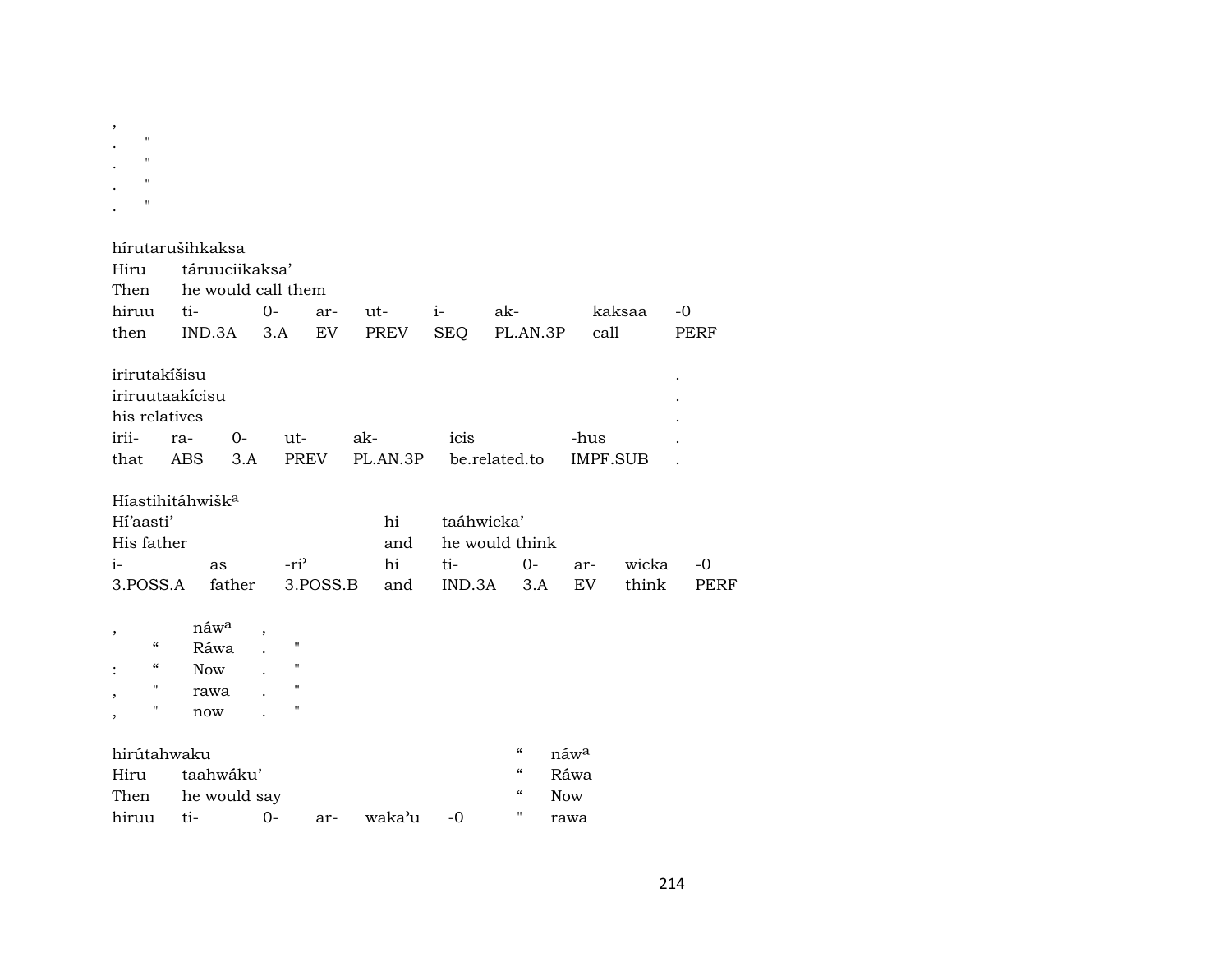| then                    | IND.3A                                      | 3.A                    | EV      | say         | <b>PERF</b> |                          | now         |                          |   |
|-------------------------|---------------------------------------------|------------------------|---------|-------------|-------------|--------------------------|-------------|--------------------------|---|
|                         | witikusíkskatitari<br>witikuucíkskatiitári' |                        |         |             |             |                          |             |                          |   |
|                         | I have my mind set on her                   |                        |         |             |             |                          |             | $\, ,$                   |   |
| wi-                     | ti-                                         | ku-                    | aciks-  | katiit      |             | -aar                     | -i          | $\overline{\phantom{a}}$ |   |
| QUOT                    | IND.3A                                      | 1.P                    | mind    | be.black    |             | <b>INCH</b>              | <b>IMPF</b> |                          |   |
|                         |                                             |                        |         |             |             |                          |             | $\overline{\phantom{a}}$ |   |
| atíos                   |                                             | a                      | atípatn |             |             | ,                        | ihi         |                          |   |
| atí'as                  |                                             | a                      | atípat  |             |             | $\overline{\phantom{a}}$ | ihi         | $\, ,$                   |   |
| father                  |                                             | and                    |         | grandfather |             | $\overline{\phantom{a}}$ | uh          | $\overline{ }$           |   |
| ati-                    | as                                          | a                      | ati-    | paak        |             | $\overline{\phantom{a}}$ | ihii        | $\overline{\phantom{a}}$ |   |
| 1.POSS                  | father                                      | and                    | 1.POSS  |             | grandfather |                          | uh          | ,                        |   |
| šúraki                  |                                             | titakúrak <sup>u</sup> |         |             |             |                          |             |                          |   |
| cuúraki                 |                                             | tiítaku                |         | raáku       |             |                          |             |                          |   |
| girl                    |                                             | right here             |         | the one     |             |                          |             |                          |   |
| icuura-                 | -kis                                        | tii-                   | -taku   | ra-         | 0-          | kus                      |             | -0                       |   |
| girl                    | <b>DIM</b>                                  | here                   | LOC     | ABS         | 3.A         | be.sitting               |             | SUB.4                    |   |
| п                       |                                             |                        |         |             |             |                          |             |                          |   |
| Ħ                       |                                             |                        |         |             |             |                          |             |                          |   |
| Ħ                       |                                             |                        |         |             |             |                          |             |                          |   |
| $\mathbf{H}$            |                                             |                        |         |             |             |                          |             |                          |   |
| п                       |                                             |                        |         |             |             |                          |             |                          |   |
|                         |                                             |                        |         |             |             |                          |             |                          |   |
| Hirutíhwak <sup>i</sup> |                                             |                        |         |             |             |                          |             |                          |   |
| Hiru                    | tíhwaki'                                    |                        |         |             |             |                          | $\epsilon$  |                          |   |
| Then                    | they said                                   |                        |         |             |             |                          | $\epsilon$  |                          |   |
| hiruu                   | ti-                                         | $0-$                   | ir-     | waki        | $-0$        | $\overline{\phantom{a}}$ | "           |                          |   |
| then                    | IND.3A                                      | $3.A$                  | PL.3A   | say.PL      | PERF        |                          | "           |                          |   |
| iriwitúrahi             |                                             |                        |         |             |             |                          |             |                          | " |
| Iriwitúraahi            |                                             |                        |         |             |             |                          |             |                          | н |

215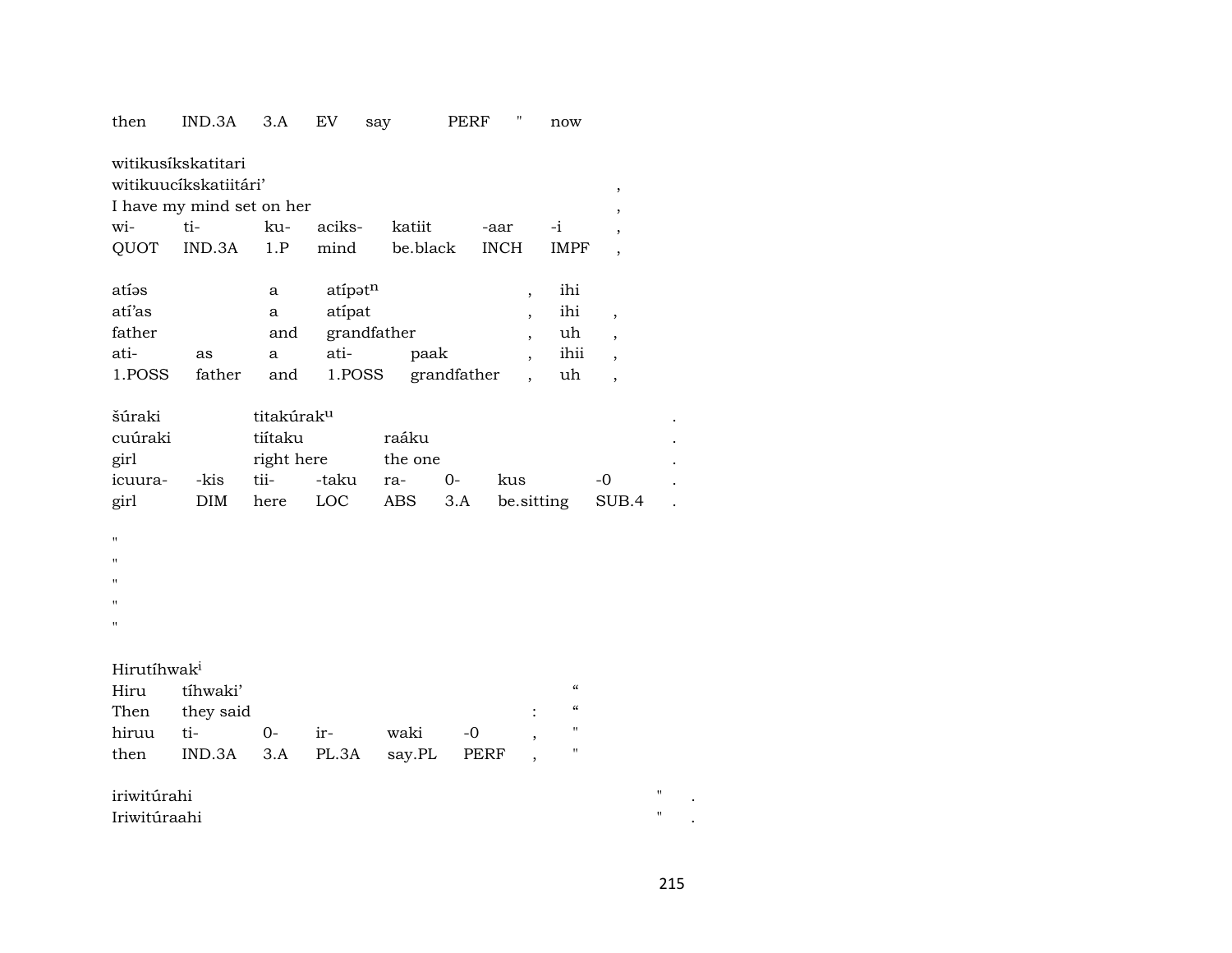| That is good                           |                               |                          |                  |                          |              |               |              |               | $\pmb{\mathsf{H}}$ |    |       |
|----------------------------------------|-------------------------------|--------------------------|------------------|--------------------------|--------------|---------------|--------------|---------------|--------------------|----|-------|
| irii-                                  | wi-                           | ti-                      |                  | $0-$                     | uur-         | raa-          | hiir         | $-0$          | $\pmb{\mathsf{H}}$ |    |       |
| that                                   | QUOT                          |                          | IND.3A           | 3.A                      | PREV         | way           | be.good      | <b>PERF</b>   | 11                 |    |       |
|                                        |                               |                          |                  |                          |              |               |              |               |                    |    |       |
|                                        | Hirutahwákuhiast <sup>i</sup> |                          |                  |                          |              |               |              |               |                    |    |       |
| Hiru                                   |                               | taahwáku'                |                  |                          |              |               | hi'aásti'    |               |                    |    |       |
| Then<br>he would say                   |                               |                          |                  |                          |              |               | his father   |               |                    |    |       |
| hiruu                                  | ti-                           |                          | $0-$             | ar-                      | waka'u       | $-0$          | $i-$         | as            | -ri <sup>3</sup>   |    |       |
| then                                   | IND.3A                        |                          | 3.A              | EV                       | say          | PERF          | 3.POSS.A     | father        | 3.POSS.B           |    |       |
| $\boldsymbol{\mathcal{C}}$             | Náwa                          |                          | náw <sup>a</sup> |                          | irítiška     |               |              |               |                    |    |       |
| $\boldsymbol{\zeta}\boldsymbol{\zeta}$ | Ráwa                          | $\overline{\phantom{a}}$ | ráwa             | $\overline{\phantom{a}}$ | i            | riíticka'     |              |               |                    |    |       |
| $\epsilon\epsilon$<br>$\ddot{\cdot}$   | <b>Now</b>                    | $\overline{\phantom{a}}$ | now              | $\overline{\phantom{a}}$ | and          | I want        |              |               |                    |    |       |
| $\pmb{\mathsf{H}}$<br>,                | rawa                          | $\overline{\phantom{a}}$ | rawa             | $\overline{\phantom{a}}$ | $\mathbf{i}$ | rii-          | $t-$         | $-0$<br>wicka |                    |    |       |
| "<br>,                                 | now                           |                          | now              |                          | and          | <b>ASSR</b>   | 1.A          | want          | <b>PERF</b>        |    |       |
|                                        |                               |                          |                  |                          |              |               |              |               |                    |    |       |
|                                        | sirəskukurú širaíšahkata      |                          |                  |                          |              |               |              |               |                    |    |       |
|                                        | siraskukuruucirasícahkaata    |                          |                  |                          |              |               |              |               |                    |    |       |
| for you to lead us through the village |                               |                          |                  |                          |              |               |              |               |                    |    |       |
| $si-$                                  | ra-                           | $S-$                     | ku-              | ku-                      | ri-          |               | ut-          | ciras-        | icahka-            | at | -a    |
| DU                                     | INF.A                         | 2.A                      | 1.P              | INF.B                    |              | PHYS.POSS     | <b>PREV</b>  | COM           | village            | go | SUB.1 |
|                                        |                               |                          |                  |                          |              |               |              |               |                    |    |       |
| $\pmb{\mathsf{H}}$                     |                               |                          |                  |                          |              |               |              |               |                    |    |       |
| $\pmb{\mathsf{H}}$                     |                               |                          |                  |                          |              |               |              |               |                    |    |       |
| $^{\prime\prime}$                      |                               |                          |                  |                          |              |               |              |               |                    |    |       |
| $^{\prime}$                            |                               |                          |                  |                          |              |               |              |               |                    |    |       |
| $\pmb{\mathsf{H}}$                     |                               |                          |                  |                          |              |               |              |               |                    |    |       |
|                                        | Ipatisiríhku <sup>u</sup>     |                          |                  |                          |              |               |              |               |                    |    |       |
| Ipátti'<br>siríhku'u                   |                               |                          |                  |                          |              |               |              |               |                    |    |       |
| His grandfathers                       |                               |                          |                  |                          |              | their being   |              |               |                    |    |       |
| $i-$                                   |                               | pak                      |                  | -ri <sup>3</sup>         |              | $\sin$<br>ra- | 0-           | ir-           | ku-                | 0  | -u    |
| 3.POSS.A                               |                               | grandfather              |                  | 3.POSS.B                 |              | DU            | INF.A<br>3.A | PL.3A         | INF.B              | be | SUB.D |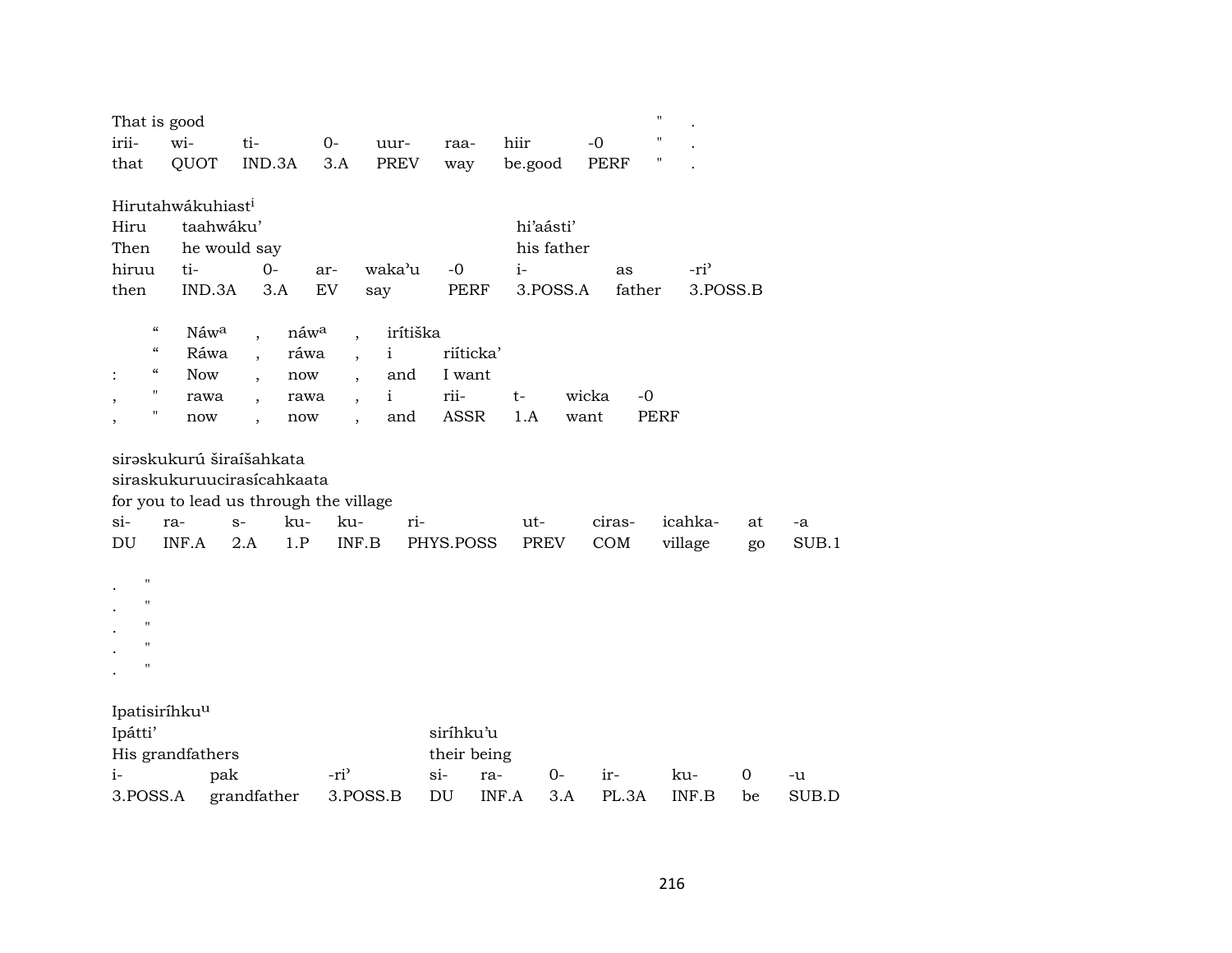|                                                                  | Náw <sup>a</sup>               |                |                           |             |            |             |             |                          |             |
|------------------------------------------------------------------|--------------------------------|----------------|---------------------------|-------------|------------|-------------|-------------|--------------------------|-------------|
|                                                                  | Ráwa                           |                |                           |             |            |             |             |                          |             |
| <b>Now</b>                                                       |                                |                |                           |             |            |             |             |                          |             |
|                                                                  | rawa                           |                |                           |             |            |             |             |                          |             |
| now                                                              | $\bullet$                      |                |                           |             |            |             |             |                          |             |
| hirutarúši <sup>a</sup>                                          |                                |                |                           |             |            |             |             | $\, ,$                   |             |
| hiru                                                             | taruúci'a                      |                |                           |             |            |             |             |                          |             |
| then                                                             |                                | he would do it |                           |             |            |             |             | $\ddot{\cdot}$           |             |
| hiruu                                                            | ti-                            | $0 -$          | ar-                       | ut-         | $i-$       | aar         | $-0$        | $\overline{\phantom{a}}$ |             |
| then                                                             | IND.3A                         | 3.A            | <b>EV</b>                 | <b>PREV</b> | <b>SEQ</b> | do          | <b>PERF</b> | $\cdot$                  |             |
| kúrahus<br>old man<br>kurahuus<br>old.man<br>ásku                | Askuawitahírəsa<br>a           | witaahirasa    |                           |             |            |             |             |                          |             |
| one                                                              | and                            |                | he would walk in the lead |             |            |             |             |                          |             |
| asku                                                             | a                              | wi-            | ti-                       | $0-$        | ar-        | hiras-      | aah         | $-0$                     |             |
| one                                                              | and                            | QUOT           | IND.3A                    | 3.A         | EV         | in.the.lead | be          |                          | PERF        |
|                                                                  | hipíraskitarutíka <sup>a</sup> |                |                           |             |            |             |             |                          |             |
| hi                                                               | piíraski                       |                | taruutiika'a              |             |            |             |             |                          |             |
| and                                                              | the boy                        |                | he would go in the middle |             |            |             |             |                          |             |
| hi                                                               | piiras-                        | -kis           | ti-                       | $0 -$       | ar-        | ut-         | iika-       | aah                      | $-0$        |
| and                                                              | boy                            | <b>DIM</b>     | IND.3A                    | 3.A         | EV         | <b>PREV</b> | center      | be                       | <b>PERF</b> |
| а<br>$\overline{\phantom{a}}$<br>and<br>$\overline{\phantom{a}}$ | aəskukúrahus<br>ásku<br>one    |                | kúrahus<br>old man        |             |            |             |             |                          |             |

, a asku kurahuus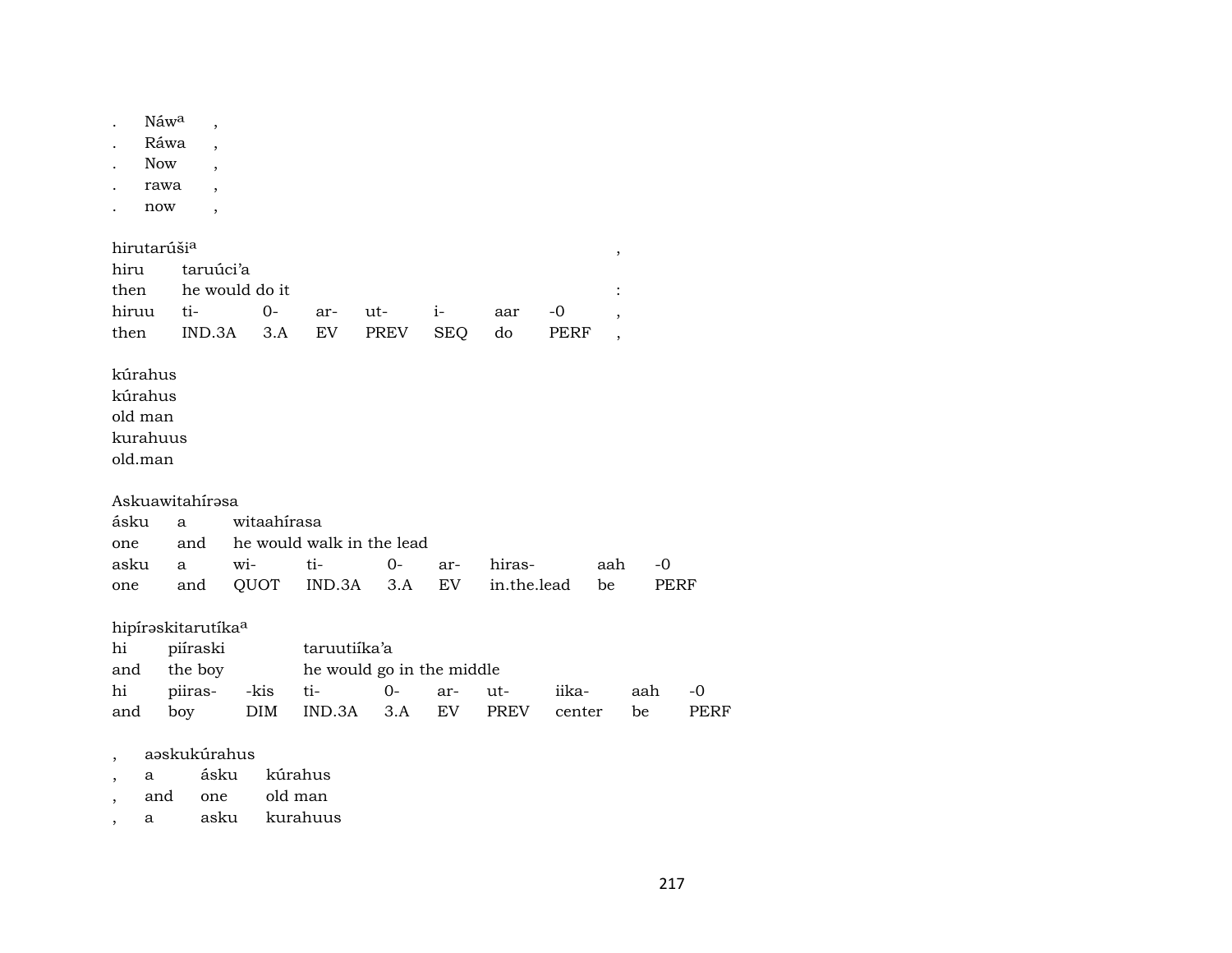old.man and one  $\overline{\phantom{a}}$ witahatúhka<sup>a</sup> witahatúhka'a' he came behind  $ti$ wi- $O -0$  $a$ hatuurka- $\mathbf{a}$ QUOT IND.3A  $3.A$ **PERF** PREV.3A road  $in$ come Hiruatáhwu  $\,$  , Hiru taáhwu'  $\mathbf{a}$ Then they would go and hiruu ti- $O -$ -:hus  $\mathbf{a}$ arwuu then  $IND.3A$  3.A  ${\rm EV}$ go.IMPF **IMPF** and šúra $\mathrm{k}^{\mathrm{i}}$ cuúraki girl icuura--kis **DIM** girl iriraríšti<sup>u</sup> iriiraríctii'u the one he loved irii- $0$ ra $a$ riuttii  $-u$ like PREV.3A PHYS.POSS SUB.D that **ABS**  $3.A$ **PREV**  $\bullet$ 

Hiruarikuwitáhupu

 $\overline{a}$  $\bullet$ 

 $\mathbf{r}$ 

rikuwitaáhuupu' Hiru  $\mathbf{a}$ 

 $\ddot{\phantom{a}}$ 

 $\ddot{\phantom{a}}$ 

 $\ddot{\phantom{a}}$ 

 $\ddot{\phantom{a}}$ 

 $\ddot{\phantom{a}}$  .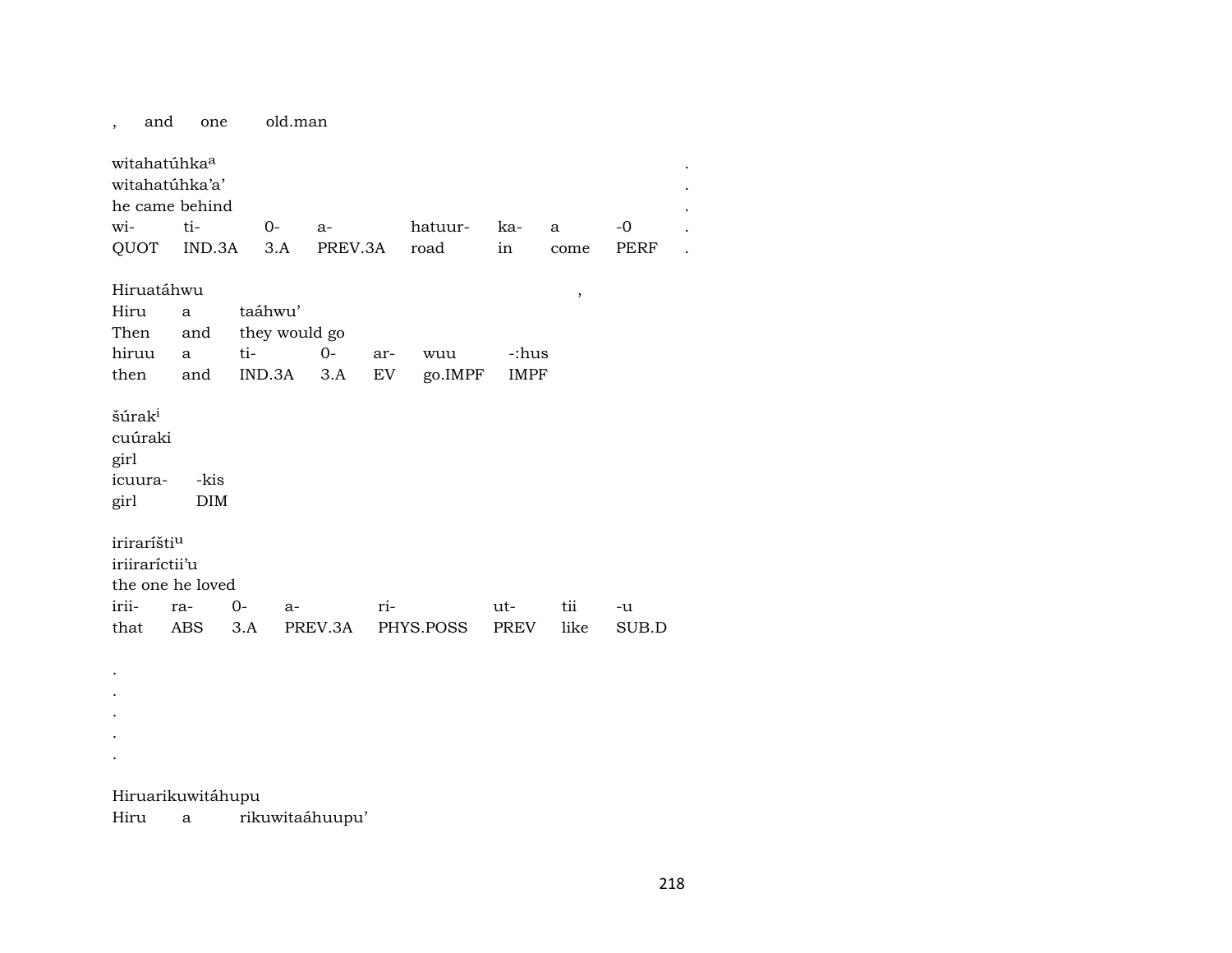| Then                          | and                      |                     |         |        |         | that is where they would enter |           |          |          |             |             |
|-------------------------------|--------------------------|---------------------|---------|--------|---------|--------------------------------|-----------|----------|----------|-------------|-------------|
| hiruu                         | a                        | riku-               |         | wi-    |         | ti-                            | $0-$      | ar-      | huuk-    | wuu         | -:hus       |
| then                          | and                      |                     | that.is | QUOT   |         | IND.3A                         | 3.A       | EV       | into     | go.IMPF     | <b>IMPF</b> |
|                               | Awitaráriratn            |                     |         |        |         |                                |           |          |          |             |             |
| A                             |                          | witaaraárirat       |         |        |         |                                |           |          |          |             |             |
| And                           |                          | they would sit down |         |        |         |                                |           |          |          |             |             |
| a                             | wi-                      |                     | ti-     |        | $0-$    | ar-                            | raar-     |          | ri.ra.at | -0          |             |
| and                           |                          | QUOT                | IND.3A  |        | 3.A     | EV                             | PL.INDV.A |          | sit.down | PERF        |             |
|                               | Karawitíraki             |                     |         |        |         |                                |           |          |          |             |             |
|                               | Karawitiíraakii          |                     |         |        |         |                                |           |          |          |             |             |
|                               | It was not long          |                     |         |        |         |                                |           |          |          |             |             |
| kara-                         |                          | wi-                 | ti-     |        | $0-$    | $i-$                           |           | raa.kiir | $-0$     |             |             |
|                               | NEG                      | QUOT                |         | IND.3A | 3.A     | SEQ                            |           | be.long  | PERF     |             |             |
| híistu                        |                          |                     |         |        |         |                                |           |          |          |             |             |
| hi                            | ístu                     |                     |         |        |         |                                |           |          |          |             |             |
| and                           | again                    |                     |         |        |         |                                |           |          |          |             |             |
| hi                            | istu                     |                     |         |        |         |                                |           |          |          |             |             |
| and                           | again                    |                     |         |        |         |                                |           |          |          |             |             |
| witirišahkáahu                |                          |                     |         |        |         |                                |           |          |          |             |             |
| witiiricahká'aahu'            |                          |                     |         |        |         |                                |           |          |          |             |             |
| they came through the village |                          |                     |         |        |         |                                |           |          |          |             |             |
| wi-                           | ti-                      |                     | $0-$    | a-     |         | ir-                            |           | icahka-  | a        | -:hus       |             |
| <b>QUOT</b>                   | IND.3A                   |                     | 3.A     |        | PREV.3A | PL.3A                          |           | village  | come     | <b>IMPF</b> |             |
|                               |                          |                     |         |        |         |                                |           |          |          |             |             |
|                               | Híkišišurak <sup>i</sup> |                     |         |        |         |                                |           |          |          |             |             |
| Hi                            | kici                     |                     | cuúraki |        |         |                                |           |          |          |             |             |
| And                           | but                      | girl                |         |        |         |                                |           |          |          |             |             |
| hi                            | kici                     |                     | icuura- |        | -kis    |                                |           |          |          |             |             |

. and but girl DIM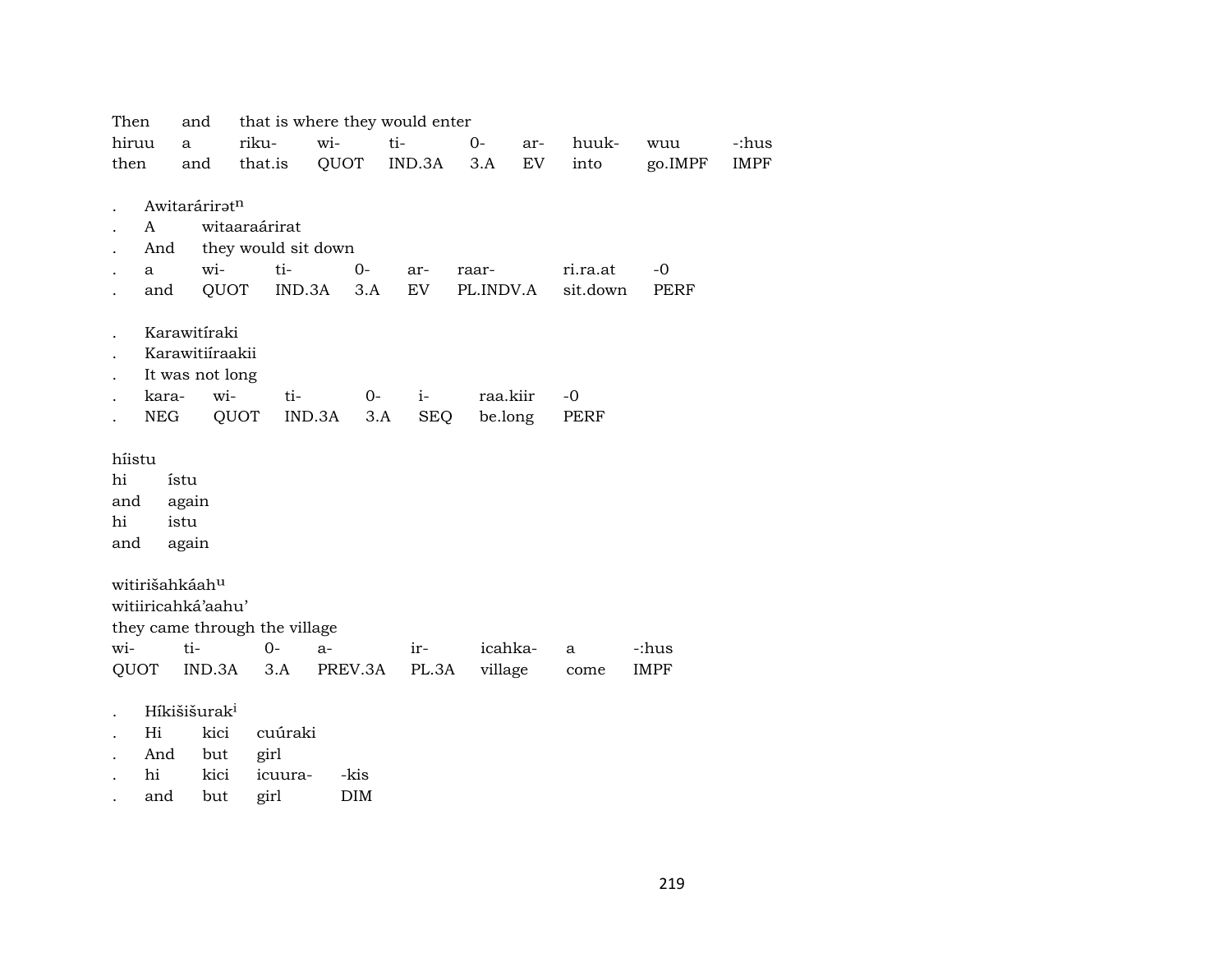|                      | irirutakíšis <sup>u</sup>  |                  |             |          |             |               |          |                 |                          |             |             |             |
|----------------------|----------------------------|------------------|-------------|----------|-------------|---------------|----------|-----------------|--------------------------|-------------|-------------|-------------|
|                      | iriruutaakícisu            |                  |             |          |             |               |          |                 |                          |             |             |             |
|                      | the ones related to her    |                  |             |          |             |               |          |                 |                          |             |             |             |
| irii-                | ra-                        | $0-$             | ut-         | ak-      |             | icis          |          | -hus            |                          |             |             |             |
| that                 | <b>ABS</b>                 | 3.A              | <b>PREV</b> | PL.AN.3P |             | be.related.to |          | <b>IMPF.SUB</b> |                          |             |             |             |
|                      | hirusíwitirapira           |                  |             |          |             |               |          |                 |                          |             |             |             |
| hiru                 |                            | síwitiirapira    |             |          |             |               |          |                 |                          |             |             |             |
| then                 |                            | they gathered    |             |          |             |               |          |                 |                          |             |             |             |
| hiruu                | $si-$                      | wi-              | ti-         |          | $0-$<br>ir- |               | ak-      |                 | piraah                   | $-0$        |             |             |
| then                 | $\mathop{\rm DU}\nolimits$ | QUOT             | IND.3A      |          | 3.A         | 3.INDF        | PL.AN.3P |                 | pick.up.PL.P             | <b>PERF</b> |             |             |
| $\, ,$               |                            |                  |             |          |             |               |          |                 |                          |             |             |             |
| $\, ,$               |                            |                  |             |          |             |               |          |                 |                          |             |             |             |
| $^\mathrm{,}$        |                            |                  |             |          |             |               |          |                 |                          |             |             |             |
| $\, ,$               |                            |                  |             |          |             |               |          |                 |                          |             |             |             |
| ,                    |                            |                  |             |          |             |               |          |                 |                          |             |             |             |
|                      | ruwitirahukahusititn       |                  |             |          |             |               |          |                 |                          |             |             |             |
|                      | ruuwitiírahuukáhusitit     |                  |             |          |             |               |          |                 |                          |             |             |             |
|                      | then they began entering   |                  |             |          |             |               |          |                 |                          |             |             |             |
| ruu-                 | wi-                        | ti-              | $0 -$       | a-       |             | $ir-$         | raar-    |                 | huuk-                    | a           | -:hus       | -itik       |
| then                 | QUOT                       | IND.3A           |             | 3.A      | PREV.3A     | <b>OBV</b>    |          | PL.INDV.A       | into                     | come        | <b>IMPF</b> | <b>INCH</b> |
|                      | Hawawitahwu                |                  |             |          |             |               |          |                 | $\,$                     |             |             |             |
| $\ddot{\phantom{a}}$ | Hawá                       | witaahwu'        |             |          |             |               |          |                 | ,                        |             |             |             |
| $\cdot$              | Also                       | they would go    |             |          |             |               |          |                 | $\cdot$                  |             |             |             |
|                      | haawa                      | wi-              | ti-         | $0-$     | ar-         | wuu           |          | -:hus           | $\,$                     |             |             |             |
|                      | also                       | QUOT             | IND.3A      | 3.A      | ${\rm EV}$  | go.IMPF       |          | <b>IMPF</b>     | $\overline{\phantom{a}}$ |             |             |             |
|                      | hiwitáhupu                 |                  |             |          |             |               |          |                 |                          |             |             |             |
| hi                   |                            | witaáhuupu'      |             |          |             |               |          |                 |                          |             |             |             |
| and                  |                            | they would enter |             |          |             |               |          |                 |                          |             |             |             |
| hi                   | wi-                        | ti-              | $0-$        | ar-      | huuk-       |               | wuu      | -:hus           |                          |             |             |             |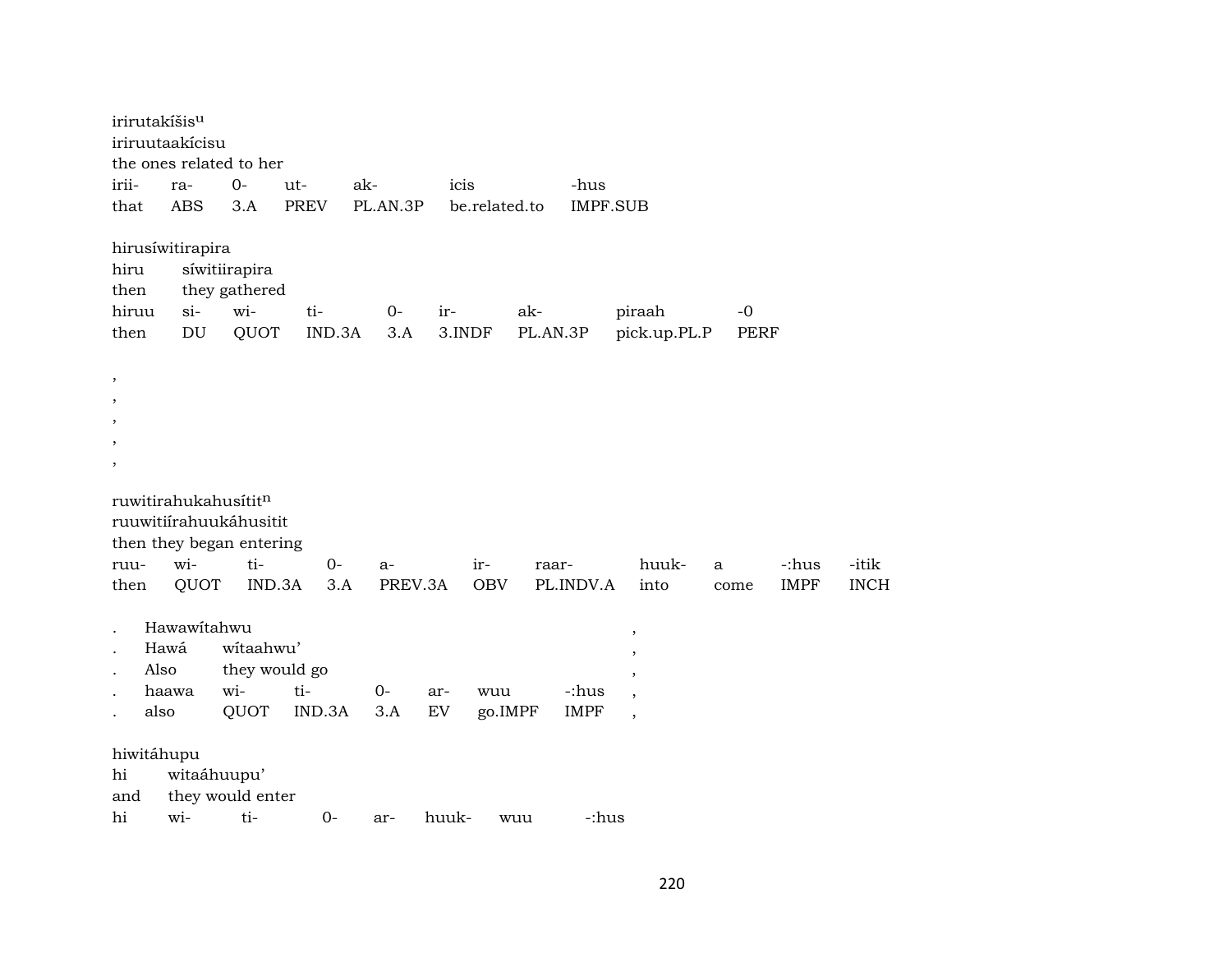| and               | QUOT                                        | IND.3A                      | 3.A                       | EV                   | into                      | go.IMPF     |                     | <b>IMPF</b>              |           |      |
|-------------------|---------------------------------------------|-----------------------------|---------------------------|----------------------|---------------------------|-------------|---------------------|--------------------------|-----------|------|
|                   | hiwihiruwitárahka                           |                             |                           |                      |                           |             |                     |                          |           |      |
| hi                | wihiru                                      |                             | witaáraahkaa              |                      |                           |             |                     |                          |           |      |
| and               | then                                        |                             |                           | they would be inside |                           |             |                     |                          |           |      |
| hi                | wii-                                        | hiruu                       | wi-                       | ti-                  | $0-$                      | ar-         | raar-               |                          | kaa       | -0   |
| and               | now                                         | then                        | QUOT                      | IND.3A               | 3.A                       | EV          |                     | PL.INDV.A                | be.inside | PERF |
|                   |                                             |                             |                           |                      |                           |             |                     |                          |           |      |
|                   |                                             | Karawitukstapa <sup>a</sup> |                           |                      |                           |             |                     |                          |           |      |
|                   |                                             | Karawitukstaapaa'a          |                           |                      |                           |             |                     | $\, ,$                   |           |      |
|                   |                                             |                             | The matter was not hidden |                      |                           |             |                     | $\overline{\phantom{a}}$ |           |      |
|                   | kara-                                       | wi-                         | ti-                       | 0-                   | uks-                      | raa.apaar   |                     | $-$ <sup>3</sup>         |           |      |
|                   | NEG                                         | QUOT                        | IND.3A                    | 3.A                  | AOR                       | be.hidden   |                     | EX                       |           |      |
|                   |                                             |                             |                           |                      |                           |             |                     |                          |           |      |
| irár <sup>i</sup> |                                             |                             |                           |                      |                           | kúrahus     |                     |                          |           |      |
| iraári'           |                                             |                             |                           |                      | $\overline{\phantom{a}}$  | Kúrahus     |                     |                          |           |      |
| brother           |                                             |                             |                           |                      |                           | The old men |                     |                          |           |      |
| i-                |                                             | -raar-                      |                           | -ri'                 |                           | kurahuus    |                     |                          |           |      |
|                   | 3.POSS.A                                    |                             | same.sex.sibling          | 3.POSS.B             |                           | old.man     |                     |                          |           |      |
|                   |                                             |                             |                           |                      |                           |             |                     |                          |           |      |
|                   | iríahawihatn                                |                             |                           |                      |                           |             |                     |                          |           |      |
|                   | irií'ahawihat                               |                             |                           |                      |                           |             | $\pmb{\mathcal{I}}$ |                          |           |      |
|                   |                                             | where they were sitting     |                           |                      |                           |             |                     |                          |           |      |
| irii-             | ar-                                         | ra-                         | $0-$                      | wi.hak               | -0                        |             |                     |                          |           |      |
|                   |                                             |                             |                           |                      |                           |             |                     |                          |           |      |
| where             | EV                                          | ABS                         | 3.A                       | be.sitting.PL        |                           | SUB.4       |                     |                          |           |      |
|                   | hiwihiruwitahíh <sup>i</sup> t <sup>n</sup> |                             |                           |                      |                           |             |                     |                          |           |      |
| hi                | wihiru                                      |                             | witaahihit                |                      |                           |             |                     |                          |           |      |
| and               | now                                         |                             |                           |                      | there would be spread out |             |                     |                          |           |      |
| hi                | wii-                                        | hiruu                       | wi-                       | ti-                  | $0-$                      | ar-         | hihit               |                          | $-0$      |      |
| and               | now                                         | then                        | QUOT                      | IND.3A               | 3.A                       | EV          |                     | be.spread.out            | PERF      |      |
|                   |                                             |                             |                           |                      |                           |             |                     |                          |           |      |
|                   | kirikúpītk <sup>u</sup>                     |                             | rawihtaka                 |                      |                           |             |                     |                          |           |      |
| kíriku'           |                                             | pítku                       | raawihtaaka               |                      | ,                         |             |                     |                          |           |      |

#### 221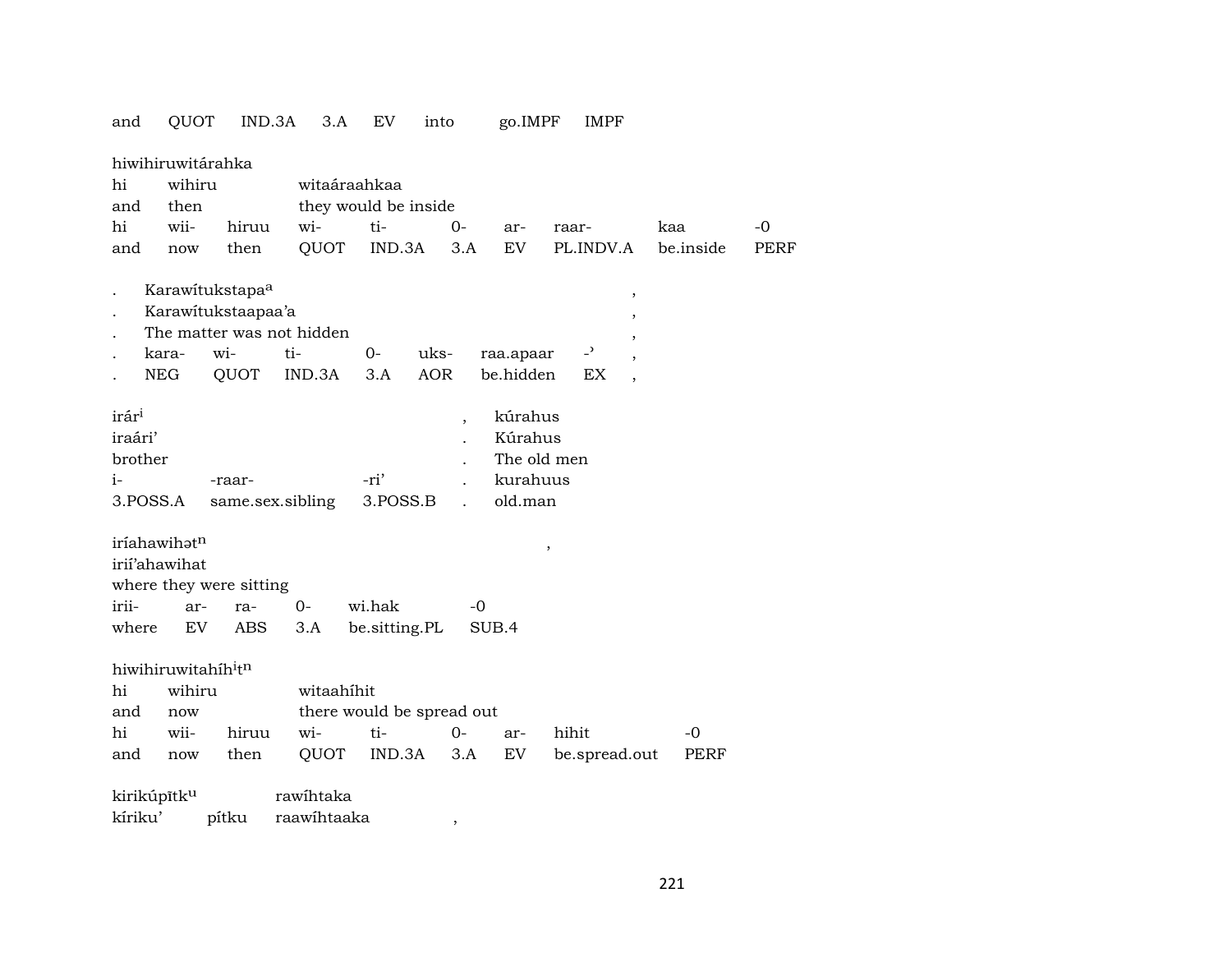| perhaps                                | two          | blankets                 |                    | $\overline{\phantom{a}}$             |                    |               |                           |
|----------------------------------------|--------------|--------------------------|--------------------|--------------------------------------|--------------------|---------------|---------------------------|
| kirikuu                                | pitku        | raawiir-                 |                    | taakaar<br>$\overline{\phantom{a}}$  |                    |               |                           |
| anything                               | two          | cloth                    |                    | be.white<br>$\overline{\phantom{a}}$ |                    |               |                           |
|                                        |              |                          |                    |                                      |                    |               |                           |
| náhku <sup>u</sup>                     |              |                          |                    |                                      | šahúk <sup>i</sup> |               | A<br>$\ddot{\phantom{0}}$ |
| raáhku'u                               |              |                          |                    |                                      | cahuúki            |               | A                         |
| maybe its being                        |              |                          |                    |                                      | robes              |               | And                       |
| ra-                                    | $0-$         | ku-<br>ar-               | 0                  | -u                                   | cahuu              | -kis          | $\mathbf{a}$              |
| INF.A                                  | 3.A          | <b>EV</b><br>INF.B       | be                 | SUB.D                                | robe               | <b>DIM</b>    | and                       |
|                                        |              |                          |                    |                                      |                    |               |                           |
| kúrahus                                |              | wirusitahwáku            |                    |                                      |                    |               |                           |
| kúrahus                                |              | wiruusitaahwáku'         |                    |                                      |                    |               |                           |
| old men                                |              | then they (du) would say |                    |                                      |                    |               |                           |
| kurahuus                               | wii-         | ruu-                     | $\sin$             | ti-                                  | $O -$              | waka'u<br>ar- | -0                        |
| old.man                                | now          | then                     | DU                 | IND.3A                               | 3.A                | EV<br>say     | PERF                      |
|                                        |              |                          |                    |                                      |                    |               |                           |
| $\boldsymbol{\zeta}\boldsymbol{\zeta}$ | Náwairi      |                          | $\pmb{\mathsf{H}}$ |                                      |                    |               |                           |
| $\boldsymbol{\zeta}\boldsymbol{\zeta}$ | Ráwa         | iri                      | п                  |                                      |                    |               |                           |
| $\boldsymbol{\zeta}\boldsymbol{\zeta}$ | <b>Now</b>   | then                     | 11                 |                                      |                    |               |                           |
| $\pmb{\mathsf{H}}$<br>$\cdot$          | rawa         | irii                     | $\pmb{\mathsf{H}}$ |                                      |                    |               |                           |
| "<br>,                                 | now          | then                     | Н                  |                                      |                    |               |                           |
|                                        |              |                          |                    |                                      |                    |               |                           |
| Hirúwitiruša                           |              |                          |                    |                                      |                    |               |                           |
| Hiru                                   | witiiruúcaa' |                          |                    |                                      |                    |               |                           |
| Then                                   | he arose     |                          |                    |                                      |                    |               |                           |
| hiruu                                  | wi-          | ti-                      | $0-$               | $a-$                                 | ir-                | uca.a         | $-0$                      |
| then                                   | QUOT         | IND.3A                   | 3.A                | PREV.3A                              | <b>OBV</b>         | get.up        | PERF                      |

,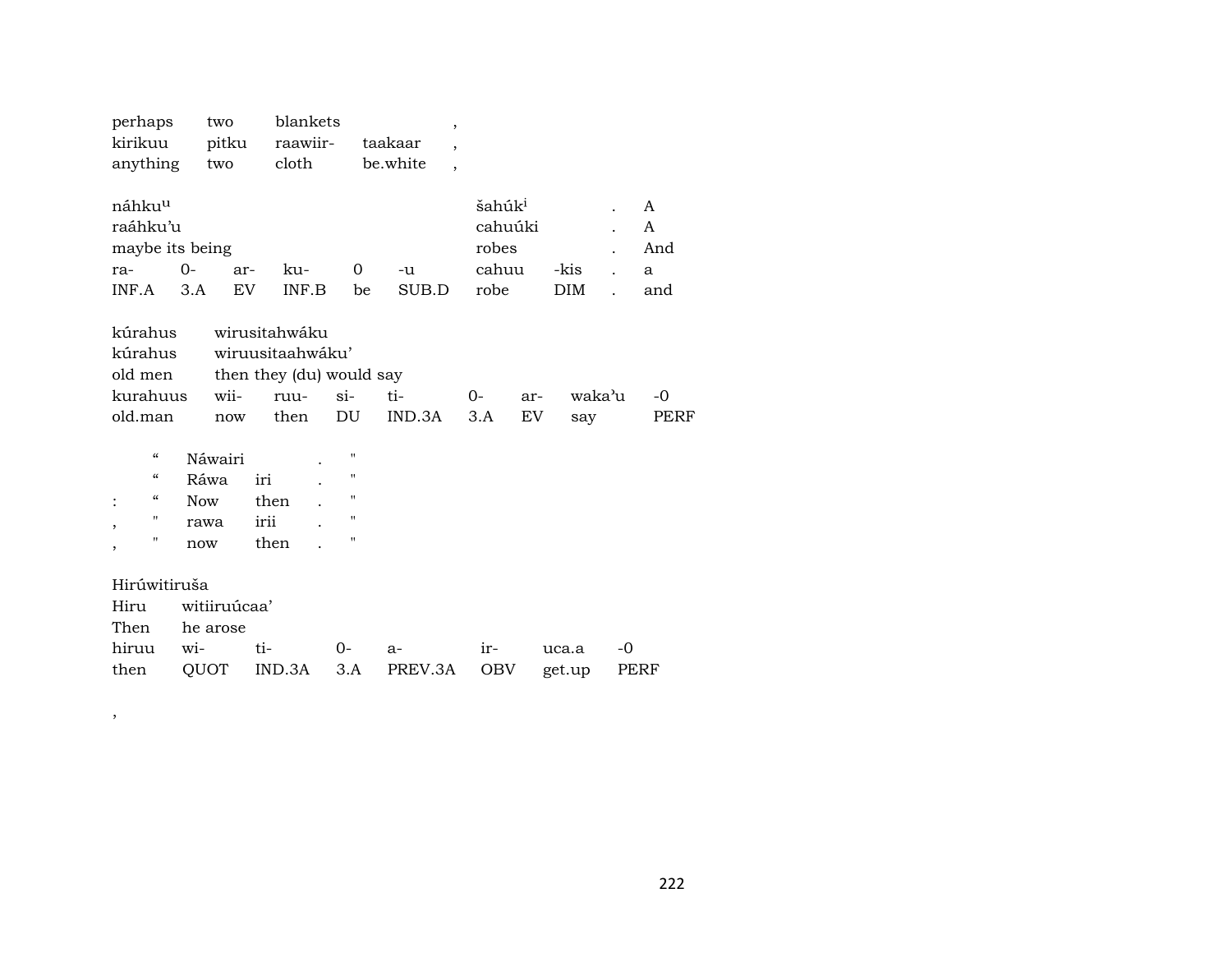|                              | irisirihkukitawira <sup>u</sup><br>iriisirihkuukitawira'u |                                       |                        |                                                                        |                          |               |          |                |       |       |
|------------------------------|-----------------------------------------------------------|---------------------------------------|------------------------|------------------------------------------------------------------------|--------------------------|---------------|----------|----------------|-------|-------|
|                              |                                                           | the one who was made judge            |                        |                                                                        |                          |               |          |                |       |       |
| irii-                        | $\sin$                                                    | ra-                                   | $O -$                  | ir-                                                                    | ku-                      | kita.wi       |          | -ra'uk         | $-0$  |       |
| that                         | DU                                                        | INF.A                                 | 3.A                    | 3.INDF                                                                 | INF.B                    | be.the.leader |          | CAUS           | SUB>3 |       |
|                              |                                                           |                                       |                        |                                                                        |                          |               |          |                |       |       |
|                              |                                                           | hiruwitarahkáwaritn                   |                        |                                                                        |                          |               |          |                |       |       |
|                              | Hiru                                                      | witaaraahkáwarit                      |                        |                                                                        |                          |               |          |                |       |       |
|                              | Then                                                      | he would fill it up                   |                        |                                                                        |                          |               |          |                |       |       |
|                              | hiruu                                                     | wi-                                   | ti-                    | ar-                                                                    | raar-                    |               | ka.warik | $-0$           |       |       |
|                              | then                                                      | QUOT                                  | IND.3A                 | EV                                                                     | 3PL.INAN.P               |               | put.in   | <b>PERF</b>    |       |       |
|                              |                                                           |                                       |                        |                                                                        |                          |               |          |                |       |       |
|                              | raktáwiskr <sup>u</sup>                                   |                                       |                        |                                                                        |                          |               |          |                |       |       |
|                              | raktaáwiskaaru'                                           |                                       |                        |                                                                        |                          |               |          |                |       |       |
| the pipe                     |                                                           |                                       |                        |                                                                        |                          |               |          |                |       |       |
| rak-                         |                                                           | raawis.kaar                           | $-u^{\prime}$          |                                                                        |                          |               |          |                |       |       |
| wood                         |                                                           | smoke.pipe                            | <b>NOM</b>             |                                                                        |                          |               |          |                |       |       |
|                              |                                                           |                                       |                        |                                                                        |                          |               |          |                |       |       |
|                              | Awitarárir <sup>u</sup>                                   |                                       |                        |                                                                        |                          |               |          | $\,$           |       |       |
| A                            |                                                           | witaaráriiru'                         |                        |                                                                        |                          |               |          | $\,$           |       |       |
| And                          |                                                           | he would light it                     |                        |                                                                        |                          |               |          | $\,$           |       |       |
| a                            | wi-                                                       | ti-                                   | $0-$                   | ar-                                                                    | rariit                   | -ra'uk        | $-0$     |                |       |       |
| and                          | QUOT                                                      | IND.3A                                | 3.A                    | EV                                                                     | be.hot                   | CAUS          | PERF     | $\overline{ }$ |       |       |
|                              |                                                           |                                       |                        |                                                                        |                          |               |          |                |       |       |
| irár <sup>i</sup><br>iraári' |                                                           |                                       |                        |                                                                        | $\, ,$                   |               |          |                |       |       |
|                              |                                                           |                                       |                        |                                                                        |                          |               |          |                |       |       |
| brother                      |                                                           |                                       |                        |                                                                        | $\overline{\phantom{a}}$ |               |          |                |       |       |
| i-                           |                                                           | -raar-                                |                        | -ri'                                                                   |                          |               |          |                |       |       |
|                              | 3.POSS.A                                                  | same.sex.sibling                      |                        | 3.POSS.B                                                               |                          |               |          |                |       |       |
|                              |                                                           | hirúawitiwitirawisawárik <sup>u</sup> |                        |                                                                        |                          |               |          |                |       |       |
|                              |                                                           |                                       |                        |                                                                        |                          |               |          |                |       |       |
|                              |                                                           |                                       |                        |                                                                        |                          |               |          |                |       |       |
|                              |                                                           |                                       |                        |                                                                        |                          |               |          |                |       |       |
| hiru<br>then<br>hiruu        | áwit<br>awit                                              | $\overline{\mathbf{i}}$               | $\overline{\text{wi}}$ | iwitiraawisawaawáriku'<br>first he blows smoke in the directions<br>ti | $0-$                     | raawis-       |          | a.warik        | -waa  | -:hus |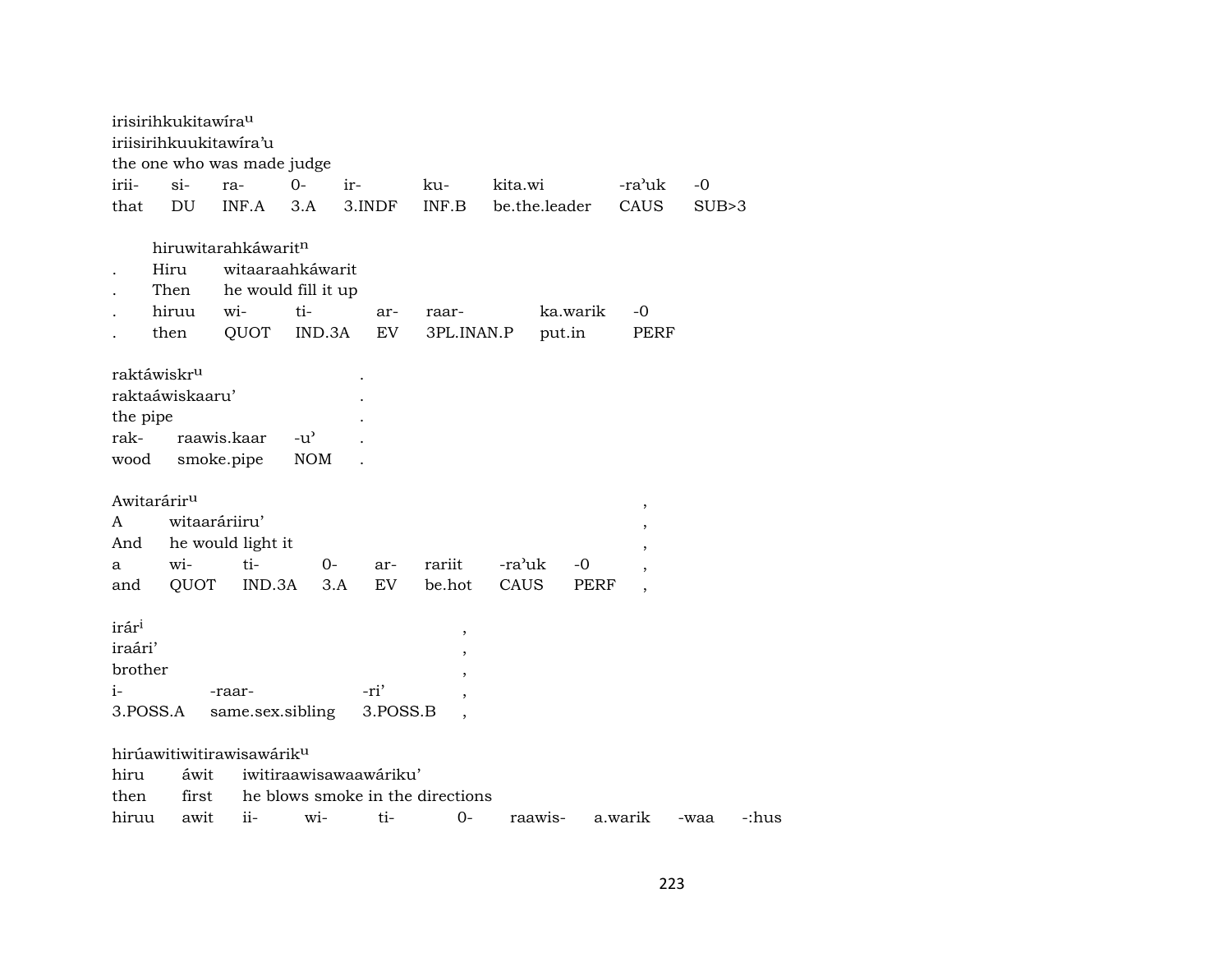| then                                                                  | first               | then                      | QUOT             |       | IND.3A           | 3.A<br>smoke |       | throw | <b>DIST</b> | <b>IMPF</b> |
|-----------------------------------------------------------------------|---------------------|---------------------------|------------------|-------|------------------|--------------|-------|-------|-------------|-------------|
| hiru<br>there                                                         | hirútirawahatn      | Tiráwaahat<br>the Heavens |                  |       |                  |              |       |       |             |             |
| hiruu                                                                 | tii-                | ra-                       | 0-               | a.hak |                  | -waa         | $-0$  |       |             |             |
| there                                                                 | this                | <b>ABS</b>                | 3.A              |       | extend.in.a.line | <b>DIST</b>  |       | SUB.4 |             |             |
| atías<br>Atí'as<br>our Father<br>ati-<br>1.POSS                       | as<br>father        |                           |                  |       |                  |              |       |       |             |             |
| tiiriahákitak <sup>u</sup>                                            |                     |                           |                  |       |                  |              |       |       | a           |             |
|                                                                       | ti'irii'ahakitaku   |                           |                  |       |                  |              |       |       | a           |             |
|                                                                       | here where is above |                           |                  |       |                  |              |       |       | and         |             |
| tii-                                                                  | irii-               | ar-                       | ra-              | $0-$  | kita-            | kus          |       | $-0$  | a           |             |
| here                                                                  | where               | EV                        | ABS              | 3.A   | on.top           | be sitting   |       | SUB.4 | and         |             |
| tirahúrahš <sup>a</sup><br>tirahúraahca<br>this earth<br>tii-<br>this | ra-<br>ABS          | $0 -$<br>3.A              | huraar-<br>earth | sa    | $-0$<br>be.lying | SUB.4        |       |       |             |             |
| Hiruwitiháta <sup>a</sup><br>Hiru<br>Then                             | witihátta'a'        | he carried the pipe       |                  |       |                  |              |       |       |             |             |
| hiruu                                                                 | wi-                 | ti-                       | $0-$             | a-    |                  | ir-          | haak- | ra-   | a           | -0          |
| then                                                                  | QUOT                |                           | IND.3A           | 3.A   | PREV.3A          | OBV          | wood  | PORT  | come        | PERF        |
|                                                                       |                     |                           |                  |       |                  |              |       |       |             |             |

kúrahus  $\cdot$ 

Kúrahus  $\ddot{\phantom{a}}$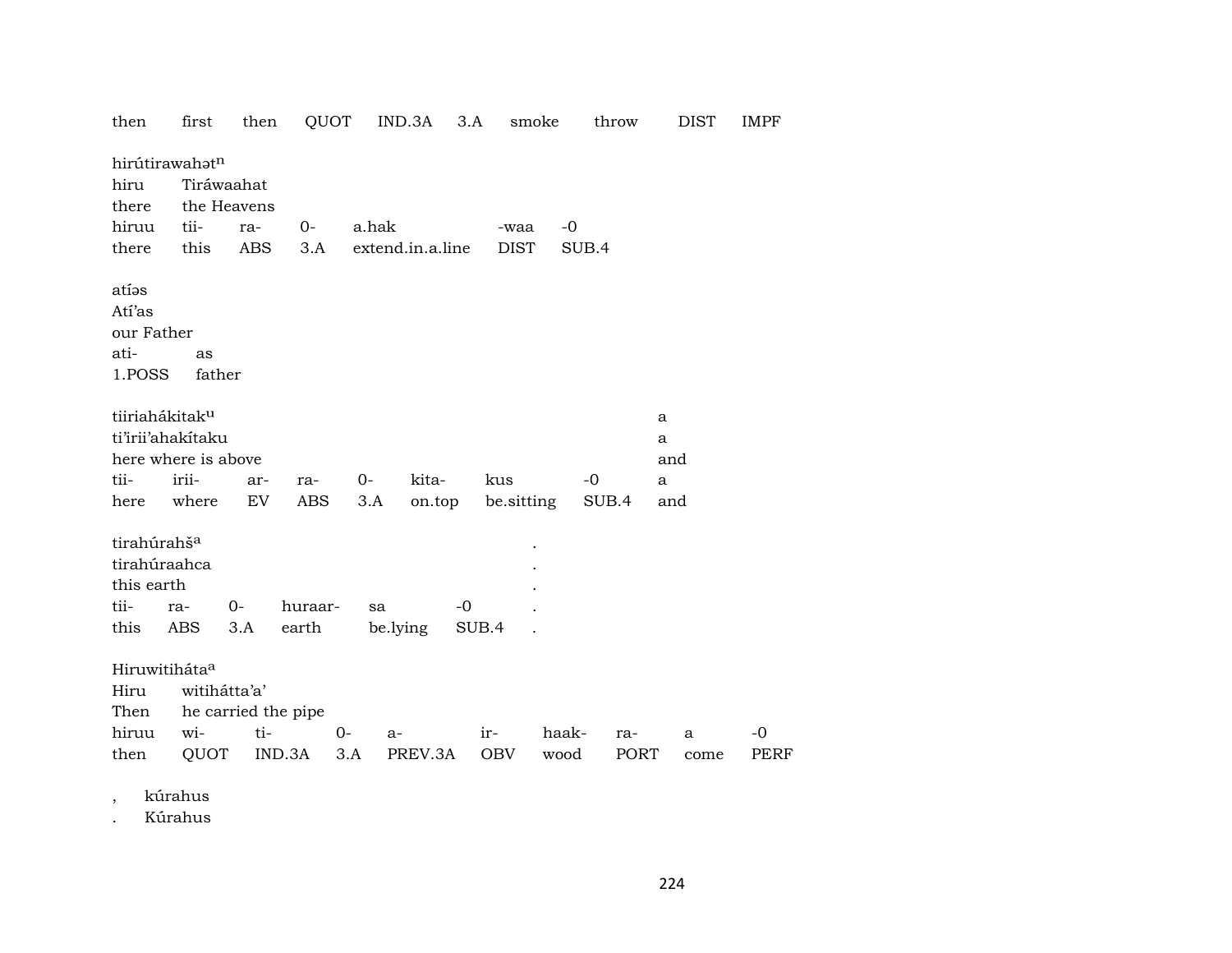. The old man

- . kurahuus
- . old.man

,

| iriahakusírəsk <sup>u</sup> |                          |  |  |     |                                                          |       |           |  |  |  |  |  |
|-----------------------------|--------------------------|--|--|-----|----------------------------------------------------------|-------|-----------|--|--|--|--|--|
|                             | irii'ahakusirasku        |  |  |     |                                                          |       |           |  |  |  |  |  |
|                             | where he sat at the head |  |  |     |                                                          |       |           |  |  |  |  |  |
| irii- ar- ra- 0-            |                          |  |  | kus | hiras-                                                   | – kus | $-\Omega$ |  |  |  |  |  |
|                             |                          |  |  |     | where EV ABS 3.A be sitting in the lead be sitting SUB.4 |       |           |  |  |  |  |  |

witirutakátaw<sup>u</sup> witiiruutaakátawu he would extend the pipe to him wi- ti- 0- ir- ar- ut- haak- kata- wuh -0 QUOT IND.3A 3.A OBV EV BEN wood against.a.vertical.surface put PERF . Kúrahus . Kúrahus . The old man . kurahuus . old.man awitarašikstihú<sup>u</sup> energy amerikanský herec a strong a strong a strong a strong a strong a strong a strong a strong a strong a strong a strong a strong a strong a strong a strong a strong a strong a strong a strong a stron a witaaracikstiihú'u . and he would be glad a wi- ti- 0- ar- aciks.tiihur -<sup>3</sup> . and QUOT IND.3A 3.A EV be.happy EX .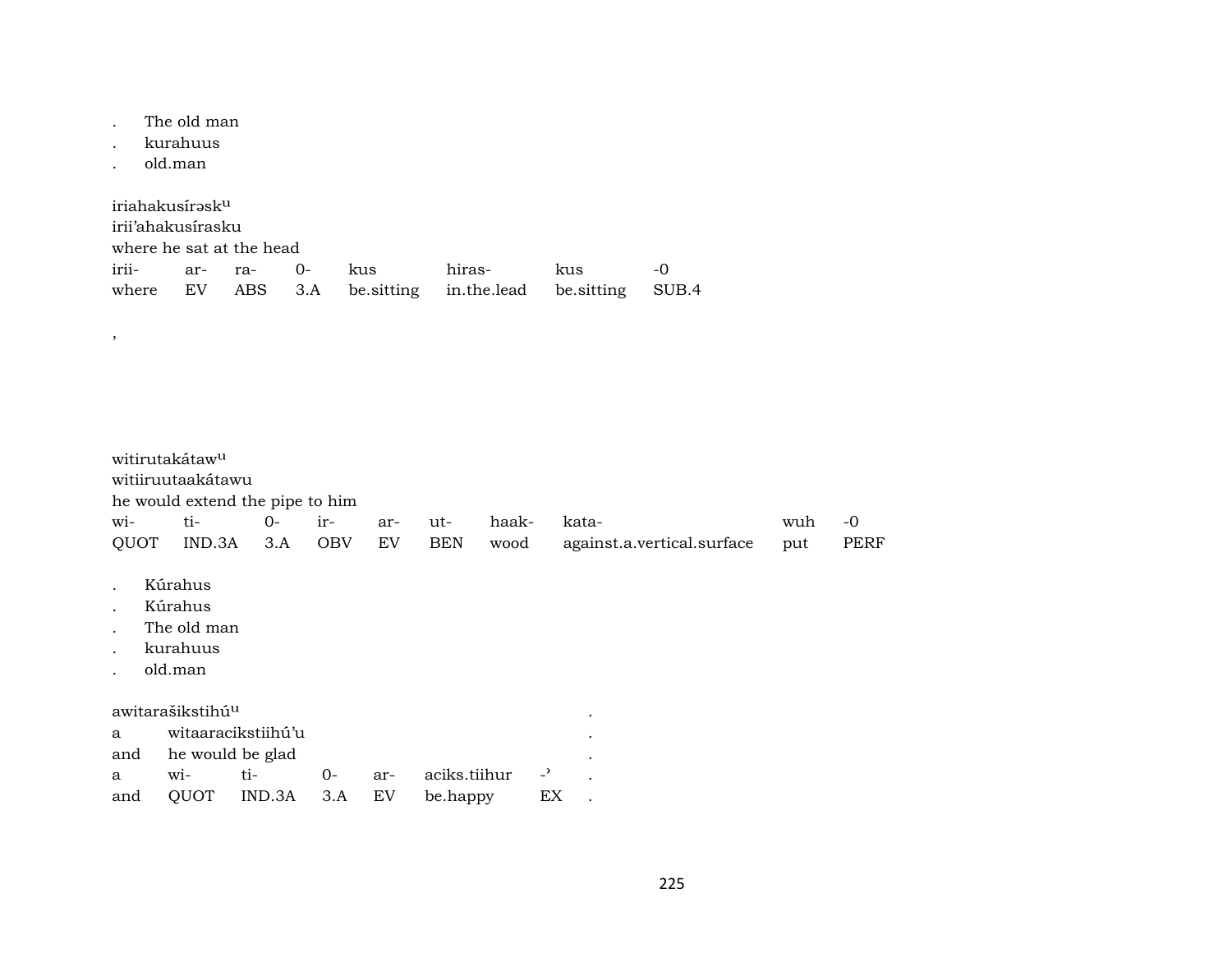| Hipírask <sup>i</sup><br>Hi<br>piíraski<br>the boy<br>And<br>piiras-<br>hi<br>boy<br>and                                                    | -kis<br><b>DIM</b>        |                                    |              |                   |                                                                |                     |                                                      |                                     |                     |            |                     |
|---------------------------------------------------------------------------------------------------------------------------------------------|---------------------------|------------------------------------|--------------|-------------------|----------------------------------------------------------------|---------------------|------------------------------------------------------|-------------------------------------|---------------------|------------|---------------------|
| ratkatruwitahakátaw <sup>u</sup><br>rátkat<br>next<br>rat-<br>afterwards                                                                    | -kat<br>LOC               | ruuwitaahaakátawu<br>ruu-<br>then  | wi-<br>QUOT  | ti-<br>IND.3A     | then he would be given the pipe<br>$0-$<br>3.A                 | ar-<br>${\rm EV}$   | haak-<br>wood                                        | kata-<br>against.a.vertical.surface |                     | wuh<br>put | $-0$<br><b>PERF</b> |
| hawahiraku<br>$\cdot$<br>hawá<br>$\overline{\phantom{a}}$<br>also<br>$\overline{ }$<br>haawa<br>$\overline{\phantom{a}}$<br>also<br>$\cdot$ | hiíraaku<br>hii-<br>other | the other one<br>ra-<br><b>ABS</b> | $0 -$<br>3.A | kus<br>be.sitting | $-0$<br>SUB.4                                                  |                     | kúrahus<br>kúrahus<br>old man<br>kurahuus<br>old.man |                                     |                     |            |                     |
| Nikuwitisiksuhúru<br>Rikuwitiiciksuhúru<br>That was their way<br>wi-<br>riku-<br>that.is                                                    | ti-<br>QUOT               | IND.3A                             | $O -$<br>3.A | ir-<br>PL.3A      | ut-<br><b>PREV</b>                                             | $i-$<br><b>SEQ</b>  | uks-<br><b>AOR</b>                                   | uhuur.uu<br>be.the.way.one.does     | $-0$<br><b>PERF</b> |            |                     |
| tíratku<br>tíratku<br>this one of mine<br>tii-<br>ra-<br><b>ABS</b><br>this                                                                 | $t-$<br>1.A               | kus<br>be.sitting                  |              | $-0$<br>SUB.4     | ákitar <sup>u</sup><br>ákitaaru'<br>tribe<br>akitaar-<br>tribe | $-u'$<br><b>NOM</b> |                                                      |                                     |                     |            |                     |
| Arusá<br>Aruúsa'<br>Horses<br>aruusaa                                                                                                       |                           |                                    |              |                   |                                                                |                     |                                                      |                                     |                     |            |                     |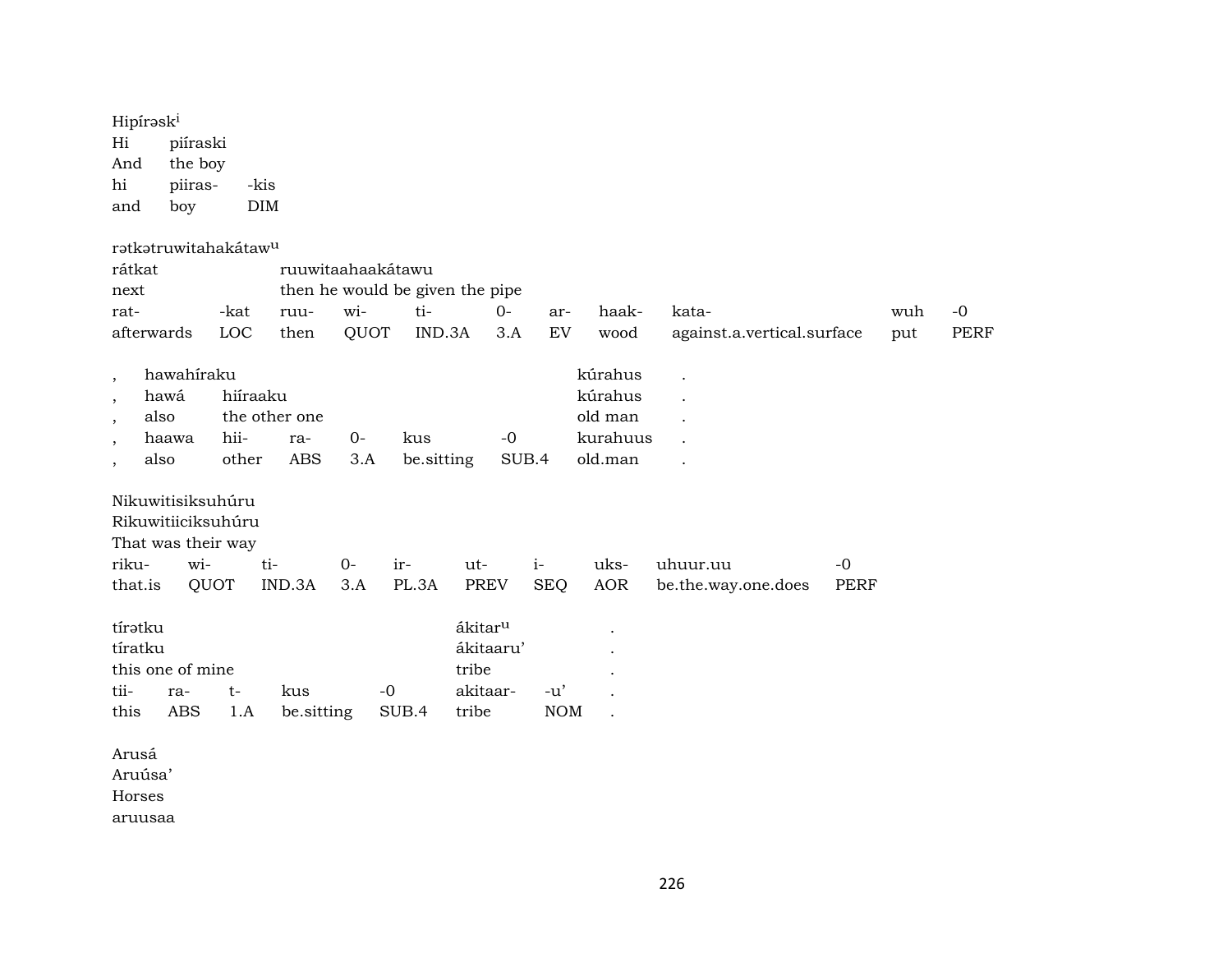horse

| witúkskarik <sup>u</sup><br>witúkskariiku'<br>there were many                                     |             |                 |              |            |                     |             |                  |             |             |      | $\,$                                  |         |                    |                |
|---------------------------------------------------------------------------------------------------|-------------|-----------------|--------------|------------|---------------------|-------------|------------------|-------------|-------------|------|---------------------------------------|---------|--------------------|----------------|
| wi-                                                                                               | ti-         |                 | $O -$        | uks-       | kari                |             |                  | -ka'uk      |             | $-0$ |                                       |         |                    |                |
| QUOT                                                                                              | IND.3A      |                 | 3.A          | <b>AOR</b> |                     | be.numerous |                  | <b>DIST</b> |             | PERF |                                       |         |                    |                |
| nahkurariwarikapirəsk <sup>i</sup><br>raahkurariwárika<br>that he would lose them<br>ra-<br>INF.A | $0-$<br>3.A | ar-<br>EV       | ku-<br>INF.B |            | raar-<br>3PL.INAN.P |             | ri.warik<br>lose |             | -a<br>SUB.1 |      | piíraski<br>the boy<br>piiras-<br>boy |         | -kis<br><b>DIM</b> |                |
|                                                                                                   |             |                 |              |            |                     |             |                  |             |             |      |                                       |         |                    |                |
| Aahúkskarikúarus <sup>a</sup><br>A                                                                |             | ahúkskariiku'   |              |            |                     |             |                  |             |             |      |                                       | aruúsa' |                    |                |
| And                                                                                               |             | there were many |              |            |                     |             |                  |             |             |      |                                       | horses  |                    |                |
| a                                                                                                 | ar-         | ra-             | $O -$        | uks-       | kari                |             |                  |             | -ka'uk      | $-0$ |                                       | aruusaa |                    |                |
| and                                                                                               | EV          | ABS             | 3.A          | <b>AOR</b> |                     | be.numerous |                  | <b>DIST</b> |             | PERF |                                       | horse   |                    |                |
| wisirihkuraruhasistu<br>wisiríhkuraaruha<br>when they gave them                                   |             |                 |              |            |                     |             |                  |             |             |      |                                       |         |                    | sístu<br>again |
| wii-                                                                                              | $\sin$      | ra-             | $0-$         | ir-        |                     | ku-         |                  | raar-       |             | uh   |                                       | -a      |                    | sistu          |
| when                                                                                              | DU          | INF.A           |              | 3.A        | PL.3A               | INF.B       |                  | 3PL.INAN.P  |             | give |                                       | SUB.1   |                    | again          |
| $int_{2}^{2} sin 2\pi sin 2\pi = 1 - 1 - 11$                                                      |             |                 |              |            |                     |             |                  |             |             |      |                                       |         |                    |                |

iriwírutakakµ iriwíruutakaaku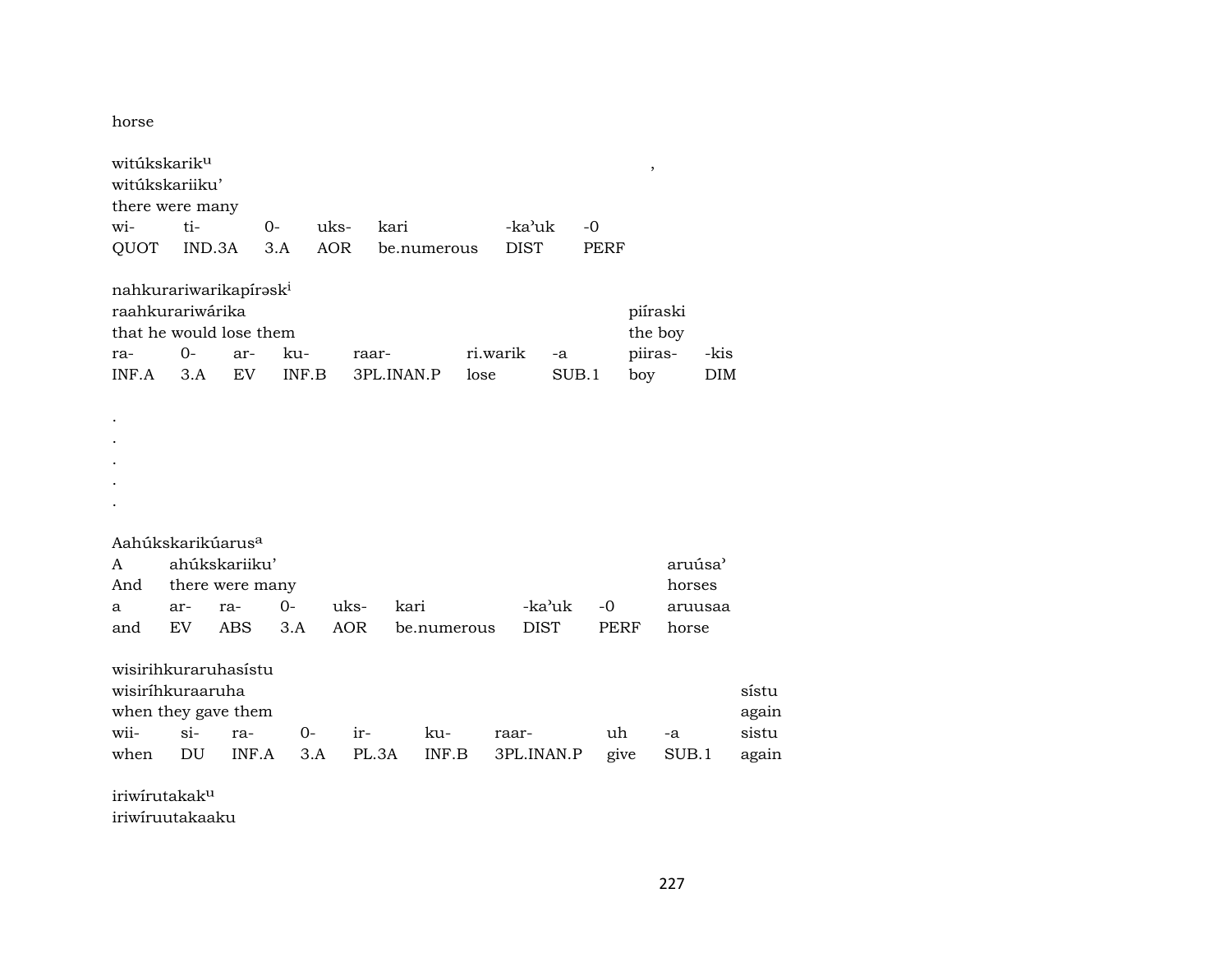|                          |                          | the ones who were his in-laws       |             |                            |                      |                   |                          |      |
|--------------------------|--------------------------|-------------------------------------|-------------|----------------------------|----------------------|-------------------|--------------------------|------|
| irii-                    | wii-                     | ra-                                 | $0 -$       | ut-                        | ak-                  | kaa.kus           | $-0$                     |      |
| that                     | now                      | ABS                                 | 3.A         | PREV                       | PL.AN.3P             | be.an.in-law      | SUB.4                    |      |
|                          |                          |                                     |             |                            |                      |                   |                          |      |
|                          |                          |                                     |             |                            |                      |                   |                          |      |
|                          |                          |                                     |             |                            |                      |                   |                          |      |
|                          |                          |                                     |             |                            |                      |                   |                          |      |
|                          |                          |                                     |             |                            |                      |                   |                          |      |
|                          |                          |                                     |             |                            |                      |                   |                          |      |
|                          | Hiruwitaratáru           |                                     |             |                            |                      |                   |                          |      |
| Hiru                     |                          | witaarattáru                        |             |                            |                      |                   |                          |      |
| Then                     |                          |                                     |             | he would give them to them |                      |                   |                          |      |
| hiruu                    | wi-                      | ti-                                 |             | $0-$                       | ak-<br>ar-           | raar-             | uh                       | $-0$ |
| then                     | QUOT                     |                                     | IND.3A      | 3.A                        | EV<br>PL.AN.3P       | 3PL.INAN.P        | give                     | PERF |
| $\overline{\phantom{a}}$ | híast <sup>i</sup>       |                                     |             |                            |                      |                   |                          |      |
|                          | hí'aasti'                |                                     |             |                            |                      |                   |                          |      |
|                          | her father               |                                     |             |                            |                      |                   |                          |      |
| $i-$                     |                          | as                                  |             | -ri <sup>2</sup>           |                      |                   |                          |      |
|                          | 3.POSS.A                 | father                              |             | 3.POSS.B                   |                      |                   |                          |      |
|                          |                          |                                     |             |                            |                      |                   |                          |      |
|                          | iriahakárik <sup>u</sup> |                                     |             |                            |                      |                   |                          |      |
|                          | irii'ahaakáriku          |                                     |             |                            |                      |                   |                          |      |
|                          | where his home was       |                                     |             |                            |                      |                   |                          |      |
| irii-<br>where           | ar-<br>EV                | ra-<br>ABS                          | $0-$<br>3.A | akaar-                     | ri-<br>dwelling PORT | kus<br>be sitting | $-0$<br>SUB.4            |      |
|                          |                          |                                     |             |                            |                      |                   |                          |      |
| ∖                        | Náwa                     | irári<br>$\overline{\phantom{a}}$   |             |                            |                      |                   | $\overline{\phantom{a}}$ |      |
|                          | Ráwa                     | iraári'<br>$\overline{\phantom{a}}$ |             |                            |                      |                   |                          |      |
|                          | Now                      |                                     | brother     |                            |                      |                   |                          |      |
|                          | rawa                     | $i-$<br>$\overline{ }$              |             | -raar-                     |                      | -ri'              |                          |      |
|                          | now                      |                                     | 3.POSS.A    |                            | same.sex.sibling     | 3.POSS.B          |                          |      |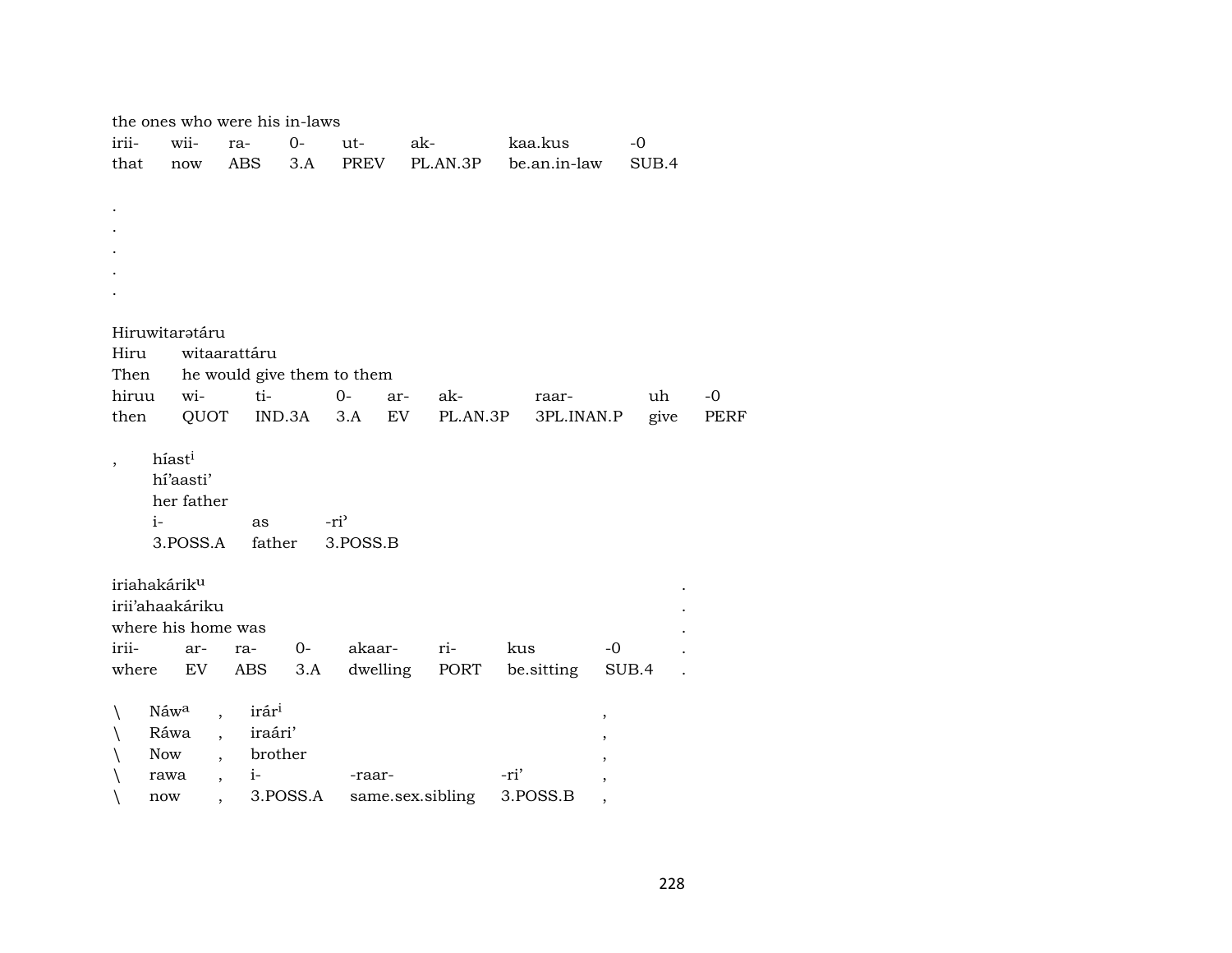| nikuwituráhi<br>rikuwitúraahi    |             |       |        |             |       |             |            |        |      |       |
|----------------------------------|-------------|-------|--------|-------------|-------|-------------|------------|--------|------|-------|
| that was a good way              |             |       |        |             |       |             |            |        |      |       |
| riku-                            | wi-         | ti-   |        | $O -$       | uur-  | raa-        | hiir       |        | -0   |       |
| that.is                          | QUOT        |       | IND.3A | 3.A         | PREV  | way         | be.good    |        | PERF |       |
| tihwakiahu                       |             |       |        |             |       |             |            |        |      |       |
| Tihwakí'aahu'                    |             |       |        |             |       |             |            |        |      |       |
| They say                         |             |       |        |             |       |             |            |        |      |       |
| ti-                              | $0-$        | $ir-$ |        | waki.a      |       | -:hus       |            |        |      |       |
| IND.3A                           | 3.A         | PL.3A |        | say.PL.IMPF |       | <b>IMPF</b> |            |        |      |       |
|                                  |             |       |        |             |       |             |            |        |      |       |
| nikuwituráhi                     |             |       |        |             |       |             |            |        |      |       |
| rikuwitúraahi                    |             |       |        |             |       |             |            |        |      |       |
| that was a good way              |             |       |        |             |       |             |            |        |      |       |
| riku-                            | wi-         | ti-   |        | $0-$        | uur-  | raa-        | hiir       |        | $-0$ |       |
| that.is                          | QUOT        |       | IND.3A | 3.A         | PREV  | way         | be.good    |        | PERF |       |
|                                  |             |       |        |             |       |             |            |        |      |       |
| Isiarusíwitahku                  |             |       |        |             |       |             |            |        |      |       |
| Isiiruusíwitaahku                |             |       |        |             |       |             |            |        |      |       |
| Then they (du) lived prominently |             |       |        |             |       |             |            |        |      |       |
| isiiruu-                         | $\sin$      | wi-   | ti-    |             | 0-    | ar-         | kus        |        | $-0$ |       |
| plainly                          | DU          | QUOT  |        | IND.3A      | 3.A   | <b>EV</b>   | be sitting |        | PERF |       |
|                                  |             |       |        |             |       |             |            |        |      |       |
| siwitirahkukitura <sup>u</sup>   |             |       |        |             |       |             |            |        |      |       |
| siwitiraahkukituura'u            |             |       |        |             |       |             |            |        |      |       |
| after they (du) got together     |             |       |        |             |       |             |            |        |      |       |
| $Si-$                            | witi-       | ra-   | $0-$   | ar-         | ku-   | kituu       |            | -ra'uk |      | -0    |
| DU                               | <b>REFL</b> | INF.A | 3.A    | EV          | INF.B |             | be.whole   | CAUS   |      | SUB.3 |
|                                  |             |       |        |             |       |             |            |        |      |       |

. , , ,

229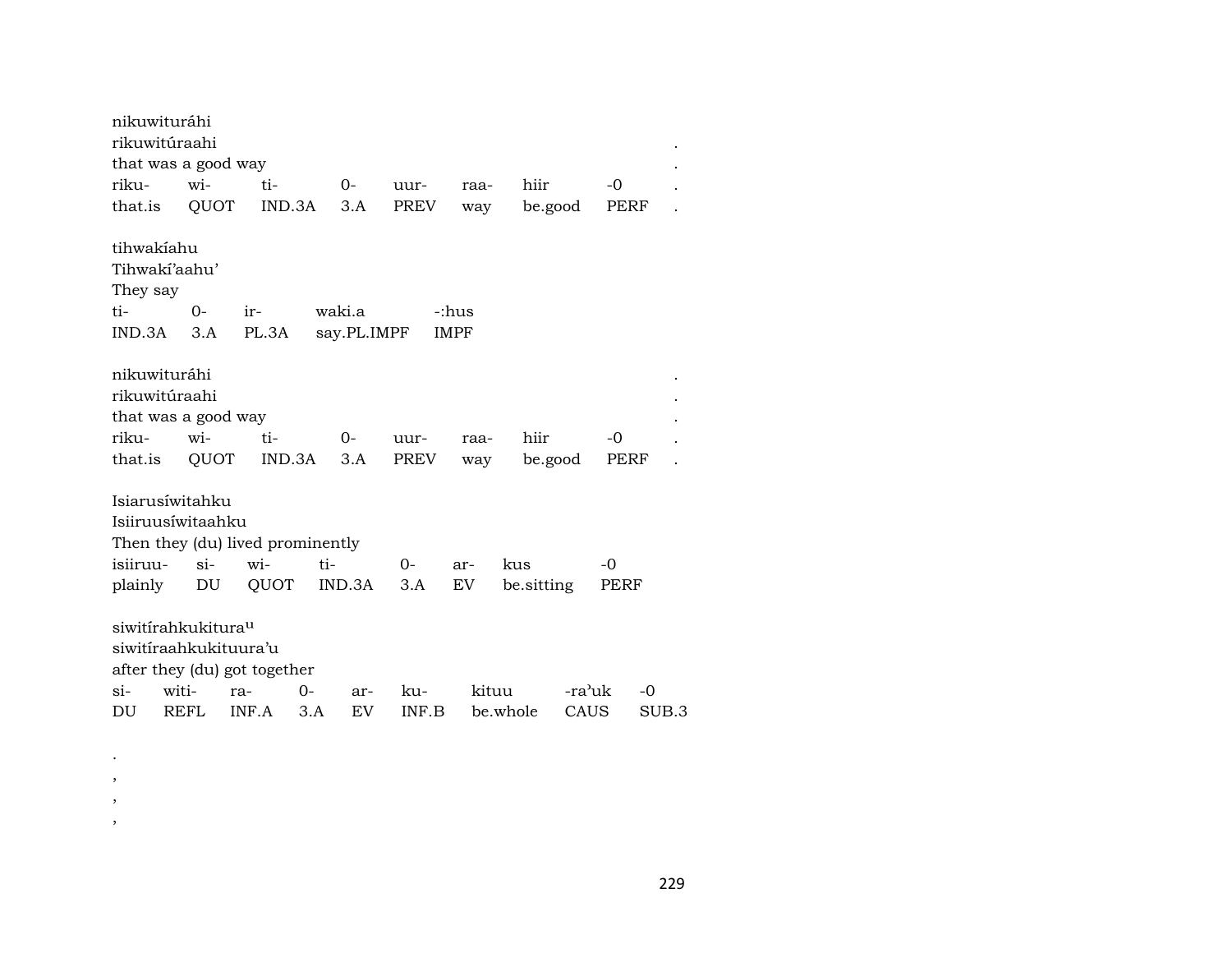|                    |                               | Kusikararahkuráruhkuki     |                                        |            |                   |                          |             |                          |             |       |
|--------------------|-------------------------------|----------------------------|----------------------------------------|------------|-------------------|--------------------------|-------------|--------------------------|-------------|-------|
|                    |                               | kusikararaahkuuraáruhkuuki |                                        |            |                   |                          |             |                          |             |       |
|                    |                               |                            | their (du) not doing anything bad      |            |                   |                          |             |                          |             |       |
| ku-                | $\sin$                        | kara-                      | ra-                                    | $0-$       | ar-               | ku-                      | $i-$        | raa-                     | ruhka'uk    | $-i$  |
| <b>INDF</b>        | DU                            | <b>NEG</b>                 | INF.A                                  | 3.A        | EV                | INF.B                    | <b>SEQ</b>  | way                      | have.DIST   | SUB.2 |
|                    |                               |                            |                                        |            |                   |                          |             |                          |             |       |
| Irár <sup>i</sup>  |                               |                            |                                        |            |                   | $\, ,$                   |             |                          |             |       |
|                    | Iraári'                       |                            |                                        |            |                   | $^\mathrm{,}$            |             |                          |             |       |
|                    | <b>Brother</b>                |                            |                                        |            |                   | $\overline{\phantom{a}}$ |             |                          |             |       |
| $i-$               |                               | -raar-                     |                                        | -ri'       |                   |                          |             |                          |             |       |
|                    | 3.POSS.A                      |                            | same.sex.sibling                       |            | 3.POSS.B          |                          |             |                          |             |       |
|                    |                               |                            |                                        |            |                   |                          |             |                          |             |       |
| titariktáāri       |                               |                            |                                        |            |                   | pírask <sup>i</sup>      |             |                          |             |       |
|                    | titariktá'aari'               |                            |                                        |            |                   | piíraski                 |             | $\pmb{\mathcal{I}}$      |             |       |
|                    | he was growing up             |                            |                                        |            |                   | a boy                    |             | $^\mathrm{,}$            |             |       |
| ti-                | $0-$                          | tarikta-                   | -aar                                   | $-i$       |                   | piiras-                  | -kis        | $\overline{\phantom{a}}$ |             |       |
| IND.3A             | 3.P                           | body                       | <b>INCH</b>                            |            | <b>IMPF</b>       | boy                      | <b>DIM</b>  | $\overline{\phantom{a}}$ |             |       |
| pírəski            |                               |                            | širuráku <sup>u</sup>                  |            |                   |                          |             |                          |             |       |
| piíraski           |                               | ciru                       | ráku'u                                 |            |                   |                          |             | $\, ,$                   |             |       |
| a boy              |                               | yet                        | his being                              |            |                   |                          |             | ,                        |             |       |
| piiras-            | -kis                          | ciruu                      | ra-                                    | $0-$       | ku-               | 0                        | -u          |                          |             |       |
| boy                | DIM                           | yet                        | INF.A                                  | 3.A        | INF.B             | be                       | SUB.D       |                          |             |       |
|                    |                               |                            |                                        |            |                   |                          |             |                          |             |       |
|                    | hitiksawašpakíah <sup>u</sup> |                            |                                        |            |                   |                          |             |                          |             |       |
| hi                 |                               | tiksawacpakí'aahu'         |                                        |            |                   |                          |             |                          |             |       |
| and                |                               | they were even saying      |                                        |            |                   |                          |             |                          |             |       |
| hi                 | ti-                           | $0 -$                      | ir-                                    | uks-       | awahc-            |                          | waki.a      |                          | -:hus       |       |
| and                | IND.3A                        | 3.A                        | PL.3A                                  | <b>AOR</b> | even              |                          | say.PL.IMPF |                          | <b>IMPF</b> |       |
|                    |                               |                            |                                        |            |                   |                          |             |                          |             |       |
| nisár <sup>u</sup> |                               |                            |                                        |            | hiwihiruúrarisitn |                          |             |                          |             |       |
| riisaáru'          |                               |                            | $\boldsymbol{\zeta}\boldsymbol{\zeta}$ | Hi         | wihiru            |                          | uúrariisit  |                          |             |       |

,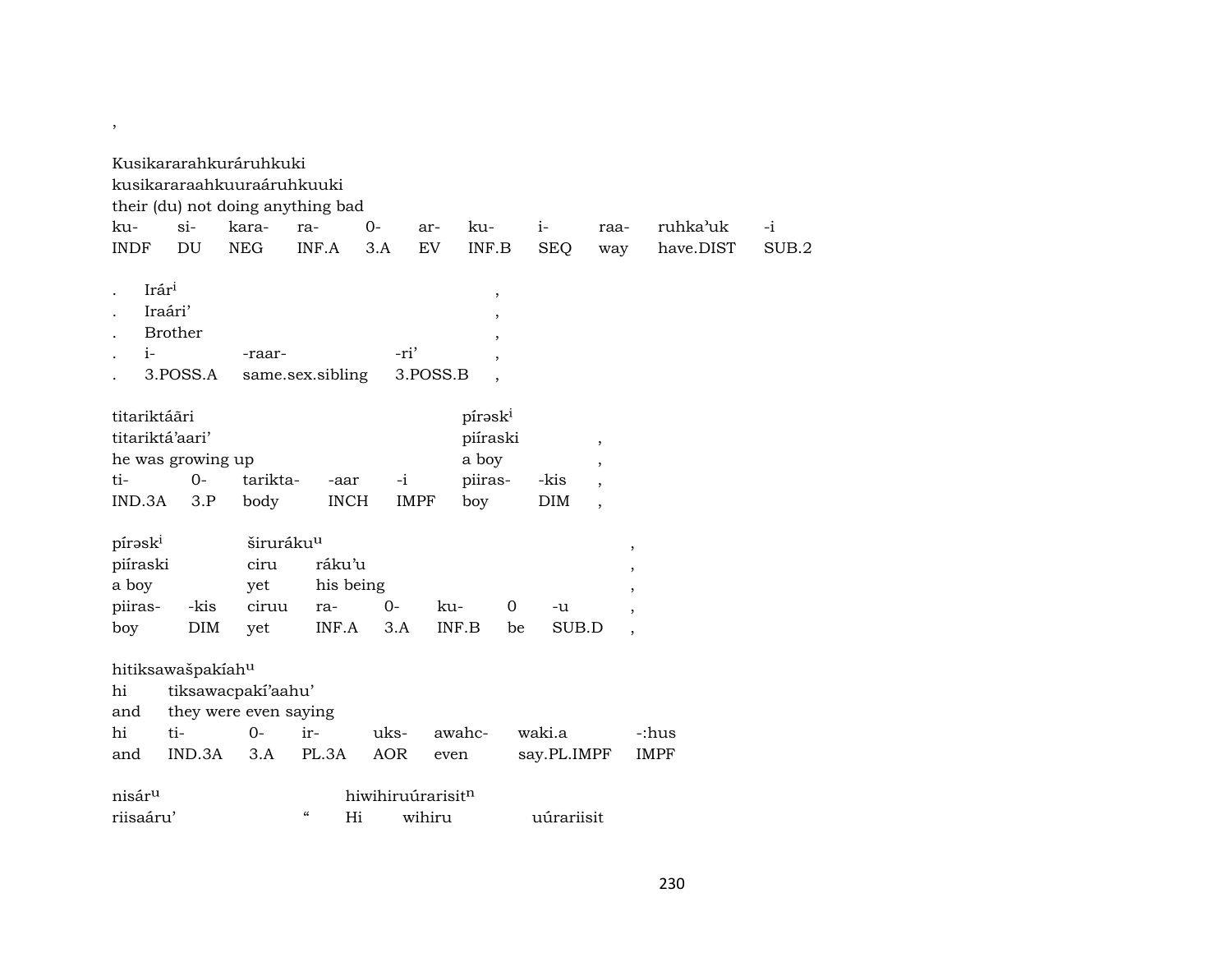| the chiefs<br>riisaar                        | $-u^{\prime}$  |              | $\epsilon\epsilon$<br>"<br>Π | And<br>hi  | then<br>wii-    | hiruu                    | straight<br>uurariisik |                  |      |      |     |
|----------------------------------------------|----------------|--------------|------------------------------|------------|-----------------|--------------------------|------------------------|------------------|------|------|-----|
| be.chief                                     | <b>NOM</b>     |              |                              | and        | now             | then                     |                        | straight.forward |      |      |     |
| kakušihúru                                   |                |              |                              |            |                 |                          |                        |                  |      |      |     |
| kaakuuciihúru'                               |                |              |                              |            |                 |                          |                        |                  |      |      |     |
| he does not have ways                        |                |              |                              |            |                 |                          |                        |                  |      |      |     |
| kaaki-                                       |                | $0-$         | ut-                          | $i-$       | uhuur.uu        |                          |                        | $-0$             |      |      |     |
| NEG.IND.3A                                   |                | 3.A          | <b>PREV</b>                  | <b>SEQ</b> |                 | be.the.way.one.does      |                        | <b>PERF</b>      |      |      |     |
| Irár <sup>i</sup>                            |                |              |                              |            |                 | $\,$                     |                        |                  |      |      |     |
| "                                            | Iraári'        |              |                              |            |                 | $\overline{\phantom{a}}$ |                        |                  |      |      |     |
| н                                            | <b>Brother</b> |              |                              |            |                 | $\overline{\phantom{a}}$ |                        |                  |      |      |     |
| н<br>$i-$                                    |                | -raar-       |                              |            | -ri'            | $\cdot$                  |                        |                  |      |      |     |
| н                                            | 3.POSS.A       |              | same.sex.sibling             |            | 3.POSS.B        | $\overline{\phantom{a}}$ |                        |                  |      |      |     |
| his doing unsocial things<br>ra-<br>INF.A    | $0-$<br>3.A    | ku-<br>INF.B | uhuur-<br>way                |            | kuut.ik<br>kill | $-i$<br>SUB.2            |                        |                  |      |      |     |
| rakútautu                                    |                |              |                              |            |                 | A                        |                        |                  |      |      |     |
| rakúta'uutu                                  |                |              |                              |            | $\overline{ }$  | a                        |                        |                  |      |      |     |
| for him to steal                             |                |              |                              |            |                 | and                      |                        |                  |      |      |     |
| ra-                                          | $O -$          | ku-          | ta'uut                       |            | -hus            | a                        |                        |                  |      |      |     |
| INF.A                                        | 3.A            | 1.PAT        | steal                        |            | <b>IMPF</b>     | and                      |                        |                  |      |      |     |
| isirukararákururakawi                        |                |              |                              |            |                 |                          |                        |                  |      |      |     |
| isiiruukararaákuruurakaawi                   |                |              |                              |            |                 |                          |                        |                  |      |      |     |
|                                              |                |              |                              |            |                 |                          |                        |                  |      |      |     |
|                                              |                |              |                              |            |                 |                          |                        |                  |      |      |     |
| his not having a particular home<br>isiiruu- | kara-          | ra-          |                              | $0-$       | $a-$            | ku-                      | ri-                    |                  | uur- | akaa | -wi |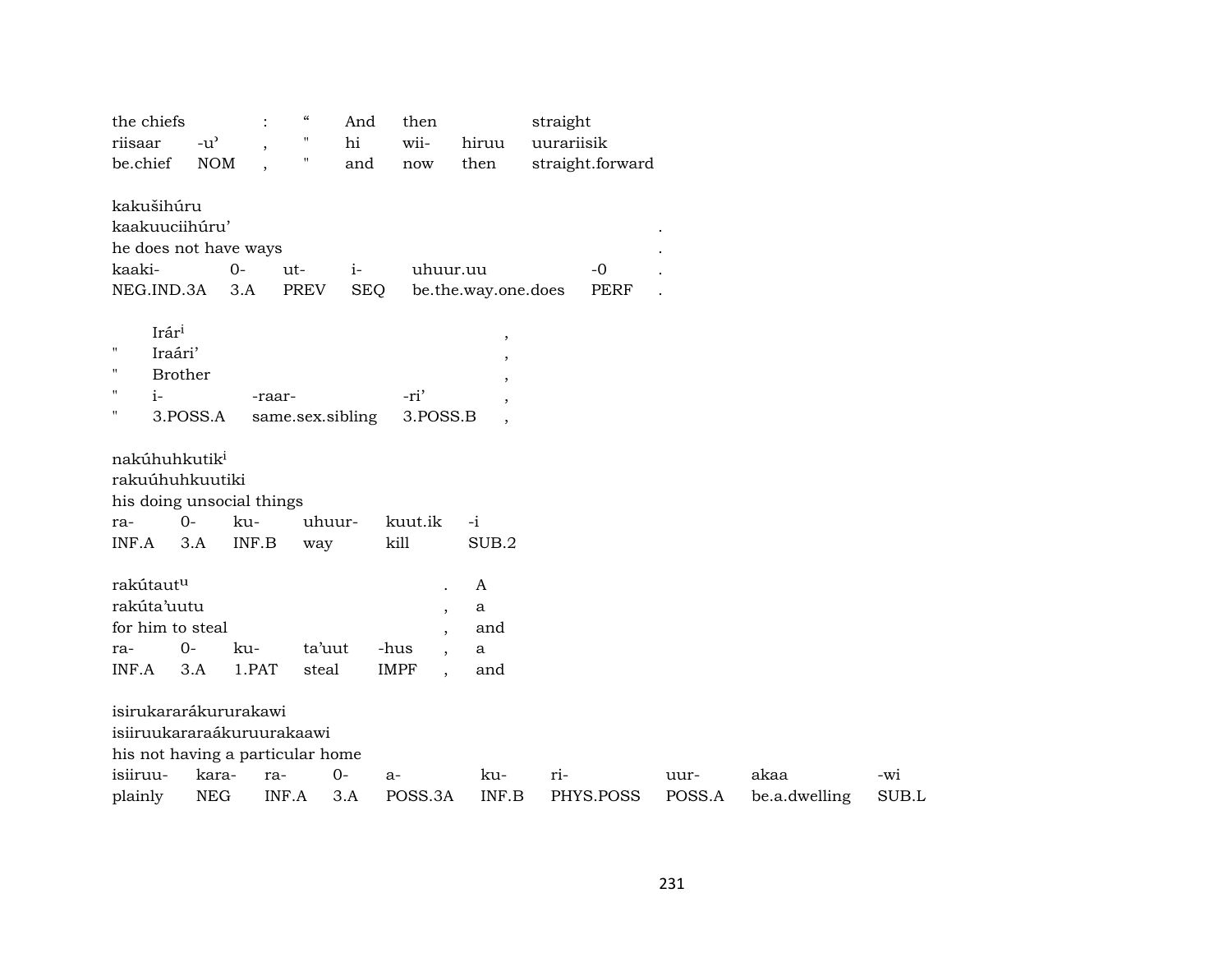|                                | hihirukurarutarišahkawaríhusatn                                                                                    |                  |                                   |          |           |               |          |                 |                     |          |    |             |  |  |  |
|--------------------------------|--------------------------------------------------------------------------------------------------------------------|------------------|-----------------------------------|----------|-----------|---------------|----------|-----------------|---------------------|----------|----|-------------|--|--|--|
| hi                             | hiru<br>kuraaruutaaricahkawariihusat<br>he would just go wandering (from one lodge to another) through the village |                  |                                   |          |           |               |          |                 |                     |          |    |             |  |  |  |
| and                            | then                                                                                                               |                  |                                   |          |           |               |          |                 |                     |          |    |             |  |  |  |
| hi                             | hiruu                                                                                                              | ku-              | raa-                              | ruu-     | ti-       | $O -$         | ar-      | icahka-         | warii               | -hus     | at | $-0$        |  |  |  |
| and                            | then                                                                                                               | <b>INDF</b>      | just                              | then     | IND.3A    | 3.A           | EV       | village         | be.going.about.IMPF | IMPF.SUB | go | <b>PERF</b> |  |  |  |
|                                |                                                                                                                    |                  |                                   |          |           |               |          |                 |                     |          |    |             |  |  |  |
| $\,$                           |                                                                                                                    |                  |                                   |          |           |               |          |                 |                     |          |    |             |  |  |  |
| $\,$                           |                                                                                                                    |                  |                                   |          |           |               |          |                 |                     |          |    |             |  |  |  |
| $\,$                           |                                                                                                                    |                  |                                   |          |           |               |          |                 |                     |          |    |             |  |  |  |
| $\,$                           |                                                                                                                    |                  |                                   |          |           |               |          |                 |                     |          |    |             |  |  |  |
| $\cdot$                        |                                                                                                                    |                  |                                   |          |           |               |          |                 |                     |          |    |             |  |  |  |
|                                | hitaruhwihatn                                                                                                      |                  |                                   |          |           |               |          |                 |                     |          |    |             |  |  |  |
| hi                             | taruhwihat                                                                                                         |                  |                                   |          |           |               |          |                 |                     |          |    |             |  |  |  |
| and                            | he had them                                                                                                        |                  |                                   |          |           |               |          |                 |                     |          |    |             |  |  |  |
| hi                             | ti-                                                                                                                | $0-$             | $a-$                              | ri-      |           | uur-          |          | wi.hak          | $-0$                |          |    |             |  |  |  |
| and                            | IND.3A                                                                                                             | 3.A              | POSS.3A                           |          | PHYS.POSS | POSS.A        |          | be.sitting.PL   | <b>PERF</b>         |          |    |             |  |  |  |
|                                |                                                                                                                    |                  |                                   |          |           |               |          |                 |                     |          |    |             |  |  |  |
|                                | nakutakíšis <sup>u</sup>                                                                                           |                  |                                   |          |           |               |          |                 |                     |          |    |             |  |  |  |
|                                | rakuutaakicisu                                                                                                     |                  |                                   |          |           |               |          |                 |                     |          |    |             |  |  |  |
|                                | ones who were relatives                                                                                            |                  |                                   |          |           |               |          |                 |                     |          |    |             |  |  |  |
| ra-                            | $0 -$                                                                                                              | ku-              | ut-                               | ak-      | icis      |               |          | -hus            |                     |          |    |             |  |  |  |
| INF.A                          | 3.A                                                                                                                | INF.B            | <b>PREV</b>                       | PL.AN.3P |           | be.related.to |          | <b>IMPF.SUB</b> |                     |          |    |             |  |  |  |
|                                |                                                                                                                    |                  |                                   |          |           |               |          |                 |                     |          |    |             |  |  |  |
| $\cdot$                        | hísikakitasikst <sup>a</sup>                                                                                       |                  |                                   |          |           |               |          |                 |                     |          |    |             |  |  |  |
| hi<br>$\,$                     |                                                                                                                    | sikaakiítaciksta |                                   |          |           |               |          |                 |                     |          |    |             |  |  |  |
| $, \,$                         | and                                                                                                                |                  | they did not pay attention to him |          |           |               |          |                 |                     |          |    |             |  |  |  |
| hi<br>$\overline{\phantom{a}}$ | $\sin$                                                                                                             | kaaki-           |                                   | $0-$     | ir-       | ut-           | aciks.ta | $-0$            |                     |          |    |             |  |  |  |
| $\overline{\phantom{a}}$       | $\mathop{\rm DU}\nolimits$<br>and                                                                                  |                  | NEG.IND.3A                        | 3.A      | PL.3A     | <b>PREV</b>   | watch    | <b>PERF</b>     |                     |          |    |             |  |  |  |
|                                |                                                                                                                    |                  |                                   |          |           |               |          |                 |                     |          |    |             |  |  |  |

. . . .

232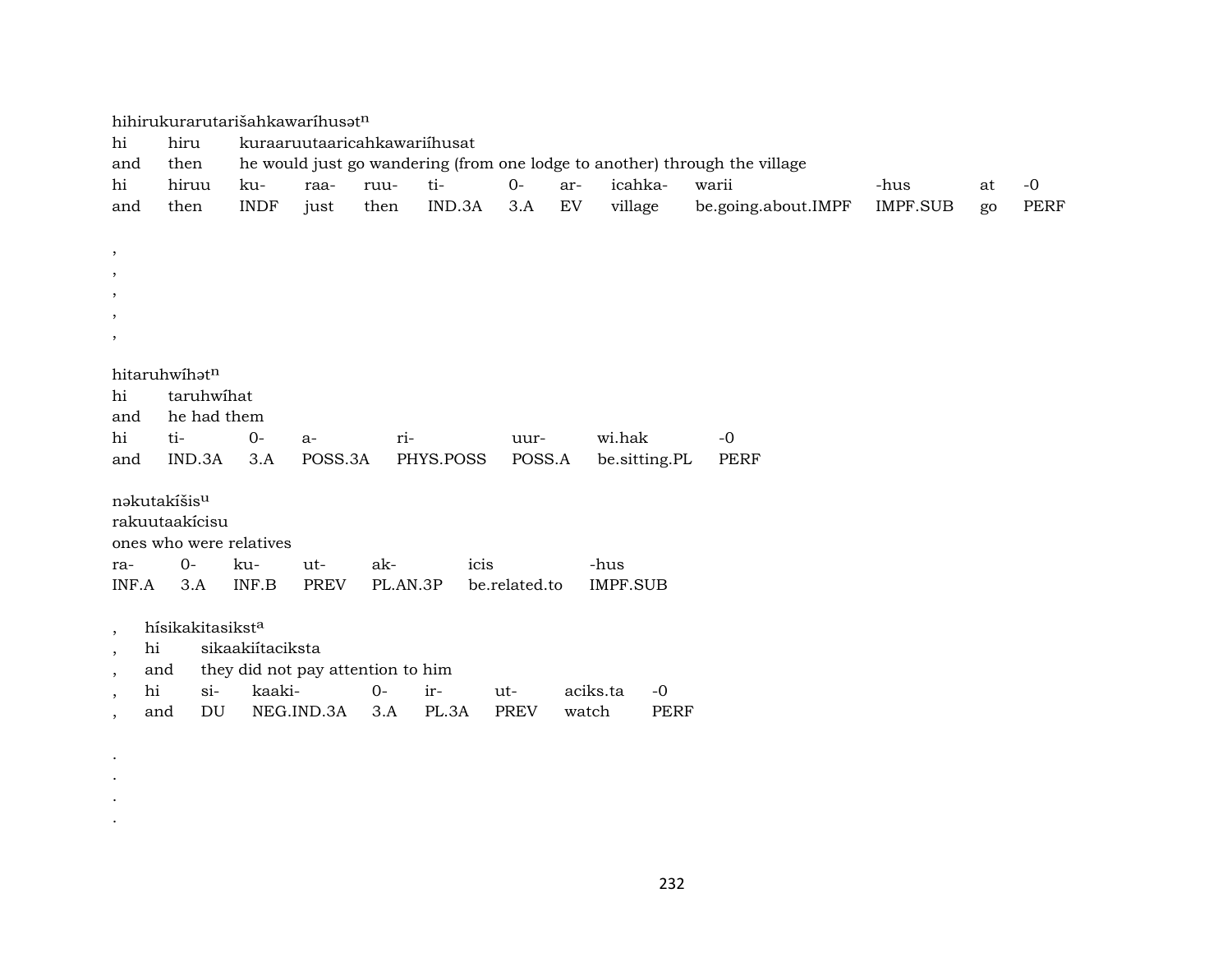| Kakaririraitúsiwa<br>Kaakaaririiraa'iitúsiwa<br>They did not have good words for him |                  |         |           |         |           |             |             |              |             |
|--------------------------------------------------------------------------------------|------------------|---------|-----------|---------|-----------|-------------|-------------|--------------|-------------|
| kaaki-                                                                               | $0-$             | $a-$    | ri-       |         | ri-       | uur-        | raa.iit.us- | hi.wa.ar     | $-0$        |
| NEG.IND.3A                                                                           | 3.A              | POSS.3A | PHYS.POSS |         | PHYS.POSS | PREV        | story       | be.good.DIST | <b>PERF</b> |
|                                                                                      |                  |         |           |         |           |             |             |              |             |
| $\bullet$                                                                            |                  |         |           |         |           |             |             |              |             |
|                                                                                      |                  |         |           |         |           |             |             |              |             |
|                                                                                      |                  |         |           |         |           |             |             |              |             |
|                                                                                      |                  |         |           |         |           |             |             |              |             |
|                                                                                      |                  |         |           |         |           |             |             |              |             |
| Irári                                                                                |                  |         |           | $\,$    |           |             |             |              |             |
| Iraári'                                                                              |                  |         |           | $\cdot$ |           |             |             |              |             |
| <b>Brother</b>                                                                       |                  |         |           | $\cdot$ |           |             |             |              |             |
| $i-$                                                                                 | -raar-           |         | -ri'      | $\cdot$ |           |             |             |              |             |
| 3.POSS.A                                                                             | same.sex.sibling |         | 3.POSS.B  | $\cdot$ |           |             |             |              |             |
|                                                                                      |                  |         |           |         |           |             |             |              |             |
| kakaririraitúsiwa                                                                    |                  |         |           |         |           |             |             |              |             |
| kaakaaririiraa'iitúsiwa                                                              |                  |         |           |         |           |             |             |              |             |
| they did not have good words for him                                                 |                  |         |           |         |           |             |             |              |             |
| kaaki-                                                                               | $0-$             | $a-$    | ri-       |         | ri-       | uur-        | raa.iit.us- | hi.wa.ar     | $-0$        |
| NEG.IND.3A                                                                           | 3.A              | POSS.3A | PHYS.POSS |         | PHYS.POSS | <b>PREV</b> | story       | be.good.DIST | PERF        |

kararakuruhúriwara kararakuuruhúriiwaara

,

.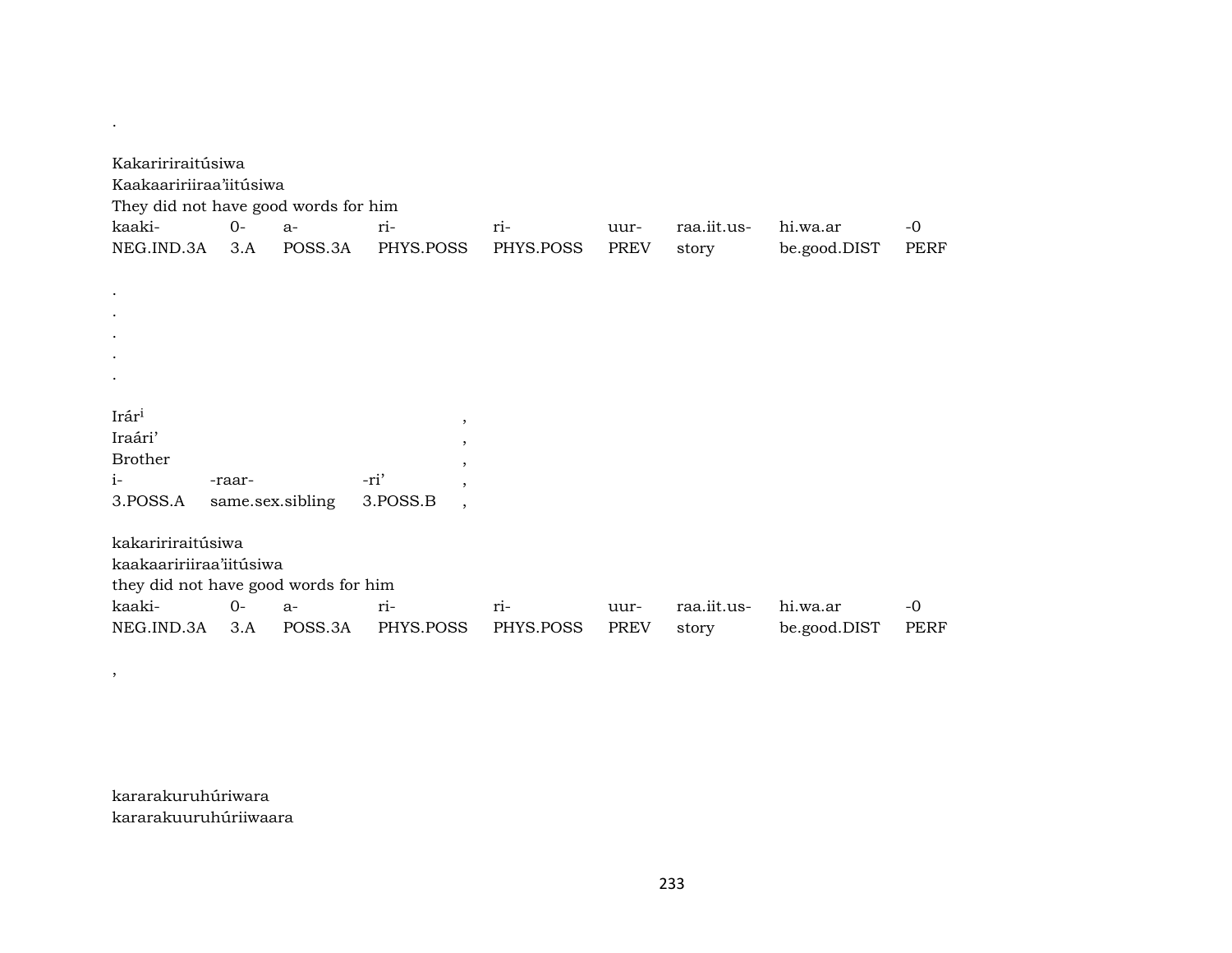|                          | when his ways were not good                                            |                                              |                                                                                                                 |                                      |                                        |              |                      |              |             |
|--------------------------|------------------------------------------------------------------------|----------------------------------------------|-----------------------------------------------------------------------------------------------------------------|--------------------------------------|----------------------------------------|--------------|----------------------|--------------|-------------|
| ra-                      | $O -$                                                                  | ku-                                          | uur-                                                                                                            |                                      | hi.wa.ar                               |              | $-a$                 |              |             |
|                          | 3.A                                                                    | INF.B                                        | <b>PREV</b>                                                                                                     | way                                  |                                        |              | SUB.1                |              |             |
|                          |                                                                        |                                              |                                                                                                                 |                                      |                                        |              |                      |              |             |
| $\overline{\phantom{a}}$ |                                                                        |                                              |                                                                                                                 |                                      |                                        |              |                      |              |             |
| $\ddot{\phantom{0}}$     |                                                                        |                                              |                                                                                                                 |                                      |                                        |              |                      |              |             |
| $\cdot$                  |                                                                        |                                              |                                                                                                                 |                                      |                                        |              |                      |              |             |
| $\ddot{\phantom{0}}$     |                                                                        |                                              |                                                                                                                 |                                      |                                        |              |                      |              |             |
|                          |                                                                        |                                              |                                                                                                                 |                                      | pírəski                                |              | $\cdot$              |              |             |
|                          |                                                                        |                                              |                                                                                                                 |                                      | piíraski                               |              |                      |              |             |
|                          |                                                                        |                                              |                                                                                                                 |                                      | a boy                                  |              |                      |              |             |
| $O -$                    | ku-                                                                    | tarikta-                                     | -aar                                                                                                            | -a                                   | piiras-                                | -kis         | $\ddot{\phantom{a}}$ |              |             |
| 3.P                      | INF.B                                                                  | body                                         | <b>INCH</b>                                                                                                     |                                      | boy                                    | <b>DIM</b>   | $\ddot{\phantom{a}}$ |              |             |
|                          |                                                                        |                                              |                                                                                                                 |                                      |                                        |              |                      |              |             |
|                          |                                                                        |                                              |                                                                                                                 |                                      |                                        |              |                      |              |             |
|                          |                                                                        |                                              |                                                                                                                 |                                      |                                        |              |                      |              |             |
| $0-$                     | ku-                                                                    | ta'uut                                       | -hus                                                                                                            |                                      |                                        |              |                      |              |             |
| 3.A                      | INF.B                                                                  | steal                                        |                                                                                                                 |                                      |                                        |              |                      |              |             |
|                          |                                                                        |                                              |                                                                                                                 |                                      |                                        |              |                      |              |             |
|                          |                                                                        |                                              |                                                                                                                 |                                      |                                        |              |                      |              |             |
|                          |                                                                        |                                              |                                                                                                                 |                                      |                                        |              |                      |              |             |
|                          | $0-$                                                                   |                                              | ri-                                                                                                             |                                      |                                        | uur-         |                      | hi.wa.ar     | $-0$        |
| NEG.IND.3A               | 3.A                                                                    | POSS.3A                                      |                                                                                                                 |                                      | PHYS.POSS                              | PREV         | story                | be.good.DIST | <b>PERF</b> |
|                          | nakutariktar <sup>a</sup><br>nakútautu<br>Rakúta'uutu<br>When he stole | INF.A<br>rakutaríktaara<br>kakaririraitúsiwa | sáhiks<br>cáhiks<br>a person<br>icaahiks<br>person<br>when he was growing up<br>kaakaaririiraa'iitúsiwa<br>$a-$ | they did not have good words for him | uhuur-<br><b>IMPF.SUB</b><br>PHYS.POSS | SUB.1<br>ri- | be.good.DIST         |              | raa.iit.us- |

. . . . .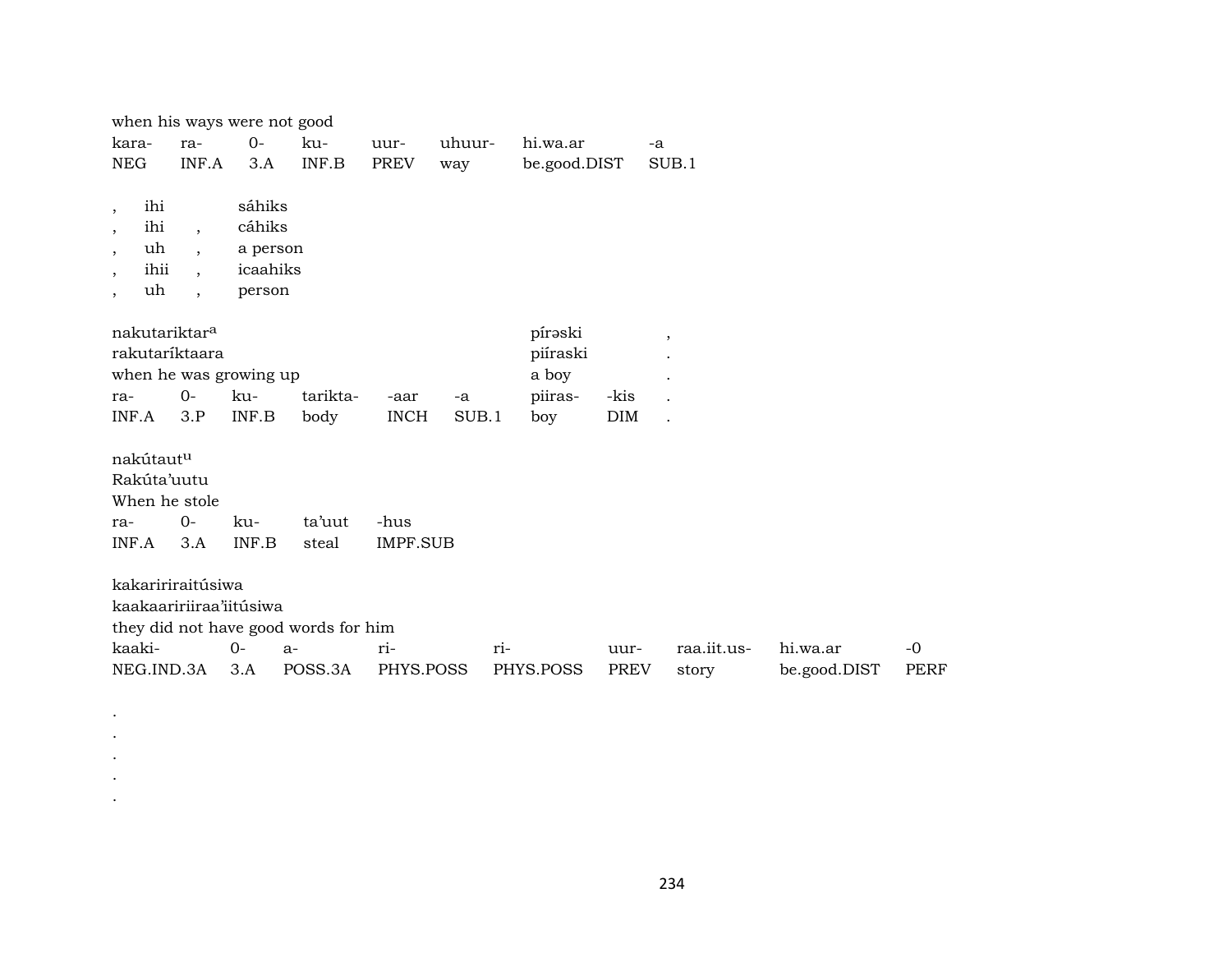| Rikutuharihwakihu        |        |                |                                        |      |                   |             |                     |              |             |       |             |                 |
|--------------------------|--------|----------------|----------------------------------------|------|-------------------|-------------|---------------------|--------------|-------------|-------|-------------|-----------------|
| Rikutuuhá'               |        |                |                                        |      |                   |             |                     | rihwakíhu    |             |       |             |                 |
| That is why              |        |                |                                        |      |                   |             |                     | their saying |             |       |             |                 |
| riku-                    | ti-    |                | $0-$                                   | ut-  | raa-              | $\mathbf 0$ | $-0$                | ra-          | $0-$        | ir-   | waki.a      | -hus            |
| that.is                  | IND.3A |                | 3.A                                    | PREV | way               | be          | PERF                | ABS          | 3.A         | PL.3A | say.PL.IMPF | <b>IMPF.SUB</b> |
| kúrahus                  |        | šikstit        |                                        |      | wirakurásahatn    |             |                     |              |             |       |             |                 |
| kúrahus                  |        | cíkstit        |                                        |      | wirakurásahat     |             |                     |              |             |       |             |                 |
| the old men              |        | well           |                                        |      | when he grew up   |             |                     |              |             |       |             |                 |
| kurahuus                 |        | cikstik        |                                        | wii- |                   | ku-         | rasahat             | $-0$         |             |       |             |                 |
|                          |        | well           |                                        |      | ra-<br><b>ABS</b> | 1.P         |                     |              |             |       |             |                 |
| old.man                  |        |                |                                        | when |                   |             | grow.up             | SUB.4        |             |       |             |                 |
| pírəsk <sup>i</sup>      |        |                |                                        |      |                   |             |                     |              |             |       |             |                 |
| piíraski                 |        |                | $\boldsymbol{\zeta}\boldsymbol{\zeta}$ |      |                   |             |                     |              |             |       |             |                 |
| a boy                    |        | $\ddot{\cdot}$ | $\boldsymbol{\zeta}\boldsymbol{\zeta}$ |      |                   |             |                     |              |             |       |             |                 |
|                          | -kis   |                | $\pmb{\mathsf{H}}$                     |      |                   |             |                     |              |             |       |             |                 |
| piiras-                  |        |                | 11                                     |      |                   |             |                     |              |             |       |             |                 |
| boy                      | DIM    | $\cdot$        |                                        |      |                   |             |                     |              |             |       |             |                 |
| šikstitšúkspari          |        |                |                                        |      |                   |             |                     |              |             |       |             |                 |
| Cíkstit                  |        | súkspari'      |                                        |      |                   |             |                     |              |             |       |             |                 |
| Well                     | live   |                |                                        |      |                   |             |                     |              |             |       |             |                 |
|                          |        |                |                                        |      |                   |             |                     |              |             |       |             |                 |
| cikstik                  | $i-$   |                |                                        | $S-$ | uks-              | warii       |                     |              | -:hus       |       |             |                 |
| well                     |        | CONT.1/2A      |                                        | 2.A  | <b>JUSS</b>       |             | be.going.about.IMPF |              | <b>IMPF</b> |       |             |                 |
| $\mathcal{C}\mathcal{C}$ |        |                |                                        |      |                   |             |                     |              |             |       |             |                 |
|                          |        |                |                                        |      |                   |             |                     |              |             |       |             |                 |

|         | Hitakúkari suširášikst <sup>a</sup> |                      |      |        |                             |      |                |  |
|---------|-------------------------------------|----------------------|------|--------|-----------------------------|------|----------------|--|
| Hiítaku |                                     | kariisuciraáciksta   |      |        |                             |      |                |  |
| Another |                                     | don't pay heed to it |      |        |                             |      |                |  |
| hii-    | -taku kara-                         | $1 -$                | $S-$ | $11t-$ | $\sim$ $\sim$ $\sim$ $\sim$ | raa- | - aciks.ta - 0 |  |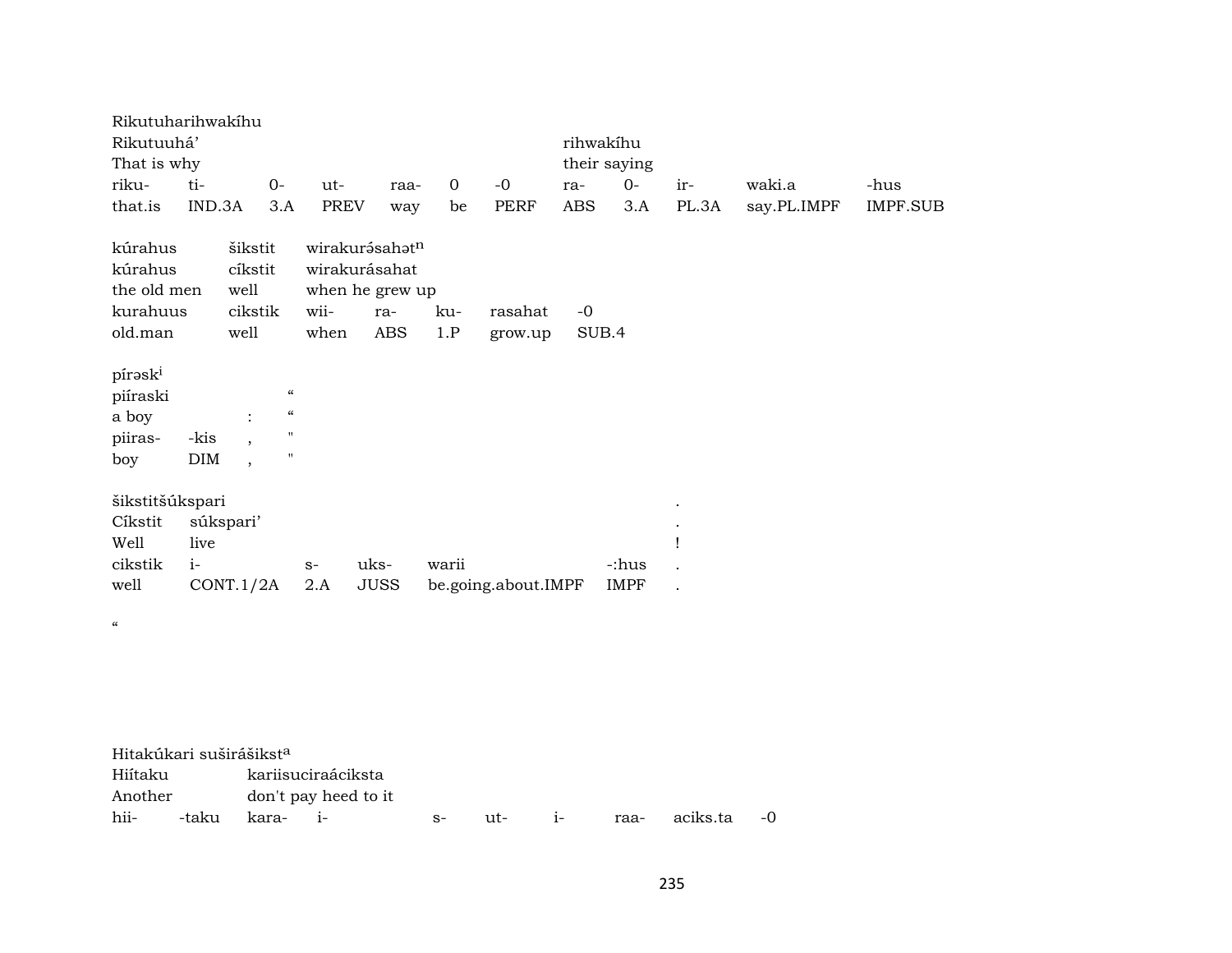| other                                     | LOC                                                                    | <b>NEG</b>                |             | CONT.1/2A        | 2.A                | PREV        | <b>SEQ</b>        | way                 | watch | PERF |
|-------------------------------------------|------------------------------------------------------------------------|---------------------------|-------------|------------------|--------------------|-------------|-------------------|---------------------|-------|------|
| tirarátawi<br>tiraraátawi                 | this way among us                                                      |                           |             |                  |                    |             |                   |                     |       |      |
| tii-                                      | ra-                                                                    | $0-$                      | raa-        | tawi             | $-0$               |             |                   |                     |       |      |
| this                                      | ABS                                                                    | 3.A                       | way         | be.among         | SUB.4              |             |                   |                     |       |      |
| rakútautu                                 |                                                                        |                           |             |                  |                    |             |                   |                     |       |      |
| rakúta'uutu                               |                                                                        |                           |             |                  |                    |             |                   |                     |       |      |
|                                           | when one steals                                                        |                           |             |                  |                    |             |                   |                     |       |      |
| ra-                                       | $O -$                                                                  | ku-                       | ta'uut      | -hus             |                    |             |                   |                     |       |      |
| INF.A                                     | 3.A                                                                    | INF.B                     | steal       |                  | IMPF.SUB           |             |                   |                     |       |      |
| kara-<br>NEG                              | Karisuširášiksta<br>Kariisuciraáciksta<br>Don't pay heed to it<br>$i-$ | CONT.1/2A                 | $S-$<br>2.A | ut-<br>PREV      | $i-$<br><b>SEQ</b> | raa-<br>way | aciks.ta<br>watch | -0<br>PERF          |       |      |
| tirarátawi<br>tiraraátawi<br>tii-<br>this | this way among us<br>ra-<br>ABS                                        | $0-$<br>3.A               | raa-<br>way | tawi<br>be.among | $-0$<br>SUB.4      |             |                   |                     |       |      |
|                                           | nakukiriwiskihu<br>rakukíriwiskiihu                                    |                           |             |                  |                    |             | šáhiks<br>cáhiks  | п<br>$\blacksquare$ |       |      |
|                                           | when one cheats him                                                    |                           |             |                  |                    |             | a person          | $^{\prime\prime}$   |       |      |
| ra-                                       | $0-$                                                                   | ku-                       |             | kiriwis.ki       | -hus               |             | icaahiks          | $\pmb{\mathsf{H}}$  |       |      |
| INF.A                                     | 3.A                                                                    | $\textsf{INF}.\textsf{B}$ | cheat       |                  | IMPF.SUB           |             | person            | 11                  |       |      |
|                                           | Nikutihwakiahu                                                         |                           |             |                  |                    |             |                   | kúrahus             |       |      |
|                                           | Rikutihwakí'aahu'                                                      |                           |             |                  |                    |             |                   | kúrahus             |       |      |
|                                           |                                                                        |                           |             |                  |                    |             |                   |                     |       |      |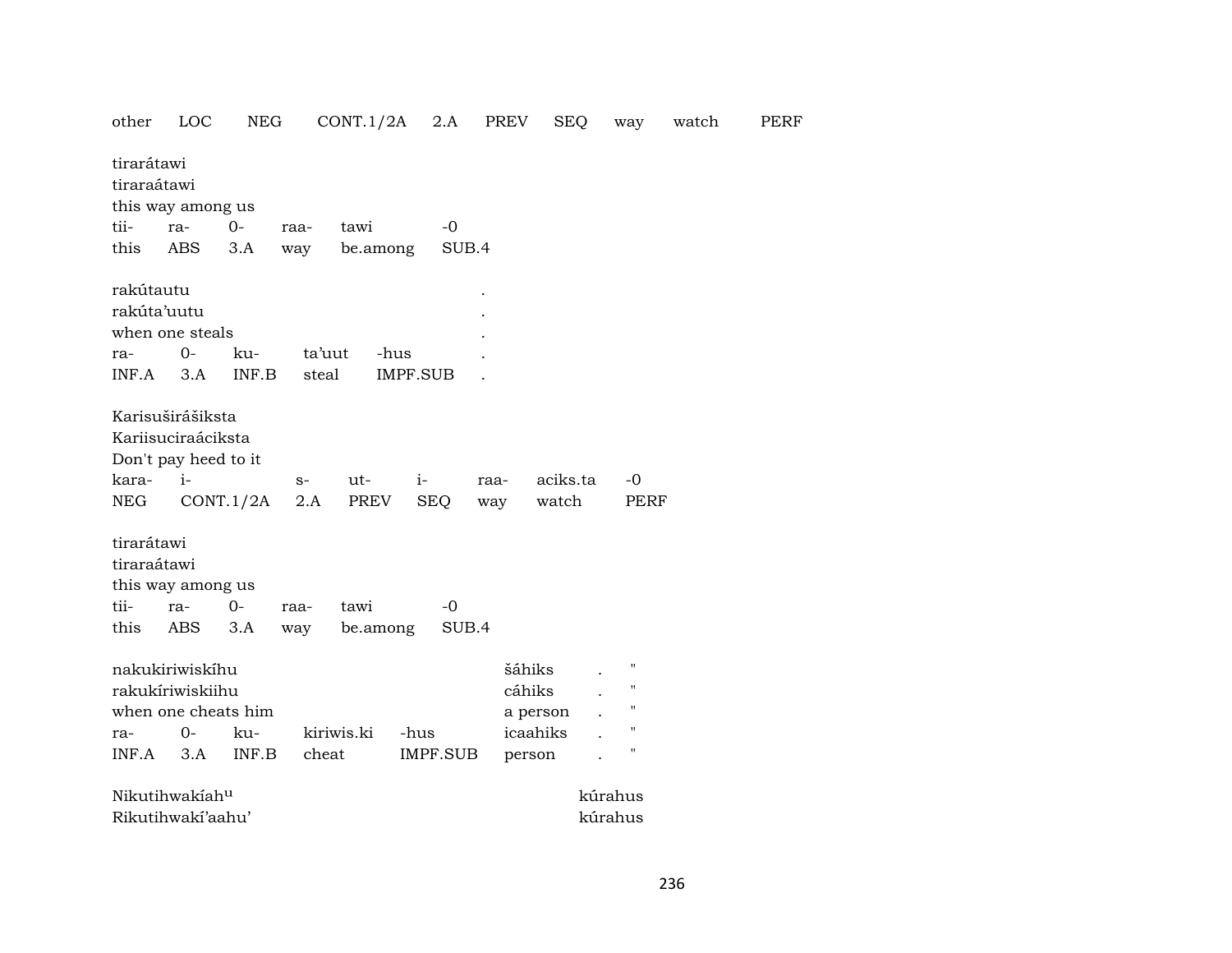| That is what they say                                                        |                            |                                                                |              |                   |                       |                     | the old men             |  |
|------------------------------------------------------------------------------|----------------------------|----------------------------------------------------------------|--------------|-------------------|-----------------------|---------------------|-------------------------|--|
| riku-                                                                        | ti-                        | $O -$                                                          | ir-          | waki.a            |                       | -:hus               | kurahuus                |  |
| that.is                                                                      | IND.3A                     | 3.A                                                            | PL.3A        |                   | say.PL.IMPF           | <b>IMPF</b>         | old.man                 |  |
| nihkutpawáktiku<br>rihkutpaawáktiku<br>when they talk to him<br>ra-<br>INF.A | $O -$<br>3.A               | ir-<br>PL.3A                                                   | ku-<br>INF.B | ut-<br><b>BEN</b> | waa.wak.tik<br>talk   |                     | -hus<br><b>IMPF.SUB</b> |  |
| $\epsilon$                                                                   |                            | Naruisikiriwiskihu<br>Raaruu'isikiriwiskihu                    |              |                   |                       |                     |                         |  |
| $\epsilon$<br>п                                                              |                            | If you just cheat him                                          |              |                   |                       |                     |                         |  |
| raa-<br>Н                                                                    |                            | $i-$<br>ruu-                                                   | CONT.1/2A    | $S-$<br>2.A       | $i-$<br><b>SEQ</b>    | kiriwis.ki<br>cheat | -hus<br><b>IMPF.SUB</b> |  |
| just                                                                         |                            | then                                                           |              |                   |                       |                     |                         |  |
| karawitúrahi<br>karawitúraahi<br>it is not good<br>kara-                     | wi-                        | ti-                                                            | $O -$        | uur-              | raa-                  | hiir                | $-0$                    |  |
| NEG                                                                          | QUOT                       | IND.3A                                                         | 3.A          | PREV              | way                   | be.good             | PERF                    |  |
| "<br>$^{\prime}$<br>п<br>riku-<br>"<br>that.is                               | nikutihwakiah <sup>u</sup> | Rikutihwakí'aahu'<br>That is what they said<br>$ti-$<br>IND.3A | $0-$<br>3.A  | ir-<br>PL.3A      | waki.a<br>say.PL.IMPF |                     | -:hus<br><b>IMPF</b>    |  |
|                                                                              |                            |                                                                |              |                   |                       |                     |                         |  |
| kúrahus                                                                      |                            | $\boldsymbol{\zeta}\boldsymbol{\zeta}$                         |              |                   |                       |                     |                         |  |
| kúrahus                                                                      |                            | $\pmb{\zeta}\pmb{\zeta}$                                       |              |                   |                       |                     |                         |  |
| the old men<br>kurahuus                                                      |                            | $\pmb{\mathsf{H}}$                                             |              |                   |                       |                     |                         |  |
|                                                                              |                            |                                                                |              |                   |                       |                     |                         |  |

old.man . "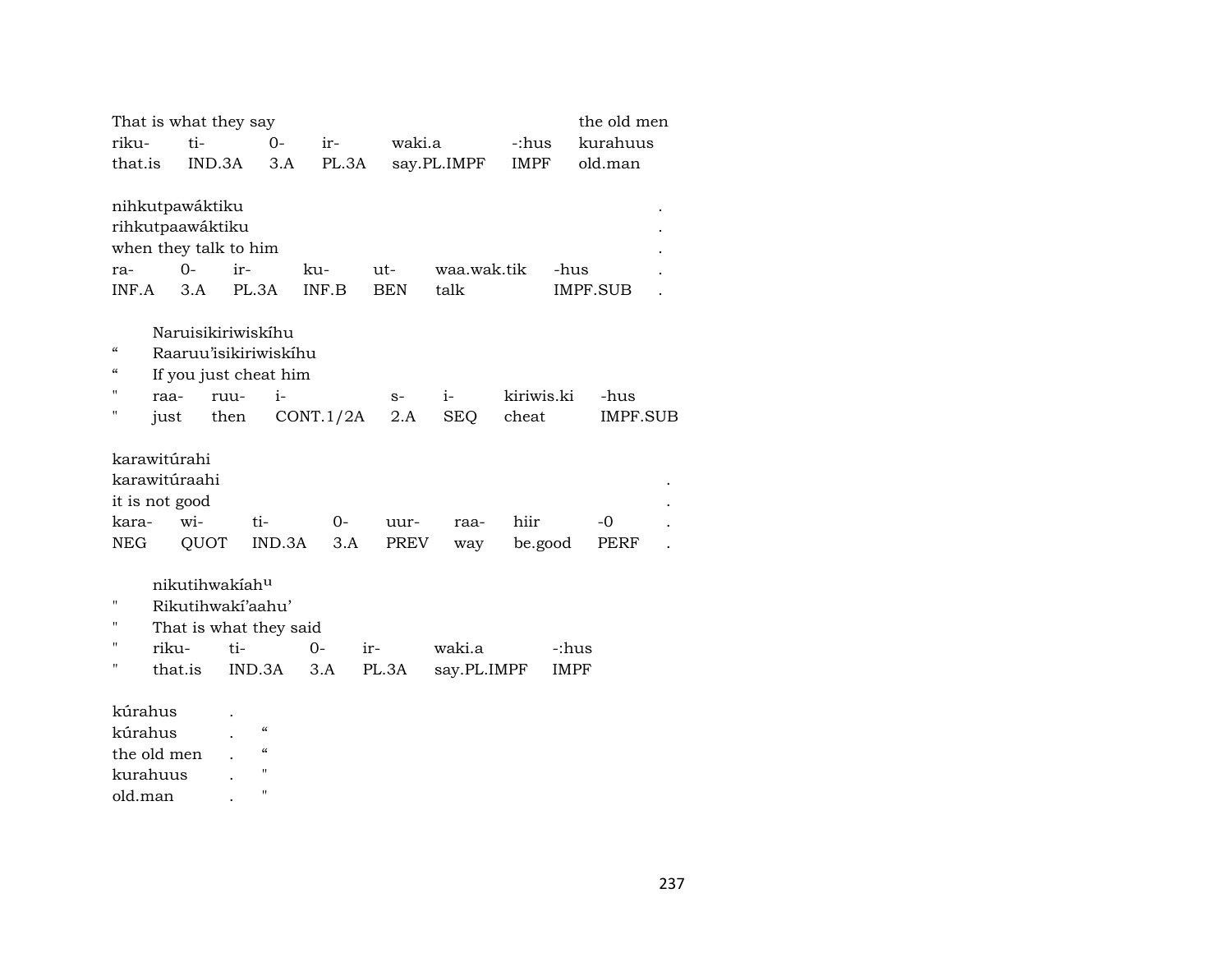Karawitúrahi Karawitúraahi It is not good kara- wi- ti- 0- uur- raa- hiir -0 NEG QUOT IND.3A 3.A PREV way be.good PERF raruišikiriwiskíhu raaruu'isikiriwiskíhu if you just cheat him raa- ruu- i- s- i- kiriwis.ki -hus just then CONT.1/2A 2.A SEQ cheat IMPF.SUB šáhiks . cáhiks . a person . icaahiks . person . Akaraahuráhi A kara'ahuraáhi And it is not good a kara- ar- ra- 0- uur- raa- hiir -0 and NEG EV ABS 3.A PREV way be.good PERF nakútautu rakúta'uutu when one steals ra- 0- ku- ta'uut -hus INF.A 3.A INF.B steal IMPF.SUB nakúwari . rakúwari . to go about . ra- 0- ku- warii -hus .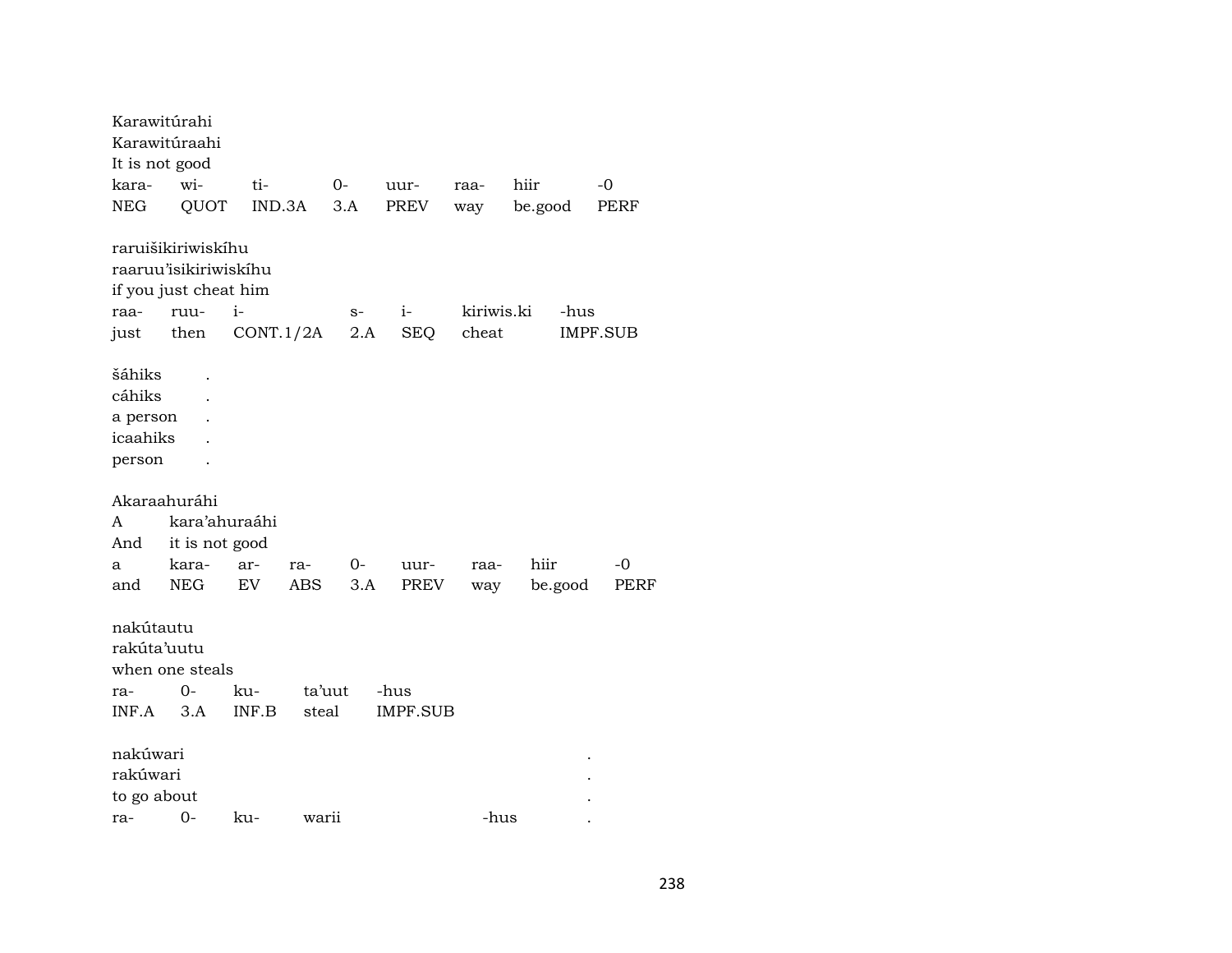## INF.A 3.A INF.B be.going.about.IMPF IMPF.SUB .

| Tuhkitúirirarutaši šahkawaríhust <sup>a</sup> |  |
|-----------------------------------------------|--|
|                                               |  |

|                                                                                | $1$ unkitun nai utasi sankawai must $\sim$ |                               |                  |                     |             |                                                     |                |            |         |                     |             |            |
|--------------------------------------------------------------------------------|--------------------------------------------|-------------------------------|------------------|---------------------|-------------|-----------------------------------------------------|----------------|------------|---------|---------------------|-------------|------------|
| Tuhkítuu'u'                                                                    |                                            |                               |                  |                     |             | iriraaruutasiicahkawariihusta                       |                |            |         |                     |             |            |
|                                                                                | The entire village                         |                               |                  |                     |             | there you are just going to roam around the village |                |            |         |                     |             |            |
| ituur-                                                                         | kituu                                      | $-u^{\prime}$                 | irii-            | raa-                | ruu-        | ta-                                                 | $\mathbf{S}^-$ | $i-$       | icahka- | warii               | -:hus       | -ta        |
| village                                                                        | all                                        | NOM                           | there            | just                | then        | IND.1/2A                                            | 2.A            | <b>SEQ</b> | village | be.going.about.IMPF | <b>IMPF</b> | <b>INT</b> |
| п<br>$^{\prime}$<br>$^{\prime}$<br>Irári<br>$\setminus$<br>$i-$<br>$\setminus$ | Iraári'<br><b>Brother</b><br>3.POSS.A      | -raar-                        | same.sex.sibling | -ri'                | 3.POSS.B    | ,<br>$\overline{\phantom{a}}$                       |                |            |         |                     |             |            |
| hawakakúrahi<br>hawá<br>also<br>haawa<br>also                                  | kaakúraahi<br>kaaki-                       | it was not good<br>NEG.IND.3A | $0-$<br>3.A      | uur-<br><b>PREV</b> | raa-<br>way | hiir<br>be.good                                     | $-0$<br>PERF   |            |         |                     |             |            |
| nakukíšari<br>rakukícaari<br>to be silly<br>ra-<br>INF.A                       | $0-$<br>3.A                                | ku-<br>INF.B                  | kihc-<br>clown   | -aar<br><b>INCH</b> | $-i$        | <b>IMPF.SUB</b>                                     |                |            |         |                     |             |            |
| Irári                                                                          |                                            |                               |                  |                     | $\cdot$     |                                                     |                |            |         |                     |             |            |

Iraári' ,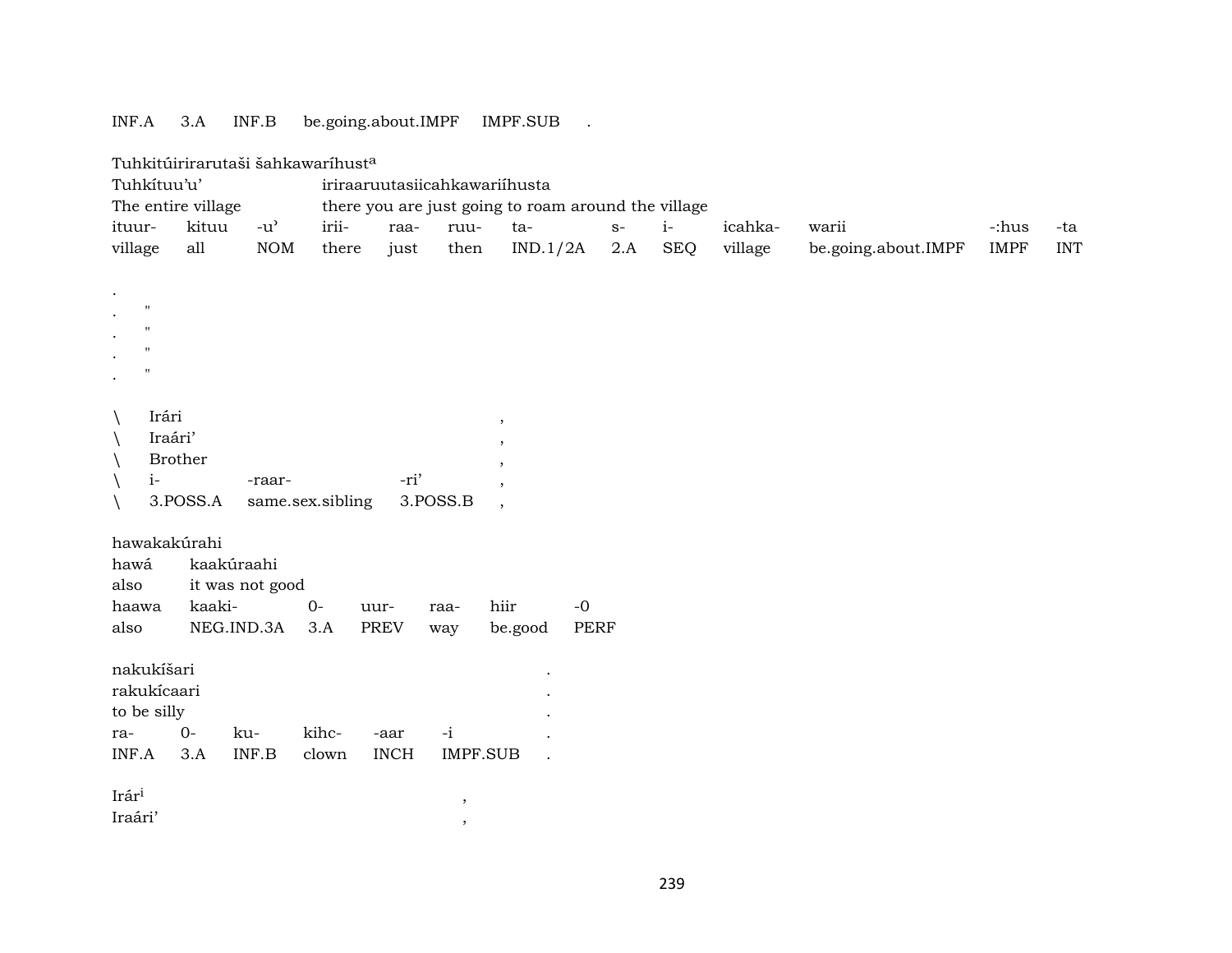| <b>Brother</b><br>$i-$<br>3.POSS.A                            |                                                      | -raar-       |                            | same.sex.sibling                                                       | -ri'<br>3.POSS.B             |                   | ,<br>$\cdot$                                |              |                           |                     |                          |                |                     |                   |                   |               |
|---------------------------------------------------------------|------------------------------------------------------|--------------|----------------------------|------------------------------------------------------------------------|------------------------------|-------------------|---------------------------------------------|--------------|---------------------------|---------------------|--------------------------|----------------|---------------------|-------------------|-------------------|---------------|
| hawasikakitašiksta<br>hawá<br>also<br>haawa<br>also           | $si$ -<br>DU                                         |              | sikaakiítaciksta<br>kaaki- | they did not pay attention to him<br>NEG.IND.3A                        | $O-$<br>3.A                  | ir-<br>PL.3A      | ut-<br><b>PREV</b>                          | watch        | aciks.ta                  | $-0$<br><b>PERF</b> |                          |                |                     |                   |                   |               |
| $\cdot$<br>$\bullet$                                          |                                                      |              |                            |                                                                        |                              |                   |                                             |              |                           |                     |                          |                |                     |                   |                   |               |
| Hiastirakururuksáwašk <sup>u</sup><br>Hi'aasti'<br>His father |                                                      |              |                            |                                                                        |                              |                   | rakuruuruksáwacku<br>even if his was living |              |                           |                     |                          |                |                     |                   |                   |               |
| $i-$<br>3.POSS.A                                              |                                                      | as<br>father |                            | -ri <sup>3</sup><br>3.POSS.B                                           | ra-                          | INF.A             | $0-$<br>$a-$<br>3.A                         | POSS.3A      | ku-<br>$\textsf{INF.B}{}$ | ri-                 | PHYS.POSS                | uur-<br>POSS.A | uks-<br><b>AOR</b>  | awahc-<br>even.if | kus<br>be.sitting | $-0$<br>SUB.4 |
| a<br>a<br>and<br>a<br>and                                     | isásti<br>isaásti'<br>his mother<br>$i-$<br>3.POSS.A |              | saas                       | mother                                                                 | -ri <sup>3</sup><br>3.POSS.B |                   |                                             |              |                           |                     |                          |                |                     |                   |                   |               |
| Hihawasikaririšíšikst <sup>a</sup><br>Hi<br>And<br>hi<br>and  | hawá<br>also<br>haawa<br>also                        |              | $si$ -<br>DU               | sikariiriiciíciksta<br>they did not care for him<br>karii-<br>EMPH.NEG |                              | ra-<br><b>ABS</b> | $O -$<br>3.A                                | ir-<br>PL.3A | ut-<br><b>PREV</b>        | $i-$<br><b>SEQ</b>  | aciks.ta<br>value.highly |                | $-0$<br><b>PERF</b> |                   |                   |               |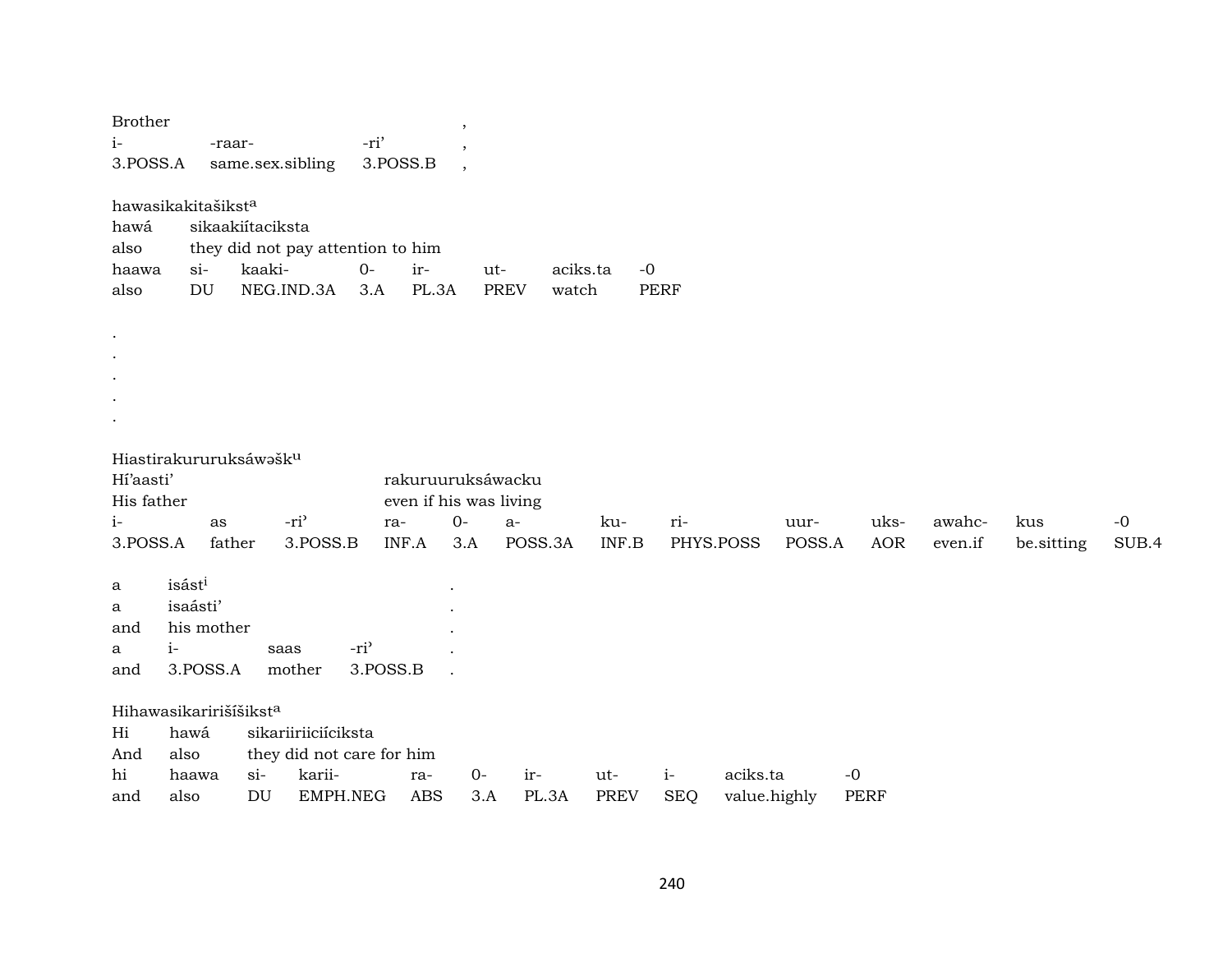|                     | Wirakútaut <sup>u</sup>        |                                   |            |        |        |             |          |       |
|---------------------|--------------------------------|-----------------------------------|------------|--------|--------|-------------|----------|-------|
|                     |                                | wirakúta'uutu                     |            |        |        |             |          |       |
|                     | if he stole                    |                                   |            |        |        |             |          |       |
|                     | wii-                           | ra-                               | $0-$       | ku-    | ta'uut | -hus        |          |       |
|                     | when                           | INF.A                             | 3.A        | INF.B  | steal  | IMPF.SUB    |          |       |
|                     |                                |                                   |            |        |        |             |          |       |
|                     | Wisiríhkutišis                 |                                   |            |        |        |             |          |       |
|                     | wisiríhkuuticis                |                                   |            |        |        |             |          |       |
|                     |                                |                                   |            |        |        |             |          |       |
|                     |                                | when they knew him                |            |        |        |             |          |       |
| wii-                | $si-$                          | ra-                               | 0-         | ir-    | ku-    | ut-         | icis     | -0    |
| when                | DU                             | INF.A                             | 3.A        | PL.3A  | INF.B  | <b>PREV</b> | know     | SUB.4 |
|                     |                                |                                   |            |        |        |             |          |       |
| ákitar <sup>u</sup> |                                |                                   |            |        |        |             |          |       |
| ákitaaru'           |                                |                                   |            |        |        |             |          |       |
| the tribe           |                                |                                   |            |        |        |             |          |       |
| akitaar-            |                                | $-u'$                             |            |        |        |             |          |       |
| tribe               |                                | <b>NOM</b>                        |            |        |        |             |          |       |
|                     |                                |                                   |            |        |        |             |          |       |
|                     | Awirakukíšari                  |                                   |            |        |        |             |          |       |
| A                   |                                | wirakukícaari                     |            |        |        |             |          |       |
| And                 |                                | when he was silly                 |            |        |        |             |          |       |
| a                   | wii-                           | ra-                               | 0-         | ku-    | kihc-  | -aar        | $-i$     |       |
|                     |                                |                                   |            |        |        |             |          |       |
| and                 | when                           | INF.A                             | 3.A        | INF.B  | clown  | <b>INCH</b> | IMPF.SUB |       |
|                     |                                |                                   |            |        |        |             |          |       |
|                     | hawasikakítašikst <sup>a</sup> |                                   |            |        |        |             |          |       |
| hawá                |                                | sikaakiítaciksta                  |            |        |        |             |          |       |
| also                |                                | they did not pay attention to him |            |        |        |             |          |       |
| haawa               | $si-$                          | kaaki-                            |            | 0-     | ir-    | ut-         | aciks.ta | -0    |
| also                |                                | DU                                | NEG.IND.3A | 3.A    | PL.3A  | PREV        | watch    | PERF  |
|                     |                                |                                   |            |        |        |             |          |       |
|                     | irirakárik <sup>u</sup>        |                                   |            |        |        |             |          |       |
|                     | iriiraakáriku                  |                                   |            |        |        |             |          |       |
|                     |                                | where his home was                |            |        |        |             |          |       |
|                     | irii-                          | ra-                               | 0-         | akaar- | ri-    | kus         | -0       |       |